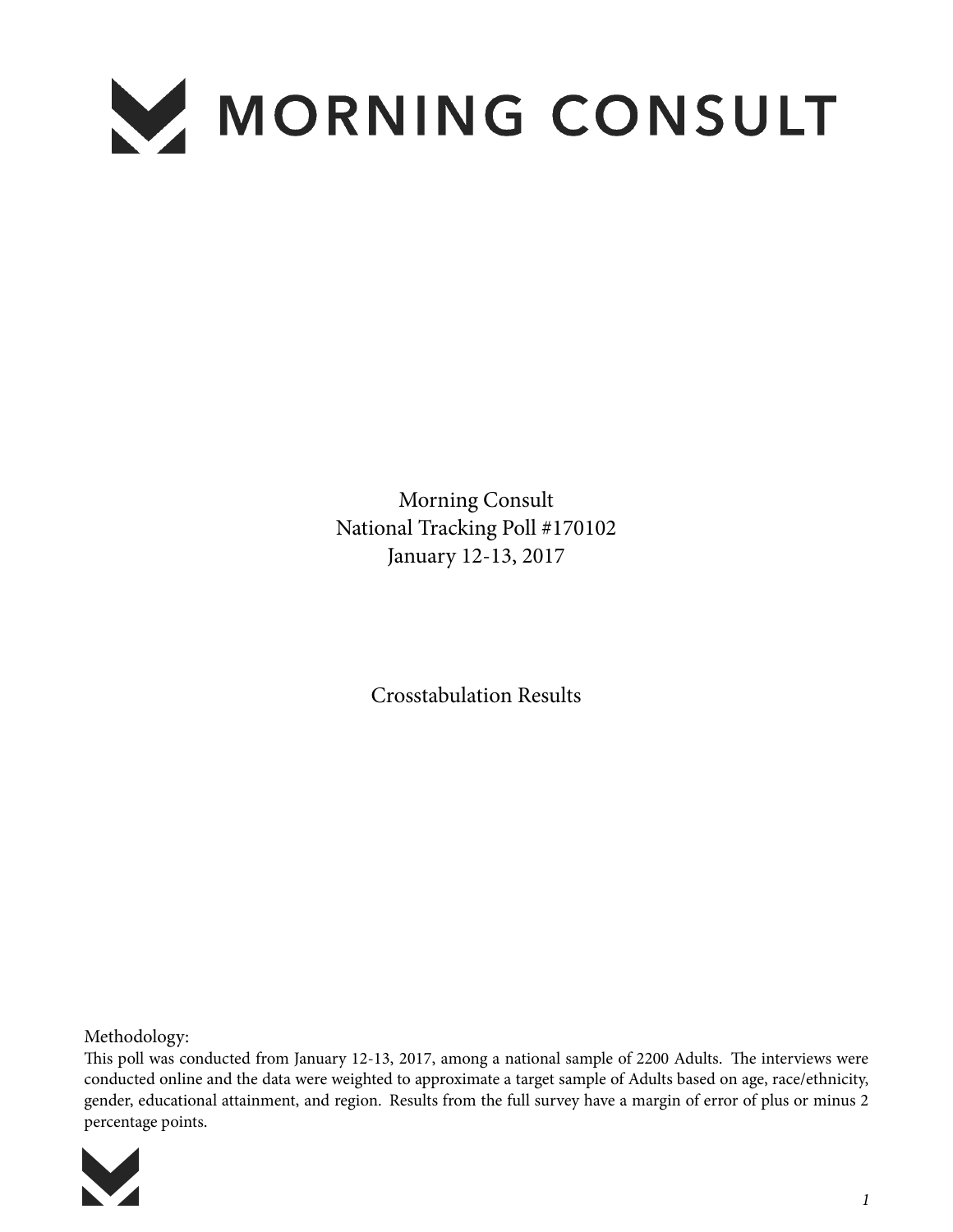## **Table Index**

| 1  | Table P1: Now, generally speaking, would you say that things in the country are going in the right<br>direction, or have they pretty seriously gotten off on the wrong track?<br>.                                                                                                                                                                                                                                       | 6              |
|----|--------------------------------------------------------------------------------------------------------------------------------------------------------------------------------------------------------------------------------------------------------------------------------------------------------------------------------------------------------------------------------------------------------------------------|----------------|
| 2  | Table P2NET: Do you approve or disapprove of the job Barack Obama is doing as President?                                                                                                                                                                                                                                                                                                                                 | $\overline{9}$ |
| 3  | Table P2: Do you approve or disapprove of the job Barack Obama is doing as President?                                                                                                                                                                                                                                                                                                                                    | 12             |
| 4  | Table P3: Now, thinking about your vote, what would you say is the top set of issues on your mind when                                                                                                                                                                                                                                                                                                                   | 15             |
| 5  | Table BRD1: How much have you seen, read or heard recently about self-driving cars, also known as                                                                                                                                                                                                                                                                                                                        | 18             |
| 6  | Table BRD2: Based on what you have seen, read or heard, do you have a favorable or unfavorable view                                                                                                                                                                                                                                                                                                                      | 21             |
| 7  | Table BRD3: Based on what you have seen, read or heard, would you say self-driving cars, also known<br>as autonomous vehicles, are more safe than regular vehicles driven by humans, less safe or about as safe                                                                                                                                                                                                          | 24             |
| 8  | Table BRD4: Would you ride in a self-driving car, also known as an autonomous vehicle?                                                                                                                                                                                                                                                                                                                                   | 28             |
| 9  | Table BRD5_1: Please indicate if you are comfortable or not comfortable allowing your car to auto-                                                                                                                                                                                                                                                                                                                       | 31             |
| 10 | Table BRD5_2: Please indicate if you are comfortable or not comfortable allowing your car to auto-<br>matically do each of the following Make adjustments to steering so the car stays properly positioned in                                                                                                                                                                                                            | 34             |
| 11 | Table BRD5_3: Please indicate if you are comfortable or not comfortable allowing your car to auto-                                                                                                                                                                                                                                                                                                                       | 37             |
| 12 | Table BRD5_4: Please indicate if you are comfortable or not comfortable allowing your car to auto-                                                                                                                                                                                                                                                                                                                       | 40             |
| 13 | Table BRD5_5: Please indicate if you are comfortable or not comfortable allowing your car to auto-                                                                                                                                                                                                                                                                                                                       | 43             |
| 14 | Table BRD5_6: Please indicate if you are comfortable or not comfortable allowing your car to auto-                                                                                                                                                                                                                                                                                                                       | 46             |
| 15 | Table BRD5_7: Please indicate if you are comfortable or not comfortable allowing your car to auto-<br>matically do each of the following Drive on open roads $\ldots \ldots \ldots \ldots \ldots \ldots \ldots \ldots \ldots \ldots$                                                                                                                                                                                     | 49             |
| 16 | Table BRD5_8: Please indicate if you are comfortable or not comfortable allowing your car to auto-<br>matically do each of the following Drive on roads in large cities $\dots \dots \dots \dots \dots \dots \dots \dots$                                                                                                                                                                                                | 52             |
| 17 | Table BRD6_1: Developers of self-driving cars, also known as autonomous vehicles, say these vehicles<br>will free up drivers so they can do tasks they could not normally do while operating a vehicle. Once these<br>cars are widely available, do you think it would be acceptable or unacceptable for people in self-driving<br>cars, also known as autonomous vehicles to do each of the following? Text or email 55 |                |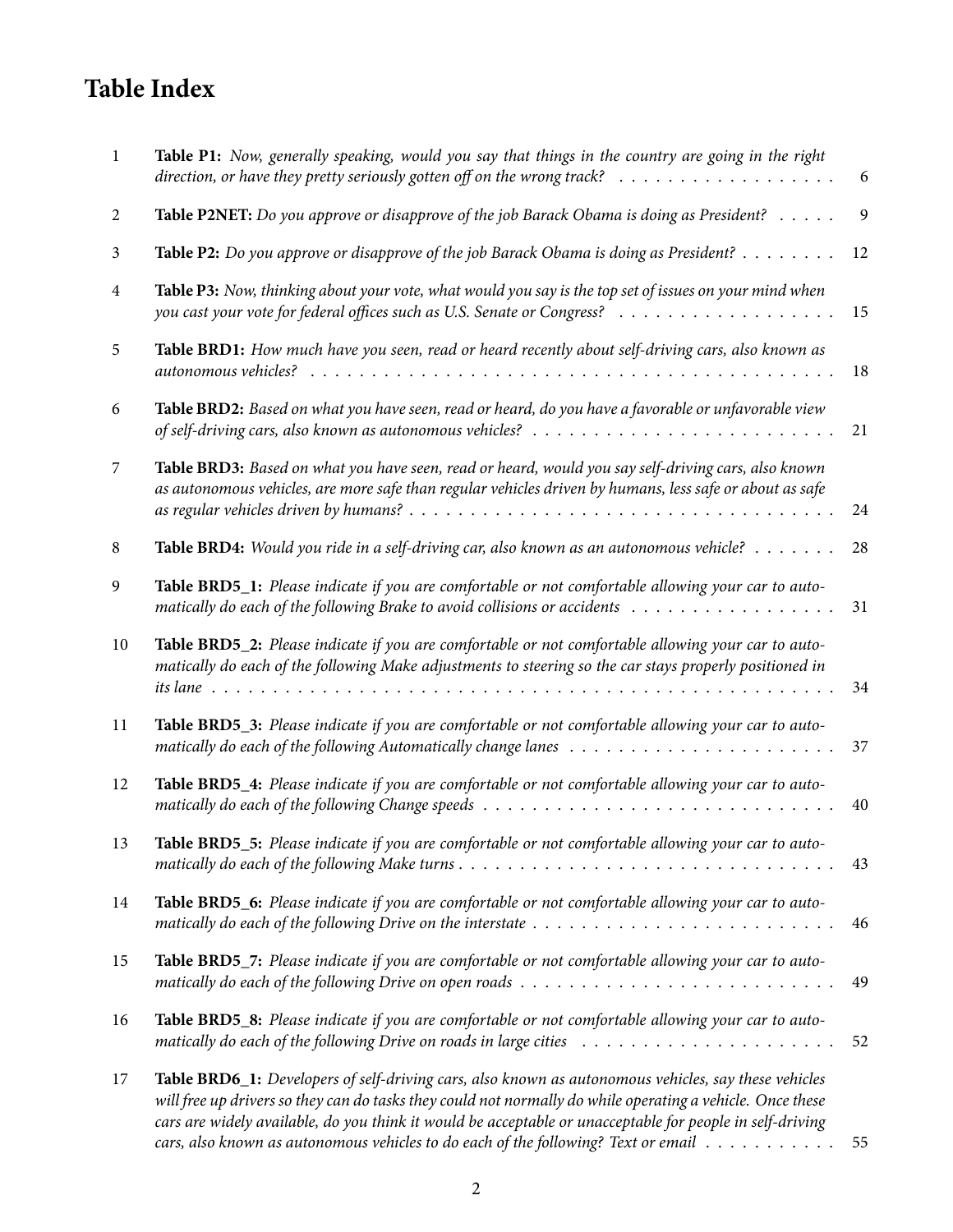| 18 | Table BRD6_2: Developers of self-driving cars, also known as autonomous vehicles, say these vehicles<br>will free up drivers so they can do tasks they could not normally do while operating a vehicle. Once these<br>cars are widely available, do you think it would be acceptable or unacceptable for people in self-driving<br>cars, also known as autonomous vehicles to do each of the following? Read                                       | 58 |
|----|----------------------------------------------------------------------------------------------------------------------------------------------------------------------------------------------------------------------------------------------------------------------------------------------------------------------------------------------------------------------------------------------------------------------------------------------------|----|
| 19 | Table BRD6_3: Developers of self-driving cars, also known as autonomous vehicles, say these vehicles<br>will free up drivers so they can do tasks they could not normally do while operating a vehicle. Once these<br>cars are widely available, do you think it would be acceptable or unacceptable for people in self-driving<br>cars, also known as autonomous vehicles to do each of the following? Watch T.V. or movies                       | 61 |
| 20 | Table BRD6_4: Developers of self-driving cars, also known as autonomous vehicles, say these vehicles<br>will free up drivers so they can do tasks they could not normally do while operating a vehicle. Once these<br>cars are widely available, do you think it would be acceptable or unacceptable for people in self-driving<br>cars, also known as autonomous vehicles to do each of the following? Talk on the phone $\dots \dots \dots$      | 64 |
| 21 | Table BRD6_5: Developers of self-driving cars, also known as autonomous vehicles, say these vehicles<br>will free up drivers so they can do tasks they could not normally do while operating a vehicle. Once these<br>cars are widely available, do you think it would be acceptable or unacceptable for people in self-driving<br>cars, also known as autonomous vehicles to do each of the following? Sleep $\ldots \ldots \ldots \ldots \ldots$ | 67 |
| 22 | Table BRD6_6: Developers of self-driving cars, also known as autonomous vehicles, say these vehicles<br>will free up drivers so they can do tasks they could not normally do while operating a vehicle. Once these<br>cars are widely available, do you think it would be acceptable or unacceptable for people in self-driving<br>cars, also known as autonomous vehicles to do each of the following? Drink                                      | 70 |
| 23 | Table BRD7_1: How much would each of the following increase your comfort in allowing yourself to be<br>driven by a driverless or autonomous car? Certification from a government agency, such as the National                                                                                                                                                                                                                                      | 73 |
| 24 | Table BRD7_2: How much would each of the following increase your comfort in allowing yourself to<br>be driven by a driverless or autonomous car? Having driverless cars and human operated cars on the<br>street at the same time $\ldots \ldots \ldots \ldots \ldots \ldots \ldots \ldots \ldots \ldots \ldots \ldots$                                                                                                                            | 76 |
| 25 | Table BRD7_3: How much would each of the following increase your comfort in allowing yourself to be<br>driven by a driverless or autonomous car? Certification from an independent party, such as a company                                                                                                                                                                                                                                        | 79 |
| 26 | Table BRD7_4: How much would each of the following increase your comfort in allowing yourself to<br>be driven by a driverless or autonomous car? Information from a manufacturer that it has driven over                                                                                                                                                                                                                                           | 82 |
| 27 | Table BRD7_5: How much would each of the following increase your comfort in allowing yourself to<br>be driven by a driverless or autonomous car? Information detailing a manufacturers safety process                                                                                                                                                                                                                                              | 85 |
| 28 | Table BRD7_6: How much would each of the following increase your comfort in allowing yourself to<br>be driven by a driverless or autonomous car? Videos showing how the car reacts in certain dangerous                                                                                                                                                                                                                                            | 88 |
| 29 | Table BRD7_7: How much would each of the following increase your comfort in allowing yourself to<br>les duiver les a duiverders en outenances sous Demuseute chaming all of the domesness instances the                                                                                                                                                                                                                                            |    |

*[be driven by a driverless or autonomous car? Documents showing all of the dangerous instances the](#page-90-0) [manufacturer has tested its vehicle in, and how the vehicle behaves in those situations](#page-90-0)* . . . . . . . . . . 91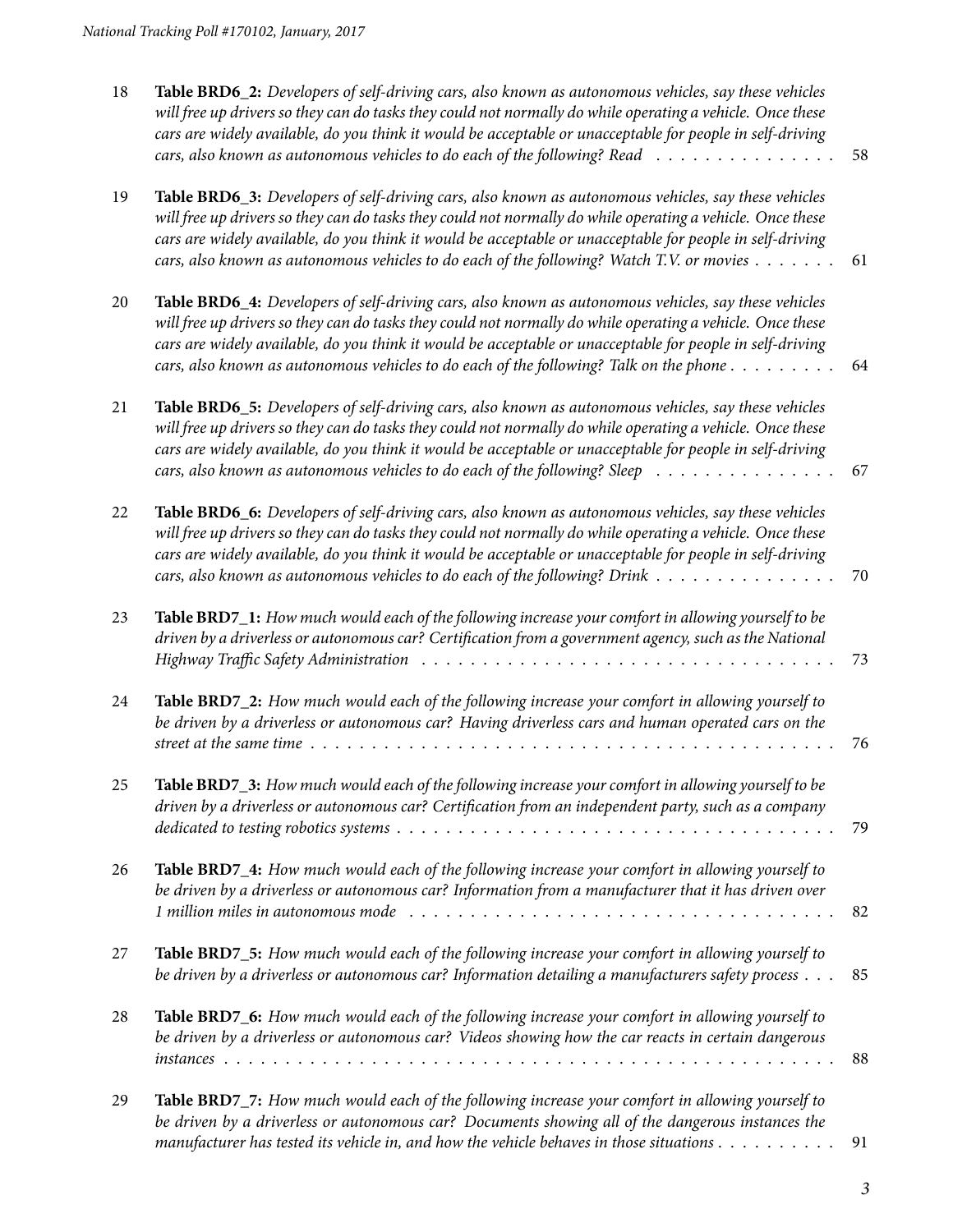| 30       | <b>Table BRD8_1:</b> As you may know, some companies are currently developing and testing driverless or<br>autonomous cars. How concerned are you with the following issues regarding driverless or autonomous<br>cars? Having driverless cars and human operated cars on the street at the same time $\dots \dots \dots$                               | 94 |
|----------|---------------------------------------------------------------------------------------------------------------------------------------------------------------------------------------------------------------------------------------------------------------------------------------------------------------------------------------------------------|----|
| 31       | Table BRD8_2: As you may know, some companies are currently developing and testing driverless or<br>autonomous cars. How concerned are you with the following issues regarding driverless or autonomous<br>cars? Safety of personal data, such as GPS location data $\ldots \ldots \ldots \ldots \ldots \ldots \ldots \ldots \ldots$                    | 97 |
| 32       | Table BRD8_3: As you may know, some companies are currently developing and testing driverless or<br>autonomous cars. How concerned are you with the following issues regarding driverless or autonomous<br>cars? Glitches or technical errors in driverless cars, such as misidentifying road signs, traffic lights, or                                 |    |
| 33       | Table BRD8_4: As you may know, some companies are currently developing and testing driverless or<br>autonomous cars. How concerned are you with the following issues regarding driverless or autonomous<br>cars? Vulnerability to hacking and other cyber attacks $\ldots \ldots \ldots \ldots \ldots \ldots \ldots \ldots \ldots \ldots \ldots$        |    |
| 34       | Table BRD8_5: As you may know, some companies are currently developing and testing driverless or<br>autonomous cars. How concerned are you with the following issues regarding driverless or autonomous<br>cars? The vehicles being able to drive well $\ldots \ldots \ldots \ldots \ldots \ldots \ldots \ldots \ldots \ldots \ldots \ldots \ldots 106$ |    |
| 35       | Table BRD9: Driverless or autonomous vehicles are now being tested on public roads in a number of<br>cities. Would it make you feel more, or less safe if driverless or autonomous vehicles cars were being<br>tested on the roads in your town, or would it have no impact on your safety? $\ldots \ldots \ldots \ldots \ldots$                        |    |
| 36       | Table BRD10: How likely is it that the next car or vehicle you purchase will have some automatic                                                                                                                                                                                                                                                        |    |
| 37       | Table BRD11: Which of the following comes closest to your view, even if neither is exactly right? 115                                                                                                                                                                                                                                                   |    |
| 38       | Table BRD12: There is 1 pedestrian and you are riding in the autonomous vehicle. $\dots \dots \dots \dots \dots \dots$                                                                                                                                                                                                                                  |    |
| 39       | <b>Table BRD13:</b> There are 5 pedestrians and you are riding in the autonomous vehicle. $\ldots \ldots \ldots$ 122                                                                                                                                                                                                                                    |    |
| 40       | Table BRD14: There are 10 pedestrians and you are riding in the autonomous vehicle. $\dots \dots \dots \dots 125$                                                                                                                                                                                                                                       |    |
| 41       | Table BRD15: There are 25 pedestrians and you are riding in the autonomous vehicle. $\dots \dots \dots \dots$                                                                                                                                                                                                                                           |    |
| 42       | Table BRD16: There is 1 pedestrian and you and 1 passenger are riding in the autonomous vehicle. 131                                                                                                                                                                                                                                                    |    |
| 43       | Table BRD17: There are 5 pedestrians and you and 1 passenger are riding in the autonomous vehicle. . 134                                                                                                                                                                                                                                                |    |
| $\bf 44$ | Table BRD18: There are 10 pedestrians and you and 1 passenger are riding in the autonomous vehicle. 137                                                                                                                                                                                                                                                 |    |
| 45       | Table BRD19: There are 25 pedestrians and you and 1 passenger are riding in the autonomous vehicle. 140                                                                                                                                                                                                                                                 |    |
| 46       | Table BRD20: There is 1 pedestrian and you and 1 family member are riding in the autonomous vehicle. 143                                                                                                                                                                                                                                                |    |
| 47       | Table BRD21: There are 5 pedestrians and you and 1 family member are riding in the autonomous                                                                                                                                                                                                                                                           |    |
| 48       | Table BRD22: There are 10 pedestrians and you and 1 family member are riding in the autonomous                                                                                                                                                                                                                                                          |    |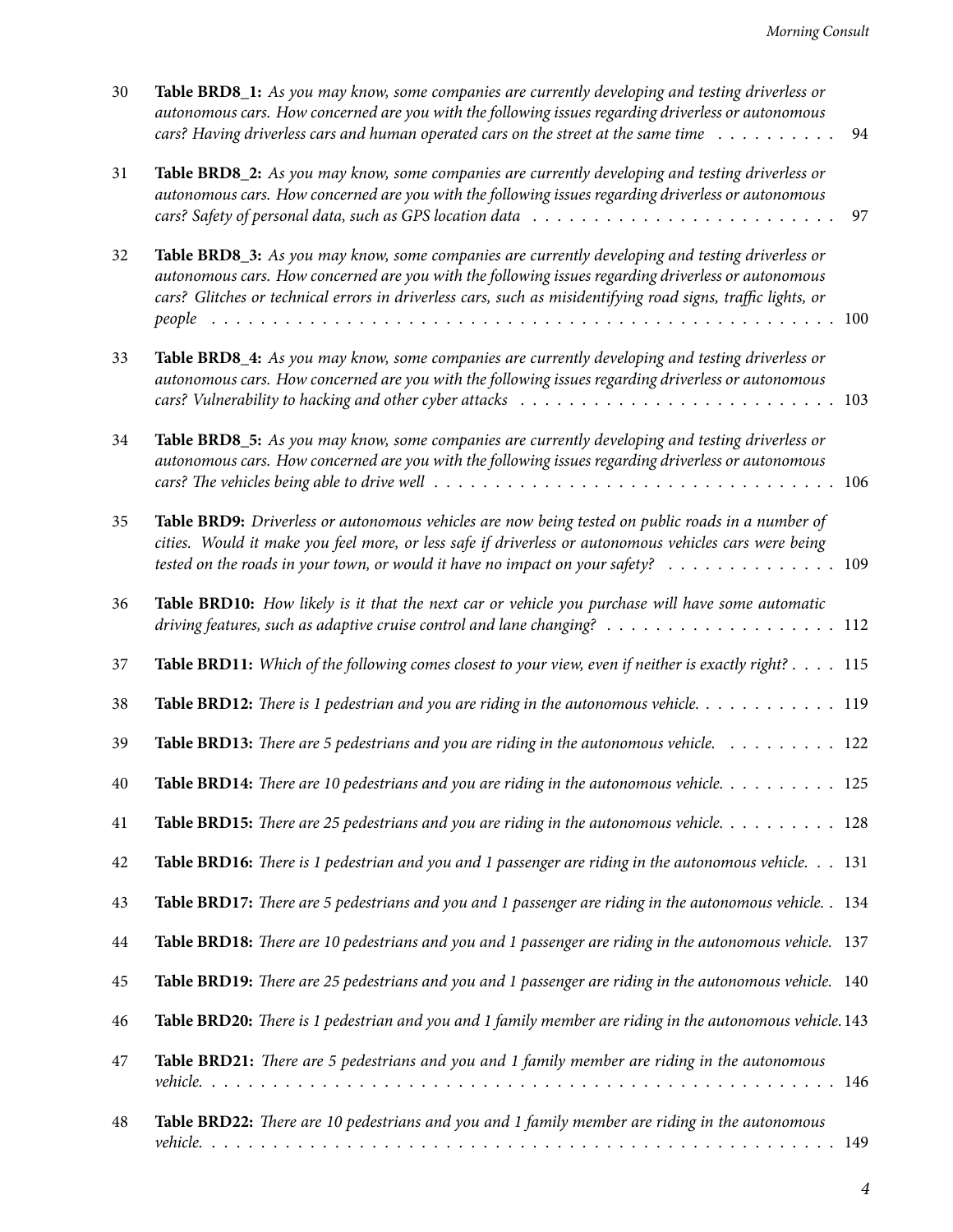| 49 | Table BRD23: There are 25 pedestrians and you and 1 family member are riding in the autonomous                                                                                                                                                                                                                                                                                                                                      |
|----|-------------------------------------------------------------------------------------------------------------------------------------------------------------------------------------------------------------------------------------------------------------------------------------------------------------------------------------------------------------------------------------------------------------------------------------|
| 50 | Table BRD24: How much have you seen, read or heard recently about Taco Bells announcement they<br>will offer a fried chicken taco shell at all of their U.S. locations, starting later this month? $\ldots \ldots \ldots 155$                                                                                                                                                                                                       |
| 51 | Table BRD25: As you may know, Taco Bell recently announced they will be offering a fried chicken<br>taco shell at all of their U.S. locations, beginning later this month. The shell will be made of all-white,<br>seasoned chicken and called the Naked Chicken Chalupa. Does this announcement make you more or<br>less likely to visit a local Taco Bell in the next three months, or does it make no difference either way? 158 |
| 52 |                                                                                                                                                                                                                                                                                                                                                                                                                                     |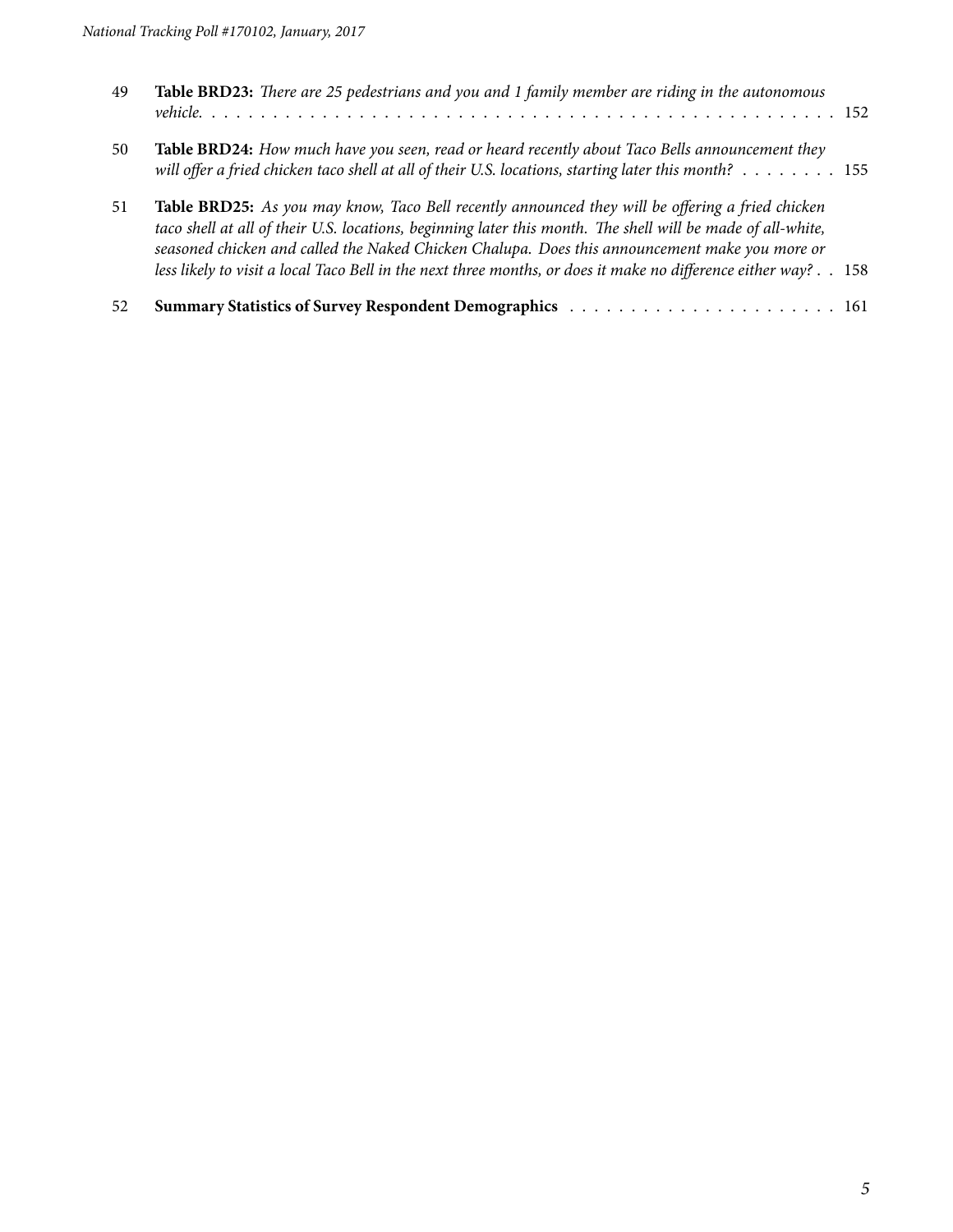## **Crosstabulation Results by Respondent Demographics**

<span id="page-5-0"></span>

| Demographic              | <b>Right Direction</b> | <b>Wrong Track</b> | <b>Total N</b> |
|--------------------------|------------------------|--------------------|----------------|
| Adults                   | 33\%<br>(735)          | 67\%<br>(1465)     | 2200           |
| Gender: Male             | 37%<br>(392)           | 63%<br>(667)       | 1059           |
| Gender: Female           | 30%<br>(343)           | 70%<br>(798)       | 1141           |
| Age: 18-29               | 38%<br>(180)           | 62%<br>(298)       | 478            |
| Age: 30-44               | 36%<br>(203)           | 64\%<br>(354)      | 557            |
| Age: 45-54               | 31%<br>(114)           | 69%<br>(250)       | 364            |
| Age: 55-64               | 29%<br>(119)           | 71\%<br>(285)      | 403            |
| Age: 65+                 | 30%<br>(120)           | 70%<br>(278)       | 398            |
| PID: Dem (no lean)       | 34\%<br>(260)          | 66%<br>(505)       | 764            |
| PID: Ind (no lean)       | 28%<br>(201)           | 72%<br>(512)       | 713            |
| PID: Rep (no lean)       | 38%<br>(274)           | 62%<br>(449)       | 722            |
| PID/Gender: Dem Men      | 39%<br>(131)           | 61\%<br>(205)      | 336            |
| PID/Gender: Dem Women    | 30%<br>(129)           | 70%<br>(299)       | 428            |
| PID/Gender: Ind Men      | 33%<br>(116)           | 67\%<br>(238)      | 354            |
| PID/Gender: Ind Women    | 24\%<br>(85)           | 76\%<br>(274)      | 359            |
| PID/Gender: Rep Men      | 39%<br>(145)           | 61\%<br>(224)      | 369            |
| PID/Gender: Rep Women    | 36\%<br>(129)          | 64%<br>(225)       | 354            |
| Tea Party: Supporter     | 44\%<br>(243)          | 56%<br>(306)       | 549            |
| Tea Party: Not Supporter | 30%<br>(485)           | 70%<br>(1148)      | 1633           |
| Ideo: Liberal (1-3)      | 31%<br>(223)           | 69%<br>(486)       | 709            |
| Ideo: Moderate (4)       | 35%<br>(168)           | 65\%<br>(313)      | 481            |
| Ideo: Conservative (5-7) | 34\%<br>(252)          | 66\%<br>(491)      | 743            |
| Educ: < College          | 35%<br>(543)           | 65\%<br>(1023)     | 1566           |
| Educ: Bachelors degree   | 30%<br>(126)           | 70%<br>(290)       | 416            |
| Educ: Post-grad          | 30%<br>(66)            | 70%<br>(153)       | 219            |
| Income: Under 50k        | 33%<br>(434)           | 67%<br>(867)       | 1301           |
| Income: 50k-100k         | 33%<br>(211)           | 67\%<br>(438)      | 649            |
| Income: 100k+            | 36%<br>(90)            | 64\%<br>(160)      | 250            |

Table P1: Now, generally speaking, would you say that things in the country are going in the right direction, or have they pretty seriously gotten off on *the wrong track?*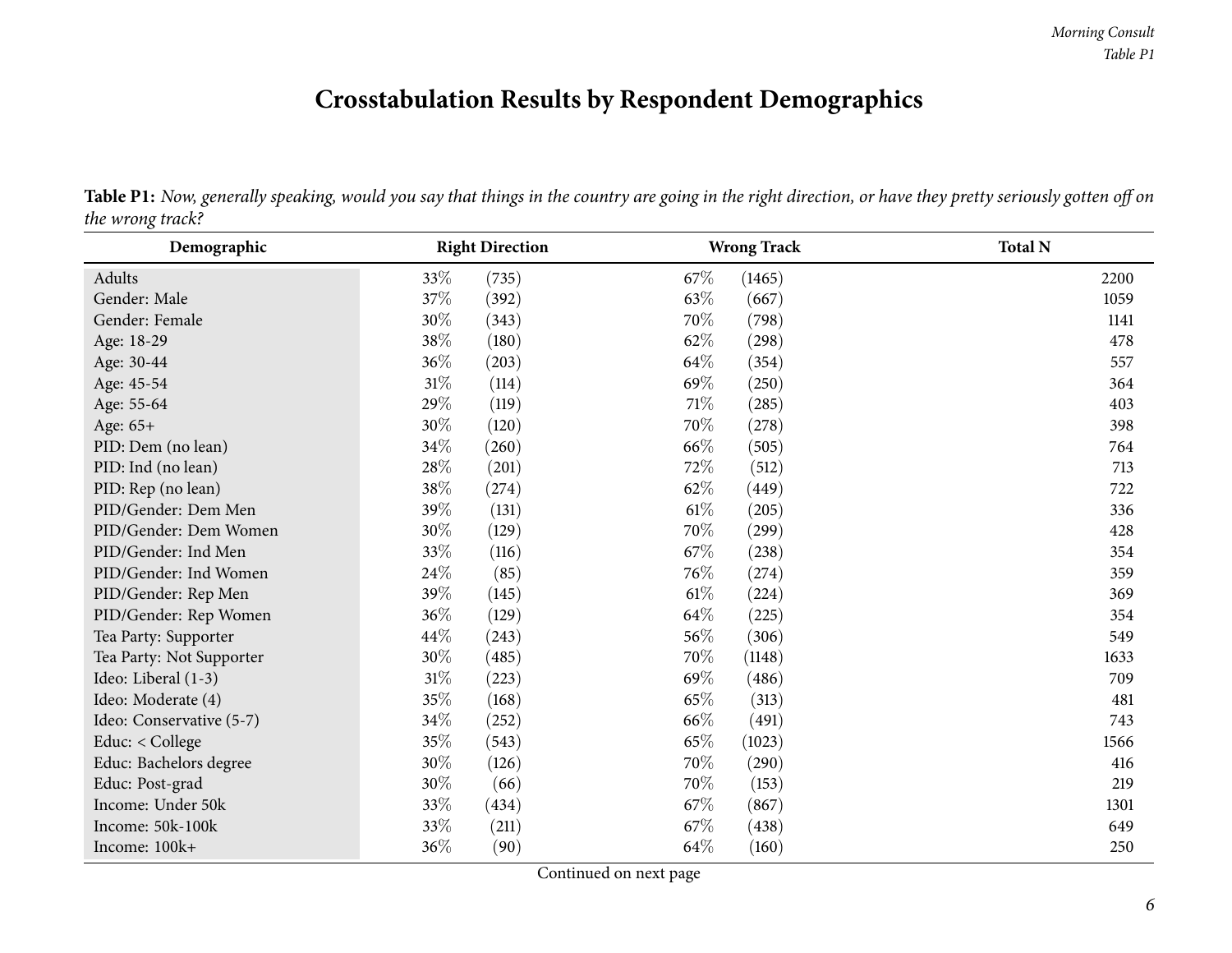| Table P1: Now, generally speaking, would you say that things in the country are going in the right direction, or have they pretty seriously gotten off on |  |  |
|-----------------------------------------------------------------------------------------------------------------------------------------------------------|--|--|
| the wrong track?                                                                                                                                          |  |  |

| Demographic                 |        | <b>Right Direction</b> |        | <b>Wrong Track</b> | <b>Total N</b> |
|-----------------------------|--------|------------------------|--------|--------------------|----------------|
| Adults                      | 33%    | (735)                  | 67%    | (1465)             | 2200           |
| Ethnicity: White            | 32%    | (560)                  | 68%    | (1190)             | 1750           |
| Ethnicity: Hispanic         | 40%    | (133)                  | 60%    | (197)              | 329            |
| Ethnicity: Afr. Am.         | 35%    | (95)                   | 65%    | (174)              | 268            |
| Ethnicity: Other            | 44%    | (80)                   | 56%    | (102)              | 182            |
| Relig: Protestant           | 32%    | (174)                  | 68%    | (366)              | 540            |
| Relig: Roman Catholic       | 43%    | (197)                  | 57%    | (263)              | 460            |
| Relig: Ath./Agn./None       | 29%    | (173)                  | $71\%$ | (427)              | 600            |
| Relig: Something Else       | 29%    | (95)                   | 71%    | (238)              | 333            |
| Relig: Jewish               | 23%    | (12)                   | 77%    | (39)               | 51             |
| Relig: Evangelical          | 36%    | (225)                  | 64%    | (393)              | 618            |
| Relig: Non-Evang. Catholics | 37%    | (240)                  | 63%    | (408)              | 648            |
| Relig: All Christian        | 37%    | (466)                  | 63%    | (801)              | 1267           |
| Relig: All Non-Christian    | 29%    | (268)                  | 71\%   | (665)              | 933            |
| Community: Urban            | 37%    | (208)                  | 63%    | (350)              | 558            |
| Community: Suburban         | 32%    | (318)                  | 68%    | (683)              | 1001           |
| Community: Rural            | 33%    | (208)                  | 67%    | (432)              | 641            |
| Employ: Private Sector      | 36%    | (237)                  | 64\%   | (419)              | 656            |
| Employ: Government          | 33%    | (52)                   | 67%    | (107)              | 158            |
| Employ: Self-Employed       | 43%    | (75)                   | 57%    | (99)               | 173            |
| Employ: Homemaker           | 33%    | (68)                   | 67%    | (141)              | 209            |
| Employ: Student             | 36%    | (39)                   | 64%    | (68)               | 107            |
| Employ: Retired             | $31\%$ | (149)                  | 69%    | (335)              | 484            |
| Employ: Unemployed          | 28%    | (63)                   | 72%    | (164)              | 227            |
| Employ: Other               | 28%    | (52)                   | 72%    | (133)              | 185            |
| Job Type: White-collar      | 32%    | (234)                  | 68%    | (487)              | 721            |
| Job Type: Blue-collar       | 35%    | (344)                  | 65%    | (652)              | 996            |
| Job Type: Don't Know        | 32%    | (157)                  | 68%    | (327)              | 484            |
| Military HH: Yes            | 36%    | (137)                  | 64%    | (249)              | 386            |
| Military HH: No             | 33%    | (597)                  | 67%    | (1216)             | 1814           |
| RD/WT: Right Direction      | 100%   | (735)                  |        | (0)                | 735            |
| RD/WT: Wrong Track          |        | (0)                    | 100%   | (1465)             | 1465           |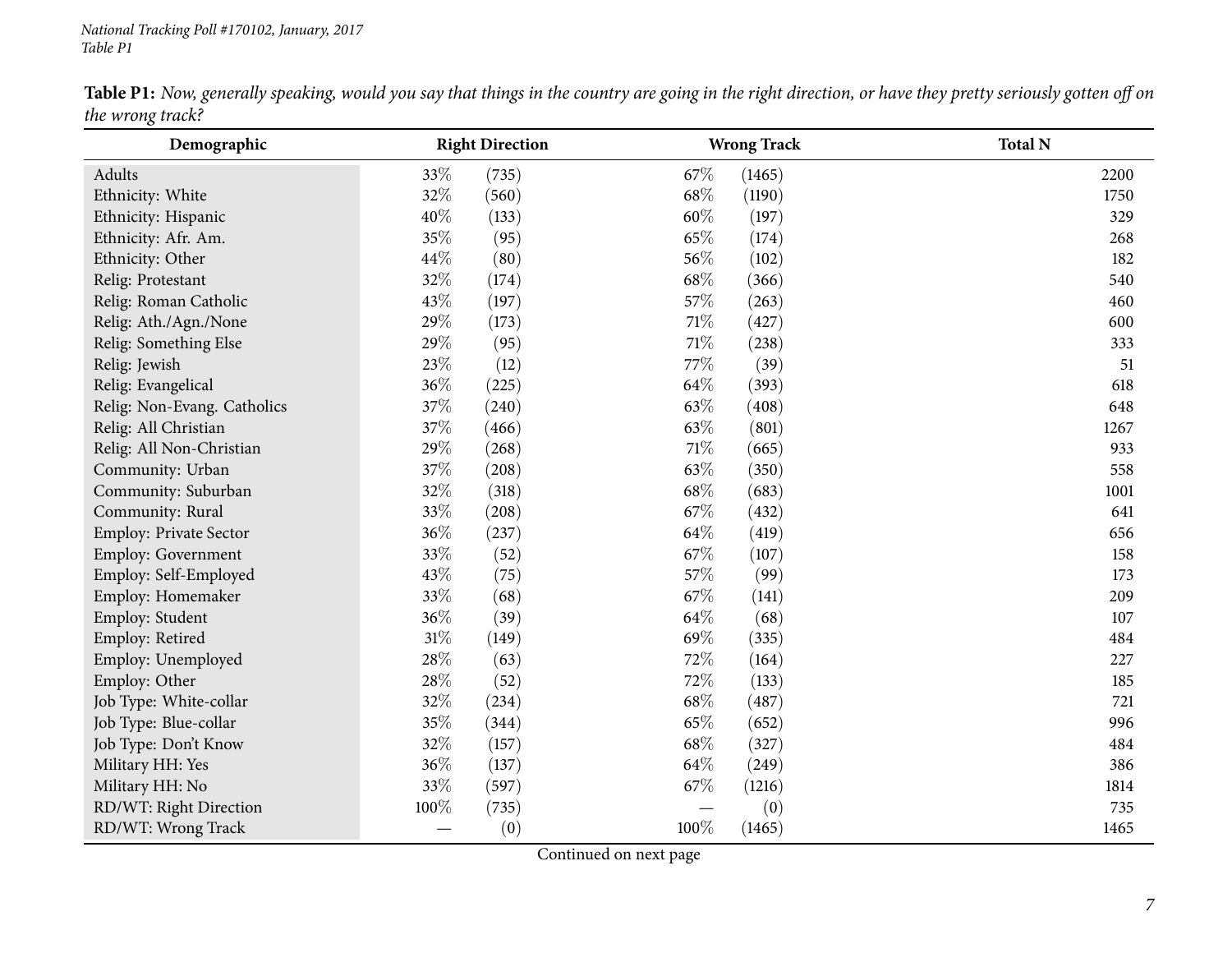Table P1: Now, generally speaking, would you say that things in the country are going in the right direction, or have they pretty seriously gotten off on *the wrong track?*

| Demographic                          | <b>Right Direction</b>      | <b>Wrong Track</b> | <b>Total N</b> |
|--------------------------------------|-----------------------------|--------------------|----------------|
| Adults                               | 33\%<br>(735)               | $67\%$<br>(1465)   | 2200           |
| Obama Job: Approve                   | 37\%<br>(436)               | 63\%<br>(745)      | 1181           |
| Obama Job: Disapprove                | 29%<br>(265)                | 71\%<br>(658)      | 923            |
| #1 Issue: Economy                    | $32\%$<br>(233)             | 68\%<br>(505)      | 739            |
| #1 Issue: Security                   | 34\%<br>(134)               | 66\%<br>(257)      | 391            |
| #1 Issue: Health Care                | 34\%<br>(134)               | 66\%<br>(254)      | 388            |
| #1 Issue: Medicare / Social Security | 32%<br>(92)                 | 68\%<br>(194)      | 286            |
| #1 Issue: Women's Issues             | 41\%<br>(38)                | 59\%<br>(55)       | 92             |
| #1 Issue: Education                  | $44\%$<br>(59)              | $56\%$<br>(76)     | 135            |
| #1 Issue: Energy                     | 39%<br>(28)                 | $61\%$<br>(44)     | 72             |
| #1 Issue: Other                      | 18\%<br>(18)                | 82\%<br>(80)       | 98             |
| 2016 Vote: Democrat Hillary Clinton  | 32\%<br>(251)               | 68\%<br>(536)      | 788            |
| 2016 Vote: Republican Donald Trump   | 37\%<br>$\left( 280\right)$ | $63\%$<br>(469)    | 749            |
| 2016 Vote: Someone else              | 21%<br>(35)                 | 79%<br>(133)       | 167            |
| 2012 Vote: Barack Obama              | 35%<br>(293)                | 65\%<br>(553)      | 846            |
| 2012 Vote: Mitt Romney               | 32%<br>(192)                | 68\%<br>(404)      | 596            |
| 2012 Vote: Other                     | 19%<br>(17)                 | $81\%$<br>(73)     | 90             |
| 2012 Vote: Didn't Vote               | 35%<br>(230)                | $65\%$<br>(432)    | 661            |
| 4-Region: Northeast                  | $31\%$<br>(123)             | 69%<br>(278)       | 401            |
| 4-Region: Midwest                    | 31%<br>(145)                | 69%<br>(329)       | 473            |
| 4-Region: South                      | 35%<br>$\left( 282\right)$  | 65\%<br>(532)      | 814            |
| 4-Region: West                       | 36\%<br>(184)               | 64%<br>(327)       | 511            |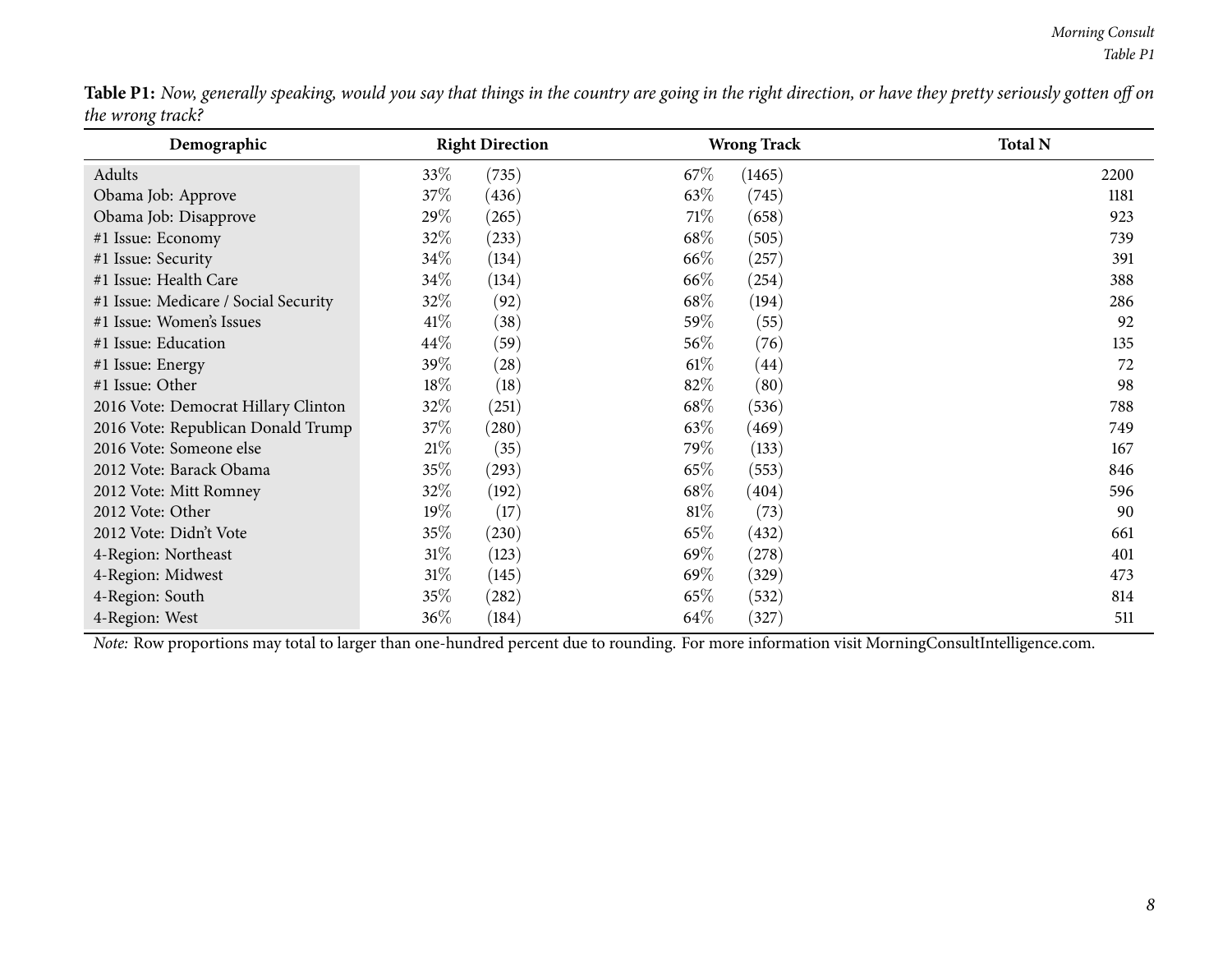<span id="page-8-0"></span>

|                          |      |         |      |                   |       | Don't Know / No |                |
|--------------------------|------|---------|------|-------------------|-------|-----------------|----------------|
| Demographic              |      | Approve |      | <b>Disapprove</b> |       | Opinion         | <b>Total N</b> |
| Adults                   | 54\% | (1181)  | 42%  | (923)             | $4\%$ | (96)            | 2200           |
| Gender: Male             | 53%  | (565)   | 44\% | (470)             | $2\%$ | (24)            | 1059           |
| Gender: Female           | 54%  | (615)   | 40%  | (453)             | $6\%$ | (73)            | 1141           |
| Age: 18-29               | 68%  | (324)   | 26%  | (125)             | $6\%$ | (28)            | 478            |
| Age: 30-44               | 60%  | (334)   | 36%  | (198)             | $5\%$ | (25)            | 557            |
| Age: 45-54               | 48%  | (176)   | 49%  | (177)             | $3\%$ | (12)            | 364            |
| Age: 55-64               | 47%  | (188)   | 50%  | (201)             | $3\%$ | (14)            | 403            |
| Age: 65+                 | 40%  | (159)   | 56%  | (221)             | $4\%$ | (17)            | 398            |
| PID: Dem (no lean)       | 87%  | (668)   | 10%  | (76)              | $3\%$ | (20)            | 764            |
| PID: Ind (no lean)       | 52%  | (369)   | 39%  | (281)             | $9\%$ | (63)            | 713            |
| PID: Rep (no lean)       | 20%  | (143)   | 78%  | (565)             | $2\%$ | (14)            | 722            |
| PID/Gender: Dem Men      | 86%  | (288)   | 13%  | (44)              | $1\%$ | (4)             | 336            |
| PID/Gender: Dem Women    | 89%  | (380)   | 7%   | (32)              | $4\%$ | (16)            | 428            |
| PID/Gender: Ind Men      | 54%  | (191)   | 42%  | (147)             | $5\%$ | (16)            | 354            |
| PID/Gender: Ind Women    | 50%  | (178)   | 37%  | (134)             | 13%   | (47)            | 359            |
| PID/Gender: Rep Men      | 23%  | (87)    | 76%  | (279)             | $1\%$ | (4)             | 369            |
| PID/Gender: Rep Women    | 16%  | (57)    | 81%  | (287)             | $3\%$ | (10)            | 354            |
| Tea Party: Supporter     | 40%  | (220)   | 59%  | (322)             | $1\%$ | (7)             | 549            |
| Tea Party: Not Supporter | 58%  | (955)   | 36%  | (589)             | $5\%$ | (90)            | 1633           |
| Ideo: Liberal (1-3)      | 84%  | (595)   | 15%  | (104)             | $1\%$ | (10)            | 709            |
| Ideo: Moderate (4)       | 60%  | (286)   | 38%  | (184)             | $2\%$ | (10)            | 481            |
| Ideo: Conservative (5-7) | 23%  | (174)   | 74%  | (547)             | $3\%$ | (22)            | 743            |
| Educ: < College          | 52%  | (811)   | 43%  | (673)             | $5\%$ | (82)            | 1566           |
| Educ: Bachelors degree   | 56%  | (232)   | 43%  | (177)             | $2\%$ | (7)             | 416            |
| Educ: Post-grad          | 63%  | (138)   | 33%  | (73)              | $3\%$ | (8)             | 219            |
| Income: Under 50k        | 56%  | (724)   | 39%  | (504)             | $6\%$ | (72)            | 1301           |
| Income: 50k-100k         | 49%  | (320)   | 48%  | (311)             | $3\%$ | (18)            | 649            |
| Income: 100k+            | 54%  | (136)   | 43%  | (108)             | $2\%$ | (6)             | 250            |
| Ethnicity: White         | 47%  | (822)   | 49%  | (862)             | $4\%$ | (66)            | 1750           |
| Ethnicity: Hispanic      | 74%  | (242)   | 22%  | (74)              | $4\%$ | (13)            | 329            |

Table P2NET: Do you approve or disapprove of the job Barack Obama is doing as President?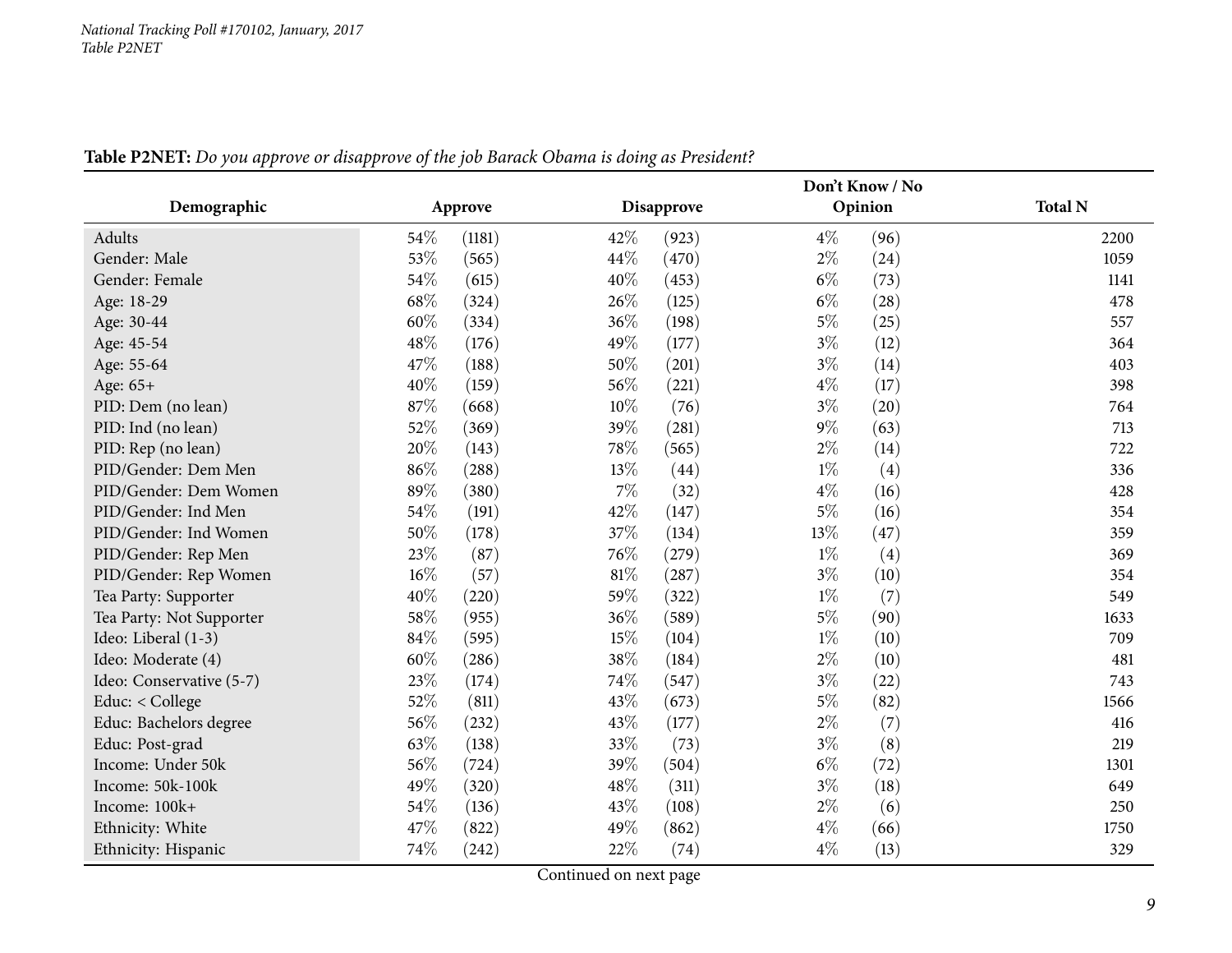| Table P2NET: Do you approve or disapprove of the job Barack Obama is doing as President? |
|------------------------------------------------------------------------------------------|
|------------------------------------------------------------------------------------------|

|                             |      |         |        |            |        | Don't Know / No |                |
|-----------------------------|------|---------|--------|------------|--------|-----------------|----------------|
| Demographic                 |      | Approve |        | Disapprove |        | Opinion         | <b>Total N</b> |
| Adults                      | 54%  | (1181)  | 42%    | (923)      | $4\%$  | (96)            | 2200           |
| Ethnicity: Afr. Am.         | 86%  | (231)   | $8\%$  | (22)       | $6\%$  | (15)            | 268            |
| Ethnicity: Other            | 71%  | (128)   | 21%    | (38)       | $8\%$  | (15)            | 182            |
| Relig: Protestant           | 39%  | (212)   | 59%    | (318)      | $2\%$  | (10)            | 540            |
| Relig: Roman Catholic       | 58%  | (265)   | 40%    | (183)      | $3\%$  | (12)            | 460            |
| Relig: Ath./Agn./None       | 66%  | (394)   | 29%    | (173)      | $5\%$  | (33)            | 600            |
| Relig: Something Else       | 54%  | (181)   | 39%    | (130)      | $7\%$  | (22)            | 333            |
| Relig: Jewish               | 59%  | (30)    | 41%    | (21)       |        | (0)             | 51             |
| Relig: Evangelical          | 41%  | (252)   | 55%    | (343)      | $4\%$  | (23)            | 618            |
| Relig: Non-Evang. Catholics | 55%  | (354)   | 43%    | (276)      | $3\%$  | (18)            | 648            |
| Relig: All Christian        | 48%  | (606)   | 49%    | (619)      | $3\%$  | (42)            | 1267           |
| Relig: All Non-Christian    | 62%  | (575)   | 32%    | (303)      | $6\%$  | (55)            | 933            |
| Community: Urban            | 67%  | (374)   | 30%    | (168)      | $3\%$  | (16)            | 558            |
| Community: Suburban         | 53%  | (529)   | 43%    | (428)      | $4\%$  | (44)            | 1001           |
| Community: Rural            | 43%  | (278)   | 51%    | (327)      | $6\%$  | (36)            | 641            |
| Employ: Private Sector      | 53%  | (346)   | 44%    | (290)      | $3\%$  | (19)            | 656            |
| Employ: Government          | 64%  | (101)   | 35%    | (56)       | $1\%$  | (2)             | 158            |
| Employ: Self-Employed       | 56%  | (98)    | 40%    | (70)       | $3\%$  | (6)             | 173            |
| Employ: Homemaker           | 45%  | (94)    | 47%    | (99)       | $8\%$  | (16)            | 209            |
| Employ: Student             | 74%  | (79)    | 25%    | (26)       | $2\%$  | (2)             | 107            |
| Employ: Retired             | 44%  | (211)   | 54%    | (262)      | $2\%$  | (12)            | 484            |
| Employ: Unemployed          | 64%  | (145)   | $31\%$ | (70)       | $6\%$  | (13)            | 227            |
| Employ: Other               | 58%  | (108)   | 27%    | (50)       | 14%    | (27)            | 185            |
| Job Type: White-collar      | 56%  | (405)   | 42%    | (302)      | $2\%$  | (14)            | 721            |
| Job Type: Blue-collar       | 49%  | (489)   | 48%    | (477)      | $3\%$  | (30)            | 996            |
| Job Type: Don't Know        | 59%  | (287)   | 30%    | (145)      | $11\%$ | (52)            | 484            |
| Military HH: Yes            | 48%  | (184)   | 49%    | (190)      | $3\%$  | (13)            | 386            |
| Military HH: No             | 55%  | (997)   | 40%    | (733)      | $5\%$  | (84)            | 1814           |
| RD/WT: Right Direction      | 59%  | (436)   | 36%    | (265)      | $5\%$  | (34)            | 735            |
| RD/WT: Wrong Track          | 51%  | (745)   | 45%    | (658)      | $4\%$  | (62)            | 1465           |
| Obama Job: Approve          | 100% | (1181)  |        | (0)        |        | (0)             | 1181           |
| Obama Job: Disapprove       |      | (0)     | 100%   | (923)      |        | (0)             | 923            |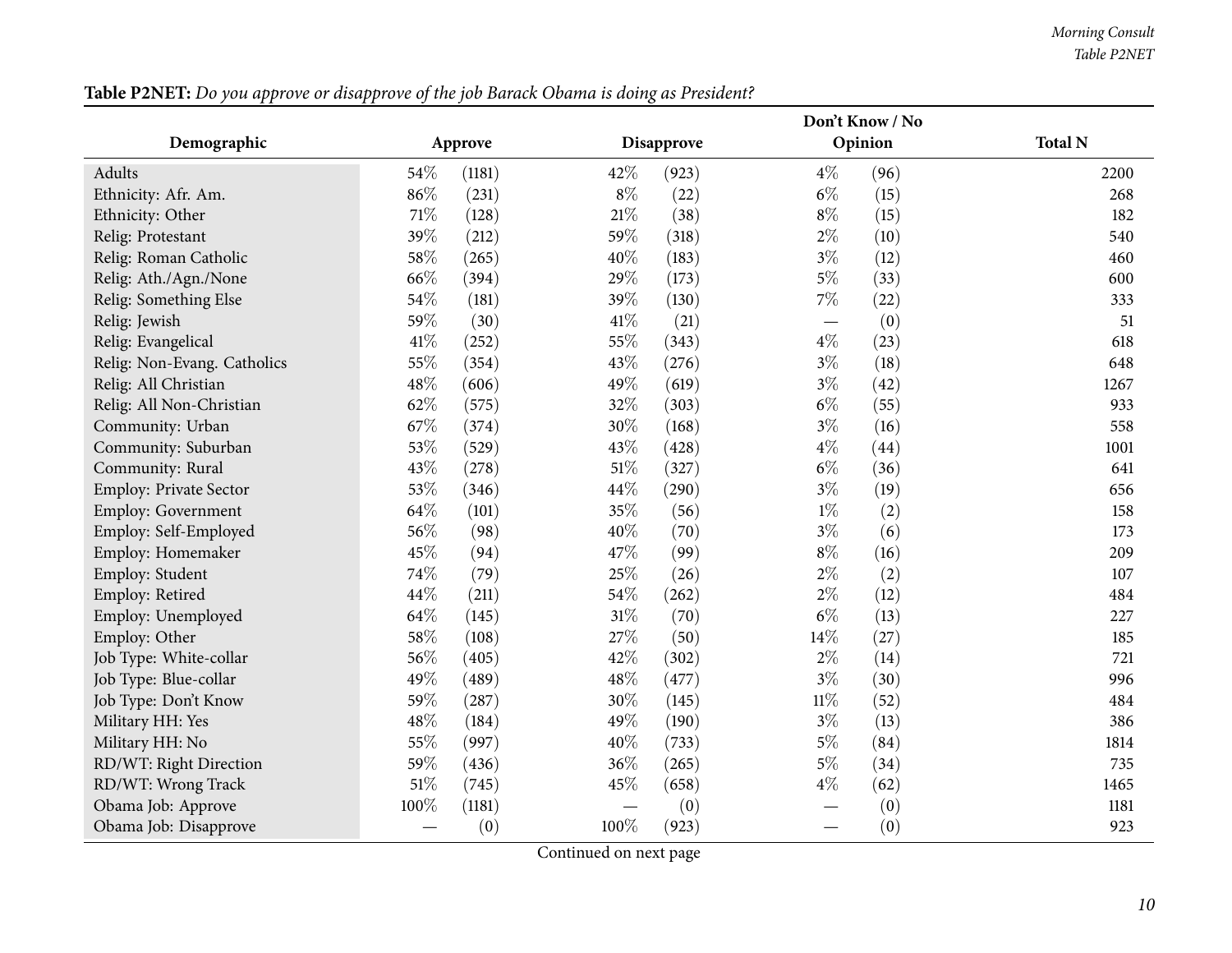| Table P2NET: Do you approve or disapprove of the job Barack Obama is doing as President? |  |
|------------------------------------------------------------------------------------------|--|
|------------------------------------------------------------------------------------------|--|

|                                      |        |         |        |                   |        | Don't Know / No |                |  |
|--------------------------------------|--------|---------|--------|-------------------|--------|-----------------|----------------|--|
| Demographic                          |        | Approve |        | <b>Disapprove</b> |        | Opinion         | <b>Total N</b> |  |
| Adults                               | 54\%   | (1181)  | $42\%$ | (923)             | $4\%$  | (96)            | 2200           |  |
| #1 Issue: Economy                    | 48\%   | (353)   | 49\%   | (361)             | $3\%$  | (24)            | 739            |  |
| #1 Issue: Security                   | $36\%$ | (142)   | $61\%$ | (237)             | $3\%$  | (11)            | 391            |  |
| #1 Issue: Health Care                | 64\%   | (247)   | 34\%   | (130)             | $3\%$  | (11)            | 388            |  |
| #1 Issue: Medicare / Social Security | $61\%$ | (174)   | $36\%$ | (102)             | $3\%$  | (9)             | 286            |  |
| #1 Issue: Women's Issues             | 72\%   | (66)    | 26\%   | (24)              | $2\%$  | (2)             | 92             |  |
| #1 Issue: Education                  | 72\%   | (97)    | 22%    | (30)              | $5\%$  | (7)             | 135            |  |
| #1 Issue: Energy                     | 89%    | (64)    | $9\%$  | (6)               | $3\%$  | (2)             | 72             |  |
| #1 Issue: Other                      | 37\%   | (37)    | 32\%   | (32)              | $30\%$ | (29)            | 98             |  |
| 2016 Vote: Democrat Hillary Clinton  | 92%    | (728)   | $6\%$  | (50)              | $1\%$  | (10)            | 788            |  |
| 2016 Vote: Republican Donald Trump   | $16\%$ | (119)   | 82\%   | (611)             | $2\%$  | (19)            | 749            |  |
| 2016 Vote: Someone else              | 56\%   | (93)    | 42\%   | (69)              | $3\%$  | (5)             | 167            |  |
| 2012 Vote: Barack Obama              | 85%    | (722)   | $14\%$ | (118)             | $1\%$  | (6)             | 846            |  |
| 2012 Vote: Mitt Romney               | $13\%$ | (79)    | 85%    | (508)             | $1\%$  | (9)             | 596            |  |
| 2012 Vote: Other                     | 24\%   | (21)    | 69\%   | (62)              | $8\%$  | (7)             | 90             |  |
| 2012 Vote: Didn't Vote               | 54\%   | (358)   | 35%    | (230)             | $11\%$ | (74)            | 661            |  |
| 4-Region: Northeast                  | 57\%   | (227)   | $40\%$ | (161)             | $3\%$  | (13)            | 401            |  |
| 4-Region: Midwest                    | 55\%   | (261)   | 42\%   | (198)             | $3\%$  | (14)            | 473            |  |
| 4-Region: South                      | 50%    | (406)   | 45\%   | (363)             | $6\%$  | (45)            | 814            |  |
| 4-Region: West                       | 56\%   | (286)   | $39\%$ | (201)             | $5\%$  | (23)            | 511            |  |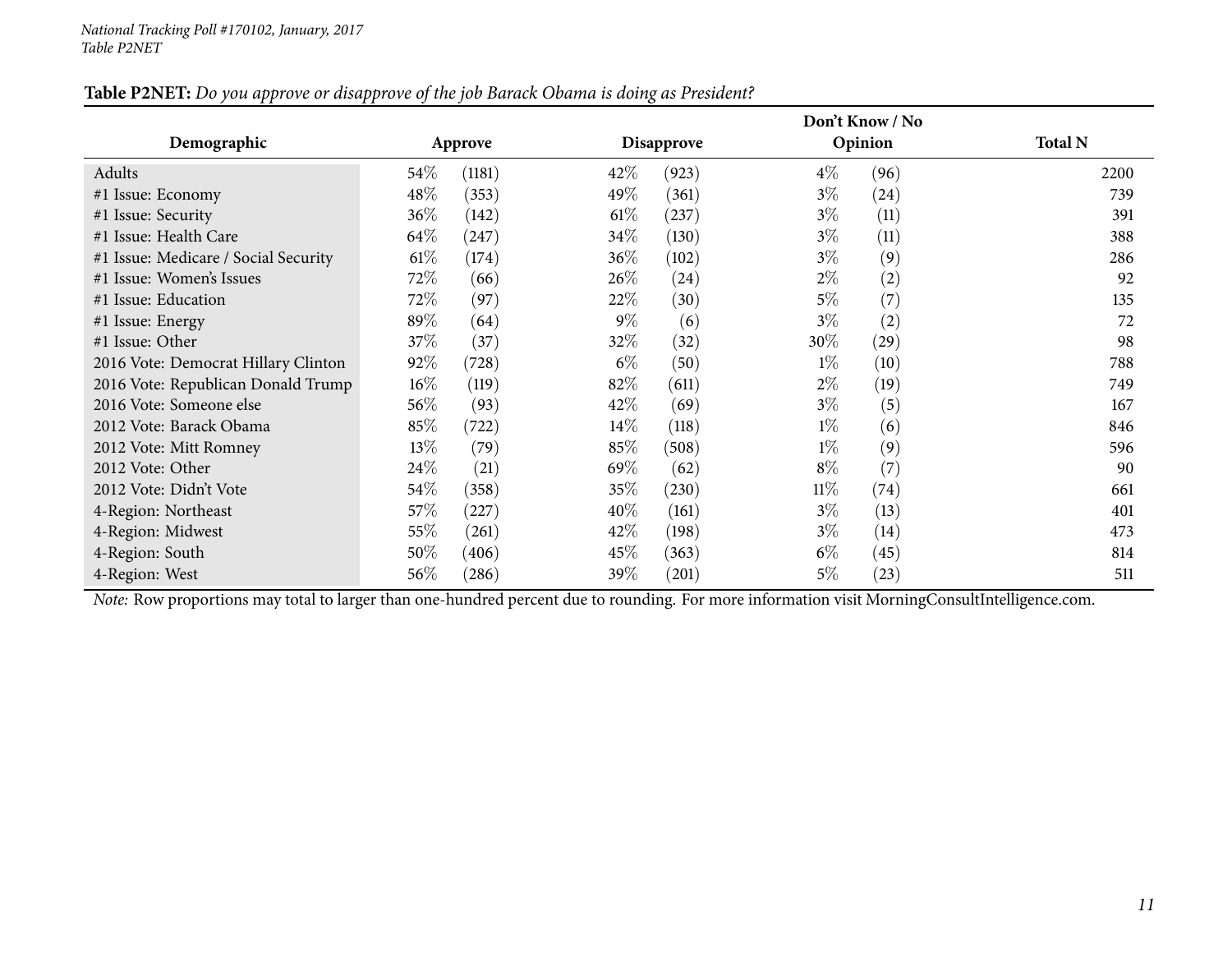<span id="page-11-0"></span>

|                          |        | <b>Strongly</b> |        | Somewhat |        | Somewhat          |       | <b>Strongly</b>   |       | Don't Know |                |
|--------------------------|--------|-----------------|--------|----------|--------|-------------------|-------|-------------------|-------|------------|----------------|
| Demographic              |        | Approve         |        | Approve  |        | <b>Disapprove</b> |       | <b>Disapprove</b> |       | No Opinion | <b>Total N</b> |
| Adults                   | 30%    | (653)           | 24\%   | (528)    | 13%    | (288)             | 29%   | (635)             | $4\%$ | (96)       | 2200           |
| Gender: Male             | 27%    | (288)           | 26%    | (278)    | 13%    | (141)             | 31%   | (329)             | $2\%$ | (24)       | 1059           |
| Gender: Female           | 32%    | (365)           | 22%    | (250)    | 13%    | (147)             | 27%   | (305)             | $6\%$ | (73)       | 1141           |
| Age: 18-29               | 36%    | (170)           | 32%    | (154)    | 13%    | (64)              | 13%   | (62)              | $6\%$ | (28)       | 478            |
| Age: 30-44               | 35%    | (193)           | 25%    | (141)    | 12%    | (69)              | 23%   | (129)             | $5\%$ | (25)       | 557            |
| Age: 45-54               | 25%    | (92)            | 23%    | (83)     | 16%    | (58)              | 33%   | (120)             | $3\%$ | (12)       | 364            |
| Age: 55-64               | 28%    | (113)           | 19%    | (75)     | 13%    | (52)              | 37%   | (149)             | $3\%$ | (14)       | 403            |
| Age: 65+                 | 21%    | (84)            | 19%    | (75)     | $11\%$ | (45)              | 44%   | (176)             | $4\%$ | (17)       | 398            |
| PID: Dem (no lean)       | 59%    | (448)           | 29%    | (220)    | $6\%$  | (44)              | $4\%$ | (33)              | $3\%$ | (20)       | 764            |
| PID: Ind (no lean)       | 22%    | (157)           | 30%    | (212)    | 16%    | (114)             | 23%   | (168)             | $9\%$ | (63)       | 713            |
| PID: Rep (no lean)       | $6\%$  | (47)            | 13%    | (96)     | 18%    | (131)             | 60%   | (435)             | $2\%$ | (14)       | 722            |
| PID/Gender: Dem Men      | 53%    | (178)           | 33%    | (110)    | $7\%$  | (24)              | $6\%$ | (21)              | $1\%$ | (4)        | 336            |
| PID/Gender: Dem Women    | 63%    | (270)           | 26%    | (110)    | $5\%$  | (20)              | $3\%$ | (12)              | $4\%$ | (16)       | 428            |
| PID/Gender: Ind Men      | 22%    | (79)            | 32%    | (112)    | 17%    | (62)              | 24%   | (86)              | $5\%$ | (16)       | 354            |
| PID/Gender: Ind Women    | 22%    | (78)            | 28%    | (100)    | 14%    | (52)              | 23%   | (82)              | 13%   | (47)       | 359            |
| PID/Gender: Rep Men      | $8\%$  | (31)            | 15%    | (56)     | 15%    | (55)              | 60%   | (223)             | $1\%$ | (4)        | 369            |
| PID/Gender: Rep Women    | $5\%$  | (16)            | $11\%$ | (41)     | $21\%$ | (75)              | 60%   | (212)             | $3\%$ | (10)       | 354            |
| Tea Party: Supporter     | 21\%   | (117)           | 19%    | (103)    | 13%    | (72)              | 46%   | (251)             | $1\%$ | (7)        | 549            |
| Tea Party: Not Supporter | 33%    | (531)           | 26%    | (423)    | 13%    | (214)             | 23%   | (374)             | $5\%$ | (90)       | 1633           |
| Ideo: Liberal (1-3)      | 56%    | (398)           | 28%    | (197)    | $7\%$  | (49)              | $8\%$ | (55)              | $1\%$ | (10)       | 709            |
| Ideo: Moderate (4)       | 27%    | (127)           | 33%    | (159)    | 16%    | (78)              | 22%   | (106)             | $2\%$ | (10)       | 481            |
| Ideo: Conservative (5-7) | $9\%$  | (66)            | 15%    | (108)    | 18%    | (132)             | 56%   | (415)             | $3\%$ | (22)       | 743            |
| Educ: < College          | 29%    | (448)           | 23%    | (363)    | 13%    | (204)             | 30%   | (469)             | $5\%$ | (82)       | 1566           |
| Educ: Bachelors degree   | 28%    | (117)           | 28%    | (115)    | 14%    | (58)              | 29%   | (119)             | $2\%$ | (7)        | 416            |
| Educ: Post-grad          | 40%    | (88)            | 23%    | (50)     | 12%    | (27)              | 21%   | (46)              | $3\%$ | (8)        | 219            |
| Income: Under 50k        | $31\%$ | (406)           | 24%    | (319)    | 12%    | (159)             | 27%   | (345)             | $6\%$ | (72)       | 1301           |
| Income: 50k-100k         | 27%    | (173)           | 23%    | (147)    | 14\%   | (90)              | 34%   | (220)             | $3\%$ | (18)       | 649            |
| Income: 100k+            | 29%    | (73)            | 25%    | (62)     | 15%    | (39)              | 28%   | (69)              | $2\%$ | (6)        | 250            |
| Ethnicity: White         | 23%    | (401)           | 24%    | (420)    | 14\%   | (249)             | 35%   | (613)             | $4\%$ | (66)       | 1750           |
| Ethnicity: Hispanic      | 49%    | (162)           | 24%    | (81)     | $9\%$  | (30)              | 13%   | (44)              | $4\%$ | (13)       | 329            |

Table P2: Do you approve or disapprove of the job Barack Obama is doing as President?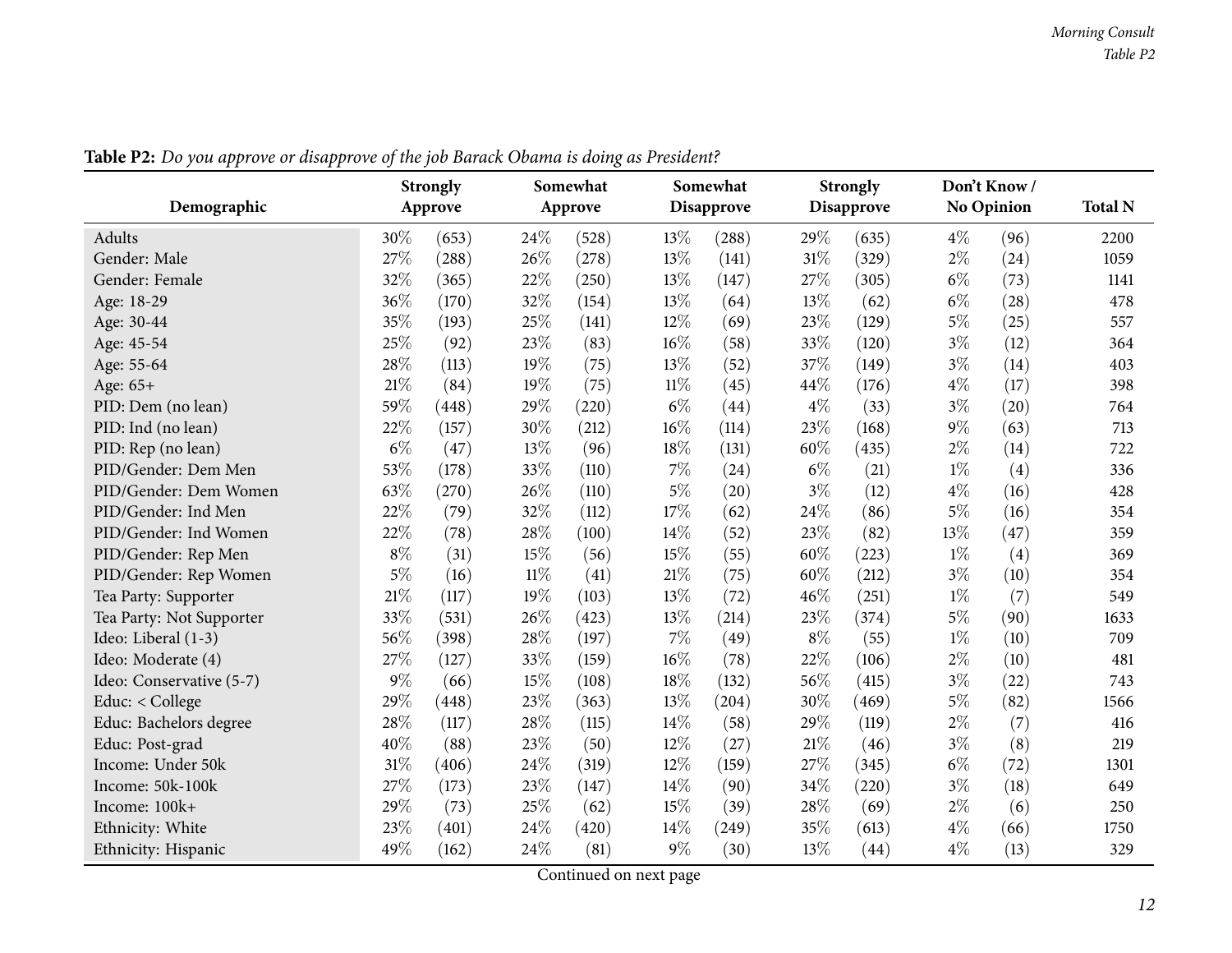## Table P2: Do you approve or disapprove of the job Barack Obama is doing as President?

|                             |        | <b>Strongly</b> |     | Somewhat |        | Somewhat          |        | <b>Strongly</b>   |        | Don't Know /      |                |
|-----------------------------|--------|-----------------|-----|----------|--------|-------------------|--------|-------------------|--------|-------------------|----------------|
| Demographic                 |        | Approve         |     | Approve  |        | <b>Disapprove</b> |        | <b>Disapprove</b> |        | <b>No Opinion</b> | <b>Total N</b> |
| Adults                      | 30%    | (653)           | 24% | (528)    | 13%    | (288)             | 29%    | (635)             | $4\%$  | (96)              | 2200           |
| Ethnicity: Afr. Am.         | 66%    | (176)           | 20% | (55)     | $5\%$  | (13)              | $4\%$  | (10)              | $6\%$  | (15)              | 268            |
| Ethnicity: Other            | 41\%   | (75)            | 29% | (53)     | 15%    | (27)              | $6\%$  | (12)              | $8\%$  | (15)              | 182            |
| Relig: Protestant           | 21%    | (114)           | 18% | (99)     | 14%    | (77)              | 45%    | (241)             | $2\%$  | (10)              | 540            |
| Relig: Roman Catholic       | 32%    | (149)           | 25% | (116)    | 12%    | (55)              | 28%    | (128)             | $3\%$  | (12)              | 460            |
| Relig: Ath./Agn./None       | 34%    | (205)           | 32% | (189)    | 12%    | (69)              | 17%    | (103)             | $5\%$  | (33)              | 600            |
| Relig: Something Else       | 34%    | (115)           | 20% | (66)     | 18%    | (61)              | 21%    | (69)              | 7%     | (22)              | 333            |
| Relig: Jewish               | 29%    | (15)            | 30% | (15)     | 17%    | (9)               | 24%    | (12)              |        | (0)               | 51             |
| Relig: Evangelical          | 24%    | (149)           | 17% | (103)    | $11\%$ | (68)              | 44%    | (275)             | $4\%$  | (23)              | 618            |
| Relig: Non-Evang. Catholics | $28\%$ | (184)           | 26% | (170)    | 14%    | (89)              | 29%    | (187)             | $3\%$  | (18)              | 648            |
| Relig: All Christian        | 26%    | (333)           | 22% | (273)    | 12%    | (157)             | 36%    | (462)             | $3\%$  | (42)              | 1267           |
| Relig: All Non-Christian    | 34%    | (320)           | 27% | (255)    | 14%    | (130)             | 19%    | (173)             | $6\%$  | (55)              | 933            |
| Community: Urban            | 44%    | (246)           | 23% | (128)    | 12%    | (67)              | 18%    | (101)             | $3\%$  | (16)              | 558            |
| Community: Suburban         | 27%    | (269)           | 26% | (260)    | 14%    | (143)             | 28%    | (285)             | $4\%$  | (44)              | 1001           |
| Community: Rural            | 21\%   | (138)           | 22% | (140)    | 12%    | (79)              | 39%    | (248)             | $6\%$  | (36)              | 641            |
| Employ: Private Sector      | 28%    | (186)           | 24% | (160)    | 15%    | (97)              | 29%    | (193)             | $3\%$  | (19)              | 656            |
| Employ: Government          | 39%    | (62)            | 25% | (39)     | 16%    | (26)              | 19%    | (30)              | $1\%$  | (2)               | 158            |
| Employ: Self-Employed       | 29%    | (51)            | 27% | (47)     | 13%    | (22)              | 28%    | (48)              | $3\%$  | (6)               | 173            |
| Employ: Homemaker           | 22%    | (47)            | 23% | (47)     | 12%    | (25)              | 35%    | (74)              | $8\%$  | (16)              | 209            |
| Employ: Student             | 42%    | (45)            | 32% | (34)     | 14%    | (15)              | $11\%$ | (12)              | $2\%$  | (2)               | 107            |
| Employ: Retired             | 23%    | (112)           | 20% | (99)     | 12%    | (57)              | 42%    | (205)             | $2\%$  | (12)              | 484            |
| Employ: Unemployed          | 38%    | (85)            | 26% | (59)     | 12%    | (27)              | 19%    | (43)              | $6\%$  | (13)              | 227            |
| Employ: Other               | 35%    | (65)            | 23% | (43)     | $11\%$ | (20)              | 16%    | (30)              | 14%    | (27)              | 185            |
| Job Type: White-collar      | 30%    | (216)           | 26% | (188)    | 13%    | (93)              | 29%    | (209)             | $2\%$  | (14)              | 721            |
| Job Type: Blue-collar       | 26%    | (263)           | 23% | (226)    | 13%    | (134)             | 34%    | (343)             | $3\%$  | (30)              | 996            |
| Job Type: Don't Know        | 36%    | (173)           | 24% | (114)    | 13%    | (61)              | 17%    | (83)              | $11\%$ | (52)              | 484            |
| Military HH: Yes            | 27%    | (103)           | 21% | (81)     | 13%    | (52)              | 36%    | (138)             | $3\%$  | (13)              | 386            |
| Military HH: No             | 30%    | (550)           | 25% | (447)    | 13%    | (236)             | 27%    | (497)             | $5\%$  | (84)              | 1814           |
| RD/WT: Right Direction      | 36%    | (266)           | 23% | (170)    | 12%    | (85)              | 24%    | (180)             | $5\%$  | (34)              | 735            |
| RD/WT: Wrong Track          | 26%    | (387)           | 24% | (358)    | 14%    | (203)             | 31%    | (455)             | $4\%$  | (62)              | 1465           |
| Obama Job: Approve          | 55%    | (653)           | 45% | (528)    |        | (0)               |        | (0)               |        | (0)               | 1181           |
| Obama Job: Disapprove       |        | (0)             |     | (0)      | $31\%$ | (288)             | 69%    | (635)             |        | (0)               | 923            |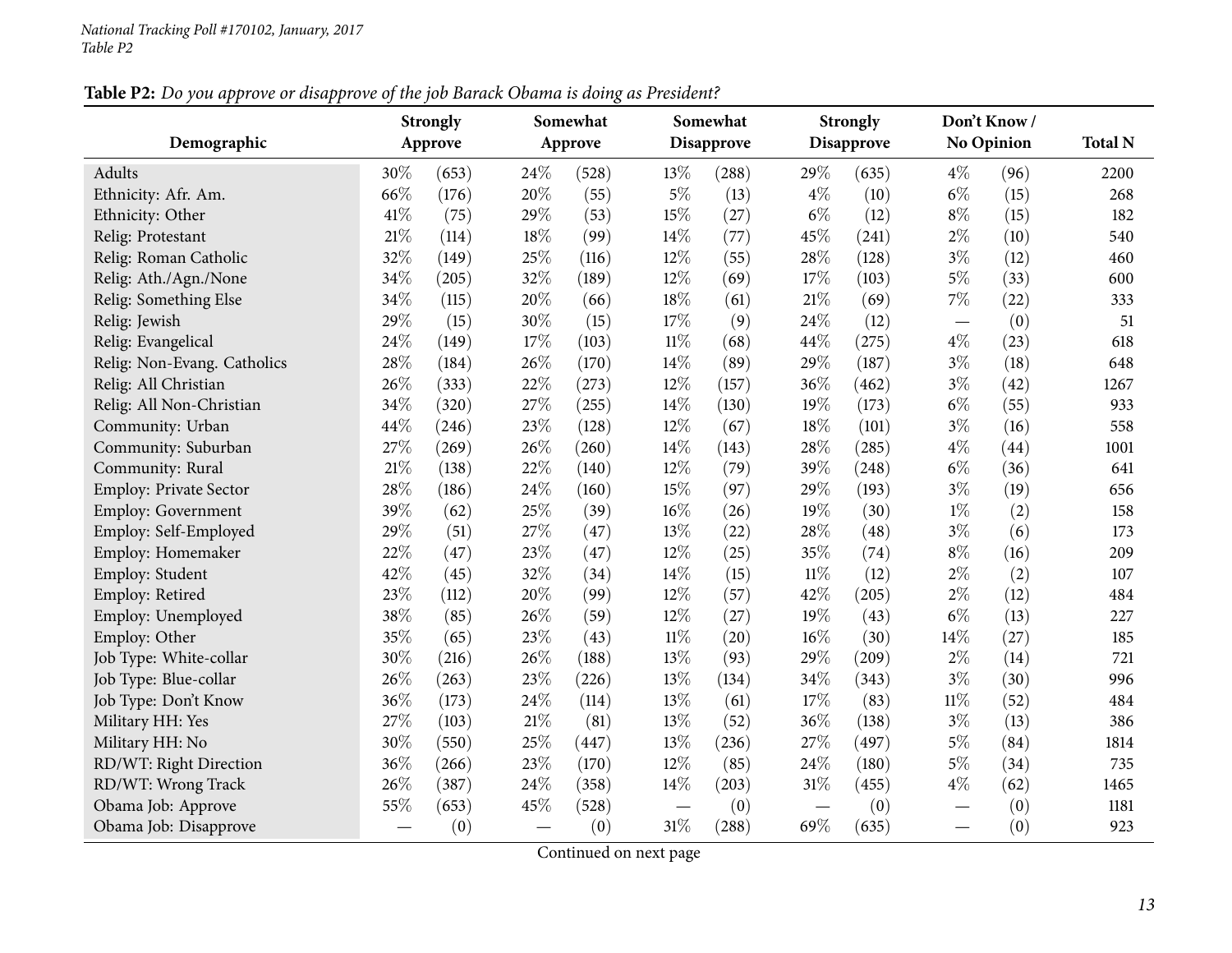|                                      |        | <b>Strongly</b> |        | Somewhat |        | Somewhat          |        | <b>Strongly</b>   |        | Don't Know/       |                |
|--------------------------------------|--------|-----------------|--------|----------|--------|-------------------|--------|-------------------|--------|-------------------|----------------|
| Demographic                          |        | Approve         |        | Approve  |        | <b>Disapprove</b> |        | <b>Disapprove</b> |        | <b>No Opinion</b> | <b>Total N</b> |
| Adults                               | 30%    | (653)           | 24\%   | (528)    | 13\%   | (288)             | 29\%   | (635)             | $4\%$  | (96)              | 2200           |
| #1 Issue: Economy                    | 23\%   | (167)           | 25%    | (187)    | $16\%$ | (119)             | 33%    | (242)             | $3\%$  | (24)              | 739            |
| #1 Issue: Security                   | 18%    | (70)            | 19%    | (72)     | $13\%$ | (52)              | 47\%   | (185)             | $3\%$  | (11)              | 391            |
| #1 Issue: Health Care                | 36%    | (141)           | 27\%   | (106)    | 13\%   | (49)              | 21%    | (81)              | $3\%$  | (11)              | 388            |
| #1 Issue: Medicare / Social Security | 38\%   | (109)           | 23%    | (65)     | $11\%$ | (32)              | 25%    | (70)              | $3\%$  | (9)               | 286            |
| #1 Issue: Women's Issues             | 57\%   | (52)            | 15%    | (14)     | $13\%$ | (12)              | 13%    | (12)              | $2\%$  | (2)               | 92             |
| #1 Issue: Education                  | 44%    | (59)            | 28%    | (38)     | 10%    | (13)              | 12\%   | (17)              | $5\%$  | (7)               | 135            |
| #1 Issue: Energy                     | 45\%   | (32)            | 44\%   | (32)     | $1\%$  | (1)               | $8\%$  | (6)               | $3\%$  | (2)               | 72             |
| #1 Issue: Other                      | 22%    | (22)            | 15%    | (15)     | $10\%$ | (10)              | 22%    | (22)              | $30\%$ | (29)              | 98             |
| 2016 Vote: Democrat Hillary Clinton  | 62\%   | (487)           | 31\%   | (241)    | $4\%$  | (33)              | $2\%$  | (17)              | $1\%$  | (10)              | 788            |
| 2016 Vote: Republican Donald Trump   | $5\%$  | (36)            | $11\%$ | (83)     | $19\%$ | (139)             | 63\%   | (472)             | $2\%$  | (19)              | 749            |
| 2016 Vote: Someone else              | $16\%$ | (27)            | $40\%$ | (66)     | 20%    | (34)              | 21%    | (36)              | $3\%$  | (5)               | 167            |
| 2012 Vote: Barack Obama              | 54\%   | (454)           | 32\%   | (267)    | $8\%$  | (68)              | $6\%$  | (49)              | $1\%$  | (6)               | 846            |
| 2012 Vote: Mitt Romney               | $5\%$  | (27)            | $9\%$  | (52)     | 17%    | (103)             | 68\%   | (405)             | $1\%$  | (9)               | 596            |
| 2012 Vote: Other                     | $1\%$  | (1)             | 22\%   | (20)     | 25\%   | (22)              | 44\%   | (39)              | $8\%$  | (7)               | 90             |
| 2012 Vote: Didn't Vote               | 26\%   | (169)           | 28\%   | (188)    | $14\%$ | (94)              | 20%    | (135)             | $11\%$ | (74)              | 661            |
| 4-Region: Northeast                  | 26\%   | (105)           | 31%    | (123)    | $16\%$ | (63)              | 24%    | (98)              | $3\%$  | (13)              | 401            |
| 4-Region: Midwest                    | $31\%$ | (146)           | $24\%$ | (115)    | $11\%$ | (53)              | 31%    | (145)             | $3\%$  | (14)              | 473            |
| 4-Region: South                      | 30%    | (247)           | 20%    | (159)    | $13\%$ | (109)             | $31\%$ | (254)             | $6\%$  | (45)              | 814            |
| 4-Region: West                       | 30%    | (155)           | 26%    | (132)    | $12\%$ | (63)              | 27\%   | (138)             | $5\%$  | (23)              | 511            |

Table P2: Do you approve or disapprove of the job Barack Obama is doing as President?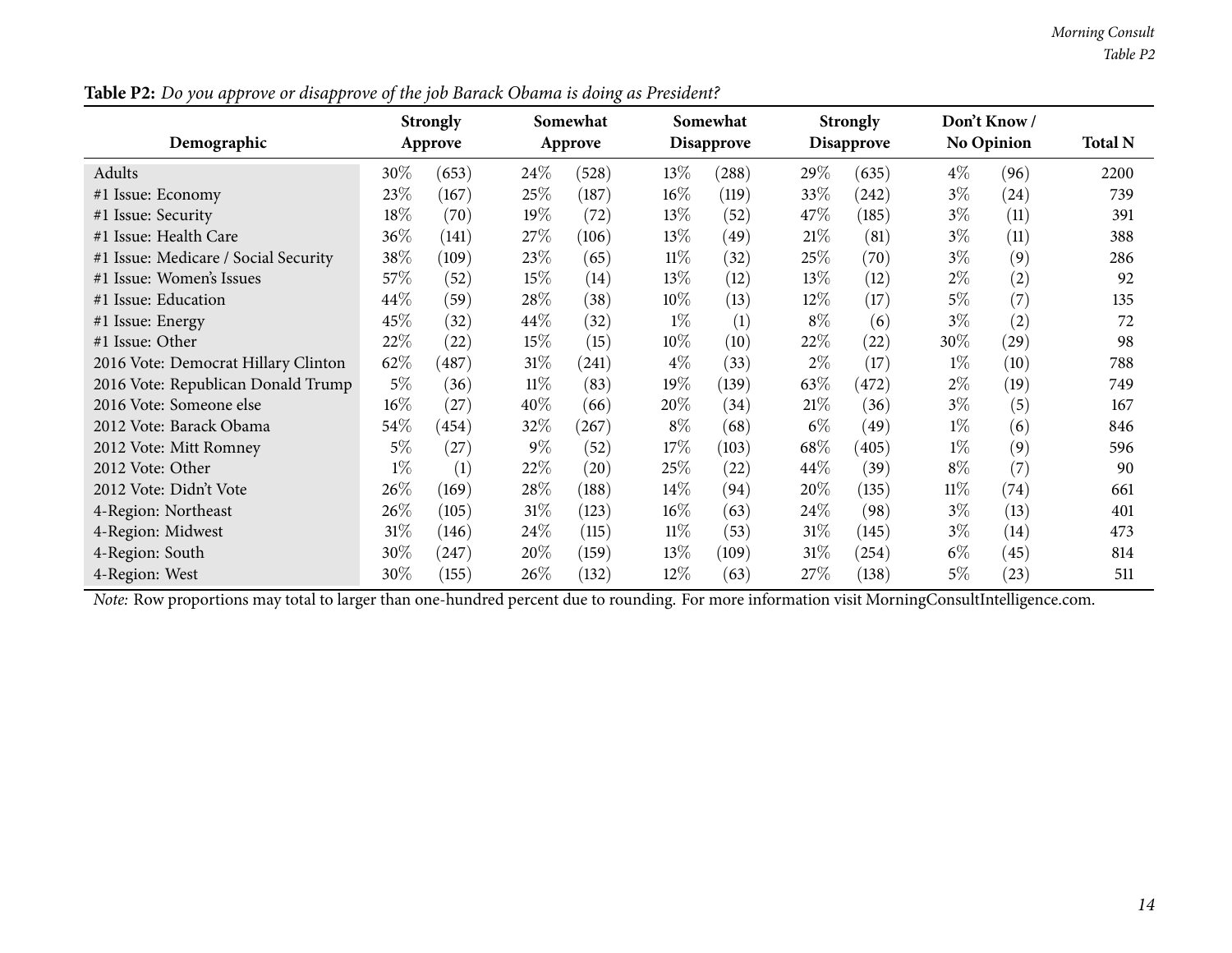<span id="page-14-0"></span>

| o                        | Economic      | Security      | Health             | Senior's       | Women's       | Education      | Energy        |                |                |
|--------------------------|---------------|---------------|--------------------|----------------|---------------|----------------|---------------|----------------|----------------|
| Demographic              | <b>Issues</b> | <b>Issues</b> | <b>Care Issues</b> | <b>Issues</b>  | <b>Issues</b> | <b>Issues</b>  | <b>Issues</b> | Other          | <b>Total N</b> |
| Adults                   | $34\% (739)$  | $18\%$ (391)  | $18\% (388)$       | $13\% (286)$   | $4\%$ (92)    | $6\%$ (135)    | $3\%$ (72)    | $4\%$ (98)     | 2200           |
| Gender: Male             | $39\% (413)$  | $18\%$ (195)  | $15\%$ (162)       | $12\%$ (122)   | $1\%$<br>(14) | $6\%$ (63)     | $5\%$ (49)    | $4\%$ (41)     | 1059           |
| Gender: Female           | $29\% (326)$  | $17\%$ (196)  | $20\% (226)$       | $14\% (164)$   | $7\%$<br>(78) | $6\%$<br>(72)  | $2\%$ (23)    | $5\%$ (56)     | 1141           |
| Age: 18-29               | $36\%$ (171)  | $14\%$ (66)   | $13\%$ (64)        | $4\%$ (18)     | $9\%$<br>(44) | $14\%$<br>(67) | $7\%$<br>(32) | $3\%$<br>(15)  | 478            |
| Age: 30-44               | 38% (212)     | $16\%$ (90)   | $18\% (100)$       | $6\%$ (33)     | $6\%$<br>(34) | $8\%$<br>(43)  | $4\%$<br>(21) | $4\%$ (24)     | 557            |
| Age: 45-54               | $37\%$ (135)  | $20\%$ (73)   | 24\% (87)          | $8\%$ (28)     | $2\%$<br>(8)  | $2\%$<br>(8)   | $2\%$<br>(7)  | $5\%$<br>(18)  | 364            |
| Age: 55-64               | $32\%$ (129)  | $19\%$ (75)   | 22\% (87)          | $17\%$ (68)    | $1\%$<br>(4)  | $3\%$<br>(10)  | $2\%$<br>(6)  | $6\%$<br>(23)  | 403            |
| Age: 65+                 | $23\%$ (92)   | 22\%<br>(86)  | 13\% (50)          | 35\% (138)     | $1\%$<br>(3)  | $1\%$<br>(6)   | $1\%$<br>(5)  | $4\%$<br>(18)  | 398            |
| PID: Dem (no lean)       | $31\% (237)$  | $12\%$ (89)   | $20\%$ (156)       | $15\%$ (112)   | $6\%$<br>(45) | $9\%$<br>(72)  | $3\%$<br>(27) | $4\%$<br>(27)  | 764            |
| PID: Ind (no lean)       | $36\% (260)$  | $14\%$ (101)  | $17\%$ (120)       | $12\%$ (82)    | $4\%$<br>(26) | $5\%$<br>(35)  | $5\%$<br>(34) | $8\%$<br>(55)  | 713            |
| PID: Rep (no lean)       | $34\% (242)$  | $28\% (201)$  | $16\%$ (113)       | $13\%$<br>(91) | $3\%$<br>(21) | $4\%$<br>(28)  | $2\%$<br>(11) | $2\%$<br>(16)  | 722            |
| PID/Gender: Dem Men      | $37\%$ (124)  | $10\%$ (35)   | $18\%$ (59)        | $14\%$ (48)    | $1\%$<br>(5)  | $10\%$<br>(34) | $5\%$<br>(18) | $4\%$<br>(13)  | 336            |
| PID/Gender: Dem Women    | $26\%$ (112)  | $13\%$ (54)   | 23\% (97)          | $15\%$ (64)    | $9\%$<br>(41) | $9\%$<br>(38)  | $2\%$<br>(9)  | $3\%$<br>(14)  | 428            |
| PID/Gender: Ind Men      | $40\% (142)$  | $18\%$ (64)   | $16\%$ (56)        | $9\%$ (33)     | $1\%$<br>(4)  | $4\%$<br>(14)  | $6\%$<br>(22) | $5\%$<br>(19)  | 354            |
| PID/Gender: Ind Women    | 33\% (118)    | $10\%$ (38)   | $18\%$ (64)        | $14\%$ (49)    | $6\%$<br>(22) | $6\%$<br>(21)  | $3\%$<br>(12) | $10\%$<br>(36) | 359            |
| PID/Gender: Rep Men      | $40\% (146)$  | $26\%$ (97)   | $13\%$ (47)        | $11\%$<br>(41) | $2\%$<br>(6)  | $4\%$<br>(15)  | $2\%$<br>(9)  | $2\%$<br>(9)   | 369            |
| PID/Gender: Rep Women    | 27\% (96)     | 29\% (104)    | $18\%$ (65)        | $14\%$<br>(51) | $4\%$<br>(15) | $4\%$<br>(13)  | $1\%$<br>(3)  | $2\%$<br>(7)   | 354            |
| Tea Party: Supporter     | $36\% (199)$  | 24\% (132)    | $13\%$ (72)        | $9\%$<br>(51)  | $5\%$<br>(26) | $7\%$<br>(39)  | $3\%$<br>(18) | $2\%$<br>(13)  | 549            |
| Tea Party: Not Supporter | $33\% (535)$  | $16\% (254)$  | $19\%$ (314)       | $14\% (230)$   | $4\%$<br>(67) | $6\%$<br>(95)  | $3\%$<br>(54) | $5\%$<br>(85)  | 1633           |
| Ideo: Liberal (1-3)      | $30\% (210)$  | $12\%$ (85)   | $20\%$ (143)       | $12\%$ (82)    | $8\%$<br>(56) | $9\%$<br>(65)  | $6\%$ (44)    | $3\%$<br>(23)  | 709            |
| Ideo: Moderate (4)       | 38\% (185)    | $16\%$ (78)   | 18% (88)           | $12\%$ (59)    | $3\%$<br>(15) | $5\%$<br>(26)  | $4\%$<br>(17) | $3\%$<br>(14)  | 481            |
| Ideo: Conservative (5-7) | $36\% (270)$  | $25\%$ (189)  | $15\%$ (114)       | $13\%$ (97)    | $2\%$<br>(14) | $4\%$<br>(26)  | $1\%$<br>(4)  | $4\%$<br>(30)  | 743            |
| Educ: < College          | $33\% (520)$  | $17\% (270)$  | $17\%$ (271)       | $15\% (228)$   | $4\%$<br>(66) | $5\%$<br>(84)  | $3\%$<br>(49) | $5\%$ (78)     | 1566           |
| Educ: Bachelors degree   | $33\% (136)$  | $20\%$ (84)   | $19\%$ (78)        | $9\%$ (38)     | $4\%$<br>(19) | $7\%$<br>(31)  | $4\%$<br>(17) | $3\%$<br>(12)  | 416            |
| Educ: Post-grad          | 38\% (83)     | $17\%$ (36)   | 18% (39)           | $9\%$ (19)     | $4\%$<br>(8)  | $9\%$<br>(19)  | $3\%$<br>(6)  | $4\%$<br>(8)   | 219            |
| Income: Under 50k        | 33% (423)     | $15\%$ (195)  | $18\% (230)$       | $15\%$ (199)   | $5\%$<br>(61) | $6\%$<br>(80)  | $3\%$<br>(41) | $6\%$<br>(72)  | 1301           |
| Income: 50k-100k         | $34\% (218)$  | $22\%$ (142)  | $17\%$ (112)       | $11\%$ (69)    | $4\%$<br>(24) | 7%<br>(43)     | $3\%$<br>(21) | $3\%$<br>(21)  | 649            |
| Income: 100k+            | 39\% (97)     | $22\%$ (54)   | $18\%$ (46)        | 7%<br>(17)     | $3\%$<br>(8)  | $5\%$<br>(12)  | $4\%$<br>(10) | $2\%$<br>(5)   | 250            |

Table P3: Now, thinking about your vote, what would you say is the top set of issues on your mind when you cast your vote for federal offices such as *U.S. Senate or Congress?*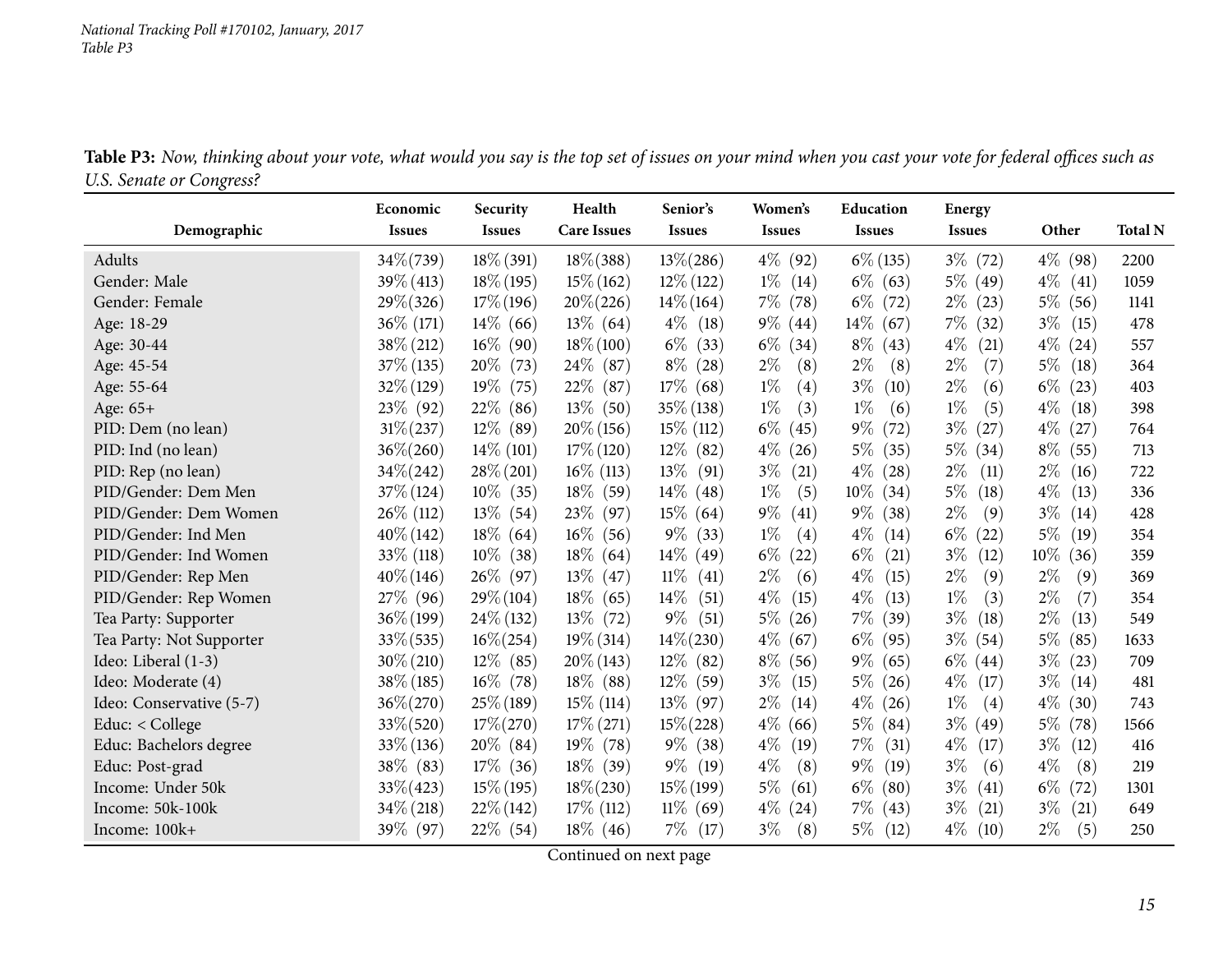Table P3: Now, thinking about your vote, what would you say is the top set of issues on your mind when you cast your vote for federal offices such as *U.S. Senate or Congress?*

| o                             | Economic      | Security       | Health             | Senior's       | Women's        | Education      | <b>Energy</b>  |                              |                |
|-------------------------------|---------------|----------------|--------------------|----------------|----------------|----------------|----------------|------------------------------|----------------|
| Demographic                   | <b>Issues</b> | <b>Issues</b>  | <b>Care Issues</b> | <b>Issues</b>  | <b>Issues</b>  | <b>Issues</b>  | <b>Issues</b>  | Other                        | <b>Total N</b> |
| Adults                        | 34\%(739)     | $18\%$ (391)   | $18\% (388)$       | $13\% (286)$   | $4\%$ (92)     | $6\%$ (135)    | $3\%$ (72)     | $4\%$ (98)                   | 2200           |
| Ethnicity: White              | $33\% (584)$  | $19\% (340)$   | $18\%$ (313)       | $14\% (239)$   | $4\%$<br>(70)  | $5\%$<br>(86)  | $3\%$<br>(51)  | $4\%$<br>(67)                | 1750           |
| Ethnicity: Hispanic           | $32\%$ (105)  | $20\%$ (65)    | $17\%$ (58)        | $9\%$ (30)     | $8\%$<br>(25)  | $9\%$ (29)     | $3\%$<br>(8)   | $3\%$<br>(10)                | 329            |
| Ethnicity: Afr. Am.           | 34\% (92)     | $9\%$ (24)     | $17\%$ (46)        | $13\%$<br>(35) | $5\%$<br>(13)  | $9\%$<br>(24)  | $4\%$<br>(12)  | $9\%$<br>(23)                | 268            |
| Ethnicity: Other              | $34\%$ (63)   | $15\%$ (27)    | $16\%$ (30)        | $7\%$<br>(12)  | $5\%$<br>(9)   | $13\%$ (24)    | $5\%$<br>(9)   | $4\%$<br>(8)                 | 182            |
| Relig: Protestant             | $31\% (169)$  | $26\% (142)$   | $15\%$ (80)        | $14\%$ (74)    | $2\%$<br>(9)   | $6\%$<br>(32)  | $2\%$<br>(9)   | $4\%$<br>(24)                | 540            |
| Relig: Roman Catholic         | $32\% (148)$  | $19\%$ (86)    | $20\%$ (92)        | $16\%$ (72)    | $3\%$<br>(16)  | $6\%$<br>(27)  | $2\%$<br>(11)  | $2\%$<br>(9)                 | 460            |
| Relig: Ath./Agn./None         | $36\% (217)$  | $13\%$<br>(77) | $19\%$ (115)       | $11\%$ (64)    | $5\%$<br>(31)  | $6\%$<br>(34)  | $6\%$<br>(35)  | $4\%$<br>(26)                | 600            |
| Relig: Something Else         | 34\% (113)    | $13\%$ (44)    | $17\%$ (56)        | $13\%$ (43)    | $6\%$<br>(21)  | $6\%$<br>(21)  | $4\%$<br>(14)  | $7\%$<br>(22)                | 333            |
| Relig: Jewish                 | $34\%$ (17)   | $16\%$<br>(8)  | 14\%<br>(7)        | 18\%<br>(9)    | $8\%$<br>(4)   | $1\%$<br>(0)   | 7%<br>(3)      | $3\%$<br>(2)                 | 51             |
| Relig: Evangelical            | $30\% (186)$  | $23\% (145)$   | $16\% (100)$       | $11\%$<br>(71) | $4\%$<br>(25)  | $8\%$<br>(49)  | $1\%$<br>(9)   | $6\%$<br>(34)                | 618            |
| Relig: Non-Evang. Catholics   | $34\% (223)$  | $19\% (124)$   | $18\%$ (116)       | $17\%$ (108)   | $2\%$<br>(15)  | $5\%$<br>(32)  | $2\%$<br>(14)  | $2\%$<br>(15)                | 648            |
| Relig: All Christian          | 32%(409)      | $21\% (269)$   | $17\%$ (216)       | $14\%$ (179)   | $3\%$<br>(40)  | $6\%$<br>(80)  | $2\%$<br>(24)  | $4\%$<br>(50)                | 1267           |
| Relig: All Non-Christian      | 35% (330)     | $13\%$ (122)   | $18\%$ (171)       | $11\% (107)$   | $6\%$<br>(52)  | $6\%$<br>(55)  | $5\%$<br>(49)  | $5\%$<br>(48)                | 933            |
| Community: Urban              | $36\% (199)$  | $15\%$ (86)    | $14\%$ (80)        | $12\%$ (69)    | $4\%$<br>(23)  | $9\%$<br>(53)  | $4\%$<br>(23)  | $5\%$<br>(25)                | 558            |
| Community: Suburban           | 32% (322)     | $19\%$ (189)   | $19\%$ (191)       | $12\%$ (121)   | $5\%$<br>(50)  | $5\%$<br>(50)  | $3\%$<br>(31)  | $5\%$ (47)                   | 1001           |
| Community: Rural              | $34\% (217)$  | $18\%$ (115)   | $18\%$ (117)       | $15\%$ (96)    | $3\%$<br>(19)  | $5\%$<br>(32)  | $3\%$<br>(18)  | $4\%$<br>(26)                | 641            |
| <b>Employ: Private Sector</b> | $39\% (255)$  | $18\%$ (116)   | $18\%$ (118)       | $6\%$<br>(39)  | $6\%$<br>(37)  | $6\%$<br>(42)  | $4\%$<br>(26)  | $3\%$<br>(23)                | 656            |
| Employ: Government            | 37\% (58)     | $21\%$<br>(33) | $18\%$ (29)        | $3\%$<br>(5)   | $2\%$<br>(4)   | $13\%$<br>(21) | $3\%$<br>(4)   | $3\%$<br>(5)                 | 158            |
| Employ: Self-Employed         | 39\% (67)     | $19\%$<br>(33) | $15\%$ (27)        | $8\%$<br>(13)  | $4\%$<br>(7)   | $5\%$<br>(10)  | $4\%$<br>(8)   | $5\%$<br>(9)                 | 173            |
| Employ: Homemaker             | 29\%<br>(61)  | $23\%$ (48)    | $22\%$ (45)        | $8\%$<br>(18)  | $6\%$<br>(12)  | $5\%$<br>(10)  | $3\%$<br>(6)   | $5\%$<br>(10)                | 209            |
| Employ: Student               | 35%<br>(37)   | 10%<br>(11)    | $10\%$<br>(10)     | $3\%$<br>(3)   | $11\%$<br>(11) | 20%<br>(21)    | $11\%$<br>(12) | $1\%$<br>(1)                 | 107            |
| Employ: Retired               | 23\% (113)    | $22\%$ (105)   | $16\%$ (78)        | $33\% (157)$   | $1\%$<br>(3)   | $2\%$<br>(8)   | $2\%$<br>(8)   | $2\%$<br>(11)                | 484            |
| Employ: Unemployed            | $41\%$ (93)   | $12\%$ (27)    | $21\%$ (48)        | $10\%$ (24)    | $4\%$<br>(9)   | 5%<br>(11)     | $3\%$<br>(6)   | $4\%$<br>(9)                 | 227            |
| Employ: Other                 | 29\% (54)     | $10\%$<br>(18) | $18\%$ (33)        | $15\%$<br>(28) | $5\%$<br>(9)   | $7\%$<br>(12)  | $1\%$<br>(2)   | $16\%$<br>$\left( 29\right)$ | 185            |
| Job Type: White-collar        | 32%(229)      | $19\%$ (141)   | $18\%$ (127)       | $12\%$ (84)    | $4\%$<br>(31)  | $6\%$<br>(43)  | $5\%$<br>(33)  | $4\%$<br>(32)                | 721            |
| Job Type: Blue-collar         | $37\% (368)$  | $18\%$ (180)   | $18\%$ (177)       | $13\%$ (128)   | $3\%$<br>(30)  | $6\%$<br>(59)  | $3\%$<br>(30)  | $2\%$<br>(23)                | 996            |
| Job Type: Don't Know          | 29\% (142)    | $14\%$ (70)    | $18\%$ (85)        | $15\%$ (74)    | $6\%$<br>(31)  | $7\%$<br>(32)  | $2\%$<br>(9)   | $9\%$ (42)                   | 484            |
| Military HH: Yes              | $32\% (124)$  | $21\%$ (82)    | $11\%$ (44)        | $17\%$ (66)    | $2\%$<br>(8)   | $6\%$<br>(25)  | $4\%$<br>(16)  | $5\%$<br>(21)                | 386            |
| Military HH: No               | $34\%$ (615)  | $17\% (308)$   | $19\% (344)$       | $12\% (219)$   | $5\%$ (84)     | $6\%$ (110)    | $3\%$<br>(56)  | $4\%$ (77)                   | 1814           |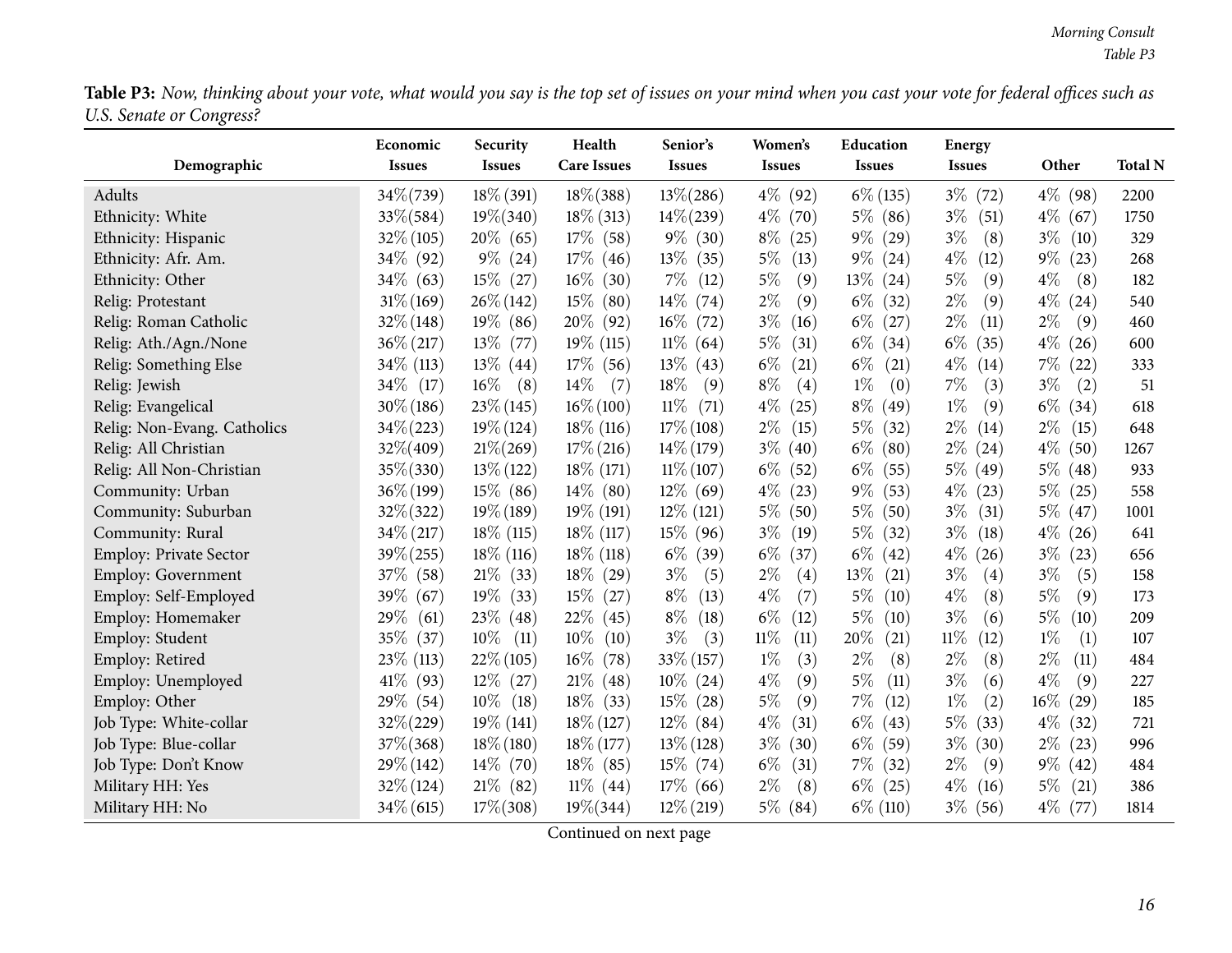Table P3: Now, thinking about your vote, what would you say is the top set of issues on your mind when you cast your vote for federal offices such as *U.S. Senate or Congress?*

|                                      | Economic                               | <b>Security</b>                          | Health                               | Senior's                               | Women's                                | <b>Education</b>                        | <b>Energy</b>                        |                                         |                |
|--------------------------------------|----------------------------------------|------------------------------------------|--------------------------------------|----------------------------------------|----------------------------------------|-----------------------------------------|--------------------------------------|-----------------------------------------|----------------|
| Demographic                          | <b>Issues</b>                          | <b>Issues</b>                            | <b>Care Issues</b>                   | <b>Issues</b>                          | <b>Issues</b>                          | <b>Issues</b>                           | <b>Issues</b>                        | Other                                   | <b>Total N</b> |
| Adults                               | 34\%(739)                              | $18\%$ (391)                             | $18\% (388)$                         | $13\% (286)$                           | $4\%$ (92)                             | $6\%$ (135)                             | $3\%$ (72)                           | $4\%$ (98)                              | 2200           |
| RD/WT: Right Direction               | $32\% (233)$                           | $18\% (134)$                             | $18\%$ (134)                         | $13\%$ (92)                            | $5\%$ (38)                             | $8\%$ (59)                              | $4\%$ (28)                           | $2\%$<br>(18)                           | 735            |
| RD/WT: Wrong Track                   | $34\% (505)$                           | $18\% (257)$                             | $17\% (254)$                         | $13\% (194)$                           | $4\%$<br>(55)                          | $5\%$ (76)                              | $3\%$ (44)                           | $5\%$ (80)                              | 1465           |
| Obama Job: Approve                   | $30\% (353)$                           | $12\%$ (142)                             | $21\% (247)$                         | $15\% (174)$                           | $6\%$ (66)                             | $8\%$ (97)                              | $5\%$ (64)                           | $3\%$ (37)                              | 1181           |
| Obama Job: Disapprove                | 39% (361)                              | $26\% (237)$                             | $14\% (130)$                         | $11\% (102)$                           | $3\% (24)$                             | $3\%$<br>(30)                           | $1\%$<br>(6)                         | $3\%$<br>(32)                           | 923            |
| #1 Issue: Economy                    | 100%(739)                              | (0)                                      | (0)<br>$\overbrace{\phantom{12333}}$ | (0)<br>$\hspace{0.1mm}-\hspace{0.1mm}$ | (0)                                    | (0)<br>$\hspace{0.05cm}$                | (0)<br>$\overbrace{\phantom{13333}}$ | (0)<br>$\hspace{0.1mm}-\hspace{0.1mm}$  | 739            |
| #1 Issue: Security                   | (0)                                    | $100\%$ (391)                            | (0)<br>$\hspace{0.05cm}$             | (0)<br>$\hspace{0.1mm}-\hspace{0.1mm}$ | (0)                                    | (0)<br>$\hspace{0.1mm}-\hspace{0.1mm}$  | (0)<br>$\qquad \qquad$               | (0)<br>$\qquad \qquad$                  | 391            |
| #1 Issue: Health Care                | (0)<br>$\overbrace{\phantom{aaaaa}}$   | (0)<br>$\overbrace{\phantom{13333}}$     | $100\% (388)$                        | (0)<br>$\hspace{0.1mm}-\hspace{0.1mm}$ | (0)                                    | (0)<br>$\hspace{0.1mm}-\hspace{0.1mm}$  | (0)<br>$\overbrace{\phantom{13333}}$ | (0)<br>$\hspace{0.1mm}-\hspace{0.1mm}$  | 388            |
| #1 Issue: Medicare / Social Security | (0)                                    | (0)<br>$\overbrace{\phantom{123221111}}$ | (0)<br>$\qquad \qquad -$             | $100\% (286)$                          | (0)                                    | (0)<br>$\overbrace{\phantom{12322111}}$ | (0)                                  | (0)<br>$\overline{\phantom{m}}$         | 286            |
| #1 Issue: Women's Issues             | (0)                                    | (0)<br>$\hspace{0.1mm}-\hspace{0.1mm}$   | (0)<br>$\qquad \qquad$               | (0)<br>$\overline{\phantom{m}}$        | $100\%$<br>(92)                        | (0)                                     | (0)<br>$\qquad \qquad$               | (0)<br>$\overline{\phantom{m}}$         | 92             |
| #1 Issue: Education                  | (0)                                    | (0)<br>$\overline{\phantom{0}}$          | (0)<br>$\qquad \qquad$               | (0)<br>$\overline{\phantom{m}}$        | (0)<br>$\hspace{0.1mm}-\hspace{0.1mm}$ | $100\%$ (135)                           | (0)                                  | (0)                                     | 135            |
| #1 Issue: Energy                     | (0)                                    | (0)<br>$\hspace{0.05cm}$                 | (0)<br>$\hspace{0.05cm}$             | (0)<br>$\hspace{0.1mm}-\hspace{0.1mm}$ | (0)                                    | (0)                                     | 100%<br>(72)                         | (0)<br>$\overbrace{\phantom{12322111}}$ | 72             |
| #1 Issue: Other                      | (0)<br>$\hspace{0.1mm}-\hspace{0.1mm}$ | (0)<br>$\hspace{0.1mm}-\hspace{0.1mm}$   | (0)<br>$\overline{\phantom{m}}$      | (0)<br>$\overline{\phantom{m}}$        | (0)                                    | (0)<br>$\hspace{0.1mm}-\hspace{0.1mm}$  | (0)<br>$\overbrace{\phantom{13333}}$ | $100\%$ (98)                            | 98             |
| 2016 Vote: Democrat Hillary Clinton  | $30\% (236)$                           | $12\%$<br>(91)                           | $21\% (166)$                         | $16\% (128)$                           | $6\%$<br>(47)                          | $7\%$<br>(58)                           | $4\%$<br>(35)                        | $3\%$ (26)                              | 788            |
| 2016 Vote: Republican Donald Trump   | $34\% (255)$                           | $30\% (224)$                             | $14\% (109)$                         | $12\%$<br>(87)                         | $2\%$<br>(16)                          | $4\%$<br>(29)                           | $1\%$<br>(9)                         | $3\%$<br>(21)                           | 749            |
| 2016 Vote: Someone else              | $40\%$ (67)                            | $11\%$ (19)                              | $19\%$ (31)                          | $8\%$<br>(13)                          | $4\%$<br>(6)                           | $5\%$<br>(8)                            | $8\%$<br>(13)                        | $6\%$<br>(10)                           | 167            |
| 2012 Vote: Barack Obama              | $30\% (257)$                           | $12\%$ (103)                             | $23\%$ (191)                         | $17\%$ (142)                           | $4\%$<br>(35)                          | $7\%$<br>(58)                           | $4\%$<br>(33)                        | $3\%$<br>(27)                           | 846            |
| 2012 Vote: Mitt Romney               | $36\% (213)$                           | 29\% (171)                               | $14\%$ (82)                          | $12\%$ (69)                            | $3\%$<br>(17)                          | $4\%$ (25)                              | (2)                                  | $3\%$<br>(18)                           | 596            |
| 2012 Vote: Other                     | $40\%$ (36)                            | $17\%$ (15)                              | 23\%<br>(21)                         | $13\%$<br>(11)                         | $1\%$<br>(1)                           | $1\%$<br>(1)                            | $3\%$<br>(3)                         | $3\%$<br>(3)                            | 90             |
| 2012 Vote: Didn't Vote               | 35%(230)                               | $15\% (100)$                             | $14\%$<br>(95)                       | $9\%$ (62)                             | $6\%$<br>(39)                          | $8\%$<br>(51)                           | $5\%$ (34)                           | $7\%$ (50)                              | 661            |
| 4-Region: Northeast                  | $38\%$ (152)                           | $18\%$ (72)                              | $17\%$ (69)                          | $10\%$<br>(41)                         | $5\%$<br>(21)                          | $5\%$<br>(20)                           | $2\%$<br>(10)                        | $4\%$<br>(17)                           | 401            |
| 4-Region: Midwest                    | $32\%$ (152)                           | $17\%$<br>(81)                           | $19\%$ (90)                          | $14\%$ (65)                            | $4\%$<br>(19)                          | $7\%$<br>(31)                           | $4\%$<br>(18)                        | $4\%$<br>(17)                           | 473            |
| 4-Region: South                      | $34\% (279)$                           | $17\%$ (141)                             | $17\%$ (141)                         | $13\% (107)$                           | $4\%$<br>(34)                          | $6\%$ (48)                              | $3\%$ (27)                           | $5\%$ (38)                              | 814            |
| 4-Region: West                       | $31\% (156)$                           | 19% (97)                                 | $17\%$ (88)                          | $14\%$ (72)                            | $4\%$<br>(18)                          | $7\%$<br>(36)                           | $3\%$ (18)                           | $5\%$ (26)                              | 511            |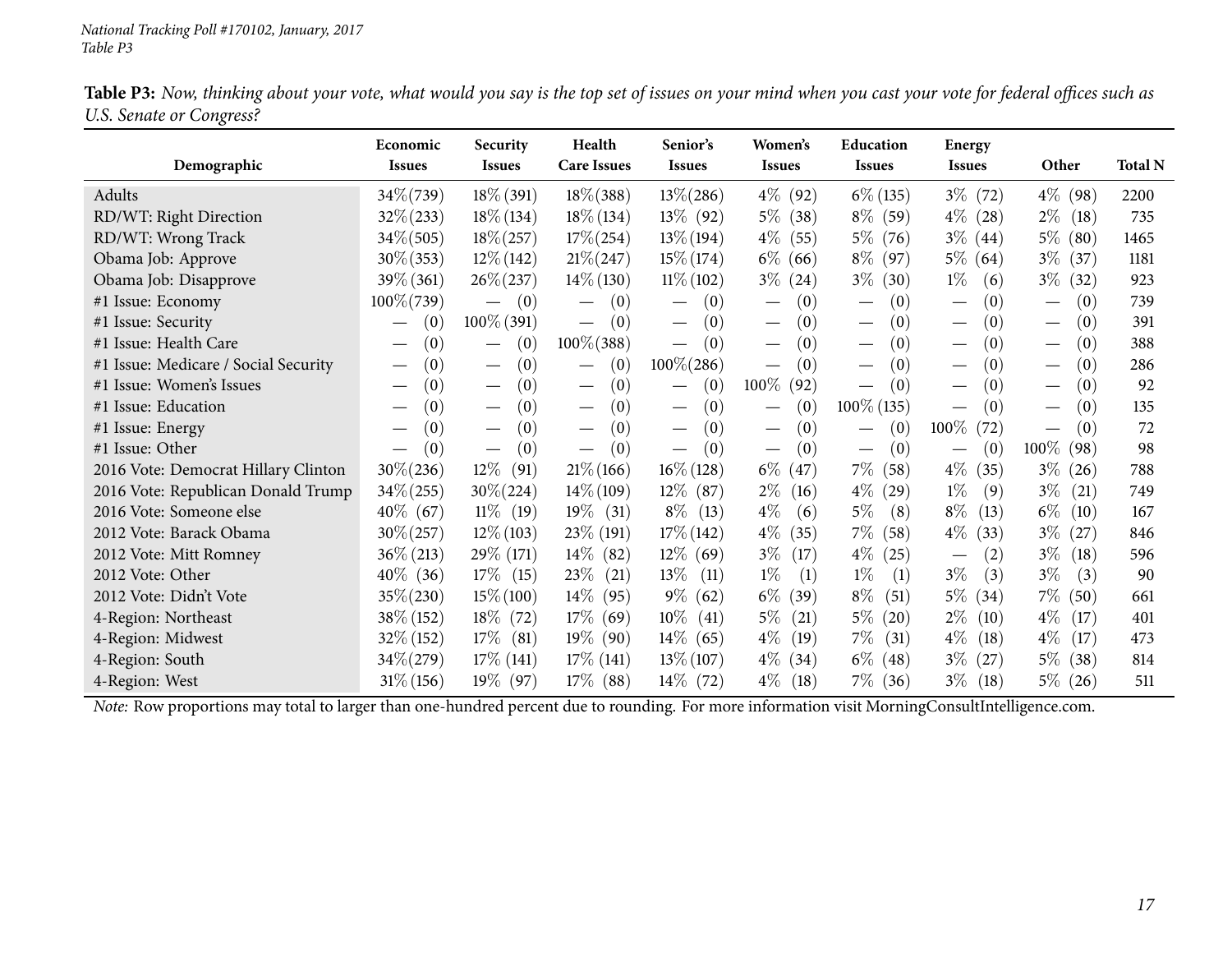<span id="page-17-0"></span>

| Demographic              |        | A lot |        | Some   |        | Not much |        | Nothing at all | <b>Total N</b> |
|--------------------------|--------|-------|--------|--------|--------|----------|--------|----------------|----------------|
| Adults                   | 16%    | (361) | 53%    | (1165) | 23%    | (512)    | $7\%$  | (162)          | 2200           |
| Gender: Male             | 22%    | (238) | 54%    | (571)  | 19%    | (203)    | $4\%$  | (47)           | 1059           |
| Gender: Female           | $11\%$ | (123) | 52%    | (593)  | 27%    | (310)    | 10%    | (115)          | 1141           |
| Age: 18-29               | 18%    | (87)  | 49%    | (236)  | 22%    | (105)    | 10%    | (49)           | 478            |
| Age: 30-44               | 19%    | (108) | 49%    | (271)  | 25%    | (141)    | $7\%$  | (37)           | 557            |
| Age: 45-54               | 15%    | (55)  | 47%    | (172)  | 30%    | (109)    | $8\%$  | (29)           | 364            |
| Age: 55-64               | 17%    | (67)  | 59%    | (236)  | 18%    | (73)     | 7%     | (26)           | 403            |
| Age: 65+                 | $11\%$ | (43)  | 62%    | (248)  | $21\%$ | (84)     | $5\%$  | (22)           | 398            |
| PID: Dem (no lean)       | 16%    | (122) | $51\%$ | (387)  | 24%    | (180)    | $10\%$ | (75)           | 764            |
| PID: Ind (no lean)       | 17%    | (119) | 53%    | (376)  | 23%    | (166)    | $7\%$  | (53)           | 713            |
| PID: Rep (no lean)       | 17%    | (120) | 56%    | (401)  | 23%    | (166)    | $5\%$  | (35)           | 722            |
| PID/Gender: Dem Men      | 24%    | (81)  | 48%    | (160)  | $21\%$ | (72)     | $7\%$  | (23)           | 336            |
| PID/Gender: Dem Women    | 10%    | (41)  | 53%    | (227)  | 25\%   | (108)    | 12\%   | (51)           | 428            |
| PID/Gender: Ind Men      | 24%    | (84)  | 54%    | (193)  | 18%    | (65)     | $3\%$  | (12)           | 354            |
| PID/Gender: Ind Women    | 10%    | (34)  | 51%    | (183)  | 28%    | (100)    | $11\%$ | (41)           | 359            |
| PID/Gender: Rep Men      | 20%    | (73)  | 59%    | (219)  | 18%    | (66)     | $3\%$  | (12)           | 369            |
| PID/Gender: Rep Women    | 13%    | (47)  | 52%    | (183)  | 29%    | (101)    | $6\%$  | (23)           | 354            |
| Tea Party: Supporter     | 22%    | (119) | 55%    | (300)  | 19%    | (102)    | $5\%$  | (28)           | 549            |
| Tea Party: Not Supporter | 15%    | (239) | 52%    | (851)  | 25%    | (409)    | $8\%$  | (134)          | 1633           |
| Ideo: Liberal (1-3)      | 20%    | (142) | 54\%   | (386)  | $21\%$ | (145)    | $5\%$  | (36)           | 709            |
| Ideo: Moderate (4)       | 18%    | (88)  | 55%    | (266)  | 23%    | (109)    | $4\%$  | (18)           | 481            |
| Ideo: Conservative (5-7) | 15%    | (108) | 58%    | (430)  | 22%    | (161)    | $6\%$  | (44)           | 743            |
| Educ: < College          | 15%    | (238) | 50%    | (789)  | 25%    | (393)    | $9\%$  | (146)          | 1566           |
| Educ: Bachelors degree   | 18%    | (74)  | $61\%$ | (255)  | 18%    | (76)     | $3\%$  | (11)           | 416            |
| Educ: Post-grad          | 23%    | (50)  | 55%    | (120)  | 20%    | (43)     | $3\%$  | (5)            | 219            |
| Income: Under 50k        | 15%    | (200) | $50\%$ | (650)  | 25%    | (328)    | $9\%$  | (123)          | 1301           |
| Income: 50k-100k         | 17%    | (113) | $58\%$ | (374)  | $21\%$ | (138)    | $4\%$  | (25)           | 649            |
| Income: 100k+            | 19%    | (48)  | 56%    | (141)  | 19%    | (46)     | $6\%$  | (14)           | 250            |
| Ethnicity: White         | 15%    | (264) | 56%    | (988)  | 23%    | (400)    | $6\%$  | (98)           | 1750           |
| Ethnicity: Hispanic      | 21%    | (69)  | $50\%$ | (166)  | 17%    | (58)     | $11\%$ | (36)           | 329            |
| Ethnicity: Afr. Am.      | 20%    | (52)  | 34%    | (91)   | 29%    | (78)     | 18%    | (47)           | 268            |

Table BRD1: How much have you seen, read or heard recently about self-driving cars, also known as autonomous vehicles?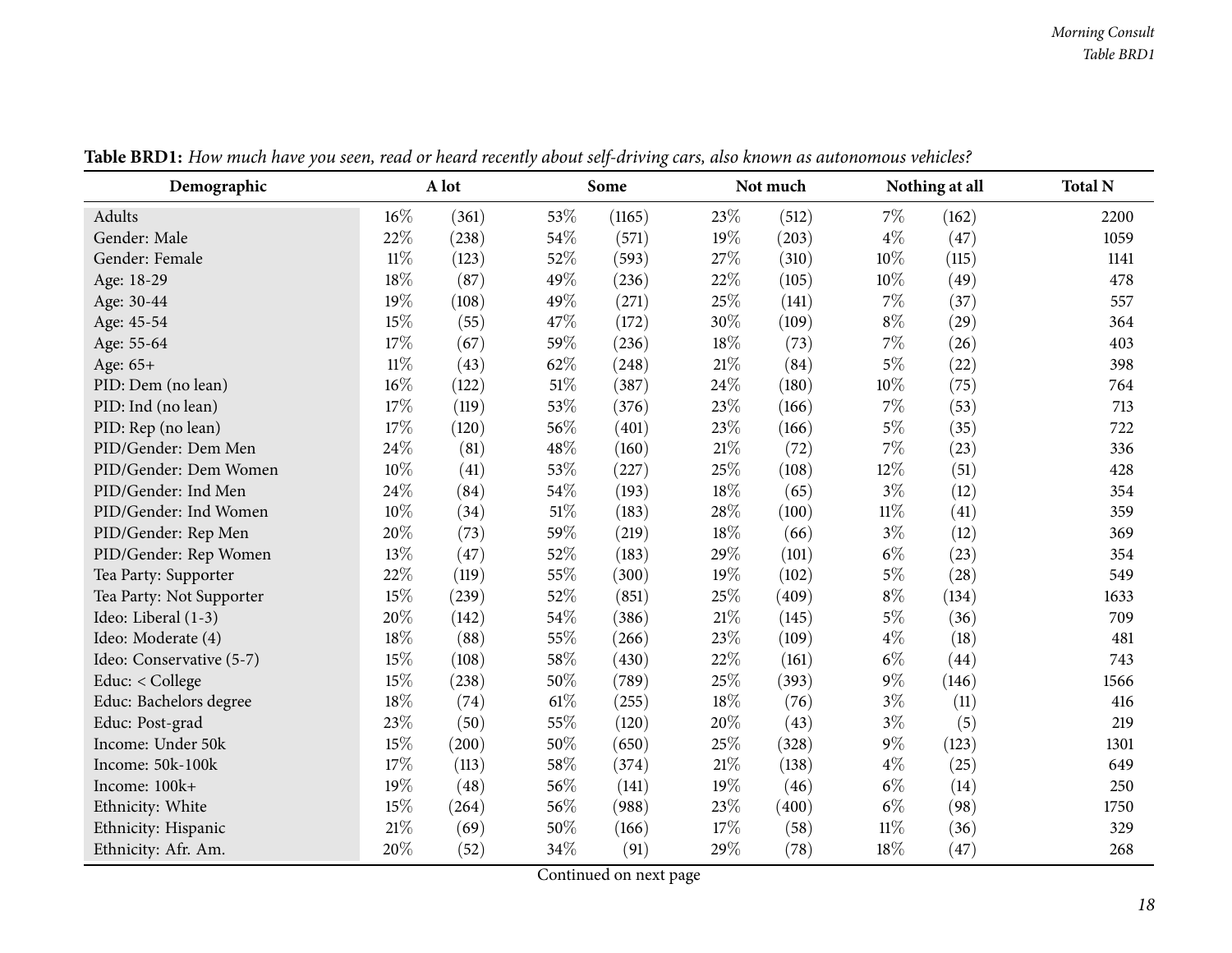| Demographic                   |        | A lot |        | Some   |     | Not much |       | Nothing at all | <b>Total N</b> |
|-------------------------------|--------|-------|--------|--------|-----|----------|-------|----------------|----------------|
| Adults                        | 16%    | (361) | 53%    | (1165) | 23% | (512)    | $7\%$ | (162)          | 2200           |
| Ethnicity: Other              | 24%    | (45)  | 47%    | (86)   | 19% | (34)     | $9\%$ | (17)           | 182            |
| Relig: Protestant             | 15%    | (83)  | 59%    | (320)  | 23% | (123)    | $2\%$ | (13)           | 540            |
| Relig: Roman Catholic         | 19%    | (86)  | 56%    | (256)  | 21% | (94)     | $5\%$ | (24)           | 460            |
| Relig: Ath./Agn./None         | 19%    | (115) | 49%    | (294)  | 25% | (150)    | 7%    | (41)           | 600            |
| Relig: Something Else         | 15%    | (50)  | 52%    | (174)  | 23% | (78)     | $9\%$ | (31)           | 333            |
| Relig: Jewish                 | 18%    | (9)   | 68%    | (35)   | 13% | (7)      |       | (0)            | 51             |
| Relig: Evangelical            | 16%    | (98)  | $51\%$ | (318)  | 22% | (137)    | 10%   | (65)           | 618            |
| Relig: Non-Evang. Catholics   | 15%    | (97)  | 58%    | (378)  | 23% | (147)    | $4\%$ | (26)           | 648            |
| Relig: All Christian          | 15%    | (195) | 55%    | (696)  | 22% | (285)    | 7%    | (91)           | 1267           |
| Relig: All Non-Christian      | 18%    | (166) | 50%    | (468)  | 24% | (228)    | $8\%$ | (71)           | 933            |
| Community: Urban              | 20%    | (113) | 50%    | (277)  | 24% | (134)    | $6\%$ | (34)           | 558            |
| Community: Suburban           | 16%    | (164) | $56\%$ | (564)  | 21% | (206)    | $7\%$ | (68)           | 1001           |
| Community: Rural              | 13%    | (84)  | 51\%   | (324)  | 27% | (173)    | $9\%$ | (60)           | 641            |
| <b>Employ: Private Sector</b> | 20%    | (129) | 51%    | (337)  | 24% | (155)    | $5\%$ | (35)           | 656            |
| <b>Employ: Government</b>     | 17%    | (27)  | 59%    | (93)   | 19% | (30)     | $5\%$ | (8)            | 158            |
| Employ: Self-Employed         | 27%    | (46)  | 49%    | (85)   | 20% | (36)     | $4\%$ | (7)            | 173            |
| Employ: Homemaker             | 10%    | (22)  | $51\%$ | (107)  | 30% | (62)     | $9\%$ | (18)           | 209            |
| Employ: Student               | 15%    | (16)  | 60%    | (64)   | 17% | (18)     | $8\%$ | (9)            | 107            |
| Employ: Retired               | 13%    | (63)  | 62%    | (300)  | 21% | (103)    | $4\%$ | (18)           | 484            |
| Employ: Unemployed            | $11\%$ | (26)  | 44%    | (100)  | 31% | (70)     | 13%   | (30)           | 227            |
| Employ: Other                 | 17%    | (32)  | 42%    | (78)   | 21% | (38)     | 20%   | (37)           | 185            |
| Job Type: White-collar        | $21\%$ | (150) | 57%    | (414)  | 18% | (133)    | $3\%$ | (24)           | 721            |
| Job Type: Blue-collar         | 16%    | (157) | 55%    | (551)  | 24% | (244)    | $4\%$ | (44)           | 996            |
| Job Type: Don't Know          | $11\%$ | (53)  | 41\%   | (200)  | 28% | (136)    | 20%   | (95)           | 484            |
| Military HH: Yes              | 18%    | (71)  | 53%    | (206)  | 24% | (92)     | $5\%$ | (17)           | 386            |
| Military HH: No               | 16%    | (289) | 53%    | (959)  | 23% | (421)    | $8\%$ | (145)          | 1814           |
| RD/WT: Right Direction        | 17%    | (125) | 52%    | (385)  | 24% | (174)    | $7\%$ | (51)           | 735            |
| RD/WT: Wrong Track            | 16%    | (236) | 53%    | (780)  | 23% | (338)    | $8\%$ | (111)          | 1465           |
| Obama Job: Approve            | 19%    | (227) | $50\%$ | (595)  | 23% | (267)    | $8\%$ | (92)           | 1181           |
| Obama Job: Disapprove         | 14%    | (128) | 59%    | (543)  | 23% | (209)    | $5\%$ | (43)           | 923            |

Table BRD1: How much have you seen, read or heard recently about self-driving cars, also known as autonomous vehicles?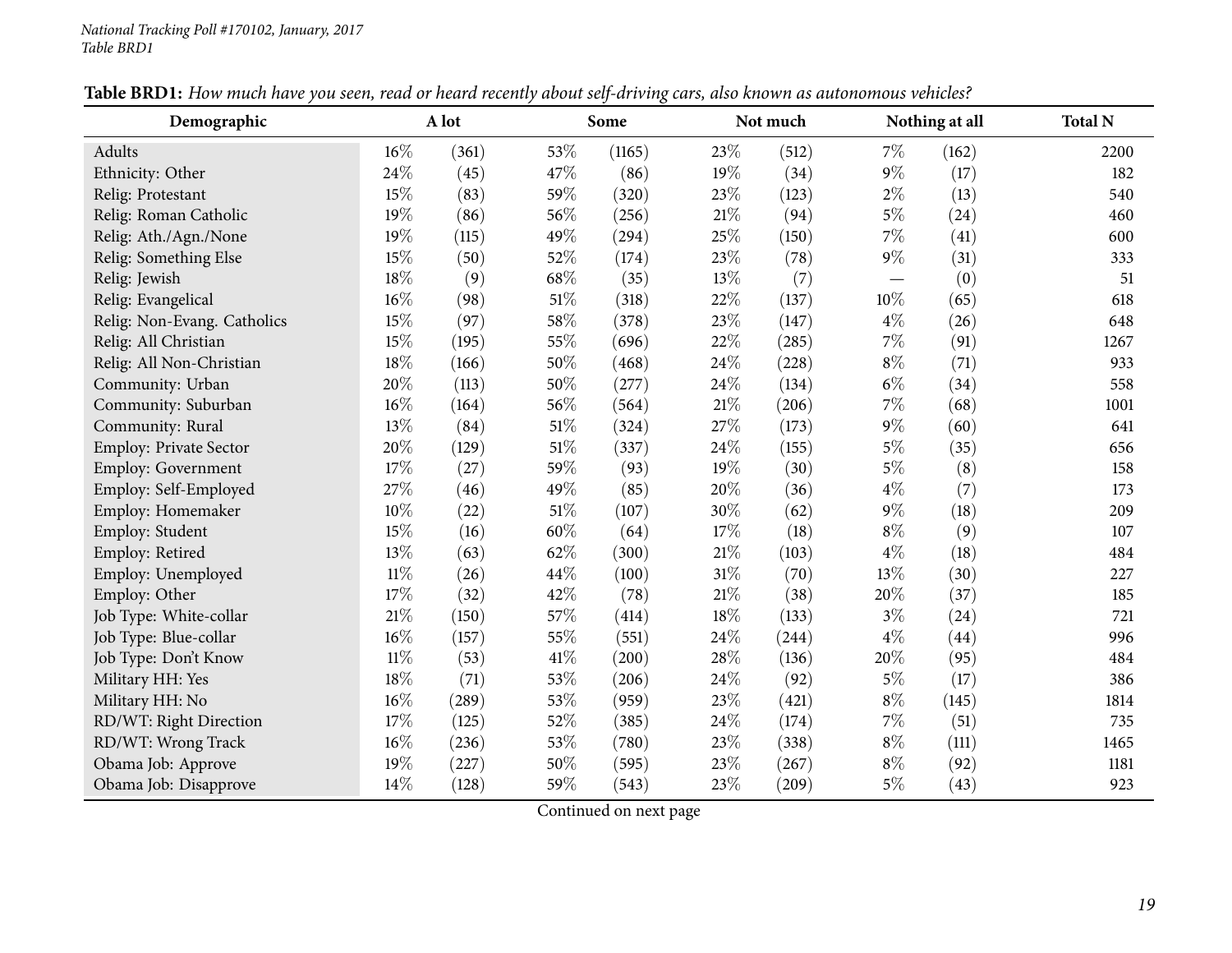| Demographic                          |        | A lot |        | Some   |        | Not much |        | Nothing at all | <b>Total N</b> |
|--------------------------------------|--------|-------|--------|--------|--------|----------|--------|----------------|----------------|
| Adults                               | $16\%$ | (361) | 53\%   | (1165) | 23\%   | (512)    | $7\%$  | (162)          | 2200           |
| #1 Issue: Economy                    | 17%    | (127) | 55\%   | (406)  | 23\%   | (167)    | $5\%$  | (39)           | 739            |
| #1 Issue: Security                   | 17\%   | (66)  | 57\%   | (221)  | 21%    | (83)     | $5\%$  | (20)           | 391            |
| #1 Issue: Health Care                | $12\%$ | (47)  | 52\%   | (203)  | 29\%   | (111)    | $7\%$  | (27)           | 388            |
| #1 Issue: Medicare / Social Security | 22%    | (62)  | 46\%   | (130)  | 23\%   | (67)     | $9\%$  | (27)           | 286            |
| #1 Issue: Women's Issues             | $10\%$ | (9)   | 52\%   | (48)   | 26%    | (24)     | $12\%$ | (11)           | 92             |
| #1 Issue: Education                  | 19%    | (26)  | $46\%$ | (63)   | 22\%   | (30)     | $12\%$ | (16)           | 135            |
| #1 Issue: Energy                     | 25%    | (18)  | $60\%$ | (43)   | $13\%$ | (9)      | $2\%$  | (2)            | 72             |
| #1 Issue: Other                      | $5\%$  | (5)   | 52\%   | (51)   | 22\%   | (22)     | 20%    | (20)           | 98             |
| 2016 Vote: Democrat Hillary Clinton  | 18%    | (145) | $52\%$ | (409)  | 21%    | (168)    | $8\%$  | (65)           | 788            |
| 2016 Vote: Republican Donald Trump   | 15%    | (115) | 59\%   | (440)  | 22\%   | (163)    | $4\%$  | (31)           | 749            |
| 2016 Vote: Someone else              | 17%    | (29)  | 54\%   | (91)   | 25\%   | (42)     | $3\%$  | (5)            | 167            |
| 2012 Vote: Barack Obama              | 20%    | (165) | 52\%   | (441)  | 21%    | (181)    | $7\%$  | (58)           | 846            |
| 2012 Vote: Mitt Romney               | 15%    | (88)  | $61\%$ | (363)  | 21%    | (124)    | $4\%$  | (21)           | 596            |
| 2012 Vote: Other                     | 22%    | (19)  | 45\%   | (41)   | 29\%   | (26)     | $4\%$  | (4)            | 90             |
| 2012 Vote: Didn't Vote               | 13%    | (87)  | 48\%   | (319)  | 27%    | (176)    | $12\%$ | (79)           | 661            |
| 4-Region: Northeast                  | 19%    | (77)  | $46\%$ | (186)  | $26\%$ | (104)    | $8\%$  | $^{(34)}$      | 401            |
| 4-Region: Midwest                    | $12\%$ | (56)  | 54\%   | (255)  | 27%    | (128)    | $7\%$  | (35)           | 473            |
| 4-Region: South                      | 17%    | (137) | 52\%   | (425)  | 23\%   | (190)    | $8\%$  | (62)           | 814            |
| 4-Region: West                       | 18%    | (90)  | 58\%   | (299)  | $18\%$ | (90)     | $6\%$  | (32)           | 511            |

Table BRD1: How much have you seen, read or heard recently about self-driving cars, also known as autonomous vehicles?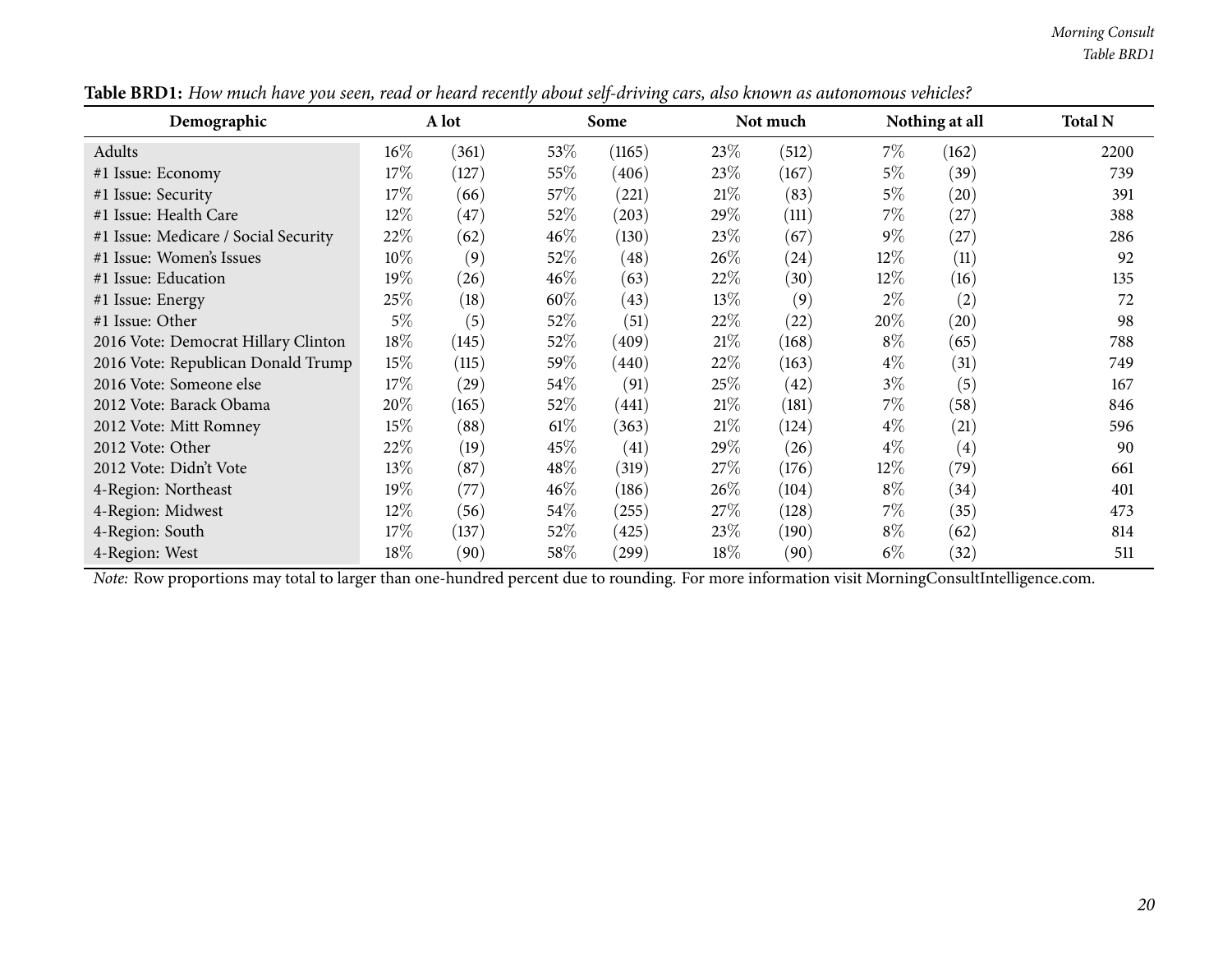Educ: Post-grad

<span id="page-20-0"></span>Income: 100k+

Income: Under 50k

Income: 50k-100k

**Demographic Very favorable SomewhatfavorableNot too favorableNot at all favorableDon't Know / No Opinion Total <sup>N</sup>**Adults**s**  $10\%$  (225)  $)$  30% (656) 31% (691) 16% (345) 13% (284) 2200 1059 Gender: Male  $14\%$   $(154)$   $35\%$   $(370)$   $28\%$   $(291)$   $14\%$   $(148)$   $9\%$   $(96)$   $1059$ 1141 Gender: Female  $6\%$   $(71)$   $25\%$   $(286)$   $35\%$   $(399)$   $17\%$   $(197)$   $16\%$   $(187)$   $1141$ Age: 18-29 17% (82)  $36\%$  (170)  $21\%$  (98)  $15\%$  (74)  $11\%$  (54)  $478$ Age: 30-44 14% (78) 36% (199) 25% (139)  $11\%$  (61)  $14\%$  (81) 557 Age: 45-54  $7\%$  (26)  $30\%$  (110)  $33\%$  (120)  $15\%$  (56)  $14\%$  (52)  $364$ 403 Age: 55-64  $7\%$  (28)  $26\%$  (106)  $38\%$  (154)  $15\%$  (61)  $14\%$  (55)  $403$ Age: 65+<br>PID: Dem (no lean)  $+$  3% (11)  $18\%$  (71)  $45\%$  (179)  $24\%$  (94)  $11\%$  (42) 398 PID: Dem (no lean) 29% (93) 32% (247) 28% (214)  $13\%$  (103)  $14\%$  (107) 764 713 PID: Ind (no lean)  $10\%$  (71)  $30\%$  (213)  $30\%$  (211)  $16\%$  (113)  $15\%$  (106) 713 PID: Rep (no lean)  $8\%$  (60)  $27\%$  (196)  $37\%$  (266)  $18\%$  (129)  $10\%$  (71) 722 PID/Gender: Dem Men $n \hspace{1.5cm} 18\% \hspace{1.5cm} (59) \hspace{1.5cm} 39\% \hspace{1.5cm} (132) \hspace{1.5cm} 21\% \hspace{1.5cm} (72) \hspace{1.5cm} 10\% \hspace{1.5cm} (34) \hspace{1.5cm} 12\% \hspace{1.5cm} (39) \hspace{1.5cm} 336$ PID/Gender: Dem Womenn  $8\%$  (34)  $27\%$  (115)  $33\%$  (142)  $16\%$  (68)  $16\%$  (68)  $428$ PID/Gender: Ind Men $\text{n}$  15% (55) 34% (120) 28% (100) 14% (50) 8% (30) 354 PID/Gender: Ind Womenn 5% (17)  $26\%$  (93)  $31\%$  (111)  $18\%$  (63)  $21\%$  (76) 359 PID/Gender: Rep Men $\text{n}$  11% (39) 32% (118) 32% (120) 17% (64) 8% (28) 369 PID/Gender: Rep Womenn 6% (21) 22% (78) 41% (146) 19% (66) 12% (43) 354 Tea Party: Supporter  $18\%$  (97)  $29\%$  (160)  $29\%$  (158)  $16\%$  (87)  $8\%$  (46) 549 1633 Tea Party: Not Supporter  $8\%$  (127)  $30\%$  (492)  $32\%$  (527)  $15\%$  (252)  $14\%$  (236) 1633<br>Ideo: Liberal (1-3)  $16\%$  (111)  $37\%$  (262)  $27\%$  (191)  $11\%$  (78)  $9\%$  (67) 709 Ideo: Liberal (1-3) 6% (111) 37% (262) 27% (191) 11% (78) 9% (67) 709 481 Ideo: Moderate (4)  $11\%$  (53)  $30\%$  (144)  $31\%$  (150)  $15\%$  (71)  $13\%$  (63) 481 Ideo: Conservative (5-7)  $6\%$   $(48)$   $27\%$   $(197)$   $38\%$   $(281)$   $20\%$   $(151)$   $9\%$   $(67)$   $743$ 

Table BRD2: Based on what you have seen, read or heard, do you have a favorable or unfavorable view of self-driving cars, also known as autonomous *vehicles?*

Continued on next page

Educ: < College  $9\%$  (148)  $28\%$  (433)  $31\%$  (486)  $17\%$  (269)  $15\%$  (230)  $1566$ 

d  $14\%$  (32)  $33\%$  (73)  $31\%$  (69)  $11\%$  (24)  $10\%$  (21) 219

<sup>9</sup>% (9) <sup>28</sup>% (365) 3% (399) 8% (233) 4% (85) 30

k  $10\%$  (67)  $32\%$  (207)  $33\%$  (211)  $14\%$  (89)  $12\%$  (75) 649

 $+$  16% (39) 34% (85) 32% (80) 9% (22) 10% (24) 250

Educ: Bachelors degree  $11\%$  (45)  $36\%$  (151)  $33\%$  (136)  $12\%$  (51)  $8\%$  (32)<br>Educ: Post-grad  $14\%$  (32)  $33\%$  (73)  $31\%$  (69)  $11\%$  (24)  $10\%$  (21)

416

219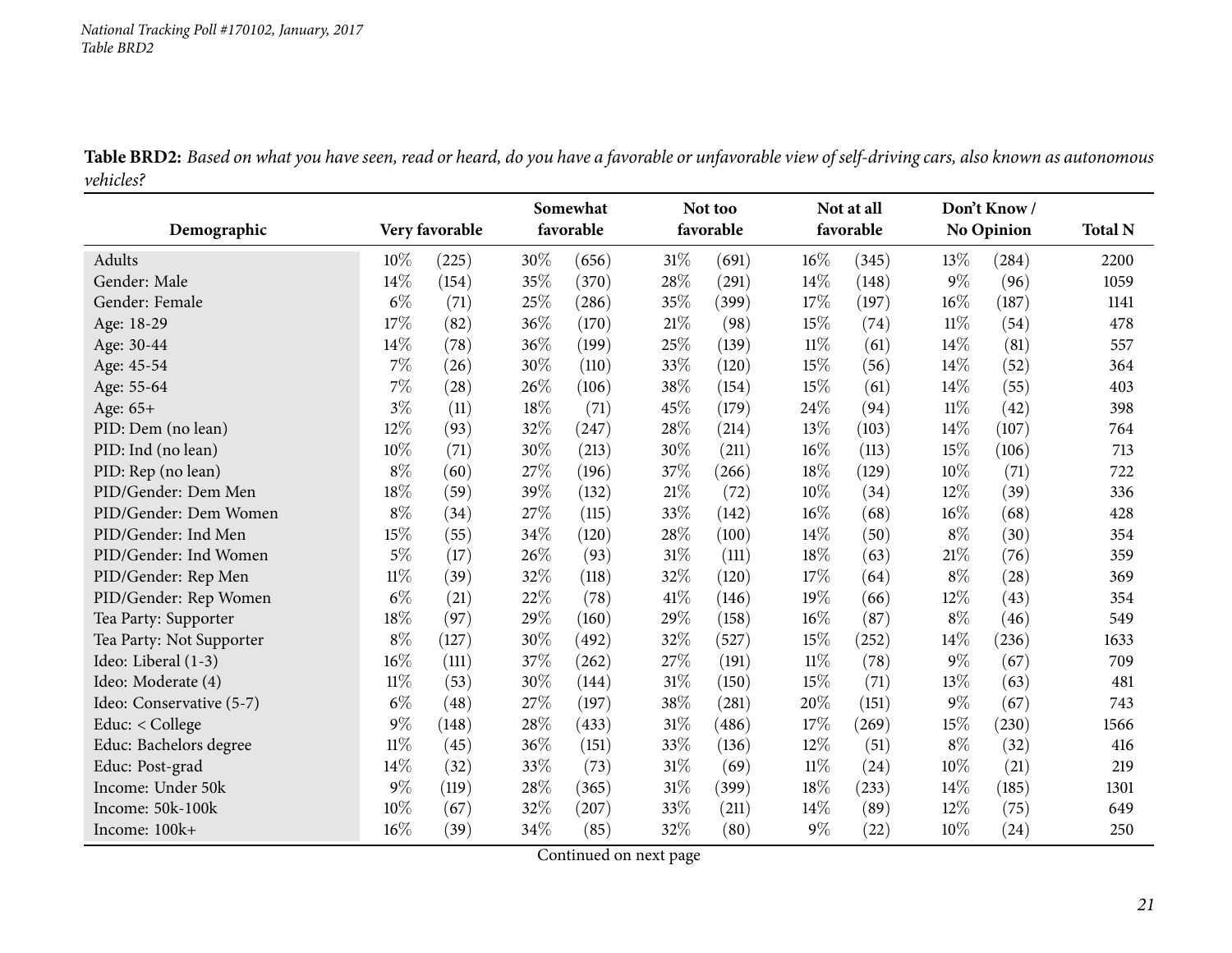Table BRD2: Based on what you have seen, read or heard, do you have a favorable or unfavorable view of self-driving cars, also known as autonomous *vehicles?* $\overline{\phantom{0}}$ 

|                             |       |                |        | Somewhat  |        | Not too   |        | Not at all |        | Don't Know /      |                |
|-----------------------------|-------|----------------|--------|-----------|--------|-----------|--------|------------|--------|-------------------|----------------|
| Demographic                 |       | Very favorable |        | favorable |        | favorable |        | favorable  |        | <b>No Opinion</b> | <b>Total N</b> |
| Adults                      | 10%   | (225)          | 30%    | (656)     | $31\%$ | (691)     | $16\%$ | (345)      | 13%    | (284)             | 2200           |
| Ethnicity: White            | 9%    | (150)          | 29%    | (501)     | 34%    | (603)     | 16%    | (282)      | 12%    | (213)             | 1750           |
| Ethnicity: Hispanic         | 20%   | (66)           | 32%    | (105)     | 25%    | (82)      | 13%    | (43)       | 10%    | (33)              | 329            |
| Ethnicity: Afr. Am.         | 14%   | (37)           | 35%    | (93)      | 19%    | (51)      | 14%    | (37)       | 19%    | (51)              | 268            |
| Ethnicity: Other            | 21%   | (39)           | 34%    | (62)      | 20%    | (37)      | 14%    | (25)       | $11\%$ | (19)              | 182            |
| Relig: Protestant           | $8\%$ | (43)           | 30%    | (161)     | 37%    | (200)     | 17%    | (89)       | 9%     | (46)              | 540            |
| Relig: Roman Catholic       | 14%   | (64)           | 31%    | (142)     | 29%    | (135)     | 13%    | (60)       | 13%    | (59)              | 460            |
| Relig: Ath./Agn./None       | 10%   | (58)           | 31%    | (185)     | $31\%$ | (187)     | $16\%$ | (95)       | 12%    | (74)              | 600            |
| Relig: Something Else       | 10%   | (34)           | 28%    | (94)      | 31%    | (103)     | 17%    | (58)       | 13%    | (44)              | 333            |
| Relig: Jewish               | 17%   | (9)            | 24%    | (12)      | 37%    | (19)      | 10%    | (5)        | $11\%$ | (6)               | 51             |
| Relig: Evangelical          | 12%   | (73)           | 28%    | (175)     | 30%    | (183)     | 17%    | (103)      | 14%    | (85)              | 618            |
| Relig: Non-Evang. Catholics | $9\%$ | (59)           | 31%    | (203)     | 34%    | (217)     | 14%    | (89)       | 12%    | (80)              | 648            |
| Relig: All Christian        | 10%   | (132)          | 30%    | (377)     | 32%    | (400)     | 15%    | (192)      | 13%    | (165)             | 1267           |
| Relig: All Non-Christian    | 10%   | (93)           | 30%    | (278)     | $31\%$ | (290)     | $16\%$ | (153)      | 13%    | (118)             | 933            |
| Community: Urban            | 14%   | (78)           | 32%    | (180)     | 28%    | (158)     | $11\%$ | (61)       | 15%    | (83)              | 558            |
| Community: Suburban         | $9\%$ | (94)           | 29%    | (294)     | 33%    | (335)     | $16\%$ | (161)      | 12%    | (117)             | 1001           |
| Community: Rural            | $8\%$ | (52)           | 28%    | (182)     | $31\%$ | (198)     | 19%    | (123)      | 13%    | (84)              | 641            |
| Employ: Private Sector      | 14%   | (93)           | 33%    | (218)     | 28%    | (183)     | 13%    | (88)       | $11\%$ | (75)              | 656            |
| Employ: Government          | 13%   | (21)           | 41%    | (64)      | 27%    | (43)      | 10%    | (16)       | $9\%$  | (14)              | 158            |
| Employ: Self-Employed       | 18%   | (31)           | 34%    | (58)      | 24\%   | (41)      | 14\%   | (25)       | $11\%$ | (19)              | 173            |
| Employ: Homemaker           | $4\%$ | (9)            | 20%    | (41)      | 41\%   | (86)      | 19%    | (41)       | 15%    | (32)              | 209            |
| Employ: Student             | 14%   | (15)           | 36%    | (38)      | 26%    | (28)      | 13%    | (14)       | $11\%$ | (12)              | 107            |
| Employ: Retired             | $6\%$ | (29)           | 21%    | (104)     | 43%    | (209)     | 19%    | (93)       | 10%    | (50)              | 484            |
| Employ: Unemployed          | 7%    | (15)           | 32%    | (73)      | 24%    | (54)      | 22%    | (49)       | 16%    | (36)              | 227            |
| Employ: Other               | $6\%$ | (12)           | 32%    | (59)      | 26%    | (48)      | $11\%$ | (20)       | 25%    | (46)              | 185            |
| Job Type: White-collar      | 14%   | (100)          | 33%    | (239)     | 33%    | (240)     | $11\%$ | (79)       | $9\%$  | (63)              | 721            |
| Job Type: Blue-collar       | $9\%$ | (92)           | 31%    | (307)     | 30%    | (298)     | 20%    | (195)      | 10%    | (104)             | 996            |
| Job Type: Don't Know        | 7%    | (33)           | 23%    | (110)     | 32%    | (153)     | 15%    | (70)       | 24%    | (116)             | 484            |
| Military HH: Yes            | 10%   | (38)           | 25%    | (97)      | 35%    | (137)     | 19%    | (72)       | 11%    | (42)              | 386            |
| Military HH: No             | 10%   | (187)          | $31\%$ | (559)     | $31\%$ | (554)     | 15%    | (273)      | 13%    | (242)             | 1814           |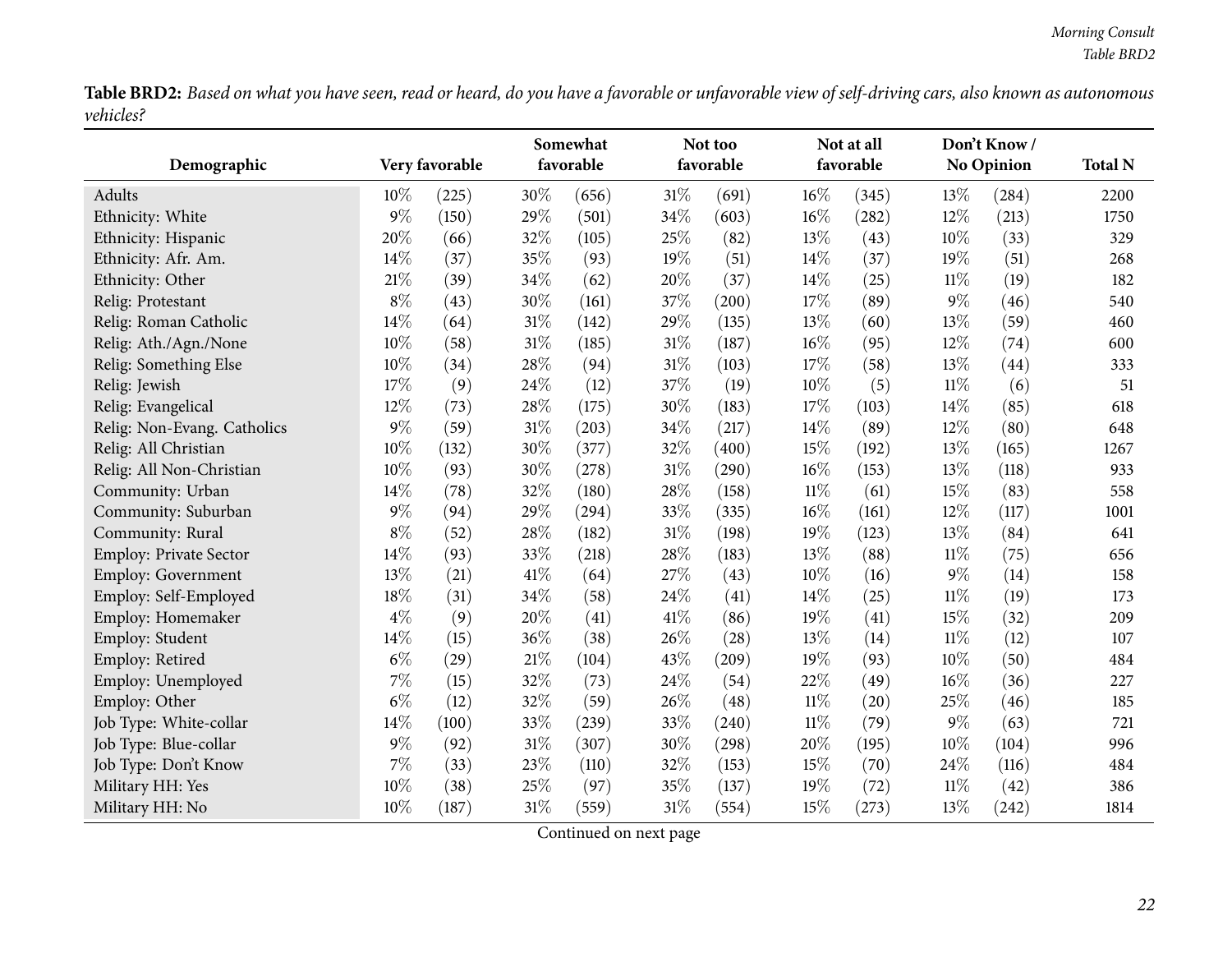Table BRD2: Based on what you have seen, read or heard, do you have a favorable or unfavorable view of self-driving cars, also known as autonomous *vehicles?*

|                                      |        |                |        | Somewhat  |        | Not too            |        | Not at all |        | Don't Know/         |                |
|--------------------------------------|--------|----------------|--------|-----------|--------|--------------------|--------|------------|--------|---------------------|----------------|
| Demographic                          |        | Very favorable |        | favorable |        | favorable          |        | favorable  |        | <b>No Opinion</b>   | <b>Total N</b> |
| Adults                               | $10\%$ | (225)          | 30%    | (656)     | $31\%$ | (691)              | $16\%$ | (345)      | 13\%   | (284)               | 2200           |
| RD/WT: Right Direction               | 15%    | (113)          | 33%    | (239)     | 27%    | (198)              | 14\%   | (102)      | $11\%$ | (82)                | 735            |
| RD/WT: Wrong Track                   | $8\%$  | (112)          | 28%    | (417)     | 34\%   | (493)              | 17\%   | (242)      | $14\%$ | $\left( 202\right)$ | 1465           |
| Obama Job: Approve                   | 14%    | (160)          | 35%    | (415)     | 28\%   | (329)              | 12\%   | (137)      | $12\%$ | (139)               | 1181           |
| Obama Job: Disapprove                | $6\%$  | (58)           | 25%    | (232)     | 36\%   | (334)              | 21%    | (195)      | $11\%$ | (104)               | 923            |
| #1 Issue: Economy                    | $9\%$  | (69)           | 36%    | (264)     | 27\%   | (202)              | $16\%$ | (120)      | $11\%$ | (83)                | 739            |
| #1 Issue: Security                   | $9\%$  | (36)           | 25\%   | (96)      | 38\%   | (149)              | 17\%   | (67)       | $11\%$ | (42)                | 391            |
| #1 Issue: Health Care                | 10%    | (38)           | 30%    | (118)     | 33\%   | (127)              | 14\%   | (55)       | 13\%   | (50)                | 388            |
| #1 Issue: Medicare / Social Security | 10%    | (28)           | 18%    | (50)      | 37\%   | (106)              | 21%    | (61)       | $14\%$ | (40)                | 286            |
| #1 Issue: Women's Issues             | $11\%$ | (10)           | 37%    | (34)      | 25\%   | (23)               | $16\%$ | (15)       | $11\%$ | (10)                | 92             |
| #1 Issue: Education                  | 22%    | (29)           | 30%    | (40)      | 27\%   | (36)               | $8\%$  | (10)       | $14\%$ | (18)                | 135            |
| #1 Issue: Energy                     | 17%    | (12)           | 54%    | (39)      | $12\%$ | (9)                | $5\%$  | (3)        | 13\%   | (9)                 | 72             |
| #1 Issue: Other                      | $3\%$  | (3)            | 15\%   | (14)      | 40\%   | (39)               | 12\%   | (12)       | $31\%$ | (30)                | 98             |
| 2016 Vote: Democrat Hillary Clinton  | 12%    | (94)           | 34\%   | (271)     | 31%    | (241)              | 12\%   | (94)       | $11\%$ | (88)                | 788            |
| 2016 Vote: Republican Donald Trump   | $9\%$  | (67)           | 27\%   | (203)     | 35\%   | (265)              | 18\%   | (134)      | $11\%$ | (81)                | 749            |
| 2016 Vote: Someone else              | $8\%$  | (13)           | 30%    | (50)      | 36\%   | (60)               | 14\%   | (23)       | 13\%   | (21)                | 167            |
| 2012 Vote: Barack Obama              | $11\%$ | (89)           | 33%    | (278)     | 30%    | (254)              | 13\%   | (114)      | 13\%   | (111)               | 846            |
| 2012 Vote: Mitt Romney               | $8\%$  | (50)           | 26\%   | (156)     | 38\%   | (224)              | 18\%   | (108)      | $10\%$ | (58)                | 596            |
| 2012 Vote: Other                     | $6\%$  | (5)            | 28%    | (25)      | 32%    | $\left( 29\right)$ | 20%    | (18)       | 13\%   | (12)                | 90             |
| 2012 Vote: Didn't Vote               | 12%    | (79)           | 30%    | (196)     | 27\%   | (181)              | $16\%$ | (105)      | 15%    | (101)               | 661            |
| 4-Region: Northeast                  | 13%    | (52)           | 29%    | (115)     | $31\%$ | (124)              | $16\%$ | (66)       | $11\%$ | (45)                | 401            |
| 4-Region: Midwest                    | $5\%$  | (25)           | 28\%   | (133)     | 34\%   | (161)              | 20%    | (95)       | 13%    | (60)                | 473            |
| 4-Region: South                      | 10%    | (83)           | $31\%$ | (250)     | 30%    | (241)              | $14\%$ | (115)      | 15\%   | (125)               | 814            |
| 4-Region: West                       | 13%    | (65)           | 31\%   | (158)     | 32%    | (166)              | 13%    | (68)       | $11\%$ | (54)                | 511            |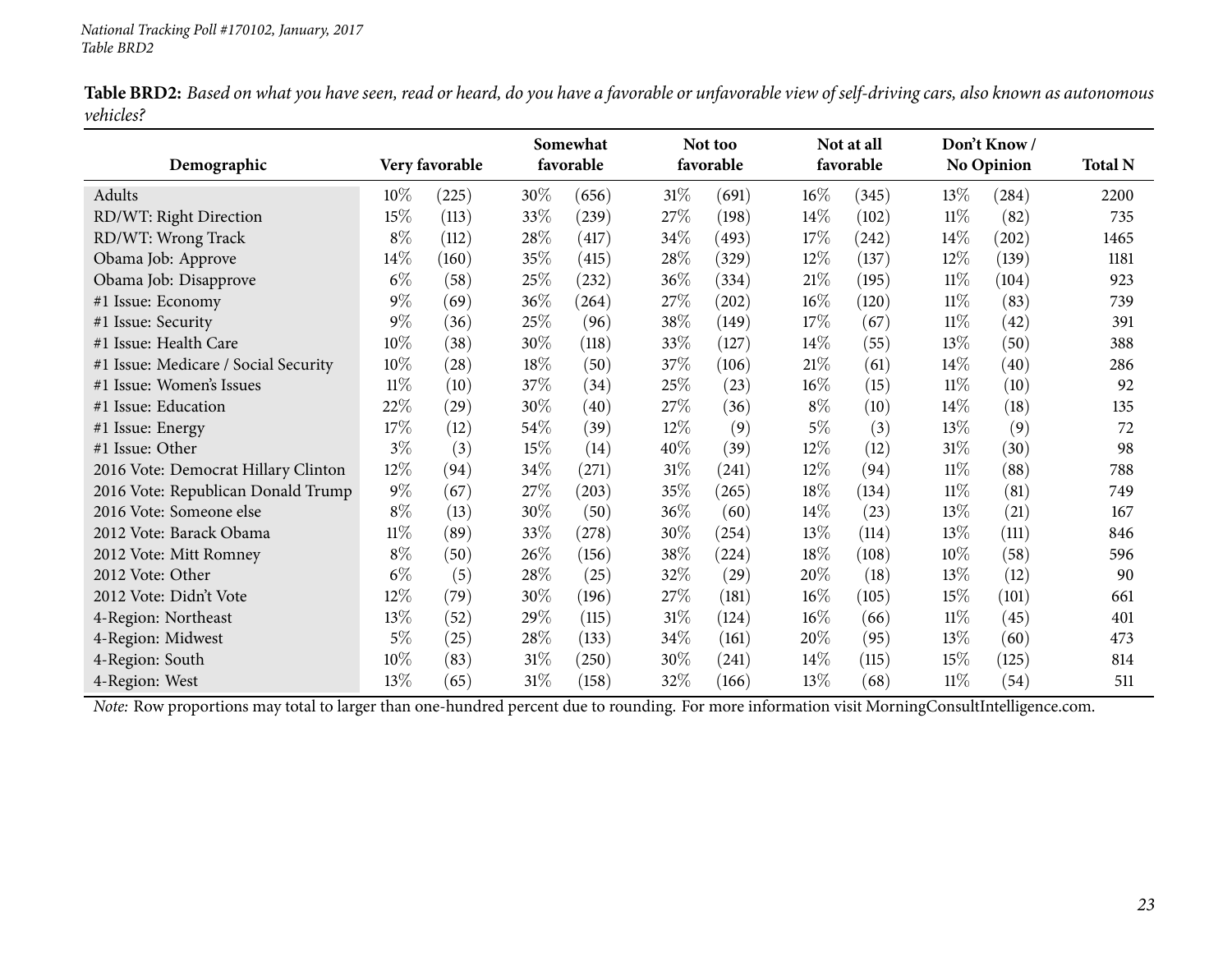<span id="page-23-0"></span>

| Demographic              | Much more<br>safe than cars<br>driven by<br>humans | Somewhat<br>more safe<br>than cars<br>driven by<br>humans | Somewhat<br>less safe than<br>cars driven<br>by humans | <b>Much less</b><br>safe than cars<br>driven by<br>humans | About as safe<br>as cars driven<br>by humans | Don't Know /<br>No Opinion | <b>Total N</b> |
|--------------------------|----------------------------------------------------|-----------------------------------------------------------|--------------------------------------------------------|-----------------------------------------------------------|----------------------------------------------|----------------------------|----------------|
| Adults                   | $8\%$<br>(173)                                     | 25%<br>(547)                                              | 23\%<br>(499)                                          | 18%<br>(390)                                              | $7\%$<br>(163)                               | 19%<br>(428)               | 2200           |
| Gender: Male             | $11\%$<br>(118)                                    | 29%<br>(305)                                              | 22\%<br>(236)                                          | $16\%$<br>(170)                                           | $7\%$<br>(71)                                | 15%<br>(160)               | 1059           |
| Gender: Female           | $5\%$<br>(55)                                      | 21%<br>(243)                                              | 23%<br>(263)                                           | 19%<br>(220)                                              | $8\%$<br>(92)                                | 24%<br>(269)               | 1141           |
| Age: 18-29               | 12%<br>(56)                                        | 29%<br>(139)                                              | 21%<br>(101)                                           | 17%<br>(79)                                               | $7\%$<br>(32)                                | 14\%<br>(69)               | 478            |
| Age: 30-44               | 12%<br>(66)                                        | 28%<br>(156)                                              | $21\%$<br>(115)                                        | 15%<br>(83)                                               | $9\%$<br>(50)                                | 16%<br>(88)                | 557            |
| Age: 45-54               | $6\%$<br>(22)                                      | 23%<br>(84)                                               | 19%<br>(69)                                            | 20%<br>(73)                                               | $9\%$<br>(32)                                | 23%<br>(84)                | 364            |
| Age: 55-64               | $5\%$<br>(19)                                      | 23%<br>(92)                                               | 25%<br>(100)                                           | 18%<br>(71)                                               | $5\%$<br>(20)                                | 25%<br>(101)               | 403            |
| Age: 65+                 | $3\%$<br>(10)                                      | 19%<br>(76)                                               | 28%<br>(113)                                           | 21%<br>(84)                                               | $7\%$<br>(28)                                | 22%<br>(86)                | 398            |
| PID: Dem (no lean)       | $8\%$<br>(65)                                      | 28%<br>(217)                                              | 20%<br>(151)                                           | 16%<br>(124)                                              | $7\%$<br>(53)                                | 20%<br>(155)               | 764            |
| PID: Ind (no lean)       | 10%<br>(71)                                        | 23%<br>(164)                                              | 21%<br>(150)                                           | 15%<br>(106)                                              | $9\%$<br>(67)                                | 22%<br>(154)               | 713            |
| PID: Rep (no lean)       | $5\%$<br>(37)                                      | 23%<br>(166)                                              | 27%<br>(198)                                           | 22%<br>(161)                                              | $6\%$<br>(42)                                | 17%<br>(119)               | 722            |
| PID/Gender: Dem Men      | 13%<br>(43)                                        | 33%<br>(110)                                              | 16%<br>(53)                                            | 14%<br>(48)                                               | $8\%$<br>(28)                                | 16%<br>(55)                | 336            |
| PID/Gender: Dem Women    | $5\%$<br>(22)                                      | 25%<br>(108)                                              | 23%<br>(98)                                            | 18%<br>(76)                                               | $6\%$<br>(25)                                | 23%<br>(100)               | 428            |
| PID/Gender: Ind Men      | 15%<br>(52)                                        | 27%<br>(96)                                               | 21%<br>(75)                                            | 14\%<br>(49)                                              | $8\%$<br>(29)                                | 15%<br>(54)                | 354            |
| PID/Gender: Ind Women    | $5\%$<br>$\left( 20\right)$                        | 19%<br>(68)                                               | $21\%$<br>(76)                                         | 16%<br>(57)                                               | $11\%$<br>(38)                               | 28%<br>(100)               | 359            |
| PID/Gender: Rep Men      | $6\%$<br>(23)                                      | 27\%<br>(99)                                              | 29%<br>(109)                                           | 20%<br>(73)                                               | $4\%$<br>(14)                                | 14\%<br>(50)               | 369            |
| PID/Gender: Rep Women    | $4\%$<br>(13)                                      | 19%<br>(67)                                               | 25%<br>(89)                                            | 25%<br>(87)                                               | $8\%$<br>(29)                                | 19%<br>(69)                | 354            |
| Tea Party: Supporter     | $11\%$<br>(63)                                     | 27%<br>(147)                                              | 25%<br>(136)                                           | 17\%<br>(93)                                              | $8\%$<br>(42)                                | 12%<br>(68)                | 549            |
| Tea Party: Not Supporter | 7%<br>(110)                                        | 24%<br>(396)                                              | 22%<br>(360)                                           | 18%<br>(294)                                              | $7\%$<br>(121)                               | 22%<br>(353)               | 1633           |
| Ideo: Liberal (1-3)      | 12%<br>(86)                                        | 32%<br>(227)                                              | 20%<br>(144)                                           | 15%<br>(107)                                              | $8\%$<br>(56)                                | 13%<br>(89)                | 709            |
| Ideo: Moderate (4)       | 9%<br>(43)                                         | 28%<br>(133)                                              | 20%<br>(98)                                            | 17\%<br>(81)                                              | $7\%$<br>(33)                                | 19%<br>(92)                | 481            |
| Ideo: Conservative (5-7) | $4\%$<br>(27)                                      | 22%<br>(164)                                              | 28%<br>(210)                                           | 22%<br>(163)                                              | 7%<br>(55)                                   | 17%<br>(124)               | 743            |
| Educ: $<$ College        | 7%<br>(110)                                        | 23%<br>(367)                                              | 21%<br>(325)                                           | 19%<br>(304)                                              | $7\%$<br>(115)                               | 22%<br>(345)               | 1566           |
| Educ: Bachelors degree   | 9%<br>(38)                                         | 28%<br>(114)                                              | 28%<br>(117)                                           | 14%<br>(58)                                               | $8\%$<br>(33)                                | 13%<br>(55)                | 416            |
| Educ: Post-grad          | $11\%$<br>(25)                                     | 30%<br>(66)                                               | 26%<br>(56)                                            | 13%<br>(28)                                               | 7%<br>(15)                                   | 13%<br>(29)                | 219            |

Table BRD3: Based on what you have seen, read or heard, would you say self-driving cars, also known as autonomous vehicles, are more safe than regular vehicles driven by humans, less safe or about as safe as regular vehicles driven by humans?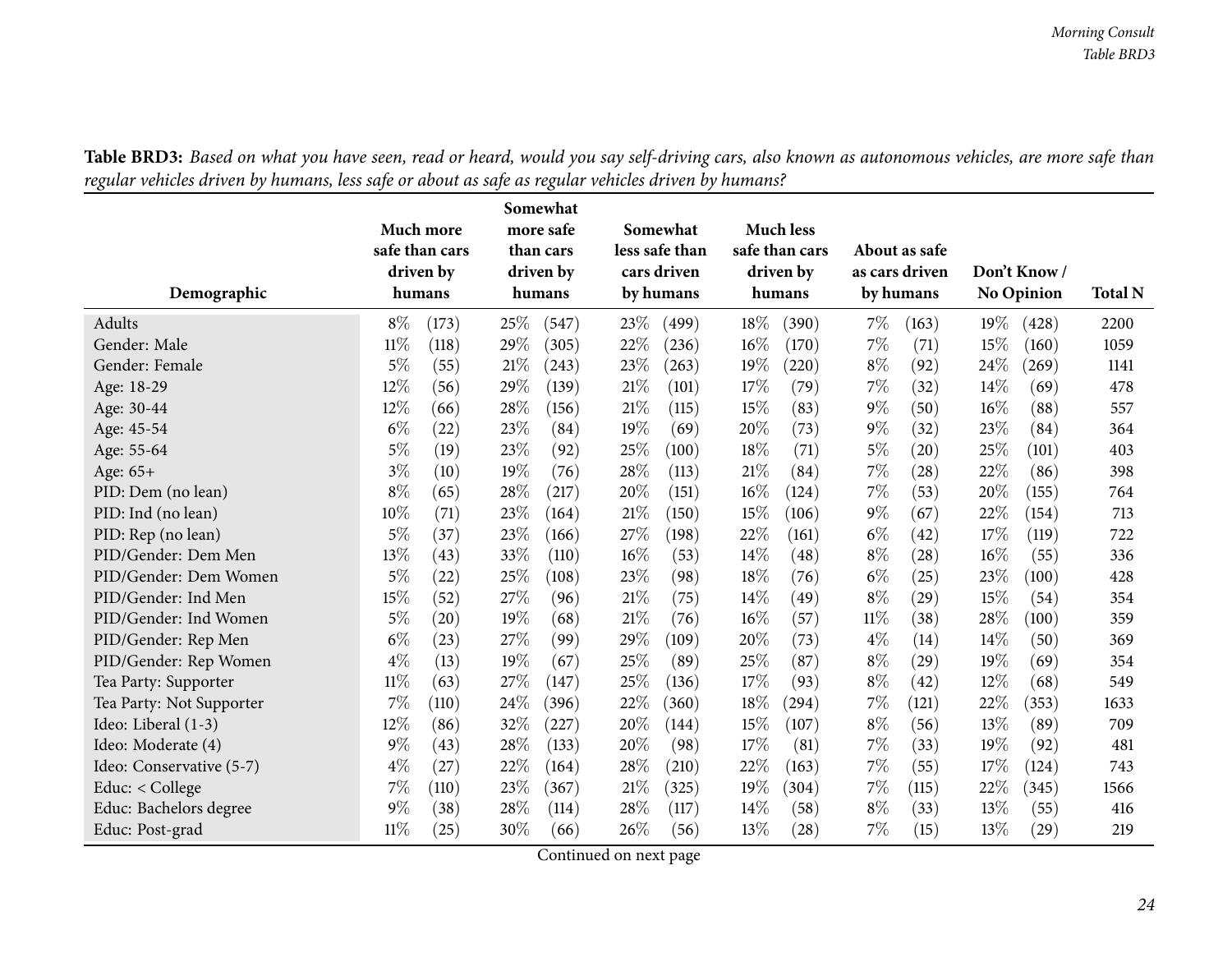| Demographic                   | Much more<br>safe than cars<br>driven by<br>humans |       | Somewhat<br>more safe<br>than cars<br>driven by<br>humans |       |      | Somewhat<br>less safe than<br>cars driven<br>by humans |     | <b>Much less</b><br>safe than cars<br>driven by<br>humans |        | About as safe<br>as cars driven<br>by humans |      | Don't Know/<br>No Opinion |      |
|-------------------------------|----------------------------------------------------|-------|-----------------------------------------------------------|-------|------|--------------------------------------------------------|-----|-----------------------------------------------------------|--------|----------------------------------------------|------|---------------------------|------|
| Adults                        | $8\%$                                              | (173) | 25\%                                                      | (547) | 23%  | (499)                                                  | 18% | (390)                                                     | $7\%$  | (163)                                        | 19%  | (428)                     | 2200 |
| Income: Under 50k             | $8\%$                                              | (98)  | 24%                                                       | (316) | 20%  | (262)                                                  | 20% | (260)                                                     | $6\%$  | (81)                                         | 22%  | (283)                     | 1301 |
| Income: 50k-100k              | 7%                                                 | (45)  | 26%                                                       | (168) | 26%  | (169)                                                  | 15% | (96)                                                      | 10%    | (63)                                         | 17%  | (109)                     | 649  |
| Income: 100k+                 | 12%                                                | (29)  | 25%                                                       | (63)  | 27%  | (68)                                                   | 14% | (34)                                                      | $7\%$  | (19)                                         | 15%  | (37)                      | 250  |
| Ethnicity: White              | 7%                                                 | (125) | 25%                                                       | (434) | 24%  | (414)                                                  | 18% | (319)                                                     | $8\%$  | (137)                                        | 18%  | (320)                     | 1750 |
| Ethnicity: Hispanic           | 10%                                                | (34)  | 32%                                                       | (107) | 22%  | (73)                                                   | 15% | (49)                                                      | 7%     | (23)                                         | 13%  | (44)                      | 329  |
| Ethnicity: Afr. Am.           | 10%                                                | (27)  | 20%                                                       | (55)  | 20%  | (54)                                                   | 17% | (45)                                                      | $6\%$  | (15)                                         | 27%  | (73)                      | 268  |
| Ethnicity: Other              | $11\%$                                             | (20)  | 32%                                                       | (59)  | 17%  | (31)                                                   | 14% | (26)                                                      | $6\%$  | (11)                                         | 19%  | (35)                      | 182  |
| Relig: Protestant             | $6\%$                                              | (34)  | 24%                                                       | (127) | 25%  | (136)                                                  | 19% | (105)                                                     | $7\%$  | (38)                                         | 19%  | (101)                     | 540  |
| Relig: Roman Catholic         | 10%                                                | (48)  | 29%                                                       | (136) | 24\% | (109)                                                  | 13% | (61)                                                      | $6\%$  | (28)                                         | 17%  | (79)                      | 460  |
| Relig: Ath./Agn./None         | 9%                                                 | (56)  | 25%                                                       | (150) | 20%  | (122)                                                  | 19% | (112)                                                     | $9\%$  | (52)                                         | 18%  | (108)                     | 600  |
| Relig: Something Else         | $8\%$                                              | (28)  | 23%                                                       | (76)  | 23%  | (78)                                                   | 22% | (73)                                                      | $6\%$  | (21)                                         | 17%  | (57)                      | 333  |
| Relig: Jewish                 | $9\%$                                              | (4)   | 19%                                                       | (10)  | 28%  | (14)                                                   | 19% | (10)                                                      | 10%    | (5)                                          | 15%  | (8)                       | 51   |
| Relig: Evangelical            | $8\%$                                              | (52)  | 24%                                                       | (149) | 20%  | (124)                                                  | 18% | (112)                                                     | $8\%$  | (48)                                         | 22%  | (133)                     | 618  |
| Relig: Non-Evang. Catholics   | $6\%$                                              | (36)  | 27%                                                       | (173) | 27%  | (174)                                                  | 14% | (93)                                                      | 7%     | (42)                                         | 20%  | (130)                     | 648  |
| Relig: All Christian          | 7%                                                 | (88)  | 25%                                                       | (321) | 24%  | (299)                                                  | 16% | (205)                                                     | $7\%$  | (90)                                         | 21\% | (263)                     | 1267 |
| Relig: All Non-Christian      | 9%                                                 | (84)  | 24%                                                       | (225) | 21%  | (200)                                                  | 20% | (185)                                                     | $8\%$  | (73)                                         | 18%  | (165)                     | 933  |
| Community: Urban              | 12%                                                | (65)  | 27%                                                       | (149) | 20%  | (109)                                                  | 14% | (77)                                                      | $8\%$  | (47)                                         | 20%  | (111)                     | 558  |
| Community: Suburban           | 7%                                                 | (69)  | 26%                                                       | (264) | 23%  | (230)                                                  | 18% | (181)                                                     | $8\%$  | (77)                                         | 18%  | (180)                     | 1001 |
| Community: Rural              | $6\%$                                              | (39)  | 21%                                                       | (134) | 25%  | (159)                                                  | 21% | (131)                                                     | $6\%$  | (39)                                         | 21%  | (138)                     | 641  |
| <b>Employ: Private Sector</b> | 12%                                                | (82)  | 26%                                                       | (173) | 20%  | (134)                                                  | 17% | (115)                                                     | $7\%$  | $\left( 48\right)$                           | 16%  | (104)                     | 656  |
| <b>Employ: Government</b>     | $6\%$                                              | (10)  | 31%                                                       | (49)  | 22%  | (35)                                                   | 14% | (22)                                                      | 7%     | (11)                                         | 20%  | (31)                      | 158  |
| Employ: Self-Employed         | 13%                                                | (23)  | 20%                                                       | (34)  | 26%  | (44)                                                   | 20% | (35)                                                      | $11\%$ | (19)                                         | 10%  | (18)                      | 173  |
| Employ: Homemaker             | $5\%$                                              | (11)  | 19%                                                       | (39)  | 25%  | (52)                                                   | 22% | (46)                                                      | 10%    | $^{(22)}$                                    | 19%  | (41)                      | 209  |
| Employ: Student               | 5%                                                 | (5)   | 37%                                                       | (39)  | 19%  | (21)                                                   | 14% | (15)                                                      | $8\%$  | (8)                                          | 18%  | (19)                      | 107  |
| Employ: Retired               | $4\%$                                              | (18)  | 22%                                                       | (105) | 28%  | (135)                                                  | 20% | (96)                                                      | $7\%$  | (32)                                         | 20%  | (98)                      | 484  |
| Employ: Unemployed            | $6\%$                                              | (13)  | 26%                                                       | (59)  | 20%  | (45)                                                   | 17% | (39)                                                      | $5\%$  | (12)                                         | 26%  | (59)                      | 227  |
| Employ: Other                 | $6\%$                                              | (11)  | 27%                                                       | (51)  | 17%  | (32)                                                   | 13% | (23)                                                      | $6\%$  | (10)                                         | 31%  | (58)                      | 185  |

Table BRD3: Based on what you have seen, read or heard, would you say self-driving cars, also known as autonomous vehicles, are more safe than regular vehicles driven by humans, less safe or about as safe as regular vehicles driven by humans?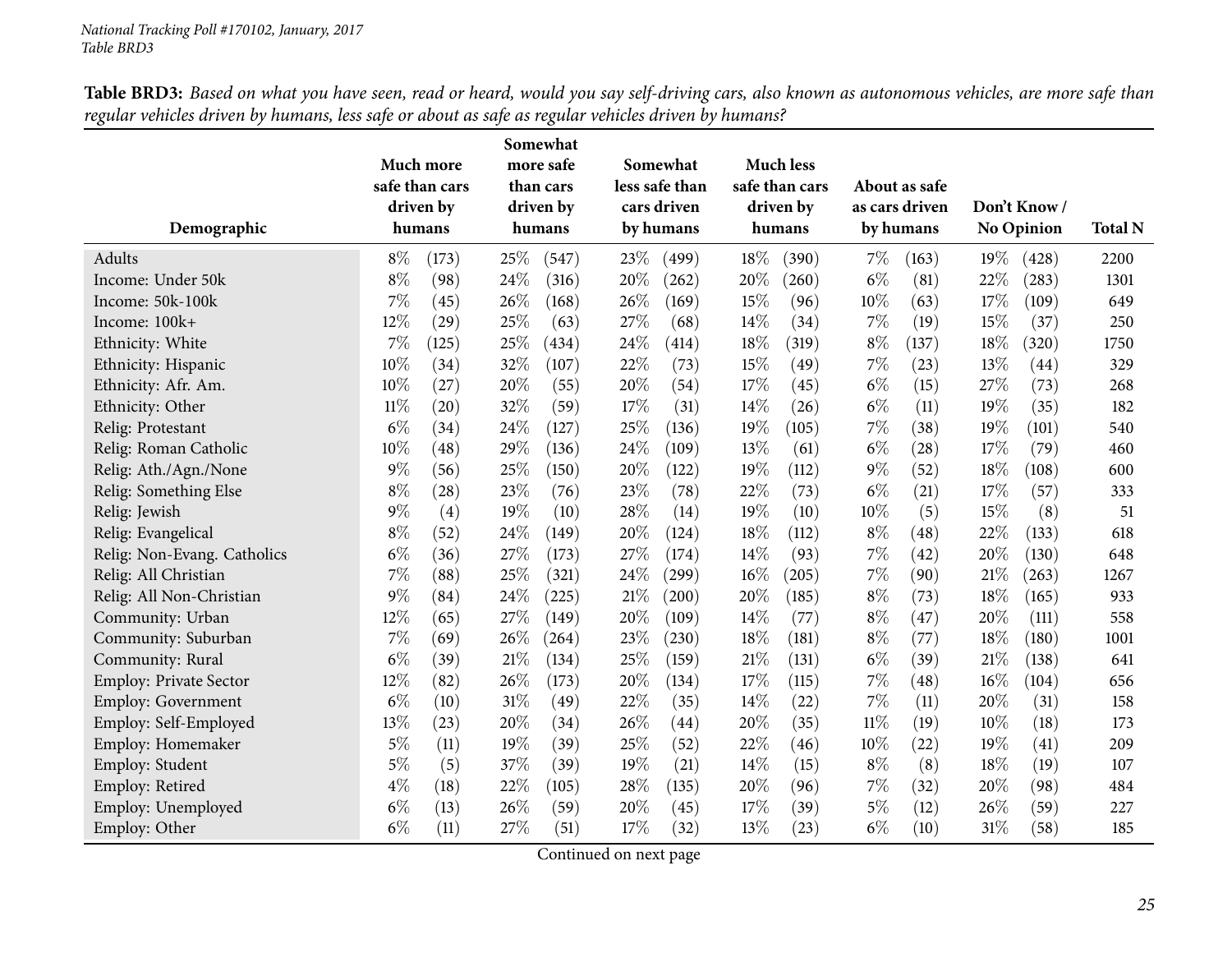Table BRD3: Based on what you have seen, read or heard, would you say self-driving cars, also known as autonomous vehicles, are more safe than regular vehicles driven by humans, less safe or about as safe as regular vehicles driven by humans?

| Demographic                          |        | Much more<br>safe than cars<br>driven by<br>humans |       | Somewhat<br>more safe<br>than cars<br>driven by<br>humans |        | Somewhat<br>less safe than<br>cars driven<br>by humans |       | <b>Much less</b><br>safe than cars<br>driven by<br>humans |        | About as safe<br>as cars driven<br>by humans |      | Don't Know/<br><b>No Opinion</b> | <b>Total N</b> |
|--------------------------------------|--------|----------------------------------------------------|-------|-----------------------------------------------------------|--------|--------------------------------------------------------|-------|-----------------------------------------------------------|--------|----------------------------------------------|------|----------------------------------|----------------|
| Adults                               | $8\%$  | (173)                                              | 25\%  | (547)                                                     | 23\%   | (499)                                                  | 18%   | (390)                                                     | $7\%$  | (163)                                        | 19%  | (428)                            | 2200           |
| Job Type: White-collar               | $10\%$ | (71)                                               | 30%   | (217)                                                     | 24\%   | (171)                                                  | 14%   | (103)                                                     | $7\%$  | (48)                                         | 15%  | (111)                            | 721            |
| Job Type: Blue-collar                | $6\%$  | (63)                                               | 23%   | (232)                                                     | 23%    | (229)                                                  | 22%   | (223)                                                     | $9\%$  | (88)                                         | 16%  | (161)                            | 996            |
| Job Type: Don't Know                 | $8\%$  | (39)                                               | 20%   | (99)                                                      | 20%    | (99)                                                   | 13%   | (65)                                                      | $6\%$  | (27)                                         | 32%  | (156)                            | 484            |
| Military HH: Yes                     | 7%     | (28)                                               | 17\%  | (67)                                                      | 28%    | (108)                                                  | 18%   | (69)                                                      | $9\%$  | (35)                                         | 20%  | (79)                             | 386            |
| Military HH: No                      | $8\%$  | (144)                                              | 27%   | (481)                                                     | 22%    | (391)                                                  | 18%   | (321)                                                     | 7%     | (127)                                        | 19%  | (349)                            | 1814           |
| RD/WT: Right Direction               | 13%    | (92)                                               | 27%   | (198)                                                     | 19%    | (143)                                                  | 16%   | (120)                                                     | $6\%$  | (48)                                         | 18%  | (134)                            | 735            |
| RD/WT: Wrong Track                   | $6\%$  | (81)                                               | 24\%  | (349)                                                     | 24\%   | (356)                                                  | 18%   | (270)                                                     | $8\%$  | (115)                                        | 20%  | $\left( 294\right)$              | 1465           |
| Obama Job: Approve                   | $10\%$ | (116)                                              | 29%   | (341)                                                     | $21\%$ | (248)                                                  | 15%   | (173)                                                     | $8\%$  | (89)                                         | 18%  | (214)                            | 1181           |
| Obama Job: Disapprove                | $6\%$  | (54)                                               | 21%   | (196)                                                     | 26%    | (239)                                                  | 22%   | (203)                                                     | 7%     | (68)                                         | 18%  | (163)                            | 923            |
| #1 Issue: Economy                    | $8\%$  | (62)                                               | 25%   | (182)                                                     | 23%    | (168)                                                  | 17%   | (124)                                                     | $9\%$  | (67)                                         | 18%  | (136)                            | 739            |
| #1 Issue: Security                   | $8\%$  | (31)                                               | 23%   | (91)                                                      | 25%    | (98)                                                   | 22%   | (88)                                                      | $6\%$  | (22)                                         | 16%  | (61)                             | 391            |
| #1 Issue: Health Care                | $5\%$  | (21)                                               | 27%   | (105)                                                     | 26%    | (100)                                                  | 19%   | (74)                                                      | $6\%$  | (24)                                         | 17%  | (64)                             | 388            |
| #1 Issue: Medicare / Social Security | $5\%$  | (14)                                               | 20%   | (57)                                                      | $21\%$ | (60)                                                   | 21%   | (61)                                                      | $5\%$  | (15)                                         | 28%  | (79)                             | 286            |
| #1 Issue: Women's Issues             | $10\%$ | (9)                                                | 40%   | (37)                                                      | 18%    | (17)                                                   | 7%    | (6)                                                       | $11\%$ | (10)                                         | 14\% | (13)                             | 92             |
| #1 Issue: Education                  | 15%    | (20)                                               | 29%   | (39)                                                      | 23%    | (31)                                                   | $8\%$ | (10)                                                      | $10\%$ | (13)                                         | 16%  | (21)                             | 135            |
| #1 Issue: Energy                     | 16%    | (12)                                               | 39%   | (28)                                                      | 15%    | (10)                                                   | $8\%$ | (6)                                                       | $5\%$  | (4)                                          | 17%  | (12)                             | 72             |
| #1 Issue: Other                      | $4\%$  | (4)                                                | $8\%$ | (8)                                                       | 16%    | (16)                                                   | 21\%  | (20)                                                      | $9\%$  | (8)                                          | 42%  | (41)                             | 98             |
| 2016 Vote: Democrat Hillary Clinton  | $10\%$ | (78)                                               | 28%   | (217)                                                     | 23%    | (180)                                                  | 14%   | (110)                                                     | $7\%$  | (52)                                         | 19%  | (150)                            | 788            |
| 2016 Vote: Republican Donald Trump   | $6\%$  | (45)                                               | 24%   | (178)                                                     | 26%    | (194)                                                  | 20%   | (150)                                                     | 7%     | (54)                                         | 17%  | (127)                            | 749            |
| 2016 Vote: Someone else              | 12%    | (19)                                               | 22%   | (37)                                                      | 19%    | (31)                                                   | 20%   | (34)                                                      | 13\%   | (22)                                         | 14%  | (23)                             | 167            |
| 2012 Vote: Barack Obama              | $8\%$  | (71)                                               | 27%   | (232)                                                     | 20%    | (170)                                                  | 17%   | (142)                                                     | $7\%$  | (63)                                         | 20%  | (168)                            | 846            |
| 2012 Vote: Mitt Romney               | $5\%$  | (33)                                               | 23%   | (136)                                                     | 28\%   | (165)                                                  | 19%   | (114)                                                     | $7\%$  | (43)                                         | 18%  | (105)                            | 596            |
| 2012 Vote: Other                     | $9\%$  | (8)                                                | 13%   | (12)                                                      | 26\%   | (23)                                                   | 20%   | (18)                                                      | $14\%$ | (13)                                         | 18%  | (16)                             | 90             |
| 2012 Vote: Didn't Vote               | $9\%$  | (60)                                               | 25%   | (166)                                                     | $21\%$ | (141)                                                  | 18%   | (116)                                                     | $7\%$  | (44)                                         | 20%  | (134)                            | 661            |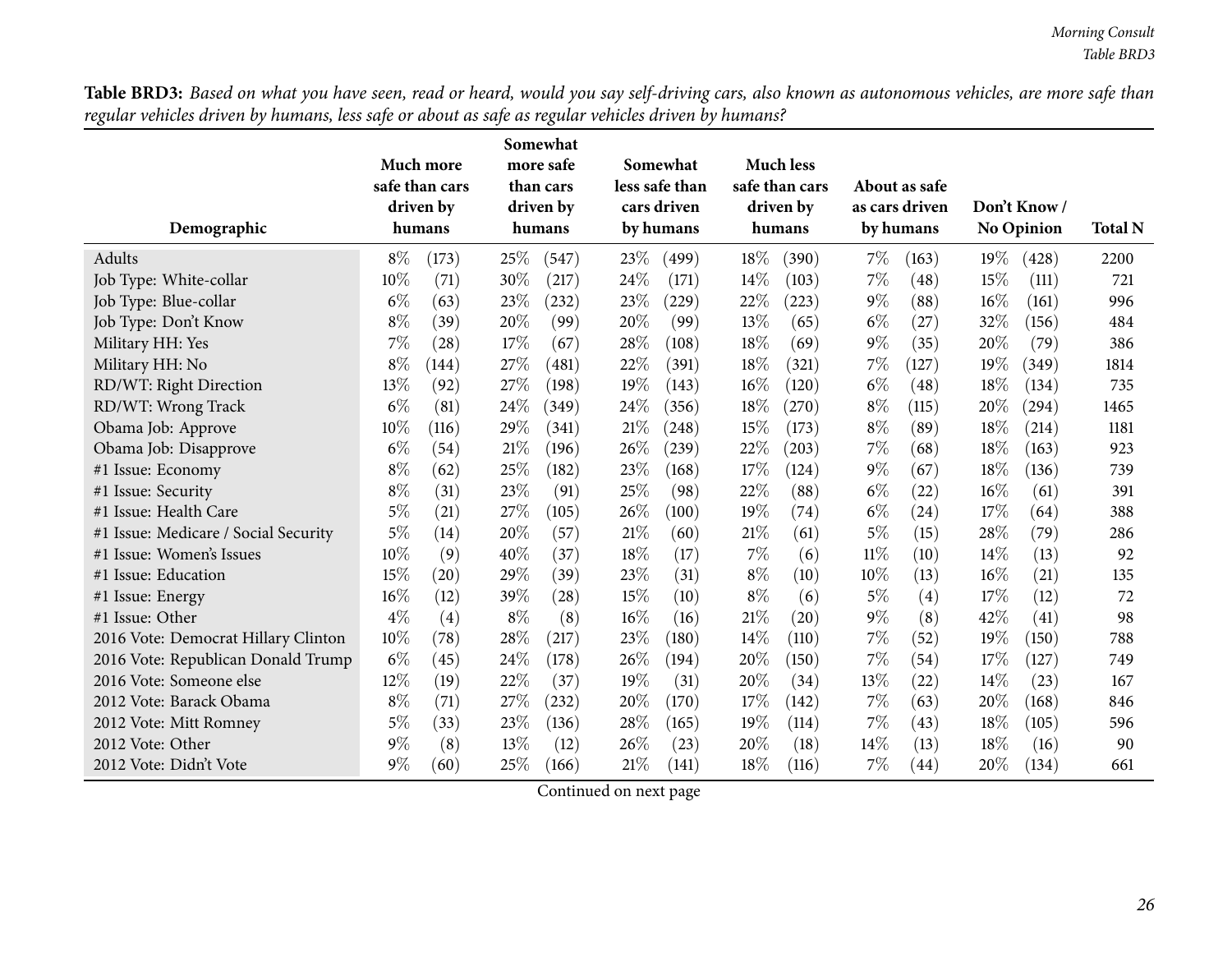| refund vendels arrived by namans, less safe or about as safe as refundr vendels arrived by namans.<br>Demographic | Much more<br>safe than cars<br>driven by<br>humans | Somewhat<br>more safe<br>than cars<br>driven by<br>humans | Somewhat<br>less safe than<br>cars driven<br>by humans | <b>Much less</b><br>safe than cars<br>driven by<br>humans | About as safe<br>as cars driven<br>by humans | Don't Know /<br><b>No Opinion</b> | <b>Total N</b> |
|-------------------------------------------------------------------------------------------------------------------|----------------------------------------------------|-----------------------------------------------------------|--------------------------------------------------------|-----------------------------------------------------------|----------------------------------------------|-----------------------------------|----------------|
| Adults                                                                                                            | $8\%$<br>(173)                                     | 25%<br>(547)                                              | 23\%<br>(499)                                          | $18\%$<br>(390)                                           | $7\%$<br>(163)                               | $19\%$<br>(428)                   | 2200           |
| 4-Region: Northeast                                                                                               | $8\%$<br>(31)                                      | $26\%$<br>(105)                                           | 25%<br>(99)                                            | $16\%$<br>(65)                                            | $8\%$<br>(33)                                | 17%<br>(68)                       | 401            |
| 4-Region: Midwest                                                                                                 | $6\%$<br>(28)                                      | $22\%$<br>(106)                                           | 21%<br>(99)                                            | $20\%$<br>(95)                                            | $9\%$<br>(41)                                | $22\%$<br>(105)                   | 473            |
| 4-Region: South                                                                                                   | 7%<br>(60)                                         | $26\%$<br>$^{(209)}$                                      | 22%<br>(175)                                           | $20\%$<br>(162)                                           | $6\%$<br>(47)                                | $20\%$<br>(161)                   | 814            |
| 4-Region: West                                                                                                    | 11%<br>(54)                                        | $25\%$<br>(127)                                           | 25%<br>(126)                                           | 13%<br>(68)                                               | $8\%$<br>(42)                                | $18\%$<br>(94)                    | 511            |

Table BRD3: Based on what you have seen, read or heard, would you say self-driving cars, also known as autonomous vehicles, are more safe than regular vehicles driven by humans, less safe or about as safe as regular vehicles driven by humans?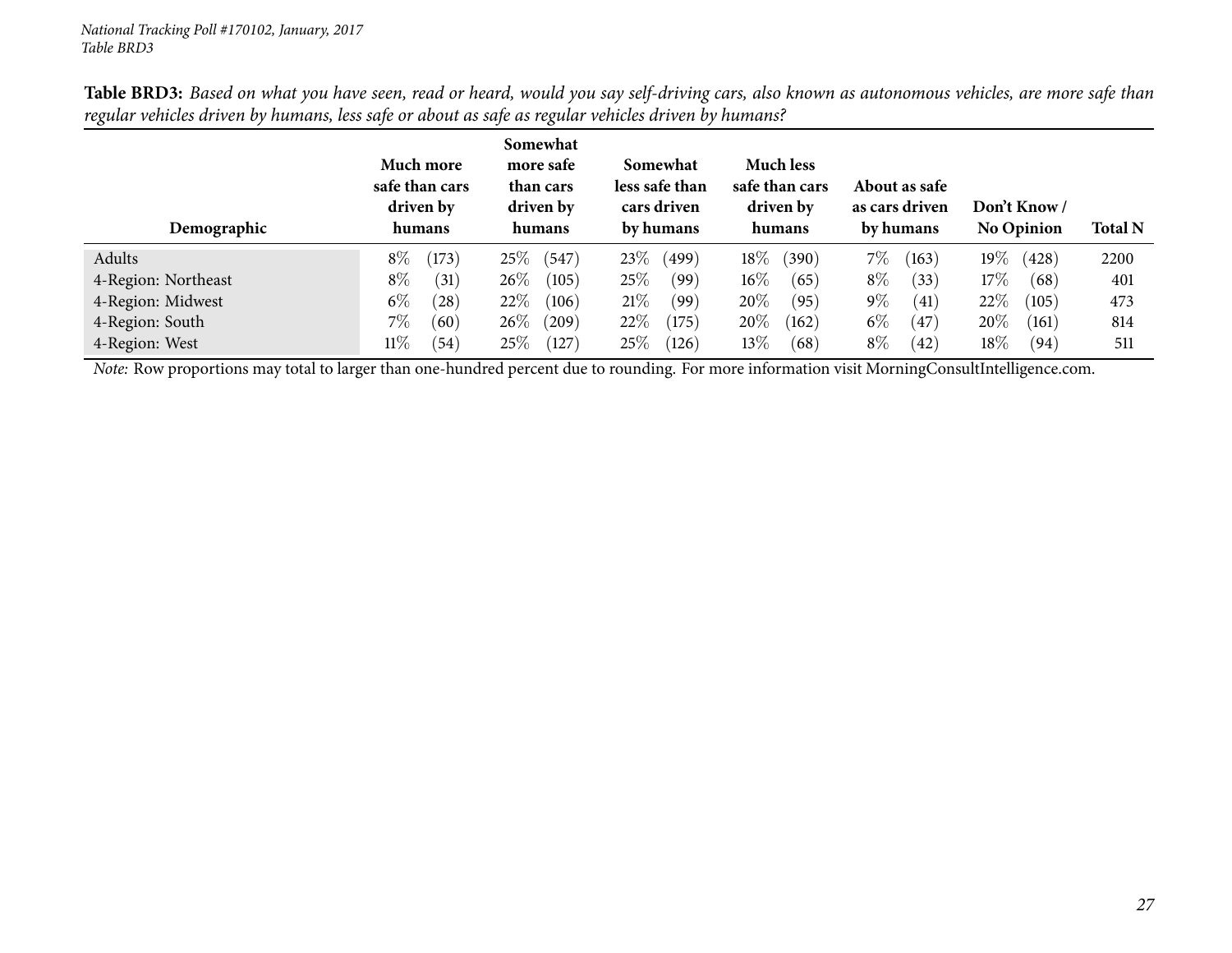<span id="page-27-0"></span>

|                          |        |       |        |                | Maybe in the |        | Don't Know / No |         |                |
|--------------------------|--------|-------|--------|----------------|--------------|--------|-----------------|---------|----------------|
| Demographic              |        | Yes   |        | N <sub>o</sub> |              | future |                 | Opinion | <b>Total N</b> |
| Adults                   | 23%    | (501) | 28%    | (615)          | 42%          | (916)  | $8\%$           | (168)   | 2200           |
| Gender: Male             | 30%    | (321) | 25%    | (260)          | 40%          | (424)  | $5\%$           | (54)    | 1059           |
| Gender: Female           | 16%    | (180) | 31%    | (355)          | 43%          | (492)  | 10%             | (114)   | 1141           |
| Age: 18-29               | 34%    | (164) | 20%    | (96)           | 39%          | (186)  | $7\%$           | (31)    | 478            |
| Age: 30-44               | 27%    | (150) | 24%    | (133)          | 42%          | (234)  | $7\%$           | (40)    | 557            |
| Age: 45-54               | $21\%$ | (76)  | 29%    | (106)          | 42%          | (153)  | $8\%$           | (29)    | 364            |
| Age: 55-64               | 17%    | (71)  | 30%    | (123)          | 44%          | (176)  | $8\%$           | (34)    | 403            |
| Age: 65+                 | 10%    | (40)  | 40%    | (157)          | 42%          | (166)  | $9\%$           | (34)    | 398            |
| PID: Dem (no lean)       | 26%    | (199) | 25%    | (189)          | 42%          | (324)  | 7%              | (52)    | 764            |
| PID: Ind (no lean)       | 23%    | (165) | 26%    | (188)          | 41\%         | (290)  | 10%             | (71)    | 713            |
| PID: Rep (no lean)       | 19%    | (137) | 33%    | (238)          | 42%          | (302)  | $6\%$           | (45)    | 722            |
| PID/Gender: Dem Men      | 35%    | (119) | 20%    | (67)           | 39%          | (130)  | $6\%$           | (20)    | 336            |
| PID/Gender: Dem Women    | 19%    | (80)  | 28%    | (122)          | 45%          | (194)  | $7\%$           | (32)    | 428            |
| PID/Gender: Ind Men      | 32%    | (112) | 22%    | (78)           | 40%          | (143)  | $6\%$           | (22)    | 354            |
| PID/Gender: Ind Women    | 15%    | (53)  | $31\%$ | (110)          | 41\%         | (147)  | 14%             | (49)    | 359            |
| PID/Gender: Rep Men      | 24%    | (90)  | 31%    | (115)          | 41\%         | (152)  | $3\%$           | (12)    | 369            |
| PID/Gender: Rep Women    | 13%    | (46)  | 35%    | (123)          | 43%          | (150)  | 10%             | (34)    | 354            |
| Tea Party: Supporter     | 29%    | (160) | 27%    | (151)          | 37%          | (206)  | $6\%$           | (33)    | 549            |
| Tea Party: Not Supporter | 21%    | (339) | 28%    | (456)          | 43%          | (704)  | $8\%$           | (134)   | 1633           |
| Ideo: Liberal (1-3)      | 34%    | (242) | 20%    | (143)          | 41\%         | (288)  | $5\%$           | (36)    | 709            |
| Ideo: Moderate (4)       | 23%    | (108) | 26%    | (127)          | 44%          | (210)  | $7\%$           | (36)    | 481            |
| Ideo: Conservative (5-7) | 15%    | (115) | 37%    | (272)          | 43%          | (322)  | $5\%$           | (35)    | 743            |
| Educ: < College          | 21%    | (331) | $31\%$ | (478)          | 39%          | (617)  | $9\%$           | (140)   | 1566           |
| Educ: Bachelors degree   | 26%    | (108) | 23%    | (94)           | 47%          | (195)  | $5\%$           | (19)    | 416            |
| Educ: Post-grad          | 28%    | (61)  | 19%    | (42)           | 48%          | (105)  | $5\%$           | (10)    | 219            |
| Income: Under 50k        | 21%    | (276) | 30%    | (390)          | 40%          | (523)  | $9\%$           | (113)   | 1301           |
| Income: 50k-100k         | 24%    | (157) | $27\%$ | (175)          | 43%          | (276)  | $6\%$           | (41)    | 649            |
| Income: 100k+            | 27%    | (68)  | 20%    | (49)           | 47%          | (117)  | $6\%$           | (15)    | 250            |
| Ethnicity: White         | 21%    | (370) | 29%    | (510)          | 43%          | (751)  | $7\%$           | (118)   | 1750           |
| Ethnicity: Hispanic      | 37%    | (123) | 20%    | (67)           | 39%          | (127)  | $4\%$           | (12)    | 329            |

Table BRD4: Would you ride in a self-driving car, also known as an autonomous vehicle?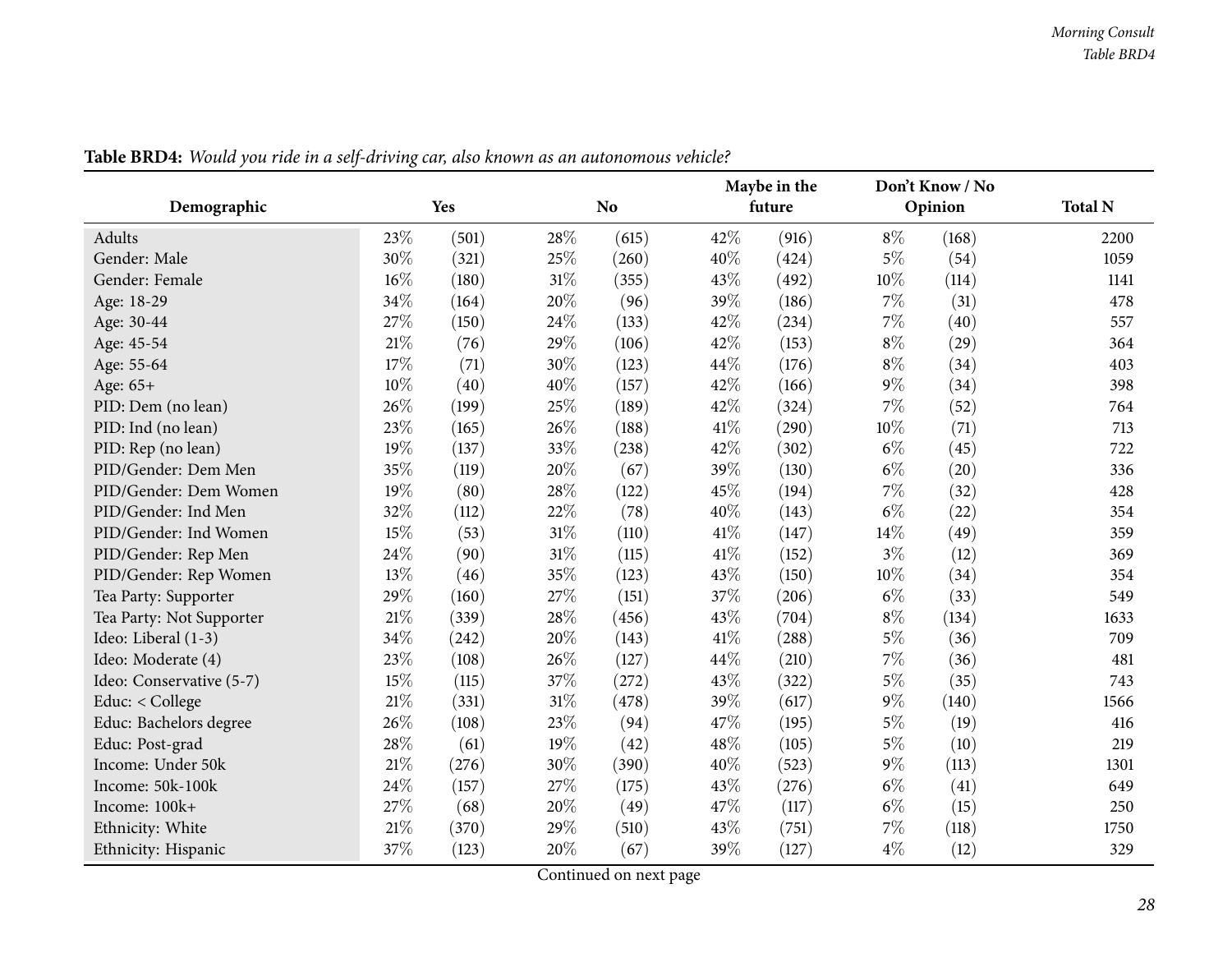## Table BRD4: Would you ride in a self-driving car, also known as an autonomous vehicle?

| Demographic                 |        | Yes   | N <sub>o</sub> |       | Maybe in the<br>future |       |        | Don't Know / No<br>Opinion | <b>Total N</b> |
|-----------------------------|--------|-------|----------------|-------|------------------------|-------|--------|----------------------------|----------------|
|                             |        |       |                |       |                        |       |        |                            |                |
| Adults                      | 23%    | (501) | 28%            | (615) | 42%                    | (916) | $8\%$  | (168)                      | 2200           |
| Ethnicity: Afr. Am.         | 24%    | (64)  | 26%            | (70)  | 38\%                   | (101) | 12%    | (33)                       | 268            |
| Ethnicity: Other            | 37%    | (67)  | 19%            | (34)  | 35%                    | (64)  | $9\%$  | (17)                       | 182            |
| Relig: Protestant           | 18%    | (96)  | $31\%$         | (166) | 47%                    | (252) | $5\%$  | (27)                       | 540            |
| Relig: Roman Catholic       | 28%    | (127) | 27%            | (123) | 39%                    | (178) | $7\%$  | (33)                       | 460            |
| Relig: Ath./Agn./None       | 27%    | (160) | 24\%           | (145) | 41\%                   | (246) | $8\%$  | (49)                       | 600            |
| Relig: Something Else       | 18%    | (61)  | $31\%$         | (105) | 44%                    | (146) | $6\%$  | (21)                       | 333            |
| Relig: Jewish               | 19%    | (10)  | 25%            | (13)  | 56%                    | (29)  |        | (0)                        | 51             |
| Relig: Evangelical          | 22%    | (137) | 31%            | (194) | 38%                    | (237) | $8\%$  | (51)                       | 618            |
| Relig: Non-Evang. Catholics | 22%    | (144) | 26%            | (170) | 44%                    | (287) | $7\%$  | (47)                       | 648            |
| Relig: All Christian        | 22%    | (280) | 29%            | (365) | 41\%                   | (524) | $8\%$  | (98)                       | 1267           |
| Relig: All Non-Christian    | 24%    | (221) | 27%            | (250) | 42%                    | (393) | $7\%$  | (70)                       | 933            |
| Community: Urban            | 25%    | (137) | 22%            | (120) | 45%                    | (251) | $9\%$  | (50)                       | 558            |
| Community: Suburban         | 23%    | (233) | 26%            | (264) | 43%                    | (434) | $7\%$  | (71)                       | 1001           |
| Community: Rural            | 20%    | (131) | 36%            | (231) | 36%                    | (231) | $7\%$  | (48)                       | 641            |
| Employ: Private Sector      | 29%    | (189) | 26\%           | (169) | 39%                    | (253) | $7\%$  | (45)                       | 656            |
| <b>Employ: Government</b>   | 22%    | (35)  | 19%            | (30)  | 50%                    | (79)  | $9\%$  | (15)                       | 158            |
| Employ: Self-Employed       | 32%    | (55)  | 23%            | (39)  | 42%                    | (73)  | $3\%$  | (5)                        | 173            |
| Employ: Homemaker           | 15%    | (32)  | 27%            | (57)  | 47%                    | (98)  | $11\%$ | (22)                       | 209            |
| Employ: Student             | 34%    | (37)  | 17%            | (18)  | 42%                    | (45)  | $6\%$  | (6)                        | 107            |
| Employ: Retired             | 14%    | (66)  | 40%            | (192) | 40%                    | (194) | 7%     | (33)                       | 484            |
| Employ: Unemployed          | $21\%$ | (48)  | 34%            | (76)  | 37%                    | (83)  | $9\%$  | (20)                       | 227            |
| Employ: Other               | $21\%$ | (39)  | 18%            | (33)  | 49%                    | (91)  | 12%    | (23)                       | 185            |
| Job Type: White-collar      | 27%    | (195) | 23%            | (165) | 45%                    | (324) | $5\%$  | (35)                       | 721            |
| Job Type: Blue-collar       | 23%    | (231) | 33%            | (325) | 39%                    | (393) | $5\%$  | (47)                       | 996            |
| Job Type: Don't Know        | 15%    | (74)  | 26%            | (124) | 41\%                   | (199) | 18%    | (87)                       | 484            |
| Military HH: Yes            | $21\%$ | (79)  | 33%            | (128) | 39%                    | (152) | $7\%$  | (27)                       | 386            |
| Military HH: No             | 23%    | (422) | 27%            | (486) | 42%                    | (765) | $8\%$  | (141)                      | 1814           |
| RD/WT: Right Direction      | 26%    | (192) | 25%            | (182) | 41\%                   | (298) | $9\%$  | (62)                       | 735            |
| RD/WT: Wrong Track          | 21%    | (309) | 29%            | (432) | 42%                    | (618) | $7\%$  | (106)                      | 1465           |
| Obama Job: Approve          | 28%    | (336) | 22%            | (263) | 43\%                   | (505) | $6\%$  | (76)                       | 1181           |
| Obama Job: Disapprove       | 17%    | (155) | 35%            | (323) | 42%                    | (384) | 7%     | (60)                       | 923            |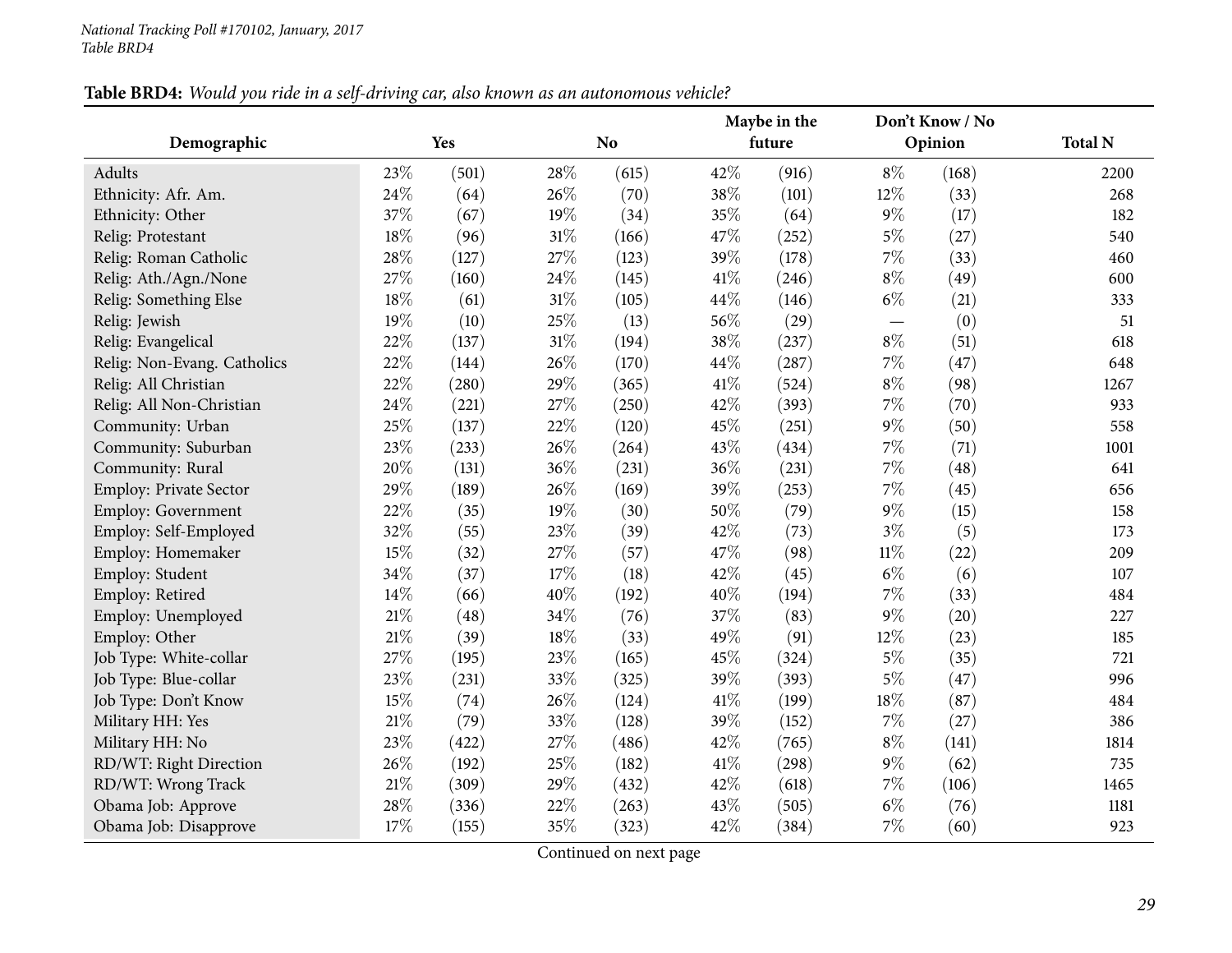|                                      |        |            |        |                    |        | Maybe in the       |        | Don't Know / No    |                |
|--------------------------------------|--------|------------|--------|--------------------|--------|--------------------|--------|--------------------|----------------|
| Demographic                          |        | <b>Yes</b> |        | No.                |        | future             |        | Opinion            | <b>Total N</b> |
| Adults                               | 23\%   | (501)      | 28\%   | (615)              | 42\%   | (916)              | $8\%$  | (168)              | 2200           |
| #1 Issue: Economy                    | $25\%$ | (183)      | 28\%   | (205)              | 41%    | (303)              | $6\%$  | (47)               | 739            |
| #1 Issue: Security                   | 18%    | (71)       | 34\%   | (133)              | 43\%   | (167)              | 5%     | (19)               | 391            |
| #1 Issue: Health Care                | 21%    | (83)       | 26%    | (100)              | 46%    | (177)              | $7\%$  | (28)               | 388            |
| #1 Issue: Medicare / Social Security | 19%    | (54)       | 33\%   | (93)               | 38%    | (110)              | $10\%$ | $\left( 29\right)$ | 286            |
| #1 Issue: Women's Issues             | $28\%$ | (26)       | 20%    | (19)               | 47\%   | $\left( 44\right)$ | $4\%$  | (4)                | 92             |
| #1 Issue: Education                  | $34\%$ | (46)       | 18\%   | $\left( 24\right)$ | $40\%$ | (54)               | $8\%$  | (10)               | 135            |
| #1 Issue: Energy                     | 39%    | (28)       | $11\%$ | (8)                | 39%    | $\left( 28\right)$ | $11\%$ | (8)                | 72             |
| #1 Issue: Other                      | $10\%$ | (9)        | 33\%   | (32)               | $34\%$ | (33)               | 23\%   | (23)               | 98             |
| 2016 Vote: Democrat Hillary Clinton  | $27\%$ | (216)      | 23\%   | (179)              | 45\%   | (355)              | $5\%$  | (37)               | 788            |
| 2016 Vote: Republican Donald Trump   | $19\%$ | (141)      | 32%    | (240)              | 43%    | (321)              | $6\%$  | (47)               | 749            |
| 2016 Vote: Someone else              | 20%    | (33)       | 29\%   | (49)               | $44\%$ | (74)               | $6\%$  | (11)               | 167            |
| 2012 Vote: Barack Obama              | $26\%$ | (219)      | 24\%   | (199)              | 44\%   | (373)              | $6\%$  | (54)               | 846            |
| 2012 Vote: Mitt Romney               | $16\%$ | (98)       | $34\%$ | (201)              | $44\%$ | (263)              | $6\%$  | (35)               | 596            |
| 2012 Vote: Other                     | 21%    | (19)       | 25\%   | (22)               | $46\%$ | (41)               | $8\%$  | (8)                | 90             |
| 2012 Vote: Didn't Vote               | 25%    | (164)      | 29\%   | (190)              | 36%    | (235)              | $11\%$ | (72)               | 661            |
| 4-Region: Northeast                  | $26\%$ | (103)      | 27\%   | (107)              | 41%    | (165)              | $7\%$  | (27)               | 401            |
| 4-Region: Midwest                    | 17%    | (80)       | 32\%   | (150)              | $44\%$ | (206)              | $8\%$  | (37)               | 473            |
| 4-Region: South                      | 23\%   | (189)      | $29\%$ | (239)              | 39%    | (320)              | $8\%$  | (67)               | 814            |
| 4-Region: West                       | $25\%$ | (128)      | 23\%   | (119)              | 44\%   | (226)              | $7\%$  | (38)               | 511            |

Table BRD4: Would you ride in a self-driving car, also known as an autonomous vehicle?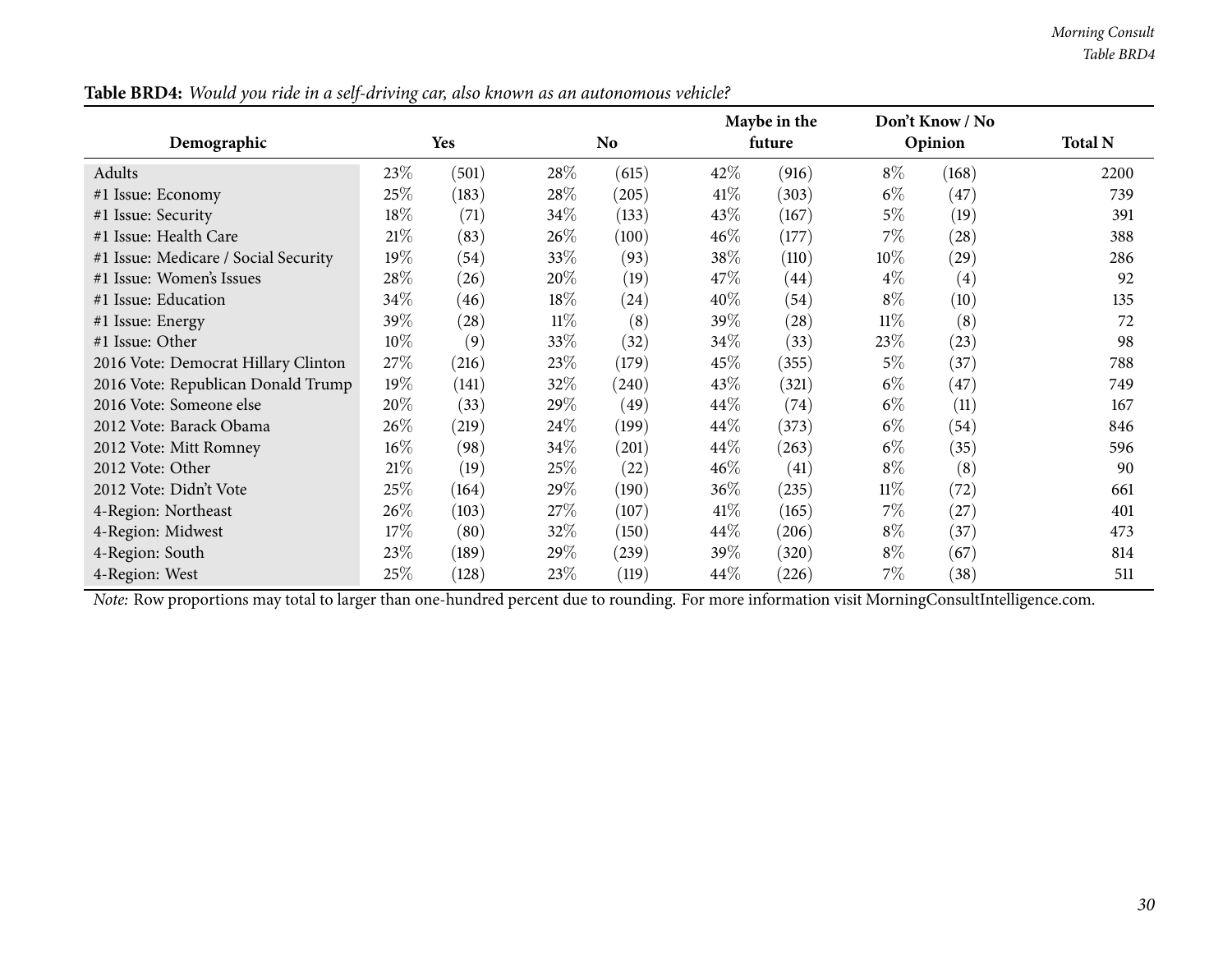|                                        |  | Table BRD5_1: Please indicate if you are comfortable or not comfortable allowing your car to automatically do each of the following |
|----------------------------------------|--|-------------------------------------------------------------------------------------------------------------------------------------|
| Brake to avoid collisions or accidents |  |                                                                                                                                     |

<span id="page-30-0"></span>

|                          |        | <b>Very</b><br>comfortable |      | Somewhat    |     | Not too     |        | Not at all  |       | Don't Know/       |                |
|--------------------------|--------|----------------------------|------|-------------|-----|-------------|--------|-------------|-------|-------------------|----------------|
| Demographic              |        |                            |      | comfortable |     | comfortable |        | comfortable |       | <b>No Opinion</b> | <b>Total N</b> |
| Adults                   | 24%    | (537)                      | 33%  | (720)       | 22% | (476)       | 14%    | (316)       | $7\%$ | (150)             | 2200           |
| Gender: Male             | 26%    | (274)                      | 36%  | (386)       | 21% | (220)       | 12%    | (124)       | $5\%$ | (56)              | 1059           |
| Gender: Female           | 23%    | (263)                      | 29%  | (334)       | 22% | (256)       | 17%    | (193)       | $8\%$ | (95)              | 1141           |
| Age: 18-29               | 33%    | (160)                      | 30%  | (144)       | 20% | (95)        | 10%    | (48)        | $6\%$ | (31)              | 478            |
| Age: 30-44               | 28%    | (158)                      | 33%  | (184)       | 20% | (111)       | 12%    | (67)        | $7\%$ | (37)              | 557            |
| Age: 45-54               | 20%    | (73)                       | 32%  | (116)       | 22% | (82)        | 17%    | (61)        | $9\%$ | (32)              | 364            |
| Age: 55-64               | 20%    | (80)                       | 33%  | (134)       | 24% | (98)        | 18%    | (71)        | $5\%$ | (20)              | 403            |
| Age: 65+                 | 17%    | (66)                       | 36%  | (142)       | 22% | (89)        | 18%    | (70)        | $8\%$ | (31)              | 398            |
| PID: Dem (no lean)       | 29%    | (221)                      | 33%  | (256)       | 19% | (145)       | $11\%$ | (83)        | $8\%$ | (59)              | 764            |
| PID: Ind (no lean)       | 23%    | (161)                      | 35%  | (252)       | 21% | (151)       | 13%    | (96)        | 7%    | (53)              | 713            |
| PID: Rep (no lean)       | 21%    | (155)                      | 29%  | (213)       | 25% | (180)       | 19%    | (137)       | $5\%$ | (38)              | 722            |
| PID/Gender: Dem Men      | 34%    | (115)                      | 37%  | (124)       | 16% | (54)        | 7%     | (25)        | $6\%$ | (20)              | 336            |
| PID/Gender: Dem Women    | 25%    | (107)                      | 31%  | (132)       | 21% | (91)        | 14\%   | (59)        | $9\%$ | (40)              | 428            |
| PID/Gender: Ind Men      | 23%    | (81)                       | 41\% | (146)       | 21% | (75)        | 9%     | (33)        | $6\%$ | (20)              | 354            |
| PID/Gender: Ind Women    | 22%    | (80)                       | 30%  | (106)       | 21% | (77)        | 18%    | (63)        | $9\%$ | (33)              | 359            |
| PID/Gender: Rep Men      | 21%    | (78)                       | 32%  | (117)       | 25% | (92)        | 18%    | (66)        | $4\%$ | (16)              | 369            |
| PID/Gender: Rep Women    | 22%    | (77)                       | 27%  | (96)        | 25% | (88)        | 20%    | (71)        | $6\%$ | (22)              | 354            |
| Tea Party: Supporter     | 28%    | (154)                      | 33%  | (180)       | 22% | (120)       | 14%    | (74)        | $4\%$ | (20)              | 549            |
| Tea Party: Not Supporter | 23%    | (378)                      | 33%  | (534)       | 22% | (354)       | 15%    | (242)       | $8\%$ | (126)             | 1633           |
| Ideo: Liberal (1-3)      | 31%    | (220)                      | 38%  | (266)       | 17% | (123)       | 10%    | (68)        | $4\%$ | (31)              | 709            |
| Ideo: Moderate (4)       | 27%    | (129)                      | 31%  | (147)       | 22% | (105)       | 14\%   | (69)        | $6\%$ | (31)              | 481            |
| Ideo: Conservative (5-7) | 18%    | (136)                      | 33%  | (242)       | 26% | (193)       | 19%    | (138)       | $5\%$ | (34)              | 743            |
| Educ: < College          | 24%    | (370)                      | 30%  | (475)       | 23% | (358)       | 15%    | (238)       | $8\%$ | (124)             | 1566           |
| Educ: Bachelors degree   | 28%    | (115)                      | 37%  | (155)       | 19% | (80)        | $11\%$ | (47)        | $4\%$ | (18)              | 416            |
| Educ: Post-grad          | $23\%$ | (51)                       | 41\% | (90)        | 17% | (38)        | 14%    | (31)        | $4\%$ | (8)               | 219            |
| Income: Under 50k        | 25%    | (319)                      | 30%  | (389)       | 22% | (290)       | 14%    | (188)       | $9\%$ | (116)             | 1301           |
| Income: 50k-100k         | 24%    | (159)                      | 36%  | (235)       | 20% | (129)       | 15%    | (97)        | $5\%$ | (30)              | 649            |
| Income: 100k+            | 24%    | (59)                       | 39%  | (97)        | 23% | (57)        | 13%    | (32)        | $2\%$ | (5)               | 250            |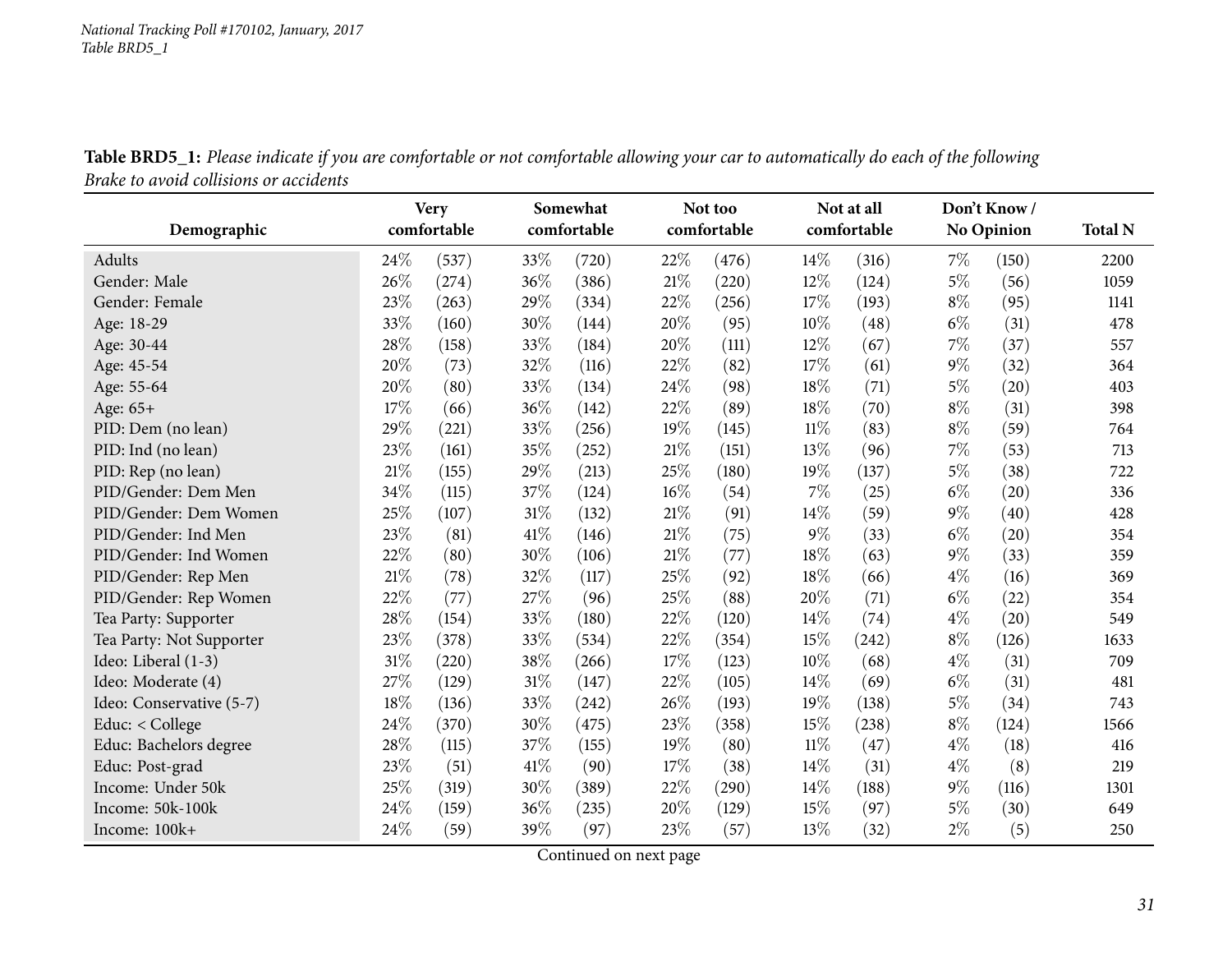Table BRD5\_1: Please indicate if you are comfortable or not comfortable allowing your car to automatically do each of the following *Brake to avoid collisions or accidents*

|                               |     | <b>Very</b> |     | Somewhat            |      | Not too     |        | Not at all  |        | Don't Know/ |                |
|-------------------------------|-----|-------------|-----|---------------------|------|-------------|--------|-------------|--------|-------------|----------------|
| Demographic                   |     | comfortable |     | comfortable         |      | comfortable |        | comfortable |        | No Opinion  | <b>Total N</b> |
| Adults                        | 24% | (537)       | 33% | (720)               | 22%  | (476)       | 14%    | (316)       | 7%     | (150)       | 2200           |
| Ethnicity: White              | 23% | (401)       | 34% | (595)               | 23%  | (399)       | 15%    | (256)       | $6\%$  | (99)        | 1750           |
| Ethnicity: Hispanic           | 32% | (105)       | 29% | (96)                | 19%  | (64)        | 13%    | (42)        | 7%     | (23)        | 329            |
| Ethnicity: Afr. Am.           | 29% | (78)        | 29% | (79)                | 15%  | (41)        | 15%    | (40)        | $11\%$ | (31)        | 268            |
| Ethnicity: Other              | 32% | (57)        | 25% | (46)                | 20%  | (37)        | 12%    | (21)        | $11\%$ | (21)        | 182            |
| Relig: Protestant             | 20% | (108)       | 37% | (201)               | 22%  | (119)       | 16%    | (87)        | $5\%$  | (25)        | 540            |
| Relig: Roman Catholic         | 23% | (108)       | 35% | (161)               | 22%  | (101)       | 13%    | (60)        | 7%     | (31)        | 460            |
| Relig: Ath./Agn./None         | 27% | (161)       | 32% | (192)               | 21%  | (126)       | 14%    | (82)        | 7%     | (39)        | 600            |
| Relig: Something Else         | 24% | (80)        | 32% | (105)               | 22%  | (75)        | 13%    | (45)        | 9%     | (29)        | 333            |
| Relig: Jewish                 | 23% | (11)        | 32% | (16)                | 23%  | (12)        | $11\%$ | (6)         | 10%    | (5)         | 51             |
| Relig: Evangelical            | 26% | (163)       | 30% | (187)               | 19%  | (119)       | 17%    | (106)       | 7%     | (43)        | 618            |
| Relig: Non-Evang. Catholics   | 21% | (133)       | 36% | (236)               | 24%  | (157)       | 13%    | (83)        | $6\%$  | (39)        | 648            |
| Relig: All Christian          | 23% | (296)       | 33% | (423)               | 22%  | (276)       | 15%    | (190)       | 7%     | (82)        | 1267           |
| Relig: All Non-Christian      | 26% | (241)       | 32% | $\left( 297\right)$ | 21%  | (200)       | 14%    | (127)       | 7%     | (68)        | 933            |
| Community: Urban              | 27% | (149)       | 32% | (177)               | 21\% | (117)       | 12%    | (64)        | 9%     | (51)        | 558            |
| Community: Suburban           | 24% | (244)       | 35% | (347)               | 20%  | (204)       | 14%    | (145)       | $6\%$  | (61)        | 1001           |
| Community: Rural              | 23% | (144)       | 31% | (196)               | 24%  | (155)       | 17%    | (108)       | $6\%$  | (38)        | 641            |
| <b>Employ: Private Sector</b> | 28% | (185)       | 34% | (220)               | 19%  | (122)       | 14%    | (90)        | $6\%$  | (38)        | 656            |
| <b>Employ: Government</b>     | 28% | (44)        | 36% | (57)                | 17%  | (27)        | 16%    | (25)        | $3\%$  | (5)         | 158            |
| Employ: Self-Employed         | 29% | (50)        | 32% | (55)                | 21%  | (37)        | 13%    | (22)        | 5%     | (9)         | 173            |
| Employ: Homemaker             | 21% | (44)        | 28% | (58)                | 24%  | (50)        | 16%    | (33)        | 12%    | (25)        | 209            |
| Employ: Student               | 22% | (23)        | 33% | (35)                | 30%  | (32)        | 12%    | (12)        | $4\%$  | (4)         | 107            |
| Employ: Retired               | 18% | (89)        | 35% | (170)               | 23%  | (109)       | 17%    | (81)        | 7%     | (35)        | 484            |
| Employ: Unemployed            | 26% | (58)        | 30% | (69)                | 23%  | (51)        | 15%    | (34)        | $6\%$  | (15)        | 227            |
| Employ: Other                 | 24% | (45)        | 30% | (56)                | 25%  | (46)        | 10%    | (19)        | $11\%$ | (20)        | 185            |
| Job Type: White-collar        | 25% | (183)       | 38% | (271)               | 20%  | (144)       | 13%    | (91)        | $4\%$  | (32)        | 721            |
| Job Type: Blue-collar         | 23% | (224)       | 33% | (328)               | 24%  | (238)       | 17%    | (170)       | $3\%$  | (34)        | 996            |
| Job Type: Don't Know          | 27% | (129)       | 25% | (121)               | 19%  | (94)        | $11\%$ | (55)        | 17%    | (84)        | 484            |
| Military HH: Yes              | 27% | (103)       | 31% | (120)               | 19%  | (75)        | 16%    | (63)        | 7%     | (25)        | 386            |
| Military HH: No               | 24% | (434)       | 33% | (600)               | 22%  | (402)       | 14%    | (253)       | 7%     | (125)       | 1814           |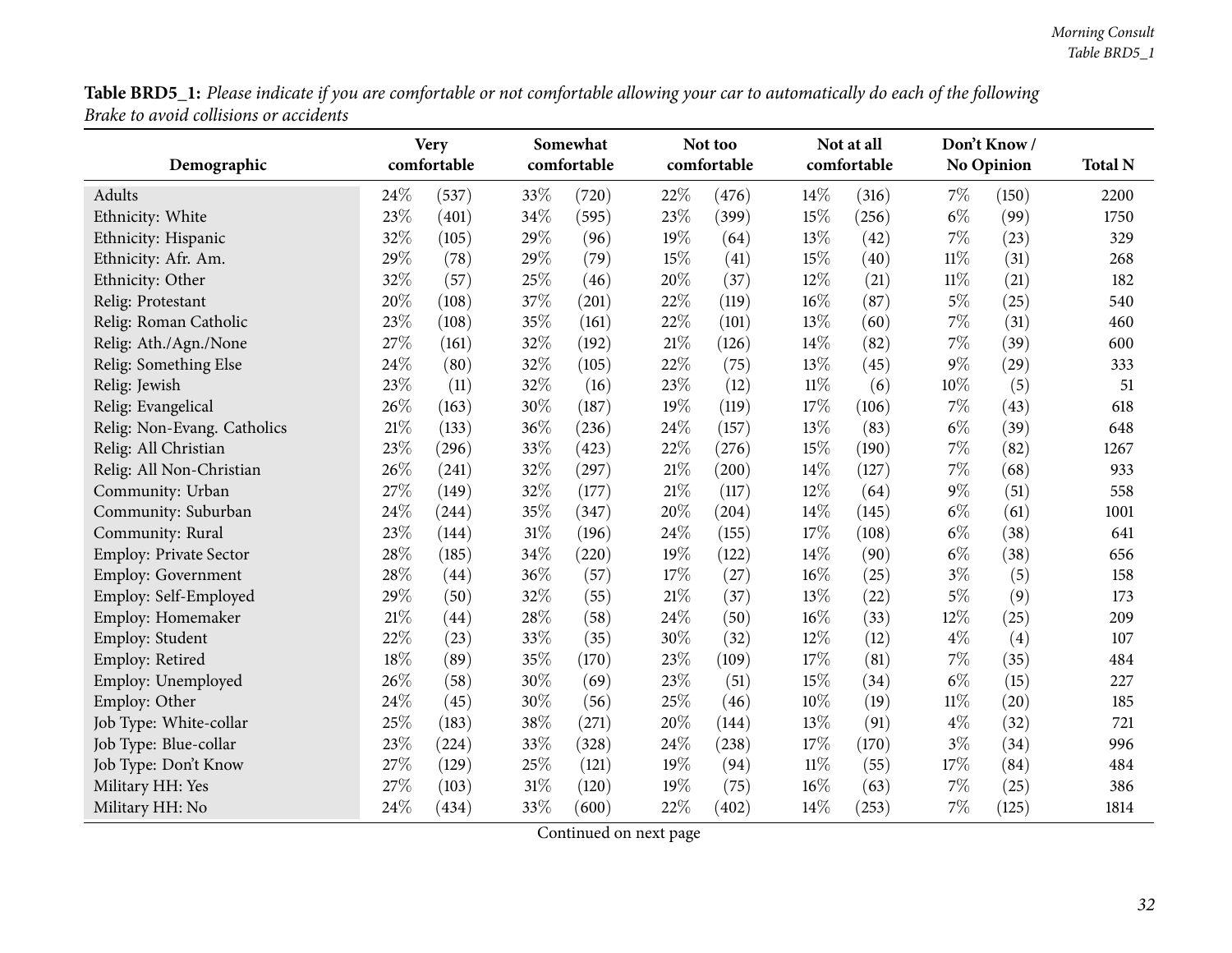| Demographic                          | <b>Very</b><br>comfortable |       |        | Somewhat<br>comfortable |        | Not too<br>comfortable |        | Not at all<br>comfortable |        | Don't Know/<br><b>No Opinion</b> | <b>Total N</b> |
|--------------------------------------|----------------------------|-------|--------|-------------------------|--------|------------------------|--------|---------------------------|--------|----------------------------------|----------------|
| Adults                               | 24\%                       | (537) | $33\%$ | (720)                   | 22%    | (476)                  | $14\%$ | (316)                     | $7\%$  | (150)                            | 2200           |
| RD/WT: Right Direction               | 32%                        | (235) | $31\%$ | (225)                   | 18%    | (134)                  | $11\%$ | (83)                      | $8\%$  | (57)                             | 735            |
| RD/WT: Wrong Track                   | 21%                        | (302) | 34\%   | (495)                   | 23\%   | (342)                  | 16%    | (234)                     | $6\%$  | (93)                             | 1465           |
| Obama Job: Approve                   | 29%                        | (340) | 35%    | (415)                   | 18\%   | (217)                  | $12\%$ | (136)                     | $6\%$  | (73)                             | 1181           |
| Obama Job: Disapprove                | 19%                        | (178) | $31\%$ | (284)                   | 26\%   | (241)                  | 19%    | (171)                     | $5\%$  | (49)                             | 923            |
| #1 Issue: Economy                    | 24%                        | (175) | 34\%   | (254)                   | 24\%   | (177)                  | $14\%$ | (101)                     | $4\%$  | (31)                             | 739            |
| #1 Issue: Security                   | 19%                        | (75)  | 31\%   | (120)                   | 24\%   | (93)                   | 18%    | (69)                      | $9\%$  | (34)                             | 391            |
| #1 Issue: Health Care                | 21%                        | (83)  | 38\%   | (146)                   | 20%    | (78)                   | 14\%   | (55)                      | 7%     | (26)                             | 388            |
| #1 Issue: Medicare / Social Security | 22%                        | (62)  | 31%    | (89)                    | 20%    | (58)                   | 19%    | (54)                      | $8\%$  | (23)                             | 286            |
| #1 Issue: Women's Issues             | 39%                        | (36)  | 30\%   | (28)                    | 22\%   | $\left( 20\right)$     | $7\%$  | (6)                       | $3\%$  | (3)                              | 92             |
| #1 Issue: Education                  | 45%                        | (61)  | 27\%   | (37)                    | 14\%   | $\left( 20\right)$     | $11\%$ | (14)                      | $3\%$  | $\left( 4\right)$                | 135            |
| #1 Issue: Energy                     | 41\%                       | (30)  | $31\%$ | (22)                    | 15%    | (11)                   | $5\%$  | (4)                       | $8\%$  | (6)                              | 72             |
| #1 Issue: Other                      | 16%                        | (16)  | 26\%   | (26)                    | 20%    | (19)                   | $14\%$ | (13)                      | 24\%   | (23)                             | 98             |
| 2016 Vote: Democrat Hillary Clinton  | 29%                        | (226) | 37%    | (291)                   | $16\%$ | (128)                  | 13\%   | (101)                     | $5\%$  | (43)                             | 788            |
| 2016 Vote: Republican Donald Trump   | 22%                        | (162) | 33\%   | (248)                   | 25%    | (187)                  | $16\%$ | (119)                     | $4\%$  | (33)                             | 749            |
| 2016 Vote: Someone else              | 22%                        | (37)  | 36\%   | (60)                    | 23\%   | (38)                   | 15%    | (25)                      | $4\%$  | (6)                              | 167            |
| 2012 Vote: Barack Obama              | 26%                        | (223) | 37\%   | (313)                   | 18\%   | (154)                  | 13\%   | (111)                     | $5\%$  | $\left( 44\right)$               | 846            |
| 2012 Vote: Mitt Romney               | 20%                        | (117) | 34\%   | (205)                   | 25\%   | (148)                  | 17%    | (99)                      | $5\%$  | (27)                             | 596            |
| 2012 Vote: Other                     | 29%                        | (26)  | $31\%$ | (27)                    | 17%    | (15)                   | 22\%   | (19)                      | $3\%$  | (2)                              | 90             |
| 2012 Vote: Didn't Vote               | 26%                        | (170) | 26\%   | (174)                   | 24\%   | (156)                  | 13\%   | (87)                      | $11\%$ | $\left( 74\right)$               | 661            |
| 4-Region: Northeast                  | 24%                        | (97)  | 33\%   | (134)                   | 22\%   | (89)                   | $14\%$ | (55)                      | $6\%$  | (26)                             | 401            |
| 4-Region: Midwest                    | 22%                        | (106) | 32\%   | (152)                   | 21%    | (102)                  | 18\%   | (84)                      | $6\%$  | (30)                             | 473            |
| 4-Region: South                      | 25\%                       | (203) | 33\%   | (267)                   | 22\%   | (176)                  | $14\%$ | (111)                     | $7\%$  | (57)                             | 814            |
| 4-Region: West                       | 26%                        | (130) | 33%    | (167)                   | 21%    | (110)                  | 13\%   | (66)                      | $7\%$  | (38)                             | 511            |

Table BRD5\_1: Please indicate if you are comfortable or not comfortable allowing your car to automatically do each of the following *Brake to avoid collisions or accidents*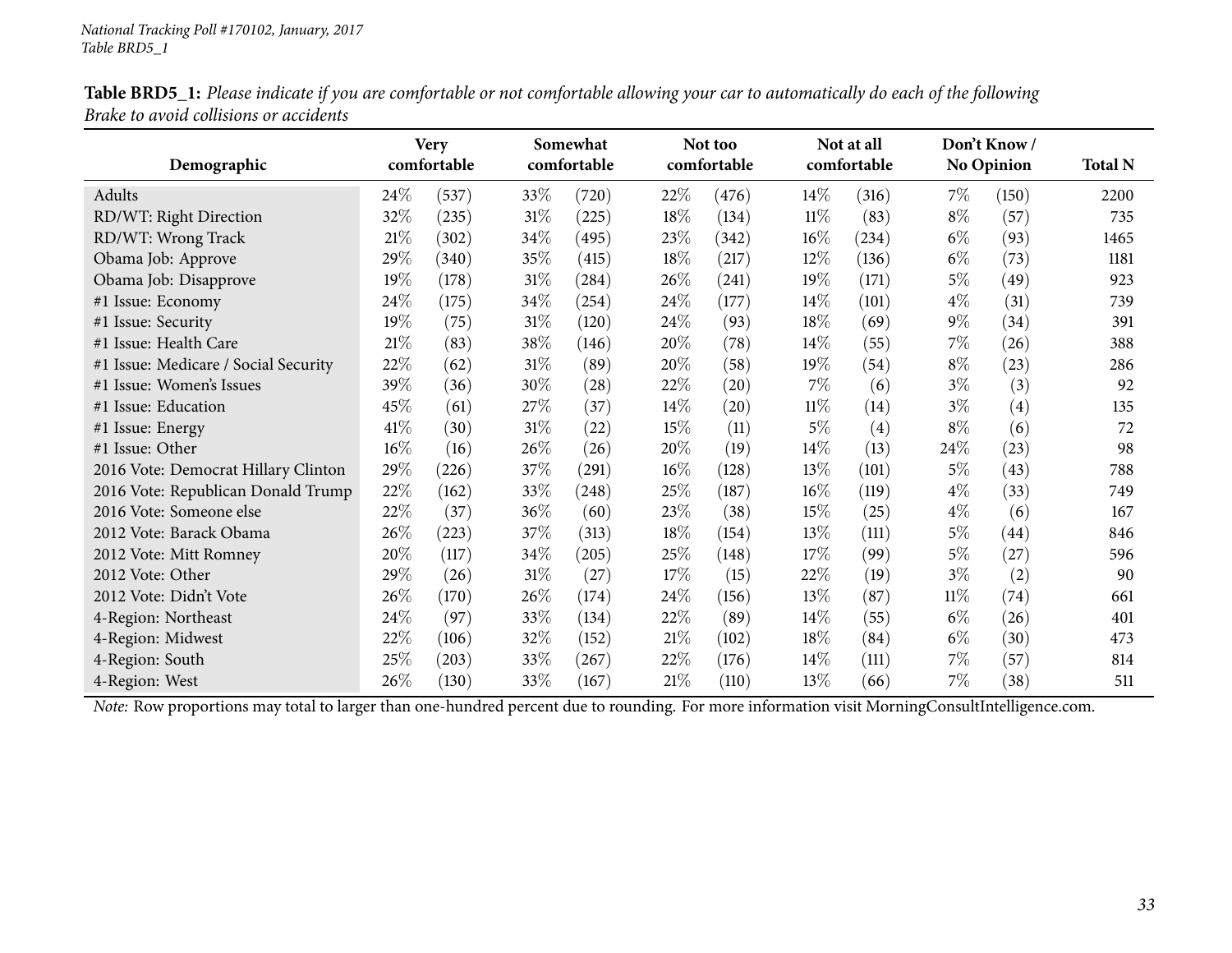<span id="page-33-0"></span>

| Demographic              | <b>Very</b><br>comfortable |       |      |       |        | Somewhat<br>comfortable |        | Not too<br>comfortable |        | Not at all<br>comfortable |      | Don't Know/<br><b>No Opinion</b> | <b>Total N</b> |
|--------------------------|----------------------------|-------|------|-------|--------|-------------------------|--------|------------------------|--------|---------------------------|------|----------------------------------|----------------|
| Adults                   | 22%                        | (486) | 35%  | (775) | 23%    | (499)                   | 13%    | (283)                  | 7%     | (158)                     | 2200 |                                  |                |
| Gender: Male             | 24\%                       | (257) | 36%  | (382) | 23%    | (240)                   | 11%    | (120)                  | $6\%$  | (60)                      | 1059 |                                  |                |
| Gender: Female           | 20%                        | (229) | 34%  | (393) | 23%    | (259)                   | 14%    | (163)                  | $9\%$  | (98)                      | 1141 |                                  |                |
| Age: 18-29               | 31%                        | (149) | 29%  | (138) | 22%    | (105)                   | 10%    | (47)                   | $8\%$  | (38)                      | 478  |                                  |                |
| Age: 30-44               | 26%                        | (146) | 38%  | (210) | 20%    | (113)                   | 10%    | (55)                   | $6\%$  | (34)                      | 557  |                                  |                |
| Age: 45-54               | 17%                        | (64)  | 37%  | (134) | 24%    | (86)                    | 15%    | (56)                   | 7%     | (25)                      | 364  |                                  |                |
| Age: 55-64               | 18%                        | (71)  | 37%  | (149) | 23%    | (91)                    | 16%    | (65)                   | 7%     | (28)                      | 403  |                                  |                |
| Age: 65+                 | 14%                        | (57)  | 36%  | (144) | 26%    | (104)                   | 15%    | (60)                   | $8\%$  | (32)                      | 398  |                                  |                |
| PID: Dem (no lean)       | 27%                        | (204) | 37%  | (284) | 19%    | (148)                   | 10%    | (78)                   | 7%     | (51)                      | 764  |                                  |                |
| PID: Ind (no lean)       | 22%                        | (158) | 35%  | (250) | $21\%$ | (151)                   | 13%    | (90)                   | $9\%$  | (64)                      | 713  |                                  |                |
| PID: Rep (no lean)       | 17%                        | (123) | 33%  | (241) | 28%    | (200)                   | 16%    | (115)                  | $6\%$  | (43)                      | 722  |                                  |                |
| PID/Gender: Dem Men      | 32%                        | (109) | 39%  | (132) | 18%    | (61)                    | $6\%$  | (19)                   | $5\%$  | (15)                      | 336  |                                  |                |
| PID/Gender: Dem Women    | 22%                        | (95)  | 36%  | (153) | 20%    | (87)                    | 14%    | (59)                   | $8\%$  | (35)                      | 428  |                                  |                |
| PID/Gender: Ind Men      | 23%                        | (81)  | 37%  | (130) | 22%    | (79)                    | $11\%$ | (39)                   | $7\%$  | (25)                      | 354  |                                  |                |
| PID/Gender: Ind Women    | $21\%$                     | (77)  | 33%  | (120) | 20%    | (72)                    | 14%    | (51)                   | $11\%$ | (39)                      | 359  |                                  |                |
| PID/Gender: Rep Men      | 18%                        | (67)  | 33%  | (120) | 27%    | (100)                   | 17%    | (62)                   | $5\%$  | (19)                      | 369  |                                  |                |
| PID/Gender: Rep Women    | 16%                        | (57)  | 34%  | (120) | 28%    | (100)                   | 15%    | (52)                   | 7%     | (24)                      | 354  |                                  |                |
| Tea Party: Supporter     | 24%                        | (133) | 32%  | (176) | 26%    | (141)                   | 14%    | (79)                   | $4\%$  | (20)                      | 549  |                                  |                |
| Tea Party: Not Supporter | 21\%                       | (351) | 36%  | (595) | 22%    | (353)                   | 12%    | $\left( 200\right)$    | $8\%$  | (134)                     | 1633 |                                  |                |
| Ideo: Liberal (1-3)      | 29%                        | (203) | 41\% | (288) | 17%    | (120)                   | 10%    | (68)                   | $4\%$  | (31)                      | 709  |                                  |                |
| Ideo: Moderate (4)       | 24%                        | (115) | 34%  | (165) | 24%    | (115)                   | 12%    | (59)                   | $6\%$  | (27)                      | 481  |                                  |                |
| Ideo: Conservative (5-7) | 17%                        | (125) | 35%  | (262) | 28%    | (210)                   | 15%    | (113)                  | $4\%$  | (33)                      | 743  |                                  |                |
| Educ: $<$ College        | 21\%                       | (329) | 32%  | (504) | 24\%   | (380)                   | 14\%   | (219)                  | $9\%$  | (134)                     | 1566 |                                  |                |
| Educ: Bachelors degree   | 25%                        | (103) | 41\% | (172) | 19%    | (80)                    | $11\%$ | (45)                   | $4\%$  | (16)                      | 416  |                                  |                |
| Educ: Post-grad          | 25%                        | (54)  | 45%  | (99)  | 18%    | (39)                    | $9\%$  | (19)                   | $3\%$  | (7)                       | 219  |                                  |                |
| Income: Under 50k        | 22%                        | (288) | 33%  | (424) | 23%    | (294)                   | 13%    | (173)                  | $9\%$  | (122)                     | 1301 |                                  |                |
| Income: 50k-100k         | 22%                        | (142) | 38%  | (246) | 22%    | (146)                   | 13%    | (84)                   | $5\%$  | (31)                      | 649  |                                  |                |
| Income: 100k+            | 22%                        | (56)  | 42%  | (105) | 24%    | (59)                    | 10%    | (25)                   | $2\%$  | (5)                       | 250  |                                  |                |

Table BRD5\_2: Please indicate if you are comfortable or not comfortable allowing your car to automatically do each of the following Make adjustments to steering so the car stays properly positioned in its lane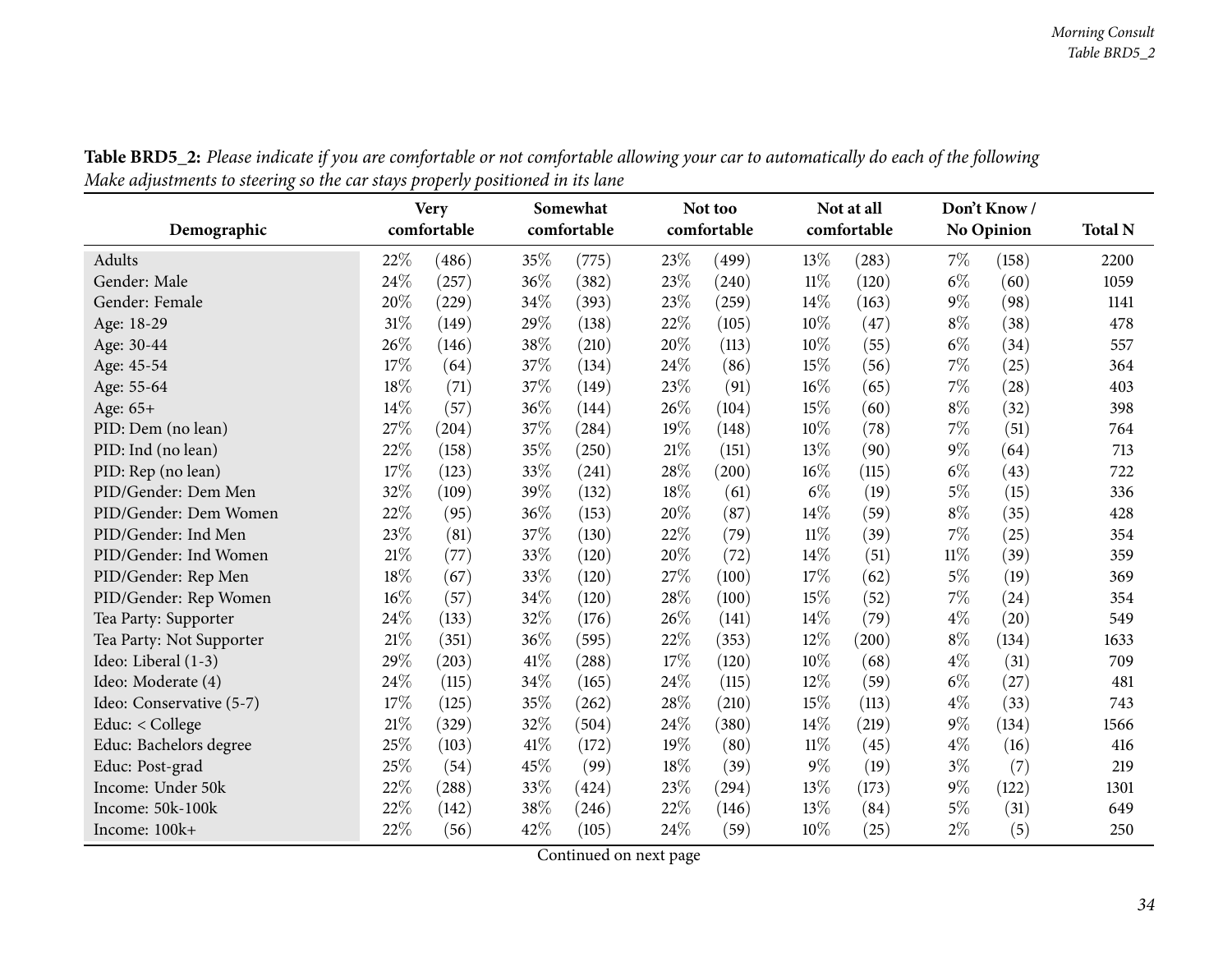|                               |        | <b>Very</b> |     | Somewhat    |     | Not too     |        | Not at all  |       | Don't Know/       |      |
|-------------------------------|--------|-------------|-----|-------------|-----|-------------|--------|-------------|-------|-------------------|------|
| Demographic                   |        | comfortable |     | comfortable |     | comfortable |        | comfortable |       | <b>No Opinion</b> |      |
| Adults                        | 22%    | (486)       | 35% | (775)       | 23% | (499)       | 13%    | (283)       | 7%    | (158)             | 2200 |
| Ethnicity: White              | $20\%$ | (348)       | 37% | (652)       | 23% | (410)       | 13%    | (232)       | $6\%$ | (108)             | 1750 |
| Ethnicity: Hispanic           | 27%    | (90)        | 35% | (116)       | 17% | (57)        | 14%    | (44)        | 7%    | (22)              | 329  |
| Ethnicity: Afr. Am.           | $31\%$ | (84)        | 25% | (67)        | 20% | (54)        | 14%    | (36)        | 10%   | (28)              | 268  |
| Ethnicity: Other              | 30%    | (54)        | 31% | (56)        | 19% | (35)        | $8\%$  | (15)        | 12%   | (22)              | 182  |
| Relig: Protestant             | 18%    | (97)        | 38% | (204)       | 26% | (143)       | 13%    | (72)        | $4\%$ | (24)              | 540  |
| Relig: Roman Catholic         | 19%    | (89)        | 40% | (183)       | 22% | (102)       | $11\%$ | (50)        | $8\%$ | (35)              | 460  |
| Relig: Ath./Agn./None         | 25%    | (153)       | 35% | (210)       | 20% | (121)       | $11\%$ | (68)        | $8\%$ | (48)              | 600  |
| Relig: Something Else         | 19%    | (65)        | 35% | (117)       | 23% | (78)        | 15%    | (50)        | 7%    | (23)              | 333  |
| Relig: Jewish                 | 28%    | (14)        | 33% | (17)        | 28% | (14)        | 10%    | (5)         | $1\%$ | (1)               | 51   |
| Relig: Evangelical            | 25%    | (156)       | 31% | (191)       | 23% | (140)       | 15%    | (93)        | $6\%$ | (38)              | 618  |
| Relig: Non-Evang. Catholics   | 17%    | (112)       | 39% | (256)       | 25% | (160)       | $11\%$ | (71)        | 7%    | (49)              | 648  |
| Relig: All Christian          | $21\%$ | (268)       | 35% | (447)       | 24% | (300)       | 13%    | (164)       | 7%    | (87)              | 1267 |
| Relig: All Non-Christian      | 23%    | (217)       | 35% | (327)       | 21% | (199)       | 13%    | (119)       | $8\%$ | (71)              | 933  |
| Community: Urban              | 28%    | (155)       | 32% | (178)       | 21% | (120)       | $11\%$ | (61)        | $8\%$ | (45)              | 558  |
| Community: Suburban           | $21\%$ | (208)       | 38% | (385)       | 22% | (215)       | 13%    | (129)       | $6\%$ | (64)              | 1001 |
| Community: Rural              | 19%    | (123)       | 33% | (212)       | 26% | (164)       | 14\%   | (93)        | $8\%$ | (49)              | 641  |
| <b>Employ: Private Sector</b> | 25%    | (167)       | 34% | (224)       | 23% | (148)       | 13%    | (85)        | $5\%$ | (32)              | 656  |
| Employ: Government            | 24%    | (38)        | 44% | (70)        | 15% | (24)        | 14%    | (22)        | $3\%$ | (5)               | 158  |
| Employ: Self-Employed         | 21%    | (36)        | 44% | (76)        | 17% | (29)        | 13%    | (23)        | 5%    | (9)               | 173  |
| Employ: Homemaker             | 17%    | (35)        | 32% | (67)        | 26% | (55)        | $11\%$ | (22)        | 14%   | (30)              | 209  |
| Employ: Student               | $22\%$ | (23)        | 36% | (38)        | 27% | (28)        | $11\%$ | (12)        | $5\%$ | (5)               | 107  |
| Employ: Retired               | 17%    | (82)        | 35% | (170)       | 26% | (126)       | 14%    | (68)        | $8\%$ | (38)              | 484  |
| Employ: Unemployed            | 24%    | (55)        | 31% | (70)        | 21% | (48)        | 15%    | (34)        | $8\%$ | (19)              | 227  |
| Employ: Other                 | 27%    | (50)        | 33% | (60)        | 22% | (41)        | $9\%$  | (16)        | 10%   | (19)              | 185  |
| Job Type: White-collar        | 24%    | (174)       | 42% | (304)       | 20% | (144)       | 10%    | (69)        | $4\%$ | (28)              | 721  |
| Job Type: Blue-collar         | 21%    | (206)       | 34% | (340)       | 26% | (254)       | 15%    | (154)       | $4\%$ | (41)              | 996  |
| Job Type: Don't Know          | 22%    | (105)       | 27% | (130)       | 21% | (101)       | 12%    | (59)        | 18%   | (88)              | 484  |
| Military HH: Yes              | 20%    | (78)        | 37% | (141)       | 22% | (86)        | 14%    | (53)        | 7%    | (27)              | 386  |
| Military HH: No               | 22%    | (407)       | 35% | (634)       | 23% | (413)       | 13%    | (230)       | 7%    | (130)             | 1814 |

Table BRD5\_2: Please indicate if you are comfortable or not comfortable allowing your car to automatically do each of the following Make adjustments to steering so the car stays properly positioned in its lane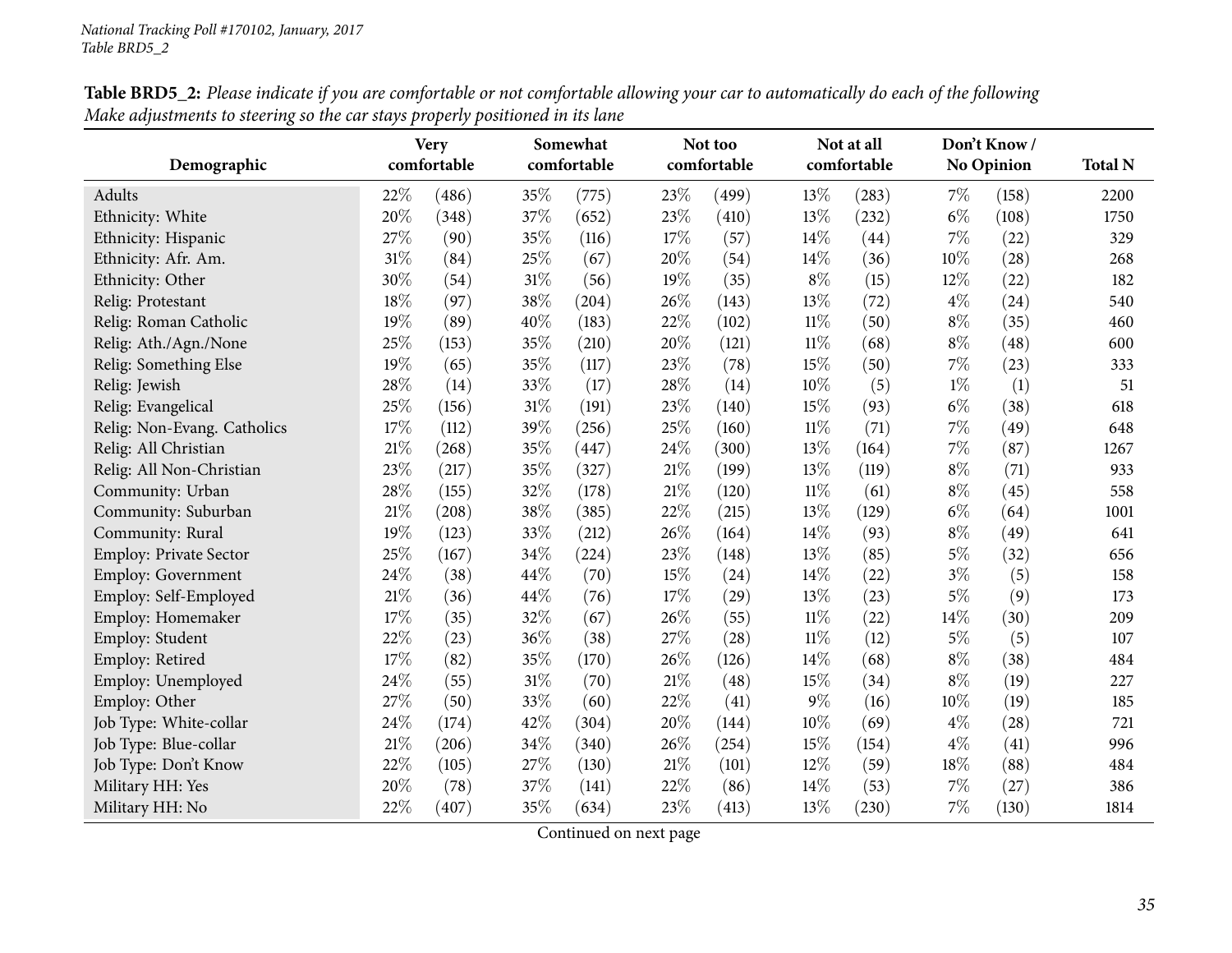| Demographic                          | <b>Very</b><br>comfortable |       |        | Somewhat<br>comfortable |        | Not too<br>comfortable |        | Not at all<br>comfortable |        | Don't Know /<br><b>No Opinion</b> |      |
|--------------------------------------|----------------------------|-------|--------|-------------------------|--------|------------------------|--------|---------------------------|--------|-----------------------------------|------|
| Adults                               | 22%                        | (486) | 35%    | (775)                   | 23\%   | (499)                  | 13\%   | (283)                     | $7\%$  | (158)                             | 2200 |
| RD/WT: Right Direction               | 27\%                       | (198) | 32%    | (235)                   | 22%    | (164)                  | 11%    | (83)                      | $7\%$  | (54)                              | 735  |
| RD/WT: Wrong Track                   | 20%                        | (288) | 37%    | (540)                   | 23\%   | (335)                  | 14%    | (199)                     | $7\%$  | (103)                             | 1465 |
| Obama Job: Approve                   | 27\%                       | (319) | 37%    | (437)                   | 20%    | (235)                  | $10\%$ | (120)                     | $6\%$  | (70)                              | 1181 |
| Obama Job: Disapprove                | 16%                        | (149) | 35%    | (320)                   | 27\%   | (248)                  | $16\%$ | (152)                     | $6\%$  | (53)                              | 923  |
| #1 Issue: Economy                    | 22%                        | (162) | 38%    | (280)                   | 24\%   | (178)                  | 11%    | (84)                      | $5\%$  | (35)                              | 739  |
| #1 Issue: Security                   | 20%                        | (78)  | 30%    | (116)                   | 25\%   | (97)                   | 18%    | (69)                      | $8\%$  | (30)                              | 391  |
| #1 Issue: Health Care                | 18%                        | (70)  | 39%    | (152)                   | 22%    | (85)                   | 13\%   | (49)                      | $8\%$  | (33)                              | 388  |
| #1 Issue: Medicare / Social Security | 20%                        | (58)  | 28\%   | (81)                    | 26\%   | (76)                   | 14\%   | (40)                      | $11\%$ | (32)                              | 286  |
| #1 Issue: Women's Issues             | 32%                        | (30)  | 44%    | (41)                    | 12%    | (11)                   | $9\%$  | (9)                       | $2\%$  | (2)                               | 92   |
| #1 Issue: Education                  | 33\%                       | (45)  | 35%    | (48)                    | 17%    | (23)                   | 12%    | (16)                      | $2\%$  | (3)                               | 135  |
| #1 Issue: Energy                     | 41\%                       | (30)  | 35%    | (25)                    | $16\%$ | (11)                   | $5\%$  | (3)                       | $4\%$  | (3)                               | 72   |
| #1 Issue: Other                      | 14%                        | (13)  | 34%    | (33)                    | 18%    | (18)                   | 13%    | (13)                      | $21\%$ | (20)                              | 98   |
| 2016 Vote: Democrat Hillary Clinton  | 26\%                       | (208) | 38%    | (303)                   | 19%    | (149)                  | 10%    | (80)                      | $6\%$  | (47)                              | 788  |
| 2016 Vote: Republican Donald Trump   | 18%                        | (132) | 36\%   | (268)                   | 26\%   | (194)                  | $16\%$ | (118)                     | $5\%$  | (37)                              | 749  |
| 2016 Vote: Someone else              | 19%                        | (32)  | 40%    | (67)                    | 27%    | (44)                   | $11\%$ | (19)                      | $3\%$  | (6)                               | 167  |
| 2012 Vote: Barack Obama              | 25%                        | (212) | $40\%$ | (337)                   | 19%    | (161)                  | 11%    | (90)                      | $6\%$  | (47)                              | 846  |
| 2012 Vote: Mitt Romney               | 17%                        | (99)  | 35%    | (211)                   | 28\%   | (167)                  | 15%    | (91)                      | $5\%$  | (28)                              | 596  |
| 2012 Vote: Other                     | $21\%$                     | (19)  | 40%    | (35)                    | 19%    | (17)                   | 17%    | (15)                      | $3\%$  | (3)                               | 90   |
| 2012 Vote: Didn't Vote               | 23\%                       | (154) | 29%    | (189)                   | 23%    | (154)                  | 13%    | (86)                      | $12\%$ | (78)                              | 661  |
| 4-Region: Northeast                  | 27\%                       | (107) | 33%    | (132)                   | 22%    | (90)                   | 12%    | (47)                      | $6\%$  | (25)                              | 401  |
| 4-Region: Midwest                    | 18%                        | (87)  | 35%    | (164)                   | 24\%   | (112)                  | $16\%$ | (75)                      | $8\%$  | (36)                              | 473  |
| 4-Region: South                      | 21%                        | (171) | 35%    | (286)                   | 23\%   | (191)                  | 12\%   | (101)                     | $8\%$  | (65)                              | 814  |
| 4-Region: West                       | 24\%                       | (121) | 38%    | (192)                   | 21%    | (106)                  | 12%    | (59)                      | $6\%$  | (32)                              | 511  |

Table BRD5\_2: Please indicate if you are comfortable or not comfortable allowing your car to automatically do each of the following Make adjustments to steering so the car stays properly positioned in its lane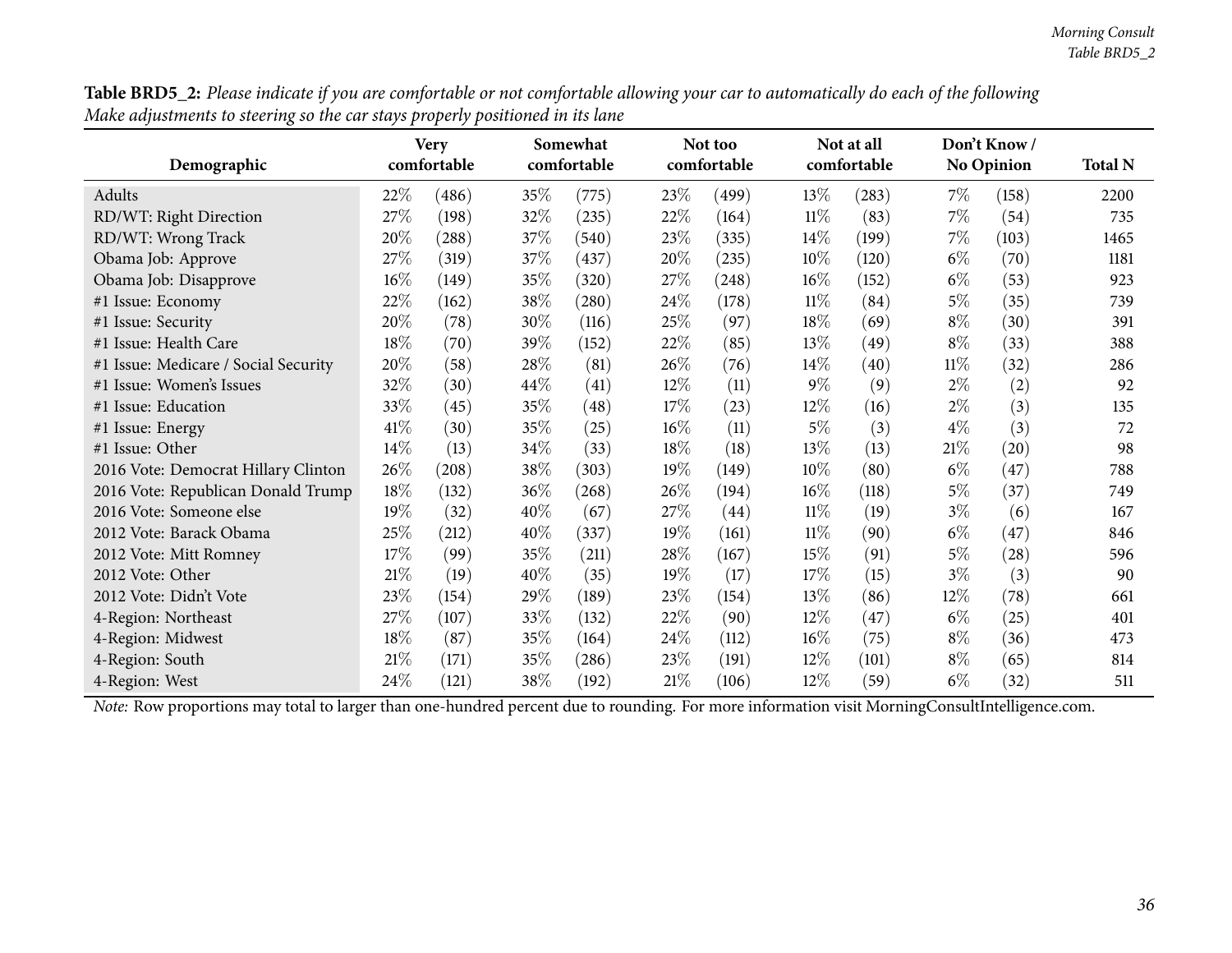| o<br>Demographic         |        | <b>Very</b><br>comfortable |        | Somewhat<br>comfortable |     | Not too<br>comfortable |      | Not at all<br>comfortable |       | Don't Know<br><b>No Opinion</b> | <b>Total N</b> |
|--------------------------|--------|----------------------------|--------|-------------------------|-----|------------------------|------|---------------------------|-------|---------------------------------|----------------|
| Adults                   | 12%    | (254)                      | 20%    | (440)                   | 35% | (762)                  | 27%  | (595)                     | 7%    | (149)                           | 2200           |
| Gender: Male             | 13%    | (138)                      | 27%    | (284)                   | 33% | (351)                  | 21%  | (227)                     | $6\%$ | (59)                            | 1059           |
| Gender: Female           | 10%    | (116)                      | 14\%   | (155)                   | 36% | (412)                  | 32%  | (368)                     | $8\%$ | (89)                            | 1141           |
| Age: 18-29               | 16%    | (76)                       | $26\%$ | (123)                   | 28% | (131)                  | 24%  | (117)                     | $6\%$ | (30)                            | 478            |
| Age: 30-44               | 15%    | (83)                       | 21%    | (116)                   | 33% | (185)                  | 25%  | (138)                     | $6\%$ | (36)                            | 557            |
| Age: 45-54               | 9%     | (33)                       | 20%    | (74)                    | 35% | (128)                  | 28%  | (103)                     | 7%    | (27)                            | 364            |
| Age: 55-64               | $11\%$ | (45)                       | 15%    | (62)                    | 37% | (147)                  | 31%  | (125)                     | $6\%$ | (24)                            | 403            |
| Age: 65+                 | $4\%$  | (17)                       | 16%    | (64)                    | 43% | (170)                  | 29%  | (113)                     | $8\%$ | (32)                            | 398            |
| PID: Dem (no lean)       | 14%    | (109)                      | 24%    | (182)                   | 33% | (254)                  | 22%  | (170)                     | $6\%$ | (49)                            | 764            |
| PID: Ind (no lean)       | $11\%$ | (77)                       | 19%    | (135)                   | 34% | (246)                  | 27%  | (195)                     | $9\%$ | (61)                            | 713            |
| PID: Rep (no lean)       | 9%     | (68)                       | 17%    | (123)                   | 36% | (263)                  | 32%  | (230)                     | $5\%$ | (39)                            | 722            |
| PID/Gender: Dem Men      | 17%    | (58)                       | 34%    | (114)                   | 29% | (98)                   | 14%  | (48)                      | $5\%$ | (17)                            | 336            |
| PID/Gender: Dem Women    | $12\%$ | (51)                       | 16%    | (68)                    | 36% | (156)                  | 28%  | (122)                     | $8\%$ | (32)                            | 428            |
| PID/Gender: Ind Men      | 12%    | (41)                       | 25%    | (87)                    | 35% | (125)                  | 21%  | (75)                      | 7%    | (26)                            | 354            |
| PID/Gender: Ind Women    | 10%    | (36)                       | 13%    | (48)                    | 33% | (120)                  | 33%  | (120)                     | 10%   | (35)                            | 359            |
| PID/Gender: Rep Men      | 10%    | (39)                       | 23%    | (83)                    | 34% | (127)                  | 28%  | (104)                     | $4\%$ | (16)                            | 369            |
| PID/Gender: Rep Women    | $8\%$  | (29)                       | $11\%$ | (40)                    | 38% | (136)                  | 36%  | (126)                     | $6\%$ | (23)                            | 354            |
| Tea Party: Supporter     | 15%    | (81)                       | 24%    | (129)                   | 32% | (176)                  | 26%  | (145)                     | $3\%$ | (18)                            | 549            |
| Tea Party: Not Supporter | 11%    | (172)                      | 19%    | (308)                   | 36% | (583)                  | 27%  | (444)                     | $8\%$ | (127)                           | 1633           |
| Ideo: Liberal (1-3)      | 17%    | (121)                      | 26%    | (181)                   | 36% | (256)                  | 18%  | (126)                     | $3\%$ | (25)                            | 709            |
| Ideo: Moderate (4)       | $11\%$ | (55)                       | 20%    | (97)                    | 35% | (169)                  | 26%  | (127)                     | $7\%$ | (33)                            | 481            |
| Ideo: Conservative (5-7) | 7%     | (51)                       | 19%    | (138)                   | 37% | (272)                  | 34%  | (251)                     | $4\%$ | (31)                            | 743            |
| Educ: < College          | 12%    | (182)                      | 19%    | (300)                   | 33% | (513)                  | 29%  | (448)                     | $8\%$ | (124)                           | 1566           |
| Educ: Bachelors degree   | $11\%$ | (44)                       | 22%    | (91)                    | 39% | (162)                  | 25%  | (102)                     | $4\%$ | (16)                            | 416            |
| Educ: Post-grad          | 13%    | (28)                       | 22%    | (49)                    | 40% | (87)                   | 21\% | (46)                      | $4\%$ | (9)                             | 219            |
| Income: Under 50k        | 12%    | (159)                      | 19%    | (250)                   | 32% | (419)                  | 28%  | (362)                     | $8\%$ | (110)                           | 1301           |
| Income: 50k-100k         | 10%    | (64)                       | 20%    | (131)                   | 38% | (246)                  | 27%  | (175)                     | $5\%$ | (33)                            | 649            |
| Income: 100k+            | 12%    | (30)                       | 23%    | (58)                    | 39% | (97)                   | 23%  | (58)                      | $2\%$ | (6)                             | 250            |

Table BRD5\_3: Please indicate if you are comfortable or not comfortable allowing your car to automatically do each of the following *Automatically change lanes*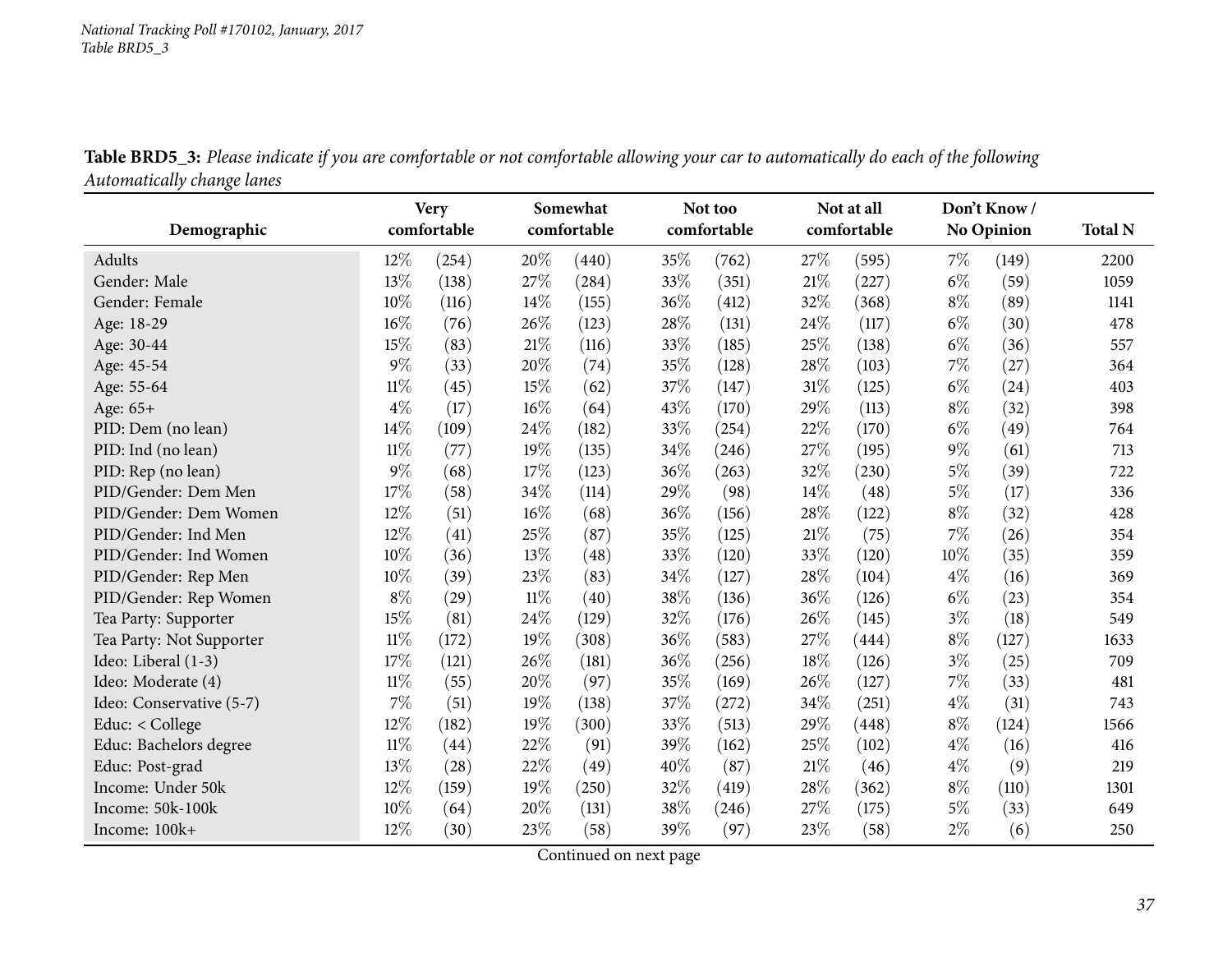Table BRD5\_3: Please indicate if you are comfortable or not comfortable allowing your car to automatically do each of the following *Automatically change lanes*

| Demographic                 |        | <b>Very</b><br>comfortable |        | Somewhat<br>comfortable |        | Not too<br>comfortable |     | Not at all<br>comfortable |        | Don't Know /<br><b>No Opinion</b> | <b>Total N</b> |
|-----------------------------|--------|----------------------------|--------|-------------------------|--------|------------------------|-----|---------------------------|--------|-----------------------------------|----------------|
| Adults                      | 12%    | (254)                      | $20\%$ | (440)                   | 35%    | (762)                  | 27% | (595)                     | $7\%$  | (149)                             | 2200           |
| Ethnicity: White            | 10%    | (174)                      | 19%    | (331)                   | 37%    | (650)                  | 28% | (494)                     | $6\%$  | (100)                             | 1750           |
| Ethnicity: Hispanic         | 16%    | (53)                       | 29%    | (94)                    | 25%    | (84)                   | 25% | (82)                      | $5\%$  | (17)                              | 329            |
| Ethnicity: Afr. Am.         | 16%    | (44)                       | 26%    | (70)                    | 25%    | (67)                   | 22% | (59)                      | $11\%$ | (28)                              | 268            |
| Ethnicity: Other            | 20%    | (36)                       | 21%    | (39)                    | 25%    | (45)                   | 23% | (42)                      | $11\%$ | (20)                              | 182            |
| Relig: Protestant           | 7%     | (40)                       | 22%    | (120)                   | 37%    | (202)                  | 28% | (153)                     | $5\%$  | (26)                              | 540            |
| Relig: Roman Catholic       | 14%    | (63)                       | 22%    | (102)                   | 36%    | (165)                  | 22% | (100)                     | $7\%$  | (30)                              | 460            |
| Relig: Ath./Agn./None       | 14%    | (85)                       | 21%    | (123)                   | 30%    | (182)                  | 28% | (166)                     | 7%     | (44)                              | 600            |
| Relig: Something Else       | 10%    | (33)                       | 15%    | (49)                    | 37%    | (124)                  | 31% | (102)                     | $7\%$  | (25)                              | 333            |
| Relig: Jewish               | 7%     | (4)                        | 24%    | (12)                    | 43%    | (22)                   | 23% | (12)                      | $3\%$  | (1)                               | 51             |
| Relig: Evangelical          | 13%    | (79)                       | 20%    | (121)                   | 35%    | (214)                  | 28% | (171)                     | $5\%$  | (34)                              | 618            |
| Relig: Non-Evang. Catholics | 9%     | (58)                       | 23%    | (146)                   | 37%    | (242)                  | 24% | (156)                     | $7\%$  | (46)                              | 648            |
| Relig: All Christian        | $11\%$ | (136)                      | 21%    | (268)                   | 36%    | (456)                  | 26% | (327)                     | $6\%$  | (80)                              | 1267           |
| Relig: All Non-Christian    | 13%    | (118)                      | 18%    | (172)                   | 33%    | (306)                  | 29% | (268)                     | $7\%$  | (69)                              | 933            |
| Community: Urban            | 16%    | (87)                       | 25%    | (139)                   | $30\%$ | (165)                  | 22% | (125)                     | $8\%$  | (42)                              | 558            |
| Community: Suburban         | $9\%$  | (95)                       | 20%    | (196)                   | 36%    | (361)                  | 29% | (288)                     | $6\%$  | (61)                              | 1001           |
| Community: Rural            | $11\%$ | (72)                       | 16%    | (105)                   | 37%    | (237)                  | 28% | (182)                     | 7%     | (45)                              | 641            |
| Employ: Private Sector      | 14%    | (93)                       | 23%    | (148)                   | 31%    | (202)                  | 27% | (176)                     | $6\%$  | (38)                              | 656            |
| <b>Employ: Government</b>   | 12%    | (19)                       | 26%    | (42)                    | 34%    | (54)                   | 24% | (39)                      | $3\%$  | (5)                               | 158            |
| Employ: Self-Employed       | 15%    | (26)                       | 25%    | (43)                    | 32%    | (55)                   | 23% | (40)                      | $5\%$  | (9)                               | 173            |
| Employ: Homemaker           | $9\%$  | (19)                       | 14%    | (30)                    | 40%    | (84)                   | 27% | (57)                      | $10\%$ | (20)                              | 209            |
| Employ: Student             | $8\%$  | (9)                        | 28%    | (30)                    | 35%    | (37)                   | 24% | (26)                      | $5\%$  | (5)                               | 107            |
| Employ: Retired             | $6\%$  | (31)                       | 16%    | (78)                    | 40%    | (195)                  | 29% | (143)                     | $8\%$  | (37)                              | 484            |
| Employ: Unemployed          | 13%    | (29)                       | 17%    | (39)                    | 30%    | (69)                   | 32% | (72)                      | $8\%$  | (17)                              | 227            |
| Employ: Other               | 16%    | (29)                       | 16%    | (29)                    | 36%    | (68)                   | 23% | (43)                      | $9\%$  | (17)                              | 185            |
| Job Type: White-collar      | 14%    | (98)                       | 23%    | (165)                   | 38%    | (272)                  | 22% | (156)                     | $4\%$  | (30)                              | 721            |
| Job Type: Blue-collar       | 10%    | (97)                       | 22%    | (216)                   | 34%    | (339)                  | 31% | (308)                     | $4\%$  | (36)                              | 996            |
| Job Type: Don't Know        | 12%    | (59)                       | 12%    | (59)                    | 31%    | (152)                  | 27% | (131)                     | 17%    | (83)                              | 484            |
| Military HH: Yes            | $11\%$ | (43)                       | 20%    | (77)                    | 33%    | (127)                  | 29% | (112)                     | 7%     | (27)                              | 386            |
| Military HH: No             | 12%    | (211)                      | 20%    | (363)                   | 35%    | (635)                  | 27% | (483)                     | 7%     | (122)                             | 1814           |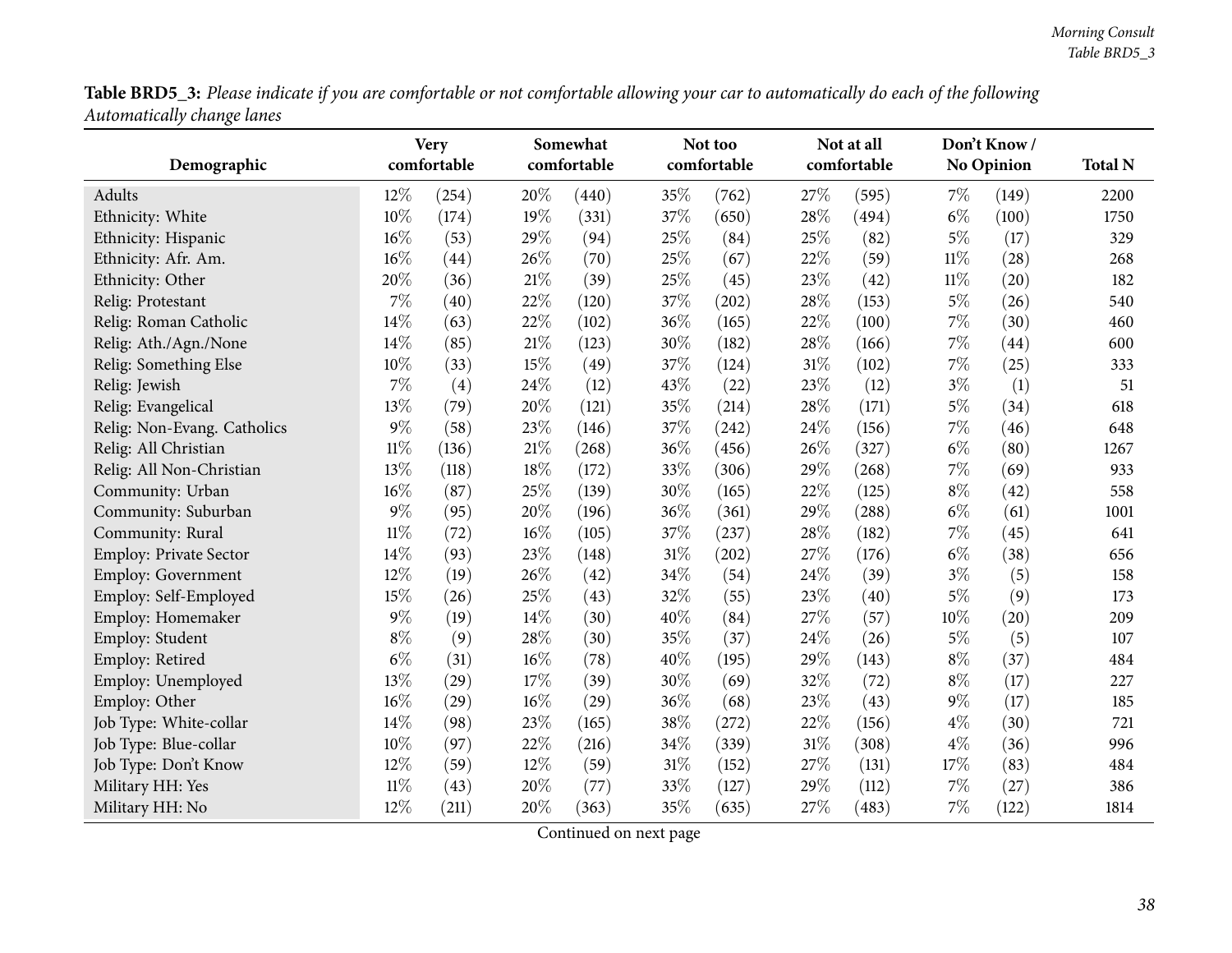|                            |  | Table BRD5_3: Please indicate if you are comfortable or not comfortable allowing your car to automatically do each of the following |  |  |  |
|----------------------------|--|-------------------------------------------------------------------------------------------------------------------------------------|--|--|--|
| Automatically change lanes |  |                                                                                                                                     |  |  |  |

| Demographic                          |        | <b>Very</b><br>comfortable |        | Somewhat<br>comfortable |        | Not too<br>comfortable |        | Not at all<br>comfortable |       | Don't Know<br>No Opinion | <b>Total N</b> |
|--------------------------------------|--------|----------------------------|--------|-------------------------|--------|------------------------|--------|---------------------------|-------|--------------------------|----------------|
| Adults                               | $12\%$ | (254)                      | $20\%$ | (440)                   | 35%    | (762)                  | 27%    | (595)                     | $7\%$ | (149)                    | 2200           |
| RD/WT: Right Direction               | 19%    | (139)                      | 22%    | (161)                   | $31\%$ | (229)                  | 21%    | (155)                     | $7\%$ | (50)                     | 735            |
| RD/WT: Wrong Track                   | $8\%$  | (115)                      | 19%    | (279)                   | $36\%$ | (533)                  | 30\%   | (440)                     | $7\%$ | (98)                     | 1465           |
| Obama Job: Approve                   | 16%    | (183)                      | 23%    | (272)                   | 33%    | (393)                  | 22\%   | (265)                     | $6\%$ | (67)                     | 1181           |
| Obama Job: Disapprove                | $6\%$  | (59)                       | 18%    | (162)                   | 37\%   | (345)                  | 33\%   | (305)                     | $6\%$ | (52)                     | 923            |
| #1 Issue: Economy                    | 10%    | (76)                       | 21\%   | (157)                   | 37\%   | (271)                  | 27\%   | (199)                     | $5\%$ | (36)                     | 739            |
| #1 Issue: Security                   | $11\%$ | (42)                       | 17%    | (65)                    | 34%    | (132)                  | 32%    | (125)                     | $7\%$ | (27)                     | 391            |
| #1 Issue: Health Care                | $9\%$  | (37)                       | 19%    | (72)                    | 38\%   | (147)                  | 27\%   | (103)                     | $7\%$ | (29)                     | 388            |
| #1 Issue: Medicare / Social Security | 13\%   | (36)                       | 15%    | (42)                    | 38\%   | (110)                  | 25\%   | (72)                      | $9\%$ | (26)                     | 286            |
| #1 Issue: Women's Issues             | 15%    | (14)                       | 28\%   | (26)                    | 28%    | (26)                   | 23\%   | (21)                      | $5\%$ | (5)                      | 92             |
| #1 Issue: Education                  | 17%    | (23)                       | 30%    | (40)                    | 28\%   | (37)                   | 21%    | (28)                      | $4\%$ | (5)                      | 135            |
| #1 Issue: Energy                     | 22%    | (16)                       | 42%    | (30)                    | 20%    | (14)                   | 12\%   | (9)                       | $4\%$ | (3)                      | 72             |
| #1 Issue: Other                      | $11\%$ | (11)                       | $8\%$  | (7)                     | 25%    | (24)                   | 38\%   | (37)                      | 19%   | (18)                     | 98             |
| 2016 Vote: Democrat Hillary Clinton  | 13%    | (106)                      | 24\%   | (191)                   | 34\%   | (269)                  | 23\%   | (181)                     | 5%    | (41)                     | 788            |
| 2016 Vote: Republican Donald Trump   | $9\%$  | (71)                       | 18%    | (138)                   | 38%    | (286)                  | 29%    | (219)                     | $5\%$ | (35)                     | 749            |
| 2016 Vote: Someone else              | 10\%   | (17)                       | 20%    | (33)                    | 34%    | (56)                   | 32\%   | (54)                      | $4\%$ | (6)                      | 167            |
| 2012 Vote: Barack Obama              | 13\%   | (112)                      | 23%    | (198)                   | 36\%   | (306)                  | 22\%   | (188)                     | $5\%$ | (42)                     | 846            |
| 2012 Vote: Mitt Romney               | $8\%$  | (47)                       | 18%    | (107)                   | 39\%   | (233)                  | $31\%$ | (184)                     | $4\%$ | $^{(24)}$                | 596            |
| 2012 Vote: Other                     | $9\%$  | (8)                        | 18%    | (17)                    | 38%    | (34)                   | 32\%   | (29)                      | $3\%$ | (2)                      | 90             |
| 2012 Vote: Didn't Vote               | 13%    | (86)                       | 18%    | (119)                   | $28\%$ | (188)                  | 29%    | (192)                     | 12\%  | (77)                     | 661            |
| 4-Region: Northeast                  | $11\%$ | (45)                       | 22%    | (87)                    | 37\%   | (148)                  | 24\%   | (96)                      | $6\%$ | (26)                     | 401            |
| 4-Region: Midwest                    | $8\%$  | (38)                       | 17\%   | (80)                    | $36\%$ | (172)                  | 32\%   | (153)                     | $6\%$ | (30)                     | 473            |
| 4-Region: South                      | $13\%$ | (102)                      | 21\%   | (170)                   | 35\%   | (282)                  | 25\%   | (203)                     | $7\%$ | (58)                     | 814            |
| 4-Region: West                       | 13%    | (68)                       | 20%    | (103)                   | 32\%   | (161)                  | $28\%$ | (143)                     | 7%    | (35)                     | 511            |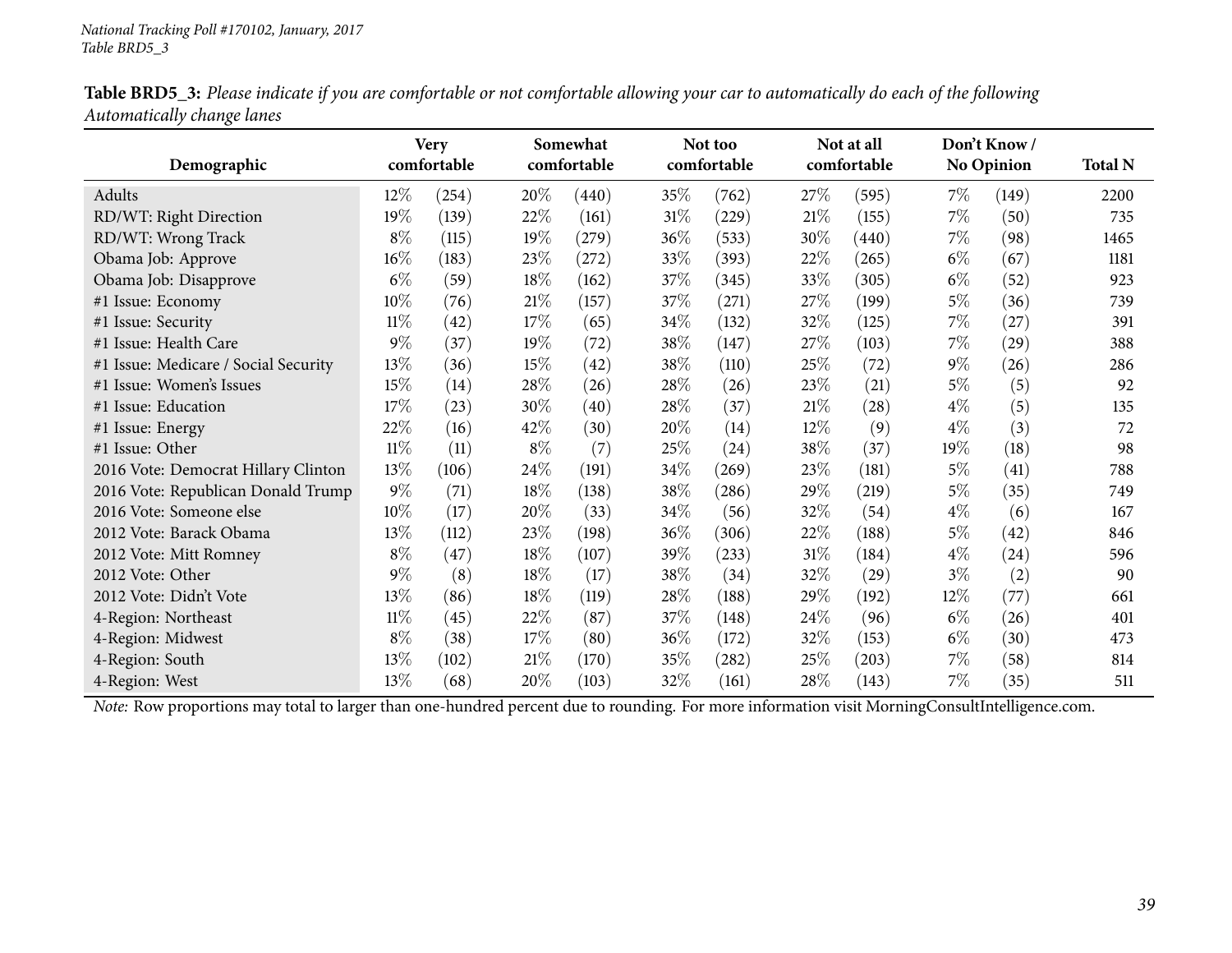| o<br>Demographic         |        | <b>Very</b><br>comfortable |     | Somewhat<br>comfortable |      | Not too<br>comfortable |        | Not at all<br>comfortable |       | Don't Know/<br><b>No Opinion</b> | <b>Total N</b> |
|--------------------------|--------|----------------------------|-----|-------------------------|------|------------------------|--------|---------------------------|-------|----------------------------------|----------------|
|                          |        |                            |     |                         |      |                        |        |                           |       |                                  |                |
| Adults                   | 15%    | (328)                      | 34% | (742)                   | 27%  | (591)                  | 18%    | (386)                     | $7\%$ | (153)                            | 2200           |
| Gender: Male             | 17%    | (183)                      | 39% | (415)                   | 24%  | (257)                  | 14\%   | (151)                     | $5\%$ | (54)                             | 1059           |
| Gender: Female           | 13%    | (145)                      | 29% | (328)                   | 29%  | (334)                  | 21%    | (235)                     | $9\%$ | (99)                             | 1141           |
| Age: 18-29               | 21\%   | (101)                      | 32% | (153)                   | 24\% | (116)                  | 15%    | (73)                      | 7%    | (36)                             | 478            |
| Age: 30-44               | 18%    | (100)                      | 36% | (200)                   | 25%  | (140)                  | 15%    | (84)                      | $6\%$ | (33)                             | 557            |
| Age: 45-54               | 13%    | (47)                       | 36% | (129)                   | 24%  | (87)                   | 20%    | (72)                      | $8\%$ | (29)                             | 364            |
| Age: 55-64               | 14%    | (56)                       | 32% | (128)                   | 28%  | (112)                  | $21\%$ | (84)                      | $6\%$ | (24)                             | 403            |
| Age: 65+                 | $6\%$  | (25)                       | 33% | (132)                   | 34%  | (137)                  | 18%    | (73)                      | $8\%$ | (31)                             | 398            |
| PID: Dem (no lean)       | 19%    | (143)                      | 33% | (255)                   | 27%  | (203)                  | 15%    | (112)                     | 7%    | (52)                             | 764            |
| PID: Ind (no lean)       | 13%    | (95)                       | 34% | (243)                   | 27%  | (190)                  | 18%    | (126)                     | $8\%$ | (60)                             | 713            |
| PID: Rep (no lean)       | 13%    | (90)                       | 34% | (245)                   | 27%  | (198)                  | 20%    | (148)                     | $6\%$ | (41)                             | 722            |
| PID/Gender: Dem Men      | 21\%   | (71)                       | 43% | (146)                   | 22%  | (74)                   | $9\%$  | (30)                      | $5\%$ | (15)                             | 336            |
| PID/Gender: Dem Women    | 17%    | (72)                       | 26% | (109)                   | 30%  | (129)                  | 19%    | (82)                      | $9\%$ | (37)                             | 428            |
| PID/Gender: Ind Men      | 17%    | (61)                       | 37% | (130)                   | 26%  | (91)                   | 14%    | (49)                      | 7%    | (23)                             | 354            |
| PID/Gender: Ind Women    | 10%    | (34)                       | 31% | (113)                   | 28%  | (99)                   | 21%    | (77)                      | 10%   | (36)                             | 359            |
| PID/Gender: Rep Men      | 14%    | (51)                       | 38% | (139)                   | 25%  | (92)                   | 19%    | (72)                      | $4\%$ | (15)                             | 369            |
| PID/Gender: Rep Women    | $11\%$ | (39)                       | 30% | (106)                   | 30%  | (106)                  | $21\%$ | (76)                      | 7%    | (26)                             | 354            |
| Tea Party: Supporter     | 18%    | (100)                      | 35% | (193)                   | 25%  | (139)                  | 18%    | (99)                      | $3\%$ | (17)                             | 549            |
| Tea Party: Not Supporter | 14%    | (226)                      | 33% | (541)                   | 28%  | (451)                  | 17%    | (283)                     | $8\%$ | (132)                            | 1633           |
| Ideo: Liberal (1-3)      | 21\%   | (148)                      | 38% | (272)                   | 24%  | (171)                  | 13%    | (92)                      | $4\%$ | (26)                             | 709            |
| Ideo: Moderate (4)       | 16%    | (77)                       | 33% | (157)                   | 29%  | (139)                  | 16%    | (79)                      | $6\%$ | (29)                             | 481            |
| Ideo: Conservative (5-7) | 10%    | (74)                       | 34% | (255)                   | 29%  | (217)                  | 22%    | (165)                     | $4\%$ | (33)                             | 743            |
| Educ: < College          | 14%    | (225)                      | 32% | (498)                   | 27\% | (423)                  | 19%    | (294)                     | $8\%$ | (126)                            | 1566           |
| Educ: Bachelors degree   | 16%    | (67)                       | 36% | (149)                   | 29%  | (119)                  | 15%    | (63)                      | $4\%$ | (16)                             | 416            |
| Educ: Post-grad          | 16%    | (36)                       | 44% | (95)                    | 22%  | (49)                   | 13%    | (28)                      | $5\%$ | (11)                             | 219            |
| Income: Under 50k        | 15%    | (192)                      | 32% | (414)                   | 26\% | (341)                  | 18%    | (239)                     | $9\%$ | (114)                            | 1301           |
| Income: 50k-100k         | 15%    | (95)                       | 35% | (227)                   | 29%  | (189)                  | 16%    | (105)                     | $5\%$ | (33)                             | 649            |
| Income: 100k+            | 17%    | (42)                       | 40% | (101)                   | 24%  | (60)                   | 17%    | (42)                      | $2\%$ | (5)                              | 250            |

Table BRD5\_4: Please indicate if you are comfortable or not comfortable allowing your car to automatically do each of the following *Change speeds*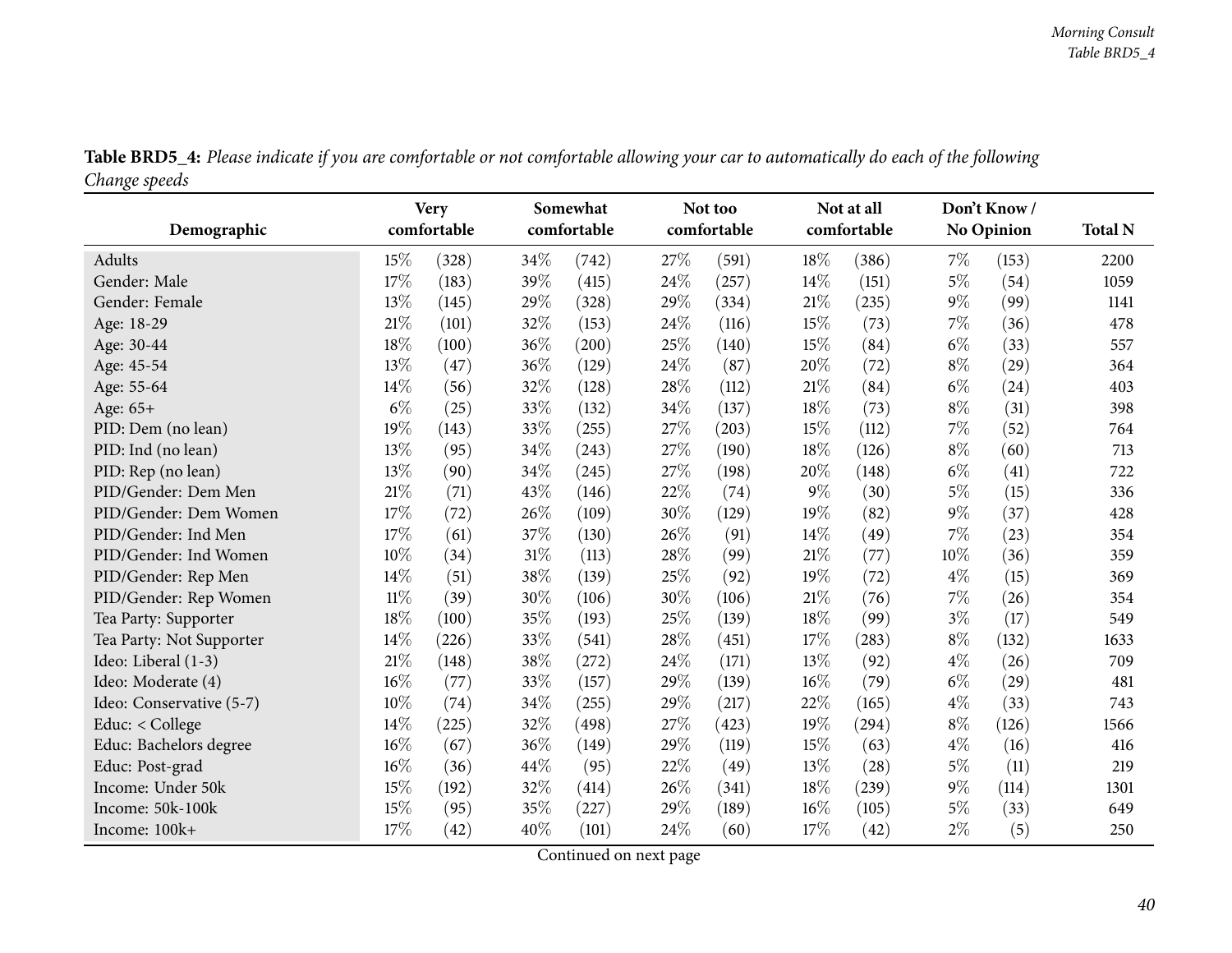|               | Table BRD5_4: Please indicate if you are comfortable or not comfortable allowing your car to automatically do each of the following |  |
|---------------|-------------------------------------------------------------------------------------------------------------------------------------|--|
| Change speeds |                                                                                                                                     |  |

| 0<br>Demographic              |        | <b>Very</b><br>comfortable |      | Somewhat<br>comfortable |        | Not too<br>comfortable |        | Not at all<br>comfortable |       | Don't Know/<br>No Opinion | <b>Total N</b> |
|-------------------------------|--------|----------------------------|------|-------------------------|--------|------------------------|--------|---------------------------|-------|---------------------------|----------------|
| Adults                        | $15\%$ | (328)                      | 34%  | (742)                   | 27%    | (591)                  | 18%    | (386)                     | $7\%$ | (153)                     | 2200           |
| Ethnicity: White              | 14%    | (240)                      | 36%  | (622)                   | 27%    | (481)                  | 17%    | (302)                     | $6\%$ | (105)                     | 1750           |
| Ethnicity: Hispanic           | 21\%   | (69)                       | 35%  | (115)                   | 22%    | (73)                   | 15%    | (51)                      | $7\%$ | (21)                      | 329            |
| Ethnicity: Afr. Am.           | 19%    | (52)                       | 23%  | (61)                    | 30%    | (79)                   | 19%    | (51)                      | 10%   | (26)                      | 268            |
| Ethnicity: Other              | 20%    | (36)                       | 33%  | (60)                    | 17%    | (31)                   | 18%    | (33)                      | 12%   | (22)                      | 182            |
| Relig: Protestant             | $11\%$ | (62)                       | 38%  | (204)                   | 28%    | (151)                  | 18%    | (99)                      | $4\%$ | (24)                      | 540            |
| Relig: Roman Catholic         | 16%    | (74)                       | 35%  | (163)                   | 28%    | (127)                  | 15%    | (67)                      | $6\%$ | (29)                      | 460            |
| Relig: Ath./Agn./None         | 16%    | (93)                       | 36%  | (217)                   | 23%    | (136)                  | 17\%   | (105)                     | $8\%$ | (49)                      | 600            |
| Relig: Something Else         | 15%    | (51)                       | 29%  | (97)                    | 29%    | (98)                   | 18%    | (61)                      | $8\%$ | (26)                      | 333            |
| Relig: Jewish                 | 14%    | (7)                        | 39%  | (20)                    | 31%    | (16)                   | $11\%$ | (6)                       | $5\%$ | (3)                       | 51             |
| Relig: Evangelical            | 16%    | (99)                       | 30%  | (188)                   | 28%    | (175)                  | 20%    | (121)                     | $6\%$ | (35)                      | 618            |
| Relig: Non-Evang. Catholics   | 13%    | (84)                       | 37%  | (240)                   | 28%    | (182)                  | 15%    | (99)                      | 7%    | (43)                      | 648            |
| Relig: All Christian          | 14%    | (183)                      | 34%  | (428)                   | 28%    | (357)                  | 17%    | (220)                     | $6\%$ | (78)                      | 1267           |
| Relig: All Non-Christian      | 16%    | (145)                      | 34%  | (314)                   | 25%    | (234)                  | 18%    | (165)                     | $8\%$ | (75)                      | 933            |
| Community: Urban              | 20%    | (111)                      | 32%  | (180)                   | 26%    | (148)                  | 13%    | (73)                      | $8\%$ | (47)                      | 558            |
| Community: Suburban           | 13%    | (130)                      | 37%  | (371)                   | 27%    | (270)                  | 17%    | (173)                     | $6\%$ | (56)                      | 1001           |
| Community: Rural              | 13%    | (86)                       | 30%  | (192)                   | 27%    | (173)                  | 22%    | (139)                     | $8\%$ | (50)                      | 641            |
| <b>Employ: Private Sector</b> | 20%    | (130)                      | 36%  | (236)                   | 23%    | (149)                  | 16%    | (103)                     | $6\%$ | (37)                      | 656            |
| Employ: Government            | 14%    | (23)                       | 37%  | (59)                    | 25%    | (40)                   | 20%    | (32)                      | $3\%$ | (5)                       | 158            |
| Employ: Self-Employed         | 18%    | (31)                       | 33%  | (57)                    | 25%    | (43)                   | 18%    | (32)                      | $5\%$ | (9)                       | 173            |
| Employ: Homemaker             | $11\%$ | (22)                       | 33%  | (69)                    | $31\%$ | (65)                   | 13%    | (28)                      | 12%   | (26)                      | 209            |
| Employ: Student               | 15%    | (16)                       | 35%  | (38)                    | 23%    | (24)                   | 23%    | (24)                      | $4\%$ | (4)                       | 107            |
| Employ: Retired               | $9\%$  | (44)                       | 34%  | (162)                   | 32%    | (154)                  | 18%    | (89)                      | 7%    | (34)                      | 484            |
| Employ: Unemployed            | $12\%$ | (27)                       | 30%  | (67)                    | 29%    | (65)                   | 22%    | (50)                      | $8\%$ | (17)                      | 227            |
| Employ: Other                 | 19%    | (34)                       | 29%  | (54)                    | 27\%   | (51)                   | 14\%   | (27)                      | 11%   | (20)                      | 185            |
| Job Type: White-collar        | 17%    | (126)                      | 39%  | (278)                   | 25%    | (182)                  | 15%    | (105)                     | $4\%$ | (30)                      | 721            |
| Job Type: Blue-collar         | 14%    | (141)                      | 34%  | (336)                   | 27%    | (272)                  | 21%    | (211)                     | $4\%$ | (35)                      | 996            |
| Job Type: Don't Know          | 13\%   | (61)                       | 27\% | (129)                   | 28%    | (137)                  | 14%    | (70)                      | 18%   | (87)                      | 484            |
| Military HH: Yes              | 12%    | (45)                       | 36%  | (138)                   | 27\%   | (104)                  | 19%    | (73)                      | $7\%$ | (26)                      | 386            |
| Military HH: No               | 16%    | (283)                      | 33%  | (604)                   | 27%    | (487)                  | 17%    | (313)                     | 7%    | (127)                     | 1814           |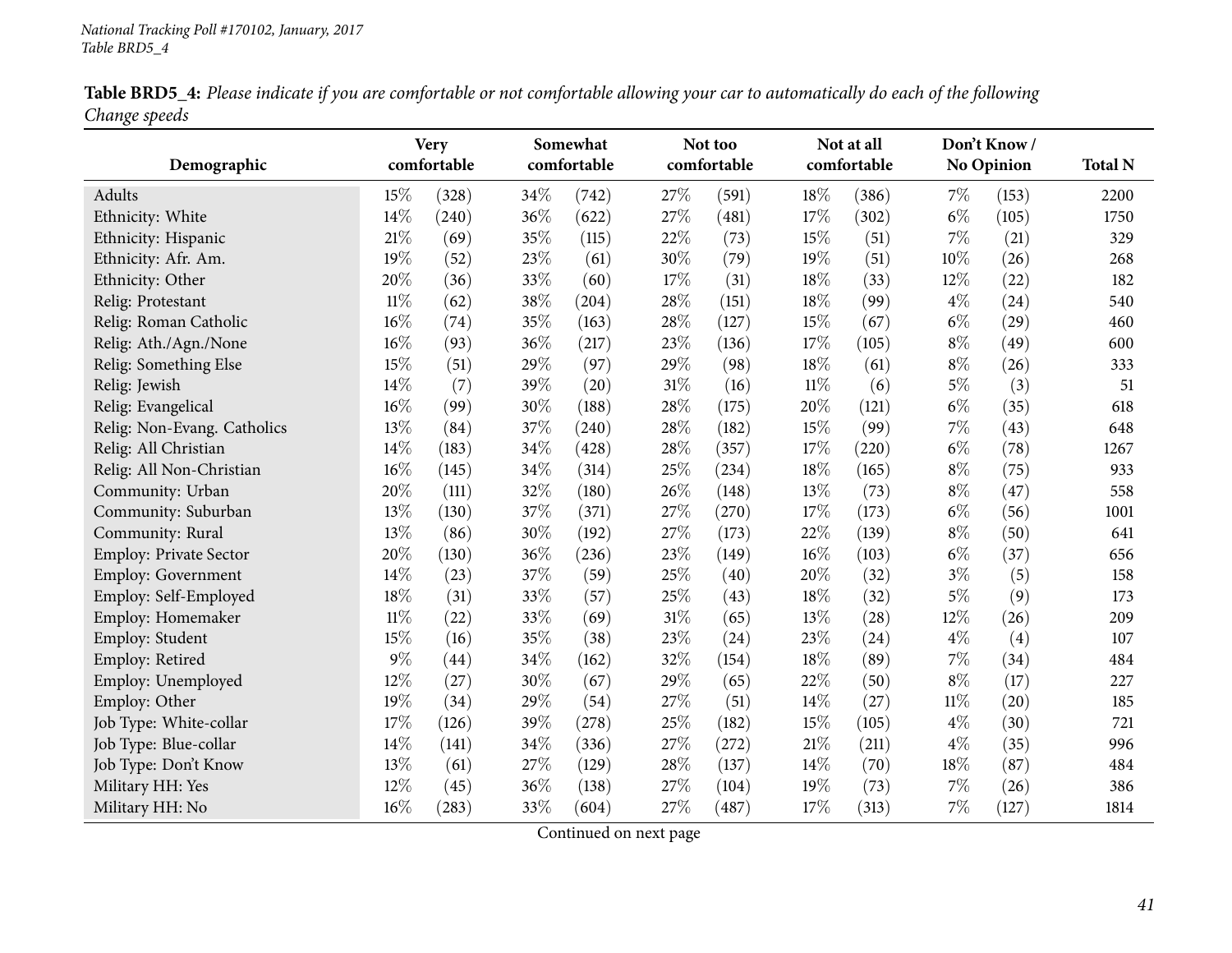Table BRD5\_4: Please indicate if you are comfortable or not comfortable allowing your car to automatically do each of the following *Change speeds*

|                                      |        | <b>Very</b> |      | Somewhat    |        | Not too             |        | Not at all  |        | Don't Know/       |                |
|--------------------------------------|--------|-------------|------|-------------|--------|---------------------|--------|-------------|--------|-------------------|----------------|
| Demographic                          |        | comfortable |      | comfortable |        | comfortable         |        | comfortable |        | <b>No Opinion</b> | <b>Total N</b> |
| Adults                               | 15%    | (328)       | 34\% | (742)       | 27\%   | (591)               | 18%    | (386)       | $7\%$  | (153)             | 2200           |
| RD/WT: Right Direction               | 22%    | (161)       | 33%  | (244)       | 23\%   | (172)               | $14\%$ | (104)       | $7\%$  | (54)              | 735            |
| RD/WT: Wrong Track                   | 11%    | (167)       | 34\% | (498)       | 29%    | (419)               | 19%    | (282)       | $7\%$  | (99)              | 1465           |
| Obama Job: Approve                   | 18%    | (213)       | 37\% | (434)       | 25\%   | $\left( 290\right)$ | 15%    | (177)       | $6\%$  | (66)              | 1181           |
| Obama Job: Disapprove                | $11\%$ | (101)       | 32%  | (293)       | $31\%$ | (282)               | 21%    | (196)       | $5\%$  | (51)              | 923            |
| #1 Issue: Economy                    | 18%    | (132)       | 34\% | (251)       | 26%    | (191)               | 18%    | (131)       | $5\%$  | (34)              | 739            |
| #1 Issue: Security                   | 12%    | (47)        | 35%  | (138)       | 25\%   | (96)                | 21%    | (83)        | $7\%$  | (27)              | 391            |
| #1 Issue: Health Care                | 12%    | (45)        | 34\% | (132)       | 28\%   | (110)               | 17%    | (68)        | $9\%$  | (33)              | 388            |
| #1 Issue: Medicare / Social Security | 12%    | (34)        | 31%  | (88)        | $31\%$ | (87)                | 18%    | (51)        | $9\%$  | (25)              | 286            |
| #1 Issue: Women's Issues             | 16%    | (15)        | 39%  | (36)        | 32%    | (30)                | $8\%$  | (7)         | $5\%$  | (5)               | 92             |
| #1 Issue: Education                  | 18%    | (25)        | 33%  | (44)        | $31\%$ | (41)                | 15%    | (20)        | $3\%$  | (5)               | 135            |
| #1 Issue: Energy                     | 24\%   | (18)        | 48\% | (34)        | $14\%$ | (10)                | $9\%$  | (6)         | $5\%$  | (4)               | 72             |
| #1 Issue: Other                      | 13%    | (13)        | 20%  | (19)        | 26\%   | (25)                | 20%    | (20)        | $21\%$ | (20)              | 98             |
| 2016 Vote: Democrat Hillary Clinton  | 17%    | (130)       | 37%  | (288)       | 26%    | (206)               | $16\%$ | (123)       | $5\%$  | (41)              | 788            |
| 2016 Vote: Republican Donald Trump   | 12%    | (91)        | 35%  | (264)       | 28\%   | (208)               | 20%    | (152)       | $5\%$  | (35)              | 749            |
| 2016 Vote: Someone else              | 13%    | (21)        | 37\% | (61)        | $31\%$ | (51)                | 16%    | (27)        | $3\%$  | (6)               | 167            |
| 2012 Vote: Barack Obama              | 19%    | (158)       | 35%  | (293)       | 27\%   | (227)               | 15%    | (126)       | $5\%$  | (42)              | 846            |
| 2012 Vote: Mitt Romney               | 10%    | (58)        | 37%  | (218)       | 28\%   | (168)               | 22%    | (129)       | $4\%$  | (24)              | 596            |
| 2012 Vote: Other                     | 14%    | (13)        | 36%  | (32)        | 30%    | (26)                | 19%    | (17)        | $2\%$  | (2)               | 90             |
| 2012 Vote: Didn't Vote               | 15%    | (98)        | 30%  | (198)       | 26%    | (170)               | 17\%   | (112)       | $13\%$ | (83)              | 661            |
| 4-Region: Northeast                  | 17%    | (68)        | 30%  | (120)       | 33%    | (134)               | $14\%$ | (57)        | $6\%$  | (23)              | 401            |
| 4-Region: Midwest                    | $11\%$ | (54)        | 35%  | (165)       | 23\%   | (107)               | $24\%$ | (114)       | $7\%$  | (34)              | 473            |
| 4-Region: South                      | 15%    | (122)       | 34\% | (273)       | 27%    | (218)               | 17%    | (139)       | $8\%$  | (62)              | 814            |
| 4-Region: West                       | 17%    | (85)        | 36%  | (184)       | 26\%   | (132)               | 15%    | (76)        | $7\%$  | (34)              | 511            |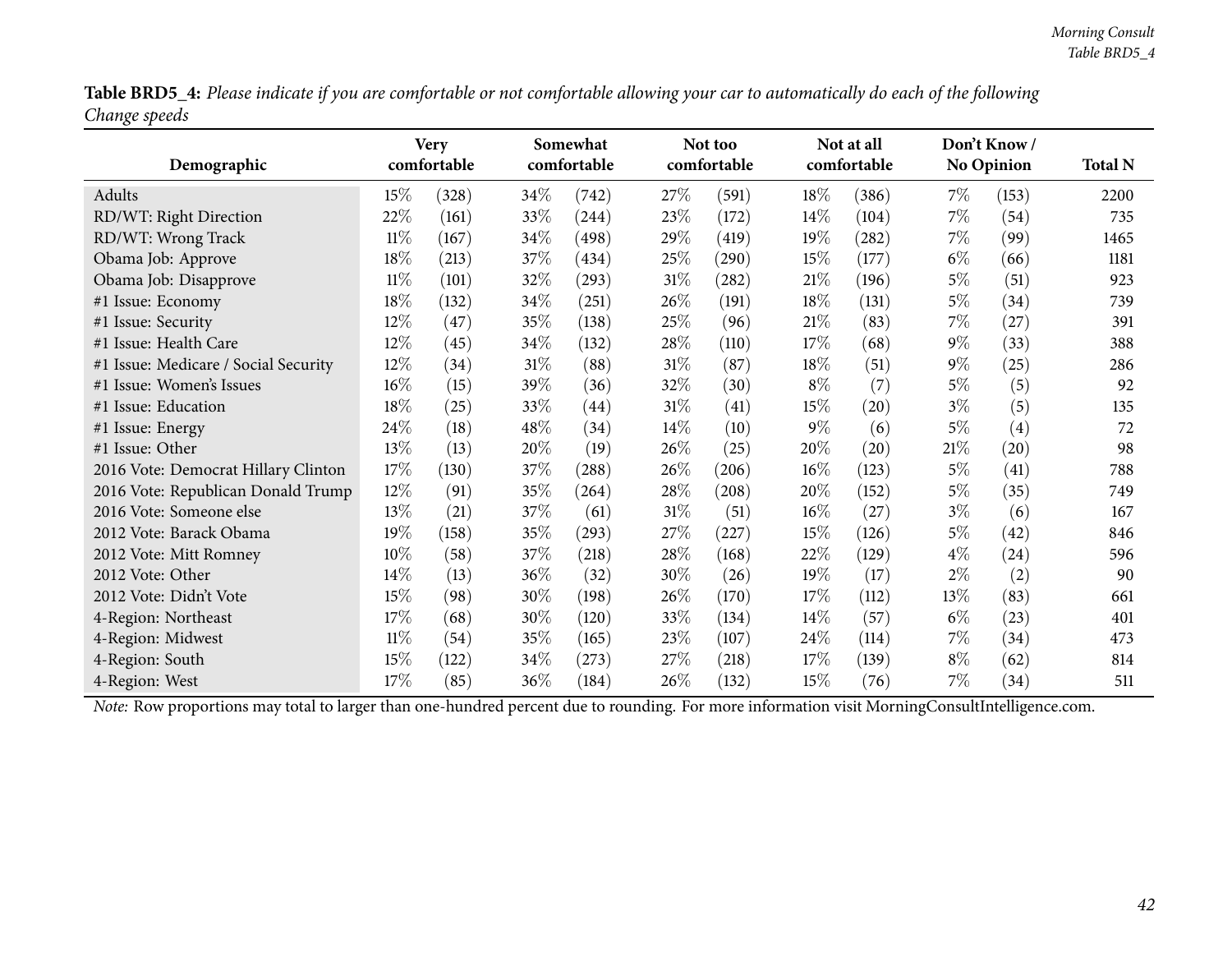|            | Table BRD5_5: Please indicate if you are comfortable or not comfortable allowing your car to automatically do each of the following |  |  |  |
|------------|-------------------------------------------------------------------------------------------------------------------------------------|--|--|--|
| Make turns |                                                                                                                                     |  |  |  |

|                          |        | <b>Very</b> |        | Somewhat    |        | Not too     |      | Not at all  |       | Don't Know/       |                |
|--------------------------|--------|-------------|--------|-------------|--------|-------------|------|-------------|-------|-------------------|----------------|
| Demographic              |        | comfortable |        | comfortable |        | comfortable |      | comfortable |       | <b>No Opinion</b> | <b>Total N</b> |
| Adults                   | 12%    | (262)       | 25%    | (558)       | 33%    | (725)       | 23%  | (497)       | $7\%$ | (158)             | 2200           |
| Gender: Male             | 15%    | (155)       | 30%    | (315)       | 32%    | (336)       | 18%  | (195)       | $6\%$ | (58)              | 1059           |
| Gender: Female           | 9%     | (108)       | $21\%$ | (243)       | 34%    | (389)       | 26%  | (302)       | $9\%$ | (99)              | 1141           |
| Age: 18-29               | 17%    | (80)        | 27\%   | (130)       | 30%    | (142)       | 18%  | (86)        | $8\%$ | (39)              | 478            |
| Age: 30-44               | 16%    | (90)        | 27%    | (150)       | 30%    | (169)       | 21%  | (116)       | $6\%$ | (32)              | 557            |
| Age: 45-54               | $8\%$  | (27)        | 27%    | (98)        | 31%    | (111)       | 27%  | (97)        | $8\%$ | (31)              | 364            |
| Age: 55-64               | 10%    | (40)        | 24%    | (98)        | 33%    | (133)       | 27%  | (110)       | $6\%$ | (23)              | 403            |
| Age: 65+                 | $6\%$  | (25)        | 20%    | (81)        | 43%    | (170)       | 22%  | (89)        | $8\%$ | (33)              | 398            |
| PID: Dem (no lean)       | 15%    | (114)       | 27\%   | (206)       | 32%    | (248)       | 19%  | (144)       | 7%    | (53)              | 764            |
| PID: Ind (no lean)       | 10%    | (75)        | 26%    | (187)       | 31%    | (224)       | 23%  | (164)       | $9\%$ | (64)              | 713            |
| PID: Rep (no lean)       | 10%    | (74)        | 23%    | (166)       | 35%    | (253)       | 26%  | (189)       | $6\%$ | (41)              | 722            |
| PID/Gender: Dem Men      | 22%    | (73)        | 31%    | (104)       | 30%    | (101)       | 13%  | (42)        | $5\%$ | (16)              | 336            |
| PID/Gender: Dem Women    | 10%    | (41)        | 24\%   | (102)       | 34%    | (148)       | 24\% | (101)       | $9\%$ | (37)              | 428            |
| PID/Gender: Ind Men      | 12%    | (41)        | 32%    | (113)       | 32%    | (112)       | 17%  | (61)        | $8\%$ | (27)              | 354            |
| PID/Gender: Ind Women    | 9%     | (34)        | 20%    | (73)        | $31\%$ | (112)       | 29%  | (103)       | 10%   | (37)              | 359            |
| PID/Gender: Rep Men      | $11\%$ | (41)        | 26%    | (97)        | 34%    | (124)       | 25%  | (92)        | $4\%$ | (15)              | 369            |
| PID/Gender: Rep Women    | 9%     | (33)        | 19%    | (69)        | 36%    | (129)       | 28%  | (98)        | 7%    | (25)              | 354            |
| Tea Party: Supporter     | 17%    | (91)        | 27%    | (150)       | 29%    | (162)       | 23%  | (126)       | $4\%$ | (21)              | 549            |
| Tea Party: Not Supporter | 10%    | (168)       | 25%    | (407)       | 34%    | (560)       | 22%  | (366)       | $8\%$ | (133)             | 1633           |
| Ideo: Liberal (1-3)      | 17%    | (121)       | $31\%$ | (218)       | 32%    | (227)       | 16%  | (115)       | $4\%$ | (29)              | 709            |
| Ideo: Moderate (4)       | 13%    | (61)        | 26%    | (127)       | 33%    | (158)       | 21%  | (103)       | 7%    | (32)              | 481            |
| Ideo: Conservative (5-7) | $8\%$  | (59)        | 23%    | (168)       | 36%    | (266)       | 29%  | (216)       | $4\%$ | (33)              | 743            |
| Educ: $<$ College        | 12%    | (182)       | 24%    | (383)       | 32%    | (504)       | 23%  | (368)       | $8\%$ | (129)             | 1566           |
| Educ: Bachelors degree   | 12%    | (50)        | 27%    | (111)       | 35%    | (148)       | 21%  | (88)        | $5\%$ | (19)              | 416            |
| Educ: Post-grad          | 14%    | (31)        | 29%    | (64)        | 33%    | (73)        | 19%  | (41)        | $4\%$ | (10)              | 219            |
| Income: Under 50k        | 13%    | (168)       | 24\%   | (317)       | $31\%$ | (409)       | 22%  | (291)       | $9\%$ | (117)             | 1301           |
| Income: 50k-100k         | $9\%$  | (61)        | 27%    | (174)       | 36%    | (233)       | 23%  | (149)       | $5\%$ | (33)              | 649            |
| Income: 100k+            | 13%    | (34)        | 27%    | (67)        | 33%    | (83)        | 23%  | (58)        | $3\%$ | (8)               | 250            |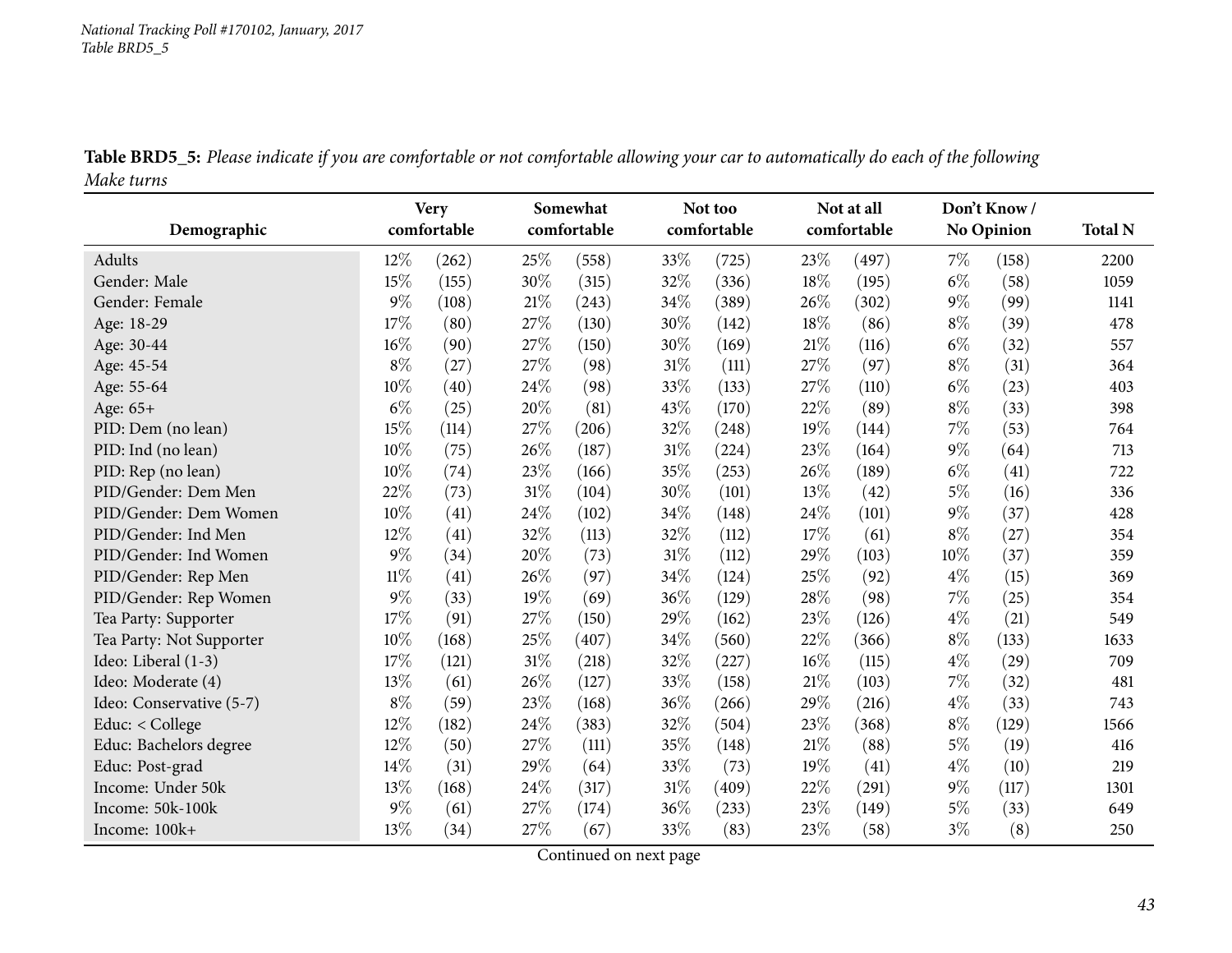Table BRD5\_5: Please indicate if you are comfortable or not comfortable allowing your car to automatically do each of the following *Make turns*

| Demographic                   |        | <b>Very</b><br>comfortable |     | Somewhat<br>comfortable |     | Not too<br>comfortable |     | Not at all<br>comfortable |        | Don't Know /<br><b>No Opinion</b> | <b>Total N</b> |
|-------------------------------|--------|----------------------------|-----|-------------------------|-----|------------------------|-----|---------------------------|--------|-----------------------------------|----------------|
| Adults                        | 12%    | (262)                      | 25% | (558)                   | 33% | (725)                  | 23% | (497)                     | $7\%$  | (158)                             | 2200           |
| Ethnicity: White              | 10%    | (177)                      | 26% | (447)                   | 35% | (604)                  | 24% | (418)                     | $6\%$  | (103)                             | 1750           |
| Ethnicity: Hispanic           | 16%    | (54)                       | 33% | (109)                   | 27% | (90)                   | 15% | (50)                      | $8\%$  | (26)                              | 329            |
| Ethnicity: Afr. Am.           | 16%    | (42)                       | 26% | (70)                    | 27% | (73)                   | 20% | (54)                      | $11\%$ | (29)                              | 268            |
| Ethnicity: Other              | 24%    | (43)                       | 22% | (40)                    | 26% | (48)                   | 14% | (25)                      | 14%    | (25)                              | 182            |
| Relig: Protestant             | $8\%$  | (43)                       | 25% | (134)                   | 37% | (201)                  | 25% | (136)                     | $5\%$  | (26)                              | 540            |
| Relig: Roman Catholic         | 12%    | (55)                       | 32% | (146)                   | 31% | (143)                  | 18% | (84)                      | 7%     | (32)                              | 460            |
| Relig: Ath./Agn./None         | 15%    | (90)                       | 25% | (148)                   | 32% | (189)                  | 21% | (124)                     | $8\%$  | (49)                              | 600            |
| Relig: Something Else         | 12%    | (40)                       | 20% | (67)                    | 31% | (102)                  | 29% | (97)                      | $8\%$  | (27)                              | 333            |
| Relig: Jewish                 | $11\%$ | (6)                        | 24% | (12)                    | 33% | (17)                   | 29% | (15)                      | $3\%$  | (1)                               | 51             |
| Relig: Evangelical            | 12%    | (75)                       | 24% | (151)                   | 35% | (214)                  | 23% | (143)                     | $6\%$  | (35)                              | 618            |
| Relig: Non-Evang. Catholics   | 9%     | (57)                       | 30% | (192)                   | 34% | (219)                  | 21% | (133)                     | 7%     | (47)                              | 648            |
| Relig: All Christian          | 10%    | (132)                      | 27% | (343)                   | 34% | (433)                  | 22% | (277)                     | $6\%$  | (82)                              | 1267           |
| Relig: All Non-Christian      | 14%    | (130)                      | 23% | (215)                   | 31% | (291)                  | 24% | (221)                     | $8\%$  | (76)                              | 933            |
| Community: Urban              | 15%    | (86)                       | 29% | (159)                   | 29% | (162)                  | 18% | (103)                     | $8\%$  | (47)                              | 558            |
| Community: Suburban           | $11\%$ | (105)                      | 26% | (260)                   | 33% | (332)                  | 24% | (242)                     | $6\%$  | (62)                              | 1001           |
| Community: Rural              | $11\%$ | (70)                       | 22% | (138)                   | 36% | (231)                  | 24% | (153)                     | $8\%$  | (49)                              | 641            |
| <b>Employ: Private Sector</b> | 14%    | (94)                       | 27% | (179)                   | 29% | (191)                  | 24% | (155)                     | $6\%$  | (38)                              | 656            |
| <b>Employ: Government</b>     | 13%    | (20)                       | 34% | (54)                    | 29% | (45)                   | 22% | (35)                      | $2\%$  | (4)                               | 158            |
| Employ: Self-Employed         | 10%    | (18)                       | 33% | (57)                    | 27% | (46)                   | 24% | (41)                      | $6\%$  | (11)                              | 173            |
| Employ: Homemaker             | 9%     | (18)                       | 18% | (38)                    | 40% | (84)                   | 22% | (47)                      | $11\%$ | (23)                              | 209            |
| Employ: Student               | 12%    | (12)                       | 33% | (36)                    | 29% | (31)                   | 19% | (20)                      | 7%     | (7)                               | 107            |
| Employ: Retired               | $8\%$  | (38)                       | 22% | (106)                   | 40% | (195)                  | 22% | (108)                     | $8\%$  | (39)                              | 484            |
| Employ: Unemployed            | 15%    | (33)                       | 19% | (44)                    | 32% | (73)                   | 27% | (61)                      | 7%     | (15)                              | 227            |
| Employ: Other                 | 15%    | (28)                       | 24% | (45)                    | 33% | (61)                   | 16% | (31)                      | $11\%$ | (21)                              | 185            |
| Job Type: White-collar        | 13%    | (92)                       | 28% | (204)                   | 34% | (243)                  | 21% | (149)                     | $4\%$  | (32)                              | 721            |
| Job Type: Blue-collar         | $11\%$ | (107)                      | 26% | (261)                   | 33% | (332)                  | 26% | (260)                     | $4\%$  | (35)                              | 996            |
| Job Type: Don't Know          | 13%    | (63)                       | 19% | (93)                    | 31% | (149)                  | 18% | (88)                      | 19%    | (90)                              | 484            |
| Military HH: Yes              | 10%    | (39)                       | 26% | (101)                   | 29% | (112)                  | 28% | (108)                     | 7%     | (27)                              | 386            |
| Military HH: No               | 12%    | (223)                      | 25% | (457)                   | 34% | (613)                  | 21% | (389)                     | 7%     | (131)                             | 1814           |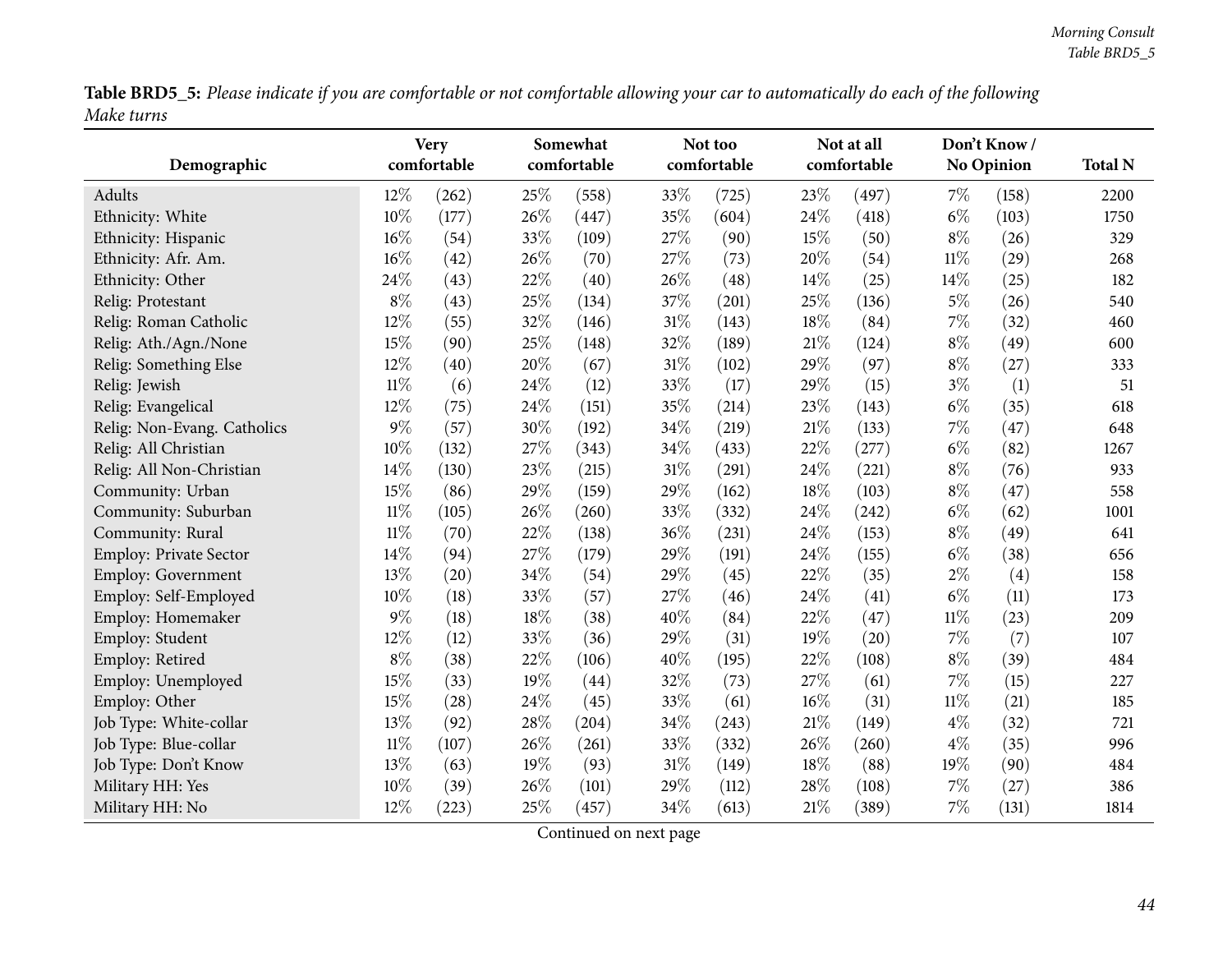|            | Table BRD5_5: Please indicate if you are comfortable or not comfortable allowing your car to automatically do each of the following |  |
|------------|-------------------------------------------------------------------------------------------------------------------------------------|--|
| Make turns |                                                                                                                                     |  |

|                                      |        | <b>Very</b> |        | Somewhat    |        | Not too     |        | Not at all  |        | Don't Know/       |                |
|--------------------------------------|--------|-------------|--------|-------------|--------|-------------|--------|-------------|--------|-------------------|----------------|
| Demographic                          |        | comfortable |        | comfortable |        | comfortable |        | comfortable |        | <b>No Opinion</b> | <b>Total N</b> |
| Adults                               | $12\%$ | (262)       | 25\%   | (558)       | 33\%   | (725)       | 23\%   | (497)       | $7\%$  | (158)             | 2200           |
| RD/WT: Right Direction               | 18%    | (130)       | 30%    | (217)       | 29%    | (213)       | 17%    | (122)       | $7\%$  | (52)              | 735            |
| RD/WT: Wrong Track                   | 9%     | (132)       | 23\%   | (341)       | 35%    | (512)       | 26\%   | (375)       | $7\%$  | (105)             | 1465           |
| Obama Job: Approve                   | 15%    | (172)       | $31\%$ | (363)       | $31\%$ | (360)       | 18%    | (214)       | $6\%$  | (71)              | 1181           |
| Obama Job: Disapprove                | $8\%$  | (78)        | 20%    | (187)       | 37\%   | (341)       | $29\%$ | (265)       | $6\%$  | (52)              | 923            |
| #1 Issue: Economy                    | 12%    | (87)        | 27\%   | (196)       | 33\%   | (247)       | 23\%   | (173)       | $5\%$  | (35)              | 739            |
| #1 Issue: Security                   | 10%    | (38)        | 22\%   | (84)        | 35%    | (139)       | 26\%   | (102)       | $7\%$  | (29)              | 391            |
| #1 Issue: Health Care                | 10%    | (39)        | 26\%   | (101)       | 34\%   | (134)       | 22\%   | (85)        | $8\%$  | (30)              | 388            |
| #1 Issue: Medicare / Social Security | $12\%$ | (35)        | 22%    | (63)        | 36%    | (103)       | 20%    | (57)        | $9\%$  | (27)              | 286            |
| #1 Issue: Women's Issues             | 18%    | (16)        | 27%    | (25)        | $31\%$ | (29)        | 20%    | (18)        | $4\%$  | (4)               | 92             |
| #1 Issue: Education                  | $21\%$ | (28)        | 28\%   | (38)        | 29%    | (40)        | 17%    | (23)        | $5\%$  | (7)               | 135            |
| #1 Issue: Energy                     | 21%    | (15)        | 48\%   | (35)        | $11\%$ | (8)         | $14\%$ | (10)        | $6\%$  | (4)               | 72             |
| #1 Issue: Other                      | $5\%$  | (5)         | 17%    | (16)        | 26\%   | (26)        | 30\%   | (29)        | 22\%   | (22)              | 98             |
| 2016 Vote: Democrat Hillary Clinton  | 14%    | (108)       | $31\%$ | (243)       | 30%    | (239)       | 19%    | (151)       | $6\%$  | (46)              | 788            |
| 2016 Vote: Republican Donald Trump   | $9\%$  | (71)        | 23\%   | (170)       | 37\%   | (276)       | 26\%   | (196)       | $5\%$  | (37)              | 749            |
| 2016 Vote: Someone else              | $12\%$ | (20)        | 25\%   | (42)        | 37\%   | (61)        | 23\%   | (38)        | $3\%$  | (5)               | 167            |
| 2012 Vote: Barack Obama              | 13%    | (113)       | 30%    | (256)       | 32%    | (270)       | 19%    | (162)       | $5\%$  | (45)              | 846            |
| 2012 Vote: Mitt Romney               | $9\%$  | (54)        | $21\%$ | (127)       | 39%    | (232)       | 26%    | (156)       | $5\%$  | (27)              | 596            |
| 2012 Vote: Other                     | $11\%$ | (9)         | 27\%   | (24)        | 37\%   | (33)        | 23\%   | (21)        | $3\%$  | (2)               | 90             |
| 2012 Vote: Didn't Vote               | 13%    | (85)        | 23\%   | (151)       | 29\%   | (190)       | 23\%   | (155)       | $12\%$ | (81)              | 661            |
| 4-Region: Northeast                  | $11\%$ | (44)        | $26\%$ | (105)       | 38\%   | (152)       | 19%    | (75)        | $6\%$  | (25)              | 401            |
| 4-Region: Midwest                    | $8\%$  | (38)        | 23\%   | (109)       | 34\%   | (159)       | $28\%$ | (134)       | $7\%$  | (34)              | 473            |
| 4-Region: South                      | 14%    | (118)       | 25%    | (203)       | $31\%$ | (250)       | 22\%   | (179)       | $8\%$  | (65)              | 814            |
| 4-Region: West                       | $12\%$ | (62)        | $28\%$ | (142)       | 32\%   | (163)       | 21%    | (110)       | $7\%$  | (34)              | 511            |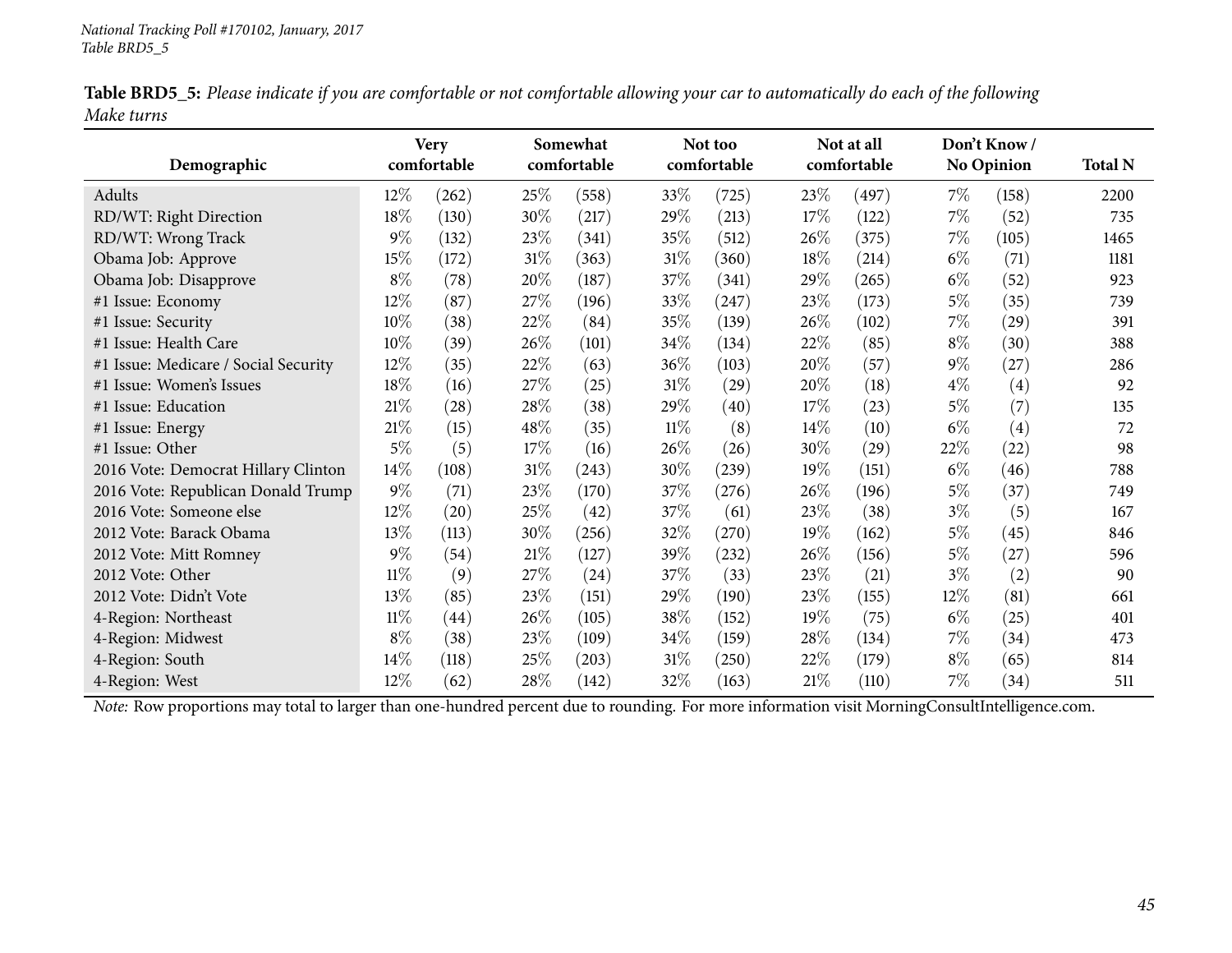|                          |        | <b>Very</b> |        | Somewhat    |     | Not too     |      | Not at all  |       | Don't Know        |                |
|--------------------------|--------|-------------|--------|-------------|-----|-------------|------|-------------|-------|-------------------|----------------|
| Demographic              |        | comfortable |        | comfortable |     | comfortable |      | comfortable |       | <b>No Opinion</b> | <b>Total N</b> |
| Adults                   | 14%    | (311)       | 26\%   | (570)       | 29% | (632)       | 24\% | (521)       | $8\%$ | (165)             | 2200           |
| Gender: Male             | 17%    | (184)       | 29%    | (308)       | 28% | (300)       | 19%  | (201)       | $6\%$ | (66)              | 1059           |
| Gender: Female           | 11%    | (127)       | 23%    | (262)       | 29% | (332)       | 28%  | (320)       | $9\%$ | (100)             | 1141           |
| Age: 18-29               | 22%    | (103)       | 28%    | (135)       | 25% | (118)       | 18%  | (87)        | 7%    | (34)              | 478            |
| Age: 30-44               | 17%    | (96)        | 26%    | (146)       | 27% | (151)       | 22%  | (121)       | $8\%$ | (43)              | 557            |
| Age: 45-54               | 12%    | (43)        | 23%    | (84)        | 29% | (106)       | 28%  | (101)       | $8\%$ | (30)              | 364            |
| Age: 55-64               | $11\%$ | (43)        | 24%    | (97)        | 33% | (135)       | 26%  | (103)       | $6\%$ | (25)              | 403            |
| Age: 65+                 | 7%     | (26)        | 27%    | (108)       | 31% | (122)       | 27%  | (108)       | $8\%$ | (33)              | 398            |
| PID: Dem (no lean)       | 17%    | (129)       | 28%    | (211)       | 28% | (215)       | 20%  | (152)       | $8\%$ | (58)              | 764            |
| PID: Ind (no lean)       | 13%    | (92)        | 26%    | (184)       | 29% | (206)       | 23%  | (164)       | $9\%$ | (67)              | 713            |
| PID: Rep (no lean)       | 13%    | (90)        | 24\%   | (175)       | 29% | (210)       | 28%  | (206)       | $6\%$ | (41)              | 722            |
| PID/Gender: Dem Men      | 22%    | (75)        | 31%    | (105)       | 27% | (90)        | 14%  | (46)        | $6\%$ | (20)              | 336            |
| PID/Gender: Dem Women    | 12%    | (53)        | 25%    | (106)       | 29% | (126)       | 25%  | (106)       | $9\%$ | (38)              | 428            |
| PID/Gender: Ind Men      | 15%    | (54)        | 28%    | (100)       | 30% | (107)       | 18%  | (62)        | 9%    | (30)              | 354            |
| PID/Gender: Ind Women    | 10%    | (38)        | 24%    | (85)        | 28% | (99)        | 28%  | (102)       | 10%   | (37)              | 359            |
| PID/Gender: Rep Men      | 15%    | (54)        | 28%    | (103)       | 28% | (103)       | 25%  | (93)        | $4\%$ | (15)              | 369            |
| PID/Gender: Rep Women    | 10%    | (36)        | 20%    | (72)        | 30% | (107)       | 32%  | (112)       | $7\%$ | (26)              | 354            |
| Tea Party: Supporter     | 19%    | (105)       | 28%    | (153)       | 25% | (137)       | 25%  | (135)       | $4\%$ | (19)              | 549            |
| Tea Party: Not Supporter | 12%    | (204)       | 25%    | (414)       | 30% | (492)       | 23%  | (381)       | $9\%$ | (142)             | 1633           |
| Ideo: Liberal (1-3)      | 21%    | (151)       | 30%    | (210)       | 28% | (200)       | 16%  | (114)       | $5\%$ | (35)              | 709            |
| Ideo: Moderate (4)       | 12%    | (59)        | 28%    | (134)       | 29% | (139)       | 24%  | (115)       | $7\%$ | (35)              | 481            |
| Ideo: Conservative (5-7) | 10%    | (74)        | 24\%   | (180)       | 30% | (221)       | 31%  | (231)       | $5\%$ | (37)              | 743            |
| Educ: < College          | 14\%   | (215)       | 24%    | (375)       | 29% | (454)       | 24%  | (383)       | $9\%$ | (138)             | 1566           |
| Educ: Bachelors degree   | 15%    | (63)        | 29%    | (119)       | 29% | (122)       | 23%  | (95)        | $4\%$ | (16)              | 416            |
| Educ: Post-grad          | 15%    | (33)        | 35%    | (76)        | 26% | (56)        | 19%  | (43)        | $5\%$ | (11)              | 219            |
| Income: Under 50k        | 15%    | (197)       | $25\%$ | (327)       | 27% | (355)       | 23%  | (301)       | $9\%$ | (122)             | 1301           |
| Income: 50k-100k         | $11\%$ | (74)        | 26%    | (168)       | 32% | (210)       | 25%  | (160)       | $6\%$ | (37)              | 649            |
| Income: 100k+            | 16%    | (40)        | 30%    | (75)        | 27% | (66)        | 24%  | (61)        | $3\%$ | (7)               | 250            |

Table BRD5\_6: Please indicate if you are comfortable or not comfortable allowing your car to automatically do each of the following *Drive on the interstate*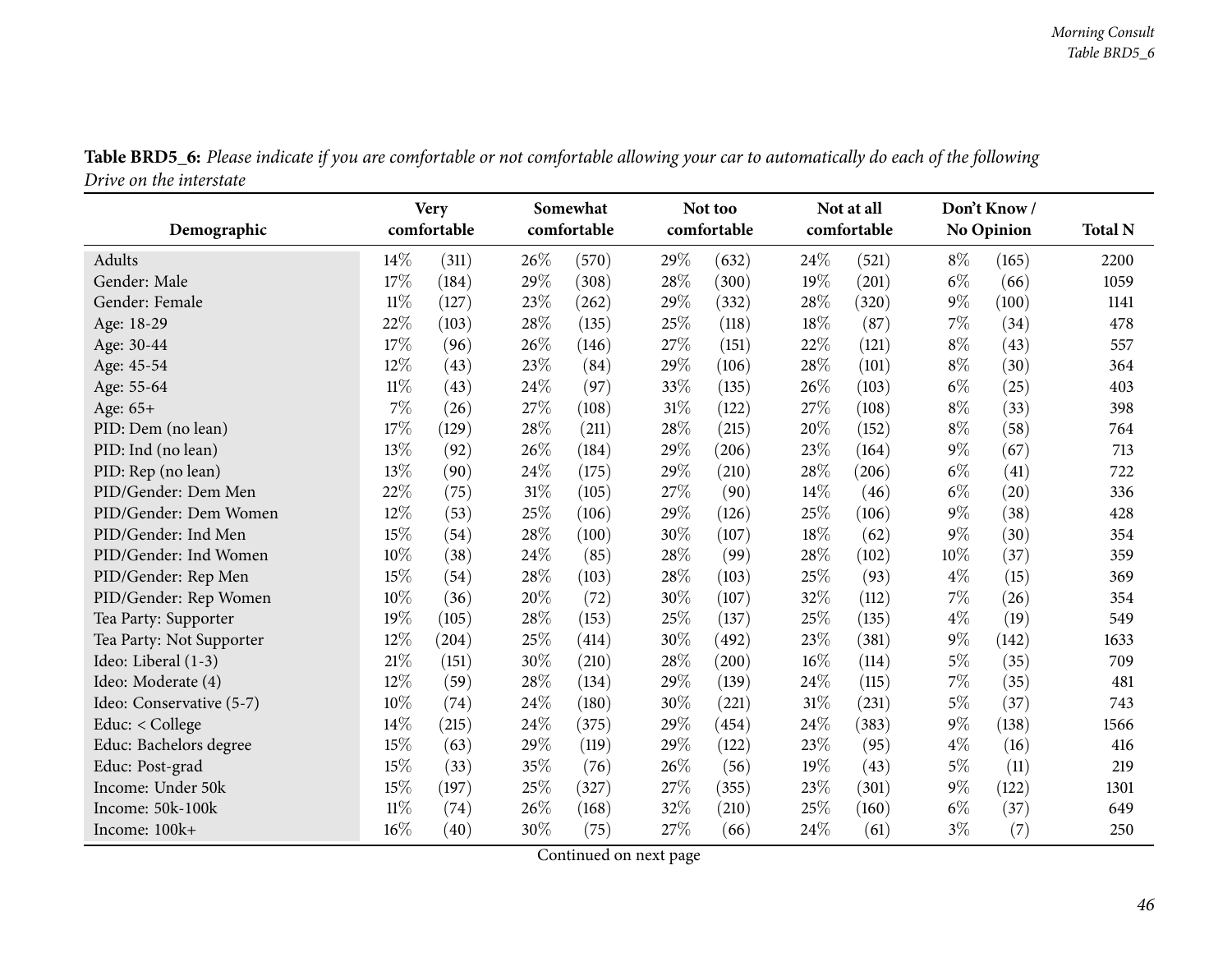|                         |  |  | Table BRD5_6: Please indicate if you are comfortable or not comfortable allowing your car to automatically do each of the following |  |
|-------------------------|--|--|-------------------------------------------------------------------------------------------------------------------------------------|--|
| Drive on the interstate |  |  |                                                                                                                                     |  |

| Demographic                   |        | <b>Very</b><br>comfortable |      | Somewhat<br>comfortable |     | Not too<br>comfortable |        | Not at all<br>comfortable |        | Don't Know/<br>No Opinion | <b>Total N</b> |
|-------------------------------|--------|----------------------------|------|-------------------------|-----|------------------------|--------|---------------------------|--------|---------------------------|----------------|
| Adults                        | 14%    | (311)                      | 26%  | (570)                   | 29% | (632)                  | 24%    | (521)                     | $8\%$  | (165)                     | 2200           |
| Ethnicity: White              | 12%    | (217)                      | 27%  | (473)                   | 30% | (524)                  | 24%    | (427)                     | $6\%$  | (109)                     | 1750           |
| Ethnicity: Hispanic           | 20%    | (67)                       | 29%  | (95)                    | 25% | (83)                   | 18%    | (59)                      | $8\%$  | (25)                      | 329            |
| Ethnicity: Afr. Am.           | 21%    | (56)                       | 19%  | (52)                    | 25% | (67)                   | 23%    | (61)                      | 12%    | (31)                      | 268            |
| Ethnicity: Other              | 21%    | (38)                       | 25%  | (45)                    | 22% | (41)                   | 18%    | (32)                      | 14%    | (26)                      | 182            |
| Relig: Protestant             | 10%    | (53)                       | 26%  | (141)                   | 33% | (177)                  | 26%    | (140)                     | $5\%$  | (29)                      | 540            |
| Relig: Roman Catholic         | 14%    | (65)                       | 29%  | (132)                   | 30% | (140)                  | 20%    | (90)                      | 7%     | (32)                      | 460            |
| Relig: Ath./Agn./None         | 17%    | (101)                      | 27%  | (159)                   | 26% | (153)                  | 22%    | (130)                     | $9\%$  | (56)                      | 600            |
| Relig: Something Else         | 12%    | (41)                       | 22%  | (75)                    | 28% | (93)                   | 30%    | (100)                     | 7%     | (24)                      | 333            |
| Relig: Jewish                 | 14%    | (7)                        | 32%  | (16)                    | 27% | (14)                   | 22%    | (11)                      | $4\%$  | (2)                       | 51             |
| Relig: Evangelical            | 15%    | (94)                       | 24%  | (150)                   | 30% | (182)                  | 25%    | (154)                     | $6\%$  | (37)                      | 618            |
| Relig: Non-Evang. Catholics   | $11\%$ | (74)                       | 29%  | (185)                   | 31% | (203)                  | $21\%$ | (138)                     | 7%     | (48)                      | 648            |
| Relig: All Christian          | 13%    | (168)                      | 26%  | (336)                   | 30% | (386)                  | 23%    | (292)                     | 7%     | (85)                      | 1267           |
| Relig: All Non-Christian      | 15%    | (143)                      | 25%  | (234)                   | 26% | (246)                  | 25%    | (229)                     | $9\%$  | (80)                      | 933            |
| Community: Urban              | 16%    | (89)                       | 29%  | (163)                   | 27% | (151)                  | 19%    | (104)                     | 9%     | (52)                      | 558            |
| Community: Suburban           | 13%    | (130)                      | 27%  | (266)                   | 30% | (296)                  | 24%    | (241)                     | 7%     | (68)                      | 1001           |
| Community: Rural              | 14%    | (93)                       | 22%  | (141)                   | 29% | (186)                  | 27%    | (176)                     | 7%     | (45)                      | 641            |
| <b>Employ: Private Sector</b> | 17%    | (115)                      | 25%  | (167)                   | 28% | (186)                  | 23%    | (150)                     | $6\%$  | (38)                      | 656            |
| <b>Employ: Government</b>     | 16%    | (25)                       | 36%  | (57)                    | 28% | (44)                   | 18%    | (28)                      | $3\%$  | (4)                       | 158            |
| Employ: Self-Employed         | 15%    | (26)                       | 26%  | (46)                    | 29% | (51)                   | 22%    | (39)                      | 7%     | (13)                      | 173            |
| Employ: Homemaker             | 10%    | (22)                       | 25%  | (52)                    | 29% | (61)                   | 24%    | (51)                      | 12%    | (24)                      | 209            |
| Employ: Student               | 17%    | (19)                       | 19%  | (20)                    | 31% | (33)                   | 28%    | (29)                      | $6\%$  | (6)                       | 107            |
| Employ: Retired               | $8\%$  | (39)                       | 26%  | (126)                   | 32% | (154)                  | 26%    | (128)                     | $8\%$  | (38)                      | 484            |
| Employ: Unemployed            | 15%    | (34)                       | 24\% | (53)                    | 25% | (57)                   | 27%    | (62)                      | $9\%$  | (20)                      | 227            |
| Employ: Other                 | 17%    | (32)                       | 27\% | (50)                    | 25% | (47)                   | 19%    | (35)                      | $11\%$ | (21)                      | 185            |
| Job Type: White-collar        | 15%    | (111)                      | 32%  | (233)                   | 26% | (187)                  | 22%    | (158)                     | $4\%$  | (32)                      | 721            |
| Job Type: Blue-collar         | 14%    | (136)                      | 23%  | (233)                   | 32% | (315)                  | 27%    | (270)                     | $4\%$  | (42)                      | 996            |
| Job Type: Don't Know          | 13%    | (64)                       | 22%  | (105)                   | 27% | (131)                  | 19%    | (93)                      | 19%    | (91)                      | 484            |
| Military HH: Yes              | 13%    | (49)                       | 25%  | (96)                    | 26% | (100)                  | 28%    | (108)                     | $9\%$  | (34)                      | 386            |
| Military HH: No               | 14%    | (262)                      | 26%  | (475)                   | 29% | (532)                  | 23%    | (413)                     | 7%     | (132)                     | 1814           |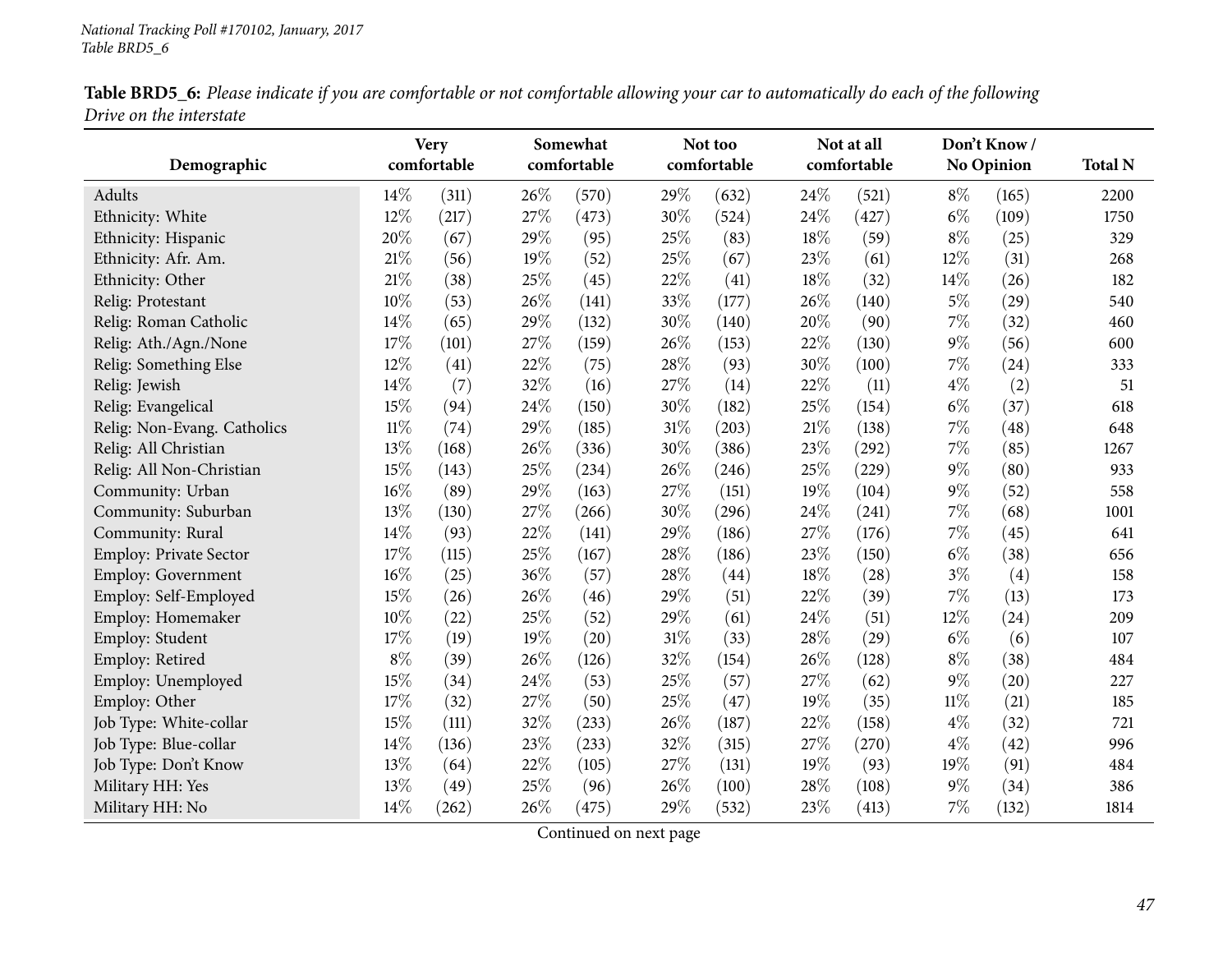Table BRD5\_6: Please indicate if you are comfortable or not comfortable allowing your car to automatically do each of the following *Drive on the interstate*

|                                      |        | <b>Very</b> |        | Somewhat           |        | Not too             |        | Not at all  |        | Don't Know/       |                |
|--------------------------------------|--------|-------------|--------|--------------------|--------|---------------------|--------|-------------|--------|-------------------|----------------|
| Demographic                          |        | comfortable |        | comfortable        |        | comfortable         |        | comfortable |        | <b>No Opinion</b> | <b>Total N</b> |
| Adults                               | 14%    | (311)       | 26%    | (570)              | 29%    | (632)               | 24\%   | (521)       | $8\%$  | (165)             | 2200           |
| RD/WT: Right Direction               | 19%    | (143)       | 28%    | (206)              | 26%    | (194)               | 19%    | (138)       | $7\%$  | (53)              | 735            |
| RD/WT: Wrong Track                   | $11\%$ | (168)       | 25\%   | (364)              | 30%    | (438)               | $26\%$ | (383)       | $8\%$  | (112)             | 1465           |
| Obama Job: Approve                   | 18%    | (212)       | 30%    | (349)              | 27\%   | (318)               | 19%    | (219)       | $7\%$  | (82)              | 1181           |
| Obama Job: Disapprove                | $9\%$  | (86)        | 23%    | (212)              | 32%    | (293)               | 30%    | (281)       | $6\%$  | (51)              | 923            |
| #1 Issue: Economy                    | 15%    | (111)       | 26\%   | (191)              | $31\%$ | $\left( 229\right)$ | 24\%   | (175)       | $5\%$  | (34)              | 739            |
| #1 Issue: Security                   | $11\%$ | (43)        | 23\%   | (90)               | 30%    | (119)               | 28\%   | (109)       | $8\%$  | (30)              | 391            |
| #1 Issue: Health Care                | 14%    | (55)        | 25%    | (97)               | 30%    | (115)               | 23%    | (89)        | $8\%$  | (33)              | 388            |
| #1 Issue: Medicare / Social Security | 12%    | (33)        | 25\%   | (73)               | 28\%   | (79)                | 26\%   | (74)        | $10\%$ | (28)              | 286            |
| #1 Issue: Women's Issues             | 17%    | (16)        | 32%    | $\left( 29\right)$ | 28\%   | (26)                | 17%    | (15)        | $6\%$  | (6)               | 92             |
| #1 Issue: Education                  | 21%    | (28)        | 28\%   | (37)               | 24\%   | (33)                | 18%    | (24)        | $9\%$  | (12)              | 135            |
| #1 Issue: Energy                     | 25%    | (18)        | 43\%   | (31)               | 18%    | (13)                | $11\%$ | (8)         | $4\%$  | (3)               | 72             |
| #1 Issue: Other                      | $7\%$  | (7)         | 23\%   | (23)               | 20%    | (19)                | 28\%   | (27)        | 22%    | (21)              | 98             |
| 2016 Vote: Democrat Hillary Clinton  | 16%    | (126)       | 29\%   | (231)              | 29%    | (229)               | 20%    | (155)       | $6\%$  | (47)              | 788            |
| 2016 Vote: Republican Donald Trump   | 12%    | (89)        | 25%    | (189)              | 30%    | (224)               | 28\%   | (207)       | $5\%$  | (39)              | 749            |
| 2016 Vote: Someone else              | $11\%$ | (19)        | 27\%   | (45)               | 30%    | (50)                | 26\%   | (43)        | $6\%$  | (10)              | 167            |
| 2012 Vote: Barack Obama              | 17%    | (144)       | 27\%   | (230)              | $30\%$ | (251)               | 20%    | (171)       | $6\%$  | (50)              | 846            |
| 2012 Vote: Mitt Romney               | $11\%$ | (64)        | 24\%   | (140)              | 32%    | (190)               | 29%    | (176)       | $4\%$  | (26)              | 596            |
| 2012 Vote: Other                     | 13%    | (11)        | 29%    | (26)               | 26\%   | (23)                | $31\%$ | (28)        | $2\%$  | (2)               | 90             |
| 2012 Vote: Didn't Vote               | 14%    | (90)        | $26\%$ | (174)              | 25%    | (165)               | 22%    | (146)       | $13\%$ | (86)              | 661            |
| 4-Region: Northeast                  | 17%    | (67)        | 26\%   | (105)              | 28\%   | (114)               | 22%    | (87)        | $7\%$  | (29)              | 401            |
| 4-Region: Midwest                    | 10%    | (48)        | 23\%   | (111)              | 29%    | (138)               | 28\%   | (134)       | $9\%$  | (42)              | 473            |
| 4-Region: South                      | 16%    | (126)       | 26\%   | (211)              | 28\%   | (229)               | 23\%   | (190)       | $7\%$  | (58)              | 814            |
| 4-Region: West                       | 14\%   | (70)        | 28%    | (144)              | 29%    | (150)               | 22%    | (110)       | $7\%$  | (37)              | 511            |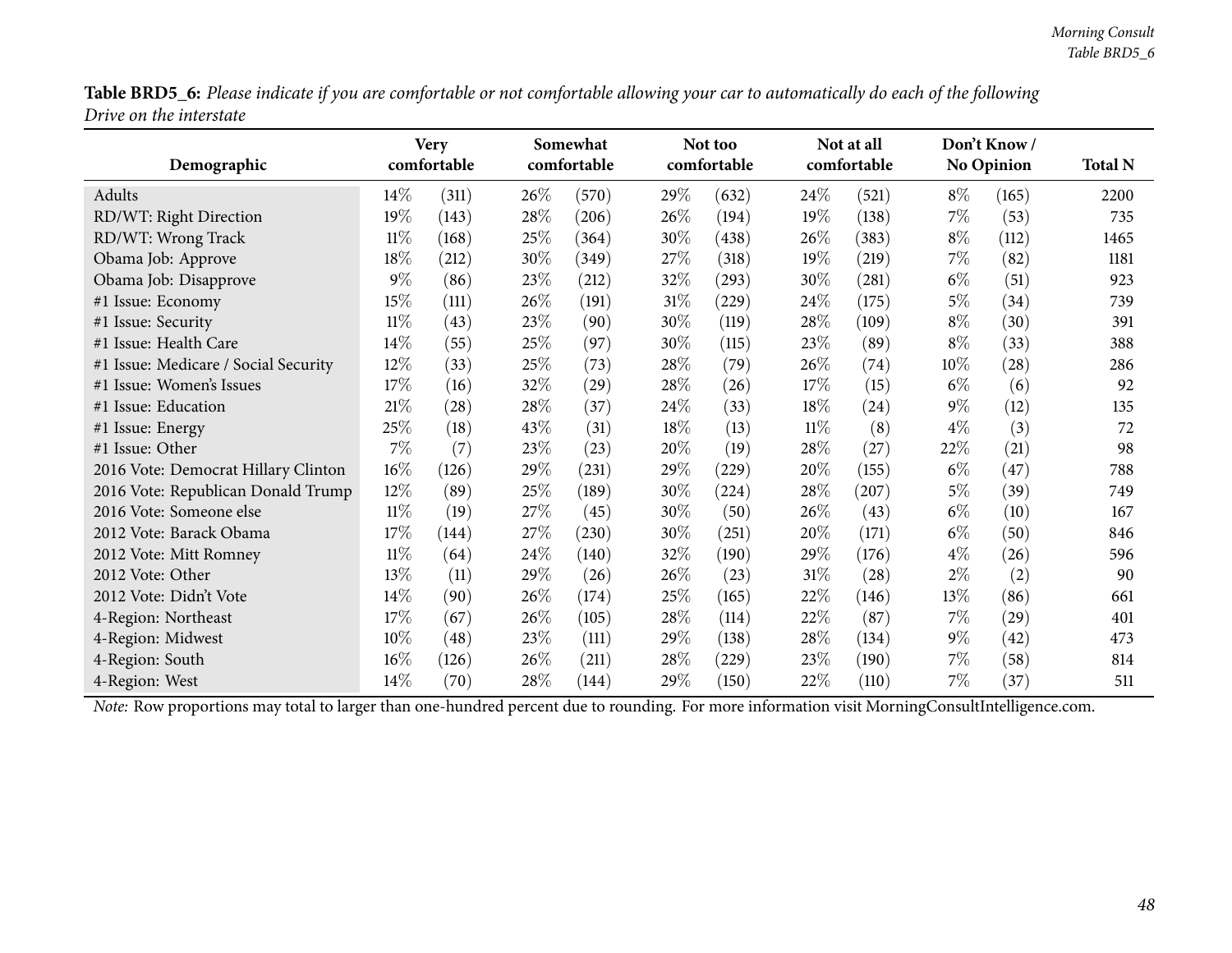|                          |        | <b>Very</b><br>comfortable |      | Somewhat<br>comfortable |        | Not too<br>comfortable |        | Not at all<br>comfortable |       | Don't Know        | <b>Total N</b> |
|--------------------------|--------|----------------------------|------|-------------------------|--------|------------------------|--------|---------------------------|-------|-------------------|----------------|
| Demographic              |        |                            |      |                         |        |                        |        |                           |       | <b>No Opinion</b> |                |
| Adults                   | 18%    | (406)                      | 35%  | (760)                   | 24\%   | (525)                  | $16\%$ | (345)                     | $7\%$ | (163)             | 2200           |
| Gender: Male             | 23%    | (239)                      | 36%  | (381)                   | 23%    | (241)                  | 13%    | (138)                     | $6\%$ | (61)              | 1059           |
| Gender: Female           | 15%    | (168)                      | 33%  | (379)                   | 25%    | (284)                  | 18%    | (208)                     | $9\%$ | (103)             | 1141           |
| Age: 18-29               | 28%    | (132)                      | 36%  | (170)                   | 20%    | (95)                   | 10%    | (48)                      | 7%    | (33)              | 478            |
| Age: 30-44               | 22%    | (122)                      | 38%  | (214)                   | $21\%$ | (117)                  | 12%    | (66)                      | $7\%$ | (38)              | 557            |
| Age: 45-54               | 14%    | (50)                       | 30%  | (111)                   | 28%    | (101)                  | 20%    | (73)                      | $8\%$ | (30)              | 364            |
| Age: 55-64               | 17%    | (68)                       | 31%  | (126)                   | 26%    | (103)                  | 19%    | (77)                      | 7%    | (28)              | 403            |
| Age: 65+                 | $9\%$  | (34)                       | 35%  | (139)                   | 27%    | (109)                  | 20%    | (81)                      | $9\%$ | (34)              | 398            |
| PID: Dem (no lean)       | 24%    | (182)                      | 34%  | (264)                   | 22%    | (172)                  | 12%    | (93)                      | 7%    | (54)              | 764            |
| PID: Ind (no lean)       | 17%    | (123)                      | 36%  | (256)                   | 22%    | (159)                  | 15%    | (109)                     | $9\%$ | (66)              | 713            |
| PID: Rep (no lean)       | 14%    | (102)                      | 33%  | (241)                   | 27%    | (194)                  | 20%    | (142)                     | $6\%$ | (44)              | 722            |
| PID/Gender: Dem Men      | 31%    | (105)                      | 34%  | (116)                   | 21\%   | (72)                   | $8\%$  | (28)                      | $5\%$ | (15)              | 336            |
| PID/Gender: Dem Women    | 18%    | (77)                       | 34%  | (148)                   | 23%    | (100)                  | 15%    | (66)                      | $9\%$ | (38)              | 428            |
| PID/Gender: Ind Men      | 20%    | (72)                       | 39%  | (140)                   | $21\%$ | (74)                   | $11\%$ | (39)                      | $8\%$ | (29)              | 354            |
| PID/Gender: Ind Women    | 14%    | (51)                       | 32%  | (116)                   | 24%    | (85)                   | 20%    | (70)                      | 10%   | (37)              | 359            |
| PID/Gender: Rep Men      | 17%    | (62)                       | 34%  | (125)                   | 26%    | (95)                   | 19%    | (71)                      | $4\%$ | (16)              | 369            |
| PID/Gender: Rep Women    | $11\%$ | (40)                       | 33%  | (115)                   | 28%    | (99)                   | 20%    | (71)                      | $8\%$ | (28)              | 354            |
| Tea Party: Supporter     | 22%    | (122)                      | 35%  | (190)                   | 22%    | (119)                  | 18%    | (96)                      | $4\%$ | (21)              | 549            |
| Tea Party: Not Supporter | 17%    | (282)                      | 35%  | (566)                   | 25%    | (403)                  | 15%    | (244)                     | $8\%$ | (138)             | 1633           |
| Ideo: Liberal (1-3)      | 27%    | (189)                      | 36%  | (258)                   | 22%    | (156)                  | 10%    | (73)                      | $5\%$ | (33)              | 709            |
| Ideo: Moderate (4)       | 18%    | (85)                       | 38%  | (185)                   | $21\%$ | (101)                  | 16%    | (78)                      | $6\%$ | (31)              | 481            |
| Ideo: Conservative (5-7) | 13%    | (95)                       | 34%  | (255)                   | 28%    | (206)                  | 21%    | (153)                     | $5\%$ | (34)              | 743            |
| Educ: < College          | 18%    | (281)                      | 33%  | (511)                   | 24\%   | (381)                  | 16%    | (256)                     | $9\%$ | (138)             | 1566           |
| Educ: Bachelors degree   | 19%    | (80)                       | 39%  | (160)                   | 23%    | (97)                   | 15%    | (61)                      | $4\%$ | (17)              | 416            |
| Educ: Post-grad          | 21\%   | (45)                       | 41\% | (89)                    | 22%    | (47)                   | 13%    | (29)                      | $4\%$ | (9)               | 219            |
| Income: Under 50k        | 19%    | (251)                      | 32%  | (413)                   | 24%    | (311)                  | 16%    | (206)                     | $9\%$ | (121)             | 1301           |
| Income: 50k-100k         | 16%    | (105)                      | 38%  | (246)                   | 25%    | (163)                  | 15%    | (100)                     | $5\%$ | (35)              | 649            |
| Income: 100k+            | 20%    | (51)                       | 41%  | (101)                   | 21%    | (51)                   | 16%    | (39)                      | $3\%$ | (7)               | 250            |

Table BRD5\_7: Please indicate if you are comfortable or not comfortable allowing your car to automatically do each of the following *Drive on open roads*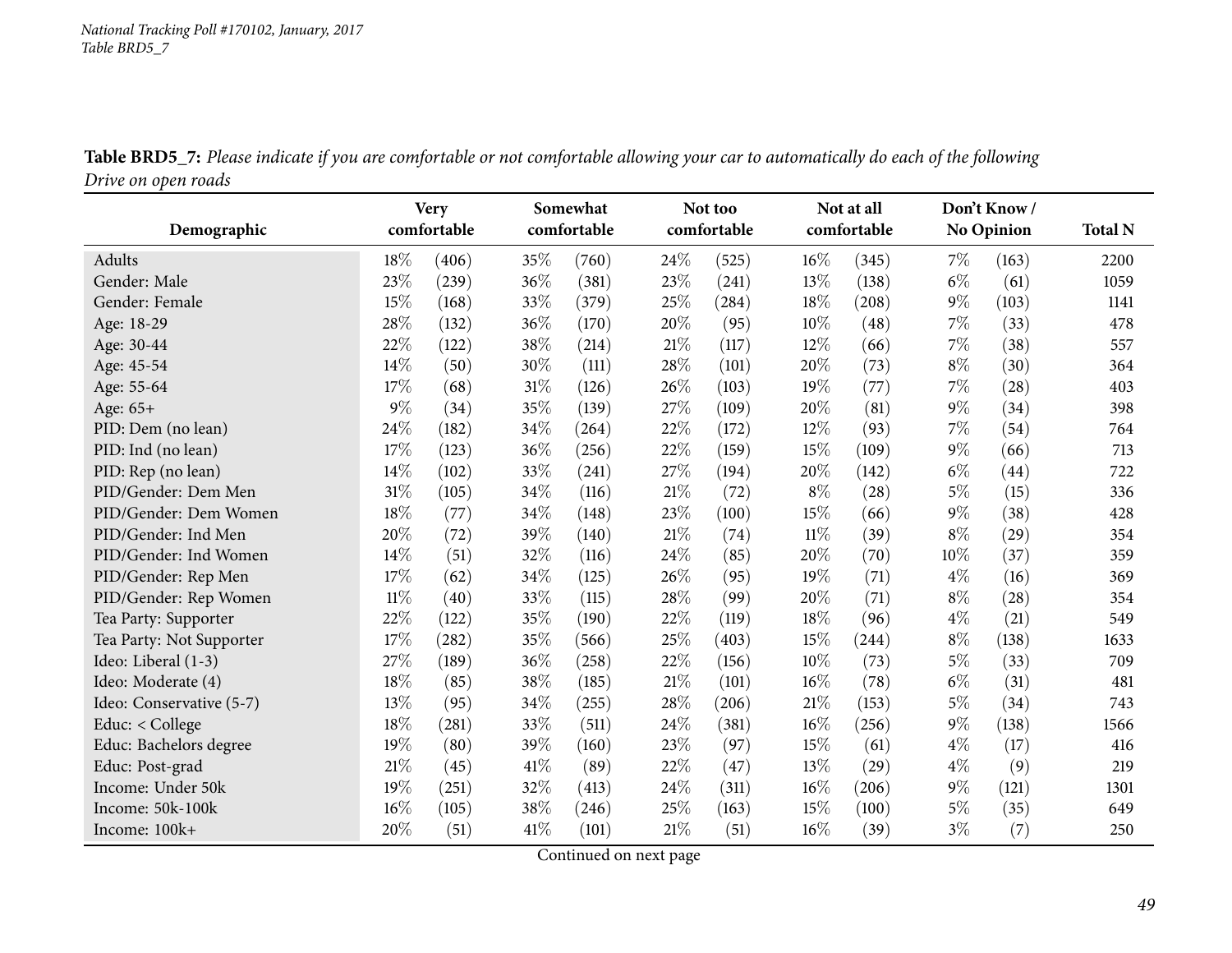Table BRD5\_7: Please indicate if you are comfortable or not comfortable allowing your car to automatically do each of the following *Drive on open roads*

|                               |        | <b>Very</b> |     | Somewhat    |     | Not too     |        | Not at all  |        | Don't Know/ |                |
|-------------------------------|--------|-------------|-----|-------------|-----|-------------|--------|-------------|--------|-------------|----------------|
| Demographic                   |        | comfortable |     | comfortable |     | comfortable |        | comfortable |        | No Opinion  | <b>Total N</b> |
| Adults                        | 18%    | (406)       | 35% | (760)       | 24% | (525)       | $16\%$ | (345)       | 7%     | (163)       | 2200           |
| Ethnicity: White              | 16%    | (278)       | 36% | (636)       | 25% | (441)       | 16%    | (280)       | $7\%$  | (115)       | 1750           |
| Ethnicity: Hispanic           | 25%    | (83)        | 34% | (113)       | 21% | (70)        | 12%    | (40)        | 7%     | (23)        | 329            |
| Ethnicity: Afr. Am.           | 28%    | (74)        | 26% | (71)        | 22% | (59)        | 14%    | (38)        | 10%    | (26)        | 268            |
| Ethnicity: Other              | 30%    | (54)        | 29% | (53)        | 14% | (25)        | 15%    | (27)        | 12%    | (22)        | 182            |
| Relig: Protestant             | 13%    | (71)        | 35% | (190)       | 28% | (151)       | 18%    | (99)        | $5\%$  | (29)        | 540            |
| Relig: Roman Catholic         | 21%    | (97)        | 35% | (162)       | 22% | (100)       | 15%    | (68)        | 7%     | (33)        | 460            |
| Relig: Ath./Agn./None         | 22%    | (129)       | 37% | (219)       | 22% | (130)       | 12%    | (72)        | $8\%$  | (50)        | 600            |
| Relig: Something Else         | 17%    | (58)        | 32% | (106)       | 26% | (86)        | 18%    | (59)        | 7%     | (24)        | 333            |
| Relig: Jewish                 | 17%    | (9)         | 36% | (18)        | 27% | (14)        | 17%    | (9)         | $3\%$  | (1)         | 51             |
| Relig: Evangelical            | 17%    | (106)       | 33% | (202)       | 26% | (158)       | 18%    | (111)       | 7%     | (41)        | 618            |
| Relig: Non-Evang. Catholics   | 18%    | (114)       | 36% | (232)       | 23% | (151)       | 16%    | (103)       | 7%     | (48)        | 648            |
| Relig: All Christian          | 17%    | (220)       | 34% | (434)       | 24% | (309)       | 17%    | (214)       | 7%     | (89)        | 1267           |
| Relig: All Non-Christian      | 20%    | (187)       | 35% | (325)       | 23% | (216)       | 14%    | (131)       | $8\%$  | (74)        | 933            |
| Community: Urban              | 21%    | (117)       | 34% | (190)       | 23% | (128)       | 14%    | (77)        | $8\%$  | (46)        | 558            |
| Community: Suburban           | 18%    | (178)       | 37% | (373)       | 24% | (236)       | 15%    | (148)       | 7%     | (67)        | 1001           |
| Community: Rural              | 17%    | (112)       | 31% | (197)       | 25% | (162)       | 19%    | (120)       | $8\%$  | (51)        | 641            |
| <b>Employ: Private Sector</b> | 22%    | (144)       | 34% | (224)       | 23% | (151)       | 15%    | (100)       | $6\%$  | (37)        | 656            |
| Employ: Government            | 23%    | (36)        | 38% | (60)        | 23% | (37)        | 13%    | (20)        | $4\%$  | (6)         | 158            |
| Employ: Self-Employed         | 21%    | (36)        | 34% | (59)        | 22% | (39)        | 16%    | (28)        | $6\%$  | (11)        | 173            |
| Employ: Homemaker             | 13%    | (27)        | 35% | (72)        | 30% | (63)        | $11\%$ | (24)        | $11\%$ | (23)        | 209            |
| Employ: Student               | 26%    | (27)        | 43% | (46)        | 14% | (15)        | 14%    | (15)        | $4\%$  | (4)         | 107            |
| Employ: Retired               | 10%    | (48)        | 35% | (170)       | 27% | (131)       | 20%    | (95)        | $8\%$  | (40)        | 484            |
| Employ: Unemployed            | $21\%$ | (48)        | 31% | (71)        | 21% | (47)        | 18%    | (41)        | $9\%$  | (20)        | 227            |
| Employ: Other                 | 23%    | (42)        | 31% | (58)        | 23% | (43)        | $11\%$ | (21)        | 12%    | (22)        | 185            |
| Job Type: White-collar        | 19%    | (140)       | 39% | (285)       | 23% | (167)       | 13%    | (95)        | $5\%$  | (33)        | 721            |
| Job Type: Blue-collar         | 18%    | (183)       | 35% | (345)       | 23% | (234)       | 19%    | (190)       | $4\%$  | (44)        | 996            |
| Job Type: Don't Know          | 17%    | (83)        | 27% | (130)       | 26% | (124)       | 12%    | (60)        | 18%    | (87)        | 484            |
| Military HH: Yes              | 15%    | (59)        | 32% | (122)       | 26% | (100)       | 17%    | (68)        | 10%    | (37)        | 386            |
| Military HH: No               | 19%    | (347)       | 35% | (638)       | 23% | (425)       | 15%    | (278)       | 7%     | (126)       | 1814           |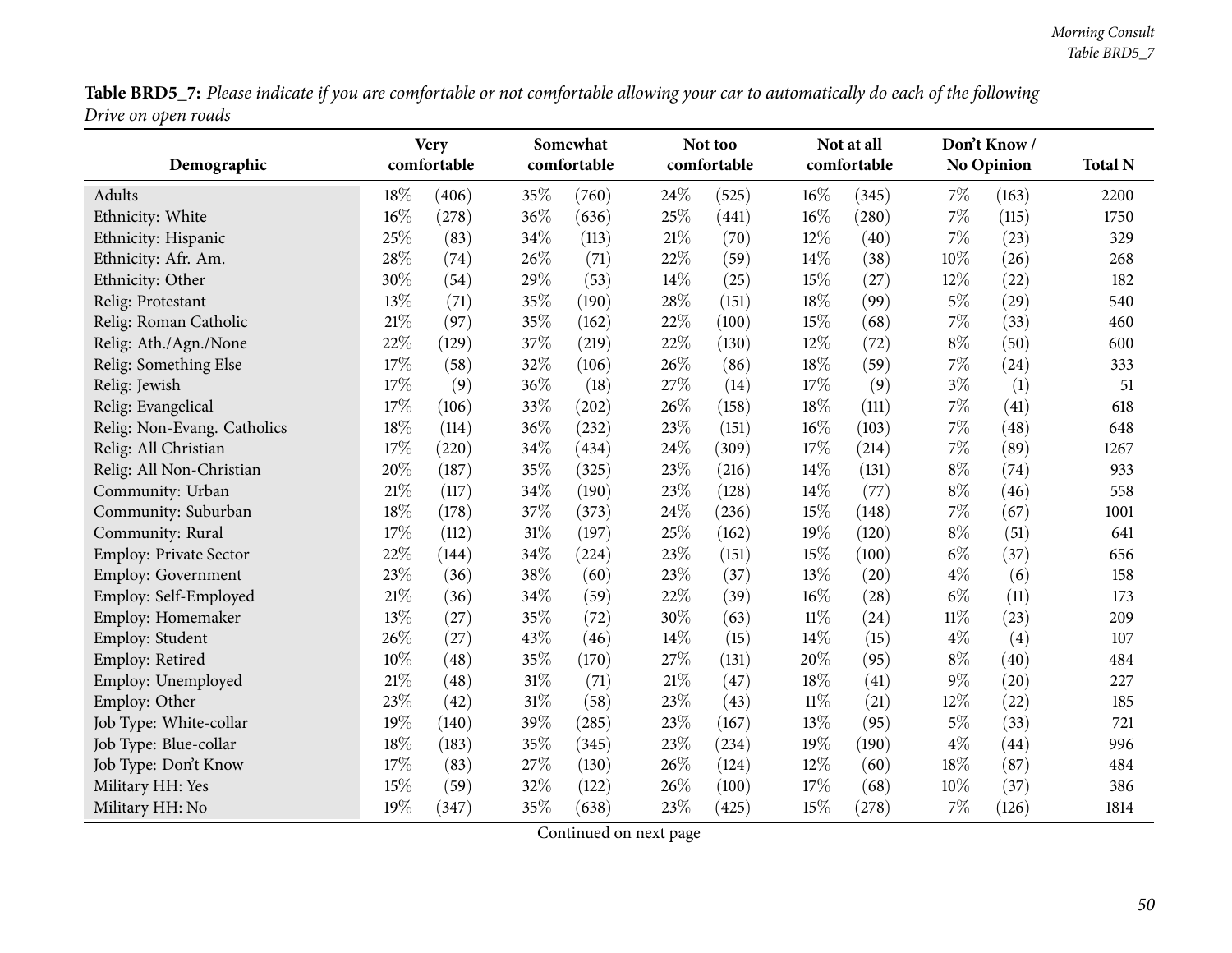| Table BRD5_7: Please indicate if you are comfortable or not comfortable allowing your car to automatically do each of the following |  |
|-------------------------------------------------------------------------------------------------------------------------------------|--|
| Drive on open roads                                                                                                                 |  |

| Demographic                          |        | <b>Very</b><br>comfortable |      | Somewhat<br>comfortable |      | Not too<br>comfortable |        | Not at all<br>comfortable |       | Don't Know<br>No Opinion | <b>Total N</b> |
|--------------------------------------|--------|----------------------------|------|-------------------------|------|------------------------|--------|---------------------------|-------|--------------------------|----------------|
| Adults                               | 18%    | (406)                      | 35\% | (760)                   | 24%  | (525)                  | $16\%$ | (345)                     | $7\%$ | (163)                    | 2200           |
| RD/WT: Right Direction               | 23%    | (172)                      | 34%  | (250)                   | 23\% | (166)                  | 13%    | (92)                      | $7\%$ | (55)                     | 735            |
| RD/WT: Wrong Track                   | 16%    | (234)                      | 35%  | (510)                   | 25%  | (359)                  | 17%    | (253)                     | $7\%$ | (109)                    | 1465           |
| Obama Job: Approve                   | 23\%   | (274)                      | 36%  | (429)                   | 21%  | (253)                  | 13%    | (148)                     | $7\%$ | (77)                     | 1181           |
| Obama Job: Disapprove                | 13%    | (119)                      | 34\% | (312)                   | 27\% | (253)                  | $20\%$ | (183)                     | $6\%$ | (55)                     | 923            |
| #1 Issue: Economy                    | 19%    | (144)                      | 37\% | (275)                   | 24\% | (178)                  | 14\%   | (106)                     | 5%    | (36)                     | 739            |
| #1 Issue: Security                   | 15%    | (60)                       | 31%  | (120)                   | 27%  | (104)                  | 20%    | (77)                      | $8\%$ | (30)                     | 391            |
| #1 Issue: Health Care                | 18%    | (71)                       | 36%  | (141)                   | 24\% | (92)                   | $14\%$ | (54)                      | $8\%$ | (30)                     | 388            |
| #1 Issue: Medicare / Social Security | 15%    | (42)                       | 32%  | (90)                    | 24%  | (68)                   | $20\%$ | (57)                      | 10%   | $\left( 28\right)$       | 286            |
| #1 Issue: Women's Issues             | 19%    | (17)                       | 41\% | (38)                    | 22\% | (21)                   | 12\%   | (11)                      | $6\%$ | (6)                      | 92             |
| #1 Issue: Education                  | 27\%   | (37)                       | 36%  | (48)                    | 17%  | (23)                   | $14\%$ | (19)                      | $5\%$ | (7)                      | 135            |
| #1 Issue: Energy                     | 32%    | (23)                       | 43%  | (31)                    | 15%  | (11)                   | $5\%$  | (4)                       | 5%    | (4)                      | 72             |
| #1 Issue: Other                      | 12%    | (11)                       | 18%  | (18)                    | 29%  | (28)                   | 18%    | (18)                      | 23%   | (23)                     | 98             |
| 2016 Vote: Democrat Hillary Clinton  | 22\%   | (170)                      | 37\% | (295)                   | 22%  | (175)                  | 13%    | (101)                     | $6\%$ | (47)                     | 788            |
| 2016 Vote: Republican Donald Trump   | 14\%   | (102)                      | 35%  | (260)                   | 28\% | (207)                  | 19%    | (141)                     | $5\%$ | (40)                     | 749            |
| 2016 Vote: Someone else              | 16%    | (27)                       | 48\% | (80)                    | 19%  | (32)                   | $12\%$ | (20)                      | $4\%$ | (7)                      | 167            |
| 2012 Vote: Barack Obama              | 21\%   | (181)                      | 36\% | (308)                   | 23\% | (195)                  | $14\%$ | (116)                     | $5\%$ | (45)                     | 846            |
| 2012 Vote: Mitt Romney               | $12\%$ | (72)                       | 33%  | (198)                   | 28\% | (168)                  | 22\%   | (129)                     | $5\%$ | (30)                     | 596            |
| 2012 Vote: Other                     | $14\%$ | (12)                       | 44\% | (39)                    | 22%  | (19)                   | 18%    | (16)                      | $3\%$ | (2)                      | 90             |
| 2012 Vote: Didn't Vote               | 21%    | (139)                      | 32\% | (215)                   | 21%  | (140)                  | 13%    | (84)                      | 13%   | (83)                     | 661            |
| 4-Region: Northeast                  | 20%    | (81)                       | 36\% | (146)                   | 23%  | (92)                   | 14%    | (58)                      | $6\%$ | (25)                     | 401            |
| 4-Region: Midwest                    | 14%    | (68)                       | 34\% | (161)                   | 23\% | (109)                  | 20%    | (94)                      | $9\%$ | (42)                     | 473            |
| 4-Region: South                      | 19%    | (157)                      | 32%  | (262)                   | 25%  | (206)                  | $16\%$ | (128)                     | $8\%$ | (62)                     | 814            |
| 4-Region: West                       | 20%    | (102)                      | 37%  | (191)                   | 23\% | (119)                  | 13%    | (66)                      | $7\%$ | (34)                     | 511            |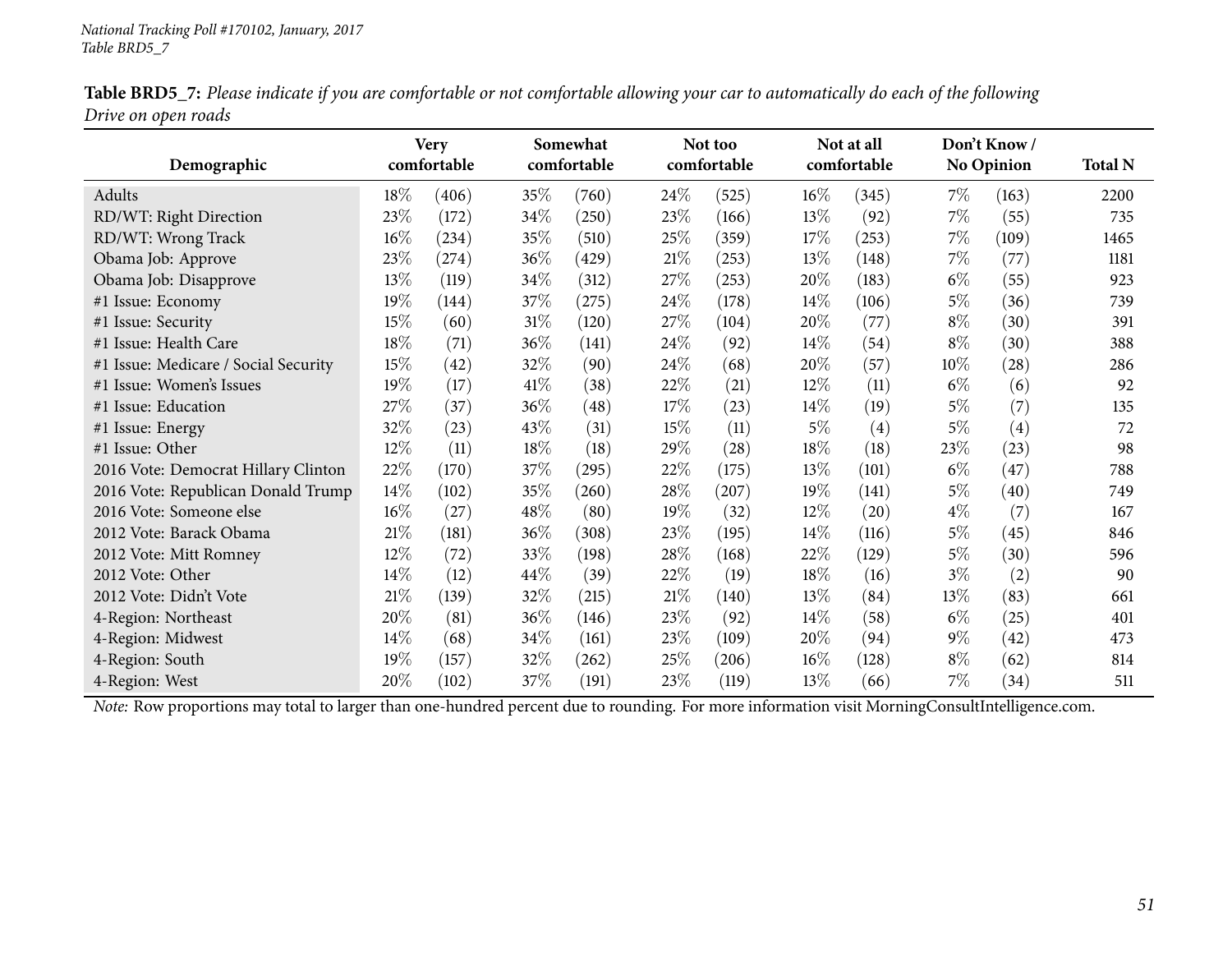| o<br>Demographic         |        | <b>Very</b><br>comfortable |     | Somewhat<br>comfortable |     | Not too<br>comfortable |      | Not at all<br>comfortable |       | Don't Know/<br><b>No Opinion</b> | <b>Total N</b> |
|--------------------------|--------|----------------------------|-----|-------------------------|-----|------------------------|------|---------------------------|-------|----------------------------------|----------------|
| Adults                   | $11\%$ | (241)                      | 21% | (457)                   | 33% | (721)                  | 28\% | (627)                     | $7\%$ | (154)                            | 2200           |
| Gender: Male             | 13%    | (141)                      | 24% | (256)                   | 33% | (350)                  | 24%  | (255)                     | $5\%$ | (57)                             | 1059           |
| Gender: Female           | $9\%$  | (100)                      | 18% | (201)                   | 33% | (372)                  | 33%  | (372)                     | $8\%$ | (96)                             | 1141           |
| Age: 18-29               | 19%    | (92)                       | 25% | (117)                   | 28% | (136)                  | 21%  | (100)                     | 7%    | (33)                             | 478            |
| Age: 30-44               | 14%    | (80)                       | 23% | (131)                   | 33% | (182)                  | 23%  | (130)                     | $6\%$ | (35)                             | 557            |
| Age: 45-54               | 7%     | (27)                       | 21% | (76)                    | 33% | (119)                  | 30%  | (111)                     | $9\%$ | (31)                             | 364            |
| Age: 55-64               | $8\%$  | (30)                       | 18% | (71)                    | 36% | (146)                  | 32%  | (131)                     | $6\%$ | (25)                             | 403            |
| Age: 65+                 | $3\%$  | (13)                       | 16% | (62)                    | 35% | (138)                  | 39%  | (156)                     | 7%    | (30)                             | 398            |
| PID: Dem (no lean)       | 14%    | (104)                      | 23% | (175)                   | 34% | (260)                  | 23%  | (173)                     | 7%    | (52)                             | 764            |
| PID: Ind (no lean)       | $9\%$  | (67)                       | 20% | (145)                   | 33% | (233)                  | 29%  | (207)                     | $9\%$ | (61)                             | 713            |
| PID: Rep (no lean)       | 10%    | (70)                       | 19% | (137)                   | 32% | (228)                  | 34%  | (247)                     | $6\%$ | (41)                             | 722            |
| PID/Gender: Dem Men      | 18%    | (60)                       | 30% |                         | 31% | (104)                  | 18%  |                           | $4\%$ |                                  |                |
| PID/Gender: Dem Women    | 10%    |                            | 17% | (100)                   | 36% |                        |      | (59)                      | $9\%$ | (13)                             | 336            |
|                          |        | (45)                       |     | (75)                    |     | (155)                  | 27%  | (114)                     |       | (39)                             | 428            |
| PID/Gender: Ind Men      | $11\%$ | (38)                       | 22% | (77)                    | 36% | (126)                  | 24%  | (84)                      | $8\%$ | (28)                             | 354            |
| PID/Gender: Ind Women    | $8\%$  | (29)                       | 19% | (68)                    | 30% | (107)                  | 34%  | (122)                     | $9\%$ | (33)                             | 359            |
| PID/Gender: Rep Men      | 12%    | (43)                       | 21% | (78)                    | 32% | (119)                  | 30%  | (112)                     | $4\%$ | (17)                             | 369            |
| PID/Gender: Rep Women    | 7%     | (26)                       | 17% | (59)                    | 31% | (109)                  | 38%  | (135)                     | $7\%$ | (24)                             | 354            |
| Tea Party: Supporter     | 16%    | (89)                       | 23% | (128)                   | 29% | (160)                  | 28%  | (156)                     | $3\%$ | (17)                             | 549            |
| Tea Party: Not Supporter | $9\%$  | (151)                      | 20% | (328)                   | 34% | (556)                  | 29%  | (466)                     | $8\%$ | (133)                            | 1633           |
| Ideo: Liberal (1-3)      | 17%    | (124)                      | 25% | (177)                   | 33% | (233)                  | 20%  | (143)                     | $4\%$ | (32)                             | 709            |
| Ideo: Moderate (4)       | 10%    | (47)                       | 22% | (106)                   | 34% | (164)                  | 28%  | (134)                     | $6\%$ | (29)                             | 481            |
| Ideo: Conservative (5-7) | 7%     | (49)                       | 18% | (135)                   | 33% | (246)                  | 37%  | (278)                     | $5\%$ | (35)                             | 743            |
| Educ: < College          | $11\%$ | (176)                      | 19% | (304)                   | 32% | (508)                  | 29%  | (449)                     | $8\%$ | (129)                            | 1566           |
| Educ: Bachelors degree   | 10%    | (42)                       | 23% | (96)                    | 34% | (143)                  | 29%  | (120)                     | $4\%$ | (15)                             | 416            |
| Educ: Post-grad          | 11%    | (24)                       | 26% | (57)                    | 32% | (71)                   | 26%  | (58)                      | $5\%$ | (10)                             | 219            |
| Income: Under 50k        | 12%    | (155)                      | 21% | (270)                   | 32% | (413)                  | 27\% | (350)                     | $9\%$ | (114)                            | 1301           |
| Income: 50k-100k         | 10%    | (63)                       | 19% | (123)                   | 36% | (233)                  | 30%  | (196)                     | $5\%$ | (34)                             | 649            |
| Income: 100k+            | $9\%$  | (24)                       | 26% | (64)                    | 30% | (75)                   | 32%  | (80)                      | $3\%$ | (6)                              | 250            |

Table BRD5\_8: Please indicate if you are comfortable or not comfortable allowing your car to automatically do each of the following *Drive on roads in large cities*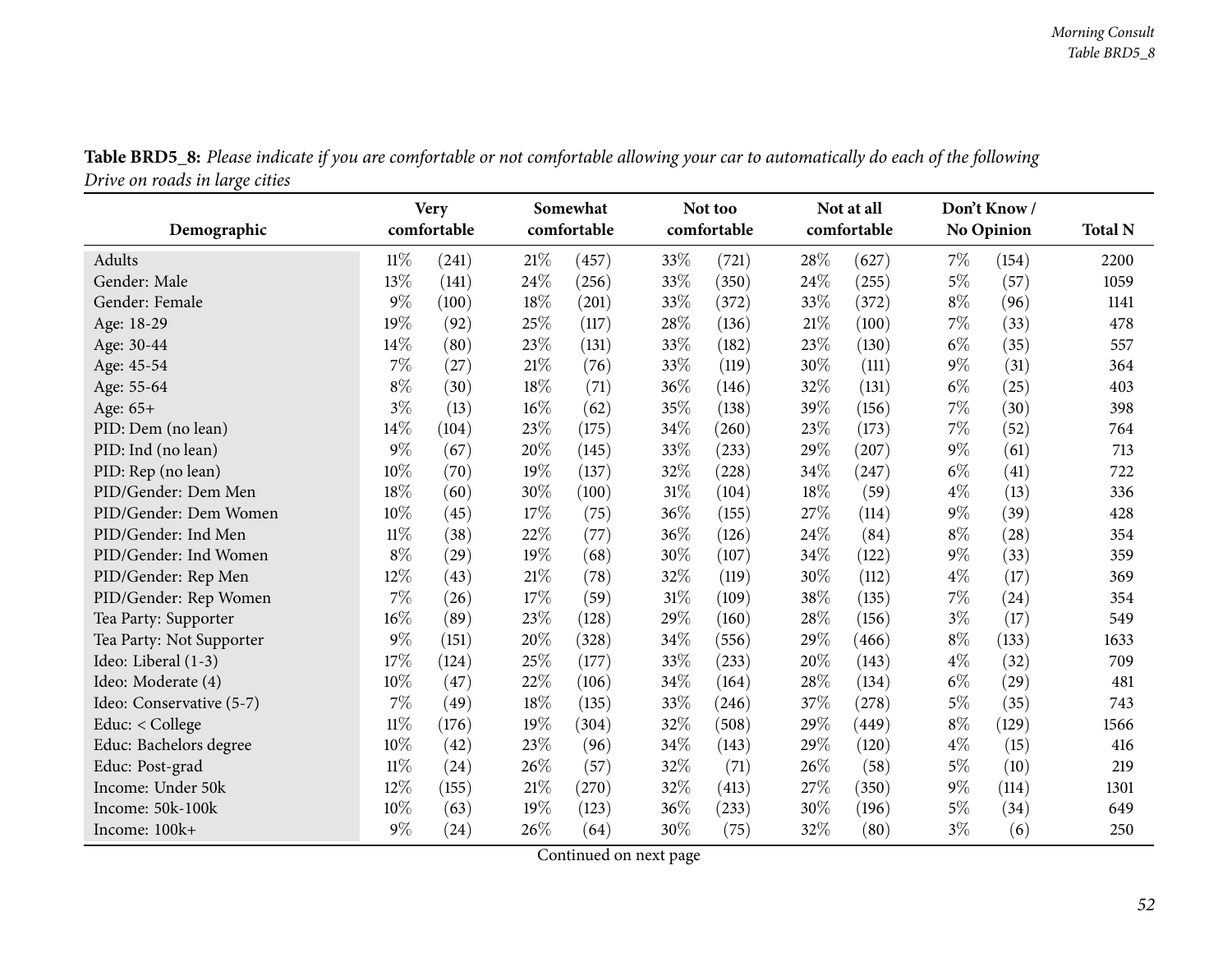|                                | Table BRD5_8: Please indicate if you are comfortable or not comfortable allowing your car to automatically do each of the following |  |  |
|--------------------------------|-------------------------------------------------------------------------------------------------------------------------------------|--|--|
| Drive on roads in large cities |                                                                                                                                     |  |  |

| Demographic                   |        | <b>Very</b><br>comfortable |        | Somewhat<br>comfortable |        | Not too<br>comfortable |      | Not at all<br>comfortable |       | Don't Know/<br><b>No Opinion</b> | <b>Total N</b> |
|-------------------------------|--------|----------------------------|--------|-------------------------|--------|------------------------|------|---------------------------|-------|----------------------------------|----------------|
| Adults                        | $11\%$ | (241)                      | $21\%$ | (457)                   | 33%    | (721)                  | 28\% | (627)                     | $7\%$ | (154)                            | 2200           |
| Ethnicity: White              | $9\%$  | (152)                      | 21%    | (363)                   | 34%    | (597)                  | 30%  | (533)                     | $6\%$ | (105)                            | 1750           |
| Ethnicity: Hispanic           | 17%    | (55)                       | 28%    | (92)                    | 30%    | (99)                   | 19%  | (62)                      | $7\%$ | (22)                             | 329            |
| Ethnicity: Afr. Am.           | 19%    | (52)                       | 22%    | (59)                    | 26%    | (71)                   | 23%  | (62)                      | $9\%$ | (24)                             | 268            |
| Ethnicity: Other              | $21\%$ | (37)                       | 19%    | (35)                    | 29%    | (54)                   | 18%  | (32)                      | 13\%  | (24)                             | 182            |
| Relig: Protestant             | $6\%$  | (32)                       | 19%    | (103)                   | 35%    | (192)                  | 34%  | (186)                     | $5\%$ | (27)                             | 540            |
| Relig: Roman Catholic         | 12%    | (53)                       | 25%    | (114)                   | 34%    | (155)                  | 23%  | (106)                     | $7\%$ | (32)                             | 460            |
| Relig: Ath./Agn./None         | 14%    | (82)                       | 21%    | (127)                   | $31\%$ | (184)                  | 27%  | (159)                     | $8\%$ | (46)                             | 600            |
| Relig: Something Else         | $11\%$ | (35)                       | 17%    | (58)                    | 33%    | (110)                  | 32%  | (108)                     | $7\%$ | (22)                             | 333            |
| Relig: Jewish                 | 12%    | (6)                        | 19%    | (10)                    | 25%    | (13)                   | 40%  | (21)                      | $4\%$ | (2)                              | 51             |
| Relig: Evangelical            | $11\%$ | (66)                       | 22%    | (136)                   | $31\%$ | (189)                  | 30%  | (188)                     | $6\%$ | (39)                             | 618            |
| Relig: Non-Evang. Catholics   | $9\%$  | (58)                       | 21%    | (136)                   | 36%    | (236)                  | 27%  | (172)                     | $7\%$ | (46)                             | 648            |
| Relig: All Christian          | $10\%$ | (124)                      | 21%    | (272)                   | 34%    | (426)                  | 28%  | (360)                     | $7\%$ | (85)                             | 1267           |
| Relig: All Non-Christian      | 13%    | (117)                      | 20%    | (185)                   | 32%    | (295)                  | 29%  | (267)                     | $7\%$ | (68)                             | 933            |
| Community: Urban              | 14%    | (76)                       | 26%    | (145)                   | 32%    | (176)                  | 21%  | (118)                     | $8\%$ | (43)                             | 558            |
| Community: Suburban           | 10%    | (98)                       | 20%    | (202)                   | 34%    | (344)                  | 29%  | (290)                     | $7\%$ | (66)                             | 1001           |
| Community: Rural              | 10%    | (67)                       | 17%    | (110)                   | $31\%$ | (201)                  | 34%  | (218)                     | $7\%$ | (44)                             | 641            |
| <b>Employ: Private Sector</b> | 14%    | (90)                       | 20%    | (133)                   | 32%    | (213)                  | 28%  | (182)                     | $6\%$ | (38)                             | 656            |
| <b>Employ: Government</b>     | $11\%$ | (17)                       | 25%    | (40)                    | 32%    | (50)                   | 28%  | (44)                      | $4\%$ | (7)                              | 158            |
| Employ: Self-Employed         | 14%    | (25)                       | 20%    | (34)                    | 34%    | (58)                   | 27%  | (47)                      | $5\%$ | (8)                              | 173            |
| Employ: Homemaker             | $11\%$ | (22)                       | $20\%$ | (43)                    | $31\%$ | (64)                   | 26%  | (55)                      | 12%   | (25)                             | 209            |
| Employ: Student               | $11\%$ | (11)                       | 31%    | (33)                    | 33%    | (35)                   | 20%  | (22)                      | $5\%$ | (5)                              | 107            |
| Employ: Retired               | $5\%$  | (23)                       | 17%    | (84)                    | 35%    | (168)                  | 35%  | (171)                     | $8\%$ | (39)                             | 484            |
| Employ: Unemployed            | $14\%$ | (32)                       | $21\%$ | (47)                    | 30%    | (69)                   | 28\% | (64)                      | $7\%$ | (16)                             | 227            |
| Employ: Other                 | $11\%$ | (20)                       | 23%    | (43)                    | 34%    | (63)                   | 23%  | (42)                      | $9\%$ | (16)                             | 185            |
| Job Type: White-collar        | $11\%$ | (79)                       | 25%    | (178)                   | 33%    | (237)                  | 27%  | (196)                     | $4\%$ | (31)                             | 721            |
| Job Type: Blue-collar         | $11\%$ | (111)                      | 19%    | (185)                   | 33%    | (331)                  | 33%  | (327)                     | $4\%$ | (41)                             | 996            |
| Job Type: Don't Know          | $10\%$ | (50)                       | 19%    | (94)                    | 32%    | (153)                  | 22%  | (104)                     | 17%   | (82)                             | 484            |
| Military HH: Yes              | $8\%$  | (32)                       | 20%    | (76)                    | 28%    | (109)                  | 36%  | (138)                     | $8\%$ | (31)                             | 386            |
| Military HH: No               | 12%    | $\left( 209\right)$        | 21%    | (381)                   | 34%    | (612)                  | 27%  | (489)                     | 7%    | (123)                            | 1814           |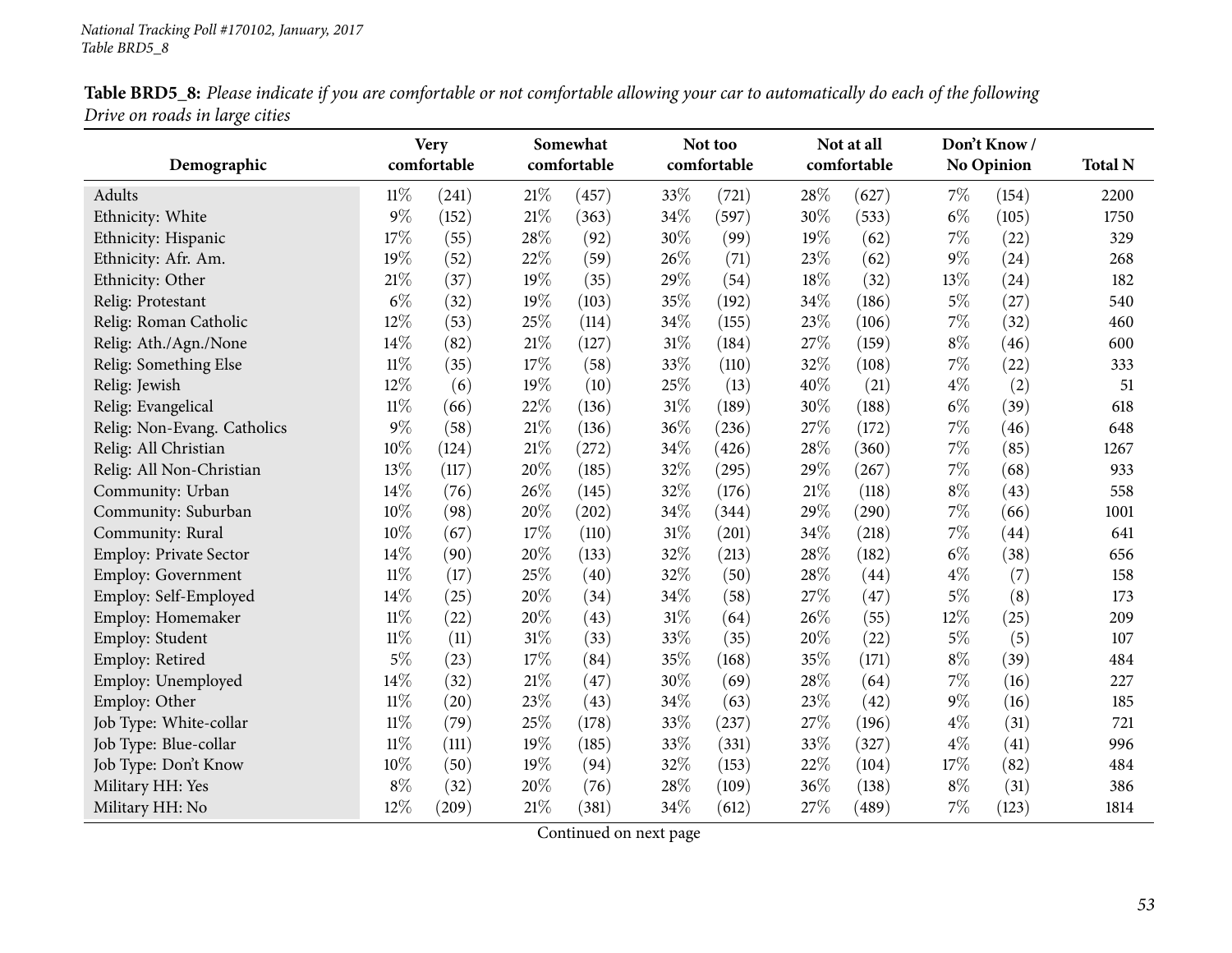Table BRD5\_8: Please indicate if you are comfortable or not comfortable allowing your car to automatically do each of the following *Drive on roads in large cities*

| Demographic                          |        | <b>Very</b><br>comfortable |        | Somewhat<br>comfortable |        | Not too<br>comfortable |        | Not at all<br>comfortable |        | Don't Know /<br><b>No Opinion</b> | <b>Total N</b> |
|--------------------------------------|--------|----------------------------|--------|-------------------------|--------|------------------------|--------|---------------------------|--------|-----------------------------------|----------------|
|                                      |        |                            |        |                         |        |                        |        |                           |        |                                   |                |
| Adults                               | $11\%$ | (241)                      | 21\%   | (457)                   | 33\%   | (721)                  | $28\%$ | (627)                     | $7\%$  | (154)                             | 2200           |
| RD/WT: Right Direction               | 16%    | (121)                      | 24\%   | (177)                   | 30%    | (221)                  | 23%    | (166)                     | $7\%$  | (50)                              | 735            |
| RD/WT: Wrong Track                   | $8\%$  | (120)                      | 19%    | (280)                   | 34%    | (500)                  | 31%    | (460)                     | $7\%$  | (104)                             | 1465           |
| Obama Job: Approve                   | 14%    | (167)                      | 25\%   | (293)                   | 32\%   | (376)                  | 23\%   | $^{'}269$                 | $6\%$  | (75)                              | 1181           |
| Obama Job: Disapprove                | $7\%$  | (63)                       | 17%    | (158)                   | 34\%   | (315)                  | 37\%   | (337)                     | $5\%$  | (49)                              | 923            |
| #1 Issue: Economy                    | $11\%$ | (84)                       | 20%    | (150)                   | 35\%   | (261)                  | 29\%   | (215)                     | $4\%$  | (29)                              | 739            |
| #1 Issue: Security                   | $11\%$ | (42)                       | $16\%$ | (62)                    | 33\%   | (127)                  | 34\%   | (132)                     | $7\%$  | (28)                              | 391            |
| #1 Issue: Health Care                | $8\%$  | (30)                       | 23\%   | (90)                    | 34\%   | (131)                  | 27\%   | (104)                     | $9\%$  | (34)                              | 388            |
| #1 Issue: Medicare / Social Security | 10%    | (29)                       | 19%    | (54)                    | $31\%$ | (90)                   | 30%    | (87)                      | $9\%$  | (26)                              | 286            |
| #1 Issue: Women's Issues             | 16%    | (15)                       | 27%    | (25)                    | 35%    | (32)                   | 14%    | (13)                      | $7\%$  | (7)                               | 92             |
| #1 Issue: Education                  | 19%    | (25)                       | 26\%   | (35)                    | 26\%   | (35)                   | 24\%   | (33)                      | $5\%$  | (6)                               | 135            |
| #1 Issue: Energy                     | 18%    | (13)                       | 34\%   | (25)                    | 22\%   | (16)                   | 23%    | (16)                      | $4\%$  | (3)                               | 72             |
| #1 Issue: Other                      | $4\%$  | (4)                        | $16\%$ | (16)                    | $31\%$ | (31)                   | 28\%   | (28)                      | 20%    | (20)                              | 98             |
| 2016 Vote: Democrat Hillary Clinton  | 14%    | (107)                      | 24\%   | (186)                   | 33\%   | (263)                  | 24%    | (187)                     | $6\%$  | (46)                              | 788            |
| 2016 Vote: Republican Donald Trump   | $8\%$  | (61)                       | 19%    | (142)                   | 32%    | (242)                  | 36%    | (266)                     | $5\%$  | (38)                              | 749            |
| 2016 Vote: Someone else              | $9\%$  | (15)                       | 20%    | (34)                    | 35\%   | (59)                   | 30\%   | (50)                      | $5\%$  | (9)                               | 167            |
| 2012 Vote: Barack Obama              | 14%    | (114)                      | 23\%   | (191)                   | 32\%   | (274)                  | 26\%   | (217)                     | $6\%$  | (49)                              | 846            |
| 2012 Vote: Mitt Romney               | $7\%$  | (41)                       | 17%    | (103)                   | $36\%$ | (216)                  | 35\%   | (208)                     | $5\%$  | (29)                              | 596            |
| 2012 Vote: Other                     | 10%    | (9)                        | 25%    | (22)                    | 33\%   | (29)                   | 32%    | (29)                      | $1\%$  | (1)                               | 90             |
| 2012 Vote: Didn't Vote               | $12\%$ | (77)                       | 21%    | (140)                   | $31\%$ | (202)                  | 26\%   | (170)                     | $11\%$ | (73)                              | 661            |
| 4-Region: Northeast                  | 12%    | (48)                       | 24%    | (96)                    | $31\%$ | (123)                  | 27\%   | (109)                     | $6\%$  | (26)                              | 401            |
| 4-Region: Midwest                    | $7\%$  | (34)                       | 17%    | (80)                    | 33\%   | (156)                  | 34%    | (161)                     | $9\%$  | (43)                              | 473            |
| 4-Region: South                      | $13\%$ | (106)                      | 21%    | (171)                   | 33\%   | (265)                  | 27\%   | (220)                     | $6\%$  | (52)                              | 814            |
| 4-Region: West                       | 10%    | (53)                       | 22\%   | (110)                   | 35\%   | (177)                  | 27\%   | (137)                     | $7\%$  | (34)                              | 511            |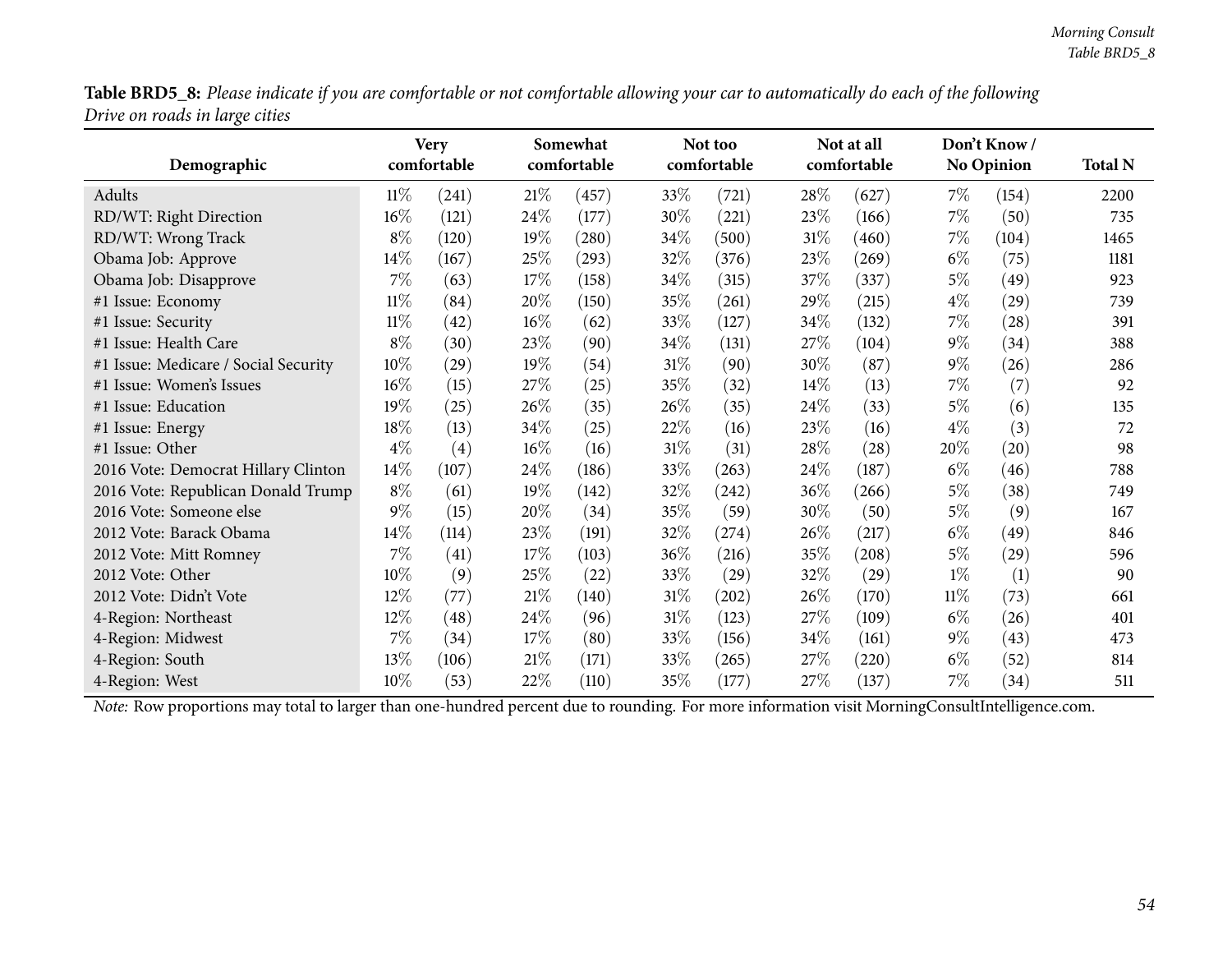Table BRD6\_1: Developers of self-driving cars, also known as autonomous vehicles, say these vehicles will free up drivers so they can do tasks they could not normally do while operating a vehicle. Once these cars are widely available, do you think it would be acceptable or unacceptable for people in self-driving cars, also known as autonomous vehicles to do each of the following?

*Text or email*

|                          |        |            | Don't Know / No |              |        |                    |                |  |  |
|--------------------------|--------|------------|-----------------|--------------|--------|--------------------|----------------|--|--|
| Demographic              |        | Acceptable |                 | Unacceptable |        | Opinion            | <b>Total N</b> |  |  |
| Adults                   | 35%    | (761)      | 55%             | (1199)       | $11\%$ | (240)              | 2200           |  |  |
| Gender: Male             | 42\%   | (448)      | 49\%            | (516)        | $9\%$  | (94)               | 1059           |  |  |
| Gender: Female           | 27\%   | (313)      | 60%             | (683)        | 13%    | (145)              | 1141           |  |  |
| Age: 18-29               | 47%    | (227)      | 43%             | (207)        | $9\%$  | (44)               | 478            |  |  |
| Age: 30-44               | 40%    | (225)      | 47\%            | (264)        | 12%    | (69)               | 557            |  |  |
| Age: 45-54               | 29%    | (105)      | 59%             | (214)        | 13%    | (46)               | 364            |  |  |
| Age: 55-64               | 30%    | (122)      | $61\%$          | (248)        | $8\%$  | (33)               | 403            |  |  |
| Age: 65+                 | 21%    | (82)       | 67\%            | (267)        | 12\%   | (49)               | 398            |  |  |
| PID: Dem (no lean)       | 37\%   | (283)      | 52\%            | (400)        | $11\%$ | (81)               | 764            |  |  |
| PID: Ind (no lean)       | 35%    | (250)      | 50\%            | (357)        | $15\%$ | (107)              | 713            |  |  |
| PID: Rep (no lean)       | 32%    | (228)      | $61\%$          | (442)        | $7\%$  | (52)               | 722            |  |  |
| PID/Gender: Dem Men      | 46%    | (156)      | 45%             | (152)        | $9\%$  | (29)               | 336            |  |  |
| PID/Gender: Dem Women    | 30%    | (128)      | 58\%            | (249)        | 12\%   | (52)               | 428            |  |  |
| PID/Gender: Ind Men      | 43%    | (152)      | 46%             | (162)        | $11\%$ | (41)               | 354            |  |  |
| PID/Gender: Ind Women    | 27%    | (98)       | 54%             | (196)        | 18%    | (66)               | 359            |  |  |
| PID/Gender: Rep Men      | 38\%   | (140)      | 55%             | (203)        | $7\%$  | (25)               | 369            |  |  |
| PID/Gender: Rep Women    | 25\%   | (88)       | 68%             | (239)        | $8\%$  | (27)               | 354            |  |  |
| Tea Party: Supporter     | 41\%   | (226)      | $51\%$          | (278)        | $8\%$  | (45)               | 549            |  |  |
| Tea Party: Not Supporter | 33%    | (532)      | 56\%            | (908)        | 12\%   | (193)              | 1633           |  |  |
| Ideo: Liberal (1-3)      | 44\%   | (313)      | 47\%            | (333)        | $9\%$  | (63)               | 709            |  |  |
| Ideo: Moderate (4)       | 34%    | (165)      | 56\%            | (268)        | $10\%$ | (48)               | 481            |  |  |
| Ideo: Conservative (5-7) | $31\%$ | (227)      | $61\%$          | (450)        | $9\%$  | (65)               | 743            |  |  |
| Educ: < College          | 32\%   | (497)      | $56\%$          | (884)        | $12\%$ | (185)              | 1566           |  |  |
| Educ: Bachelors degree   | 42\%   | (174)      | 50%             | (209)        | $8\%$  | (32)               | 416            |  |  |
| Educ: Post-grad          | 41\%   | (90)       | 49\%            | (107)        | $10\%$ | $\left( 22\right)$ | 219            |  |  |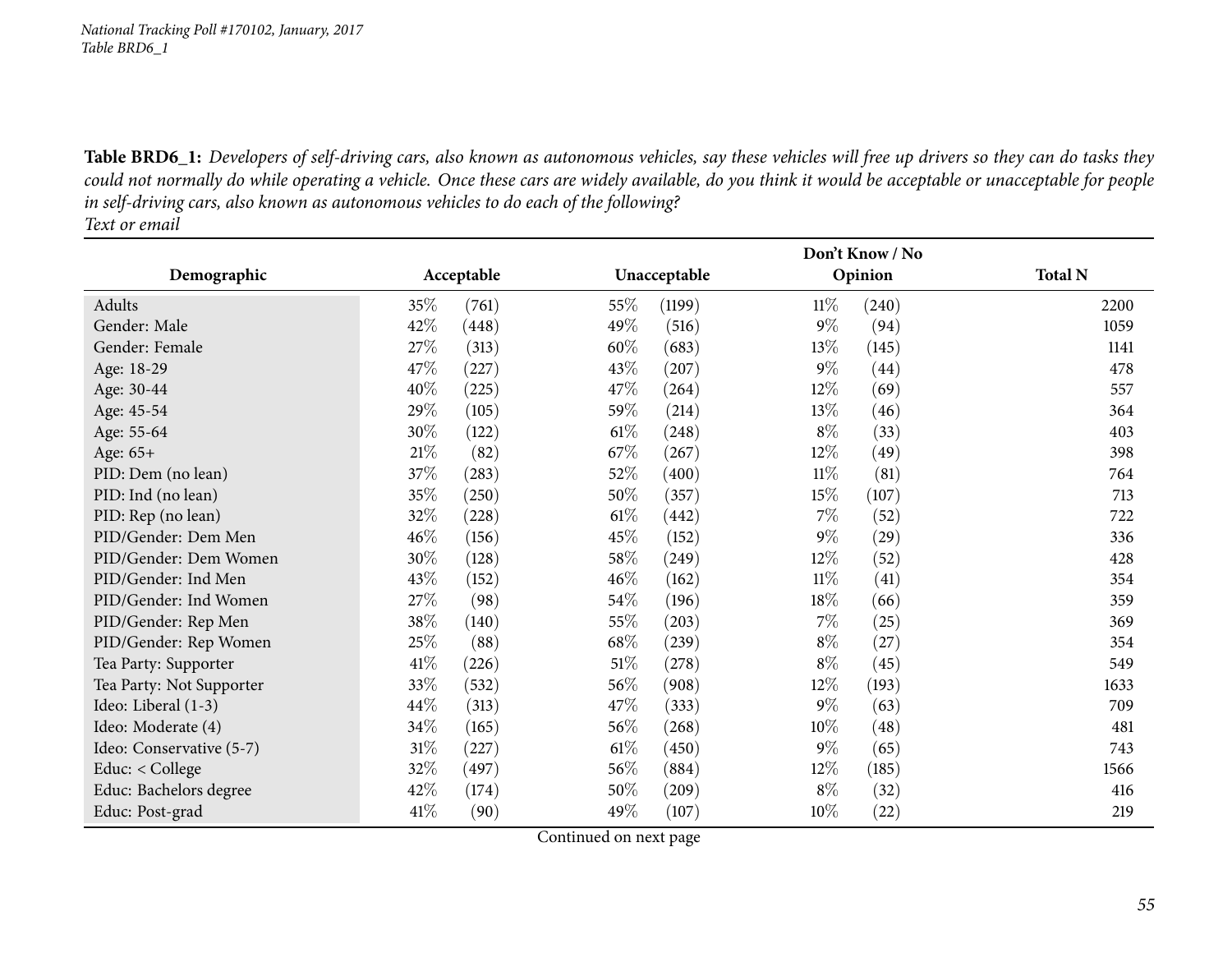Table BRD6\_1: Developers of self-driving cars, also known as autonomous vehicles, say these vehicles will free up drivers so they can do tasks they could not normally do while operating a vehicle. Once these cars are widely available, do you think it would be acceptable or unacceptable for people in self-driving cars, also known as autonomous vehicles to do each of the following? *Text or email*

|                             |      |            |      |              |        | Don't Know / No |                |
|-----------------------------|------|------------|------|--------------|--------|-----------------|----------------|
| Demographic                 |      | Acceptable |      | Unacceptable |        | Opinion         | <b>Total N</b> |
| Adults                      | 35%  | (761)      | 55\% | (1199)       | 11%    | (240)           | 2200           |
| Income: Under 50k           | 30%  | (396)      | 57%  | (735)        | 13%    | (170)           | 1301           |
| Income: 50k-100k            | 37%  | (243)      | 54%  | (351)        | $9\%$  | (55)            | 649            |
| Income: 100k+               | 49%  | (122)      | 45%  | (113)        | $6\%$  | (14)            | 250            |
| Ethnicity: White            | 34%  | (587)      | 57%  | (990)        | 10%    | (173)           | 1750           |
| Ethnicity: Hispanic         | 41\% | (134)      | 48%  | (160)        | $11\%$ | (36)            | 329            |
| Ethnicity: Afr. Am.         | 39%  | (104)      | 48%  | (128)        | 14%    | (36)            | 268            |
| Ethnicity: Other            | 38%  | (70)       | 45\% | (82)         | 17%    | (30)            | 182            |
| Relig: Protestant           | 34%  | (182)      | 56%  | (305)        | 10%    | (54)            | 540            |
| Relig: Roman Catholic       | 37%  | (172)      | 53%  | (244)        | 10%    | (44)            | 460            |
| Relig: Ath./Agn./None       | 36%  | (219)      | 52%  | (311)        | 12%    | (70)            | 600            |
| Relig: Something Else       | 34%  | (114)      | 53%  | (177)        | 13%    | (42)            | 333            |
| Relig: Jewish               | 30%  | (15)       | 64%  | (33)         | $6\%$  | (3)             | 51             |
| Relig: Evangelical          | 31%  | (195)      | 59%  | (363)        | 10%    | (60)            | 618            |
| Relig: Non-Evang. Catholics | 36%  | (234)      | 54%  | (348)        | 10%    | (67)            | 648            |
| Relig: All Christian        | 34%  | (429)      | 56%  | (711)        | 10%    | (127)           | 1267           |
| Relig: All Non-Christian    | 36%  | (332)      | 52%  | (488)        | 12%    | (112)           | 933            |
| Community: Urban            | 42%  | (234)      | 48%  | (266)        | 10%    | (58)            | 558            |
| Community: Suburban         | 35%  | (352)      | 54%  | (537)        | $11\%$ | (112)           | 1001           |
| Community: Rural            | 27%  | (175)      | 62%  | (396)        | $11\%$ | (70)            | 641            |
| Employ: Private Sector      | 40%  | (261)      | 50%  | (331)        | 10%    | (63)            | 656            |
| Employ: Government          | 46%  | (73)       | 48%  | (76)         | $6\%$  | (10)            | 158            |
| Employ: Self-Employed       | 42%  | (73)       | 50%  | (86)         | $9\%$  | (15)            | 173            |
| Employ: Homemaker           | 32%  | (68)       | 57%  | (120)        | 10%    | (22)            | 209            |
| Employ: Student             | 52%  | (55)       | 40%  | (42)         | $9\%$  | (9)             | 107            |
| Employ: Retired             | 25%  | (119)      | 66%  | (318)        | 10%    | (47)            | 484            |
| Employ: Unemployed          | 30%  | (67)       | 55%  | (126)        | 15%    | (34)            | 227            |
| Employ: Other               | 25%  | (46)       | 55%  | (101)        | 21%    | (39)            | 185            |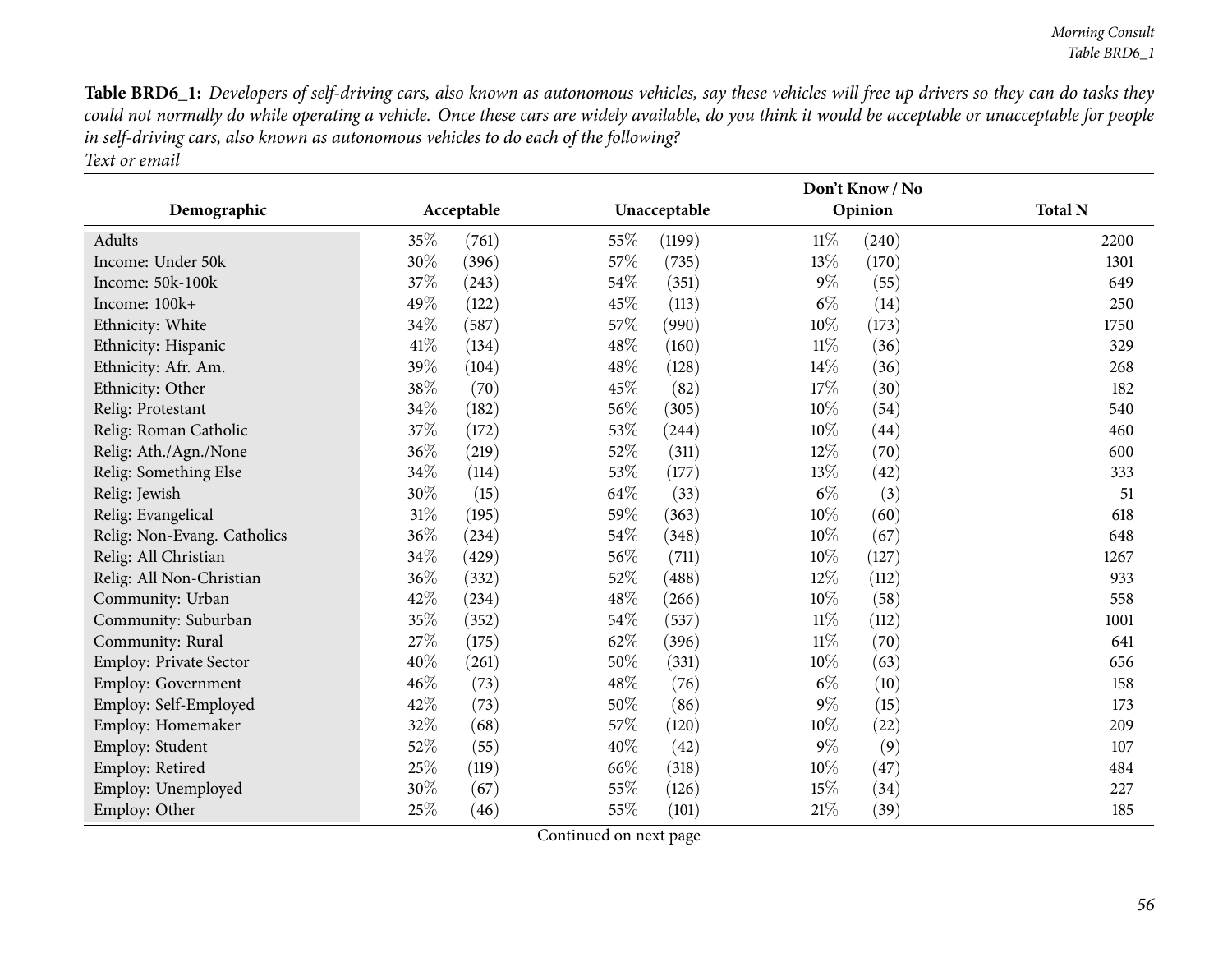Table BRD6\_1: Developers of self-driving cars, also known as autonomous vehicles, say these vehicles will free up drivers so they can do tasks they could not normally do while operating a vehicle. Once these cars are widely available, do you think it would be acceptable or unacceptable for people in self-driving cars, also known as autonomous vehicles to do each of the following?

*Text or email*

|                                      |        |            |      | Don't Know / No |        |         |                |  |  |  |  |
|--------------------------------------|--------|------------|------|-----------------|--------|---------|----------------|--|--|--|--|
| Demographic                          |        | Acceptable |      | Unacceptable    |        | Opinion | <b>Total N</b> |  |  |  |  |
| Adults                               | 35%    | (761)      | 55%  | (1199)          | $11\%$ | (240)   | 2200           |  |  |  |  |
| Job Type: White-collar               | 40%    | (289)      | 51\% | (368)           | $9\%$  | (64)    | 721            |  |  |  |  |
| Job Type: Blue-collar                | 33%    | (328)      | 59%  | (583)           | $9\%$  | (85)    | 996            |  |  |  |  |
| Job Type: Don't Know                 | 30%    | (144)      | 51\% | (248)           | 19%    | (91)    | 484            |  |  |  |  |
| Military HH: Yes                     | 35%    | (134)      | 56%  | (215)           | $10\%$ | (37)    | 386            |  |  |  |  |
| Military HH: No                      | 35%    | (627)      | 54%  | (984)           | $11\%$ | (202)   | 1814           |  |  |  |  |
| RD/WT: Right Direction               | 38%    | (277)      | 53%  | (387)           | 10%    | (71)    | 735            |  |  |  |  |
| RD/WT: Wrong Track                   | 33%    | (484)      | 55%  | (813)           | 12%    | (169)   | 1465           |  |  |  |  |
| Obama Job: Approve                   | 41\%   | (487)      | 48%  | (570)           | 10%    | (124)   | 1181           |  |  |  |  |
| Obama Job: Disapprove                | 29%    | (263)      | 63%  | (582)           | $8\%$  | (78)    | 923            |  |  |  |  |
| #1 Issue: Economy                    | 37%    | (274)      | 55%  | (407)           | $8\%$  | (58)    | 739            |  |  |  |  |
| #1 Issue: Security                   | 35%    | (136)      | 54%  | (212)           | $11\%$ | (43)    | 391            |  |  |  |  |
| #1 Issue: Health Care                | 29\%   | (111)      | 60%  | (232)           | $11\%$ | (45)    | 388            |  |  |  |  |
| #1 Issue: Medicare / Social Security | 30%    | (85)       | 58%  | (165)           | 13%    | (36)    | 286            |  |  |  |  |
| #1 Issue: Women's Issues             | 36\%   | (33)       | 47%  | (43)            | 17%    | (16)    | 92             |  |  |  |  |
| #1 Issue: Education                  | 48%    | (64)       | 42%  | (57)            | 10%    | (14)    | 135            |  |  |  |  |
| #1 Issue: Energy                     | 45%    | (32)       | 44\% | (32)            | $11\%$ | (8)     | 72             |  |  |  |  |
| #1 Issue: Other                      | 25%    | (24)       | 53%  | (52)            | 22%    | (21)    | 98             |  |  |  |  |
| 2016 Vote: Democrat Hillary Clinton  | 36%    | (282)      | 53%  | (418)           | $11\%$ | (88)    | 788            |  |  |  |  |
| 2016 Vote: Republican Donald Trump   | $31\%$ | (233)      | 61%  | (458)           | $8\%$  | (57)    | 749            |  |  |  |  |
| 2016 Vote: Someone else              | 40%    | (66)       | 50%  | (83)            | $11\%$ | (18)    | 167            |  |  |  |  |
| 2012 Vote: Barack Obama              | 35%    | (300)      | 55%  | (466)           | $9\%$  | (80)    | 846            |  |  |  |  |
| 2012 Vote: Mitt Romney               | 32%    | (191)      | 61%  | (363)           | 7%     | (42)    | 596            |  |  |  |  |
| 2012 Vote: Other                     | 23%    | (20)       | 61%  | (55)            | 16%    | (14)    | 90             |  |  |  |  |
| 2012 Vote: Didn't Vote               | 38%    | (248)      | 47%  | (310)           | 16%    | (103)   | 661            |  |  |  |  |
| 4-Region: Northeast                  | 35%    | (141)      | 55%  | (220)           | 10%    | (41)    | 401            |  |  |  |  |
| 4-Region: Midwest                    | 34\%   | (163)      | 54%  | (254)           | 12%    | (57)    | 473            |  |  |  |  |
| 4-Region: South                      | 33%    | (267)      | 56%  | (458)           | $11\%$ | (89)    | 814            |  |  |  |  |
| 4-Region: West                       | 37%    | (190)      | 52%  | (268)           | 10%    | (53)    | 511            |  |  |  |  |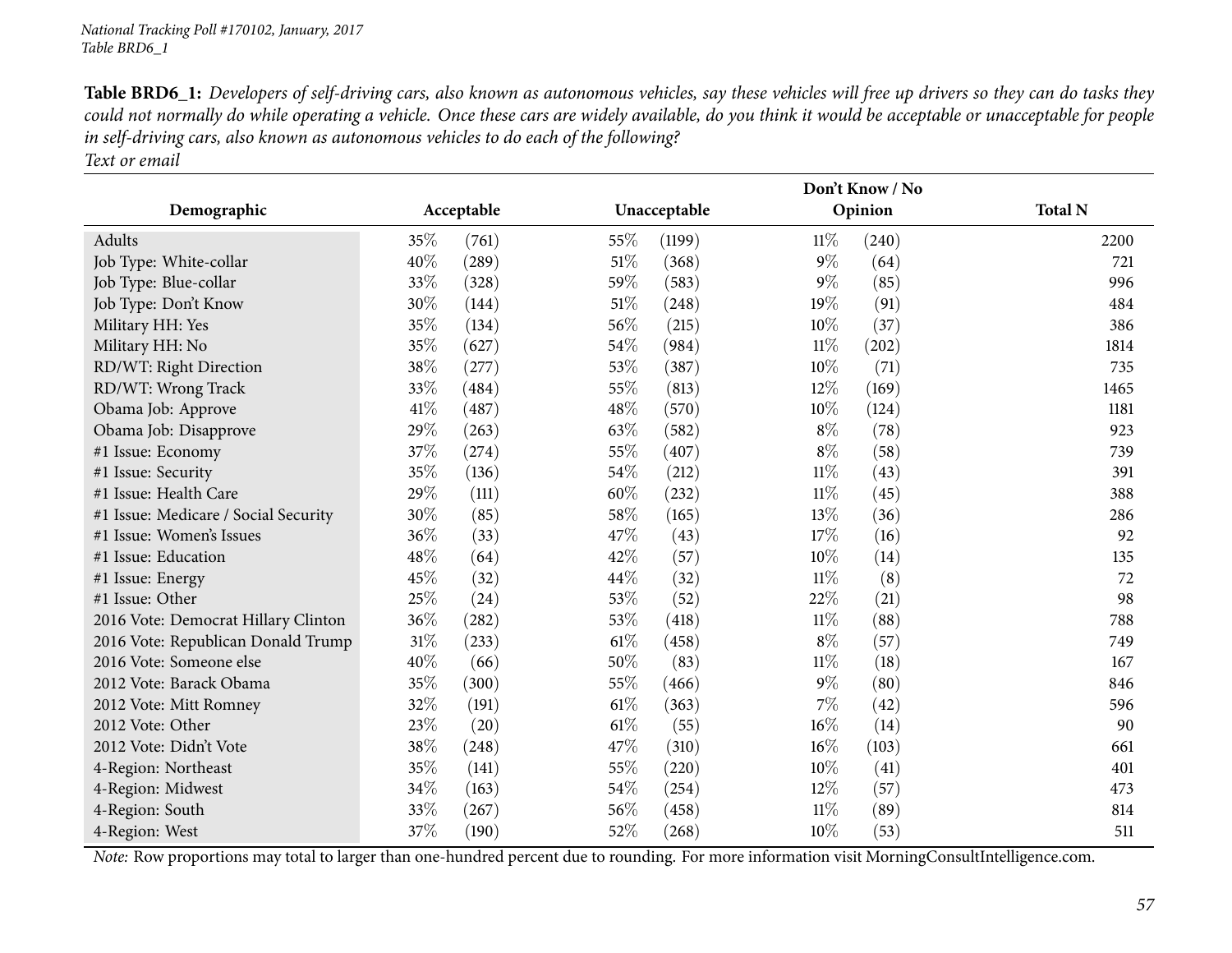1141

403

713

1633

481

416

219

Table BRD6\_2: Developers of self-driving cars, also known as autonomous vehicles, say these vehicles will free up drivers so they can do tasks they could not normally do while operating a vehicle. Once these cars are widely available, do you think it would be acceptable or unacceptable for people in self-driving cars, also known as autonomous vehicles to do each of the following? *Read*

|                          |        | Don't Know / No |        |              |        |         |                |  |  |  |
|--------------------------|--------|-----------------|--------|--------------|--------|---------|----------------|--|--|--|
| Demographic              |        | Acceptable      |        | Unacceptable |        | Opinion | <b>Total N</b> |  |  |  |
| Adults                   | 27\%   | (600)           | $61\%$ | (1331)       | 12%    | (269)   | 2200           |  |  |  |
| Gender: Male             | $36\%$ | (379)           | 54\%   | (573)        | $10\%$ | (107)   | 1059           |  |  |  |
| Gender: Female           | 19%    | (221)           | 66\%   | (758)        | $14\%$ | (162)   | 1141           |  |  |  |
| Age: 18-29               | 34\%   | (161)           | 57\%   | (270)        | $10\%$ | (46)    | 478            |  |  |  |
| Age: 30-44               | 33%    | (184)           | 53\%   | (293)        | $14\%$ | (79)    | 557            |  |  |  |
| Age: 45-54               | 26\%   | (93)            | 63\%   | (229)        | 12\%   | (43)    | 364            |  |  |  |
| Age: 55-64               | 23\%   | (93)            | 66\%   | (265)        | $11\%$ | (46)    | 403            |  |  |  |
| Age: 65+                 | 17%    | (68)            | 69%    | (274)        | $14\%$ | (55)    | 398            |  |  |  |
| PID: Dem (no lean)       | 31\%   | (240)           | 57\%   | (437)        | $11\%$ | (87)    | 764            |  |  |  |
| PID: Ind (no lean)       | 26\%   | (188)           | 57\%   | (405)        | 17%    | (121)   | 713            |  |  |  |
| PID: Rep (no lean)       | 24\%   | (172)           | 68\%   | (490)        | $8\%$  | (61)    | 722            |  |  |  |
| PID/Gender: Dem Men      | 43\%   | (145)           | 48\%   | (162)        | $9\%$  | (29)    | 336            |  |  |  |
| PID/Gender: Dem Women    | 22\%   | (95)            | 64\%   | (275)        | 14\%   | (58)    | 428            |  |  |  |
| PID/Gender: Ind Men      | 34\%   | (121)           | 52\%   | (184)        | 14\%   | (49)    | 354            |  |  |  |
| PID/Gender: Ind Women    | 19%    | (67)            | $61\%$ | (221)        | 20%    | (72)    | 359            |  |  |  |
| PID/Gender: Rep Men      | $31\%$ | (113)           | 62%    | (227)        | $8\%$  | (29)    | 369            |  |  |  |
| PID/Gender: Rep Women    | 17\%   | (59)            | 74\%   | (262)        | $9\%$  | (32)    | 354            |  |  |  |
| Tea Party: Supporter     | 32\%   | (177)           | 58\%   | (321)        | $9\%$  | (51)    | 549            |  |  |  |
| Tea Party: Not Supporter | 26\%   | (418)           | $61\%$ | (999)        | 13\%   | (216)   | 1633           |  |  |  |
| Ideo: Liberal (1-3)      | 37\%   | (263)           | 52\%   | (369)        | $11\%$ | (77)    | 709            |  |  |  |
| Ideo: Moderate (4)       | 30%    | (145)           | 59%    | (285)        | $11\%$ | (51)    | 481            |  |  |  |
| Ideo: Conservative (5-7) | 22\%   | (160)           | 68\%   | (508)        | $10\%$ | (75)    | 743            |  |  |  |
| Educ: < College          | 24\%   | (380)           | 63%    | (981)        | 13\%   | (205)   | 1566           |  |  |  |
| Educ: Bachelors degree   | 36%    | (148)           | 55\%   | (230)        | $9\%$  | (37)    | 416            |  |  |  |
| Educ: Post-grad          | 33%    | (72)            | 55%    | (120)        | 12%    | (26)    | 219            |  |  |  |

Continued on next page

d 33% (72) 55% (120)  $12\%$  (26) 219

Educ: Post-grad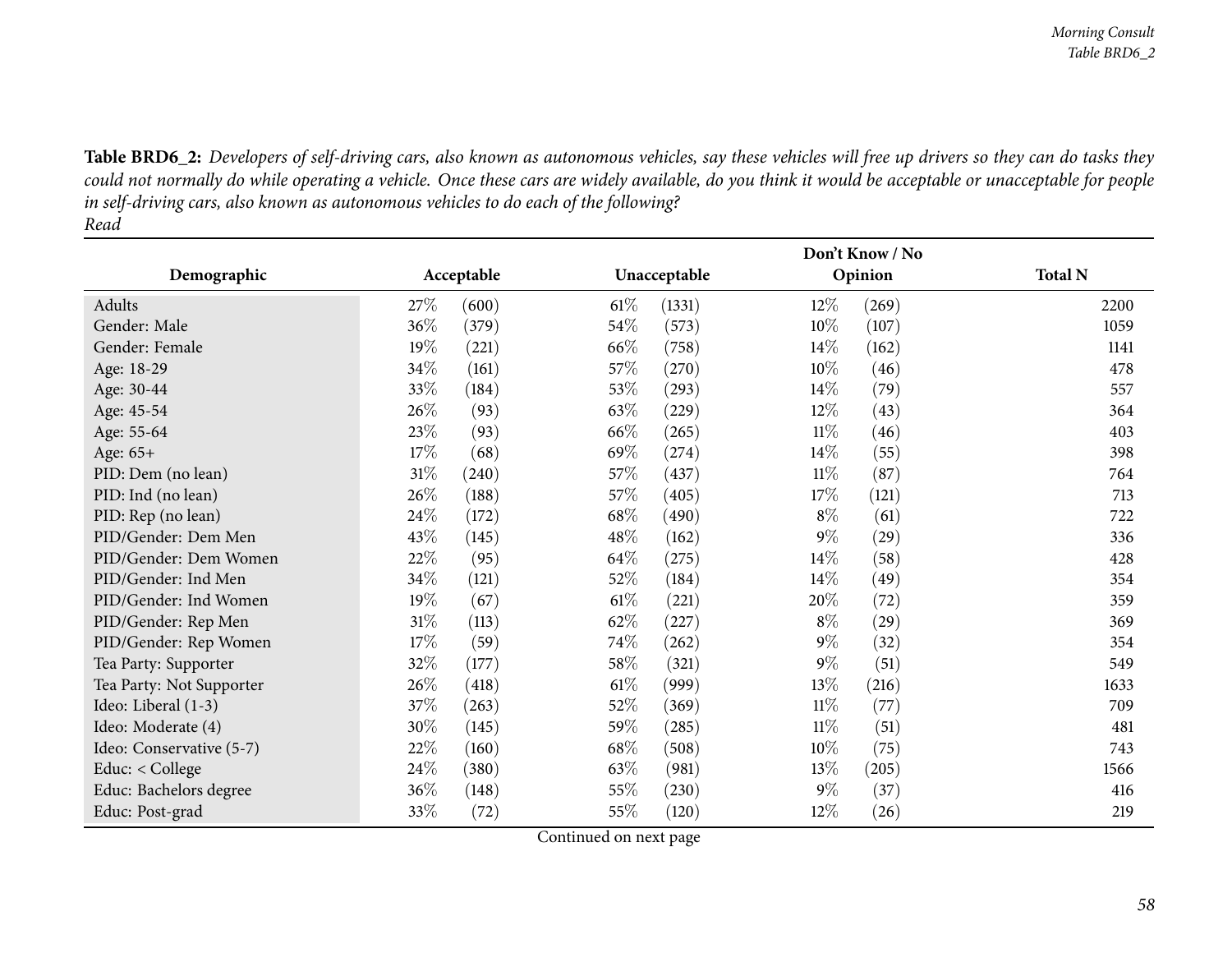Table BRD6\_2: Developers of self-driving cars, also known as autonomous vehicles, say these vehicles will free up drivers so they can do tasks they could not normally do while operating a vehicle. Once these cars are widely available, do you think it would be acceptable or unacceptable for people in self-driving cars, also known as autonomous vehicles to do each of the following? *Read*

|                               | Don't Know / No |            |        |              |        |         |                |  |  |
|-------------------------------|-----------------|------------|--------|--------------|--------|---------|----------------|--|--|
| Demographic                   |                 | Acceptable |        | Unacceptable |        | Opinion | <b>Total N</b> |  |  |
| Adults                        | 27%             | (600)      | $61\%$ | (1331)       | 12\%   | (269)   | 2200           |  |  |
| Income: Under 50k             | 24%             | (316)      | 62%    | (803)        | 14%    | (182)   | 1301           |  |  |
| Income: 50k-100k              | 30%             | (192)      | 60%    | (391)        | 10%    | (66)    | 649            |  |  |
| Income: 100k+                 | 37%             | (91)       | 55%    | (137)        | $8\%$  | (21)    | 250            |  |  |
| Ethnicity: White              | 26%             | (450)      | 63%    | (1102)       | $11\%$ | (197)   | 1750           |  |  |
| Ethnicity: Hispanic           | 39%             | (127)      | 49%    | (160)        | 13%    | (42)    | 329            |  |  |
| Ethnicity: Afr. Am.           | $31\%$          | (84)       | 54%    | (146)        | $14\%$ | (38)    | 268            |  |  |
| Ethnicity: Other              | 36%             | (66)       | 46%    | (83)         | 18%    | (33)    | 182            |  |  |
| Relig: Protestant             | 23%             | (125)      | 66\%   | (354)        | $11\%$ | (61)    | 540            |  |  |
| Relig: Roman Catholic         | 36%             | (167)      | 53%    | (245)        | 10%    | (48)    | 460            |  |  |
| Relig: Ath./Agn./None         | 29%             | (177)      | 57%    | (344)        | 13%    | (79)    | 600            |  |  |
| Relig: Something Else         | 24%             | (79)       | 62%    | (205)        | 15%    | (49)    | 333            |  |  |
| Relig: Jewish                 | 28%             | (14)       | 65%    | (33)         | 7%     | (4)     | 51             |  |  |
| Relig: Evangelical            | 23%             | (144)      | 66%    | (405)        | $11\%$ | (69)    | 618            |  |  |
| Relig: Non-Evang. Catholics   | 31%             | (201)      | 58%    | (377)        | $11\%$ | (71)    | 648            |  |  |
| Relig: All Christian          | 27%             | (344)      | 62%    | (782)        | $11\%$ | (140)   | 1267           |  |  |
| Relig: All Non-Christian      | 27%             | (256)      | 59%    | (549)        | 14%    | (128)   | 933            |  |  |
| Community: Urban              | 34%             | (190)      | 55%    | (306)        | $11\%$ | (62)    | 558            |  |  |
| Community: Suburban           | 28%             | (276)      | 60%    | (596)        | 13%    | (129)   | 1001           |  |  |
| Community: Rural              | $21\%$          | (134)      | 67%    | (429)        | 12%    | (77)    | 641            |  |  |
| <b>Employ: Private Sector</b> | 32%             | (210)      | 58%    | (381)        | $10\%$ | (66)    | 656            |  |  |
| Employ: Government            | 37%             | (59)       | 53%    | (84)         | 10%    | (16)    | 158            |  |  |
| Employ: Self-Employed         | 41\%            | (71)       | 49%    | (84)         | 10%    | (18)    | 173            |  |  |
| Employ: Homemaker             | 23%             | (48)       | 65%    | (136)        | 12%    | (25)    | 209            |  |  |
| Employ: Student               | 36%             | (38)       | 57%    | (61)         | $7\%$  | (8)     | 107            |  |  |
| Employ: Retired               | 19%             | (91)       | 69%    | (336)        | 12%    | (58)    | 484            |  |  |
| Employ: Unemployed            | 21%             | (47)       | 62%    | (142)        | 17%    | (39)    | 227            |  |  |
| Employ: Other                 | 20%             | (37)       | 59%    | (109)        | $21\%$ | (39)    | 185            |  |  |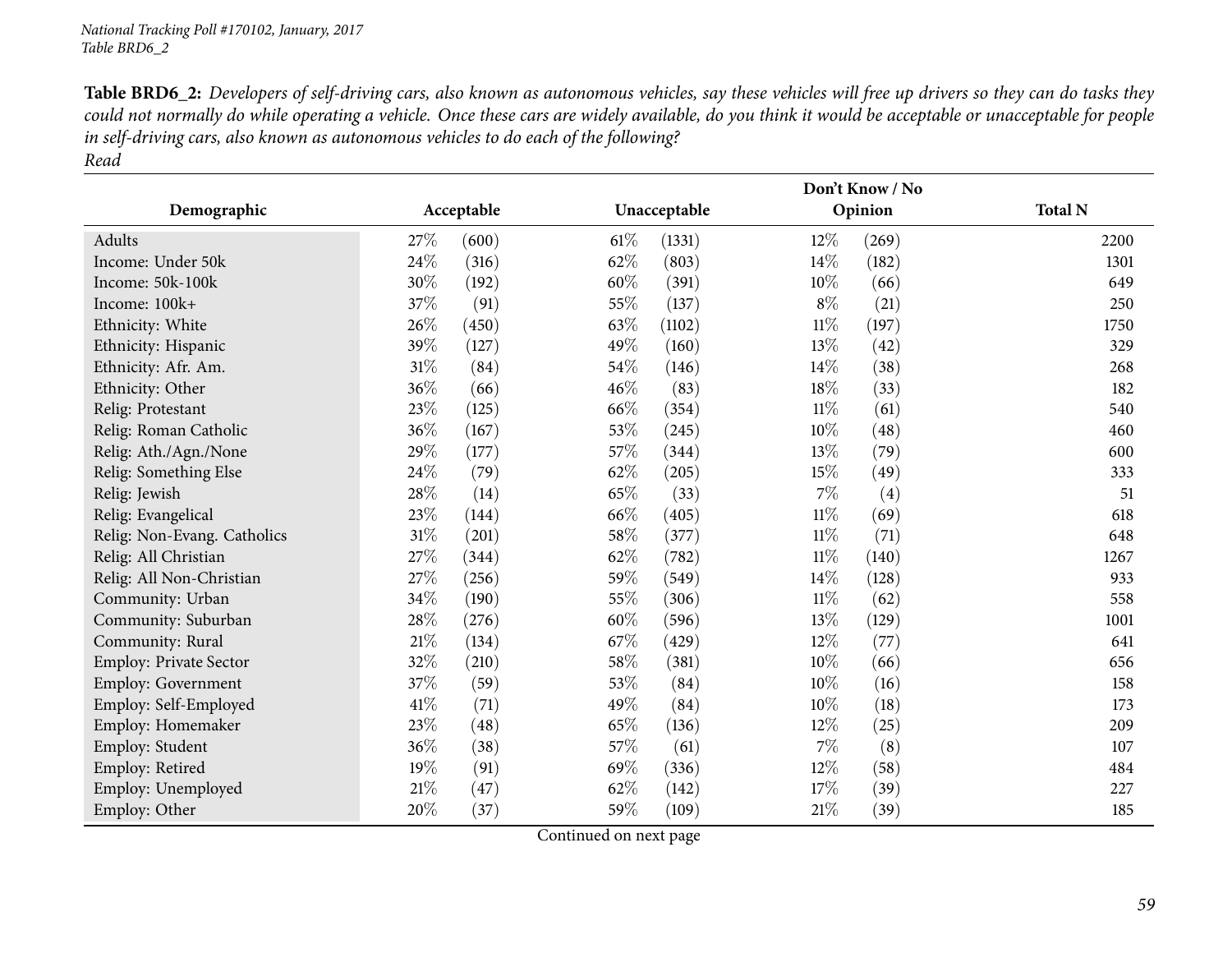Table BRD6\_2: Developers of self-driving cars, also known as autonomous vehicles, say these vehicles will free up drivers so they can do tasks they could not normally do while operating a vehicle. Once these cars are widely available, do you think it would be acceptable or unacceptable for people in self-driving cars, also known as autonomous vehicles to do each of the following? *Read*

|                                      |        |            |        | Don't Know / No |        |         |                |  |  |  |
|--------------------------------------|--------|------------|--------|-----------------|--------|---------|----------------|--|--|--|
| Demographic                          |        | Acceptable |        | Unacceptable    |        | Opinion | <b>Total N</b> |  |  |  |
| Adults                               | 27%    | (600)      | $61\%$ | (1331)          | $12\%$ | (269)   | 2200           |  |  |  |
| Job Type: White-collar               | 33%    | (236)      | 57%    | (414)           | $10\%$ | (71)    | 721            |  |  |  |
| Job Type: Blue-collar                | 27%    | (272)      | 64%    | (632)           | $9\%$  | (92)    | 996            |  |  |  |
| Job Type: Don't Know                 | $19\%$ | (93)       | 59%    | (285)           | 22%    | (106)   | 484            |  |  |  |
| Military HH: Yes                     | 25%    | (97)       | 64%    | (246)           | $11\%$ | (42)    | 386            |  |  |  |
| Military HH: No                      | 28%    | (503)      | 60%    | (1085)          | 12%    | (226)   | 1814           |  |  |  |
| RD/WT: Right Direction               | 32%    | (236)      | 56%    | (410)           | 12%    | (89)    | 735            |  |  |  |
| RD/WT: Wrong Track                   | 25%    | (364)      | 63%    | (921)           | 12%    | (180)   | 1465           |  |  |  |
| Obama Job: Approve                   | 33%    | (395)      | 55%    | (645)           | 12%    | (141)   | 1181           |  |  |  |
| Obama Job: Disapprove                | 21%    | (196)      | 69%    | (637)           | 10%    | (90)    | 923            |  |  |  |
| #1 Issue: Economy                    | 30%    | (222)      | 61%    | (449)           | $9\%$  | (67)    | 739            |  |  |  |
| #1 Issue: Security                   | 27%    | (105)      | 61%    | (240)           | 12%    | (46)    | 391            |  |  |  |
| #1 Issue: Health Care                | 22%    | (85)       | 66\%   | (258)           | 12%    | (45)    | 388            |  |  |  |
| #1 Issue: Medicare / Social Security | 24%    | (70)       | 59%    | (169)           | 16%    | (47)    | 286            |  |  |  |
| #1 Issue: Women's Issues             | 24%    | (22)       | 61\%   | (57)            | 15%    | (14)    | 92             |  |  |  |
| #1 Issue: Education                  | 39%    | (52)       | 52%    | (69)            | 10%    | (13)    | 135            |  |  |  |
| #1 Issue: Energy                     | 37%    | (27)       | 50%    | (36)            | 13\%   | (9)     | 72             |  |  |  |
| #1 Issue: Other                      | 17%    | (16)       | 55%    | (54)            | 28%    | (28)    | 98             |  |  |  |
| 2016 Vote: Democrat Hillary Clinton  | 30%    | (234)      | 58%    | (456)           | 12%    | (97)    | 788            |  |  |  |
| 2016 Vote: Republican Donald Trump   | 24%    | (182)      | 67%    | (501)           | $9\%$  | (66)    | 749            |  |  |  |
| 2016 Vote: Someone else              | 31%    | (52)       | 58%    | (97)            | $11\%$ | (18)    | 167            |  |  |  |
| 2012 Vote: Barack Obama              | 31%    | (258)      | 58%    | (492)           | $11\%$ | (96)    | 846            |  |  |  |
| 2012 Vote: Mitt Romney               | 25%    | (148)      | 68\%   | (404)           | $8\%$  | (45)    | 596            |  |  |  |
| 2012 Vote: Other                     | 19%    | (17)       | 67%    | (60)            | 13%    | (12)    | 90             |  |  |  |
| 2012 Vote: Didn't Vote               | 27%    | (175)      | 56%    | (371)           | 17%    | (115)   | 661            |  |  |  |
| 4-Region: Northeast                  | 27%    | (107)      | 63%    | (254)           | 10%    | (40)    | 401            |  |  |  |
| 4-Region: Midwest                    | 26%    | (122)      | 62%    | (292)           | 13%    | (60)    | 473            |  |  |  |
| 4-Region: South                      | 24%    | (196)      | 63%    | (512)           | 13%    | (107)   | 814            |  |  |  |
| 4-Region: West                       | 34%    | (175)      | 54%    | (274)           | 12%    | (62)    | 511            |  |  |  |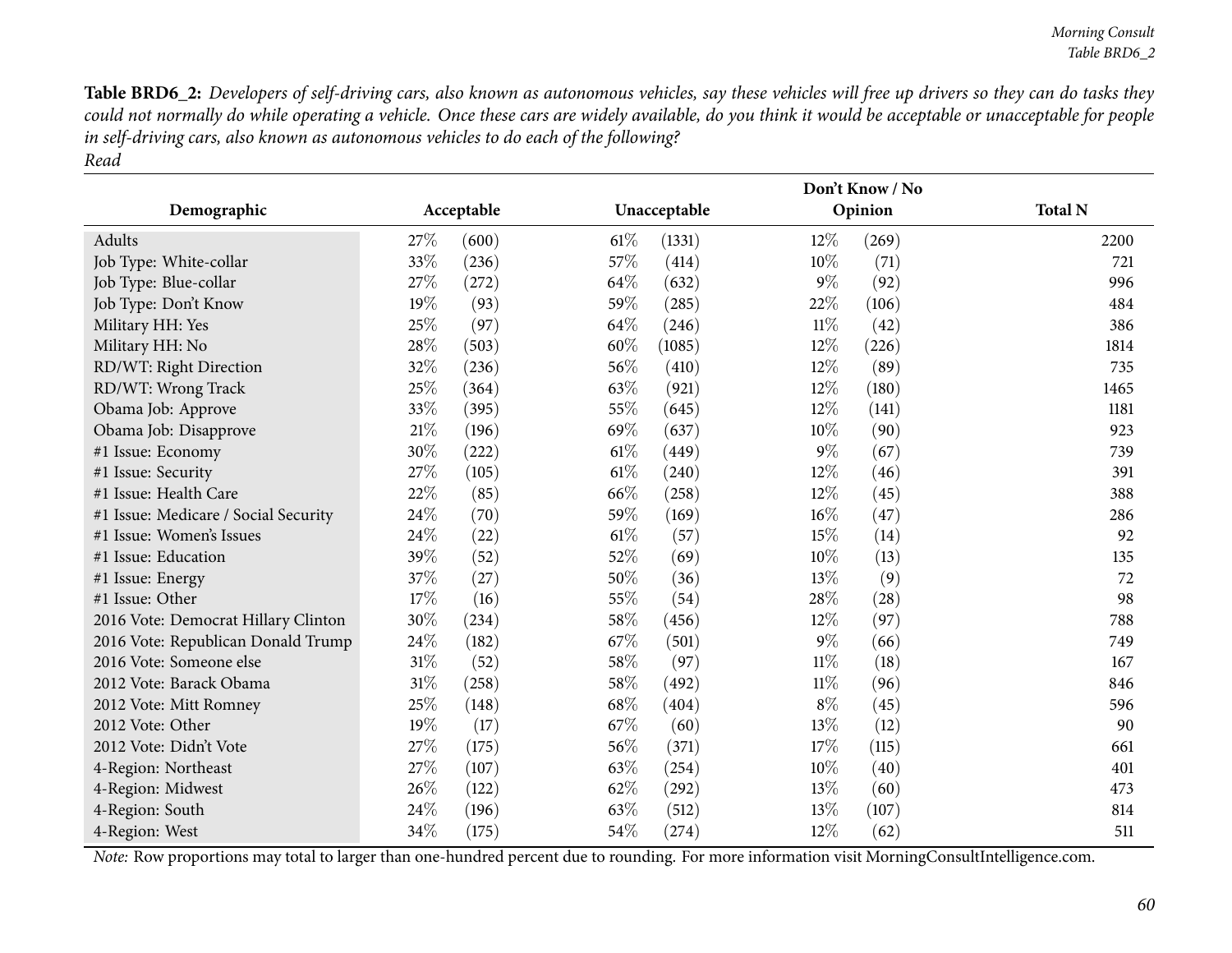Table BRD6\_3: Developers of self-driving cars, also known as autonomous vehicles, say these vehicles will free up drivers so they can do tasks they could not normally do while operating a vehicle. Once these cars are widely available, do you think it would be acceptable or unacceptable for people in self-driving cars, also known as autonomous vehicles to do each of the following?

*Watch T.V. or movies*

|                          |        |            | Don't Know / No |              |        |         |                |  |  |
|--------------------------|--------|------------|-----------------|--------------|--------|---------|----------------|--|--|
| Demographic              |        | Acceptable |                 | Unacceptable |        | Opinion | <b>Total N</b> |  |  |
| Adults                   | 24\%   | (532)      | $64\%$          | (1398)       | 12\%   | (270)   | 2200           |  |  |
| Gender: Male             | 32\%   | (334)      | 58\%            | (614)        | $10\%$ | (111)   | 1059           |  |  |
| Gender: Female           | 17%    | (198)      | 69%             | (784)        | $14\%$ | (160)   | 1141           |  |  |
| Age: 18-29               | 33%    | (160)      | 58\%            | (277)        | $9\%$  | (41)    | 478            |  |  |
| Age: 30-44               | $31\%$ | (175)      | $54\%$          | (302)        | $14\%$ | (80)    | 557            |  |  |
| Age: 45-54               | 21%    | (76)       | 66\%            | (241)        | 13\%   | (47)    | 364            |  |  |
| Age: 55-64               | 18%    | (73)       | 71\%            | (286)        | $11\%$ | (44)    | 403            |  |  |
| Age: 65+                 | 12%    | (48)       | 73%             | (291)        | 15%    | (58)    | 398            |  |  |
| PID: Dem (no lean)       | 27%    | (204)      | $61\%$          | (469)        | 12\%   | (92)    | 764            |  |  |
| PID: Ind (no lean)       | 24\%   | (174)      | 58\%            | (415)        | $18\%$ | (125)   | 713            |  |  |
| PID: Rep (no lean)       | $21\%$ | (155)      | $71\%$          | (514)        | $7\%$  | (54)    | 722            |  |  |
| PID/Gender: Dem Men      | 36\%   | (121)      | 55\%            | (184)        | $9\%$  | (31)    | 336            |  |  |
| PID/Gender: Dem Women    | $19\%$ | (83)       | 66\%            | (285)        | 14\%   | (61)    | 428            |  |  |
| PID/Gender: Ind Men      | 32\%   | (114)      | 53%             | (187)        | 15%    | (54)    | 354            |  |  |
| PID/Gender: Ind Women    | 17%    | (60)       | 63\%            | (228)        | 20%    | (71)    | 359            |  |  |
| PID/Gender: Rep Men      | 27\%   | (100)      | 66\%            | (243)        | $7\%$  | (26)    | 369            |  |  |
| PID/Gender: Rep Women    | 16%    | (55)       | 77\%            | (271)        | $8\%$  | (27)    | 354            |  |  |
| Tea Party: Supporter     | 30\%   | (162)      | $61\%$          | (337)        | $9\%$  | (50)    | 549            |  |  |
| Tea Party: Not Supporter | 23\%   | (368)      | $64\%$          | (1050)       | 13%    | (215)   | 1633           |  |  |
| Ideo: Liberal (1-3)      | 35\%   | (248)      | 55\%            | (387)        | $10\%$ | (74)    | 709            |  |  |
| Ideo: Moderate (4)       | 24\%   | (116)      | 64\%            | (310)        | 12%    | (56)    | 481            |  |  |
| Ideo: Conservative (5-7) | 19%    | (141)      | $71\%$          | (531)        | $10\%$ | (71)    | 743            |  |  |
| Educ: < College          | 22%    | (348)      | 65%             | (1011)       | 13\%   | (207)   | 1566           |  |  |
| Educ: Bachelors degree   | 29%    | (121)      | $61\%$          | (253)        | $10\%$ | (42)    | 416            |  |  |
| Educ: Post-grad          | 29%    | (63)       | $61\%$          | (134)        | $10\%$ | (21)    | 219            |  |  |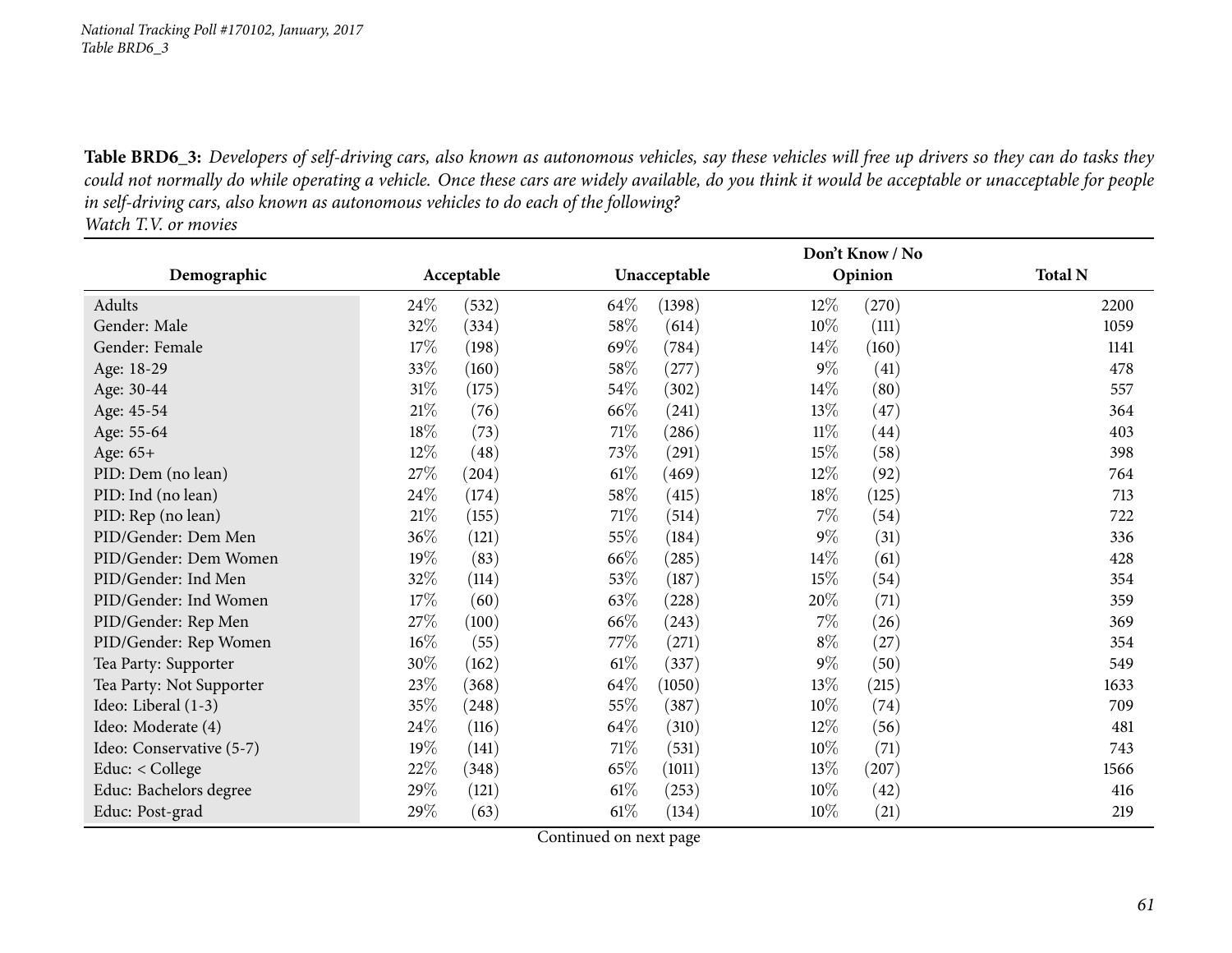Table BRD6\_3: Developers of self-driving cars, also known as autonomous vehicles, say these vehicles will free up drivers so they can do tasks they could not normally do while operating a vehicle. Once these cars are widely available, do you think it would be acceptable or unacceptable for people in self-driving cars, also known as autonomous vehicles to do each of the following? *Watch T.V. or movies*

|                             |        |            |      | Don't Know / No |        |         |                |  |  |  |
|-----------------------------|--------|------------|------|-----------------|--------|---------|----------------|--|--|--|
| Demographic                 |        | Acceptable |      | Unacceptable    |        | Opinion | <b>Total N</b> |  |  |  |
| Adults                      | 24\%   | (532)      | 64\% | (1398)          | $12\%$ | (270)   | 2200           |  |  |  |
| Income: Under 50k           | 21%    | (272)      | 65%  | (839)           | 15%    | (190)   | 1301           |  |  |  |
| Income: 50k-100k            | 27%    | (174)      | 63%  | (411)           | $10\%$ | (64)    | 649            |  |  |  |
| Income: 100k+               | 34%    | (85)       | 59%  | (147)           | 7%     | (17)    | 250            |  |  |  |
| Ethnicity: White            | 22%    | (385)      | 66%  | (1160)          | 12%    | (205)   | 1750           |  |  |  |
| Ethnicity: Hispanic         | 32%    | (106)      | 55%  | (182)           | 12%    | (41)    | 329            |  |  |  |
| Ethnicity: Afr. Am.         | 33%    | (87)       | 55%  | (146)           | 13%    | (35)    | 268            |  |  |  |
| Ethnicity: Other            | 33%    | (60)       | 50%  | (92)            | 17%    | (31)    | 182            |  |  |  |
| Relig: Protestant           | 21%    | (114)      | 69%  | (371)           | 10%    | (56)    | 540            |  |  |  |
| Relig: Roman Catholic       | 31%    | (144)      | 57%  | (263)           | 12%    | (53)    | 460            |  |  |  |
| Relig: Ath./Agn./None       | 25%    | (152)      | 61%  | (364)           | 14%    | (83)    | 600            |  |  |  |
| Relig: Something Else       | $21\%$ | (69)       | 64%  | (214)           | 15%    | (50)    | 333            |  |  |  |
| Relig: Jewish               | 24%    | (12)       | 63%  | (32)            | 14%    | (7)     | 51             |  |  |  |
| Relig: Evangelical          | 22%    | (138)      | 68%  | (419)           | $10\%$ | (61)    | 618            |  |  |  |
| Relig: Non-Evang. Catholics | 27%    | (172)      | 62%  | (401)           | 12%    | (75)    | 648            |  |  |  |
| Relig: All Christian        | 25%    | (311)      | 65%  | (819)           | $11\%$ | (136)   | 1267           |  |  |  |
| Relig: All Non-Christian    | 24%    | (221)      | 62%  | (578)           | $14\%$ | (133)   | 933            |  |  |  |
| Community: Urban            | 33%    | (183)      | 56%  | (314)           | $11\%$ | (61)    | 558            |  |  |  |
| Community: Suburban         | 23%    | (233)      | 63%  | (633)           | 13%    | (135)   | 1001           |  |  |  |
| Community: Rural            | 18%    | (117)      | 70%  | (450)           | 12%    | (74)    | 641            |  |  |  |
| Employ: Private Sector      | 27%    | (180)      | 61\% | (403)           | $11\%$ | (73)    | 656            |  |  |  |
| Employ: Government          | 32%    | (51)       | 59%  | (94)            | $9\%$  | (14)    | 158            |  |  |  |
| Employ: Self-Employed       | 34%    | (59)       | 55%  | (95)            | $11\%$ | (19)    | 173            |  |  |  |
| Employ: Homemaker           | 20%    | (43)       | 66%  | (138)           | 14%    | (29)    | 209            |  |  |  |
| Employ: Student             | 41\%   | (44)       | 55%  | (58)            | $4\%$  | (4)     | 107            |  |  |  |
| Employ: Retired             | 14%    | (68)       | 74%  | (358)           | 12%    | (58)    | 484            |  |  |  |
| Employ: Unemployed          | 19%    | (43)       | 66%  | (151)           | 15%    | (33)    | 227            |  |  |  |
| Employ: Other               | 24%    | (44)       | 55%  | (101)           | 22%    | (40)    | 185            |  |  |  |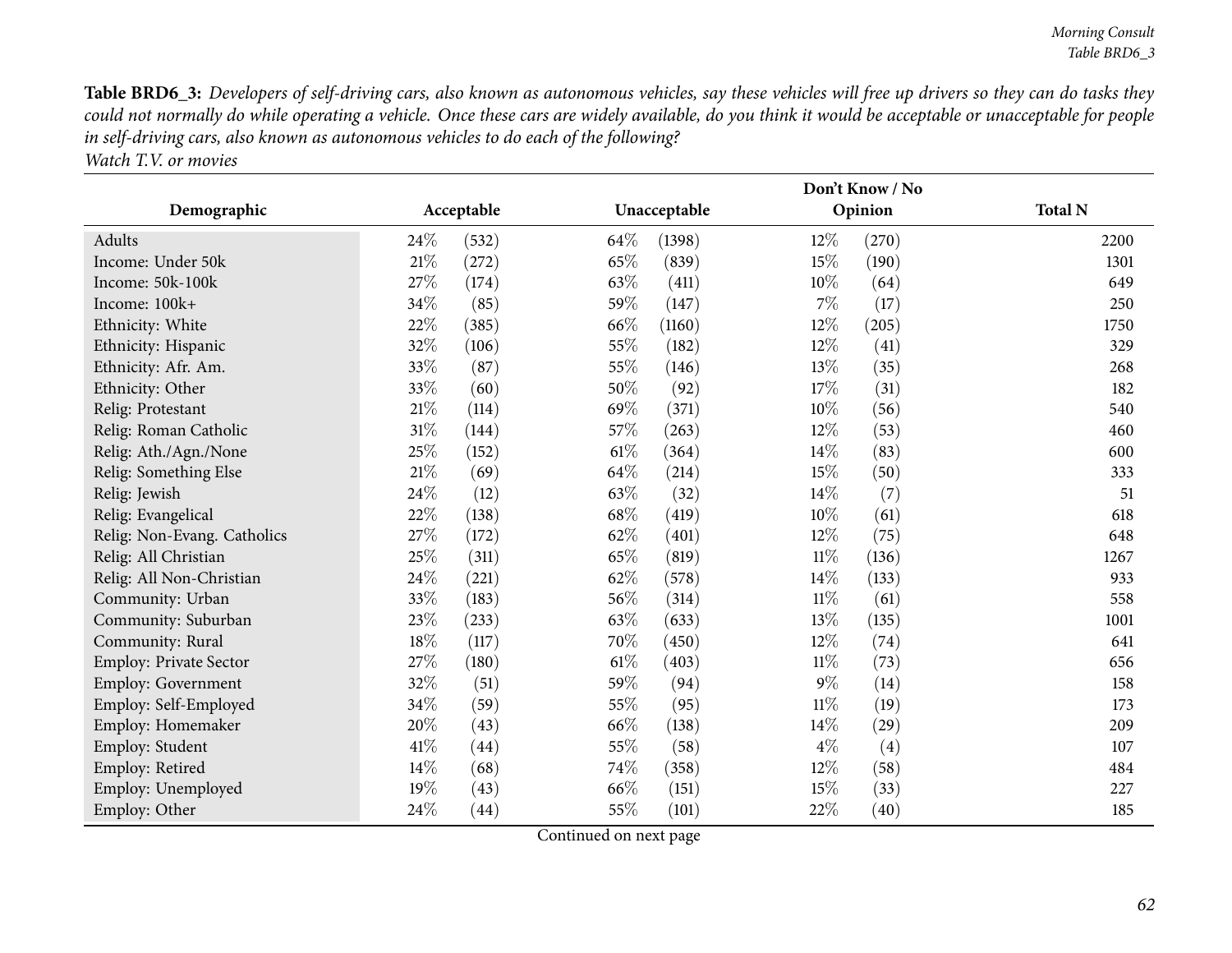Table BRD6\_3: Developers of self-driving cars, also known as autonomous vehicles, say these vehicles will free up drivers so they can do tasks they could not normally do while operating a vehicle. Once these cars are widely available, do you think it would be acceptable or unacceptable for people in self-driving cars, also known as autonomous vehicles to do each of the following?

*Watch T.V. or movies*

|                                      |      |            |      | Don't Know / No |        |         |                |  |  |  |
|--------------------------------------|------|------------|------|-----------------|--------|---------|----------------|--|--|--|
| Demographic                          |      | Acceptable |      | Unacceptable    |        | Opinion | <b>Total N</b> |  |  |  |
| Adults                               | 24\% | (532)      | 64\% | (1398)          | 12\%   | (270)   | 2200           |  |  |  |
| Job Type: White-collar               | 28%  | (202)      | 61%  | (438)           | $11\%$ | (81)    | 721            |  |  |  |
| Job Type: Blue-collar                | 24%  | (234)      | 68%  | (674)           | $9\%$  | (88)    | 996            |  |  |  |
| Job Type: Don't Know                 | 20%  | (95)       | 59%  | (286)           | 21%    | (102)   | 484            |  |  |  |
| Military HH: Yes                     | 22%  | (86)       | 66\% | (256)           | 12%    | (45)    | 386            |  |  |  |
| Military HH: No                      | 25%  | (446)      | 63%  | (1142)          | 12%    | (226)   | 1814           |  |  |  |
| RD/WT: Right Direction               | 30%  | (219)      | 58%  | (427)           | 12%    | (89)    | 735            |  |  |  |
| RD/WT: Wrong Track                   | 21%  | (313)      | 66\% | (971)           | 12%    | (181)   | 1465           |  |  |  |
| Obama Job: Approve                   | 29%  | (344)      | 58%  | (683)           | 13%    | (153)   | 1181           |  |  |  |
| Obama Job: Disapprove                | 19%  | (179)      | 72%  | (661)           | $9\%$  | (83)    | 923            |  |  |  |
| #1 Issue: Economy                    | 26%  | (189)      | 66\% | (490)           | $8\%$  | (60)    | 739            |  |  |  |
| #1 Issue: Security                   | 22%  | (87)       | 64\% | (250)           | 14%    | (54)    | 391            |  |  |  |
| #1 Issue: Health Care                | 20%  | (79)       | 67%  | (260)           | 13%    | (49)    | 388            |  |  |  |
| #1 Issue: Medicare / Social Security | 21%  | (59)       | 63%  | (181)           | 16%    | (45)    | 286            |  |  |  |
| #1 Issue: Women's Issues             | 23%  | (21)       | 65%  | (60)            | 12%    | (11)    | 92             |  |  |  |
| #1 Issue: Education                  | 36%  | (49)       | 55%  | (75)            | $8\%$  | (11)    | 135            |  |  |  |
| #1 Issue: Energy                     | 42%  | (30)       | 41\% | (29)            | 17%    | (13)    | 72             |  |  |  |
| #1 Issue: Other                      | 18%  | (18)       | 55%  | (53)            | 27%    | (27)    | 98             |  |  |  |
| 2016 Vote: Democrat Hillary Clinton  | 26%  | (205)      | 62%  | (489)           | 12%    | (94)    | 788            |  |  |  |
| 2016 Vote: Republican Donald Trump   | 20%  | (153)      | 71%  | (533)           | $8\%$  | (63)    | 749            |  |  |  |
| 2016 Vote: Someone else              | 27%  | (45)       | 59\% | (99)            | $14\%$ | (23)    | 167            |  |  |  |
| 2012 Vote: Barack Obama              | 26%  | (218)      | 63%  | (532)           | 11%    | (96)    | 846            |  |  |  |
| 2012 Vote: Mitt Romney               | 19%  | (116)      | 72%  | (430)           | $8\%$  | (51)    | 596            |  |  |  |
| 2012 Vote: Other                     | 18%  | (16)       | 64%  | (57)            | 18%    | (16)    | 90             |  |  |  |
| 2012 Vote: Didn't Vote               | 27%  | (181)      | 56%  | (373)           | 16%    | (107)   | 661            |  |  |  |
| 4-Region: Northeast                  | 23%  | (92)       | 67\% | (270)           | 10%    | (39)    | 401            |  |  |  |
| 4-Region: Midwest                    | 23%  | (107)      | 66%  | (310)           | 12\%   | (56)    | 473            |  |  |  |
| 4-Region: South                      | 22%  | (182)      | 64\% | (521)           | 14%    | (111)   | 814            |  |  |  |
| 4-Region: West                       | 29%  | (151)      | 58%  | (297)           | 12%    | (64)    | 511            |  |  |  |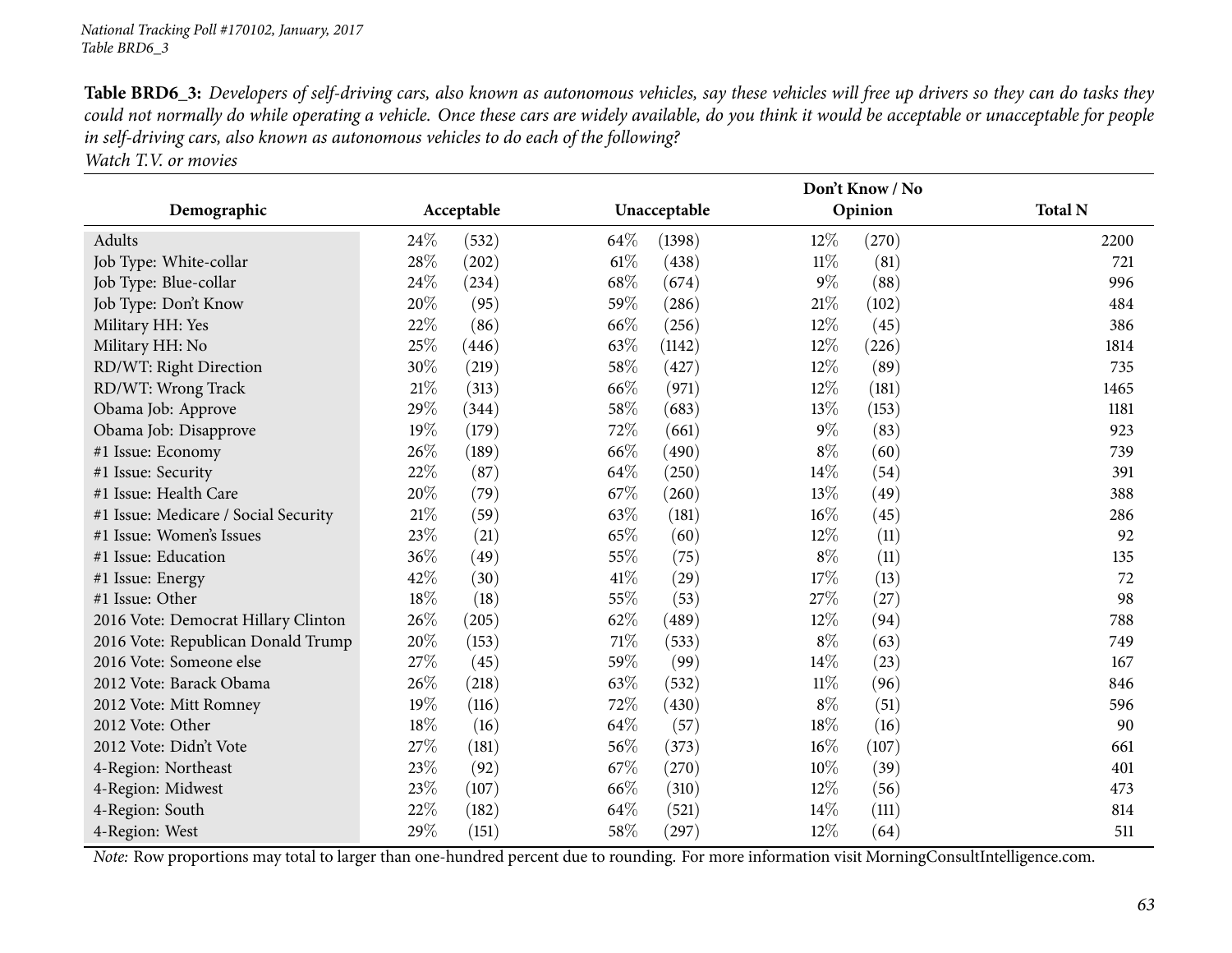Table BRD6\_4: Developers of self-driving cars, also known as autonomous vehicles, say these vehicles will free up drivers so they can do tasks they could not normally do while operating a vehicle. Once these cars are widely available, do you think it would be acceptable or unacceptable for people in self-driving cars, also known as autonomous vehicles to do each of the following?

*Talk on the <sup>p</sup>hone*

|                          |                 | Don't Know / No |                 |                |  |  |  |  |
|--------------------------|-----------------|-----------------|-----------------|----------------|--|--|--|--|
| Demographic              | Acceptable      | Unacceptable    | Opinion         | <b>Total N</b> |  |  |  |  |
| Adults                   | 52\%<br>(1138)  | 39\%<br>(849)   | $10\%$<br>(212) | 2200           |  |  |  |  |
| Gender: Male             | 57%<br>(601)    | 36\%<br>(380)   | $7\%$<br>(78)   | 1059           |  |  |  |  |
| Gender: Female           | 47%<br>(537)    | 41\%<br>(470)   | 12%<br>(134)    | 1141           |  |  |  |  |
| Age: 18-29               | 61%<br>(293)    | $31\%$<br>(147) | $8\%$<br>(37)   | 478            |  |  |  |  |
| Age: 30-44               | 55\%<br>(305)   | 34\%<br>(191)   | $11\%$<br>(61)  | 557            |  |  |  |  |
| Age: 45-54               | $46\%$<br>(168) | 43\%<br>(156)   | $11\%$<br>(41)  | 364            |  |  |  |  |
| Age: 55-64               | 48\%<br>(193)   | $44\%$<br>(179) | $8\%$<br>(31)   | 403            |  |  |  |  |
| Age: 65+                 | 45\%<br>(179)   | $44\%$<br>(177) | 10%<br>(42)     | 398            |  |  |  |  |
| PID: Dem (no lean)       | 53%<br>(408)    | 38\%<br>(288)   | $9\%$<br>(68)   | 764            |  |  |  |  |
| PID: Ind (no lean)       | 52\%<br>(370)   | $34\%$<br>(245) | $14\%$<br>(99)  | 713            |  |  |  |  |
| PID: Rep (no lean)       | 50%<br>(360)    | 44\%<br>(316)   | $6\%$<br>(46)   | 722            |  |  |  |  |
| PID/Gender: Dem Men      | $61\%$<br>(206) | 32%<br>(109)    | $6\%$<br>(21)   | 336            |  |  |  |  |
| PID/Gender: Dem Women    | 47\%<br>(202)   | 42\%<br>(180)   | $11\%$<br>(47)  | 428            |  |  |  |  |
| PID/Gender: Ind Men      | 55\%<br>(195)   | 35\%<br>(123)   | 10%<br>(36)     | 354            |  |  |  |  |
| PID/Gender: Ind Women    | 49%<br>(175)    | 34%<br>(122)    | 17%<br>(62)     | 359            |  |  |  |  |
| PID/Gender: Rep Men      | 54\%<br>(200)   | 40%<br>(148)    | $6\%$<br>(21)   | 369            |  |  |  |  |
| PID/Gender: Rep Women    | 45%<br>(161)    | 47\%<br>(168)   | $7\%$<br>(25)   | 354            |  |  |  |  |
| Tea Party: Supporter     | 55\%<br>(303)   | 37\%<br>(202)   | $8\%$<br>(44)   | 549            |  |  |  |  |
| Tea Party: Not Supporter | 51%<br>(827)    | 39\%<br>(639)   | $10\%$<br>(167) | 1633           |  |  |  |  |
| Ideo: Liberal (1-3)      | $58\%$<br>(411) | 34\%<br>(241)   | $8\%$<br>(56)   | 709            |  |  |  |  |
| Ideo: Moderate (4)       | 53%<br>(254)    | 38\%<br>(182)   | $9\%$<br>(45)   | 481            |  |  |  |  |
| Ideo: Conservative (5-7) | 50%<br>(372)    | 42%<br>(314)    | $8\%$<br>(57)   | 743            |  |  |  |  |
| Educ: < College          | 48\%<br>(750)   | 42%<br>(651)    | $11\%$<br>(165) | 1566           |  |  |  |  |
| Educ: Bachelors degree   | 62%<br>(256)    | 32%<br>(134)    | $6\%$<br>(25)   | 416            |  |  |  |  |
| Educ: Post-grad          | $61\%$<br>(132) | 29%<br>(64)     | 10%<br>(22)     | 219            |  |  |  |  |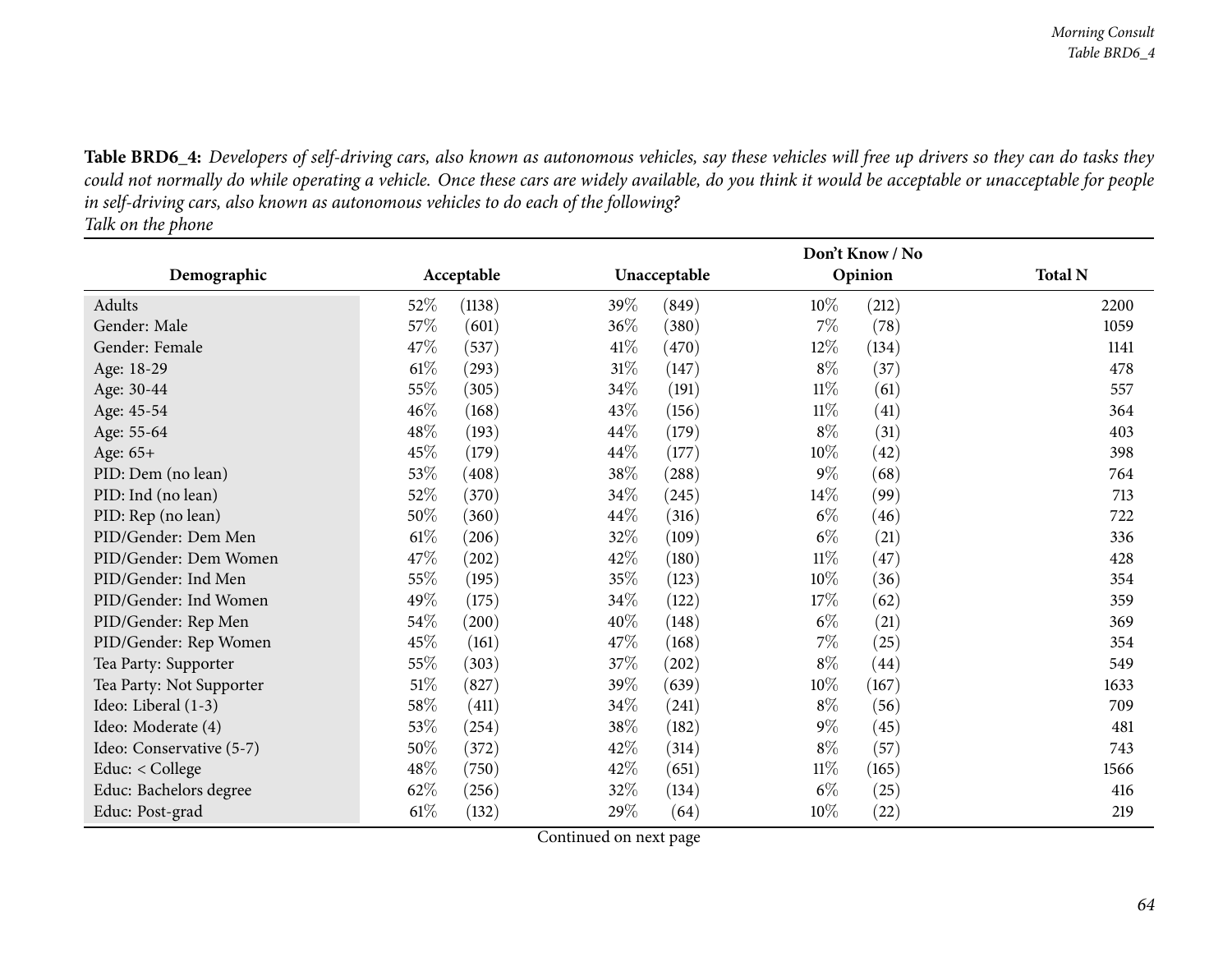Table BRD6\_4: Developers of self-driving cars, also known as autonomous vehicles, say these vehicles will free up drivers so they can do tasks they could not normally do while operating a vehicle. Once these cars are widely available, do you think it would be acceptable or unacceptable for people in self-driving cars, also known as autonomous vehicles to do each of the following? *Talk on the <sup>p</sup>hone*

|                               |      |            |      |              |        | Don't Know / No    |                |
|-------------------------------|------|------------|------|--------------|--------|--------------------|----------------|
| Demographic                   |      | Acceptable |      | Unacceptable |        | Opinion            | <b>Total N</b> |
| Adults                        | 52\% | (1138)     | 39\% | (849)        | $10\%$ | (212)              | 2200           |
| Income: Under 50k             | 47%  | (615)      | 41\% | (539)        | $11\%$ | (148)              | 1301           |
| Income: 50k-100k              | 54%  | (353)      | 38%  | (246)        | $8\%$  | (51)               | 649            |
| Income: 100k+                 | 68%  | (171)      | 26%  | (65)         | $5\%$  | (14)               | 250            |
| Ethnicity: White              | 52%  | (904)      | 39%  | (683)        | $9\%$  | (163)              | 1750           |
| Ethnicity: Hispanic           | 53%  | (174)      | 39%  | (129)        | $8\%$  | (26)               | 329            |
| Ethnicity: Afr. Am.           | 51%  | (136)      | 38%  | (103)        | $11\%$ | (29)               | 268            |
| Ethnicity: Other              | 54%  | (99)       | 35%  | (63)         | $11\%$ | (20)               | 182            |
| Relig: Protestant             | 56%  | (303)      | 37%  | (200)        | 7%     | (38)               | 540            |
| Relig: Roman Catholic         | 54%  | (247)      | 37%  | (172)        | 9%     | (41)               | 460            |
| Relig: Ath./Agn./None         | 54%  | (322)      | 36%  | (217)        | 10%    | (61)               | 600            |
| Relig: Something Else         | 49%  | (165)      | 37%  | (123)        | 14%    | (45)               | 333            |
| Relig: Jewish                 | 49%  | (25)       | 49%  | (25)         | $2\%$  | (1)                | 51             |
| Relig: Evangelical            | 47\% | (291)      | 45%  | (279)        | $8\%$  | (49)               | 618            |
| Relig: Non-Evang. Catholics   | 56%  | (360)      | 35%  | (230)        | $9\%$  | (58)               | 648            |
| Relig: All Christian          | 51%  | (651)      | 40%  | (509)        | $8\%$  | (106)              | 1267           |
| Relig: All Non-Christian      | 52%  | (486)      | 37%  | (341)        | $11\%$ | (106)              | 933            |
| Community: Urban              | 54%  | (301)      | 38%  | (210)        | $9\%$  | (48)               | 558            |
| Community: Suburban           | 55%  | (549)      | 35%  | (353)        | 10%    | (99)               | 1001           |
| Community: Rural              | 45%  | (289)      | 45%  | (287)        | 10%    | (65)               | 641            |
| <b>Employ: Private Sector</b> | 57\% | (374)      | 35%  | (230)        | $8\%$  | (52)               | 656            |
| <b>Employ: Government</b>     | 59%  | (94)       | 36\% | (57)         | $5\%$  | (8)                | 158            |
| Employ: Self-Employed         | 60%  | (103)      | 32%  | (56)         | $8\%$  | (14)               | 173            |
| Employ: Homemaker             | 46%  | (97)       | 41\% | (86)         | 13%    | $\left( 27\right)$ | 209            |
| Employ: Student               | 67%  | (72)       | 27%  | (29)         | $6\%$  | (6)                | 107            |
| Employ: Retired               | 46%  | (224)      | 46%  | (222)        | $8\%$  | (39)               | 484            |
| Employ: Unemployed            | 44%  | (100)      | 41\% | (93)         | 15%    | (34)               | 227            |
| Employ: Other                 | 40%  | (74)       | 42%  | (78)         | 18%    | (33)               | 185            |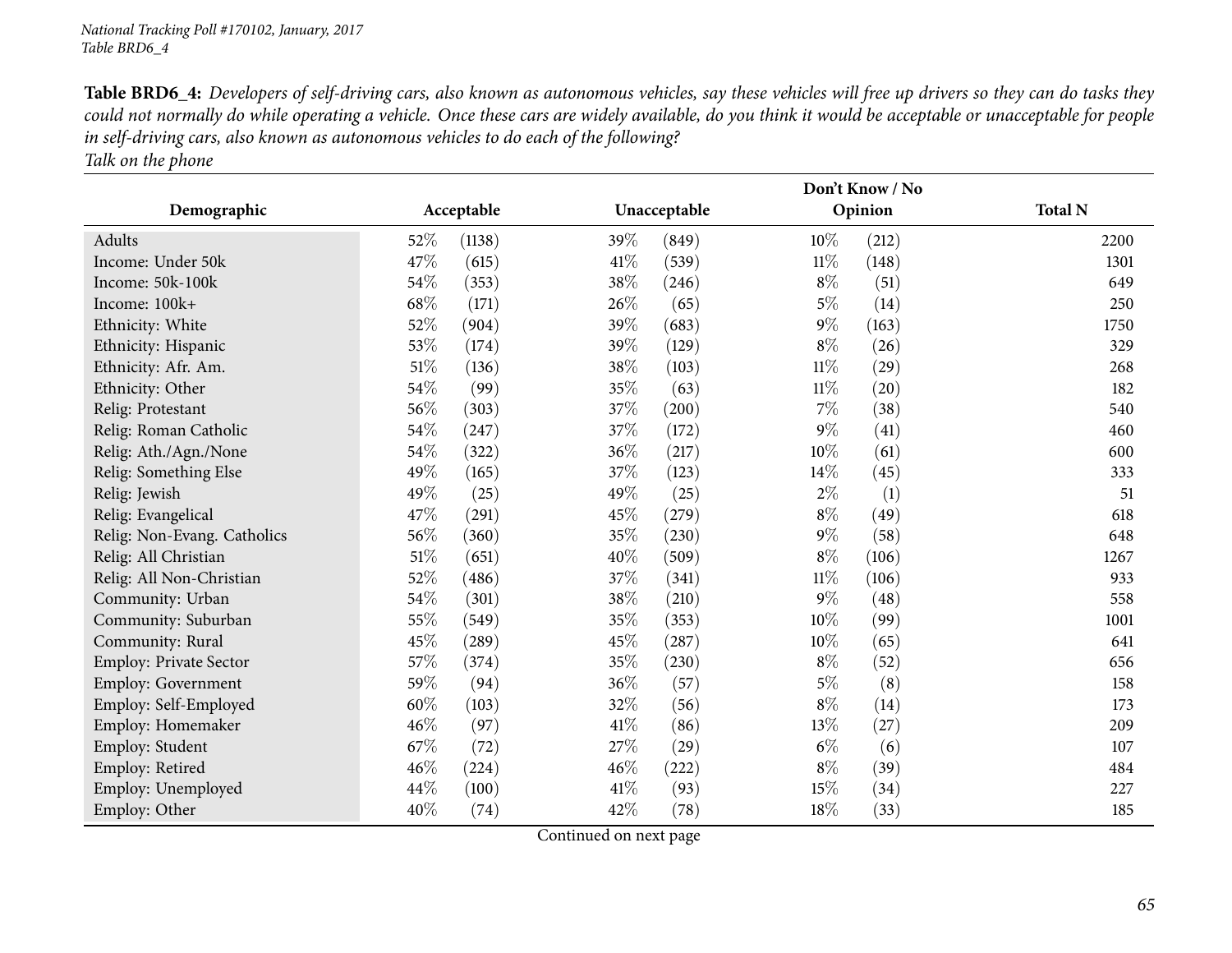Table BRD6\_4: Developers of self-driving cars, also known as autonomous vehicles, say these vehicles will free up drivers so they can do tasks they could not normally do while operating a vehicle. Once these cars are widely available, do you think it would be acceptable or unacceptable for people in self-driving cars, also known as autonomous vehicles to do each of the following? *Talk on the <sup>p</sup>hone*

|                                      |            |        |      | Don't Know / No |        |         |                |  |  |
|--------------------------------------|------------|--------|------|-----------------|--------|---------|----------------|--|--|
| Demographic                          | Acceptable |        |      | Unacceptable    |        | Opinion | <b>Total N</b> |  |  |
| Adults                               | $52\%$     | (1138) | 39\% | (849)           | $10\%$ | (212)   | 2200           |  |  |
| Job Type: White-collar               | 60%        | (430)  | 33%  | (237)           | $7\%$  | (53)    | 721            |  |  |
| Job Type: Blue-collar                | 51%        | (510)  | 42%  | (418)           | $7\%$  | (68)    | 996            |  |  |
| Job Type: Don't Know                 | 41%        | (198)  | 40%  | (195)           | 19%    | (91)    | 484            |  |  |
| Military HH: Yes                     | 50%        | (192)  | 41\% | (160)           | $9\%$  | (34)    | 386            |  |  |
| Military HH: No                      | 52%        | (946)  | 38%  | (689)           | 10%    | (178)   | 1814           |  |  |
| RD/WT: Right Direction               | 53%        | (390)  | 38%  | (279)           | $9\%$  | (66)    | 735            |  |  |
| RD/WT: Wrong Track                   | 51%        | (748)  | 39%  | (571)           | $10\%$ | (147)   | 1465           |  |  |
| Obama Job: Approve                   | 55%        | (648)  | 36%  | (424)           | $9\%$  | (109)   | 1181           |  |  |
| Obama Job: Disapprove                | 51\%       | (467)  | 42%  | (384)           | $8\%$  | (72)    | 923            |  |  |
| #1 Issue: Economy                    | 57%        | (418)  | 36%  | (266)           | $7\%$  | (54)    | 739            |  |  |
| #1 Issue: Security                   | 54%        | (213)  | 37%  | (144)           | $9\%$  | (34)    | 391            |  |  |
| #1 Issue: Health Care                | 46%        | (179)  | 43%  | (167)           | 11%    | (42)    | 388            |  |  |
| #1 Issue: Medicare / Social Security | 41%        | (117)  | 47\% | (133)           | 12%    | (36)    | 286            |  |  |
| #1 Issue: Women's Issues             | 50%        | (46)   | 39%  | (36)            | 12%    | (11)    | 92             |  |  |
| #1 Issue: Education                  | 63%        | (85)   | 31%  | (42)            | $6\%$  | (8)     | 135            |  |  |
| #1 Issue: Energy                     | 68%        | (49)   | 24%  | (18)            | $8\%$  | (5)     | 72             |  |  |
| #1 Issue: Other                      | 33%        | (32)   | 45%  | (44)            | 22%    | (22)    | 98             |  |  |
| 2016 Vote: Democrat Hillary Clinton  | 52%        | (410)  | 39%  | (304)           | $9\%$  | (74)    | 788            |  |  |
| 2016 Vote: Republican Donald Trump   | 49%        | (369)  | 44%  | (326)           | 7%     | (54)    | 749            |  |  |
| 2016 Vote: Someone else              | 56\%       | (93)   | 36\% | (60)            | $8\%$  | (14)    | 167            |  |  |
| 2012 Vote: Barack Obama              | 53%        | (448)  | 38%  | (325)           | $9\%$  | (73)    | 846            |  |  |
| 2012 Vote: Mitt Romney               | 51%        | (303)  | 43%  | (257)           | $6\%$  | (36)    | 596            |  |  |
| 2012 Vote: Other                     | 48%        | (43)   | 41\% | (37)            | 10%    | (9)     | 90             |  |  |
| 2012 Vote: Didn't Vote               | 52%        | (342)  | 34%  | (226)           | 14\%   | (93)    | 661            |  |  |
| 4-Region: Northeast                  | 52%        | (209)  | 40%  | (160)           | $8\%$  | (32)    | 401            |  |  |
| 4-Region: Midwest                    | 53%        | (253)  | 35%  | (164)           | 12%    | (56)    | 473            |  |  |
| 4-Region: South                      | 51\%       | (416)  | 39\% | (320)           | 10%    | (78)    | 814            |  |  |
| 4-Region: West                       | 51%        | (260)  | 40%  | (205)           | $9\%$  | (46)    | 511            |  |  |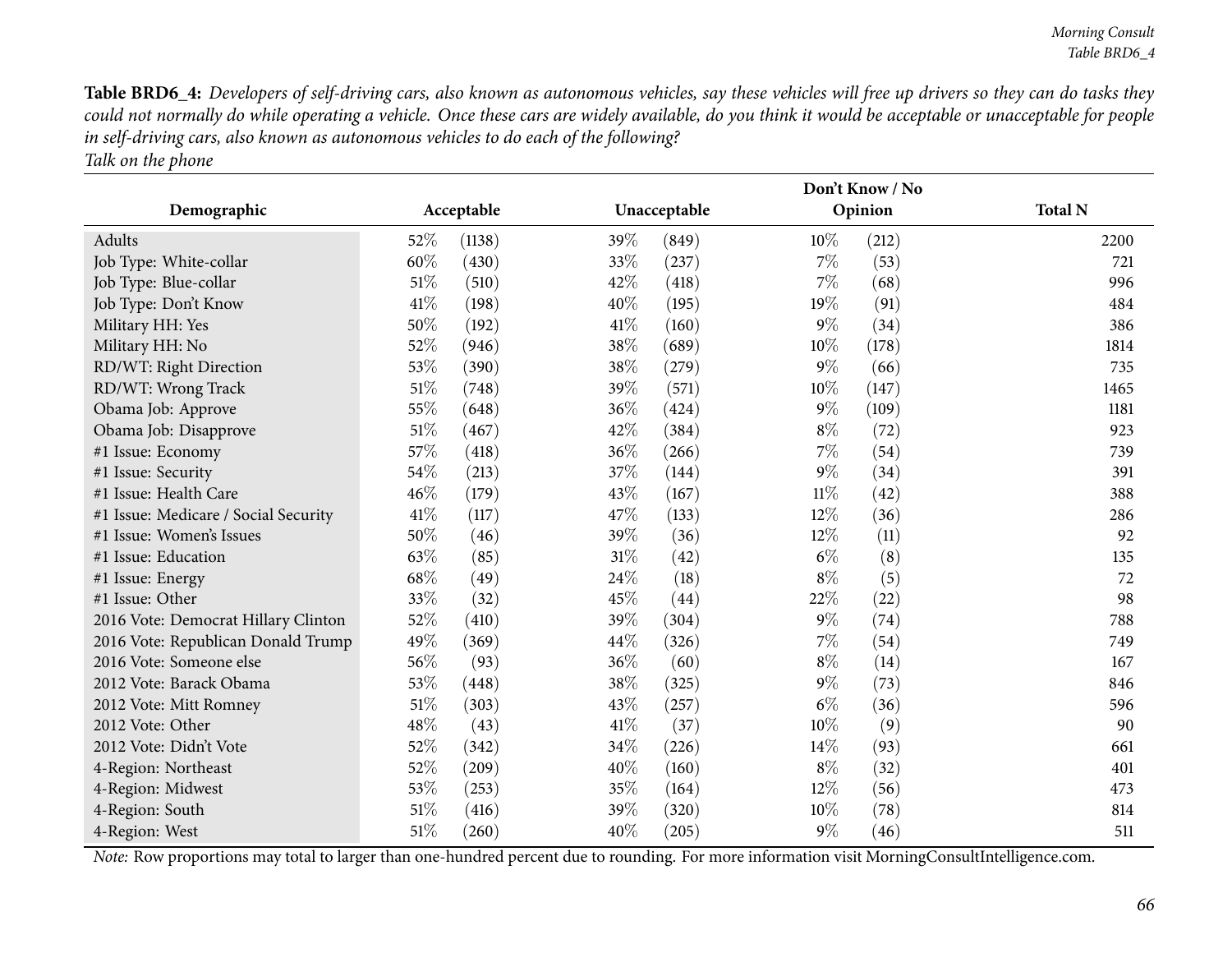Table BRD6\_5: Developers of self-driving cars, also known as autonomous vehicles, say these vehicles will free up drivers so they can do tasks they could not normally do while operating a vehicle. Once these cars are widely available, do you think it would be acceptable or unacceptable for people in self-driving cars, also known as autonomous vehicles to do each of the following?

*Sleep*

|                          |        |                    |        | Don't Know / No |        |         |                |  |  |
|--------------------------|--------|--------------------|--------|-----------------|--------|---------|----------------|--|--|
| Demographic              |        | Acceptable         |        | Unacceptable    |        | Opinion | <b>Total N</b> |  |  |
| Adults                   | 15%    | (324)              | 75\%   | (1657)          | 10%    | (219)   | 2200           |  |  |
| Gender: Male             | 22%    | (230)              | 69%    | (736)           | $9\%$  | (93)    | 1059           |  |  |
| Gender: Female           | $8\%$  | (94)               | $81\%$ | (921)           | $11\%$ | (126)   | 1141           |  |  |
| Age: 18-29               | 18%    | (85)               | 74%    | (351)           | $9\%$  | (41)    | 478            |  |  |
| Age: 30-44               | 20%    | (114)              | 67\%   | (371)           | 13\%   | (73)    | 557            |  |  |
| Age: 45-54               | 13%    | (49)               | 76%    | (275)           | $11\%$ | (40)    | 364            |  |  |
| Age: 55-64               | 10%    | (42)               | 82\%   | (331)           | $8\%$  | (30)    | 403            |  |  |
| Age: 65+                 | $9\%$  | (34)               | 83%    | (328)           | $9\%$  | (35)    | 398            |  |  |
| PID: Dem (no lean)       | $18\%$ | (138)              | 73%    | (555)           | $9\%$  | (71)    | 764            |  |  |
| PID: Ind (no lean)       | 15%    | (104)              | 72\%   | (510)           | 14\%   | (99)    | 713            |  |  |
| PID: Rep (no lean)       | $11\%$ | (82)               | 82%    | (591)           | $7\%$  | (49)    | 722            |  |  |
| PID/Gender: Dem Men      | 29%    | (96)               | 64\%   | (216)           | $7\%$  | (24)    | 336            |  |  |
| PID/Gender: Dem Women    | 10%    | (42)               | 79%    | (339)           | $11\%$ | (47)    | 428            |  |  |
| PID/Gender: Ind Men      | 22%    | (76)               | 66\%   | (234)           | 12\%   | (44)    | 354            |  |  |
| PID/Gender: Ind Women    | $8\%$  | $\left( 28\right)$ | 77\%   | (277)           | 15%    | (55)    | 359            |  |  |
| PID/Gender: Rep Men      | $16\%$ | (57)               | 77\%   | (286)           | $7\%$  | (26)    | 369            |  |  |
| PID/Gender: Rep Women    | $7\%$  | (24)               | 86%    | (306)           | $7\%$  | (24)    | 354            |  |  |
| Tea Party: Supporter     | 20%    | (110)              | 72\%   | (397)           | $8\%$  | (41)    | 549            |  |  |
| Tea Party: Not Supporter | 13\%   | (212)              | 76\%   | (1245)          | $11\%$ | (176)   | 1633           |  |  |
| Ideo: Liberal (1-3)      | 24%    | (169)              | 68\%   | (480)           | $8\%$  | (60)    | 709            |  |  |
| Ideo: Moderate (4)       | 13\%   | (65)               | 78\%   | (375)           | $9\%$  | (42)    | 481            |  |  |
| Ideo: Conservative (5-7) | 10%    | (73)               | 82\%   | (610)           | $8\%$  | (61)    | 743            |  |  |
| Educ: < College          | 13%    | (204)              | 76%    | (1189)          | $11\%$ | (173)   | 1566           |  |  |
| Educ: Bachelors degree   | 19%    | (77)               | 75\%   | (310)           | $7\%$  | (28)    | 416            |  |  |
| Educ: Post-grad          | 20%    | (43)               | 72\%   | (158)           | $8\%$  | (17)    | 219            |  |  |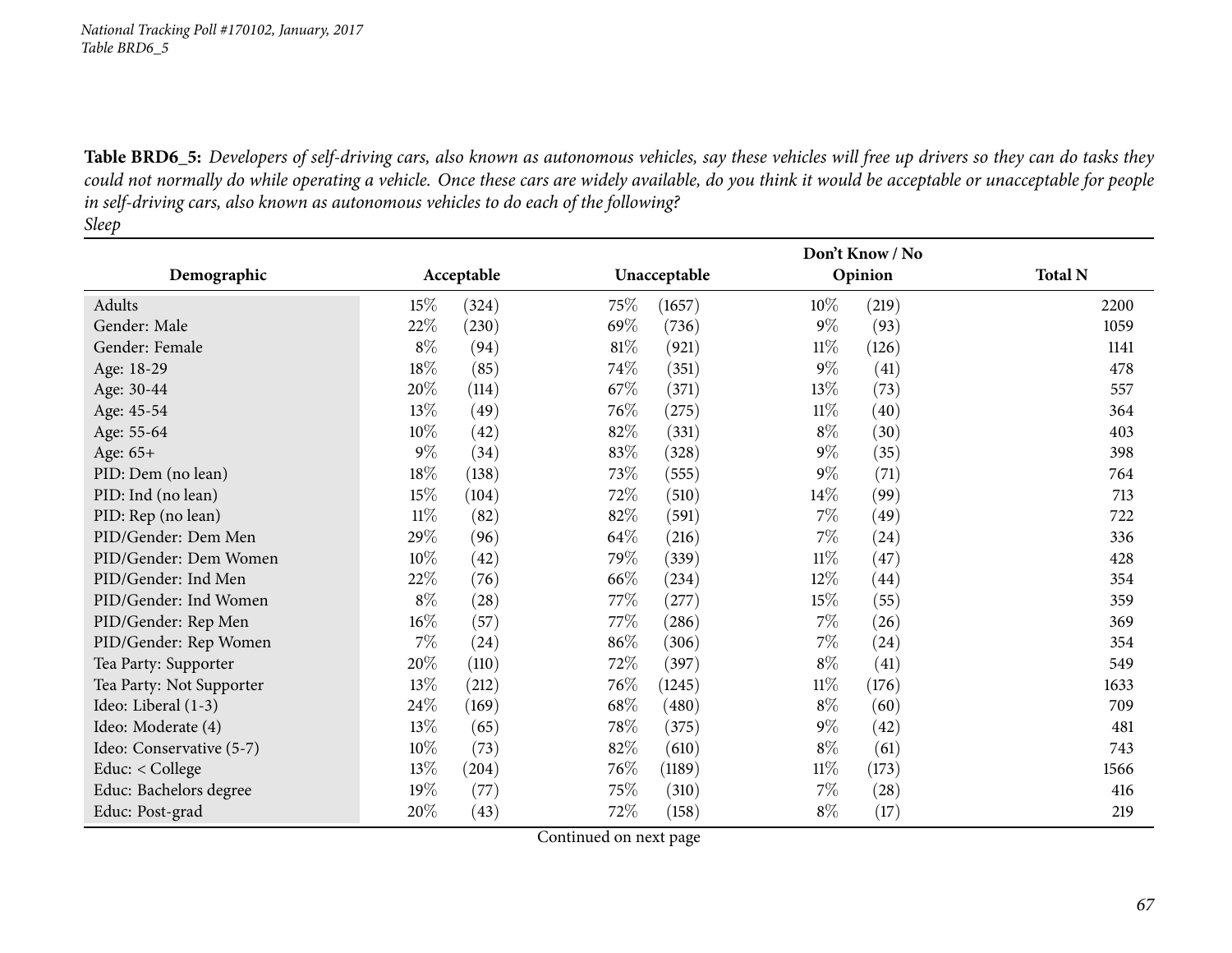Table BRD6\_5: Developers of self-driving cars, also known as autonomous vehicles, say these vehicles will free up drivers so they can do tasks they could not normally do while operating a vehicle. Once these cars are widely available, do you think it would be acceptable or unacceptable for people in self-driving cars, also known as autonomous vehicles to do each of the following? *Sleep*

|                             |        |            |      | Don't Know / No |        |         |                |  |  |
|-----------------------------|--------|------------|------|-----------------|--------|---------|----------------|--|--|
| Demographic                 |        | Acceptable |      | Unacceptable    |        | Opinion | <b>Total N</b> |  |  |
| Adults                      | 15%    | (324)      | 75\% | (1657)          | 10%    | (219)   | 2200           |  |  |
| Income: Under 50k           | 14%    | (179)      | 75%  | (975)           | $11\%$ | (148)   | 1301           |  |  |
| Income: 50k-100k            | $15\%$ | (98)       | 76%  | (496)           | $9\%$  | (55)    | 649            |  |  |
| Income: 100k+               | $19\%$ | (47)       | 75%  | (187)           | $6\%$  | (16)    | 250            |  |  |
| Ethnicity: White            | 14%    | (238)      | 77%  | (1351)          | $9\%$  | (160)   | 1750           |  |  |
| Ethnicity: Hispanic         | 22%    | (71)       | 67%  | (219)           | 12%    | (39)    | 329            |  |  |
| Ethnicity: Afr. Am.         | 20%    | (52)       | 69%  | (185)           | 12%    | (31)    | 268            |  |  |
| Ethnicity: Other            | 18%    | (33)       | 66%  | (121)           | 15%    | (28)    | 182            |  |  |
| Relig: Protestant           | $11\%$ | (61)       | 81%  | (439)           | $8\%$  | (41)    | 540            |  |  |
| Relig: Roman Catholic       | 22%    | (99)       | 69%  | (319)           | $9\%$  | (43)    | 460            |  |  |
| Relig: Ath./Agn./None       | 15%    | (89)       | 74%  | (444)           | $11\%$ | (67)    | 600            |  |  |
| Relig: Something Else       | 14%    | (46)       | 73%  | (243)           | 13%    | (44)    | 333            |  |  |
| Relig: Jewish               | 24%    | (12)       | 71%  | (36)            | $6\%$  | (3)     | 51             |  |  |
| Relig: Evangelical          | 12%    | (75)       | 80%  | (494)           | $8\%$  | (50)    | 618            |  |  |
| Relig: Non-Evang. Catholics | 17%    | (113)      | 73%  | (476)           | $9\%$  | (59)    | 648            |  |  |
| Relig: All Christian        | 15%    | (188)      | 77%  | (969)           | 9%     | (109)   | 1267           |  |  |
| Relig: All Non-Christian    | 15%    | (136)      | 74%  | (687)           | 12%    | (110)   | 933            |  |  |
| Community: Urban            | 19%    | (107)      | 71%  | (396)           | 10%    | (55)    | 558            |  |  |
| Community: Suburban         | 15%    | (146)      | 76%  | (757)           | 10%    | (98)    | 1001           |  |  |
| Community: Rural            | $11\%$ | (71)       | 79%  | (504)           | 10%    | (66)    | 641            |  |  |
| Employ: Private Sector      | 17%    | (115)      | 73%  | (477)           | 10%    | (64)    | 656            |  |  |
| Employ: Government          | 22%    | (34)       | 71%  | (113)           | 7%     | (11)    | 158            |  |  |
| Employ: Self-Employed       | 26%    | (45)       | 67%  | (116)           | $7\%$  | (12)    | 173            |  |  |
| Employ: Homemaker           | 10%    | (22)       | 78%  | (164)           | $11\%$ | (24)    | 209            |  |  |
| Employ: Student             | 16%    | (17)       | 78%  | (83)            | $6\%$  | (7)     | 107            |  |  |
| Employ: Retired             | $9\%$  | (45)       | 83%  | (404)           | $7\%$  | (36)    | 484            |  |  |
| Employ: Unemployed          | 10%    | (24)       | 78%  | (177)           | 12%    | (26)    | 227            |  |  |
| Employ: Other               | 12%    | (23)       | 66%  | (123)           | $21\%$ | (40)    | 185            |  |  |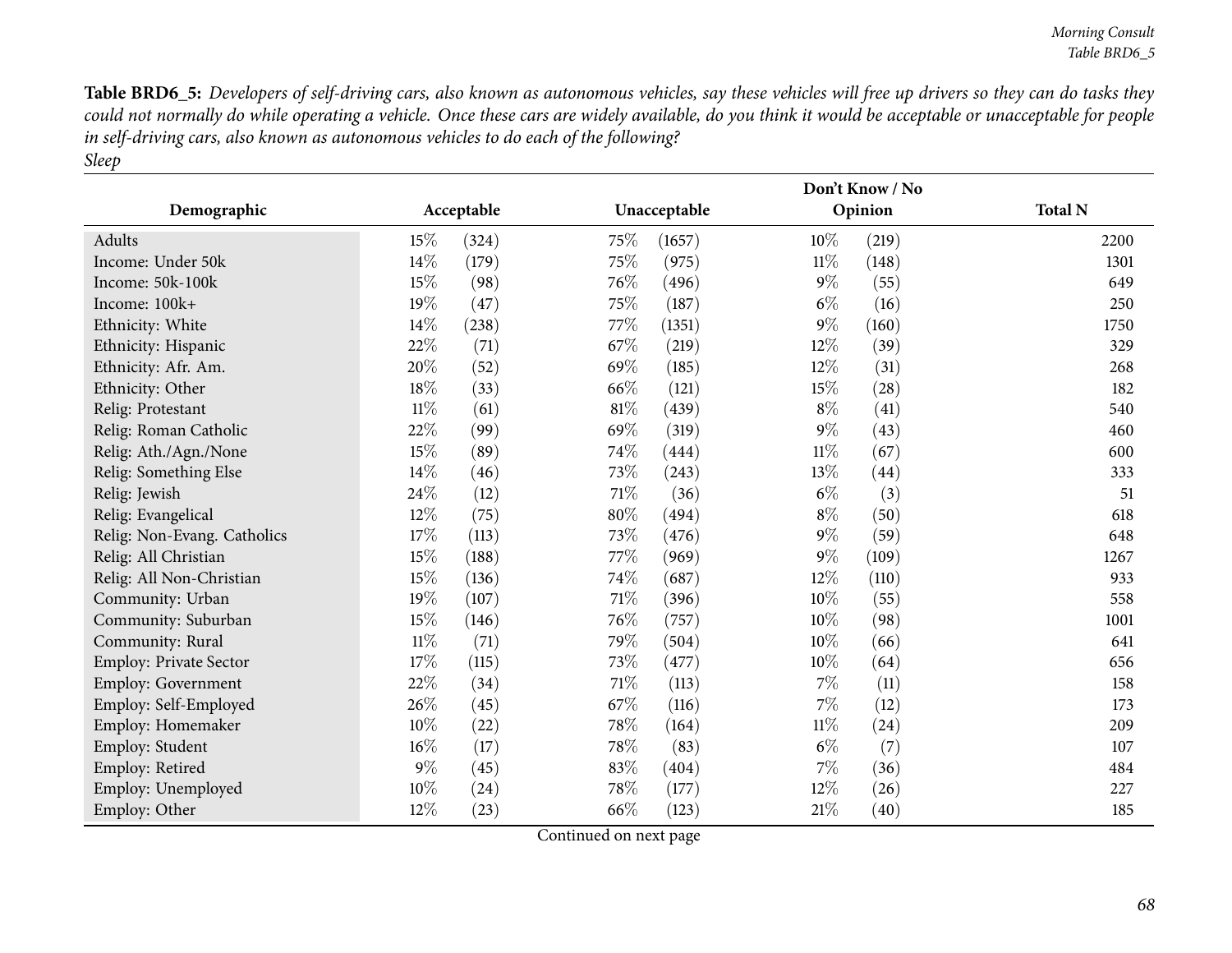Table BRD6\_5: Developers of self-driving cars, also known as autonomous vehicles, say these vehicles will free up drivers so they can do tasks they could not normally do while operating a vehicle. Once these cars are widely available, do you think it would be acceptable or unacceptable for people in self-driving cars, also known as autonomous vehicles to do each of the following? *Sleep*

|                                      |            |       |      | Don't Know / No |        |         |                |  |  |
|--------------------------------------|------------|-------|------|-----------------|--------|---------|----------------|--|--|
| Demographic                          | Acceptable |       |      | Unacceptable    |        | Opinion | <b>Total N</b> |  |  |
| Adults                               | 15%        | (324) | 75%  | (1657)          | $10\%$ | (219)   | 2200           |  |  |
| Job Type: White-collar               | 17%        | (121) | 75%  | (544)           | $8\%$  | (56)    | 721            |  |  |
| Job Type: Blue-collar                | 15%        | (148) | 78%  | (779)           | $7\%$  | (69)    | 996            |  |  |
| Job Type: Don't Know                 | $11\%$     | (55)  | 69%  | (334)           | 20%    | (95)    | 484            |  |  |
| Military HH: Yes                     | 16%        | (64)  | 75%  | (290)           | $8\%$  | (32)    | 386            |  |  |
| Military HH: No                      | 14%        | (260) | 75%  | (1366)          | $10\%$ | (187)   | 1814           |  |  |
| RD/WT: Right Direction               | 22%        | (159) | 69%  | (509)           | $9\%$  | (66)    | 735            |  |  |
| RD/WT: Wrong Track                   | $11\%$     | (164) | 78%  | (1148)          | 10%    | (153)   | 1465           |  |  |
| Obama Job: Approve                   | 19%        | (228) | 71%  | (835)           | 10%    | (118)   | 1181           |  |  |
| Obama Job: Disapprove                | $10\%$     | (92)  | 82%  | (757)           | $8\%$  | (74)    | 923            |  |  |
| #1 Issue: Economy                    | 14%        | (106) | 79%  | (582)           | $7\%$  | (50)    | 739            |  |  |
| #1 Issue: Security                   | 14%        | (56)  | 74%  | (287)           | 12\%   | (47)    | 391            |  |  |
| #1 Issue: Health Care                | 12%        | (47)  | 79%  | (305)           | $9\%$  | (36)    | 388            |  |  |
| #1 Issue: Medicare / Social Security | 14%        | (41)  | 73%  | (209)           | 12\%   | (35)    | 286            |  |  |
| #1 Issue: Women's Issues             | 16%        | (15)  | 71%  | (66)            | 13%    | (12)    | 92             |  |  |
| #1 Issue: Education                  | 22%        | (29)  | 70%  | (95)            | $8\%$  | (11)    | 135            |  |  |
| #1 Issue: Energy                     | 26%        | (19)  | 65%  | (47)            | $9\%$  | (6)     | 72             |  |  |
| #1 Issue: Other                      | $11\%$     | (11)  | 67%  | (65)            | 22%    | (21)    | 98             |  |  |
| 2016 Vote: Democrat Hillary Clinton  | 17%        | (136) | 73%  | (573)           | 10%    | (79)    | 788            |  |  |
| 2016 Vote: Republican Donald Trump   | 12%        | (88)  | 82%  | (612)           | $7\%$  | (49)    | 749            |  |  |
| 2016 Vote: Someone else              | 12%        | (21)  | 77\% | (129)           | $10\%$ | (17)    | 167            |  |  |
| 2012 Vote: Barack Obama              | 18%        | (151) | 73%  | (620)           | $9\%$  | (75)    | 846            |  |  |
| 2012 Vote: Mitt Romney               | 12%        | (69)  | 83%  | (493)           | $6\%$  | (35)    | 596            |  |  |
| 2012 Vote: Other                     | 9%         | (8)   | 80%  | (72)            | $11\%$ | (10)    | 90             |  |  |
| 2012 Vote: Didn't Vote               | 15%        | (96)  | 71%  | (466)           | 15%    | (99)    | 661            |  |  |
| 4-Region: Northeast                  | 13%        | (54)  | 78%  | (312)           | $9\%$  | (35)    | 401            |  |  |
| 4-Region: Midwest                    | 12%        | (57)  | 78%  | (367)           | 10%    | (49)    | 473            |  |  |
| 4-Region: South                      | 14%        | (115) | 75%  | (612)           | 11%    | (87)    | 814            |  |  |
| 4-Region: West                       | 19%        | (98)  | 71%  | (365)           | $9\%$  | (48)    | 511            |  |  |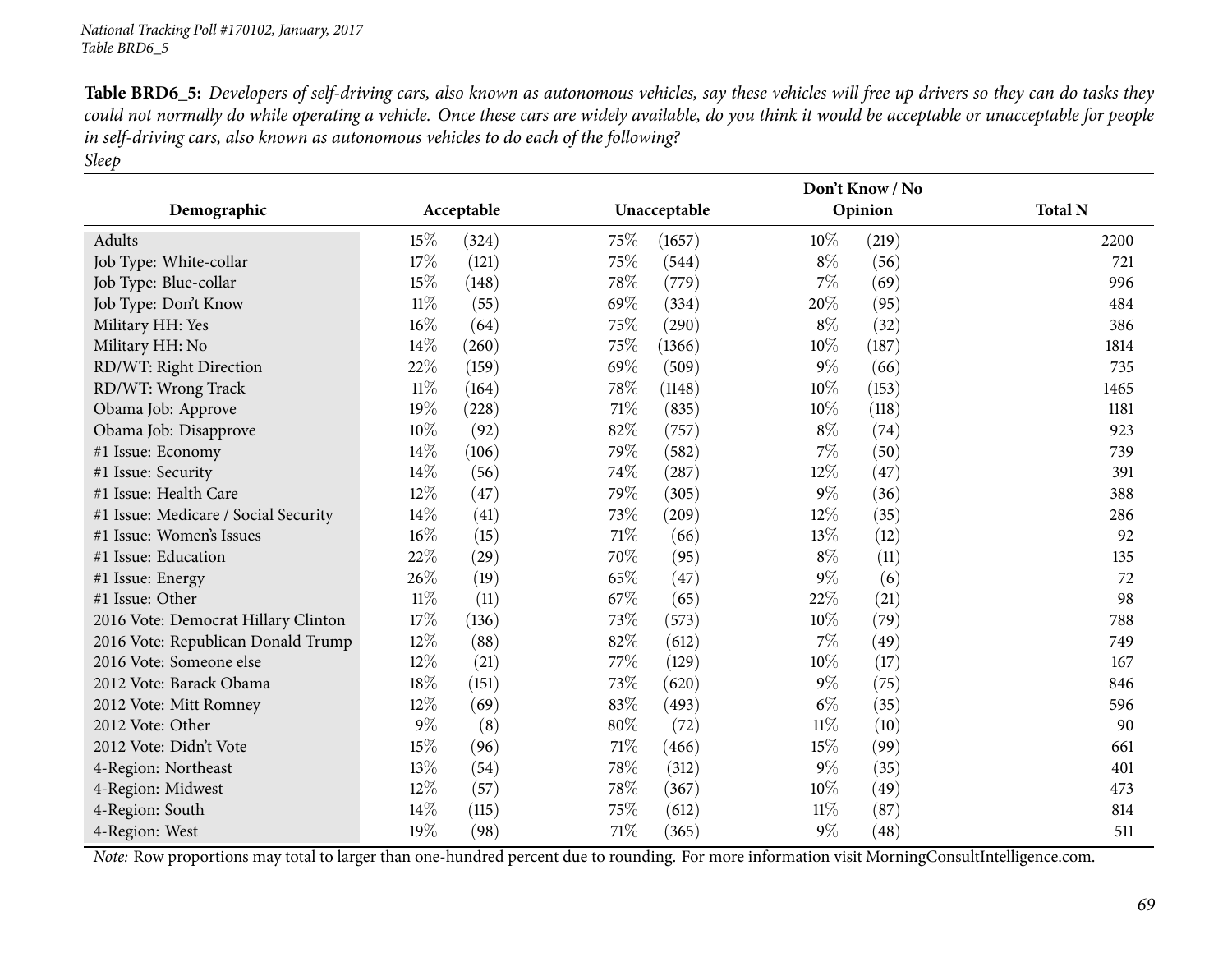Table BRD6\_6: Developers of self-driving cars, also known as autonomous vehicles, say these vehicles will free up drivers so they can do tasks they could not normally do while operating a vehicle. Once these cars are widely available, do you think it would be acceptable or unacceptable for people in self-driving cars, also known as autonomous vehicles to do each of the following? *Drink*

|                          |        |            | Don't Know / No |              |        |         |                |  |
|--------------------------|--------|------------|-----------------|--------------|--------|---------|----------------|--|
| Demographic              |        | Acceptable |                 | Unacceptable |        | Opinion | <b>Total N</b> |  |
| Adults                   | 26\%   | (567)      | 64\%            | (1404)       | 10%    | (228)   | 2200           |  |
| Gender: Male             | 29%    | (309)      | 62\%            | (659)        | $9\%$  | (91)    | 1059           |  |
| Gender: Female           | 23%    | (258)      | 65%             | (745)        | 12%    | (138)   | 1141           |  |
| Age: 18-29               | 33%    | (159)      | 59%             | (280)        | $8\%$  | (38)    | 478            |  |
| Age: 30-44               | 29%    | (164)      | 57\%            | (319)        | 13\%   | (74)    | 557            |  |
| Age: 45-54               | 26\%   | (95)       | 64\%            | (232)        | 10%    | (37)    | 364            |  |
| Age: 55-64               | $21\%$ | (86)       | 70\%            | (284)        | $8\%$  | (34)    | 403            |  |
| Age: 65+                 | 16%    | (64)       | 73\%            | (289)        | $11\%$ | (45)    | 398            |  |
| PID: Dem (no lean)       | 27%    | (203)      | 65%             | (497)        | $8\%$  | (64)    | 764            |  |
| PID: Ind (no lean)       | 26\%   | (188)      | 58\%            | (412)        | $16\%$ | (113)   | 713            |  |
| PID: Rep (no lean)       | 24\%   | (176)      | 69%             | (496)        | $7\%$  | (51)    | 722            |  |
| PID/Gender: Dem Men      | 32%    | (108)      | $61\%$          | (205)        | $7\%$  | (23)    | 336            |  |
| PID/Gender: Dem Women    | 22%    | (95)       | 68\%            | (292)        | 10%    | (41)    | 428            |  |
| PID/Gender: Ind Men      | 28\%   | (98)       | 60%             | (212)        | 12\%   | (44)    | 354            |  |
| PID/Gender: Ind Women    | $25\%$ | (90)       | 56\%            | (200)        | 19%    | (69)    | 359            |  |
| PID/Gender: Rep Men      | 28%    | (103)      | 66%             | (243)        | $6\%$  | (23)    | 369            |  |
| PID/Gender: Rep Women    | 21%    | (73)       | 72\%            | (253)        | $8\%$  | (27)    | 354            |  |
| Tea Party: Supporter     | 29%    | (162)      | 62\%            | (341)        | $8\%$  | (46)    | 549            |  |
| Tea Party: Not Supporter | 24\%   | (398)      | 65%             | (1057)       | $11\%$ | (178)   | 1633           |  |
| Ideo: Liberal (1-3)      | 31\%   | (220)      | 60%             | (429)        | $8\%$  | (60)    | 709            |  |
| Ideo: Moderate (4)       | 26\%   | (125)      | 64\%            | (309)        | $10\%$ | (47)    | 481            |  |
| Ideo: Conservative (5-7) | 24\%   | (181)      | 67\%            | (499)        | $8\%$  | (63)    | 743            |  |
| Educ: < College          | 24\%   | (382)      | 65\%            | (1014)       | $11\%$ | (169)   | 1566           |  |
| Educ: Bachelors degree   | 30%    | (124)      | $61\%$          | (253)        | $9\%$  | (39)    | 416            |  |
| Educ: Post-grad          | 28%    | (62)       | 62\%            | (136)        | $9\%$  | (20)    | 219            |  |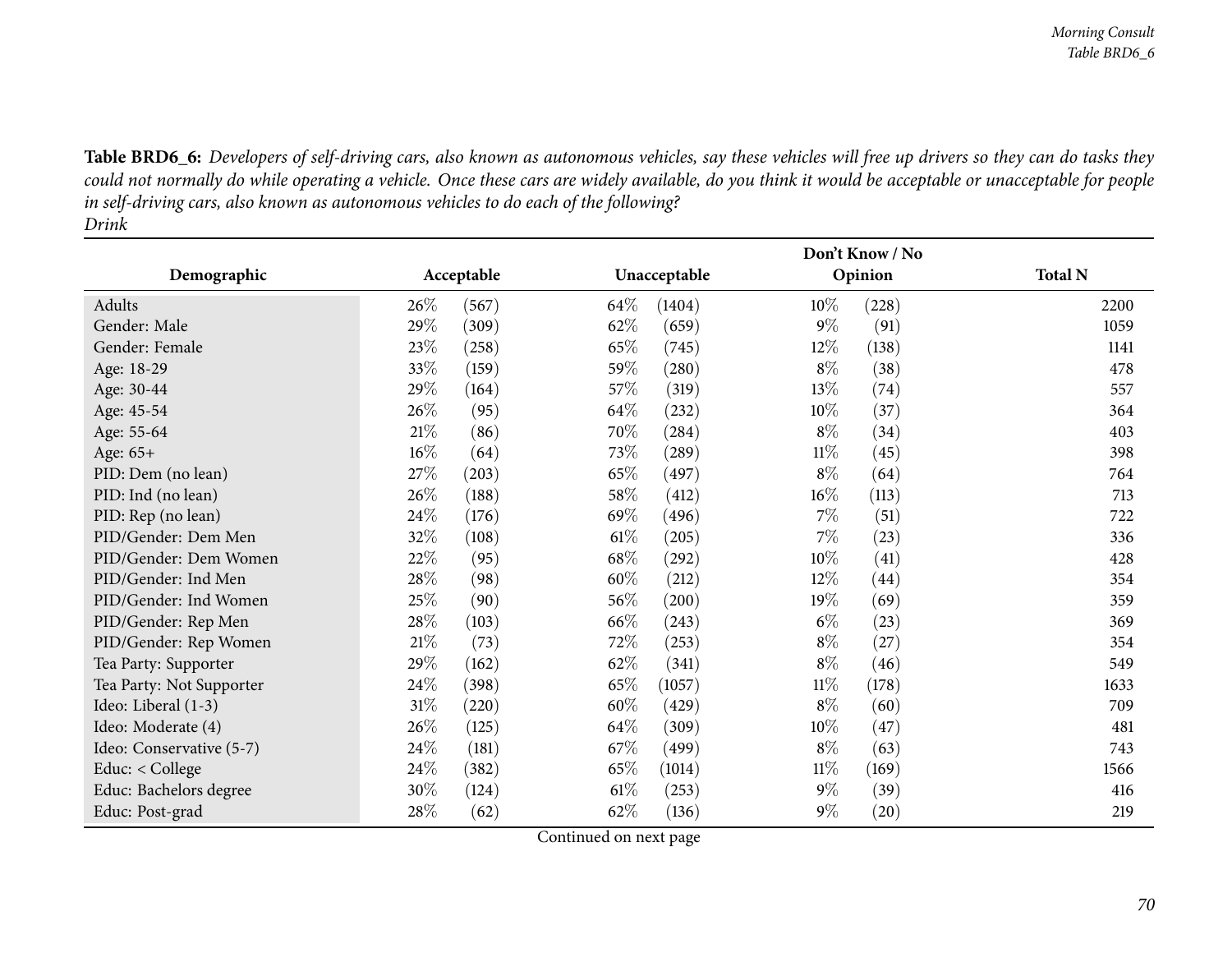Table BRD6\_6: Developers of self-driving cars, also known as autonomous vehicles, say these vehicles will free up drivers so they can do tasks they could not normally do while operating a vehicle. Once these cars are widely available, do you think it would be acceptable or unacceptable for people in self-driving cars, also known as autonomous vehicles to do each of the following? *Drink*

|                               |            |       | Don't Know / No |              |        |         |                |  |
|-------------------------------|------------|-------|-----------------|--------------|--------|---------|----------------|--|
| Demographic                   | Acceptable |       |                 | Unacceptable |        | Opinion | <b>Total N</b> |  |
| Adults                        | 26%        | (567) | $64\%$          | (1404)       | 10%    | (228)   | 2200           |  |
| Income: Under 50k             | $23\%$     | (302) | 65%             | (846)        | 12%    | (153)   | 1301           |  |
| Income: 50k-100k              | 28%        | (185) | 62%             | (404)        | $9\%$  | (60)    | 649            |  |
| Income: 100k+                 | 32%        | (80)  | 62%             | (154)        | $6\%$  | (15)    | 250            |  |
| Ethnicity: White              | 26%        | (448) | 64\%            | (1126)       | 10%    | (176)   | 1750           |  |
| Ethnicity: Hispanic           | 27%        | (87)  | 66%             | (216)        | $8\%$  | (26)    | 329            |  |
| Ethnicity: Afr. Am.           | 26%        | (69)  | 63%             | (169)        | $11\%$ | (31)    | 268            |  |
| Ethnicity: Other              | 27%        | (50)  | 60%             | (110)        | 12%    | (22)    | 182            |  |
| Relig: Protestant             | 24%        | (132) | 67%             | (363)        | $8\%$  | (45)    | 540            |  |
| Relig: Roman Catholic         | 28\%       | (131) | 62%             | (287)        | $9\%$  | (43)    | 460            |  |
| Relig: Ath./Agn./None         | 24%        | (146) | 64%             | (385)        | $11\%$ | (68)    | 600            |  |
| Relig: Something Else         | 30%        | (99)  | 56%             | (187)        | $14\%$ | (47)    | 333            |  |
| Relig: Jewish                 | 31%        | (16)  | 66%             | (33)         | $3\%$  | (1)     | 51             |  |
| Relig: Evangelical            | 25%        | (156) | 67%             | (414)        | $8\%$  | (49)    | 618            |  |
| Relig: Non-Evang. Catholics   | 26%        | (166) | 64\%            | (417)        | 10%    | (65)    | 648            |  |
| Relig: All Christian          | 25%        | (322) | 66\%            | (831)        | $9\%$  | (114)   | 1267           |  |
| Relig: All Non-Christian      | 26%        | (245) | 61\%            | (572)        | 12%    | (115)   | 933            |  |
| Community: Urban              | 32%        | (176) | 60%             | (334)        | $9\%$  | (48)    | 558            |  |
| Community: Suburban           | 23%        | (235) | 65%             | (647)        | 12%    | (119)   | 1001           |  |
| Community: Rural              | $24\%$     | (157) | 66%             | (423)        | 10%    | (61)    | 641            |  |
| <b>Employ: Private Sector</b> | $31\%$     | (200) | 60%             | (392)        | 10%    | (64)    | 656            |  |
| Employ: Government            | 32%        | (51)  | 62%             | (98)         | $6\%$  | (9)     | 158            |  |
| Employ: Self-Employed         | 30%        | (53)  | 64%             | (111)        | $6\%$  | (10)    | 173            |  |
| Employ: Homemaker             | 27%        | (56)  | 61\%            | (127)        | 12%    | (26)    | 209            |  |
| Employ: Student               | 28%        | (30)  | 64\%            | (68)         | $8\%$  | (8)     | 107            |  |
| Employ: Retired               | 18%        | (86)  | 73%             | (353)        | $9\%$  | (45)    | 484            |  |
| Employ: Unemployed            | 23%        | (51)  | 66%             | (150)        | $11\%$ | (26)    | 227            |  |
| Employ: Other                 | 21%        | (39)  | $57\%$          | (106)        | 22%    | (40)    | 185            |  |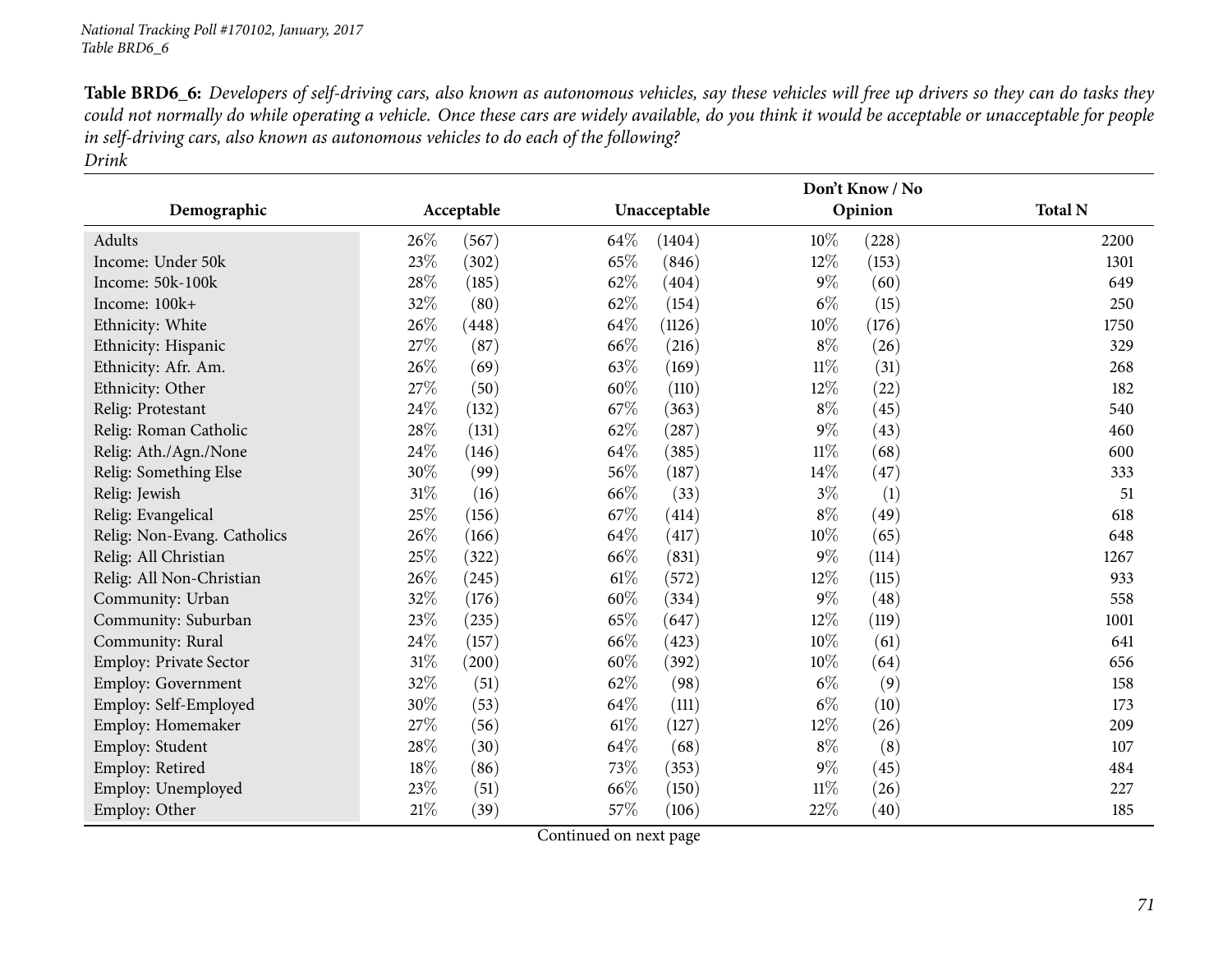Table BRD6\_6: Developers of self-driving cars, also known as autonomous vehicles, say these vehicles will free up drivers so they can do tasks they could not normally do while operating a vehicle. Once these cars are widely available, do you think it would be acceptable or unacceptable for people in self-driving cars, also known as autonomous vehicles to do each of the following? *Drink*

|                                      |            |       |      | Don't Know / No |        |         |                |  |  |
|--------------------------------------|------------|-------|------|-----------------|--------|---------|----------------|--|--|
| Demographic                          | Acceptable |       |      | Unacceptable    |        | Opinion | <b>Total N</b> |  |  |
| Adults                               | 26%        | (567) | 64\% | (1404)          | $10\%$ | (228)   | 2200           |  |  |
| Job Type: White-collar               | 30%        | (214) | 62%  | (446)           | $8\%$  | (61)    | 721            |  |  |
| Job Type: Blue-collar                | 26%        | (258) | 67%  | (664)           | 7%     | (74)    | 996            |  |  |
| Job Type: Don't Know                 | 20%        | (96)  | 61%  | (294)           | 19%    | (94)    | 484            |  |  |
| Military HH: Yes                     | 26%        | (99)  | 65%  | (252)           | 9%     | (36)    | 386            |  |  |
| Military HH: No                      | 26%        | (469) | 64\% | (1152)          | $11\%$ | (193)   | 1814           |  |  |
| RD/WT: Right Direction               | 29%        | (216) | 61%  | (446)           | $10\%$ | (73)    | 735            |  |  |
| RD/WT: Wrong Track                   | 24%        | (351) | 65%  | (958)           | $11\%$ | (156)   | 1465           |  |  |
| Obama Job: Approve                   | 28%        | (331) | 62%  | (737)           | $10\%$ | (113)   | 1181           |  |  |
| Obama Job: Disapprove                | 24%        | (225) | 66%  | (613)           | $9\%$  | (85)    | 923            |  |  |
| #1 Issue: Economy                    | 28%        | (205) | 65%  | (480)           | 7%     | (54)    | 739            |  |  |
| #1 Issue: Security                   | 26%        | (100) | 64%  | (249)           | 10%    | (41)    | 391            |  |  |
| #1 Issue: Health Care                | 22%        | (87)  | 67\% | (259)           | 11%    | (42)    | 388            |  |  |
| #1 Issue: Medicare / Social Security | 22%        | (63)  | 66%  | (189)           | 12%    | (33)    | 286            |  |  |
| #1 Issue: Women's Issues             | 28%        | (26)  | 58%  | (54)            | 14%    | (13)    | 92             |  |  |
| #1 Issue: Education                  | 32%        | (43)  | 61%  | (83)            | 7%     | (9)     | 135            |  |  |
| #1 Issue: Energy                     | 37%        | (27)  | 52%  | (37)            | 11%    | (8)     | 72             |  |  |
| #1 Issue: Other                      | 17%        | (17)  | 54\% | (53)            | 29%    | (28)    | 98             |  |  |
| 2016 Vote: Democrat Hillary Clinton  | 26%        | (205) | 64%  | (507)           | 10%    | (76)    | 788            |  |  |
| 2016 Vote: Republican Donald Trump   | 24%        | (178) | 68\% | (512)           | $8\%$  | (59)    | 749            |  |  |
| 2016 Vote: Someone else              | 26%        | (43)  | 60%  | (100)           | 14%    | (24)    | 167            |  |  |
| 2012 Vote: Barack Obama              | 27%        | (232) | 64\% | (541)           | $9\%$  | (73)    | 846            |  |  |
| 2012 Vote: Mitt Romney               | 23%        | (136) | 70%  | (418)           | 7%     | (43)    | 596            |  |  |
| 2012 Vote: Other                     | 32%        | (28)  | 54\% | (48)            | 14%    | (13)    | 90             |  |  |
| 2012 Vote: Didn't Vote               | 26%        | (171) | 60%  | (394)           | 15%    | (97)    | 661            |  |  |
| 4-Region: Northeast                  | 25%        | (100) | 66\% | (265)           | $9\%$  | (36)    | 401            |  |  |
| 4-Region: Midwest                    | 26%        | (122) | 63%  | (296)           | 12%    | (56)    | 473            |  |  |
| 4-Region: South                      | 26%        | (214) | 64\% | (522)           | 10%    | (79)    | 814            |  |  |
| 4-Region: West                       | 26%        | (132) | 63%  | (321)           | $11\%$ | (58)    | 511            |  |  |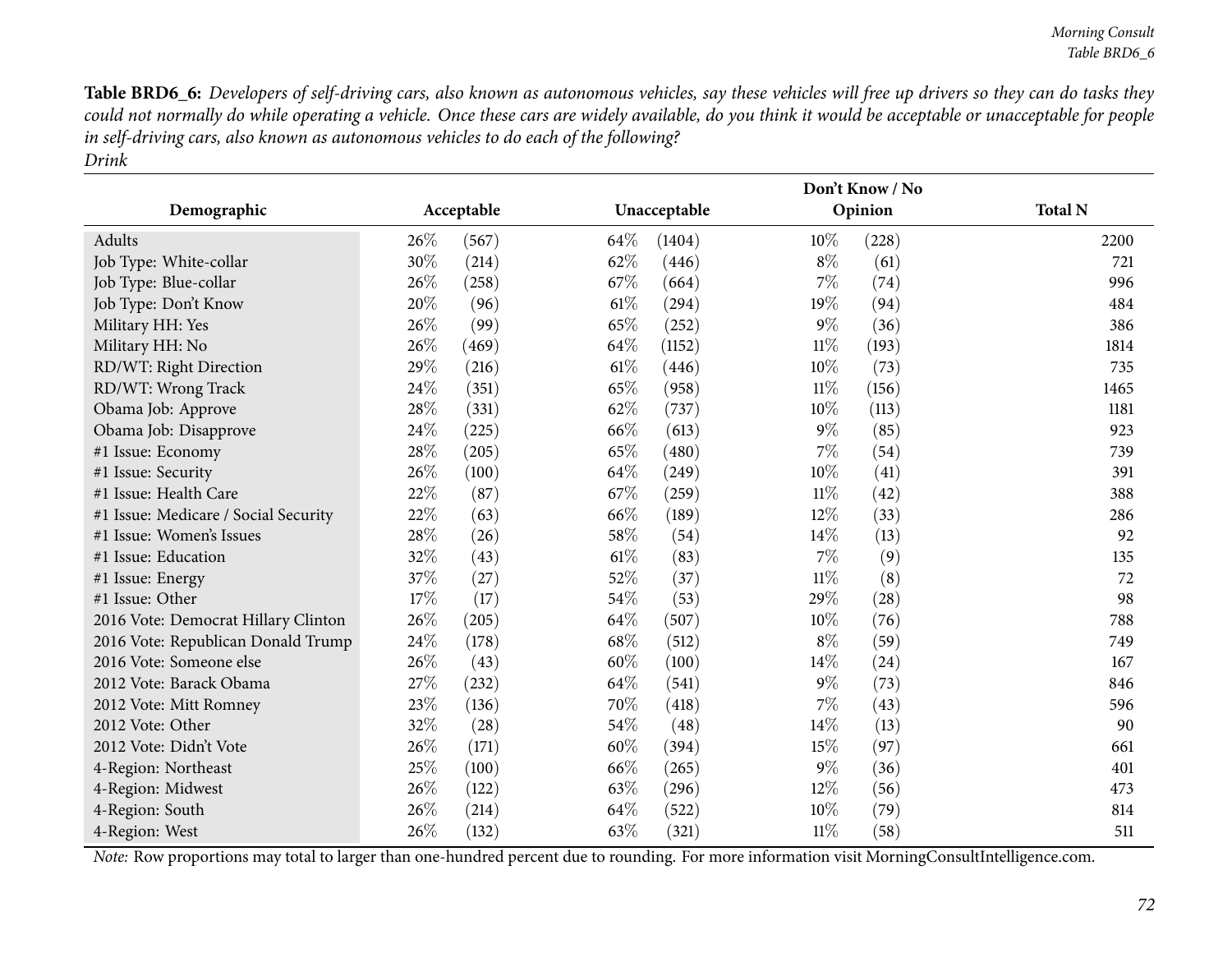|                          |     |       |     |       |        |          |       |            |        | Don't Know/       |                |
|--------------------------|-----|-------|-----|-------|--------|----------|-------|------------|--------|-------------------|----------------|
| Demographic              |     | A lot |     | Some  |        | Not much |       | Not at all |        | <b>No Opinion</b> | <b>Total N</b> |
| Adults                   | 21% | (452) | 32% | (706) | 23%    | (513)    | 15%   | (333)      | $9\%$  | (196)             | 2200           |
| Gender: Male             | 22% | (230) | 33% | (345) | 24%    | (259)    | 14%   | (153)      | 7%     | (71)              | 1059           |
| Gender: Female           | 19% | (221) | 32% | (361) | 22%    | (254)    | 16%   | (179)      | $11\%$ | (125)             | 1141           |
| Age: 18-29               | 29% | (139) | 33% | (159) | 19%    | (93)     | $9\%$ | (43)       | $9\%$  | (45)              | 478            |
| Age: 30-44               | 25% | (140) | 34% | (190) | 19%    | (103)    | 12%   | (69)       | $10\%$ | (55)              | 557            |
| Age: 45-54               | 17% | (63)  | 29% | (107) | 25%    | (91)     | 19%   | (69)       | $9\%$  | (34)              | 364            |
| Age: 55-64               | 17% | (70)  | 31% | (123) | 28%    | (113)    | 19%   | (75)       | $5\%$  | (22)              | 403            |
| Age: 65+                 | 10% | (40)  | 32% | (127) | 28%    | (113)    | 19%   | (77)       | 10%    | (41)              | 398            |
| PID: Dem (no lean)       | 24% | (184) | 35% | (267) | 22%    | (167)    | 11%   | (86)       | $8\%$  | (60)              | 764            |
| PID: Ind (no lean)       | 19% | (134) | 29% | (209) | 25%    | (177)    | 15%   | (106)      | $12\%$ | (87)              | 713            |
| PID: Rep (no lean)       | 19% | (134) | 32% | (230) | 23%    | (169)    | 19%   | (140)      | 7%     | (49)              | 722            |
| PID/Gender: Dem Men      | 28% | (93)  | 37% | (125) | 24%    | (80)     | 7%    | (24)       | $4\%$  | (14)              | 336            |
| PID/Gender: Dem Women    | 21% | (91)  | 33% | (142) | 20%    | (87)     | 15%   | (63)       | $11\%$ | (46)              | 428            |
| PID/Gender: Ind Men      | 19% | (68)  | 30% | (106) | 24\%   | (86)     | 18%   | (63)       | $9\%$  | (31)              | 354            |
| PID/Gender: Ind Women    | 18% | (66)  | 29% | (103) | 26%    | (92)     | 12%   | (44)       | $16\%$ | (56)              | 359            |
| PID/Gender: Rep Men      | 19% | (69)  | 31% | (114) | 25%    | (93)     | 18%   | (67)       | $7\%$  | (25)              | 369            |
| PID/Gender: Rep Women    | 18% | (65)  | 33% | (116) | 22%    | (76)     | 21%   | (73)       | $7\%$  | (24)              | 354            |
| Tea Party: Supporter     | 24% | (134) | 33% | (179) | 24%    | (130)    | 14%   | (79)       | $5\%$  | (28)              | 549            |
| Tea Party: Not Supporter | 19% | (315) | 32% | (521) | 23%    | (379)    | 15%   | (251)      | $10\%$ | (167)             | 1633           |
| Ideo: Liberal (1-3)      | 26% | (184) | 37% | (264) | 19%    | (137)    | 11%   | (81)       | $6\%$  | (44)              | 709            |
| Ideo: Moderate (4)       | 19% | (91)  | 33% | (158) | 29%    | (141)    | 12%   | (60)       | $7\%$  | (32)              | 481            |
| Ideo: Conservative (5-7) | 17% | (124) | 32% | (237) | 25%    | (189)    | 21%   | (156)      | $5\%$  | (36)              | 743            |
| Educ: < College          | 19% | (292) | 30% | (463) | 25%    | (388)    | 16%   | (257)      | $11\%$ | (166)             | 1566           |
| Educ: Bachelors degree   | 25% | (105) | 36% | (151) | $20\%$ | (82)     | 14%   | (57)       | $5\%$  | (20)              | 416            |
| Educ: Post-grad          | 25% | (55)  | 42% | (92)  | 20%    | (43)     | $8\%$ | (18)       | $5\%$  | (10)              | 219            |
| Income: Under 50k        | 20% | (260) | 30% | (391) | 23%    | (304)    | 15%   | (201)      | $11\%$ | (146)             | 1301           |
| Income: 50k-100k         | 20% | (132) | 36% | (232) | 23%    | (146)    | 15%   | (99)       | $6\%$  | (40)              | 649            |
| Income: 100k+            | 24% | (59)  | 33% | (83)  | 25%    | (64)     | 13%   | (32)       | $4\%$  | (11)              | 250            |

Table BRD7\_1: How much would each of the following increase your comfort in allowing yourself to be driven by a driverless or autonomous car? Certification from a government agency, such as the National Highway Traffic Safety Administration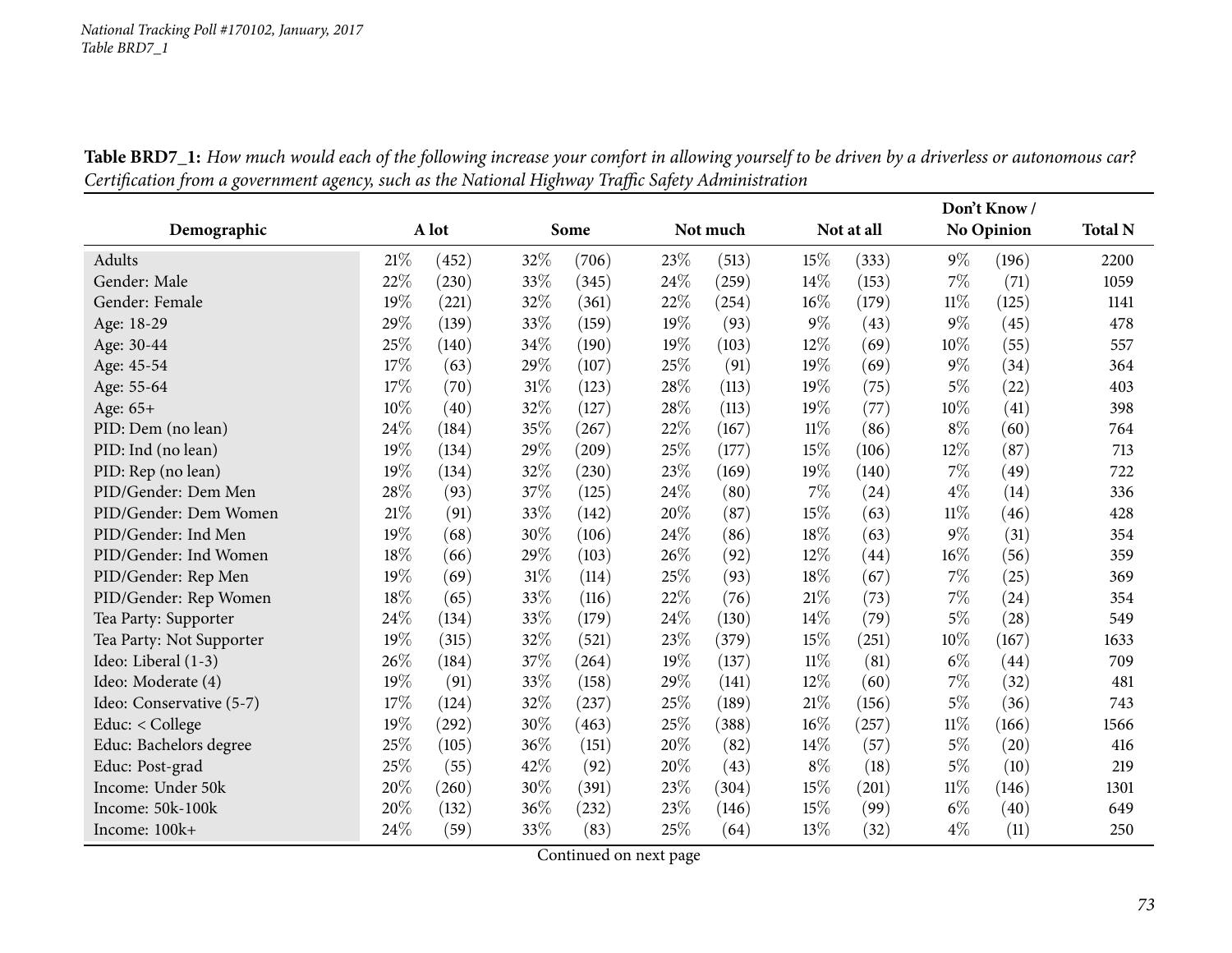| Table BRD7_1: How much would each of the following increase your comfort in allowing yourself to be driven by a driverless or autonomous car? |  |
|-----------------------------------------------------------------------------------------------------------------------------------------------|--|
| Certification from a government agency, such as the National Highway Traffic Safety Administration                                            |  |

|                               |        |       |     |                     |        |          |        |            | Don't Know/ |                   |                |
|-------------------------------|--------|-------|-----|---------------------|--------|----------|--------|------------|-------------|-------------------|----------------|
| Demographic                   |        | A lot |     | Some                |        | Not much |        | Not at all |             | <b>No Opinion</b> | <b>Total N</b> |
| Adults                        | 21%    | (452) | 32% | (706)               | 23\%   | (513)    | 15%    | (333)      | $9\%$       | (196)             | 2200           |
| Ethnicity: White              | 20%    | (348) | 32% | (562)               | 24\%   | (419)    | 16%    | (274)      | $8\%$       | (146)             | 1750           |
| Ethnicity: Hispanic           | 23%    | (75)  | 34% | (112)               | 22%    | (71)     | 12\%   | (40)       | $9\%$       | (30)              | 329            |
| Ethnicity: Afr. Am.           | 19%    | (51)  | 36% | (96)                | 19%    | (51)     | 15%    | (39)       | $11\%$      | (31)              | 268            |
| Ethnicity: Other              | 29%    | (53)  | 26% | (48)                | 23%    | (43)     | $11\%$ | (19)       | $11\%$      | (19)              | 182            |
| Relig: Protestant             | 19%    | (102) | 33% | (176)               | 26\%   | (139)    | 16%    | (85)       | $7\%$       | (38)              | 540            |
| Relig: Roman Catholic         | 20%    | (92)  | 33% | (152)               | 22%    | (100)    | 15%    | (68)       | $11\%$      | (49)              | 460            |
| Relig: Ath./Agn./None         | 21%    | (126) | 32% | (192)               | 23%    | (137)    | 14%    | (83)       | 10%         | (61)              | 600            |
| Relig: Something Else         | 23%    | (76)  | 30% | (100)               | 24%    | (80)     | 16%    | (52)       | $7\%$       | (24)              | 333            |
| Relig: Jewish                 | 15%    | (8)   | 46% | (24)                | 23%    | (12)     | $11\%$ | (5)        | $4\%$       | (2)               | 51             |
| Relig: Evangelical            | 21%    | (130) | 32% | $\left( 200\right)$ | $20\%$ | (126)    | 20%    | (121)      | $7\%$       | (42)              | 618            |
| Relig: Non-Evang. Catholics   | 18%    | (119) | 33% | (213)               | 26\%   | (170)    | 12%    | (77)       | $11\%$      | (69)              | 648            |
| Relig: All Christian          | 20%    | (249) | 33% | (412)               | 23%    | (296)    | 16%    | (198)      | $9\%$       | (111)             | 1267           |
| Relig: All Non-Christian      | 22%    | (203) | 31% | (293)               | 23%    | (217)    | 14%    | (135)      | $9\%$       | (85)              | 933            |
| Community: Urban              | 24%    | (132) | 32% | (181)               | $21\%$ | (118)    | 15%    | (82)       | $8\%$       | (45)              | 558            |
| Community: Suburban           | 21%    | (209) | 34% | (341)               | 23%    | (230)    | 13%    | (132)      | $9\%$       | (88)              | 1001           |
| Community: Rural              | 17%    | (111) | 29% | (183)               | 26%    | (165)    | 18%    | (118)      | 10%         | (63)              | 641            |
| <b>Employ: Private Sector</b> | 24%    | (157) | 32% | (213)               | $21\%$ | (135)    | 15%    | (101)      | $8\%$       | (50)              | 656            |
| Employ: Government            | 22%    | (35)  | 30% | (48)                | 28\%   | (44)     | 15%    | (24)       | $4\%$       | (7)               | 158            |
| Employ: Self-Employed         | 25%    | (43)  | 33% | (57)                | 27%    | (48)     | 12%    | (21)       | $2\%$       | (4)               | 173            |
| Employ: Homemaker             | 19%    | (40)  | 37% | (78)                | 19%    | (39)     | 14%    | (29)       | $11\%$      | (23)              | 209            |
| Employ: Student               | 33%    | (36)  | 32% | (34)                | 22%    | (24)     | $8\%$  | (9)        | $4\%$       | (5)               | 107            |
| Employ: Retired               | 12%    | (58)  | 33% | (158)               | 28%    | (137)    | 18%    | (88)       | $9\%$       | (44)              | 484            |
| Employ: Unemployed            | $18\%$ | (42)  | 27% | (61)                | 25%    | (57)     | 16%    | (37)       | 13%         | (30)              | 227            |
| Employ: Other                 | 23%    | (42)  | 31% | (57)                | $16\%$ | (30)     | 13%    | (23)       | 18%         | (33)              | 185            |
| Job Type: White-collar        | 22%    | (160) | 37% | (268)               | 22%    | (161)    | 12%    | (90)       | $6\%$       | (42)              | 721            |
| Job Type: Blue-collar         | 21%    | (209) | 30% | (300)               | 25%    | (247)    | 19%    | (191)      | $5\%$       | (48)              | 996            |
| Job Type: Don't Know          | 17%    | (83)  | 28% | (137)               | 22%    | (105)    | 11%    | (52)       | 22%         | (107)             | 484            |
| Military HH: Yes              | 20%    | (78)  | 30% | (117)               | 23%    | (90)     | 18%    | (69)       | $8\%$       | (32)              | 386            |
| Military HH: No               | 21%    | (374) | 32% | (589)               | 23%    | (423)    | 15%    | (264)      | $9\%$       | (164)             | 1814           |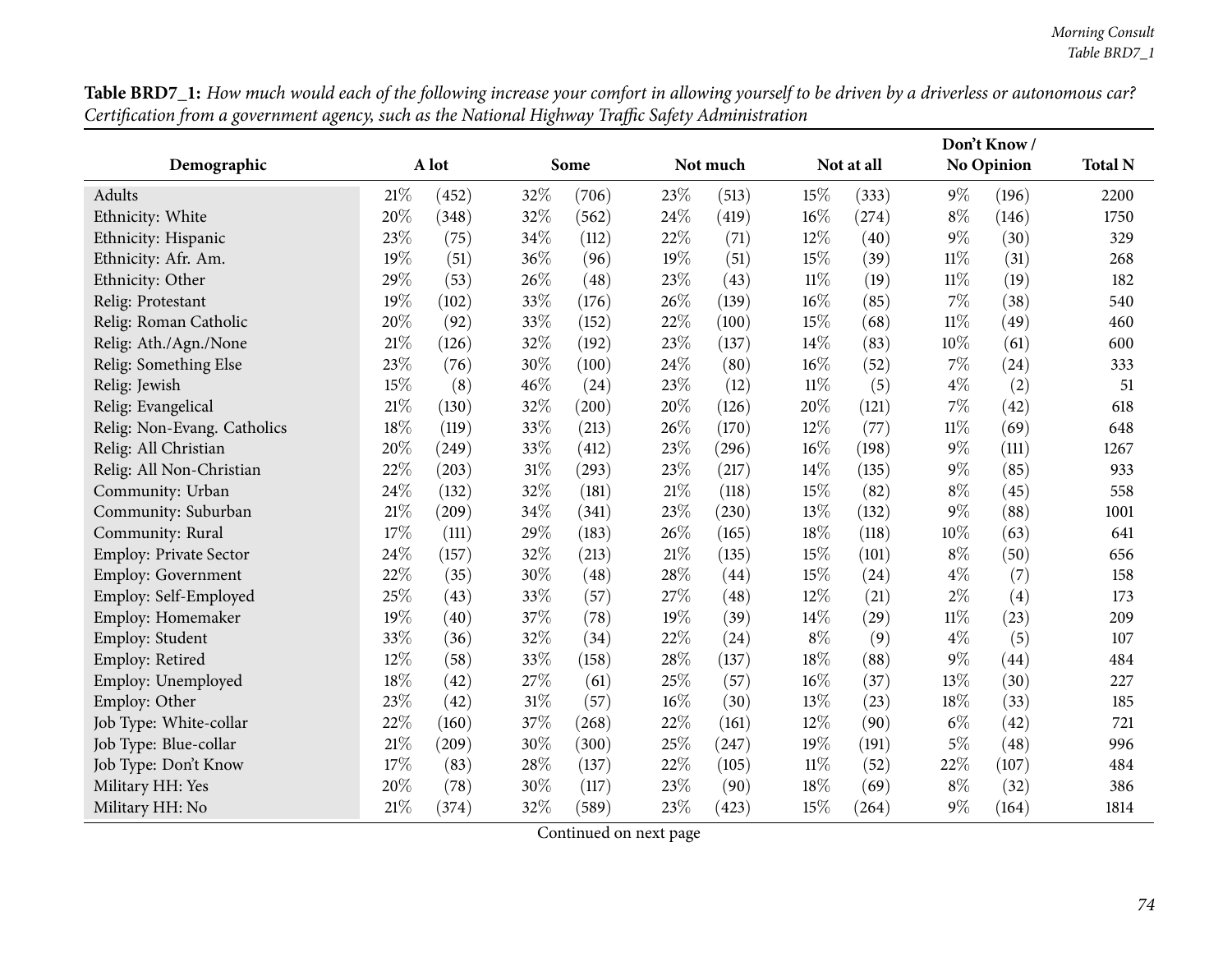|                                      |        |                    |        |       |        |          |            | Don't Know / |        |                    |                |
|--------------------------------------|--------|--------------------|--------|-------|--------|----------|------------|--------------|--------|--------------------|----------------|
| Demographic                          |        | A lot              |        | Some  |        | Not much | Not at all |              |        | <b>No Opinion</b>  | <b>Total N</b> |
| Adults                               | 21%    | (452)              | 32%    | (706) | 23\%   | (513)    | 15%        | (333)        | $9\%$  | (196)              | 2200           |
| RD/WT: Right Direction               | 25%    | (180)              | 35%    | (255) | $18\%$ | (129)    | 14%        | (102)        | $9\%$  | (68)               | 735            |
| RD/WT: Wrong Track                   | 19%    | (272)              | $31\%$ | (451) | 26%    | (385)    | $16\%$     | (230)        | $9\%$  | (128)              | 1465           |
| Obama Job: Approve                   | 25%    | (297)              | 36%    | (420) | 21%    | (248)    | 10%        | (123)        | $8\%$  | (93)               | 1181           |
| Obama Job: Disapprove                | $16\%$ | (146)              | 28\%   | (262) | 27\%   | (252)    | 21%        | (197)        | $7\%$  | (66)               | 923            |
| #1 Issue: Economy                    | 22%    | (159)              | 33%    | (244) | 26\%   | (192)    | 15\%       | (108)        | $5\%$  | (35)               | 739            |
| #1 Issue: Security                   | 17%    | (67)               | $31\%$ | (123) | 22%    | (86)     | 20%        | (80)         | $9\%$  | (35)               | 391            |
| #1 Issue: Health Care                | 21%    | (81)               | 33%    | (127) | 23%    | (91)     | 12%        | (47)         | $11\%$ | (42)               | 388            |
| #1 Issue: Medicare / Social Security | 18%    | (51)               | 32%    | (92)  | 21%    | (61)     | 15%        | (43)         | 13\%   | (38)               | 286            |
| #1 Issue: Women's Issues             | 24%    | (22)               | 32%    | (30)  | 23\%   | (21)     | $9\%$      | (8)          | $12\%$ | (11)               | 92             |
| #1 Issue: Education                  | 30%    | (40)               | 31\%   | (42)  | 22%    | (29)     | 10%        | (14)         | $7\%$  | (10)               | 135            |
| #1 Issue: Energy                     | 28%    | $\left( 20\right)$ | 40%    | (29)  | 18%    | (13)     | 10%        | (7)          | $5\%$  | (4)                | 72             |
| #1 Issue: Other                      | $11\%$ | (11)               | 20%    | (20)  | 20%    | (20)     | 26\%       | (25)         | 23\%   | (22)               | 98             |
| 2016 Vote: Democrat Hillary Clinton  | 23%    | (184)              | 36%    | (286) | 20%    | (160)    | 12%        | (98)         | $8\%$  | (59)               | 788            |
| 2016 Vote: Republican Donald Trump   | 17%    | (127)              | 30%    | (228) | 26\%   | (198)    | 20%        | (147)        | $7\%$  | (49)               | 749            |
| 2016 Vote: Someone else              | 21%    | (36)               | 32%    | (53)  | 24\%   | (40)     | 16%        | (27)         | $7\%$  | (12)               | 167            |
| 2012 Vote: Barack Obama              | 22%    | (186)              | 35%    | (292) | 24%    | (201)    | 13%        | (113)        | $6\%$  | (53)               | 846            |
| 2012 Vote: Mitt Romney               | 17%    | (99)               | 32%    | (189) | 28%    | (166)    | 18%        | (109)        | $6\%$  | (33)               | 596            |
| 2012 Vote: Other                     | $12\%$ | (11)               | 39%    | (35)  | 19%    | (17)     | 20%        | (18)         | $10\%$ | (9)                | 90             |
| 2012 Vote: Didn't Vote               | 23\%   | (155)              | 29\%   | (189) | $19\%$ | (126)    | 14%        | (93)         | $15\%$ | (98)               | 661            |
| 4-Region: Northeast                  | $21\%$ | (83)               | 30%    | (120) | 27\%   | (108)    | 13%        | (53)         | $9\%$  | (38)               | 401            |
| 4-Region: Midwest                    | 17%    | (82)               | 32%    | (150) | 24%    | (112)    | 19%        | (91)         | $8\%$  | (39)               | 473            |
| 4-Region: South                      | 21%    | (171)              | 34\%   | (278) | 21%    | (169)    | 15%        | (119)        | $9\%$  | (77)               | 814            |
| 4-Region: West                       | 23\%   | (116)              | 31\%   | (158) | 24%    | (124)    | 14\%       | (70)         | $8\%$  | $\left( 42\right)$ | 511            |

Table BRD7\_1: How much would each of the following increase your comfort in allowing yourself to be driven by a driverless or autonomous car? Certification from a government agency, such as the National Highway Traffic Safety Administration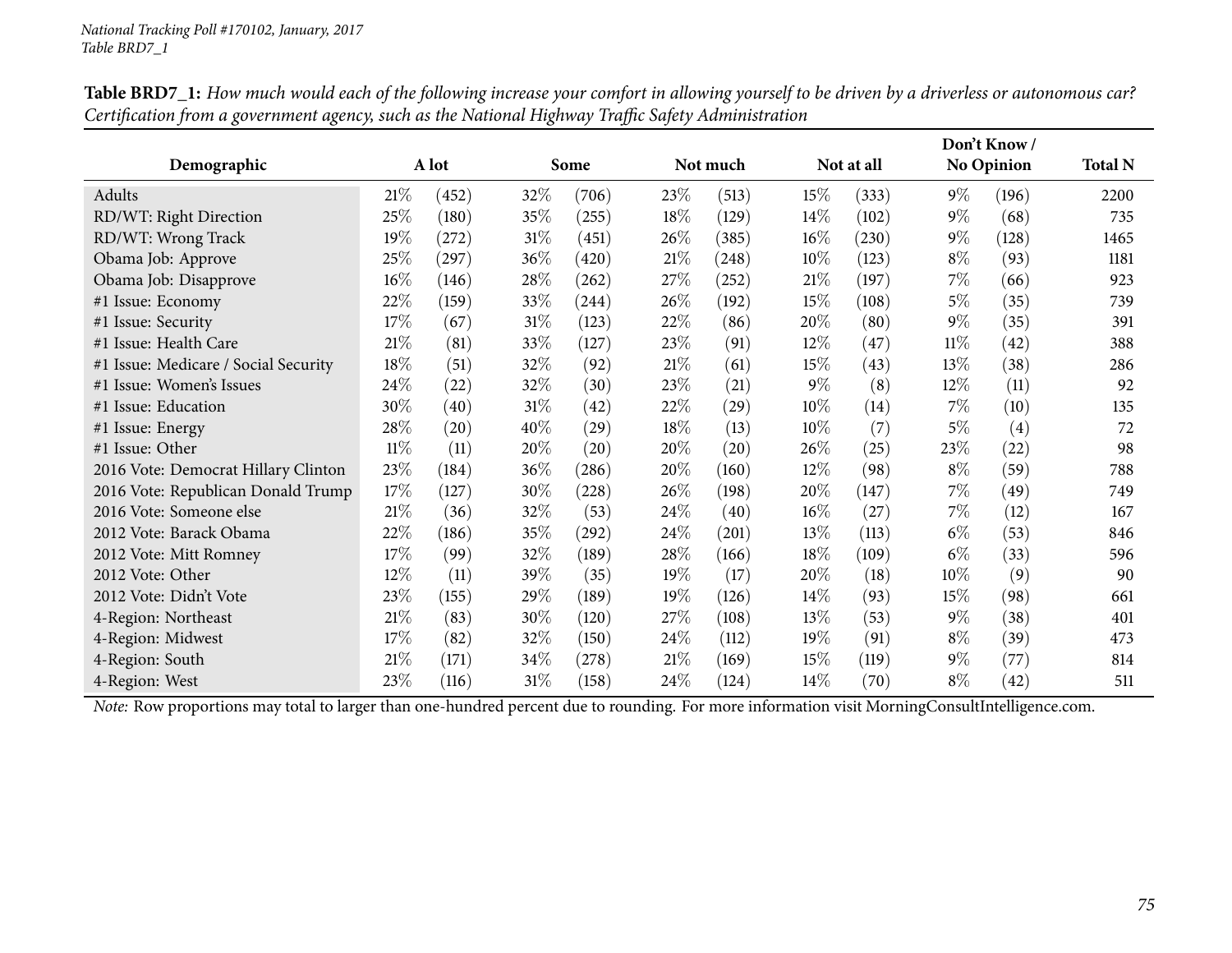|                          |        |                     |     |       |     |          |            |       |        | Don't Know/ |                |
|--------------------------|--------|---------------------|-----|-------|-----|----------|------------|-------|--------|-------------|----------------|
| Demographic              |        | A lot               |     | Some  |     | Not much | Not at all |       |        | No Opinion  | <b>Total N</b> |
| Adults                   | 14%    | (312)               | 27% | (605) | 29% | (638)    | 19%        | (412) | $11\%$ | (232)       | 2200           |
| Gender: Male             | 16%    | (168)               | 31% | (329) | 30% | (315)    | 15%        | (160) | $8\%$  | (86)        | 1059           |
| Gender: Female           | 13%    | (144)               | 24% | (275) | 28% | (323)    | 22%        | (252) | 13%    | (146)       | 1141           |
| Age: 18-29               | 22%    | (107)               | 29% | (138) | 25% | (120)    | 14\%       | (69)  | $9\%$  | (44)        | 478            |
| Age: 30-44               | 19%    | (108)               | 27% | (153) | 28% | (157)    | 14%        | (79)  | $11\%$ | (60)        | 557            |
| Age: 45-54               | $11\%$ | (41)                | 28% | (104) | 28% | (101)    | 20%        | (74)  | 12%    | (45)        | 364            |
| Age: 55-64               | 10%    | (41)                | 28% | (113) | 33% | (132)    | 19%        | (78)  | $10\%$ | (39)        | 403            |
| Age: 65+                 | $4\%$  | (15)                | 24% | (97)  | 33% | (129)    | 28\%       | (112) | $11\%$ | (44)        | 398            |
| PID: Dem (no lean)       | 18%    | (137)               | 34% | (262) | 25% | (189)    | 15%        | (116) | $8\%$  | (60)        | 764            |
| PID: Ind (no lean)       | 13%    | (90)                | 24% | (172) | 29% | (207)    | 19%        | (136) | 15%    | (110)       | 713            |
| PID: Rep (no lean)       | 12%    | (86)                | 24% | (171) | 34% | (243)    | 22%        | (161) | $9\%$  | (62)        | 722            |
| PID/Gender: Dem Men      | 20%    | (68)                | 38% | (128) | 26% | (86)     | $11\%$     | (36)  | $6\%$  | (19)        | 336            |
| PID/Gender: Dem Women    | 16%    | (69)                | 31% | (134) | 24% | (103)    | 19%        | (81)  | 10%    | (41)        | 428            |
| PID/Gender: Ind Men      | 15%    | (53)                | 26% | (93)  | 31% | (111)    | 15%        | (54)  | $12\%$ | (44)        | 354            |
| PID/Gender: Ind Women    | 10%    | (37)                | 22% | (79)  | 26% | (95)     | 23%        | (82)  | 18%    | (66)        | 359            |
| PID/Gender: Rep Men      | 13%    | (48)                | 29% | (109) | 32% | (118)    | 19%        | (71)  | $6\%$  | (23)        | 369            |
| PID/Gender: Rep Women    | $11\%$ | (39)                | 18% | (62)  | 35% | (125)    | 25%        | (89)  | $11\%$ | (39)        | 354            |
| Tea Party: Supporter     | 20%    | (110)               | 31% | (169) | 26% | (145)    | 16%        | (87)  | $7\%$  | (38)        | 549            |
| Tea Party: Not Supporter | 12%    | $\left( 202\right)$ | 26% | (431) | 30% | (488)    | 20%        | (322) | 12%    | (190)       | 1633           |
| Ideo: Liberal (1-3)      | 19%    | (132)               | 36% | (254) | 26% | (181)    | 13%        | (92)  | 7%     | (50)        | 709            |
| Ideo: Moderate (4)       | 14\%   | (69)                | 31% | (147) | 29% | (139)    | 18%        | (85)  | $9\%$  | (41)        | 481            |
| Ideo: Conservative (5-7) | 10%    | (77)                | 23% | (171) | 35% | (261)    | 24\%       | (179) | 7%     | (55)        | 743            |
| Educ: < College          | 13%    | (210)               | 26% | (407) | 28% | (445)    | 20%        | (315) | $12\%$ | (190)       | 1566           |
| Educ: Bachelors degree   | 17%    | (69)                | 30% | (124) | 30% | (126)    | 16%        | (67)  | $7\%$  | (29)        | 416            |
| Educ: Post-grad          | 15%    | (33)                | 34% | (74)  | 31% | (68)     | 14\%       | (31)  | $6\%$  | (13)        | 219            |
| Income: Under 50k        | 14%    | (182)               | 27% | (349) | 27% | (357)    | 19%        | (244) | 13%    | (169)       | 1301           |
| Income: 50k-100k         | 15%    | (95)                | 27% | (177) | 31% | (202)    | 19%        | (126) | $7\%$  | (49)        | 649            |
| Income: 100k+            | 14\%   | (35)                | 31% | (79)  | 32% | (80)     | 17%        | (42)  | $6\%$  | (14)        | 250            |

Table BRD7\_2: How much would each of the following increase your comfort in allowing yourself to be driven by a driverless or autonomous car? Having driverless cars and human operated cars on the street at the same time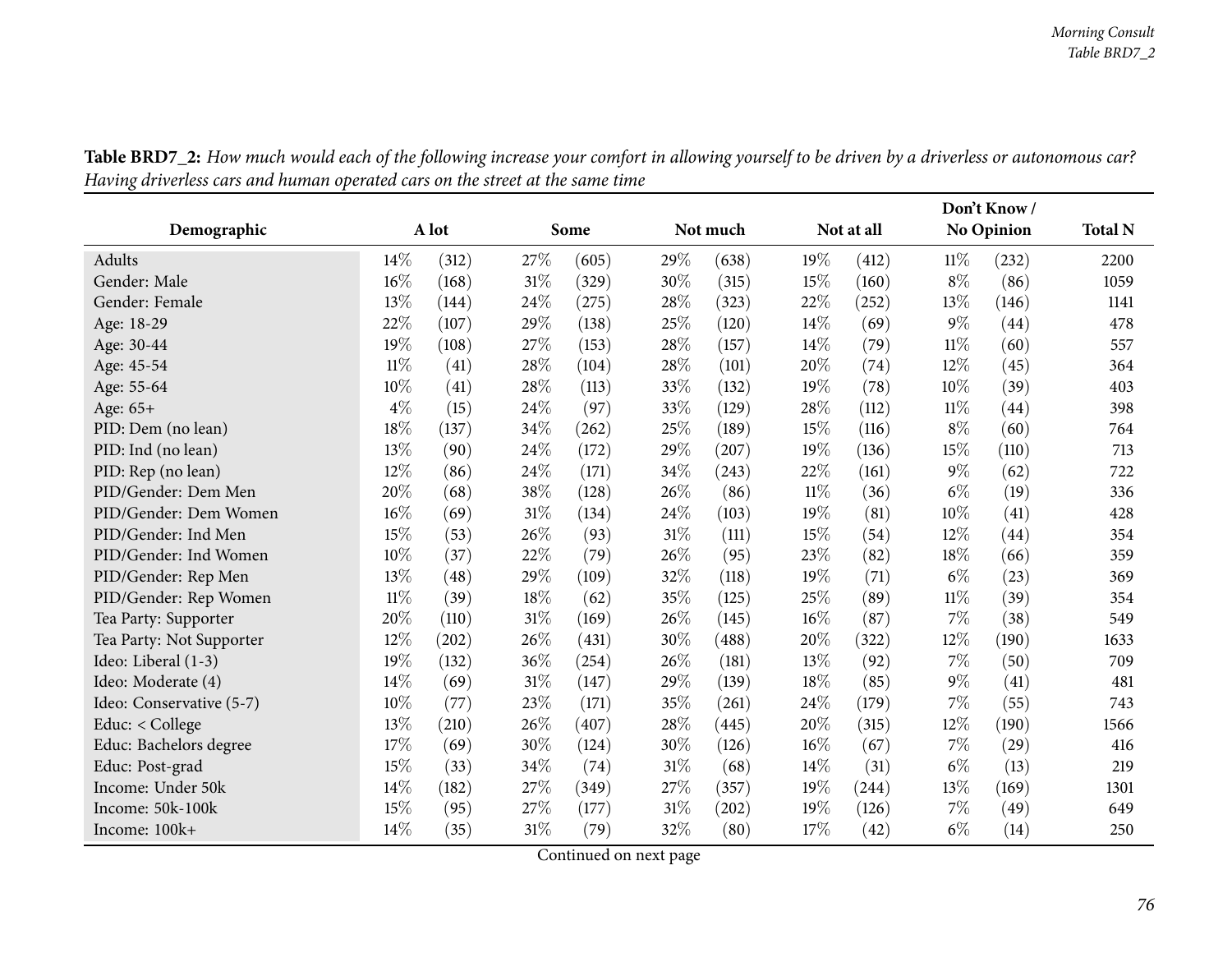|                               |        |       |     |       |     |          | Don't Know/ |            |        |                   |                |
|-------------------------------|--------|-------|-----|-------|-----|----------|-------------|------------|--------|-------------------|----------------|
| Demographic                   |        | A lot |     | Some  |     | Not much |             | Not at all |        | <b>No Opinion</b> | <b>Total N</b> |
| Adults                        | 14%    | (312) | 27% | (605) | 29% | (638)    | 19%         | (412)      | $11\%$ | (232)             | 2200           |
| Ethnicity: White              | 12%    | (214) | 27% | (464) | 30% | (532)    | 20%         | (354)      | $11\%$ | (185)             | 1750           |
| Ethnicity: Hispanic           | 21%    | (68)  | 36% | (119) | 25% | (82)     | $9\%$       | (30)       | $9\%$  | (31)              | 329            |
| Ethnicity: Afr. Am.           | $21\%$ | (56)  | 32% | (85)  | 23% | (62)     | 14%         | (38)       | 10%    | (27)              | 268            |
| Ethnicity: Other              | 23%    | (42)  | 31% | (56)  | 25% | (45)     | $11\%$      | (20)       | $11\%$ | (20)              | 182            |
| Relig: Protestant             | 14%    | (74)  | 27% | (146) | 29% | (159)    | 22%         | (117)      | $8\%$  | (43)              | 540            |
| Relig: Roman Catholic         | 14%    | (64)  | 31% | (145) | 26% | (122)    | 17%         | (76)       | 12%    | (54)              | 460            |
| Relig: Ath./Agn./None         | 13%    | (78)  | 28% | (167) | 30% | (177)    | 17%         | (104)      | 12%    | (74)              | 600            |
| Relig: Something Else         | 12%    | (42)  | 27% | (91)  | 32% | (105)    | 19%         | (62)       | 10%    | (33)              | 333            |
| Relig: Jewish                 | $8\%$  | (4)   | 31% | (16)  | 35% | (18)     | 21%         | (11)       | $6\%$  | (3)               | 51             |
| Relig: Evangelical            | 20%    | (121) | 24% | (147) | 27% | (166)    | 21%         | (130)      | $9\%$  | (54)              | 618            |
| Relig: Non-Evang. Catholics   | $11\%$ | (73)  | 31% | (200) | 29% | (190)    | 18%         | (115)      | $11\%$ | (70)              | 648            |
| Relig: All Christian          | 15%    | (193) | 27% | (347) | 28% | (356)    | 19%         | (246)      | $10\%$ | (125)             | 1267           |
| Relig: All Non-Christian      | 13%    | (119) | 28% | (258) | 30% | (283)    | 18%         | (166)      | $11\%$ | (107)             | 933            |
| Community: Urban              | 17%    | (96)  | 30% | (167) | 29% | (163)    | 14%         | (79)       | 10%    | (53)              | 558            |
| Community: Suburban           | 14%    | (136) | 29% | (295) | 29% | (293)    | 18%         | (180)      | 10%    | (98)              | 1001           |
| Community: Rural              | 13%    | (81)  | 22% | (143) | 28% | (182)    | 24%         | (154)      | 13%    | (81)              | 641            |
| <b>Employ: Private Sector</b> | 19%    | (126) | 27% | (177) | 28% | (181)    | 17%         | (112)      | $9\%$  | (61)              | 656            |
| Employ: Government            | 12%    | (19)  | 40% | (63)  | 32% | (51)     | 10%         | (16)       | $6\%$  | (10)              | 158            |
| Employ: Self-Employed         | 16%    | (28)  | 31% | (53)  | 31% | (54)     | 18%         | (31)       | $4\%$  | (7)               | 173            |
| Employ: Homemaker             | 12%    | (26)  | 23% | (49)  | 25% | (53)     | 21%         | (43)       | 18%    | (39)              | 209            |
| Employ: Student               | 10%    | (11)  | 25% | (27)  | 38% | (40)     | 18%         | (19)       | $9\%$  | (9)               | 107            |
| Employ: Retired               | $5\%$  | (27)  | 28% | (136) | 31% | (148)    | 25%         | (122)      | $11\%$ | (52)              | 484            |
| Employ: Unemployed            | 19%    | (43)  | 24% | (55)  | 28% | (63)     | 16%         | (37)       | 13%    | (29)              | 227            |
| Employ: Other                 | 18%    | (33)  | 25% | (46)  | 26% | (48)     | 18%         | (34)       | 13%    | (25)              | 185            |
| Job Type: White-collar        | 14%    | (99)  | 31% | (227) | 31% | (220)    | 16%         | (118)      | $8\%$  | (56)              | 721            |
| Job Type: Blue-collar         | 15%    | (148) | 27% | (265) | 30% | (299)    | 22%         | (219)      | $6\%$  | (64)              | 996            |
| Job Type: Don't Know          | 14%    | (66)  | 23% | (113) | 25% | (119)    | 15%         | (75)       | 23%    | (112)             | 484            |
| Military HH: Yes              | 12%    | (48)  | 24% | (93)  | 30% | (114)    | 24%         | (94)       | 10%    | (38)              | 386            |
| Military HH: No               | 15%    | (265) | 28% | (512) | 29% | (524)    | 18%         | (318)      | $11\%$ | (194)             | 1814           |

Table BRD7\_2: How much would each of the following increase your comfort in allowing yourself to be driven by a driverless or autonomous car? Having driverless cars and human operated cars on the street at the same time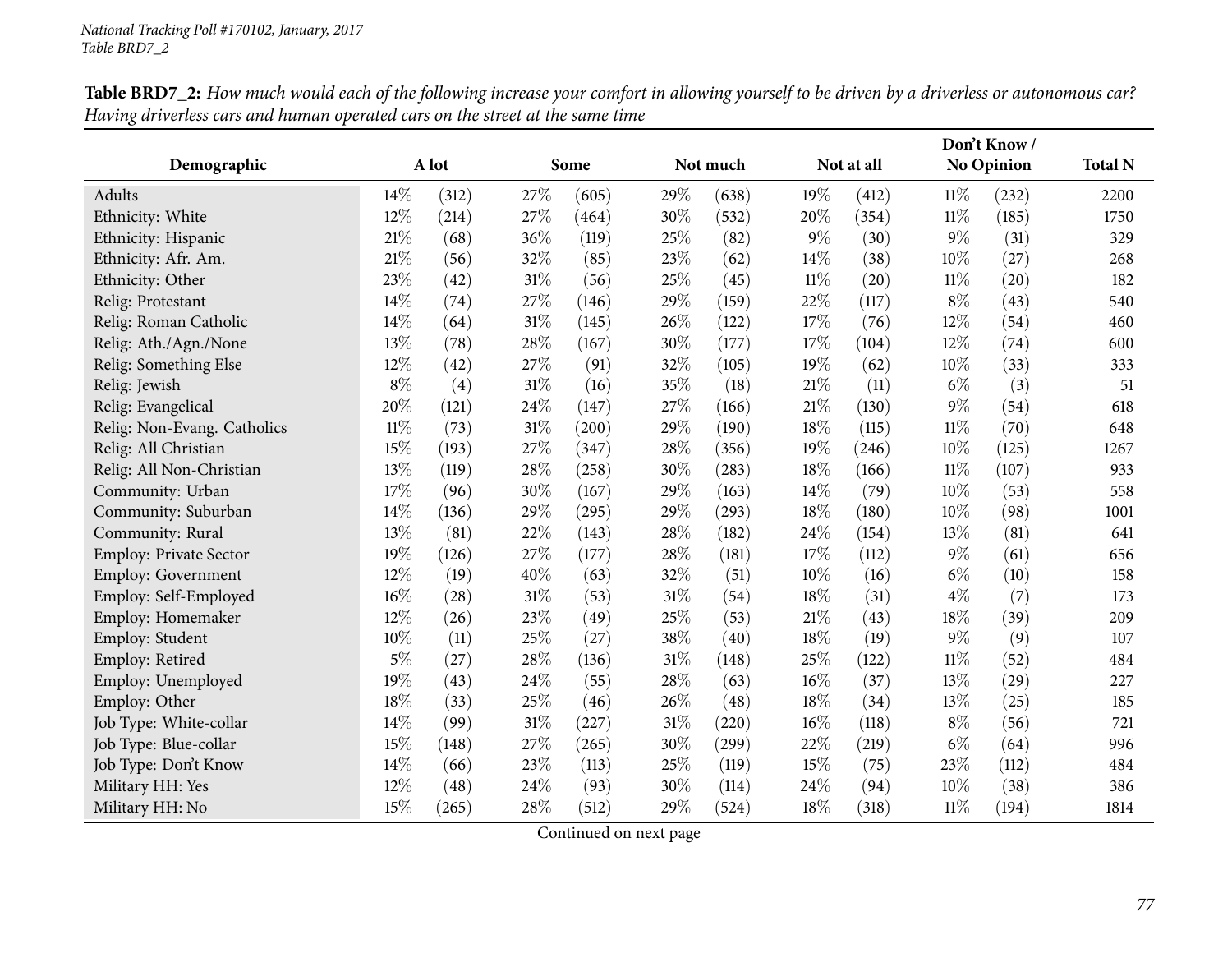| Demographic                          |        | A lot |        | Some  |        | Not much | Not at all |                    |        | No Opinion |      |
|--------------------------------------|--------|-------|--------|-------|--------|----------|------------|--------------------|--------|------------|------|
| Adults                               | 14%    | (312) | 27\%   | (605) | 29%    | (638)    | 19%        | (412)              | $11\%$ | (232)      | 2200 |
| RD/WT: Right Direction               | 18%    | (130) | 28%    | (208) | 28\%   | (205)    | 14%        | (106)              | $12\%$ | (87)       | 735  |
| RD/WT: Wrong Track                   | $12\%$ | (183) | 27\%   | (397) | 30%    | (434)    | 21%        | (307)              | $10\%$ | (145)      | 1465 |
| Obama Job: Approve                   | 18%    | (209) | 31\%   | (366) | 27\%   | (324)    | 14\%       | (164)              | $10\%$ | (118)      | 1181 |
| Obama Job: Disapprove                | 10%    | (96)  | 24%    | (220) | 33\%   | (301)    | $25\%$     | (228)              | $8\%$  | (78)       | 923  |
| #1 Issue: Economy                    | 17\%   | (126) | 27\%   | (199) | 32\%   | (239)    | 17%        | (126)              | $7\%$  | (48)       | 739  |
| #1 Issue: Security                   | $13\%$ | (49)  | 27\%   | (104) | 27\%   | (106)    | $22\%$     | (87)               | $11\%$ | (44)       | 391  |
| #1 Issue: Health Care                | $11\%$ | (44)  | 29%    | (114) | 30%    | (117)    | 15%        | (58)               | $14\%$ | (54)       | 388  |
| #1 Issue: Medicare / Social Security | $11\%$ | (31)  | 26\%   | (76)  | 25\%   | (71)     | 23%        | (66)               | 15\%   | (43)       | 286  |
| #1 Issue: Women's Issues             | 13%    | (12)  | 42\%   | (39)  | 25\%   | (23)     | 10%        | (9)                | $10\%$ | (10)       | 92   |
| #1 Issue: Education                  | 25%    | (33)  | 25\%   | (33)  | 29%    | (40)     | 13%        | (18)               | $8\%$  | (11)       | 135  |
| #1 Issue: Energy                     | 16%    | (11)  | 38%    | (27)  | 21%    | (15)     | 19%        | (14)               | $6\%$  | (4)        | 72   |
| #1 Issue: Other                      | $6\%$  | (6)   | $14\%$ | (13)  | 27\%   | (26)     | 36%        | (35)               | $18\%$ | (18)       | 98   |
| 2016 Vote: Democrat Hillary Clinton  | $16\%$ | (126) | 32%    | (256) | 26%    | (207)    | 17%        | (133)              | $8\%$  | (66)       | 788  |
| 2016 Vote: Republican Donald Trump   | 13%    | (99)  | 25%    | (190) | 31%    | (231)    | $22\%$     | (168)              | $8\%$  | (62)       | 749  |
| 2016 Vote: Someone else              | $12\%$ | (20)  | 23\%   | (38)  | 32\%   | (53)     | 18\%       | (31)               | $16\%$ | (26)       | 167  |
| 2012 Vote: Barack Obama              | 16%    | (136) | 32%    | (272) | 27%    | (228)    | 17%        | (141)              | $8\%$  | (70)       | 846  |
| 2012 Vote: Mitt Romney               | $11\%$ | (63)  | 26\%   | (154) | 34\%   | (203)    | $22\%$     | (133)              | $7\%$  | (43)       | 596  |
| 2012 Vote: Other                     | 14%    | (13)  | 26\%   | (23)  | 25%    | (22)     | $23\%$     | $\left( 20\right)$ | 13\%   | (11)       | 90   |
| 2012 Vote: Didn't Vote               | 15%    | (101) | 23\%   | (155) | 28\%   | (183)    | 18\%       | (117)              | $16\%$ | (105)      | 661  |
| 4-Region: Northeast                  | 16%    | (65)  | 28\%   | (113) | 32\%   | (128)    | 14\%       | (58)               | $9\%$  | (38)       | 401  |
| 4-Region: Midwest                    | $12\%$ | (56)  | 23\%   | (108) | $31\%$ | (145)    | 23\%       | (111)              | $12\%$ | (55)       | 473  |
| 4-Region: South                      | 14%    | (118) | 30%    | (241) | 27%    | (219)    | 20%        | (159)              | $9\%$  | (77)       | 814  |
| 4-Region: West                       | 14%    | (74)  | $28\%$ | (143) | 29%    | (147)    | 17%        | (85)               | 12%    | (62)       | 511  |

Table BRD7\_2: How much would each of the following increase your comfort in allowing yourself to be driven by a driverless or autonomous car? Having driverless cars and human operated cars on the street at the same time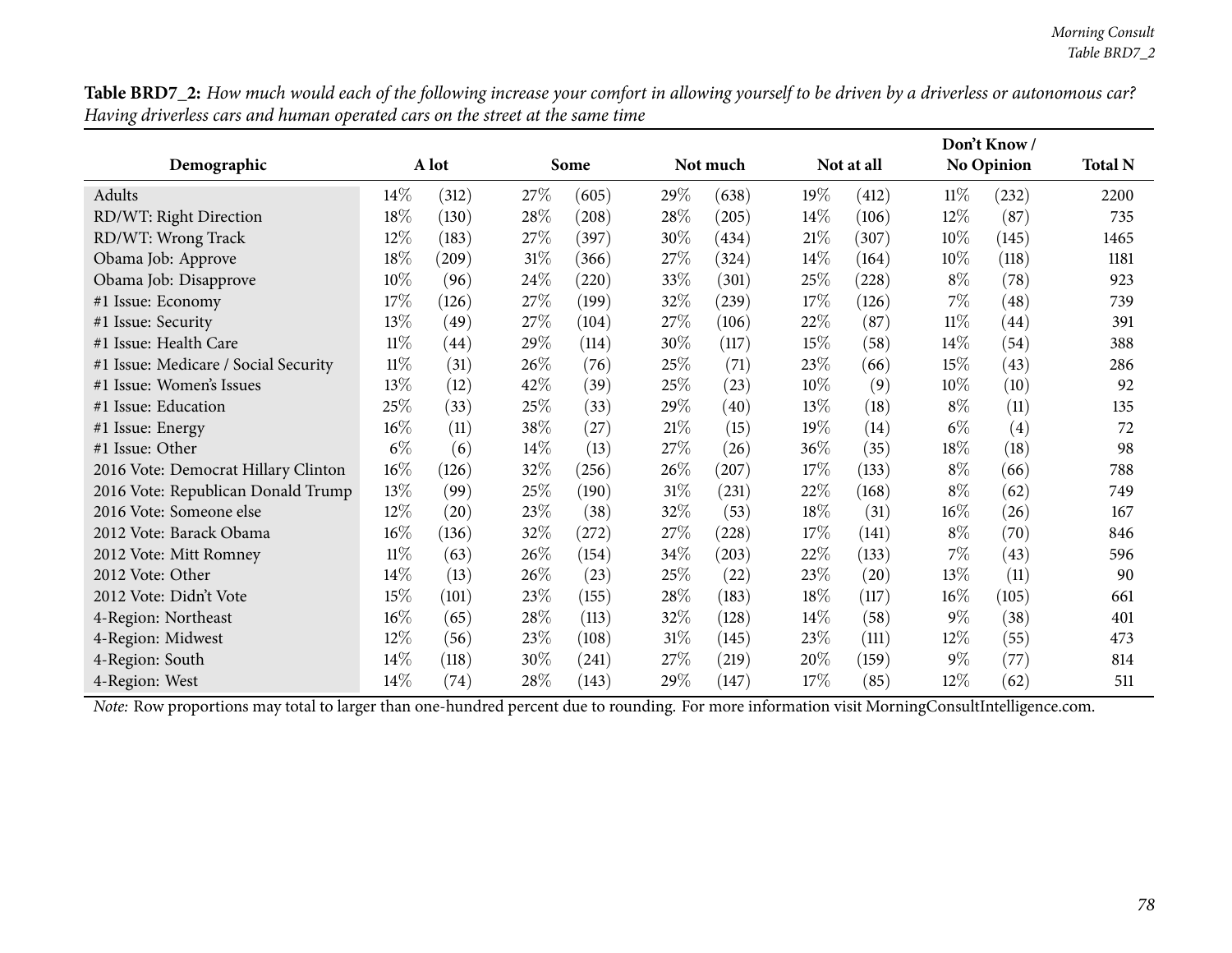|                          |      |       |      |       |          |       |       |                    |        | Don't Know/       |      |
|--------------------------|------|-------|------|-------|----------|-------|-------|--------------------|--------|-------------------|------|
| Demographic              |      | A lot |      | Some  | Not much |       |       | Not at all         |        | <b>No Opinion</b> |      |
| Adults                   | 20%  | (438) | 32%  | (705) | 24\%     | (532) | 14\%  | (318)              | $9\%$  | (207)             | 2200 |
| Gender: Male             | 20%  | (216) | 36%  | (380) | 24%      | (249) | 13%   | (137)              | 7%     | (77)              | 1059 |
| Gender: Female           | 19%  | (222) | 29%  | (325) | 25%      | (283) | 16%   | (181)              | $11\%$ | (130)             | 1141 |
| Age: 18-29               | 27%  | (129) | 31%  | (149) | 21\%     | (103) | 11%   | (52)               | $9\%$  | (45)              | 478  |
| Age: 30-44               | 27\% | (149) | 35%  | (193) | 19%      | (107) | 10%   | (54)               | 10%    | (54)              | 557  |
| Age: 45-54               | 15%  | (56)  | 30%  | (108) | 27%      | (100) | 18%   | (65)               | 10%    | (36)              | 364  |
| Age: 55-64               | 16%  | (65)  | 34%  | (136) | 26%      | (103) | 17%   | (69)               | 8%     | (30)              | 403  |
| Age: 65+                 | 10%  | (39)  | 30%  | (119) | 30%      | (119) | 20%   | (79)               | $10\%$ | (41)              | 398  |
| PID: Dem (no lean)       | 22%  | (170) | 35%  | (270) | 23%      | (177) | 12%   | (89)               | $8\%$  | (59)              | 764  |
| PID: Ind (no lean)       | 20%  | (139) | 31%  | (225) | 23%      | (167) | 12%   | (87)               | 13\%   | (95)              | 713  |
| PID: Rep (no lean)       | 18%  | (129) | 29%  | (210) | 26%      | (188) | 20%   | (143)              | $7\%$  | (53)              | 722  |
| PID/Gender: Dem Men      | 23%  | (78)  | 39%  | (131) | 25%      | (85)  | $8\%$ | (27)               | $5\%$  | (16)              | 336  |
| PID/Gender: Dem Women    | 21\% | (92)  | 32%  | (139) | 22%      | (92)  | 15%   | (62)               | 10%    | (43)              | 428  |
| PID/Gender: Ind Men      | 21%  | (74)  | 37%  | (130) | 21\%     | (73)  | 12%   | (42)               | 10%    | (36)              | 354  |
| PID/Gender: Ind Women    | 18%  | (66)  | 26%  | (95)  | 26%      | (95)  | 13%   | (45)               | 16%    | (59)              | 359  |
| PID/Gender: Rep Men      | 17%  | (64)  | 32%  | (119) | 25%      | (92)  | 19%   | (69)               | 7%     | (25)              | 369  |
| PID/Gender: Rep Women    | 18%  | (65)  | 26%  | (92)  | 27%      | (96)  | 21%   | (74)               | $8\%$  | (28)              | 354  |
| Tea Party: Supporter     | 23%  | (126) | 34%  | (189) | 23%      | (128) | 13%   | (72)               | $6\%$  | (34)              | 549  |
| Tea Party: Not Supporter | 19%  | (311) | 31%  | (513) | 24%      | (399) | 15%   | (240)              | $10\%$ | (169)             | 1633 |
| Ideo: Liberal (1-3)      | 27\% | (192) | 36%  | (258) | 22%      | (155) | $9\%$ | (63)               | $6\%$  | (42)              | 709  |
| Ideo: Moderate (4)       | 17%  | (82)  | 35%  | (168) | 27%      | (132) | 12%   | (60)               | $8\%$  | (40)              | 481  |
| Ideo: Conservative (5-7) | 16%  | (116) | 31%  | (227) | 28%      | (209) | 20%   | (150)              | $6\%$  | (41)              | 743  |
| Educ: < College          | 18%  | (284) | 29%  | (450) | 26%      | (403) | 16%   | (254)              | $11\%$ | (175)             | 1566 |
| Educ: Bachelors degree   | 25%  | (102) | 41\% | (170) | 19%      | (78)  | 10%   | (43)               | $5\%$  | (22)              | 416  |
| Educ: Post-grad          | 24%  | (52)  | 39%  | (85)  | 23%      | (51)  | 10%   | (22)               | $4\%$  | (10)              | 219  |
| Income: Under 50k        | 19%  | (247) | 29%  | (379) | 25%      | (325) | 15%   | (192)              | 12%    | (158)             | 1301 |
| Income: 50k-100k         | 20%  | (133) | 35%  | (230) | 23%      | (150) | 15%   | (98)               | $6\%$  | (39)              | 649  |
| Income: 100k+            | 23%  | (58)  | 39%  | (96)  | 23%      | (57)  | 12%   | $\left( 29\right)$ | $4\%$  | (9)               | 250  |

Table BRD7\_3: How much would each of the following increase your comfort in allowing yourself to be driven by a driverless or autonomous car? Certification from an independent party, such as a company dedicated to testing robotics systems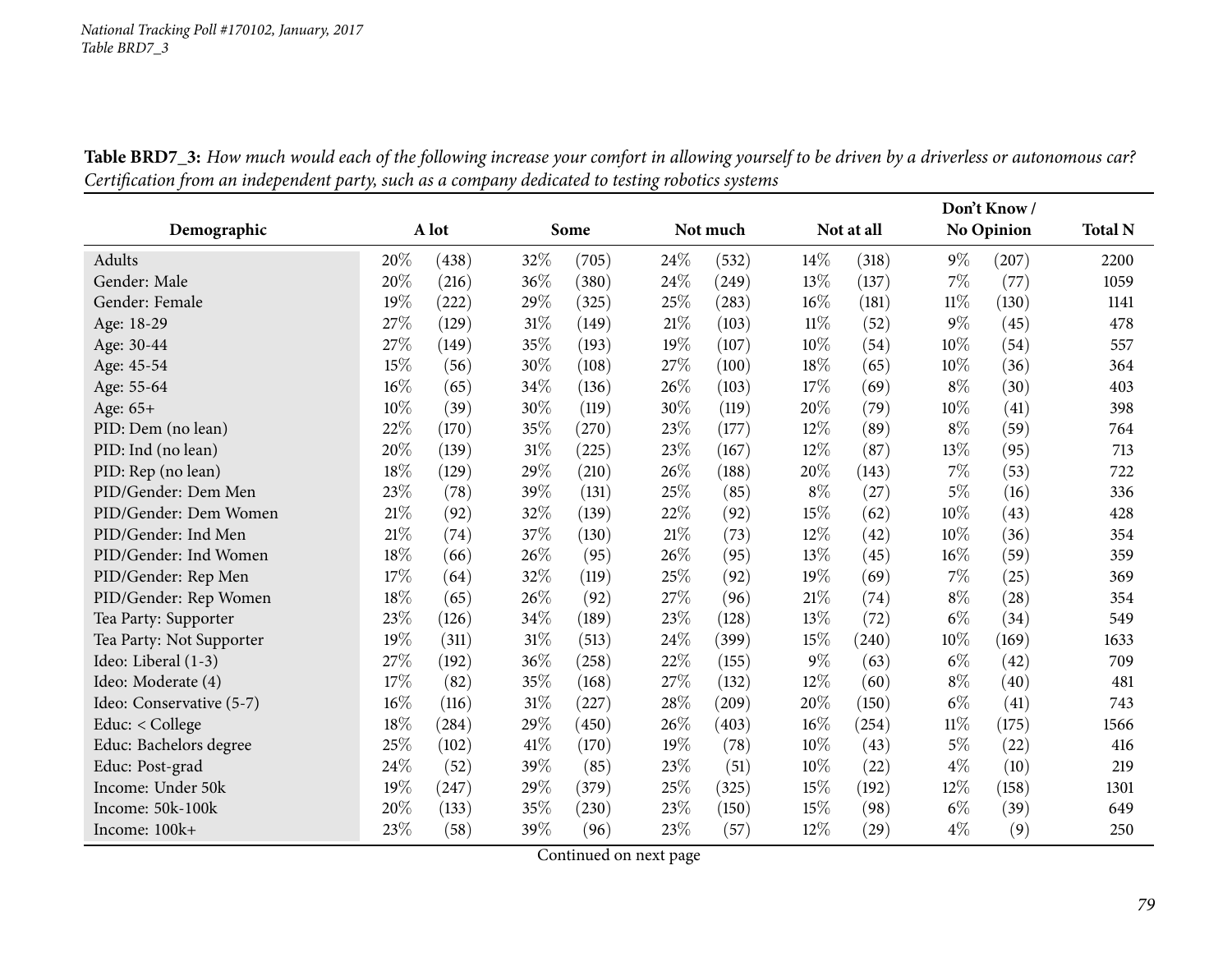| Table BRD7_3: How much would each of the following increase your comfort in allowing yourself to be driven by a driverless or autonomous car? |  |
|-----------------------------------------------------------------------------------------------------------------------------------------------|--|
| Certification from an independent party, such as a company dedicated to testing robotics systems                                              |  |

| Demographic                   |        | A lot |      | Some  |        | Not much |        | Not at all |        | No Opinion | <b>Total N</b> |
|-------------------------------|--------|-------|------|-------|--------|----------|--------|------------|--------|------------|----------------|
| Adults                        | 20%    | (438) | 32%  | (705) | 24\%   | (532)    | 14\%   | (318)      | $9\%$  | (207)      | 2200           |
| Ethnicity: White              | 19%    | (325) | 32%  | (565) | 25%    | (434)    | 15%    | (266)      | $9\%$  | (160)      | 1750           |
| Ethnicity: Hispanic           | 22%    | (74)  | 32%  | (105) | 23%    | (75)     | 12%    | (39)       | $11\%$ | (37)       | 329            |
| Ethnicity: Afr. Am.           | 24\%   | (65)  | 30%  | (79)  | 25%    | (66)     | 12%    | (32)       | $9\%$  | (25)       | 268            |
| Ethnicity: Other              | 26%    | (47)  | 33%  | (61)  | 17%    | (32)     | $11\%$ | (20)       | 12%    | (22)       | 182            |
| Relig: Protestant             | 19%    | (100) | 31%  | (168) | $28\%$ | (150)    | 15%    | (81)       | $8\%$  | (41)       | 540            |
| Relig: Roman Catholic         | 18%    | (82)  | 37%  | (170) | $21\%$ | (97)     | 14\%   | (62)       | $11\%$ | (50)       | 460            |
| Relig: Ath./Agn./None         | 18%    | (111) | 35%  | (208) | 24%    | (143)    | 13%    | (75)       | 10%    | (63)       | 600            |
| Relig: Something Else         | 24\%   | (80)  | 30%  | (99)  | 24\%   | (80)     | 14\%   | (45)       | $9\%$  | (29)       | 333            |
| Relig: Jewish                 | 27%    | (14)  | 41\% | (21)  | 20%    | (10)     | $9\%$  | (5)        | $4\%$  | (2)        | 51             |
| Relig: Evangelical            | 25%    | (153) | 25%  | (154) | 24\%   | (148)    | 19%    | (116)      | $8\%$  | (47)       | 618            |
| Relig: Non-Evang. Catholics   | 15%    | (94)  | 37%  | (243) | 25%    | (161)    | 13%    | (81)       | $11\%$ | (68)       | 648            |
| Relig: All Christian          | 20%    | (248) | 31%  | (397) | 24\%   | (309)    | 16%    | (198)      | $9\%$  | (115)      | 1267           |
| Relig: All Non-Christian      | 20%    | (190) | 33%  | (307) | 24\%   | (223)    | 13%    | (120)      | 10%    | (92)       | 933            |
| Community: Urban              | 22%    | (122) | 34%  | (187) | 24\%   | (132)    | 13%    | (70)       | $8\%$  | (47)       | 558            |
| Community: Suburban           | 20%    | (203) | 33%  | (334) | 24%    | (242)    | 13%    | (133)      | $9\%$  | (88)       | 1001           |
| Community: Rural              | 18%    | (113) | 29%  | (183) | 25%    | (158)    | 18%    | (115)      | $11\%$ | (72)       | 641            |
| <b>Employ: Private Sector</b> | 22%    | (146) | 34%  | (220) | $21\%$ | (138)    | 15%    | (96)       | $8\%$  | (55)       | 656            |
| Employ: Government            | 23%    | (37)  | 37%  | (58)  | 24%    | (39)     | $11\%$ | (17)       | $5\%$  | (8)        | 158            |
| Employ: Self-Employed         | 30%    | (52)  | 32%  | (56)  | 24%    | (42)     | 12%    | (20)       | $2\%$  | (3)        | 173            |
| Employ: Homemaker             | $21\%$ | (45)  | 27%  | (56)  | 27%    | (57)     | 12%    | (26)       | 12%    | (26)       | 209            |
| Employ: Student               | 21%    | (22)  | 40%  | (43)  | 23%    | (24)     | $11\%$ | (12)       | $5\%$  | (6)        | 107            |
| Employ: Retired               | $11\%$ | (55)  | 32%  | (154) | 28%    | (137)    | 18%    | (88)       | 10%    | (50)       | 484            |
| Employ: Unemployed            | 20%    | (45)  | 27%  | (62)  | 23%    | (52)     | 16%    | (37)       | $14\%$ | (31)       | 227            |
| Employ: Other                 | 20%    | (36)  | 30%  | (56)  | 23\%   | (43)     | 12%    | (22)       | 15%    | (28)       | 185            |
| Job Type: White-collar        | $21\%$ | (154) | 39%  | (283) | $21\%$ | (153)    | 12%    | (85)       | $6\%$  | (46)       | 721            |
| Job Type: Blue-collar         | 21%    | (206) | 30%  | (296) | 27%    | (269)    | 18%    | (175)      | $5\%$  | (49)       | 996            |
| Job Type: Don't Know          | 16%    | (78)  | 26%  | (126) | 23%    | (109)    | 12%    | (58)       | 23%    | (112)      | 484            |
| Military HH: Yes              | 19%    | (74)  | 28%  | (108) | 27%    | (106)    | 16%    | (62)       | 10%    | (37)       | 386            |
| Military HH: No               | 20%    | (364) | 33%  | (596) | 24%    | (426)    | 14%    | (257)      | $9\%$  | (170)      | 1814           |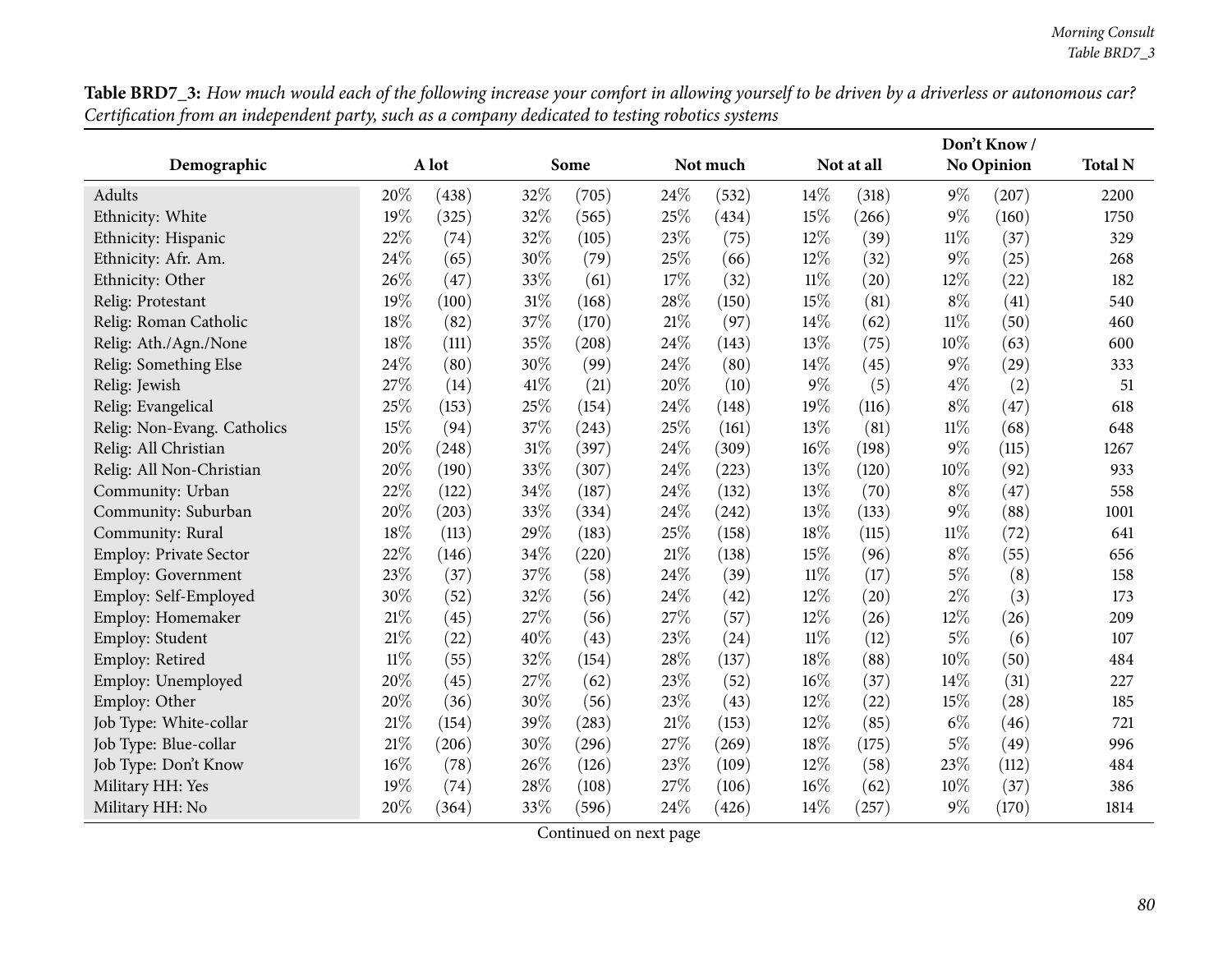| Demographic                          |        | A lot     |        | Some  | Not much |       |        | Not at all |        | <b>No Opinion</b> |      |
|--------------------------------------|--------|-----------|--------|-------|----------|-------|--------|------------|--------|-------------------|------|
| Adults                               | 20%    | (438)     | 32%    | (705) | 24%      | (532) | 14%    | (318)      | $9\%$  | (207)             | 2200 |
| RD/WT: Right Direction               | 24%    | (177)     | 32%    | (236) | 22%      | (159) | 12%    | (88)       | $10\%$ | (74)              | 735  |
| RD/WT: Wrong Track                   | 18%    | (261)     | 32%    | (468) | 25%      | (373) | $16\%$ | (230)      | $9\%$  | (133)             | 1465 |
| Obama Job: Approve                   | 24%    | (286)     | 35%    | (414) | 22\%     | (261) | $10\%$ | (123)      | $8\%$  | (96)              | 1181 |
| Obama Job: Disapprove                | 15%    | (143)     | 29%    | (270) | 27\%     | (249) | 20%    | (186)      | $8\%$  | (75)              | 923  |
| #1 Issue: Economy                    | $21\%$ | (156)     | 34%    | (254) | 25%      | (187) | 14\%   | (101)      | $6\%$  | (41)              | 739  |
| #1 Issue: Security                   | 18%    | $^{(72)}$ | 30%    | (119) | 25%      | (97)  | 18%    | (69)       | $8\%$  | (33)              | 391  |
| #1 Issue: Health Care                | 19%    | (74)      | 35%    | (137) | 21%      | (83)  | 14\%   | (53)       | $11\%$ | (42)              | 388  |
| #1 Issue: Medicare / Social Security | 13%    | (38)      | 30%    | (84)  | 28\%     | (79)  | $16\%$ | (45)       | $14\%$ | (40)              | 286  |
| #1 Issue: Women's Issues             | 29%    | (26)      | 27\%   | (25)  | 20%      | (18)  | $6\%$  | (6)        | 18\%   | (17)              | 92   |
| #1 Issue: Education                  | 28%    | (37)      | 28%    | (38)  | 25\%     | (33)  | 12%    | (16)       | $8\%$  | (10)              | 135  |
| #1 Issue: Energy                     | $31\%$ | (22)      | 41%    | (30)  | 13\%     | (9)   | $9\%$  | (7)        | $6\%$  | (4)               | 72   |
| #1 Issue: Other                      | $12\%$ | (12)      | 18%    | (17)  | 26%      | (25)  | 23\%   | (23)       | $21\%$ | (21)              | 98   |
| 2016 Vote: Democrat Hillary Clinton  | 23%    | (182)     | 36%    | (281) | 21%      | (168) | 13%    | (101)      | $7\%$  | (55)              | 788  |
| 2016 Vote: Republican Donald Trump   | 17%    | (126)     | 31\%   | (233) | 28\%     | (207) | 17%    | (130)      | $7\%$  | (53)              | 749  |
| 2016 Vote: Someone else              | 20%    | (33)      | 37\%   | (62)  | 20%      | (34)  | 12%    | (21)       | $11\%$ | (18)              | 167  |
| 2012 Vote: Barack Obama              | 21%    | (181)     | 35%    | (300) | 24%      | (201) | 13%    | (111)      | $6\%$  | (52)              | 846  |
| 2012 Vote: Mitt Romney               | 17\%   | (102)     | 30%    | (179) | 28\%     | (167) | 18%    | (110)      | $7\%$  | (39)              | 596  |
| 2012 Vote: Other                     | $12\%$ | (11)      | 44\%   | (40)  | 14%      | (13)  | 19%    | (17)       | $10\%$ | (9)               | 90   |
| 2012 Vote: Didn't Vote               | 21%    | (142)     | 28\%   | (185) | 23\%     | (151) | 12%    | (81)       | $15\%$ | (102)             | 661  |
| 4-Region: Northeast                  | 20%    | (79)      | $31\%$ | (125) | 27\%     | (107) | 13\%   | (52)       | $10\%$ | (39)              | 401  |
| 4-Region: Midwest                    | 18%    | (83)      | 32%    | (149) | 21%      | (100) | 19%    | (91)       | $11\%$ | (50)              | 473  |
| 4-Region: South                      | 22\%   | (177)     | 31\%   | (252) | 24\%     | (195) | 15%    | (125)      | $8\%$  | (66)              | 814  |
| 4-Region: West                       | 19%    | (100)     | 35%    | (178) | 26%      | (131) | 10%    | (51)       | $10\%$ | (52)              | 511  |

Table BRD7\_3: How much would each of the following increase your comfort in allowing yourself to be driven by a driverless or autonomous car? Certification from an independent party, such as a company dedicated to testing robotics systems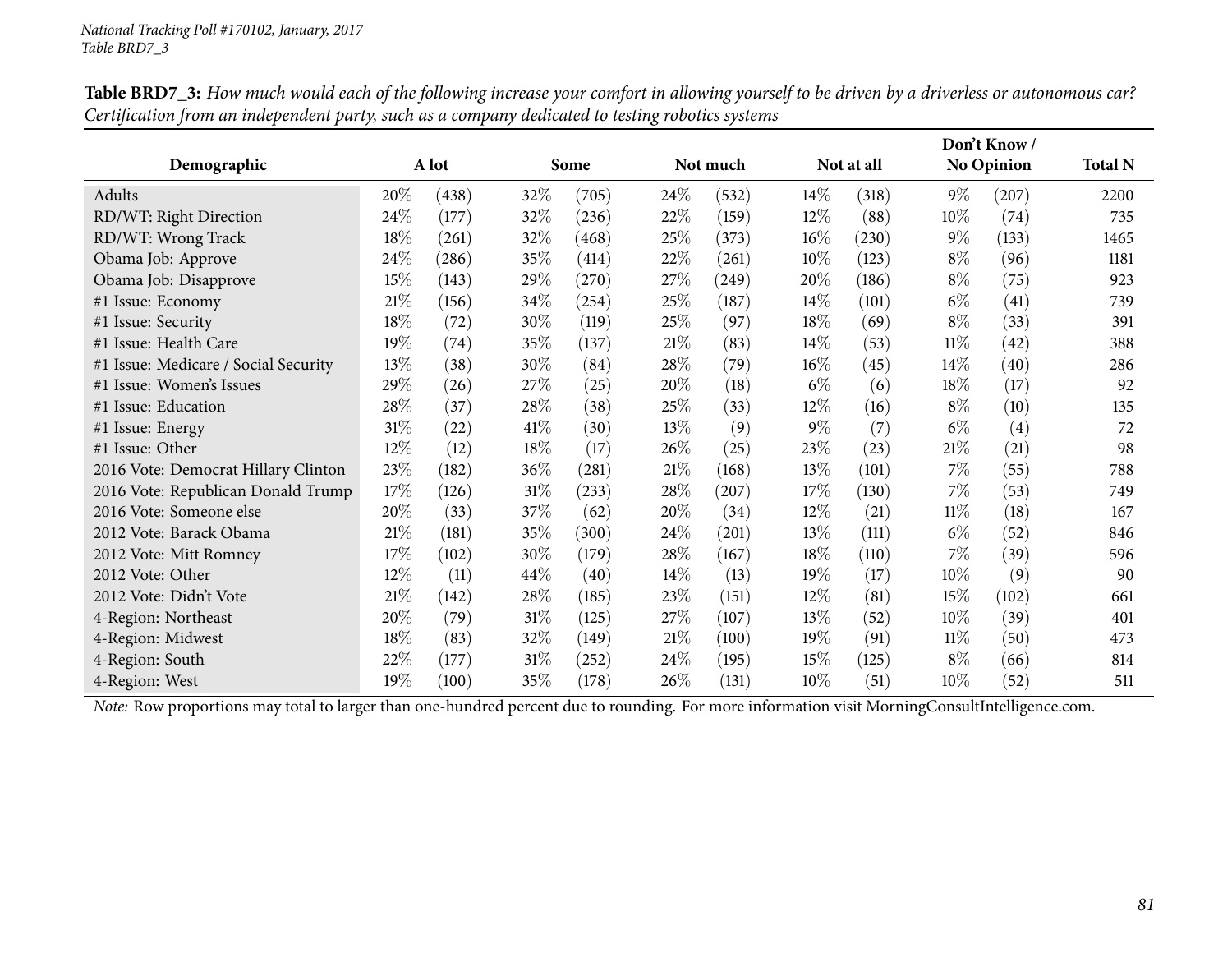|                          |        |       |     |       |      |          |        |            | Don't Know/ |                   |                |
|--------------------------|--------|-------|-----|-------|------|----------|--------|------------|-------------|-------------------|----------------|
| Demographic              |        | A lot |     | Some  |      | Not much |        | Not at all |             | <b>No Opinion</b> | <b>Total N</b> |
| Adults                   | 21\%   | (457) | 32% | (707) | 24\% | (533)    | 14\%   | (307)      | $9\%$       | (196)             | 2200           |
| Gender: Male             | 21%    | (223) | 35% | (375) | 24%  | (249)    | 14%    | (143)      | $6\%$       | (69)              | 1059           |
| Gender: Female           | 20%    | (234) | 29% | (332) | 25%  | (284)    | 14\%   | (164)      | $11\%$      | (128)             | 1141           |
| Age: 18-29               | 30%    | (144) | 33% | (156) | 20%  | (94)     | $11\%$ | (53)       | $6\%$       | (31)              | 478            |
| Age: 30-44               | 27%    | (151) | 32% | (181) | 20%  | (113)    | 10%    | (54)       | $11\%$      | (59)              | 557            |
| Age: 45-54               | 14\%   | (51)  | 31% | (114) | 27\% | (100)    | 16%    | (58)       | $11\%$      | (41)              | 364            |
| Age: 55-64               | 17%    | (68)  | 34% | (139) | 27%  | (108)    | $16\%$ | (63)       | $6\%$       | (26)              | 403            |
| Age: 65+                 | $11\%$ | (43)  | 30% | (118) | 30%  | (118)    | 20%    | (79)       | 10%         | (39)              | 398            |
| PID: Dem (no lean)       | 24%    | (180) | 35% | (271) | 23\% | (175)    | 11%    | (81)       | 7%          | (57)              | 764            |
| PID: Ind (no lean)       | 18%    | (130) | 32% | (227) | 24%  | (168)    | 14\%   | (99)       | 13%         | (90)              | 713            |
| PID: Rep (no lean)       | 20%    | (147) | 29% | (209) | 26%  | (189)    | 18%    | (128)      | $7\%$       | (49)              | 722            |
| PID/Gender: Dem Men      | 24%    | (80)  | 39% | (131) | 24%  | (80)     | $8\%$  | (28)       | $5\%$       | (18)              | 336            |
| PID/Gender: Dem Women    | 23%    | (100) | 33% | (140) | 22%  | (95)     | 12%    | (53)       | $9\%$       | (39)              | 428            |
| PID/Gender: Ind Men      | 21\%   | (73)  | 35% | (124) | 22%  | (79)     | 14\%   | (49)       | $8\%$       | (30)              | 354            |
| PID/Gender: Ind Women    | 16%    | (57)  | 29% | (103) | 25%  | (89)     | 14%    | (50)       | 17%         | (60)              | 359            |
| PID/Gender: Rep Men      | 19%    | (71)  | 33% | (120) | 24\% | (90)     | 18%    | (67)       | $6\%$       | (21)              | 369            |
| PID/Gender: Rep Women    | 22%    | (77)  | 25% | (89)  | 28%  | (99)     | 17%    | (61)       | $8\%$       | (28)              | 354            |
| Tea Party: Supporter     | 26%    | (145) | 32% | (178) | 22%  | (121)    | 14%    | (77)       | $5\%$       | (29)              | 549            |
| Tea Party: Not Supporter | 19%    | (309) | 32% | (524) | 25%  | (406)    | 14%    | (227)      | 10%         | (166)             | 1633           |
| Ideo: Liberal (1-3)      | 27%    | (193) | 36% | (254) | 22%  | (155)    | 10%    | (67)       | $6\%$       | (40)              | 709            |
| Ideo: Moderate (4)       | 18%    | (85)  | 32% | (155) | 29%  | (141)    | 14\%   | (67)       | $7\%$       | (33)              | 481            |
| Ideo: Conservative (5-7) | 18%    | (132) | 33% | (243) | 25%  | (185)    | 19%    | (141)      | $6\%$       | (43)              | 743            |
| Educ: < College          | 20%    | (313) | 30% | (477) | 24%  | (370)    | 15%    | (241)      | $11\%$      | (166)             | 1566           |
| Educ: Bachelors degree   | 24%    | (100) | 38% | (156) | 22%  | (93)     | 11%    | (46)       | $5\%$       | (20)              | 416            |
| Educ: Post-grad          | 20%    | (44)  | 34% | (74)  | 32%  | (70)     | 10%    | (21)       | $5\%$       | (10)              | 219            |
| Income: Under 50k        | 21%    | (275) | 30% | (385) | 24\% | (317)    | 14\%   | (184)      | $11\%$      | (141)             | 1301           |
| Income: 50k-100k         | 20%    | (129) | 35% | (229) | 24%  | (154)    | 14%    | (94)       | $7\%$       | (44)              | 649            |
| Income: 100k+            | 21%    | (53)  | 37% | (93)  | 25%  | (62)     | 12%    | (29)       | $5\%$       | (12)              | 250            |

Table BRD7\_4: How much would each of the following increase your comfort in allowing yourself to be driven by a driverless or autonomous car? Information from a manufacturer that it has driven over 1 million miles in autonomous mode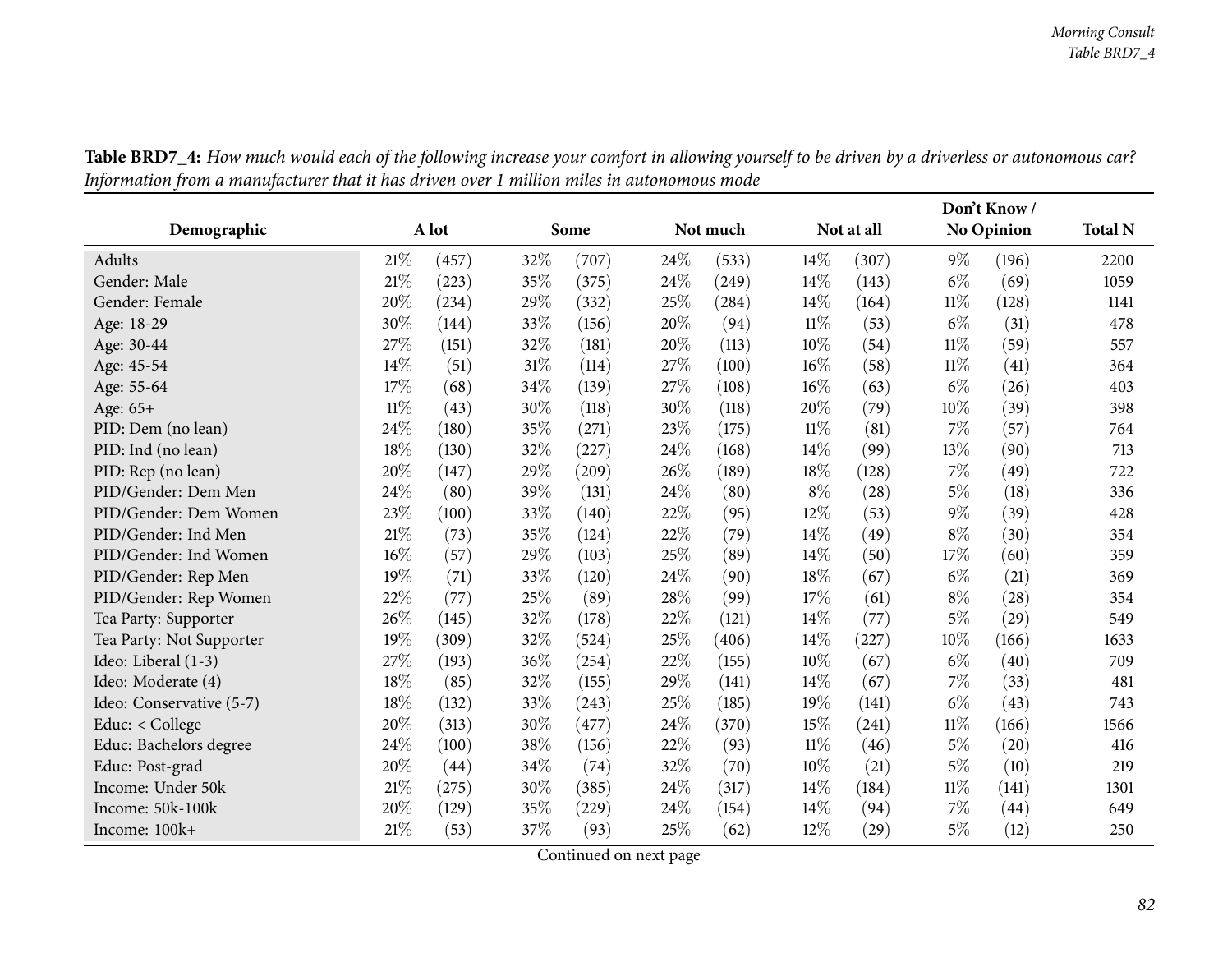|                             |     |       |      |       |        |          |        |            |        | Don't Know/       |                |
|-----------------------------|-----|-------|------|-------|--------|----------|--------|------------|--------|-------------------|----------------|
| Demographic                 |     | A lot |      | Some  |        | Not much |        | Not at all |        | <b>No Opinion</b> | <b>Total N</b> |
| Adults                      | 21% | (457) | 32%  | (707) | 24%    | (533)    | 14%    | (307)      | $9\%$  | (196)             | 2200           |
| Ethnicity: White            | 20% | (350) | 33%  | (574) | 24%    | (416)    | 15%    | (254)      | $9\%$  | (155)             | 1750           |
| Ethnicity: Hispanic         | 28% | (92)  | 30%  | (98)  | 23%    | (76)     | 10%    | (33)       | $9\%$  | (30)              | 329            |
| Ethnicity: Afr. Am.         | 20% | (54)  | 32%  | (87)  | 27%    | (73)     | 12%    | (33)       | $8\%$  | (22)              | 268            |
| Ethnicity: Other            | 29% | (53)  | 25%  | (46)  | 24\%   | (44)     | 11%    | (20)       | $11\%$ | (20)              | 182            |
| Relig: Protestant           | 19% | (100) | 34%  | (183) | 25%    | (136)    | 15%    | (81)       | $7\%$  | (39)              | 540            |
| Relig: Roman Catholic       | 22% | (100) | 30%  | (137) | 24%    | (110)    | 13%    | (60)       | $12\%$ | (53)              | 460            |
| Relig: Ath./Agn./None       | 22% | (129) | 34\% | (202) | 22%    | (134)    | 13%    | (76)       | $10\%$ | (59)              | 600            |
| Relig: Something Else       | 19% | (64)  | 31%  | (105) | 27%    | (89)     | 15%    | (49)       | $8\%$  | (26)              | 333            |
| Relig: Jewish               | 22% | (11)  | 37%  | (19)  | 22%    | (11)     | 13%    | (7)        | $5\%$  | (3)               | 51             |
| Relig: Evangelical          | 23% | (143) | 29%  | (179) | 25%    | (152)    | 16%    | (97)       | $8\%$  | (47)              | 618            |
| Relig: Non-Evang. Catholics | 19% | (121) | 34%  | (220) | 24%    | (158)    | 13%    | (85)       | 10%    | (65)              | 648            |
| Relig: All Christian        | 21% | (264) | 32%  | (400) | 24%    | (310)    | 14%    | (182)      | $9\%$  | (111)             | 1267           |
| Relig: All Non-Christian    | 21% | (193) | 33%  | (306) | 24%    | (223)    | 13%    | (125)      | $9\%$  | (85)              | 933            |
| Community: Urban            | 23% | (128) | 35%  | (194) | 22%    | (124)    | 11%    | (63)       | $9\%$  | (50)              | 558            |
| Community: Suburban         | 22% | (220) | 31%  | (313) | 25%    | (251)    | 14%    | (136)      | $8\%$  | (80)              | 1001           |
| Community: Rural            | 17% | (109) | 31%  | (200) | 25%    | (158)    | 17%    | (107)      | 10%    | (66)              | 641            |
| Employ: Private Sector      | 24% | (161) | 32%  | (213) | $21\%$ | (135)    | 14%    | (95)       | $8\%$  | (53)              | 656            |
| Employ: Government          | 19% | (30)  | 41\% | (64)  | 29%    | (47)     | 7%     | (11)       | $4\%$  | (7)               | 158            |
| Employ: Self-Employed       | 20% | (34)  | 34\% | (59)  | 28%    | (49)     | 16%    | (27)       | $2\%$  | (4)               | 173            |
| Employ: Homemaker           | 24% | (49)  | 26%  | (54)  | 25%    | (52)     | $11\%$ | (23)       | $15\%$ | (31)              | 209            |
| Employ: Student             | 40% | (42)  | 27%  | (29)  | 16%    | (17)     | 13%    | (14)       | $4\%$  | (5)               | 107            |
| Employ: Retired             | 12% | (60)  | 32%  | (155) | 28%    | (136)    | 18%    | (87)       | 10%    | (46)              | 484            |
| Employ: Unemployed          | 19% | (43)  | 33%  | (75)  | 23%    | (52)     | 15%    | (33)       | $10\%$ | (23)              | 227            |
| Employ: Other               | 20% | (38)  | 30%  | (56)  | 24\%   | (45)     | 10%    | (19)       | 15%    | (27)              | 185            |
| Job Type: White-collar      | 21% | (153) | 37%  | (270) | 23%    | (163)    | 13%    | (91)       | $6\%$  | (43)              | 721            |
| Job Type: Blue-collar       | 22% | (221) | 31%  | (313) | 25%    | (248)    | 16%    | (163)      | $5\%$  | (51)              | 996            |
| Job Type: Don't Know        | 17% | (83)  | 26%  | (124) | 25%    | (121)    | $11\%$ | (54)       | $21\%$ | (102)             | 484            |
| Military HH: Yes            | 15% | (57)  | 40%  | (154) | 20%    | (79)     | 16%    | (61)       | $9\%$  | (35)              | 386            |
| Military HH: No             | 22% | (400) | 30%  | (553) | 25%    | (454)    | 14%    | (246)      | $9\%$  | (162)             | 1814           |

Table BRD7\_4: How much would each of the following increase your comfort in allowing yourself to be driven by a driverless or autonomous car? Information from a manufacturer that it has driven over 1 million miles in autonomous mode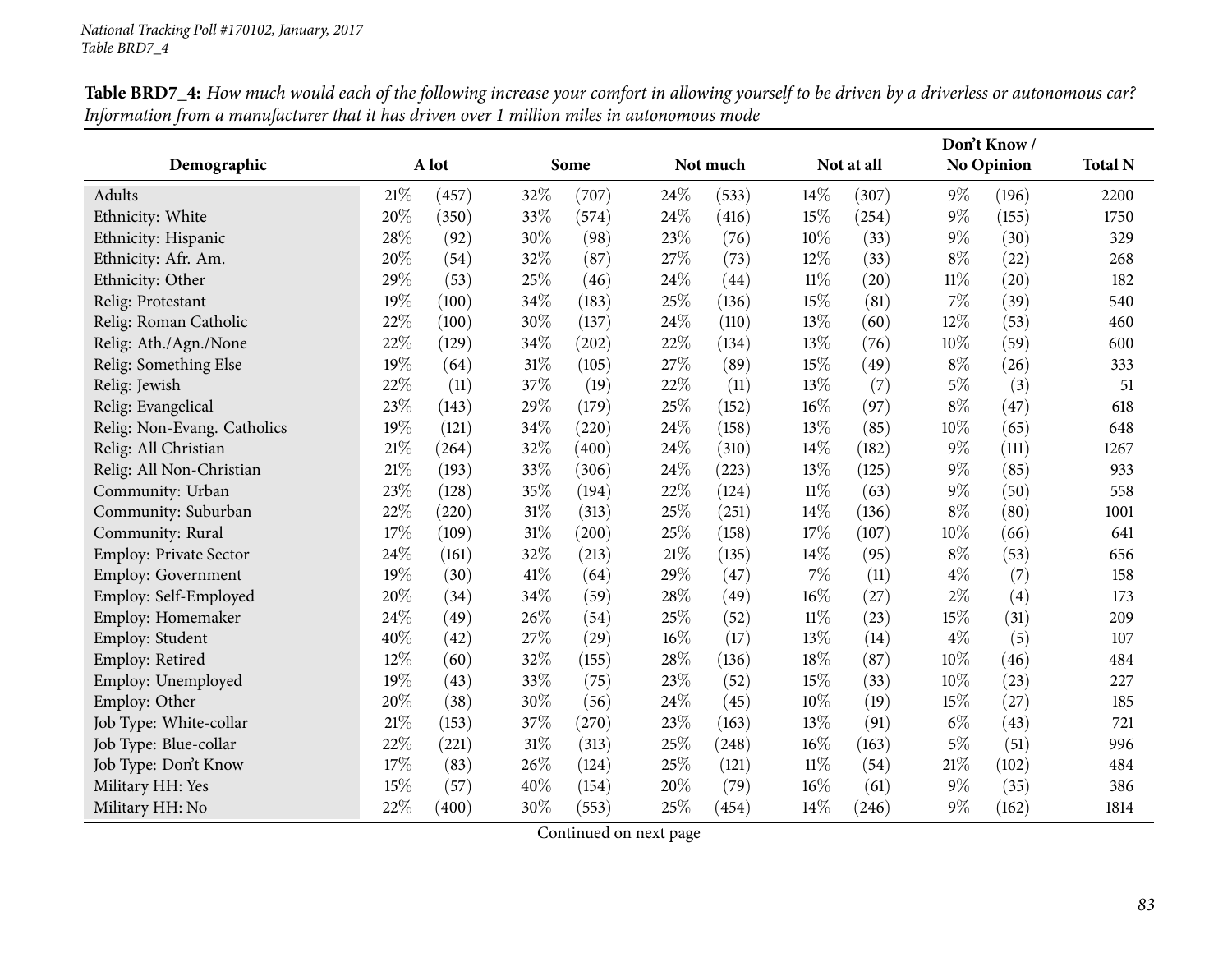|                                      |        |       |      |       |      |                    |        |            |        | Don't Know/        |                |
|--------------------------------------|--------|-------|------|-------|------|--------------------|--------|------------|--------|--------------------|----------------|
| Demographic                          |        | A lot |      | Some  |      | Not much           |        | Not at all |        | <b>No Opinion</b>  | <b>Total N</b> |
| Adults                               | 21%    | (457) | 32%  | (707) | 24%  | (533)              | $14\%$ | (307)      | $9\%$  | (196)              | 2200           |
| RD/WT: Right Direction               | 25%    | (180) | 34\% | (248) | 21%  | (151)              | $11\%$ | (84)       | $10\%$ | (72)               | 735            |
| RD/WT: Wrong Track                   | 19%    | (277) | 31%  | (459) | 26\% | (382)              | 15%    | (224)      | $8\%$  | (124)              | 1465           |
| Obama Job: Approve                   | 24\%   | (284) | 36\% | (420) | 23\% | (266)              | $10\%$ | (123)      | $7\%$  | (88)               | 1181           |
| Obama Job: Disapprove                | 18%    | (163) | 29%  | (267) | 27\% | (252)              | 19%    | (172)      | $8\%$  | $\left( 70\right)$ | 923            |
| #1 Issue: Economy                    | 22%    | (165) | 33%  | (240) | 29%  | (213)              | $11\%$ | (84)       | $5\%$  | (36)               | 739            |
| #1 Issue: Security                   | 20%    | (77)  | 31%  | (122) | 22%  | (85)               | 18%    | (70)       | $9\%$  | (36)               | 391            |
| #1 Issue: Health Care                | 17%    | (67)  | 37%  | (142) | 23\% | (90)               | 12\%   | (47)       | $11\%$ | (42)               | 388            |
| #1 Issue: Medicare / Social Security | $16\%$ | (44)  | 30\% | (85)  | 23%  | (65)               | 18%    | (51)       | $14\%$ | (40)               | 286            |
| #1 Issue: Women's Issues             | 30\%   | (28)  | 25\% | (23)  | 25\% | (23)               | 12%    | (11)       | $8\%$  | (7)                | 92             |
| #1 Issue: Education                  | 30%    | (41)  | 33%  | (45)  | 20%  | $\left( 28\right)$ | $9\%$  | (12)       | $7\%$  | (9)                | 135            |
| #1 Issue: Energy                     | $31\%$ | (22)  | 46%  | (33)  | 10%  | (7)                | $9\%$  | (7)        | $4\%$  | (3)                | 72             |
| #1 Issue: Other                      | $12\%$ | (12)  | 16%  | (16)  | 22%  | (22)               | $26\%$ | (25)       | 24%    | (23)               | 98             |
| 2016 Vote: Democrat Hillary Clinton  | 23%    | (184) | 35%  | (278) | 22%  | (177)              | 12\%   | (93)       | $7\%$  | (55)               | 788            |
| 2016 Vote: Republican Donald Trump   | 19%    | (140) | 32%  | (240) | 26\% | (193)              | 17\%   | (125)      | $7\%$  | (51)               | 749            |
| 2016 Vote: Someone else              | 18\%   | (30)  | 35%  | (58)  | 23\% | (38)               | $16\%$ | (27)       | $8\%$  | (13)               | 167            |
| 2012 Vote: Barack Obama              | 21%    | (176) | 34\% | (289) | 26%  | (221)              | $12\%$ | (105)      | $7\%$  | (56)               | 846            |
| 2012 Vote: Mitt Romney               | 18%    | (107) | 33\% | (199) | 27\% | (161)              | $16\%$ | (93)       | $6\%$  | (37)               | 596            |
| 2012 Vote: Other                     | 17%    | (15)  | 32%  | (29)  | 20%  | (18)               | 17\%   | (16)       | 13\%   | (12)               | 90             |
| 2012 Vote: Didn't Vote               | 24\%   | (158) | 29\% | (189) | 20\% | (133)              | $14\%$ | (91)       | $14\%$ | (89)               | 661            |
| 4-Region: Northeast                  | 21%    | (85)  | 27\% | (110) | 31%  | (125)              | $12\%$ | (49)       | $8\%$  | (32)               | 401            |
| 4-Region: Midwest                    | 18\%   | (86)  | 34%  | (161) | 22%  | (103)              | 18%    | (87)       | $8\%$  | (38)               | 473            |
| 4-Region: South                      | 21%    | (172) | 33%  | (268) | 23\% | (186)              | $14\%$ | (115)      | $9\%$  | (73)               | 814            |
| 4-Region: West                       | 22%    | (114) | 33%  | (168) | 24\% | (120)              | $11\%$ | (57)       | $10\%$ | (53)               | 511            |

Table BRD7\_4: How much would each of the following increase your comfort in allowing yourself to be driven by a driverless or autonomous car? Information from a manufacturer that it has driven over 1 million miles in autonomous mode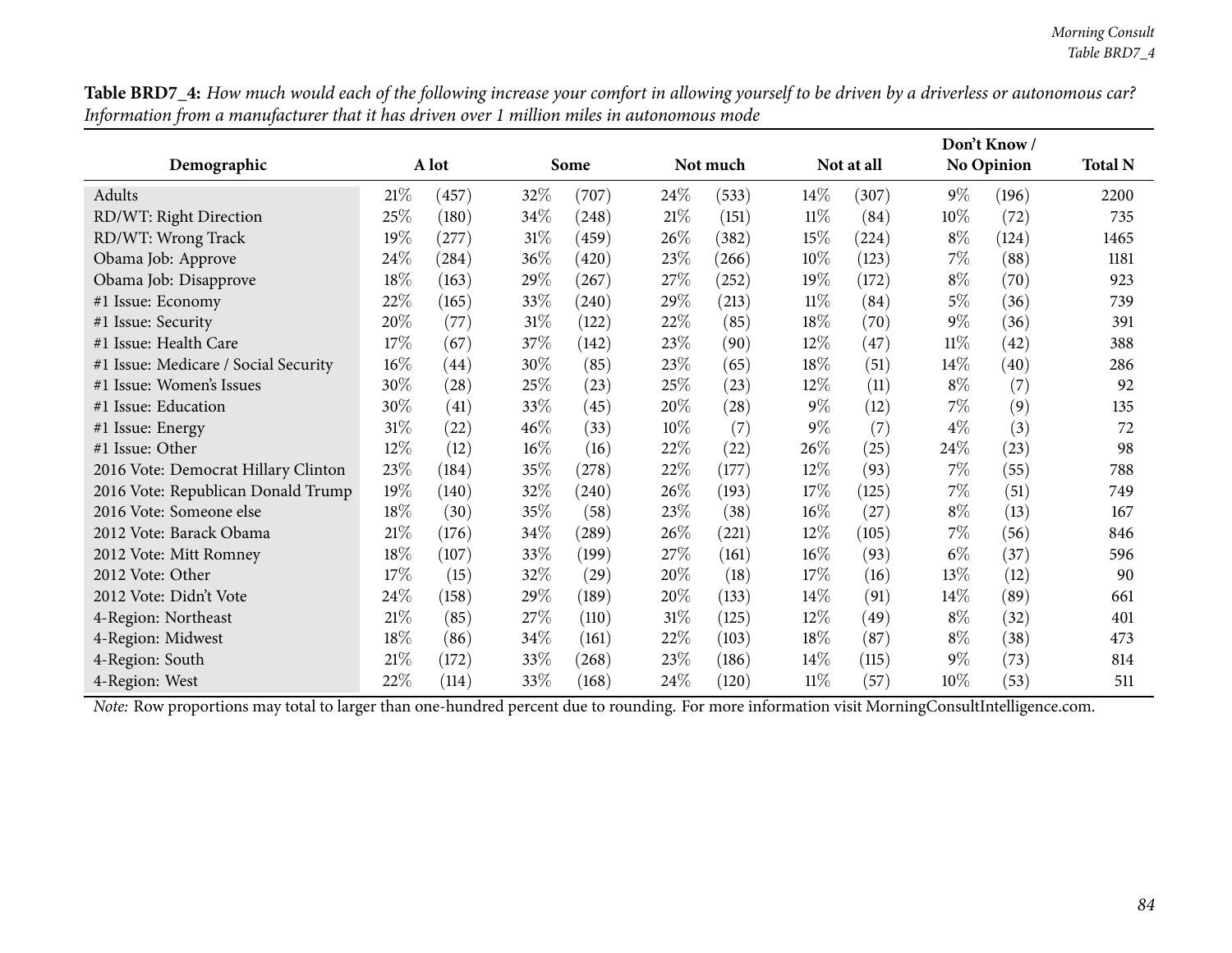Table BRD7\_5: How much would each of the following increase your comfort in allowing yourself to be driven by a driverless or autonomous car? *Information detailing <sup>a</sup> manufacturers safety process*

|                          |        |       |      |       |        |          |        |            |        | Don't Know/ |                |
|--------------------------|--------|-------|------|-------|--------|----------|--------|------------|--------|-------------|----------------|
| Demographic              |        | A lot |      | Some  |        | Not much |        | Not at all |        | No Opinion  | <b>Total N</b> |
| Adults                   | 21%    | (465) | 31%  | (685) | 24\%   | (519)    | 15\%   | (325)      | $9\%$  | (206)       | 2200           |
| Gender: Male             | $22\%$ | (232) | 34\% | (356) | $24\%$ | (257)    | 13%    | (134)      | $8\%$  | (80)        | 1059           |
| Gender: Female           | 20%    | (233) | 29%  | (329) | 23%    | (262)    | 17%    | (191)      | $11\%$ | (126)       | 1141           |
| Age: 18-29               | 32%    | (152) | 30%  | (145) | 18%    | (88)     | $11\%$ | (53)       | $8\%$  | (39)        | 478            |
| Age: 30-44               | 27%    | (151) | 36%  | (199) | 18%    | (100)    | 10%    | (54)       | 10%    | (54)        | 557            |
| Age: 45-54               | 15%    | (53)  | 31%  | (112) | 26%    | (93)     | 18%    | (64)       | 12%    | (42)        | 364            |
| Age: 55-64               | 18%    | (71)  | 30%  | (121) | 29%    | (117)    | 17%    | (68)       | $7\%$  | (27)        | 403            |
| Age: 65+                 | $9\%$  | (37)  | 27%  | (109) | 30%    | (121)    | 22%    | (86)       | $11\%$ | (45)        | 398            |
| PID: Dem (no lean)       | 26%    | (195) | 34%  | (256) | 20%    | (153)    | 13%    | (97)       | $8\%$  | (62)        | 764            |
| PID: Ind (no lean)       | 19%    | (135) | 29%  | (209) | 27%    | (191)    | 12%    | (87)       | 13%    | (91)        | 713            |
| PID: Rep (no lean)       | 19%    | (134) | 30%  | (219) | 24\%   | (175)    | 20%    | (141)      | $7\%$  | (53)        | 722            |
| PID/Gender: Dem Men      | 27%    | (90)  | 38%  | (129) | 20%    | (66)     | $9\%$  | (32)       | $6\%$  | (19)        | 336            |
| PID/Gender: Dem Women    | 25%    | (106) | 30%  | (127) | 20%    | (87)     | 15%    | (65)       | 10%    | (43)        | 428            |
| PID/Gender: Ind Men      | 21%    | (76)  | 30%  | (106) | 28%    | (99)     | $11\%$ | (39)       | 10%    | (34)        | 354            |
| PID/Gender: Ind Women    | 17%    | (60)  | 29%  | (103) | 26%    | (92)     | 13%    | (48)       | 16%    | (57)        | 359            |
| PID/Gender: Rep Men      | 18%    | (67)  | 33%  | (120) | 25%    | (92)     | 17%    | (63)       | $7\%$  | (27)        | 369            |
| PID/Gender: Rep Women    | 19%    | (67)  | 28%  | (99)  | 23%    | (83)     | 22%    | (78)       | 7%     | (26)        | 354            |
| Tea Party: Supporter     | 26%    | (141) | 31%  | (172) | 23%    | (124)    | 14%    | (77)       | $6\%$  | (35)        | 549            |
| Tea Party: Not Supporter | 20%    | (322) | 31%  | (508) | 24%    | (392)    | 15%    | (241)      | 10%    | (170)       | 1633           |
| Ideo: Liberal (1-3)      | 29%    | (207) | 34%  | (240) | 21\%   | (151)    | $11\%$ | (76)       | $5\%$  | (35)        | 709            |
| Ideo: Moderate (4)       | 19%    | (91)  | 34%  | (163) | 25%    | (121)    | 13%    | (61)       | $9\%$  | (45)        | 481            |
| Ideo: Conservative (5-7) | 16%    | (121) | 31%  | (231) | 28%    | (207)    | 19%    | (145)      | $5\%$  | (40)        | 743            |
| Educ: < College          | 20%    | (321) | 28%  | (446) | 24\%   | (373)    | 16%    | (253)      | $11\%$ | (173)       | 1566           |
| Educ: Bachelors degree   | 23\%   | (96)  | 39%  | (161) | 22%    | (90)     | 12%    | (48)       | $5\%$  | (21)        | 416            |
| Educ: Post-grad          | 22%    | (49)  | 36%  | (78)  | 26%    | (56)     | $11\%$ | (24)       | $6\%$  | (13)        | 219            |
| Income: Under 50k        | 22%    | (280) | 29%  | (374) | 23%    | (295)    | 15%    | (199)      | 12%    | (153)       | 1301           |
| Income: 50k-100k         | 20%    | (129) | 34\% | (222) | 25%    | (160)    | 15%    | (95)       | 7%     | (43)        | 649            |
| Income: 100k+            | 23%    | (56)  | 36%  | (89)  | 25%    | (63)     | 13%    | (31)       | $4\%$  | (10)        | 250            |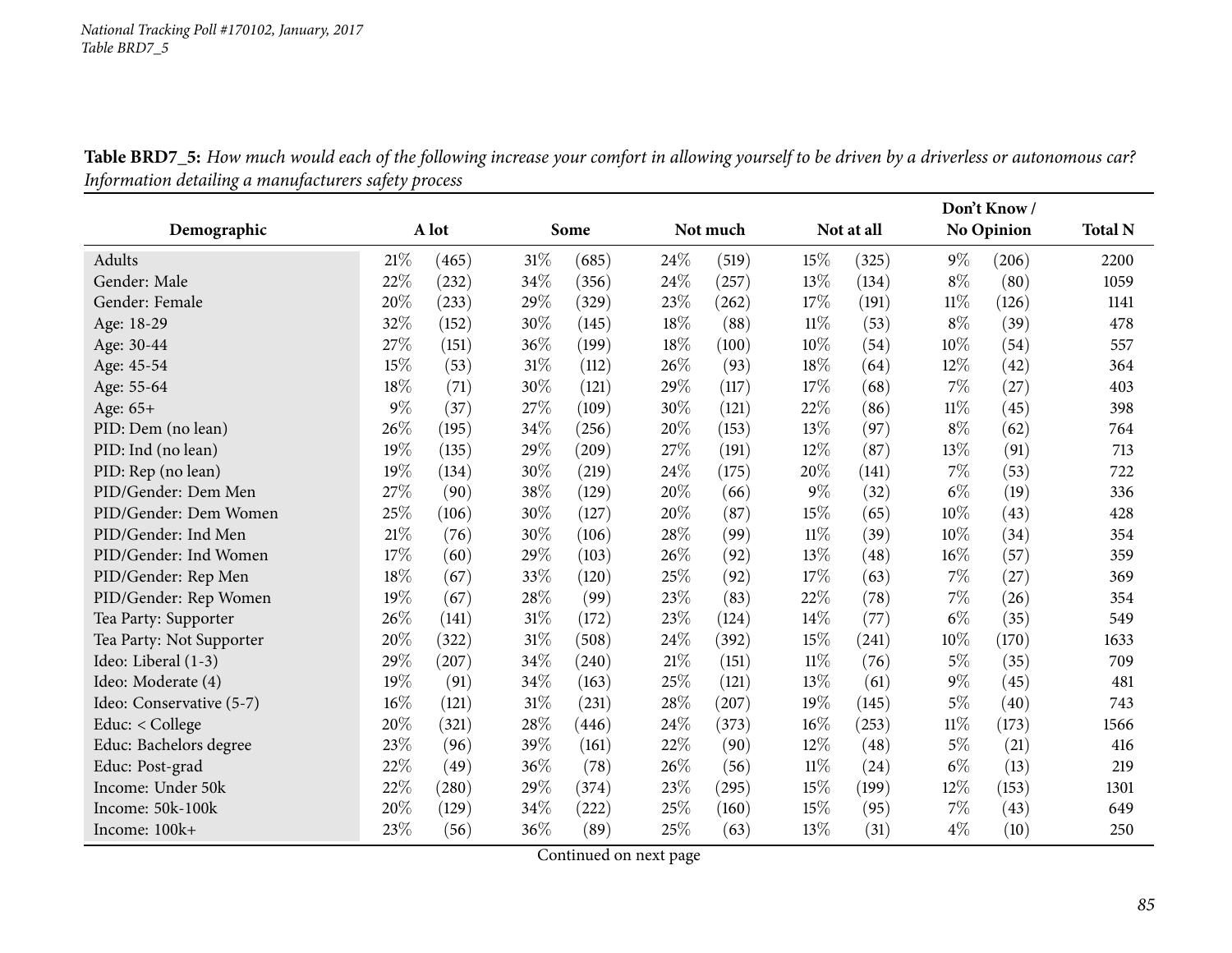Table BRD7\_5: How much would each of the following increase your comfort in allowing yourself to be driven by a driverless or autonomous car? *Information detailing <sup>a</sup> manufacturers safety process*

|                             |        |       |        |       |        |          |        |                    |        | Don't Know/       |                |
|-----------------------------|--------|-------|--------|-------|--------|----------|--------|--------------------|--------|-------------------|----------------|
| Demographic                 |        | A lot |        | Some  |        | Not much |        | Not at all         |        | <b>No Opinion</b> | <b>Total N</b> |
| Adults                      | 21\%   | (465) | $31\%$ | (685) | 24%    | (519)    | 15%    | (325)              | 9%     | (206)             | 2200           |
| Ethnicity: White            | 19%    | (338) | 31%    | (544) | 25%    | (436)    | 15%    | (261)              | 10%    | (171)             | 1750           |
| Ethnicity: Hispanic         | 30%    | (100) | 29%    | (96)  | 19%    | (64)     | $11\%$ | (35)               | $11\%$ | (35)              | 329            |
| Ethnicity: Afr. Am.         | 28%    | (76)  | 32%    | (87)  | 16%    | (44)     | 17%    | (46)               | $6\%$  | (16)              | 268            |
| Ethnicity: Other            | 28%    | (52)  | 30%    | (54)  | $21\%$ | (39)     | 10%    | (18)               | $11\%$ | (19)              | 182            |
| Relig: Protestant           | 17%    | (90)  | 34%    | (181) | 26%    | (138)    | 17%    | (91)               | 7%     | (39)              | 540            |
| Relig: Roman Catholic       | 19%    | (89)  | 33%    | (152) | 23%    | (108)    | $11\%$ | (52)               | 13%    | (59)              | 460            |
| Relig: Ath./Agn./None       | 25%    | (147) | 29%    | (172) | 23%    | (136)    | 15%    | (87)               | 10%    | (57)              | 600            |
| Relig: Something Else       | 20%    | (68)  | 33%    | (111) | 20%    | (67)     | 17%    | (56)               | 9%     | (31)              | 333            |
| Relig: Jewish               | 22%    | (11)  | 34%    | (18)  | 19%    | (10)     | 20%    | (10)               | $4\%$  | (2)               | 51             |
| Relig: Evangelical          | 25%    | (152) | 28%    | (172) | 24%    | (147)    | 16%    | (98)               | $8\%$  | (49)              | 618            |
| Relig: Non-Evang. Catholics | 15%    | (97)  | 35%    | (229) | 26%    | (169)    | 13%    | (83)               | $11\%$ | (69)              | 648            |
| Relig: All Christian        | 20%    | (249) | 32%    | (401) | 25%    | (316)    | 14%    | (182)              | 9%     | (119)             | 1267           |
| Relig: All Non-Christian    | 23%    | (215) | 30%    | (284) | 22%    | (203)    | 15%    | (143)              | 9%     | (88)              | 933            |
| Community: Urban            | 26%    | (145) | 32%    | (180) | 20%    | (110)    | 12%    | (69)               | 10%    | (54)              | 558            |
| Community: Suburban         | 20%    | (199) | 34%    | (337) | 24%    | (241)    | 13%    | (134)              | $9\%$  | (89)              | 1001           |
| Community: Rural            | 19%    | (121) | 26%    | (168) | 26%    | (167)    | 19%    | (122)              | 10%    | (63)              | 641            |
| Employ: Private Sector      | 23%    | (151) | 32%    | (211) | 22%    | (143)    | 15%    | (95)               | $8\%$  | (56)              | 656            |
| <b>Employ: Government</b>   | 20%    | (32)  | 51%    | (81)  | 15%    | (24)     | $8\%$  | (12)               | $6\%$  | (10)              | 158            |
| Employ: Self-Employed       | 27%    | (46)  | 30%    | (52)  | 29%    | (50)     | 12%    | (21)               | $3\%$  | (5)               | 173            |
| Employ: Homemaker           | 18%    | (37)  | 29%    | (60)  | 26\%   | (55)     | 13%    | $\left( 28\right)$ | 14%    | (29)              | 209            |
| Employ: Student             | 40%    | (43)  | 28%    | (29)  | 19%    | (20)     | $8\%$  | (9)                | $4\%$  | (5)               | 107            |
| Employ: Retired             | $11\%$ | (53)  | 31%    | (151) | 28%    | (137)    | 19%    | (93)               | 10%    | (50)              | 484            |
| Employ: Unemployed          | 25%    | (57)  | 25%    | (57)  | 23%    | (51)     | 18%    | (40)               | 9%     | (21)              | 227            |
| Employ: Other               | 25%    | (45)  | 24%    | (44)  | 20%    | (38)     | 15%    | (27)               | 17%    | (31)              | 185            |
| Job Type: White-collar      | 21%    | (155) | 35%    | (252) | 24\%   | (176)    | 13%    | (93)               | $6\%$  | (45)              | 721            |
| Job Type: Blue-collar       | 21%    | (209) | 32%    | (314) | 25%    | (244)    | 17%    | (172)              | $6\%$  | (56)              | 996            |
| Job Type: Don't Know        | 21%    | (101) | 25%    | (119) | 20%    | (98)     | 12%    | (60)               | $22\%$ | (105)             | 484            |
| Military HH: Yes            | 17%    | (66)  | 29%    | (113) | 27%    | (106)    | 17%    | (66)               | $9\%$  | (35)              | 386            |
| Military HH: No             | 22%    | (399) | 32%    | (572) | 23%    | (412)    | 14%    | (259)              | 9%     | (172)             | 1814           |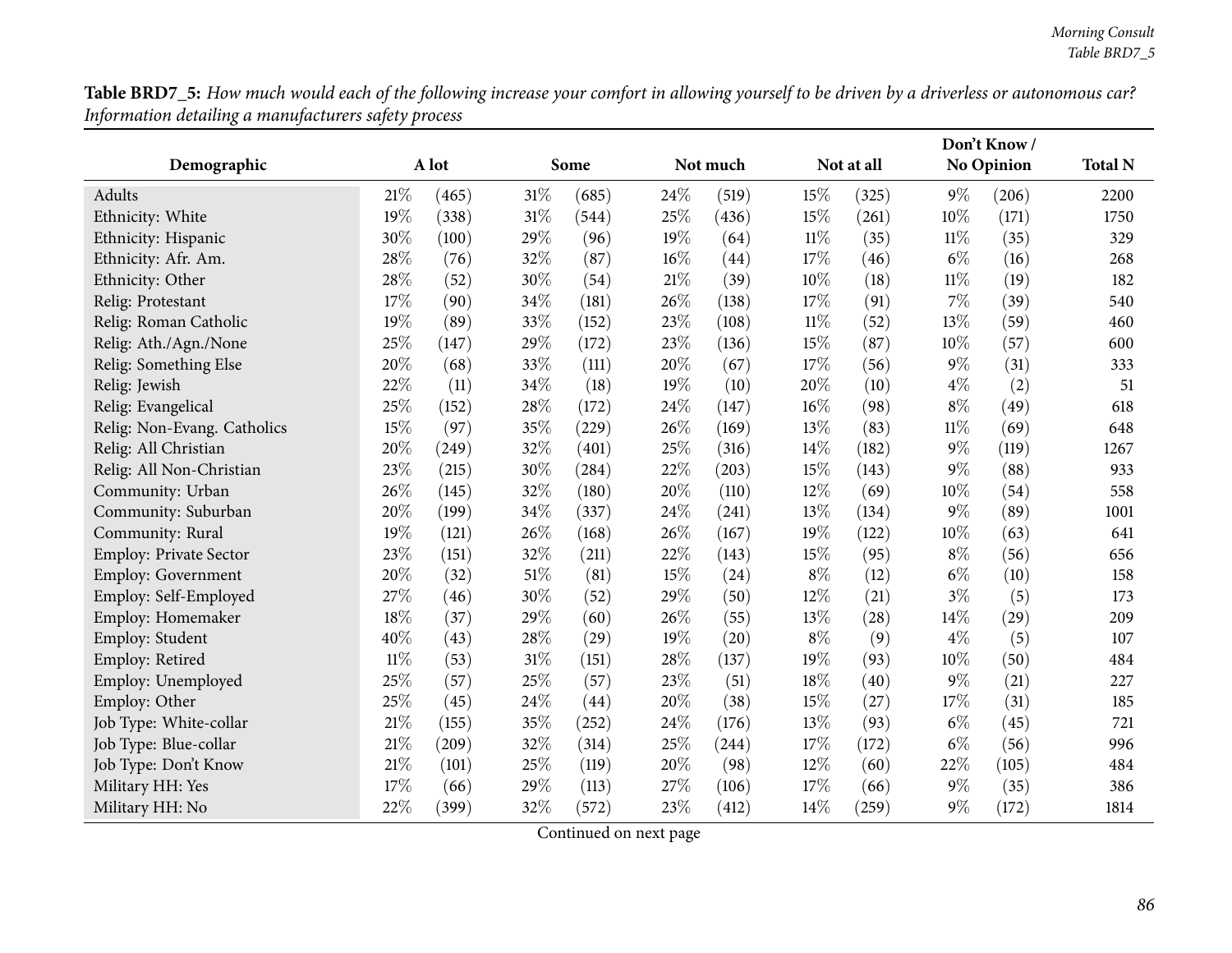|                                      |        |                    |        |                    |        |          |        |            |        | Don't Know /      |                |
|--------------------------------------|--------|--------------------|--------|--------------------|--------|----------|--------|------------|--------|-------------------|----------------|
| Demographic                          |        | A lot              |        | Some               |        | Not much |        | Not at all |        | <b>No Opinion</b> | <b>Total N</b> |
| Adults                               | 21%    | (465)              | $31\%$ | (685)              | 24\%   | (519)    | 15%    | (325)      | $9\%$  | (206)             | 2200           |
| RD/WT: Right Direction               | 25%    | (181)              | 34\%   | (252)              | $19\%$ | (139)    | $11\%$ | (83)       | $11\%$ | (80)              | 735            |
| RD/WT: Wrong Track                   | 19%    | (284)              | 30%    | (433)              | 26\%   | (380)    | 17\%   | (242)      | $9\%$  | (126)             | 1465           |
| Obama Job: Approve                   | 26\%   | (309)              | 34\%   | (401)              | 21%    | (252)    | $11\%$ | (125)      | $8\%$  | (95)              | 1181           |
| Obama Job: Disapprove                | 15%    | (140)              | 29\%   | (272)              | 27\%   | (250)    | $20\%$ | (185)      | $8\%$  | (76)              | 923            |
| #1 Issue: Economy                    | $21\%$ | (158)              | 35%    | (259)              | 25\%   | (185)    | 13%    | (93)       | $6\%$  | (43)              | 739            |
| #1 Issue: Security                   | 19%    | (75)               | 29%    | (114)              | 22%    | (85)     | 18%    | (72)       | $11\%$ | (44)              | 391            |
| #1 Issue: Health Care                | 20%    | (79)               | $31\%$ | (121)              | 24\%   | (92)     | $14\%$ | (56)       | $10\%$ | (41)              | 388            |
| #1 Issue: Medicare / Social Security | 18%    | (53)               | 23\%   | (67)               | 26\%   | (73)     | 19%    | (54)       | $14\%$ | (39)              | 286            |
| #1 Issue: Women's Issues             | $31\%$ | $\left( 29\right)$ | $31\%$ | $\left( 29\right)$ | 24%    | (22)     | $6\%$  | (6)        | $7\%$  | (7)               | 92             |
| #1 Issue: Education                  | $31\%$ | (42)               | 35%    | (48)               | 20%    | (27)     | $7\%$  | (9)        | $7\%$  | (10)              | 135            |
| #1 Issue: Energy                     | 27%    | (19)               | 41%    | (30)               | 16%    | (11)     | $11\%$ | (8)        | $5\%$  | (4)               | 72             |
| #1 Issue: Other                      | 10%    | (10)               | 19%    | (19)               | 23\%   | (23)     | $28\%$ | (27)       | $19\%$ | (19)              | 98             |
| 2016 Vote: Democrat Hillary Clinton  | 26\%   | (201)              | 34%    | (272)              | 21%    | (164)    | $12\%$ | (94)       | $7\%$  | (57)              | 788            |
| 2016 Vote: Republican Donald Trump   | 17%    | (125)              | $31\%$ | (235)              | 27\%   | (199)    | 18\%   | (133)      | $7\%$  | (56)              | 749            |
| 2016 Vote: Someone else              | 23\%   | (38)               | $31\%$ | (52)               | 23\%   | (39)     | 15%    | (26)       | $8\%$  | (13)              | 167            |
| 2012 Vote: Barack Obama              | 24\%   | (200)              | 33\%   | (276)              | 25%    | (209)    | $12\%$ | (101)      | $7\%$  | (60)              | 846            |
| 2012 Vote: Mitt Romney               | $16\%$ | (98)               | 32%    | (189)              | 27\%   | (163)    | 18%    | (108)      | $6\%$  | (38)              | 596            |
| 2012 Vote: Other                     | 13%    | (12)               | 36\%   | (32)               | 18\%   | (16)     | $20\%$ | (18)       | $13\%$ | (11)              | 90             |
| 2012 Vote: Didn't Vote               | 23\%   | (153)              | 28\%   | (186)              | 20%    | (130)    | 15%    | (98)       | $14\%$ | (94)              | 661            |
| 4-Region: Northeast                  | 22\%   | (87)               | 28\%   | (114)              | 26\%   | (106)    | 15%    | (61)       | $8\%$  | (34)              | 401            |
| 4-Region: Midwest                    | 18%    | (87)               | 32\%   | (149)              | 23\%   | (110)    | 17\%   | (79)       | $10\%$ | (49)              | 473            |
| 4-Region: South                      | 23%    | (187)              | 30%    | (246)              | 22\%   | (182)    | 15%    | (125)      | $9\%$  | (75)              | 814            |
| 4-Region: West                       | 20\%   | (105)              | 34\%   | (176)              | 24\%   | (121)    | $12\%$ | (60)       | $10\%$ | (49)              | 511            |

Table BRD7\_5: How much would each of the following increase your comfort in allowing yourself to be driven by a driverless or autonomous car? *Information detailing <sup>a</sup> manufacturers safety process*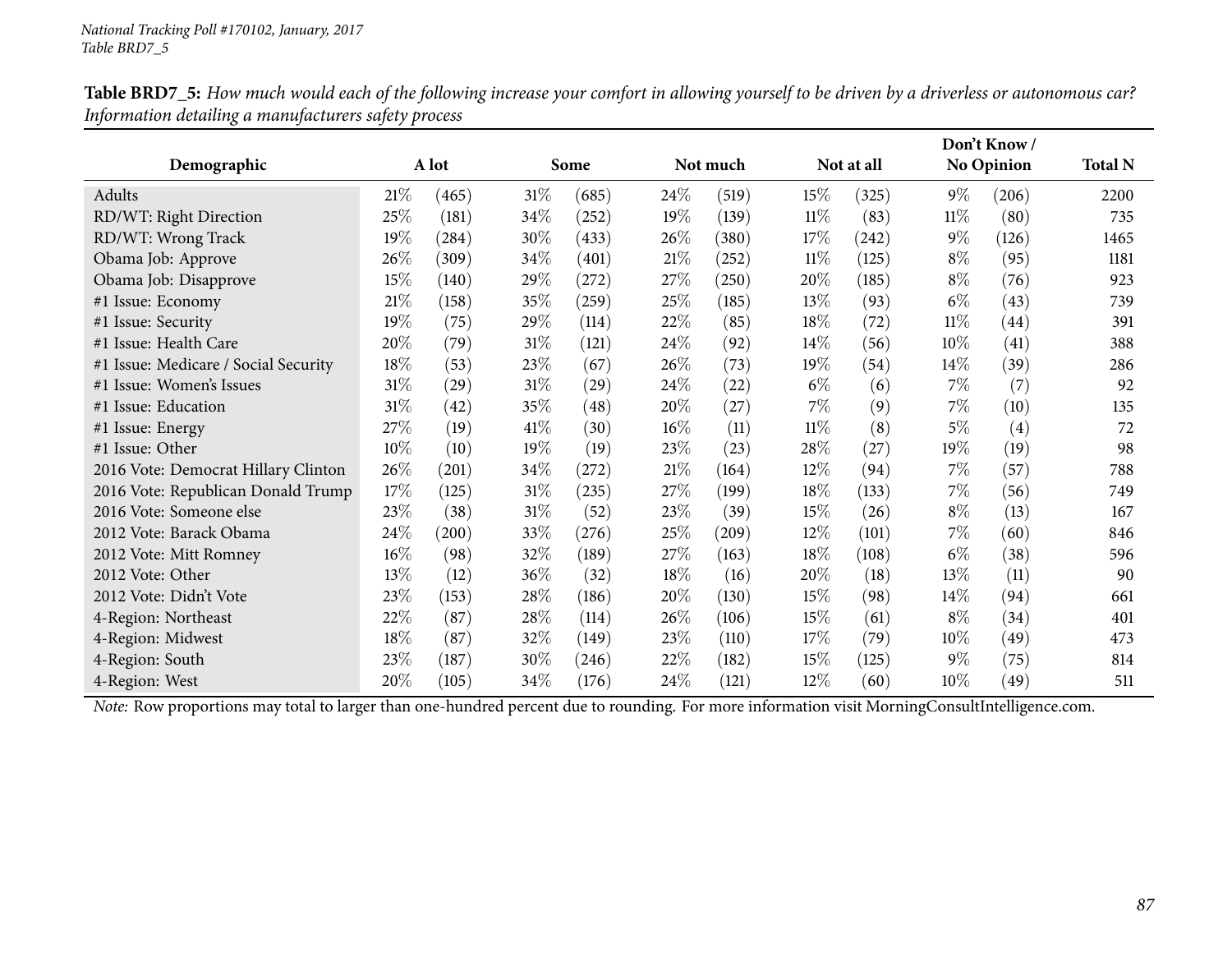| o                        |      | o     |     |       |        |          |       |            |        | Don't Know/        |                |
|--------------------------|------|-------|-----|-------|--------|----------|-------|------------|--------|--------------------|----------------|
| Demographic              |      | A lot |     | Some  |        | Not much |       | Not at all |        | <b>No Opinion</b>  | <b>Total N</b> |
| Adults                   | 24\% | (530) | 33% | (733) | 20%    | (441)    | 13\%  | (289)      | $9\%$  | (208)              | 2200           |
| Gender: Male             | 24%  | (258) | 34% | (362) | 22%    | (233)    | 12%   | (122)      | $8\%$  | (84)               | 1059           |
| Gender: Female           | 24\% | (272) | 32% | (371) | 18%    | (208)    | 15%   | (166)      | $11\%$ | (124)              | 1141           |
| Age: 18-29               | 34%  | (165) | 32% | (154) | 17%    | (80)     | 7%    | (36)       | $9\%$  | (44)               | 478            |
| Age: 30-44               | 31%  | (172) | 35% | (197) | 16%    | (92)     | $8\%$ | (44)       | 10%    | (53)               | 557            |
| Age: 45-54               | 17%  | (64)  | 34% | (124) | 19%    | (71)     | 19%   | (70)       | 10%    | (37)               | 364            |
| Age: 55-64               | 20%  | (80)  | 33% | (131) | 24%    | (98)     | 16%   | (65)       | 7%     | (28)               | 403            |
| Age: 65+                 | 12%  | (49)  | 32% | (128) | 25%    | (100)    | 19%   | (74)       | 12%    | (47)               | 398            |
| PID: Dem (no lean)       | 29%  | (218) | 36% | (273) | 17%    | (132)    | 11%   | (83)       | $8\%$  | (58)               | 764            |
| PID: Ind (no lean)       | 20%  | (141) | 33% | (233) | 22%    | (155)    | 13%   | (92)       | 13%    | (93)               | 713            |
| PID: Rep (no lean)       | 24%  | (171) | 31% | (227) | $21\%$ | (154)    | 16%   | (114)      | $8\%$  | (57)               | 722            |
| PID/Gender: Dem Men      | 28%  | (95)  | 39% | (130) | 21%    | (70)     | 7%    | (22)       | $6\%$  | $\left( 20\right)$ | 336            |
| PID/Gender: Dem Women    | 29%  | (123) | 34% | (144) | 15%    | (62)     | 14%   | (61)       | $9\%$  | (38)               | 428            |
| PID/Gender: Ind Men      | 20%  | (70)  | 35% | (125) | 22%    | (78)     | 13%   | (47)       | 10%    | (35)               | 354            |
| PID/Gender: Ind Women    | 20%  | (71)  | 30% | (108) | 21%    | (76)     | 13%   | (45)       | 16%    | (58)               | 359            |
| PID/Gender: Rep Men      | 25%  | (92)  | 29% | (108) | 23%    | (85)     | 14%   | (53)       | $8\%$  | (30)               | 369            |
| PID/Gender: Rep Women    | 22%  | (79)  | 34% | (119) | 20%    | (69)     | 17%   | (60)       | $8\%$  | (27)               | 354            |
| Tea Party: Supporter     | 30%  | (167) | 32% | (177) | 19%    | (106)    | 13%   | (71)       | $5\%$  | (29)               | 549            |
| Tea Party: Not Supporter | 22%  | (361) | 34% | (550) | 20%    | (330)    | 13%   | (215)      | $11\%$ | (178)              | 1633           |
| Ideo: Liberal (1-3)      | 33%  | (233) | 34% | (243) | 17%    | (117)    | 10%   | (70)       | $7\%$  | (46)               | 709            |
| Ideo: Moderate (4)       | 20%  | (95)  | 39% | (186) | 23%    | (108)    | 12%   | (57)       | $7\%$  | (35)               | 481            |
| Ideo: Conservative (5-7) | 20%  | (151) | 33% | (244) | 24%    | (180)    | 17%   | (126)      | $6\%$  | (42)               | 743            |
| Educ: < College          | 24\% | (375) | 30% | (472) | 21%    | (324)    | 14%   | (220)      | $11\%$ | (175)              | 1566           |
| Educ: Bachelors degree   | 25%  | (105) | 42% | (175) | 16%    | (68)     | 12%   | (48)       | $5\%$  | (20)               | 416            |
| Educ: Post-grad          | 23%  | (50)  | 39% | (86)  | 22%    | (49)     | $9\%$ | (20)       | $6\%$  | (14)               | 219            |
| Income: Under 50k        | 24%  | (314) | 31% | (399) | 19%    | (253)    | 14%   | (176)      | 12%    | (159)              | 1301           |
| Income: 50k-100k         | 24%  | (155) | 35% | (230) | 22%    | (142)    | 13%   | (85)       | $6\%$  | (37)               | 649            |
| Income: 100k+            | 24%  | (60)  | 42% | (105) | 18%    | (46)     | 11%   | (27)       | $5\%$  | (12)               | 250            |

Table BRD7\_6: How much would each of the following increase your comfort in allowing yourself to be driven by a driverless or autonomous car? *Videos showing how the car reacts in certain dangerous instances*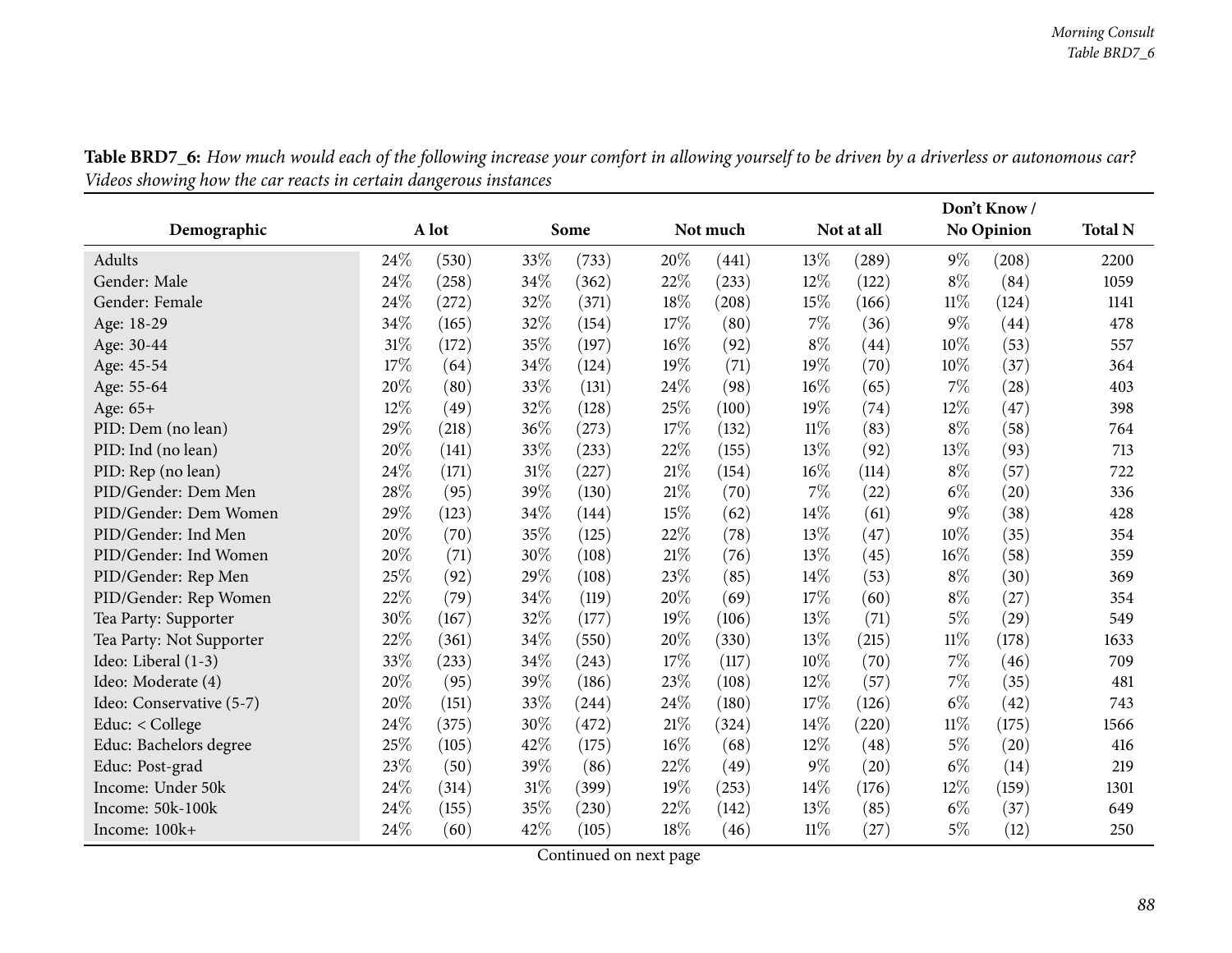|                             |      |       |     |                     |        |          |        |            | Don't Know/ |                   |                |
|-----------------------------|------|-------|-----|---------------------|--------|----------|--------|------------|-------------|-------------------|----------------|
| Demographic                 |      | A lot |     | Some                |        | Not much |        | Not at all |             | <b>No Opinion</b> | <b>Total N</b> |
| Adults                      | 24\% | (530) | 33% | (733)               | $20\%$ | (441)    | 13%    | (289)      | $9\%$       | (208)             | 2200           |
| Ethnicity: White            | 22%  | (392) | 34% | (597)               | 21%    | (366)    | 13%    | (228)      | $9\%$       | (166)             | 1750           |
| Ethnicity: Hispanic         | 30%  | (99)  | 37% | (121)               | 13%    | (42)     | 10%    | (32)       | 11%         | (36)              | 329            |
| Ethnicity: Afr. Am.         | 31%  | (84)  | 29% | (78)                | 15%    | (41)     | 16%    | (42)       | $9\%$       | (23)              | 268            |
| Ethnicity: Other            | 30%  | (54)  | 32% | (58)                | 18%    | (33)     | 10%    | (18)       | 10%         | (18)              | 182            |
| Relig: Protestant           | 22%  | (119) | 35% | (188)               | 21%    | (113)    | 15%    | (79)       | $8\%$       | (41)              | 540            |
| Relig: Roman Catholic       | 23%  | (105) | 35% | (160)               | 21%    | (97)     | 10%    | (46)       | 12%         | (53)              | 460            |
| Relig: Ath./Agn./None       | 24\% | (146) | 32% | (194)               | 20%    | (120)    | 12%    | (73)       | 11%         | (68)              | 600            |
| Relig: Something Else       | 23%  | (78)  | 35% | (117)               | 17%    | (58)     | 16%    | (52)       | $8\%$       | (28)              | 333            |
| Relig: Jewish               | 25%  | (13)  | 43% | (22)                | 16%    | (8)      | 14%    | (7)        | $3\%$       | (1)               | 51             |
| Relig: Evangelical          | 28%  | (175) | 29% | (179)               | 20%    | (124)    | 15%    | (90)       | $8\%$       | (50)              | 618            |
| Relig: Non-Evang. Catholics | 20%  | (131) | 37% | (242)               | 21%    | (139)    | $11\%$ | (73)       | 10%         | (62)              | 648            |
| Relig: All Christian        | 24%  | (306) | 33% | (422)               | $21\%$ | (263)    | 13%    | (163)      | $9\%$       | (112)             | 1267           |
| Relig: All Non-Christian    | 24%  | (224) | 33% | (311)               | 19%    | (178)    | 13%    | (125)      | 10%         | (95)              | 933            |
| Community: Urban            | 27%  | (152) | 33% | (182)               | 18%    | (100)    | 12%    | (66)       | 11%         | (59)              | 558            |
| Community: Suburban         | 24%  | (243) | 35% | (354)               | 20%    | (202)    | $11\%$ | (112)      | $9\%$       | (89)              | 1001           |
| Community: Rural            | 21%  | (134) | 31% | (197)               | 22%    | (139)    | 17%    | (111)      | $9\%$       | (60)              | 641            |
| Employ: Private Sector      | 27%  | (178) | 35% | $\left( 229\right)$ | 18%    | (116)    | 13%    | (84)       | $7\%$       | (49)              | 656            |
| Employ: Government          | 23%  | (37)  | 43% | (68)                | 19%    | (29)     | $8\%$  | (13)       | 7%          | (11)              | 158            |
| Employ: Self-Employed       | 29%  | (51)  | 35% | (61)                | 19%    | (34)     | 13%    | (22)       | $3\%$       | (6)               | 173            |
| Employ: Homemaker           | 24\% | (50)  | 27% | (57)                | 24%    | (50)     | $11\%$ | (23)       | 14%         | (30)              | 209            |
| Employ: Student             | 40%  | (42)  | 27% | (28)                | 19%    | (20)     | $8\%$  | (9)        | $6\%$       | (7)               | 107            |
| Employ: Retired             | 13%  | (61)  | 34% | (164)               | 26%    | (127)    | 16%    | (77)       | $11\%$      | (55)              | 484            |
| Employ: Unemployed          | 27%  | (61)  | 32% | (73)                | 16%    | (37)     | 16%    | (37)       | $9\%$       | (20)              | 227            |
| Employ: Other               | 27%  | (49)  | 29% | (53)                | 15%    | (28)     | 12%    | (23)       | 17%         | (31)              | 185            |
| Job Type: White-collar      | 25%  | (180) | 37% | (268)               | 22%    | (157)    | 10%    | (73)       | $6\%$       | (42)              | 721            |
| Job Type: Blue-collar       | 24%  | (238) | 34% | (339)               | 19%    | (194)    | 17%    | (165)      | $6\%$       | (60)              | 996            |
| Job Type: Don't Know        | 23%  | (112) | 26% | (126)               | 19%    | (90)     | 10%    | (50)       | 22%         | (106)             | 484            |
| Military HH: Yes            | 20%  | (77)  | 32% | (123)               | 23%    | (90)     | 14%    | (56)       | 10%         | (40)              | 386            |
| Military HH: No             | 25%  | (453) | 34% | (610)               | 19%    | (351)    | 13%    | (233)      | 9%          | (167)             | 1814           |

Table BRD7\_6: How much would each of the following increase your comfort in allowing yourself to be driven by a driverless or autonomous car? *Videos showing how the car reacts in certain dangerous instances*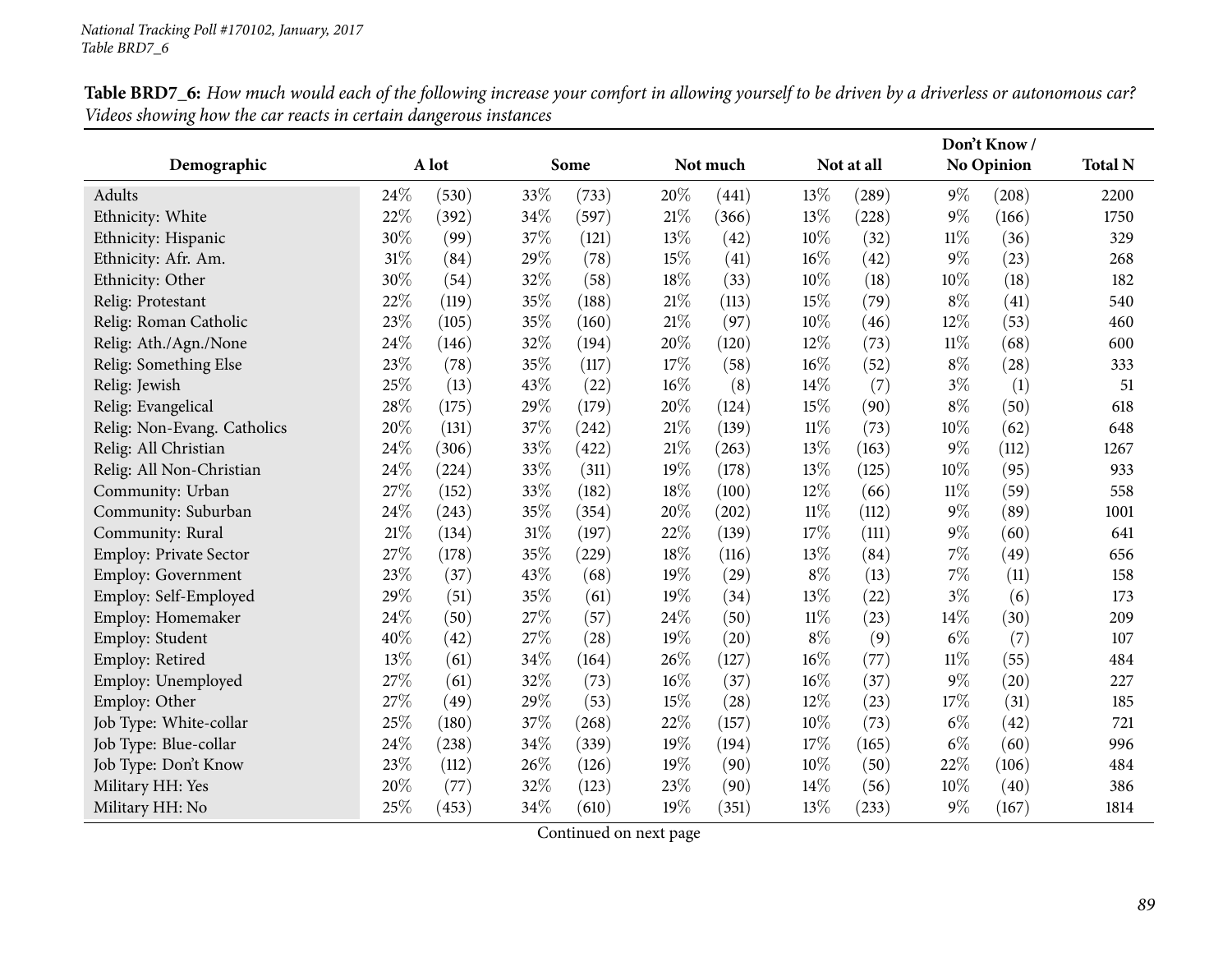Table BRD7\_6: How much would each of the following increase your comfort in allowing yourself to be driven by a driverless or autonomous car? *Videos showing how the car reacts in certain dangerous instances*

|                                      |        |                     |        |                     |        |          |        |                     | Don't Know/ |                   |                |
|--------------------------------------|--------|---------------------|--------|---------------------|--------|----------|--------|---------------------|-------------|-------------------|----------------|
| Demographic                          |        | A lot               |        | Some                |        | Not much |        | Not at all          |             | <b>No Opinion</b> | <b>Total N</b> |
| Adults                               | 24\%   | (530)               | 33\%   | (733)               | 20\%   | (441)    | $13\%$ | (289)               | $9\%$       | (208)             | 2200           |
| RD/WT: Right Direction               | 28%    | $\left( 202\right)$ | 32\%   | (232)               | $19\%$ | (142)    | $11\%$ | (79)                | $11\%$      | (79)              | 735            |
| RD/WT: Wrong Track                   | 22\%   | (327)               | 34\%   | (501)               | 20%    | (299)    | $14\%$ | $\left( 209\right)$ | $9\%$       | (129)             | 1465           |
| Obama Job: Approve                   | 29%    | (339)               | 35%    | (408)               | 19%    | (220)    | $10\%$ | (120)               | $8\%$       | (94)              | 1181           |
| Obama Job: Disapprove                | 20%    | (182)               | 33\%   | (302)               | 23\%   | (208)    | 17%    | (157)               | $8\%$       | (74)              | 923            |
| #1 Issue: Economy                    | 23\%   | (173)               | 37\%   | (274)               | 23\%   | (168)    | $11\%$ | (83)                | $6\%$       | (41)              | 739            |
| #1 Issue: Security                   | 20%    | (78)                | 35\%   | (136)               | 18%    | (70)     | $16\%$ | (64)                | $11\%$      | (43)              | 391            |
| #1 Issue: Health Care                | 24%    | (91)                | 34%    | (131)               | 21\%   | (80)     | 12\%   | (45)                | 10%         | (41)              | 388            |
| #1 Issue: Medicare / Social Security | 22%    | (62)                | $27\%$ | (76)                | 20%    | (56)     | 18\%   | (52)                | $14\%$      | (40)              | 286            |
| #1 Issue: Women's Issues             | 37\%   | (34)                | $31\%$ | (29)                | 18%    | (16)     | $8\%$  | (7)                 | $7\%$       | (6)               | 92             |
| #1 Issue: Education                  | 36%    | (48)                | $31\%$ | (42)                | 19%    | (25)     | $6\%$  | (8)                 | $9\%$       | (12)              | 135            |
| #1 Issue: Energy                     | 39%    | $\left( 28\right)$  | 42\%   | (30)                | $7\%$  | (5)      | $8\%$  | (5)                 | $4\%$       | (3)               | 72             |
| #1 Issue: Other                      | $16\%$ | (15)                | 17\%   | (16)                | 20%    | (20)     | 24\%   | (24)                | 23\%        | (23)              | 98             |
| 2016 Vote: Democrat Hillary Clinton  | 27\%   | (215)               | $36\%$ | (282)               | 19%    | (148)    | $11\%$ | (85)                | $7\%$       | (58)              | 788            |
| 2016 Vote: Republican Donald Trump   | 22%    | (163)               | 33\%   | (245)               | 21%    | (157)    | 17%    | (128)               | $8\%$       | (56)              | 749            |
| 2016 Vote: Someone else              | 23%    | (39)                | 37\%   | (61)                | 19%    | (31)     | 13\%   | (21)                | $9\%$       | (15)              | 167            |
| 2012 Vote: Barack Obama              | 25\%   | (214)               | 37\%   | (313)               | 19%    | (164)    | $12\%$ | (98)                | 7%          | (57)              | 846            |
| 2012 Vote: Mitt Romney               | 20%    | (122)               | 35%    | (208)               | 22%    | (131)    | $17\%$ | (103)               | 5%          | (33)              | 596            |
| 2012 Vote: Other                     | 18%    | (16)                | $36\%$ | (33)                | 14%    | (13)     | 18%    | (16)                | $13\%$      | (12)              | 90             |
| 2012 Vote: Didn't Vote               | 27\%   | (176)               | 27\%   | (179)               | 20%    | (133)    | 11%    | (71)                | 15%         | (101)             | 661            |
| 4-Region: Northeast                  | 24\%   | (96)                | 35%    | (140)               | 21%    | (85)     | $11\%$ | (46)                | $9\%$       | (35)              | 401            |
| 4-Region: Midwest                    | 23\%   | (107)               | $34\%$ | (163)               | 20\%   | (95)     | 15%    | (73)                | $8\%$       | (36)              | 473            |
| 4-Region: South                      | 24\%   | (198)               | 32%    | $\left( 259\right)$ | 20%    | (164)    | $14\%$ | (114)               | 10%         | (81)              | 814            |
| 4-Region: West                       | 25\%   | (129)               | $34\%$ | (172)               | 19%    | (97)     | $11\%$ | (56)                | $11\%$      | (57)              | 511            |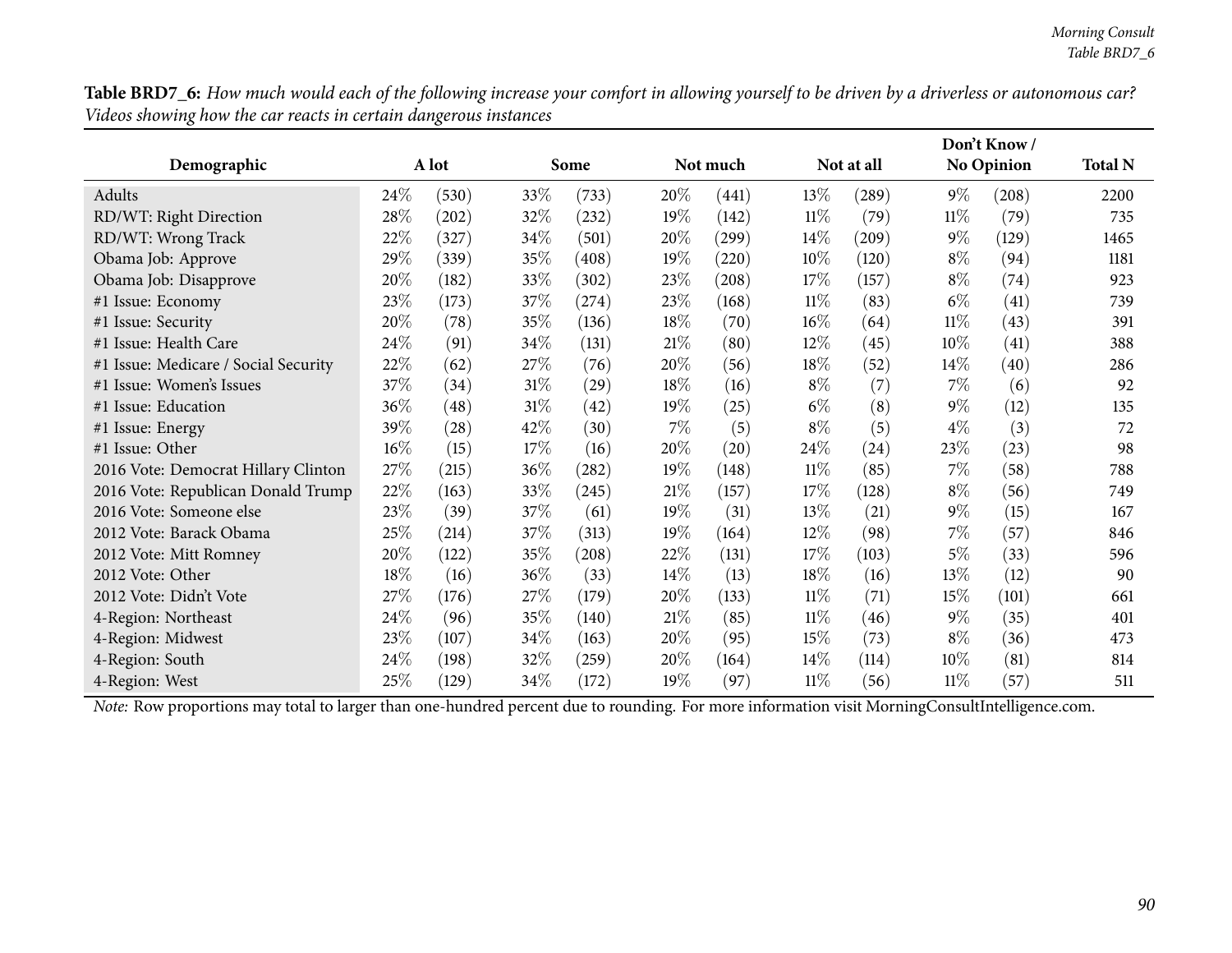| Demographic              |      | A lot |     | Some  |        | Not much |        | Not at all         |        | Don't Know<br><b>No Opinion</b> |      |
|--------------------------|------|-------|-----|-------|--------|----------|--------|--------------------|--------|---------------------------------|------|
| Adults                   | 24%  | (519) | 33% | (717) | 21%    | (460)    | 13%    | (283)              | 10%    | (220)                           | 2200 |
| Gender: Male             | 23%  | (248) | 35% | (371) | 22%    | (229)    | 12%    | (131)              | $8\%$  | (80)                            | 1059 |
| Gender: Female           | 24\% | (271) | 30% | (346) | $20\%$ | (231)    | 13%    | (152)              | 12%    | (140)                           | 1141 |
| Age: 18-29               | 36%  | (173) | 31% | (148) | 16%    | (77)     | $9\%$  | (42)               | $8\%$  | (38)                            | 478  |
| Age: 30-44               | 28%  | (159) | 36% | (200) | 18%    | (101)    | 7%     | (41)               | 10%    | (56)                            | 557  |
| Age: 45-54               | 17%  | (63)  | 30% | (108) | 25%    | (90)     | 16%    | (60)               | $12\%$ | (43)                            | 364  |
| Age: 55-64               | 18%  | (71)  | 36% | (146) | 22%    | (88)     | 15%    | (61)               | $9\%$  | (37)                            | 403  |
| Age: 65+                 | 13%  | (53)  | 29% | (115) | 26%    | (105)    | 20%    | (80)               | $11\%$ | (45)                            | 398  |
| PID: Dem (no lean)       | 29%  | (220) | 33% | (255) | 19%    | (145)    | 10%    | (76)               | $9\%$  | (68)                            | 764  |
| PID: Ind (no lean)       | 20%  | (145) | 31% | (218) | 23%    | (163)    | 12%    | (89)               | 14\%   | (98)                            | 713  |
| PID: Rep (no lean)       | 21\% | (154) | 34% | (244) | 21\%   | (152)    | 16%    | (119)              | 7%     | (54)                            | 722  |
| PID/Gender: Dem Men      | 28%  | (93)  | 38% | (128) | 20%    | (67)     | $8\%$  | (28)               | $6\%$  | (21)                            | 336  |
| PID/Gender: Dem Women    | 30%  | (127) | 30% | (128) | 18%    | (78)     | $11\%$ | (48)               | $11\%$ | (47)                            | 428  |
| PID/Gender: Ind Men      | 23\% | (82)  | 32% | (113) | 22%    | (79)     | 12%    | $\left( 44\right)$ | 10%    | (36)                            | 354  |
| PID/Gender: Ind Women    | 18%  | (64)  | 29% | (105) | 23%    | (84)     | 13%    | (45)               | 17%    | (62)                            | 359  |
| PID/Gender: Rep Men      | 20%  | (73)  | 35% | (130) | 22%    | (83)     | 16%    | (60)               | $6\%$  | (23)                            | 369  |
| PID/Gender: Rep Women    | 23%  | (81)  | 32% | (114) | 20%    | (69)     | 17%    | (59)               | $9\%$  | (30)                            | 354  |
| Tea Party: Supporter     | 29%  | (158) | 36% | (200) | 19%    | (102)    | $11\%$ | (59)               | $6\%$  | (30)                            | 549  |
| Tea Party: Not Supporter | 22%  | (360) | 31% | (513) | 22%    | (355)    | 13%    | (219)              | $11\%$ | (186)                           | 1633 |
| Ideo: Liberal (1-3)      | 33\% | (236) | 34% | (240) | 17%    | (122)    | 11%    | (76)               | $5\%$  | (35)                            | 709  |
| Ideo: Moderate (4)       | 20%  | (98)  | 32% | (156) | 26%    | (123)    | 12%    | (58)               | 10%    | (46)                            | 481  |
| Ideo: Conservative (5-7) | 18%  | (132) | 36% | (268) | 23%    | (173)    | 17%    | (124)              | $6\%$  | (46)                            | 743  |
| Educ: $<$ College        | 22%  | (352) | 30% | (467) | 22%    | (339)    | 14\%   | (221)              | 12%    | (186)                           | 1566 |
| Educ: Bachelors degree   | 26%  | (109) | 42% | (173) | 17%    | (72)     | 10%    | (43)               | $5\%$  | (20)                            | 416  |
| Educ: Post-grad          | 27%  | (58)  | 35% | (77)  | 22%    | (49)     | $9\%$  | (20)               | 7%     | (14)                            | 219  |
| Income: Under 50k        | 23%  | (301) | 30% | (387) | $21\%$ | (275)    | 13%    | (171)              | 13%    | (166)                           | 1301 |
| Income: 50k-100k         | 23%  | (152) | 36% | (236) | 21%    | (135)    | 13%    | (84)               | $6\%$  | (42)                            | 649  |
| Income: 100k+            | 26%  | (66)  | 38% | (94)  | $20\%$ | (50)     | 11%    | (28)               | $5\%$  | (12)                            | 250  |

Table BRD7\_7: How much would each of the following increase your comfort in allowing yourself to be driven by a driverless or autonomous car? Documents showing all of the dangerous instances the manufacturer has tested its vehicle in, and how the vehicle behaves in those situations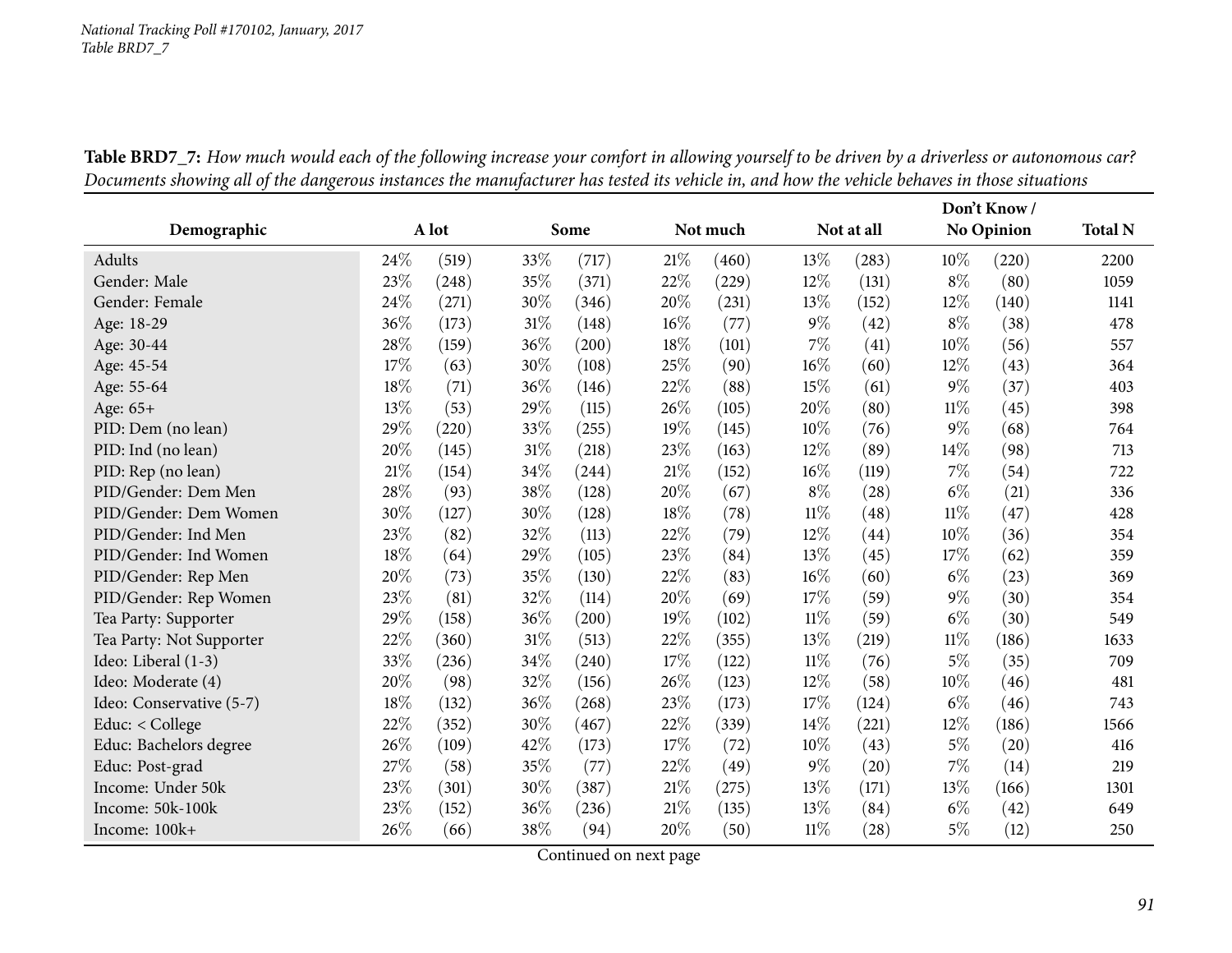|                               |     |       |     |                     |        |          |        |            |        | Don't Know/ |                |
|-------------------------------|-----|-------|-----|---------------------|--------|----------|--------|------------|--------|-------------|----------------|
| Demographic                   |     | A lot |     | Some                |        | Not much |        | Not at all |        | No Opinion  | <b>Total N</b> |
| Adults                        | 24% | (519) | 33% | (717)               | $21\%$ | (460)    | 13%    | (283)      | $10\%$ | (220)       | 2200           |
| Ethnicity: White              | 22% | (380) | 34% | (594)               | 22%    | (379)    | 13%    | (235)      | $9\%$  | (162)       | 1750           |
| Ethnicity: Hispanic           | 30% | (97)  | 37% | (122)               | 14%    | (46)     | 10%    | (33)       | $10\%$ | (32)        | 329            |
| Ethnicity: Afr. Am.           | 31% | (84)  | 25% | (66)                | 17%    | (47)     | 12%    | (33)       | 15%    | (39)        | 268            |
| Ethnicity: Other              | 30% | (55)  | 31% | (57)                | 19%    | (35)     | 9%     | (16)       | $11\%$ | (19)        | 182            |
| Relig: Protestant             | 20% | (108) | 35% | (190)               | 23%    | (124)    | 14%    | (78)       | $7\%$  | (40)        | 540            |
| Relig: Roman Catholic         | 22% | (101) | 35% | (161)               | 20%    | (90)     | 12%    | (53)       | $12\%$ | (54)        | 460            |
| Relig: Ath./Agn./None         | 25% | (150) | 33% | (198)               | 18%    | (106)    | 13%    | (78)       | $11\%$ | (68)        | 600            |
| Relig: Something Else         | 26% | (87)  | 27% | (90)                | 24\%   | (81)     | 13%    | (45)       | $9\%$  | (30)        | 333            |
| Relig: Jewish                 | 26% | (13)  | 40% | (20)                | 17%    | (9)      | 12%    | (6)        | $4\%$  | (2)         | 51             |
| Relig: Evangelical            | 26% | (160) | 31% | (190)               | 21\%   | (131)    | 14%    | (88)       | $8\%$  | (50)        | 618            |
| Relig: Non-Evang. Catholics   | 19% | (122) | 37% | (238)               | 22%    | (144)    | $11\%$ | (72)       | $11\%$ | (72)        | 648            |
| Relig: All Christian          | 22% | (282) | 34% | (428)               | 22%    | (274)    | 13%    | (160)      | 10%    | (122)       | 1267           |
| Relig: All Non-Christian      | 25% | (237) | 31% | $\left( 289\right)$ | 20%    | (186)    | 13%    | (123)      | $11\%$ | (98)        | 933            |
| Community: Urban              | 26% | (145) | 33% | (186)               | 18%    | (102)    | 13%    | (72)       | 10%    | (53)        | 558            |
| Community: Suburban           | 23% | (235) | 34% | (343)               | 22%    | (218)    | $11\%$ | (113)      | $9\%$  | (91)        | 1001           |
| Community: Rural              | 22% | (138) | 29% | (188)               | 22%    | (140)    | 15%    | (97)       | $12\%$ | (76)        | 641            |
| <b>Employ: Private Sector</b> | 27% | (179) | 32% | (212)               | 20%    | (129)    | 13%    | (84)       | $8\%$  | (52)        | 656            |
| Employ: Government            | 25% | (40)  | 36% | (56)                | 22%    | (34)     | $9\%$  | (14)       | $8\%$  | (13)        | 158            |
| Employ: Self-Employed         | 27% | (47)  | 33% | (58)                | 22%    | (39)     | $11\%$ | (19)       | $6\%$  | (10)        | 173            |
| Employ: Homemaker             | 22% | (47)  | 33% | (70)                | 22%    | (45)     | $11\%$ | (23)       | 12%    | (25)        | 209            |
| Employ: Student               | 43% | (46)  | 25% | (26)                | 17%    | (18)     | $11\%$ | (12)       | $4\%$  | (5)         | 107            |
| Employ: Retired               | 13% | (62)  | 34% | (164)               | 25%    | (120)    | 18%    | (85)       | $11\%$ | (53)        | 484            |
| Employ: Unemployed            | 23% | (52)  | 32% | (73)                | 18%    | (41)     | 13%    | (29)       | 14%    | (31)        | 227            |
| Employ: Other                 | 24% | (45)  | 32% | (59)                | 18%    | (33)     | 9%     | (16)       | 17%    | (31)        | 185            |
| Job Type: White-collar        | 26% | (185) | 38% | (272)               | 20%    | (141)    | 10%    | (74)       | $7\%$  | (48)        | 721            |
| Job Type: Blue-collar         | 22% | (222) | 33% | (332)               | 22%    | (222)    | 16%    | (164)      | $6\%$  | (55)        | 996            |
| Job Type: Don't Know          | 23% | (111) | 23% | (114)               | 20%    | (97)     | $9\%$  | (45)       | 24\%   | (117)       | 484            |
| Military HH: Yes              | 22% | (84)  | 33% | (127)               | $21\%$ | (83)     | 15%    | (56)       | $9\%$  | (36)        | 386            |
| Military HH: No               | 24% | (435) | 33% | (590)               | 21%    | (378)    | 13%    | (227)      | $10\%$ | (184)       | 1814           |

Table BRD7\_7: How much would each of the following increase your comfort in allowing yourself to be driven by a driverless or autonomous car? Documents showing all of the dangerous instances the manufacturer has tested its vehicle in, and how the vehicle behaves in those situations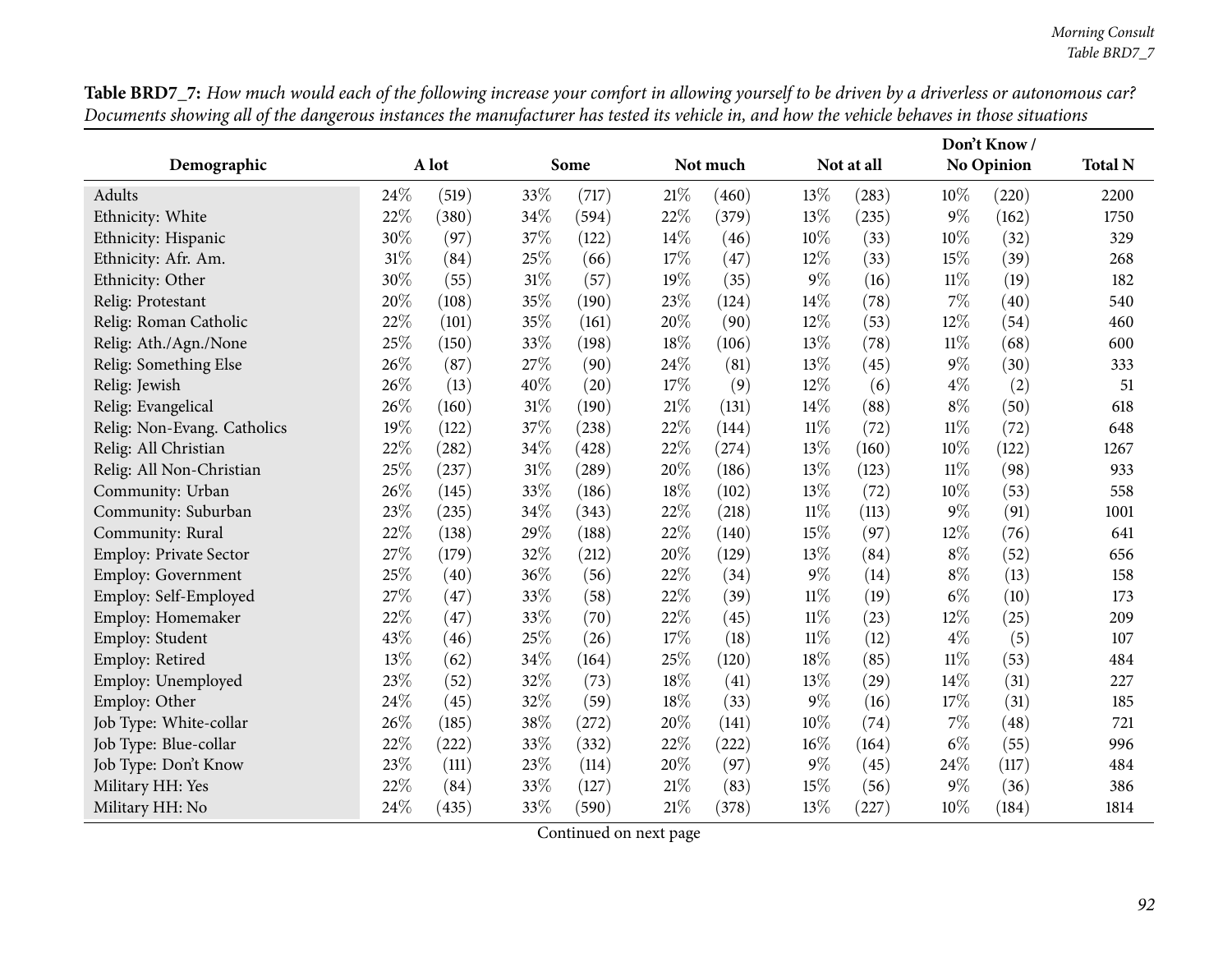|                                      |        |                     |        |       |        |                    |        |                     |        | Don't Know/       |                |
|--------------------------------------|--------|---------------------|--------|-------|--------|--------------------|--------|---------------------|--------|-------------------|----------------|
| Demographic                          |        | A lot               |        | Some  |        | Not much           |        | Not at all          |        | No Opinion        | <b>Total N</b> |
| Adults                               | 24\%   | (519)               | 33%    | (717) | 21%    | (460)              | $13\%$ | (283)               | $10\%$ | (220)             | 2200           |
| RD/WT: Right Direction               | 27\%   | (201)               | 33%    | (242) | 18\%   | (133)              | $10\%$ | (75)                | $11\%$ | (84)              | 735            |
| RD/WT: Wrong Track                   | 22%    | (318)               | 32%    | (475) | 22\%   | (327)              | $14\%$ | $\left( 208\right)$ | $9\%$  | (136)             | 1465           |
| Obama Job: Approve                   | 29%    | (344)               | 34\%   | (401) | 18\%   | (213)              | $10\%$ | (115)               | $9\%$  | (108)             | 1181           |
| Obama Job: Disapprove                | 17%    | (161)               | 32%    | (295) | 25\%   | (231)              | $18\%$ | (162)               | $8\%$  | (75)              | 923            |
| #1 Issue: Economy                    | $23\%$ | (168)               | 36%    | (269) | 23\%   | (173)              | $11\%$ | (81)                | $6\%$  | (47)              | 739            |
| #1 Issue: Security                   | 22%    | (87)                | 32%    | (125) | 17\%   | (65)               | 20%    | (79)                | $9\%$  | (35)              | 391            |
| #1 Issue: Health Care                | 21%    | (82)                | 35%    | (134) | 22%    | (84)               | $10\%$ | (40)                | $12\%$ | (48)              | 388            |
| #1 Issue: Medicare / Social Security | 20%    | (58)                | 27\%   | (77)  | 21%    | (60)               | 15\%   | $\left( 44\right)$  | $16\%$ | (47)              | 286            |
| #1 Issue: Women's Issues             | 37%    | (34)                | 29%    | (27)  | 22\%   | $\left( 20\right)$ | $4\%$  | (4)                 | $8\%$  | (7)               | 92             |
| #1 Issue: Education                  | 33%    | $\left( 44\right)$  | $31\%$ | (42)  | 21%    | $\left( 28\right)$ | $8\%$  | (11)                | $7\%$  | (9)               | 135            |
| #1 Issue: Energy                     | 40%    | (29)                | 36%    | (26)  | $6\%$  | (4)                | $11\%$ | (8)                 | $6\%$  | $\left( 4\right)$ | 72             |
| #1 Issue: Other                      | 17%    | (16)                | $18\%$ | (18)  | 26%    | (26)               | $16\%$ | (16)                | 23\%   | (22)              | 98             |
| 2016 Vote: Democrat Hillary Clinton  | 28\%   | (219)               | 35%    | (272) | $19\%$ | (146)              | $10\%$ | (81)                | $9\%$  | (70)              | 788            |
| 2016 Vote: Republican Donald Trump   | 20%    | (152)               | 34\%   | (256) | 22%    | (168)              | $16\%$ | (121)               | $7\%$  | (53)              | 749            |
| 2016 Vote: Someone else              | 22%    | (36)                | 32%    | (53)  | 24\%   | (41)               | $14\%$ | (23)                | $8\%$  | (14)              | 167            |
| 2012 Vote: Barack Obama              | 26%    | (218)               | 33%    | (278) | 22%    | (183)              | 12%    | (98)                | $8\%$  | (69)              | 846            |
| 2012 Vote: Mitt Romney               | 19%    | (111)               | 36%    | (214) | 23\%   | (137)              | $16\%$ | (93)                | $7\%$  | (42)              | 596            |
| 2012 Vote: Other                     | 15%    | (13)                | 37%    | (33)  | 19%    | (17)               | 17%    | (15)                | $12\%$ | (11)              | 90             |
| 2012 Vote: Didn't Vote               | 26%    | (175)               | 29\%   | (191) | 18\%   | (121)              | $12\%$ | (77)                | $15\%$ | (96)              | 661            |
| 4-Region: Northeast                  | 25%    | (100)               | 32%    | (128) | 23\%   | (93)               | $11\%$ | (43)                | $9\%$  | (37)              | 401            |
| 4-Region: Midwest                    | 21%    | (99)                | 32%    | (152) | 22\%   | (103)              | $16\%$ | (77)                | $9\%$  | (44)              | 473            |
| 4-Region: South                      | $25\%$ | $\left( 202\right)$ | $31\%$ | (255) | 20%    | (165)              | 12\%   | (98)                | $12\%$ | (94)              | 814            |
| 4-Region: West                       | 23%    | (118)               | 36%    | (183) | 19%    | (99)               | 13%    | (66)                | $9\%$  | (46)              | 511            |

Table BRD7\_7: How much would each of the following increase your comfort in allowing yourself to be driven by a driverless or autonomous car? Documents showing all of the dangerous instances the manufacturer has tested its vehicle in, and how the vehicle behaves in those situations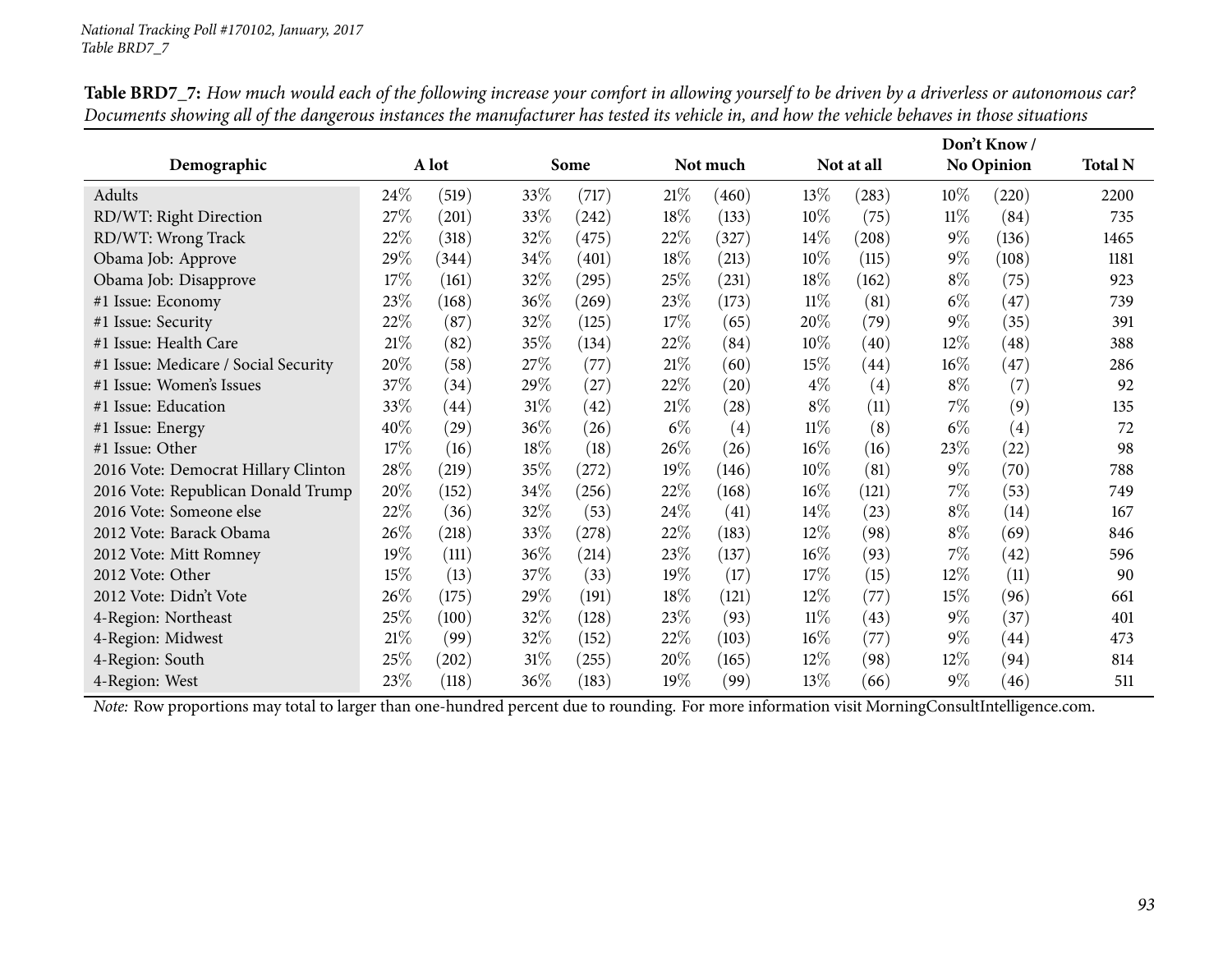Table BRD8\_1: As you may know, some companies are currently developing and testing driverless or autonomous cars. How concerned are you with *the following issues regarding driverless or autonomous cars?*

Having driverless cars and human operated cars on the street at the same time

|                          | <b>Very</b><br>Somewhat<br>Concerned<br>Concerned |       |      |       | <b>Somewhat Not</b> |           | <b>Very Not</b> |                    | Don't Know |                    |                |
|--------------------------|---------------------------------------------------|-------|------|-------|---------------------|-----------|-----------------|--------------------|------------|--------------------|----------------|
| Demographic              |                                                   |       |      |       |                     | Concerned |                 | Concerned          |            | No Opinion         | <b>Total N</b> |
| Adults                   | 36\%                                              | (799) | 39%  | (851) | $11\%$              | (251)     | $5\%$           | (120)              | $8\%$      | (179)              | 2200           |
| Gender: Male             | 33%                                               | (344) | 42\% | (449) | 13\%                | (139)     | $5\%$           | (57)               | 7%         | (69)               | 1059           |
| Gender: Female           | 40%                                               | (455) | 35%  | (402) | $10\%$              | (112)     | $5\%$           | (62)               | 10%        | (110)              | 1141           |
| Age: 18-29               | 35%                                               | (168) | 37%  | (179) | 13%                 | (61)      | $6\%$           | $\left( 29\right)$ | $9\%$      | (41)               | 478            |
| Age: 30-44               | 33\%                                              | (182) | 39%  | (215) | $12\%$              | (68)      | $9\%$           | (49)               | $8\%$      | $\left( 44\right)$ | 557            |
| Age: 45-54               | 36\%                                              | (133) | 39%  | (141) | $9\%$               | (32)      | $5\%$           | (18)               | $11\%$     | (40)               | 364            |
| Age: 55-64               | 38%                                               | (155) | 41%  | (164) | $11\%$              | (45)      | $4\%$           | (15)               | $6\%$      | $^{(25)}$          | 403            |
| Age: 65+                 | 41\%                                              | (162) | 38\% | (152) | $11\%$              | (45)      | $2\%$           | (8)                | $8\%$      | (30)               | 398            |
| PID: Dem (no lean)       | 37%                                               | (280) | 40\% | (303) | 12%                 | (90)      | $5\%$           | (40)               | 7%         | (51)               | 764            |
| PID: Ind (no lean)       | 34\%                                              | (241) | 36\% | (256) | 12%                 | (83)      | $6\%$           | (44)               | 13%        | (90)               | 713            |
| PID: Rep (no lean)       | 38%                                               | (278) | 40\% | (292) | $11\%$              | (78)      | $5\%$           | (36)               | $5\%$      | (38)               | 722            |
| PID/Gender: Dem Men      | 32%                                               | (108) | 46%  | (154) | 13%                 | (45)      | $5\%$           | (16)               | $4\%$      | (14)               | 336            |
| PID/Gender: Dem Women    | 40%                                               | (173) | 35%  | (148) | $11\%$              | (45)      | $6\%$           | (24)               | $9\%$      | (37)               | 428            |
| PID/Gender: Ind Men      | 30%                                               | (108) | 36%  | (127) | 15%                 | (53)      | $7\%$           | (26)               | 12%        | (41)               | 354            |
| PID/Gender: Ind Women    | 37\%                                              | (133) | 36\% | (129) | $8\%$               | (30)      | $5\%$           | (18)               | $14\%$     | (49)               | 359            |
| PID/Gender: Rep Men      | 35%                                               | (129) | 46\% | (168) | $11\%$              | (41)      | $4\%$           | (16)               | $4\%$      | (14)               | 369            |
| PID/Gender: Rep Women    | 42\%                                              | (149) | 35%  | (124) | $10\%$              | (37)      | $6\%$           | $\left( 20\right)$ | 7%         | $^{(23)}$          | 354            |
| Tea Party: Supporter     | 38%                                               | (208) | 40\% | (217) | 13\%                | (69)      | $5\%$           | (30)               | $5\%$      | (26)               | 549            |
| Tea Party: Not Supporter | 36\%                                              | (585) | 38\% | (626) | $11\%$              | (181)     | $5\%$           | (90)               | $9\%$      | (152)              | 1633           |
| Ideo: Liberal (1-3)      | 35%                                               | (250) | 39%  | (277) | $12\%$              | (87)      | $7\%$           | (48)               | 7%         | (47)               | 709            |
| Ideo: Moderate (4)       | 35%                                               | (169) | 42\% | (202) | 13%                 | (62)      | $4\%$           | (20)               | $6\%$      | (27)               | 481            |
| Ideo: Conservative (5-7) | 40%                                               | (295) | 41%  | (304) | $11\%$              | (81)      | $4\%$           | (32)               | $4\%$      | (31)               | 743            |
| Educ: $<$ College        | 38\%                                              | (591) | 36\% | (569) | $10\%$              | (163)     | $6\%$           | (88)               | $10\%$     | (155)              | 1566           |
| Educ: Bachelors degree   | 35%                                               | (145) | 42\% | (175) | 14\%                | (60)      | $5\%$           | (20)               | $4\%$      | (16)               | 416            |
| Educ: Post-grad          | 29%                                               | (63)  | 49\% | (108) | 13\%                | (28)      | $5\%$           | (11)               | $4\%$      | (8)                | 219            |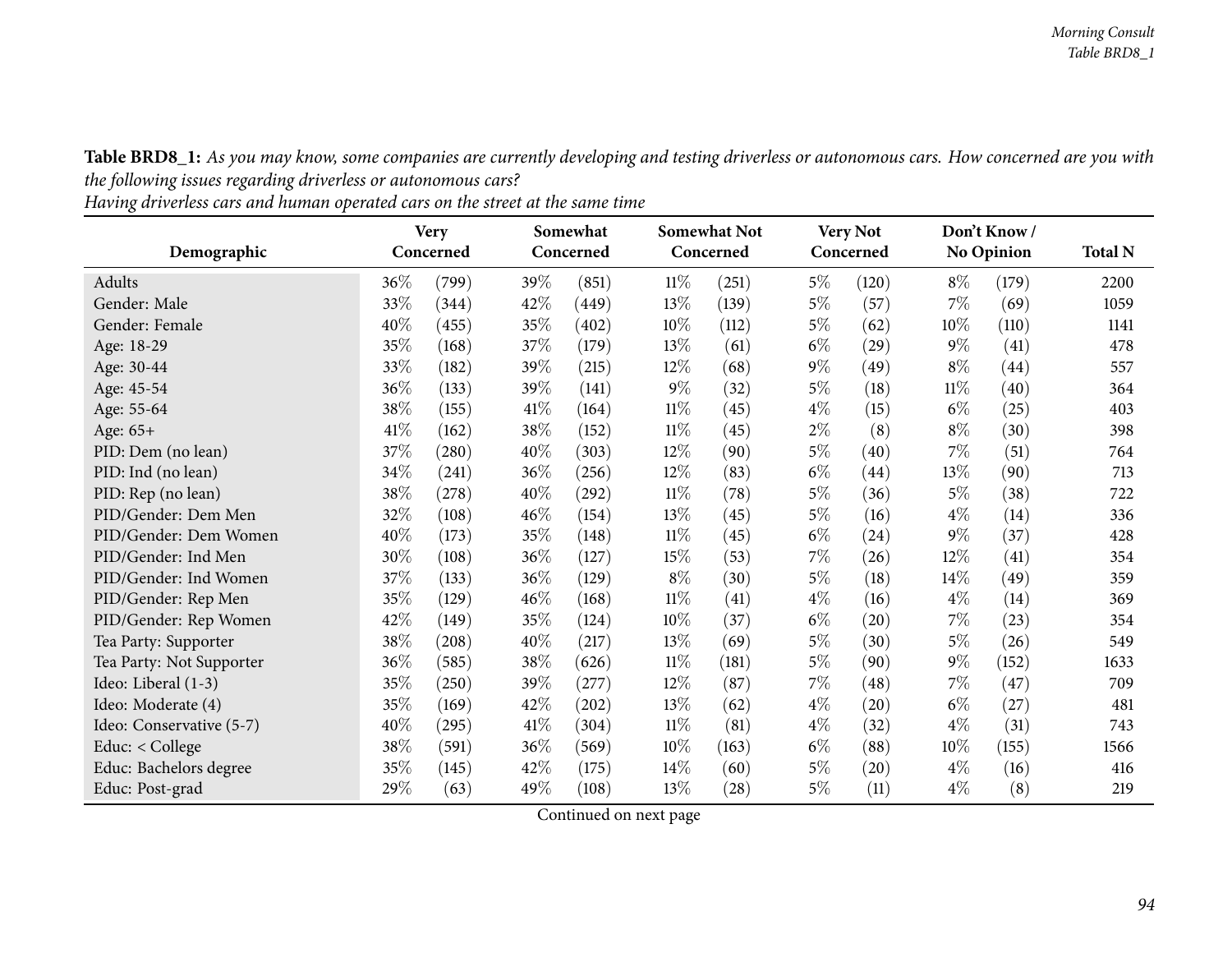Table BRD8\_1: As you may know, some companies are currently developing and testing driverless or autonomous cars. How concerned are you with *the following issues regarding driverless or autonomous cars?*

| Having driverless cars and human operated cars on the street at the same time |  |
|-------------------------------------------------------------------------------|--|
|-------------------------------------------------------------------------------|--|

|                               | <b>Very</b> |           | Somewhat |           |        | <b>Somewhat Not</b> |       | <b>Very Not</b> |        | Don't Know/ |                |  |
|-------------------------------|-------------|-----------|----------|-----------|--------|---------------------|-------|-----------------|--------|-------------|----------------|--|
| Demographic                   |             | Concerned |          | Concerned |        | Concerned           |       | Concerned       |        | No Opinion  | <b>Total N</b> |  |
| Adults                        | $36\%$      | (799)     | 39%      | (851)     | $11\%$ | (251)               | $5\%$ | (120)           | $8\%$  | (179)       | 2200           |  |
| Income: Under 50k             | 36%         | (467)     | 38%      | (491)     | 11%    | (145)               | $5\%$ | (63)            | 10%    | (134)       | 1301           |  |
| Income: 50k-100k              | 39%         | (251)     | 38%      | (246)     | 12%    | (75)                | $7\%$ | (44)            | $5\%$  | (34)        | 649            |  |
| Income: 100k+                 | 32%         | (81)      | 46%      | (114)     | 12%    | (31)                | $5\%$ | (13)            | $4\%$  | (11)        | 250            |  |
| Ethnicity: White              | 36%         | (626)     | 41\%     | (715)     | 10%    | (183)               | $5\%$ | (87)            | $8\%$  | (139)       | 1750           |  |
| Ethnicity: Hispanic           | 37%         | (120)     | 36%      | (117)     | $8\%$  | (27)                | 10%   | (31)            | 10%    | (33)        | 329            |  |
| Ethnicity: Afr. Am.           | 40%         | (109)     | 27%      | (73)      | 19%    | (50)                | $6\%$ | (17)            | 7%     | (20)        | 268            |  |
| Ethnicity: Other              | 35%         | (65)      | 35%      | (64)      | 10%    | (18)                | $9\%$ | (16)            | $11\%$ | (20)        | 182            |  |
| Relig: Protestant             | 35%         | (188)     | 43%      | (233)     | 13%    | (68)                | $3\%$ | (18)            | $6\%$  | (33)        | 540            |  |
| Relig: Roman Catholic         | 36%         | (165)     | 37%      | (171)     | 13%    | (59)                | $6\%$ | (29)            | $8\%$  | (36)        | 460            |  |
| Relig: Ath./Agn./None         | 34%         | (203)     | 39%      | (233)     | $11\%$ | (64)                | $5\%$ | (30)            | $11\%$ | (68)        | 600            |  |
| Relig: Something Else         | 34%         | (113)     | 40%      | (135)     | $11\%$ | (36)                | $8\%$ | (26)            | $7\%$  | (24)        | 333            |  |
| Relig: Jewish                 | 32%         | (16)      | 51%      | (26)      | 13%    | (7)                 | $4\%$ | (2)             |        | (0)         | 51             |  |
| Relig: Evangelical            | 42%         | (262)     | 37%      | (226)     | 10%    | (59)                | $5\%$ | (30)            | $7\%$  | (41)        | 618            |  |
| Relig: Non-Evang. Catholics   | 34%         | (221)     | 40%      | (257)     | 14%    | (91)                | $5\%$ | (34)            | $7\%$  | (46)        | 648            |  |
| Relig: All Christian          | 38%         | (483)     | 38%      | (483)     | 12%    | (150)               | $5\%$ | (64)            | 7%     | (87)        | 1267           |  |
| Relig: All Non-Christian      | 34%         | (316)     | 39%      | (368)     | $11\%$ | (101)               | $6\%$ | (56)            | 10%    | (92)        | 933            |  |
| Community: Urban              | 33%         | (184)     | 36%      | (199)     | 15%    | (82)                | $6\%$ | (36)            | 10%    | (57)        | 558            |  |
| Community: Suburban           | 36%         | (358)     | 41\%     | (409)     | $11\%$ | (106)               | $5\%$ | (53)            | $7\%$  | (74)        | 1001           |  |
| Community: Rural              | 40%         | (258)     | 38%      | (243)     | 10%    | (62)                | $5\%$ | (30)            | 7%     | (47)        | 641            |  |
| <b>Employ: Private Sector</b> | 36%         | (239)     | 38%      | (252)     | 12%    | (80)                | $6\%$ | (38)            | $7\%$  | (48)        | 656            |  |
| Employ: Government            | 27%         | (43)      | 41\%     | (65)      | 17%    | (27)                | 10%   | (16)            | $4\%$  | (7)         | 158            |  |
| Employ: Self-Employed         | 44%         | (76)      | 35%      | (61)      | $11\%$ | (19)                | $5\%$ | (9)             | $5\%$  | (9)         | 173            |  |
| Employ: Homemaker             | 36%         | (76)      | 38%      | (79)      | $8\%$  | (16)                | $5\%$ | (10)            | 13%    | (28)        | 209            |  |
| Employ: Student               | 31%         | (33)      | 47\%     | (50)      | 11%    | (11)                | $5\%$ | (6)             | $7\%$  | (7)         | 107            |  |
| Employ: Retired               | 38%         | (182)     | 42%      | (204)     | 10%    | (50)                | $3\%$ | (14)            | $7\%$  | (34)        | 484            |  |
| Employ: Unemployed            | 44\%        | (99)      | 32%      | (73)      | 12%    | (27)                | $5\%$ | (10)            | $8\%$  | (17)        | 227            |  |
| Employ: Other                 | 28%         | (52)      | 37%      | (68)      | 11%    | (21)                | $9\%$ | (17)            | 15%    | (28)        | 185            |  |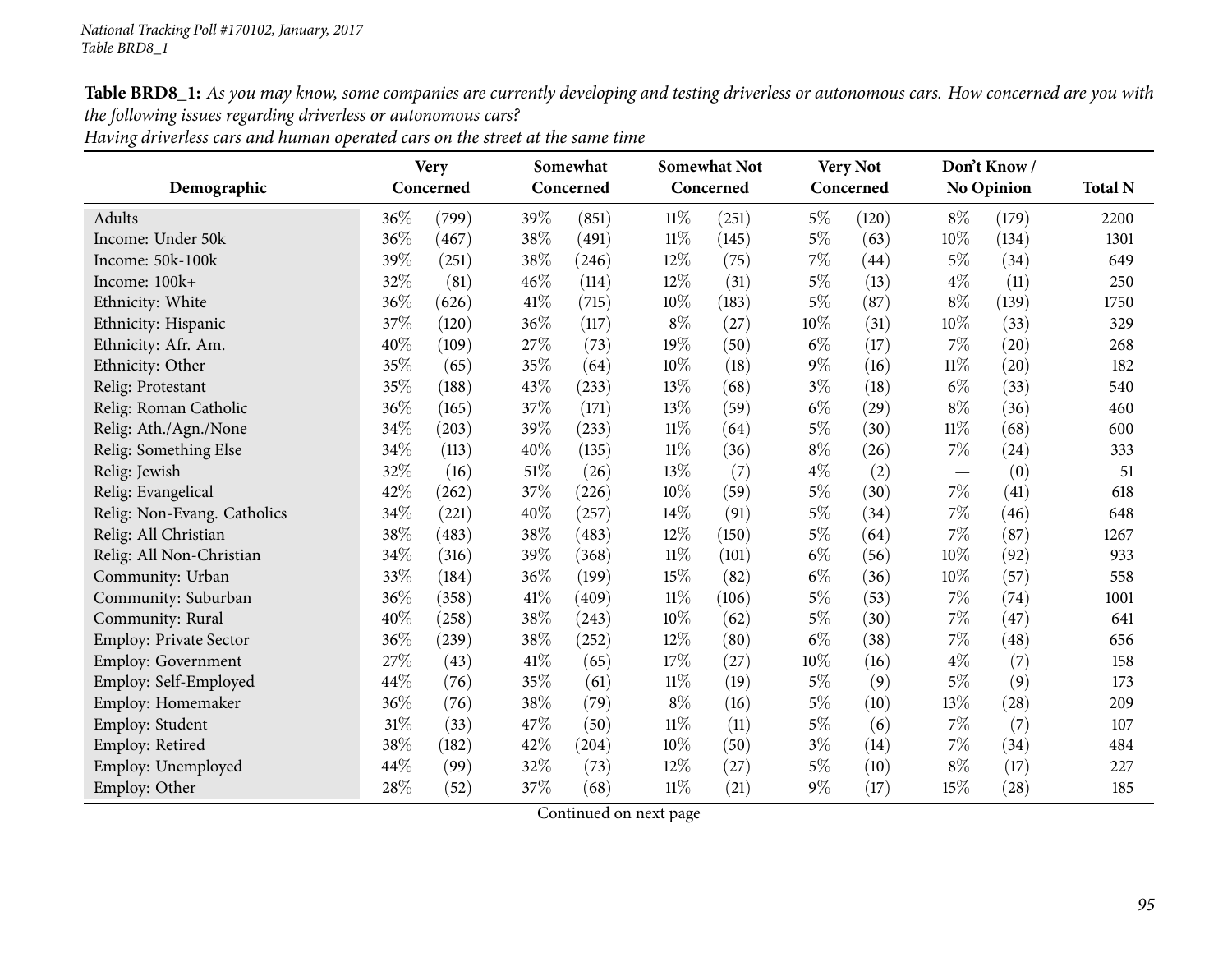Table BRD8\_1: As you may know, some companies are currently developing and testing driverless or autonomous cars. How concerned are you with *the following issues regarding driverless or autonomous cars?*

|                                      | <b>Very</b> |       |      | Somewhat<br>Concerned |        | <b>Somewhat Not</b> |       | <b>Very Not</b> | Don't Know/ | <b>Total N</b>    |      |
|--------------------------------------|-------------|-------|------|-----------------------|--------|---------------------|-------|-----------------|-------------|-------------------|------|
| Demographic                          | Concerned   |       |      |                       |        | Concerned           |       | Concerned       |             | <b>No Opinion</b> |      |
| Adults                               | 36%         | (799) | 39%  | (851)                 | 11%    | (251)               | $5\%$ | (120)           | $8\%$       | (179)             | 2200 |
| Job Type: White-collar               | 30%         | (217) | 46%  | (331)                 | 13%    | (95)                | $5\%$ | (34)            | $6\%$       | (43)              | 721  |
| Job Type: Blue-collar                | 44%         | (434) | 36%  | (361)                 | 10%    | (101)               | $5\%$ | (50)            | $5\%$       | (50)              | 996  |
| Job Type: Don't Know                 | 31%         | (148) | 33%  | (159)                 | $11\%$ | (55)                | 7%    | (36)            | 18%         | (86)              | 484  |
| Military HH: Yes                     | 39%         | (149) | 38%  | (146)                 | 10%    | (40)                | $6\%$ | (23)            | $7\%$       | (27)              | 386  |
| Military HH: No                      | 36%         | (650) | 39%  | (705)                 | $12\%$ | (211)               | $5\%$ | (96)            | $8\%$       | (152)             | 1814 |
| RD/WT: Right Direction               | 33%         | (244) | 40%  | (290)                 | 13\%   | (92)                | $6\%$ | (46)            | $9\%$       | (63)              | 735  |
| RD/WT: Wrong Track                   | 38%         | (556) | 38%  | (561)                 | 11%    | (158)               | $5\%$ | (74)            | $8\%$       | (116)             | 1465 |
| Obama Job: Approve                   | 34%         | (403) | 39%  | (458)                 | 13%    | (148)               | 7%    | (82)            | $8\%$       | (90)              | 1181 |
| Obama Job: Disapprove                | 40%         | (373) | 40%  | (368)                 | 10%    | (96)                | $3\%$ | (32)            | $6\%$       | (55)              | 923  |
| #1 Issue: Economy                    | 35%         | (258) | 42%  | (313)                 | 13%    | (97)                | $5\%$ | (36)            | $5\%$       | (35)              | 739  |
| #1 Issue: Security                   | 40%         | (155) | 37%  | (145)                 | $9\%$  | (36)                | $4\%$ | (15)            | 10%         | (39)              | 391  |
| #1 Issue: Health Care                | 37%         | (143) | 38%  | (149)                 | $11\%$ | (43)                | $5\%$ | (20)            | $8\%$       | (33)              | 388  |
| #1 Issue: Medicare / Social Security | 40%         | (114) | 29%  | (82)                  | 13%    | (38)                | $6\%$ | (17)            | $12\%$      | (35)              | 286  |
| #1 Issue: Women's Issues             | 42%         | (39)  | 36%  | (33)                  | 13%    | (12)                | $5\%$ | (5)             | $4\%$       | (3)               | 92   |
| #1 Issue: Education                  | 27%         | (37)  | 51%  | (68)                  | $6\%$  | (7)                 | 12%   | (16)            | $5\%$       | (6)               | 135  |
| #1 Issue: Energy                     | 31%         | (22)  | 35%  | (26)                  | 18%    | (13)                | $9\%$ | (7)             | $7\%$       | (5)               | 72   |
| #1 Issue: Other                      | 32%         | (32)  | 37%  | (36)                  | $4\%$  | (4)                 | $4\%$ | (4)             | 22%         | (22)              | 98   |
| 2016 Vote: Democrat Hillary Clinton  | 37%         | (288) | 38%  | (300)                 | $12\%$ | (97)                | $6\%$ | (50)            | $7\%$       | (53)              | 788  |
| 2016 Vote: Republican Donald Trump   | 37%         | (280) | 42%  | (315)                 | 11%    | (81)                | $4\%$ | (32)            | $6\%$       | (42)              | 749  |
| 2016 Vote: Someone else              | 36%         | (60)  | 37%  | (63)                  | 12%    | (20)                | 7%    | (12)            | $7\%$       | (11)              | 167  |
| 2012 Vote: Barack Obama              | 36%         | (307) | 39%  | (334)                 | $12\%$ | (104)               | $6\%$ | (49)            | $6\%$       | (51)              | 846  |
| 2012 Vote: Mitt Romney               | 38%         | (224) | 42%  | (252)                 | $11\%$ | (65)                | $5\%$ | (29)            | $4\%$       | (26)              | 596  |
| 2012 Vote: Other                     | 39%         | (35)  | 36%  | (32)                  | 14\%   | (12)                | $2\%$ | (2)             | $9\%$       | (8)               | 90   |
| 2012 Vote: Didn't Vote               | 35%         | (230) | 35%  | (233)                 | 10%    | (68)                | $6\%$ | (39)            | $14\%$      | (91)              | 661  |
| 4-Region: Northeast                  | 35%         | (142) | 41\% | (166)                 | $12\%$ | (49)                | $5\%$ | (21)            | $6\%$       | (24)              | 401  |
| 4-Region: Midwest                    | 36%         | (173) | 38%  | (182)                 | $12\%$ | (56)                | $5\%$ | (25)            | $8\%$       | (38)              | 473  |
| 4-Region: South                      | 38%         | (308) | 39%  | (314)                 | $11\%$ | (92)                | $4\%$ | (33)            | $8\%$       | (69)              | 814  |
| 4-Region: West                       | 35%         | (177) | 37%  | (190)                 | $11\%$ | (54)                | $8\%$ | (41)            | $9\%$       | (48)              | 511  |

Having driverless cars and human operated cars on the street at the same time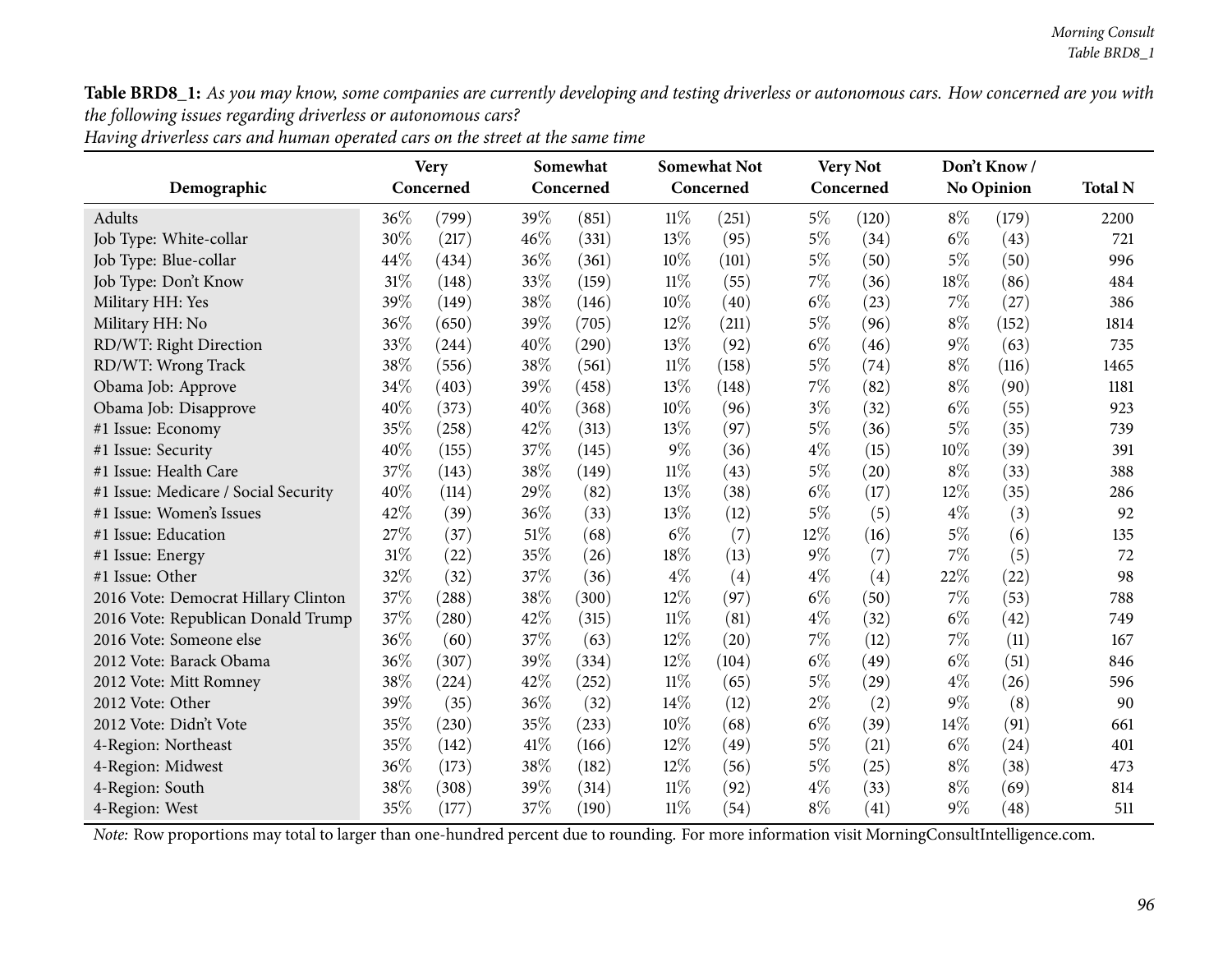Table BRD8\_2: As you may know, some companies are currently developing and testing driverless or autonomous cars. How concerned are you with *the following issues regarding driverless or autonomous cars?*

*Safety of persona<sup>l</sup> data, such as GPS location data*

|                          | <b>Very</b> |       | Somewhat<br>Concerned<br>Concerned |       |        |           | <b>Somewhat Not</b> |           | <b>Very Not</b> |                    | Don't Know/<br><b>No Opinion</b> |  |  |
|--------------------------|-------------|-------|------------------------------------|-------|--------|-----------|---------------------|-----------|-----------------|--------------------|----------------------------------|--|--|
| Demographic              |             |       |                                    |       |        | Concerned |                     | Concerned |                 |                    | <b>Total N</b>                   |  |  |
| Adults                   | 34\%        | (747) | 35%                                | (766) | 15%    | (328)     | $9\%$               | (190)     | $8\%$           | (168)              | 2200                             |  |  |
| Gender: Male             | 33%         | (352) | 35%                                | (370) | 16%    | (169)     | $9\%$               | (98)      | $7\%$           | (70)               | 1059                             |  |  |
| Gender: Female           | 35\%        | (395) | 35%                                | (397) | $14\%$ | (159)     | $8\%$               | (92)      | $9\%$           | (98)               | 1141                             |  |  |
| Age: 18-29               | 34\%        | (161) | 33\%                               | (159) | $16\%$ | (75)      | $10\%$              | (46)      | $8\%$           | (37)               | 478                              |  |  |
| Age: 30-44               | 33%         | (182) | 34%                                | (190) | 15%    | (81)      | $11\%$              | (62)      | $7\%$           | (42)               | 557                              |  |  |
| Age: 45-54               | 33\%        | (121) | 37\%                               | (133) | $12\%$ | (44)      | 10%                 | (35)      | $9\%$           | (32)               | 364                              |  |  |
| Age: 55-64               | 38\%        | (153) | 32\%                               | (131) | 18%    | (72)      | $6\%$               | (22)      | $6\%$           | (26)               | 403                              |  |  |
| Age: 65+                 | 33\%        | (131) | 38%                                | (153) | $14\%$ | (56)      | $6\%$               | (25)      | $8\%$           | (32)               | 398                              |  |  |
| PID: Dem (no lean)       | 30\%        | (231) | 36\%                               | (273) | $16\%$ | (123)     | 12\%                | (88)      | $6\%$           | (49)               | 764                              |  |  |
| PID: Ind (no lean)       | 33%         | (237) | 33\%                               | (238) | 15%    | (108)     | $8\%$               | (55)      | 11%             | (76)               | 713                              |  |  |
| PID: Rep (no lean)       | 39%         | (279) | 35%                                | (256) | 13\%   | (97)      | 7%                  | (47)      | $6\%$           | (43)               | 722                              |  |  |
| PID/Gender: Dem Men      | 30\%        | (102) | 37\%                               | (124) | 17%    | (56)      | $11\%$              | (35)      | $6\%$           | (19)               | 336                              |  |  |
| PID/Gender: Dem Women    | 30\%        | (129) | 35%                                | (149) | $16\%$ | (67)      | 12%                 | (53)      | $7\%$           | (31)               | 428                              |  |  |
| PID/Gender: Ind Men      | 33\%        | (117) | $31\%$                             | (109) | 18%    | (64)      | $9\%$               | (32)      | $9\%$           | (33)               | 354                              |  |  |
| PID/Gender: Ind Women    | 33%         | (120) | 36%                                | (129) | 12%    | (45)      | $6\%$               | (23)      | 12%             | (43)               | 359                              |  |  |
| PID/Gender: Rep Men      | 36%         | (133) | 37%                                | (137) | 13\%   | (49)      | $8\%$               | (31)      | $5\%$           | (18)               | 369                              |  |  |
| PID/Gender: Rep Women    | 41\%        | (146) | 34\%                               | (119) | 14\%   | (48)      | 5%                  | (16)      | $7\%$           | $^{(24)}$          | 354                              |  |  |
| Tea Party: Supporter     | 38%         | (206) | 35%                                | (194) | 13%    | (70)      | $9\%$               | (50)      | $5\%$           | $\left( 29\right)$ | 549                              |  |  |
| Tea Party: Not Supporter | 33\%        | (532) | 35\%                               | (567) | $16\%$ | (255)     | $9\%$               | (140)     | $8\%$           | (138)              | 1633                             |  |  |
| Ideo: Liberal (1-3)      | 33\%        | (232) | 37\%                               | (264) | 14\%   | (98)      | $11\%$              | (79)      | $5\%$           | (37)               | 709                              |  |  |
| Ideo: Moderate (4)       | 32%         | (155) | 38%                                | (181) | 17%    | (80)      | $8\%$               | (37)      | $6\%$           | $\left( 28\right)$ | 481                              |  |  |
| Ideo: Conservative (5-7) | 37\%        | (275) | 36\%                               | (271) | 15%    | (110)     | 7%                  | (55)      | $4\%$           | (32)               | 743                              |  |  |
| Educ: $<$ College        | 36%         | (568) | 33\%                               | (511) | 14\%   | (218)     | $8\%$               | (128)     | $9\%$           | (141)              | 1566                             |  |  |
| Educ: Bachelors degree   | 29%         | (120) | 41\%                               | (169) | 17%    | (69)      | $9\%$               | (39)      | $4\%$           | (17)               | 416                              |  |  |
| Educ: Post-grad          | 27%         | (59)  | 40%                                | (86)  | 19%    | (41)      | 10%                 | (23)      | $4\%$           | (9)                | 219                              |  |  |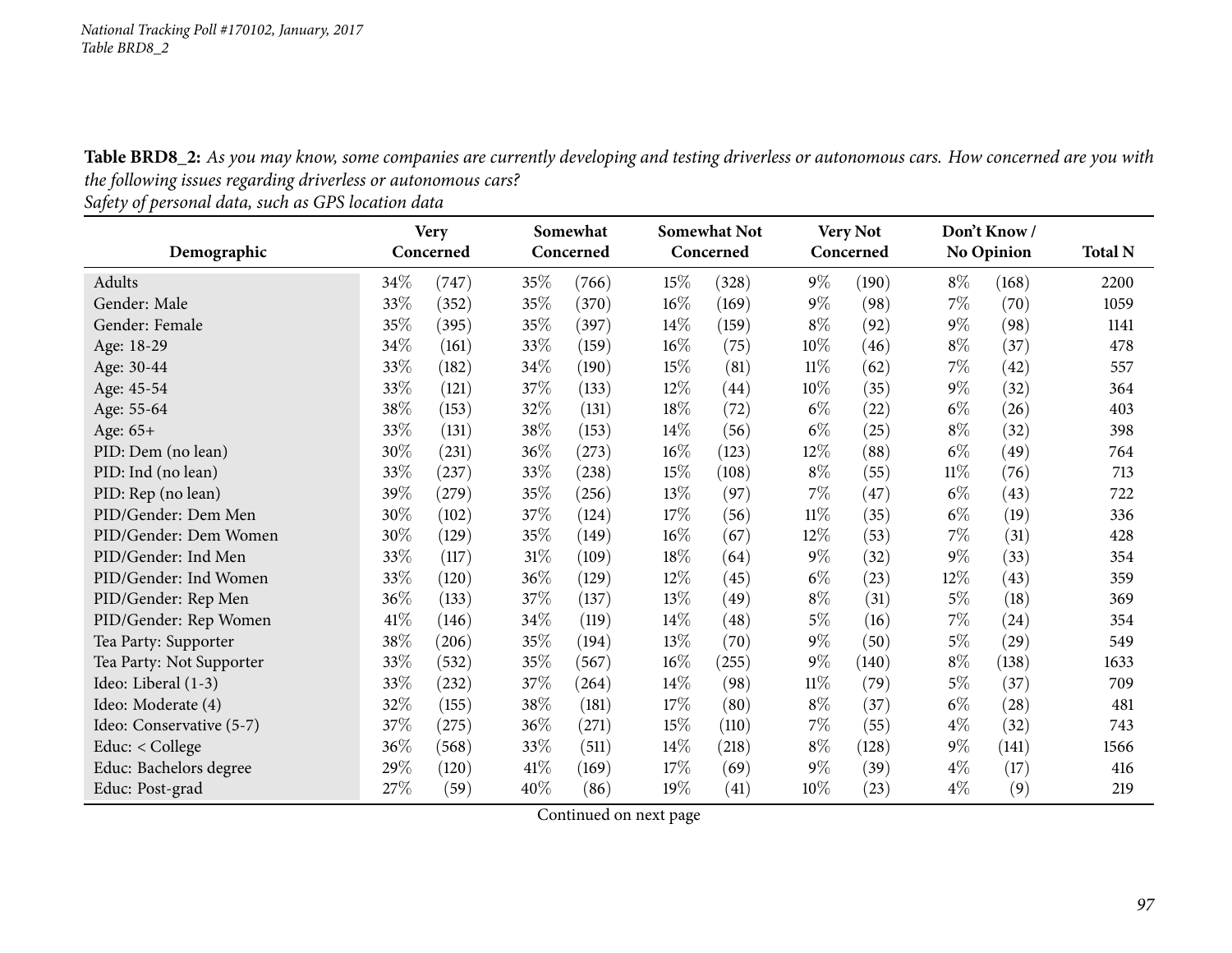Table BRD8\_2: As you may know, some companies are currently developing and testing driverless or autonomous cars. How concerned are you with *the following issues regarding driverless or autonomous cars?*

*Safety of persona<sup>l</sup> data, such as GPS location data*

|                               | <b>Very</b> |           | Somewhat |           |        | <b>Somewhat Not</b> |        | <b>Very Not</b> |       | Don't Know/       |                |  |
|-------------------------------|-------------|-----------|----------|-----------|--------|---------------------|--------|-----------------|-------|-------------------|----------------|--|
| Demographic                   |             | Concerned |          | Concerned |        | Concerned           |        | Concerned       |       | <b>No Opinion</b> | <b>Total N</b> |  |
| Adults                        | 34%         | (747)     | 35%      | (766)     | $15\%$ | (328)               | $9\%$  | (190)           | $8\%$ | (168)             | 2200           |  |
| Income: Under 50k             | 34%         | (443)     | 35%      | (454)     | 14\%   | (188)               | $8\%$  | (98)            | $9\%$ | (118)             | 1301           |  |
| Income: 50k-100k              | 36%         | (236)     | 33%      | (212)     | 15%    | (96)                | 10%    | (67)            | $6\%$ | (39)              | 649            |  |
| Income: 100k+                 | 28%         | (69)      | 40%      | (101)     | 18%    | (44)                | 10%    | (26)            | $4\%$ | (11)              | 250            |  |
| Ethnicity: White              | 32%         | (565)     | 36%      | (631)     | 16%    | (275)               | $9\%$  | (152)           | 7%    | (127)             | 1750           |  |
| Ethnicity: Hispanic           | 36%         | (117)     | 35%      | (115)     | 13%    | (41)                | $9\%$  | (31)            | $8\%$ | (25)              | 329            |  |
| Ethnicity: Afr. Am.           | 39%         | (106)     | 31%      | (83)      | $11\%$ | (29)                | $9\%$  | (25)            | 10%   | (26)              | 268            |  |
| Ethnicity: Other              | 42%         | (76)      | 29%      | (53)      | 14\%   | (25)                | $7\%$  | (13)            | $8\%$ | (15)              | 182            |  |
| Relig: Protestant             | 34%         | (183)     | 40%      | (213)     | $12\%$ | (67)                | $8\%$  | (42)            | $6\%$ | (35)              | 540            |  |
| Relig: Roman Catholic         | 32%         | (149)     | 34%      | (159)     | 18%    | (81)                | $9\%$  | (41)            | $7\%$ | (32)              | 460            |  |
| Relig: Ath./Agn./None         | 31%         | (188)     | 32%      | (192)     | 17%    | (102)               | 10%    | (60)            | 10%   | (59)              | 600            |  |
| Relig: Something Else         | 35%         | (116)     | 32%      | (107)     | 16%    | (55)                | $9\%$  | (29)            | $8\%$ | (26)              | 333            |  |
| Relig: Jewish                 | 35%         | (18)      | 28%      | (14)      | 30%    | (15)                | $7\%$  | (3)             |       | (0)               | 51             |  |
| Relig: Evangelical            | 40%         | (245)     | 36%      | (226)     | 10%    | (63)                | $9\%$  | (53)            | $5\%$ | (32)              | 618            |  |
| Relig: Non-Evang. Catholics   | 31%         | (199)     | 37%      | (242)     | 17%    | (109)               | $8\%$  | (49)            | $8\%$ | (50)              | 648            |  |
| Relig: All Christian          | 35%         | (443)     | 37%      | (467)     | 14\%   | (172)               | $8\%$  | (102)           | $7\%$ | (82)              | 1267           |  |
| Relig: All Non-Christian      | 33%         | (304)     | 32%      | (299)     | 17%    | (157)               | $10\%$ | (89)            | $9\%$ | (85)              | 933            |  |
| Community: Urban              | 28%         | (157)     | 38%      | (212)     | 16%    | (87)                | $10\%$ | (58)            | $8\%$ | (45)              | 558            |  |
| Community: Suburban           | 34%         | (336)     | 34%      | (344)     | 15%    | (154)               | $9\%$  | (92)            | $8\%$ | (76)              | 1001           |  |
| Community: Rural              | 40%         | (254)     | 33%      | (210)     | 14%    | (88)                | $6\%$  | (41)            | 7%    | (47)              | 641            |  |
| <b>Employ: Private Sector</b> | 33%         | (214)     | 34%      | (223)     | 15%    | (97)                | $11\%$ | (75)            | $7\%$ | (47)              | 656            |  |
| <b>Employ: Government</b>     | 28%         | (45)      | 45%      | (71)      | 13%    | (21)                | $8\%$  | (12)            | $6\%$ | (10)              | 158            |  |
| Employ: Self-Employed         | 40%         | (69)      | 32%      | (55)      | 14\%   | (25)                | $8\%$  | (15)            | $5\%$ | (9)               | 173            |  |
| Employ: Homemaker             | 39%         | (81)      | 31%      | (66)      | 13%    | (26)                | $7\%$  | (14)            | 10%   | (22)              | 209            |  |
| Employ: Student               | 33%         | (35)      | 37%      | (40)      | 19%    | (20)                | $7\%$  | (7)             | $4\%$ | (5)               | 107            |  |
| Employ: Retired               | 32%         | (156)     | 40%      | (192)     | 14%    | (69)                | $6\%$  | (31)            | $7\%$ | (36)              | 484            |  |
| Employ: Unemployed            | 40%         | (90)      | 32%      | (73)      | 16%    | (36)                | $6\%$  | (14)            | $6\%$ | (13)              | 227            |  |
| Employ: Other                 | 31%         | (57)      | 25%      | (47)      | 18%    | (34)                | 12%    | (22)            | 14%   | (26)              | 185            |  |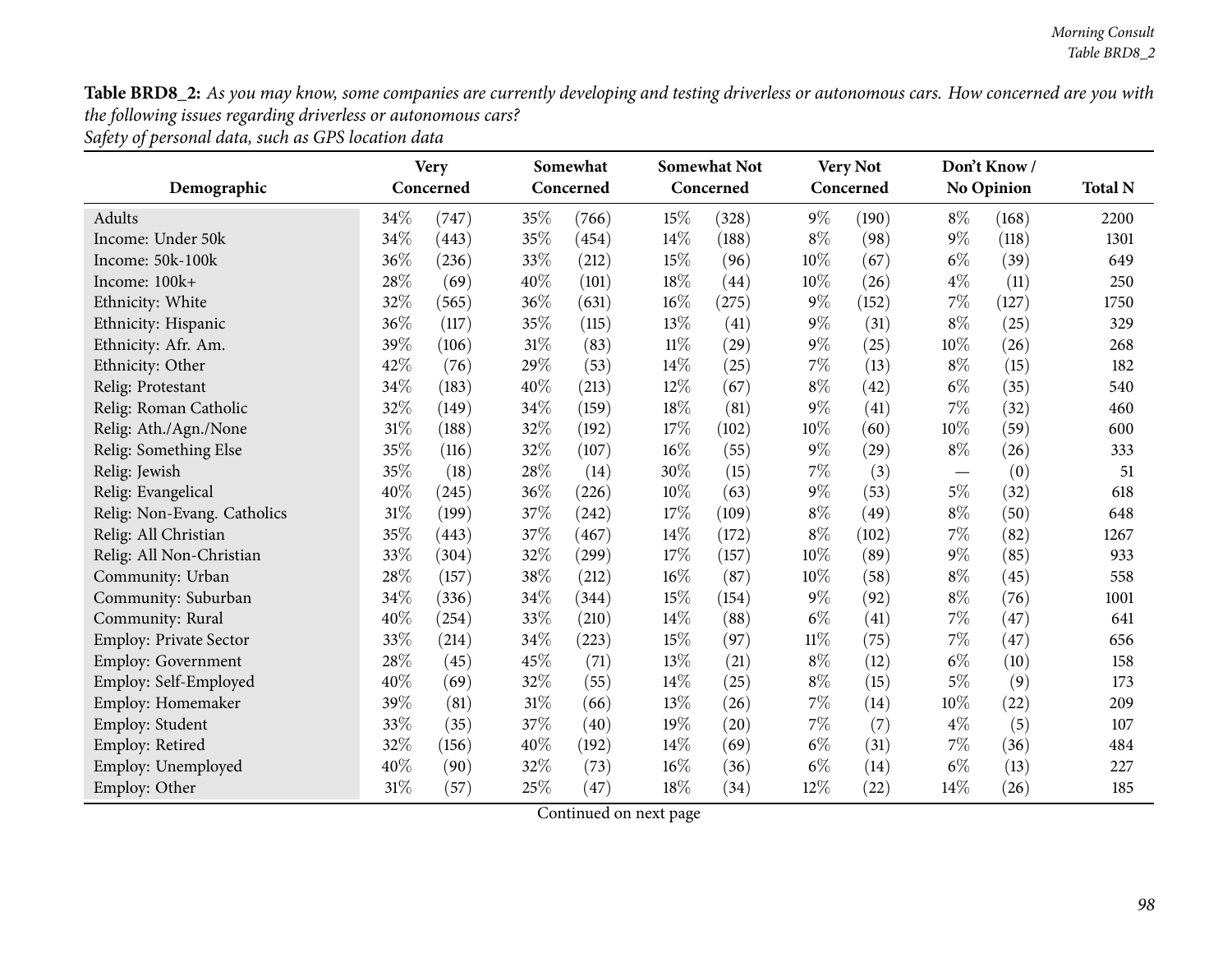| Table BRD8_2: As you may know, some companies are currently developing and testing driverless or autonomous cars. How concerned are you with |
|----------------------------------------------------------------------------------------------------------------------------------------------|
| the following issues regarding driverless or autonomous cars?                                                                                |
|                                                                                                                                              |

*Safety of persona<sup>l</sup> data, such as GPS location data*

|                                      | <b>Very</b> |       |           | Somewhat |       | <b>Somewhat Not</b> |        | <b>Very Not</b> |       | Don't Know/       |      |  |
|--------------------------------------|-------------|-------|-----------|----------|-------|---------------------|--------|-----------------|-------|-------------------|------|--|
| Demographic                          | Concerned   |       | Concerned |          |       | Concerned           |        | Concerned       |       | <b>No Opinion</b> |      |  |
| Adults                               | 34%         | (747) | 35%       | (766)    | 15%   | (328)               | $9\%$  | (190)           | $8\%$ | (168)             | 2200 |  |
| Job Type: White-collar               | 27%         | (194) | 40%       | (291)    | 18%   | (128)               | $9\%$  | (68)            | $6\%$ | (40)              | 721  |  |
| Job Type: Blue-collar                | 41\%        | (405) | 34%       | (335)    | 14\%  | (138)               | $7\%$  | (72)            | $5\%$ | (45)              | 996  |  |
| Job Type: Don't Know                 | 31%         | (148) | 29%       | (140)    | 13%   | (62)                | 10%    | (50)            | 17%   | (83)              | 484  |  |
| Military HH: Yes                     | 38%         | (148) | 35%       | (135)    | 13%   | (50)                | $7\%$  | (28)            | $7\%$ | (26)              | 386  |  |
| Military HH: No                      | 33%         | (599) | 35%       | (632)    | 15%   | (279)               | $9\%$  | (162)           | $8\%$ | (142)             | 1814 |  |
| RD/WT: Right Direction               | 34%         | (252) | 34%       | (251)    | 15%   | (109)               | $8\%$  | (62)            | $8\%$ | (62)              | 735  |  |
| RD/WT: Wrong Track                   | 34%         | (495) | 35%       | (516)    | 15%   | (220)               | $9\%$  | (129)           | $7\%$ | (106)             | 1465 |  |
| Obama Job: Approve                   | 31%         | (370) | 36%       | (421)    | 16%   | (188)               | $11\%$ | (124)           | $7\%$ | (78)              | 1181 |  |
| Obama Job: Disapprove                | 38%         | (351) | 35%       | (322)    | 14%   | (132)               | $7\%$  | (62)            | $6\%$ | (56)              | 923  |  |
| #1 Issue: Economy                    | 34%         | (248) | 37%       | (276)    | 16%   | (115)               | $9\%$  | (63)            | $5\%$ | (35)              | 739  |  |
| #1 Issue: Security                   | 37%         | (143) | 32%       | (125)    | 16%   | (63)                | $8\%$  | (31)            | $7\%$ | (29)              | 391  |  |
| #1 Issue: Health Care                | 34%         | (134) | 33%       | (128)    | 16%   | (62)                | $9\%$  | (33)            | $8\%$ | (31)              | 388  |  |
| #1 Issue: Medicare / Social Security | 37%         | (106) | 36%       | (104)    | 11%   | (31)                | $5\%$  | (14)            | 10%   | (30)              | 286  |  |
| #1 Issue: Women's Issues             | 34%         | (32)  | 31%       | (29)     | 16%   | (15)                | 14%    | (13)            | $5\%$ | (5)               | 92   |  |
| #1 Issue: Education                  | 22%         | (30)  | 43%       | (59)     | 14%   | (19)                | 13%    | (18)            | $7\%$ | (9)               | 135  |  |
| #1 Issue: Energy                     | 30%         | (21)  | 29%       | (21)     | 19%   | (14)                | 14%    | (10)            | $8\%$ | (5)               | 72   |  |
| #1 Issue: Other                      | 34%         | (33)  | 26%       | (25)     | $9\%$ | (9)                 | $7\%$  | (7)             | 24\%  | (24)              | 98   |  |
| 2016 Vote: Democrat Hillary Clinton  | 33%         | (261) | 34%       | (268)    | 16%   | (129)               | $11\%$ | (84)            | $6\%$ | (46)              | 788  |  |
| 2016 Vote: Republican Donald Trump   | 37%         | (274) | 37%       | (278)    | 14%   | (106)               | $7\%$  | (50)            | $5\%$ | (41)              | 749  |  |
| 2016 Vote: Someone else              | 29%         | (49)  | 34%       | (57)     | 16%   | (28)                | 12%    | (20)            | $8\%$ | (13)              | 167  |  |
| 2012 Vote: Barack Obama              | 33%         | (278) | 35%       | (295)    | 16%   | (136)               | $11\%$ | (91)            | $5\%$ | (46)              | 846  |  |
| 2012 Vote: Mitt Romney               | 37%         | (224) | 36%       | (214)    | 16%   | (94)                | $6\%$  | (39)            | $4\%$ | (26)              | 596  |  |
| 2012 Vote: Other                     | 33%         | (30)  | 35%       | (31)     | 17%   | (15)                | $7\%$  | (6)             | $9\%$ | (8)               | 90   |  |
| 2012 Vote: Didn't Vote               | 33%         | (216) | 34%       | (223)    | 13%   | (83)                | $8\%$  | (54)            | 13\%  | (86)              | 661  |  |
| 4-Region: Northeast                  | 32%         | (129) | 33%       | (134)    | 20%   | (80)                | $9\%$  | (36)            | $6\%$ | (23)              | 401  |  |
| 4-Region: Midwest                    | 32%         | (151) | 38%       | (180)    | 15%   | (70)                | $9\%$  | (40)            | 7%    | (32)              | 473  |  |
| 4-Region: South                      | 36%         | (293) | 35%       | (285)    | 13%   | (109)               | 7%     | (55)            | $9\%$ | (71)              | 814  |  |
| 4-Region: West                       | 34%         | (175) | 33%       | (166)    | 14%   | (69)                | 12%    | (59)            | $8\%$ | (42)              | 511  |  |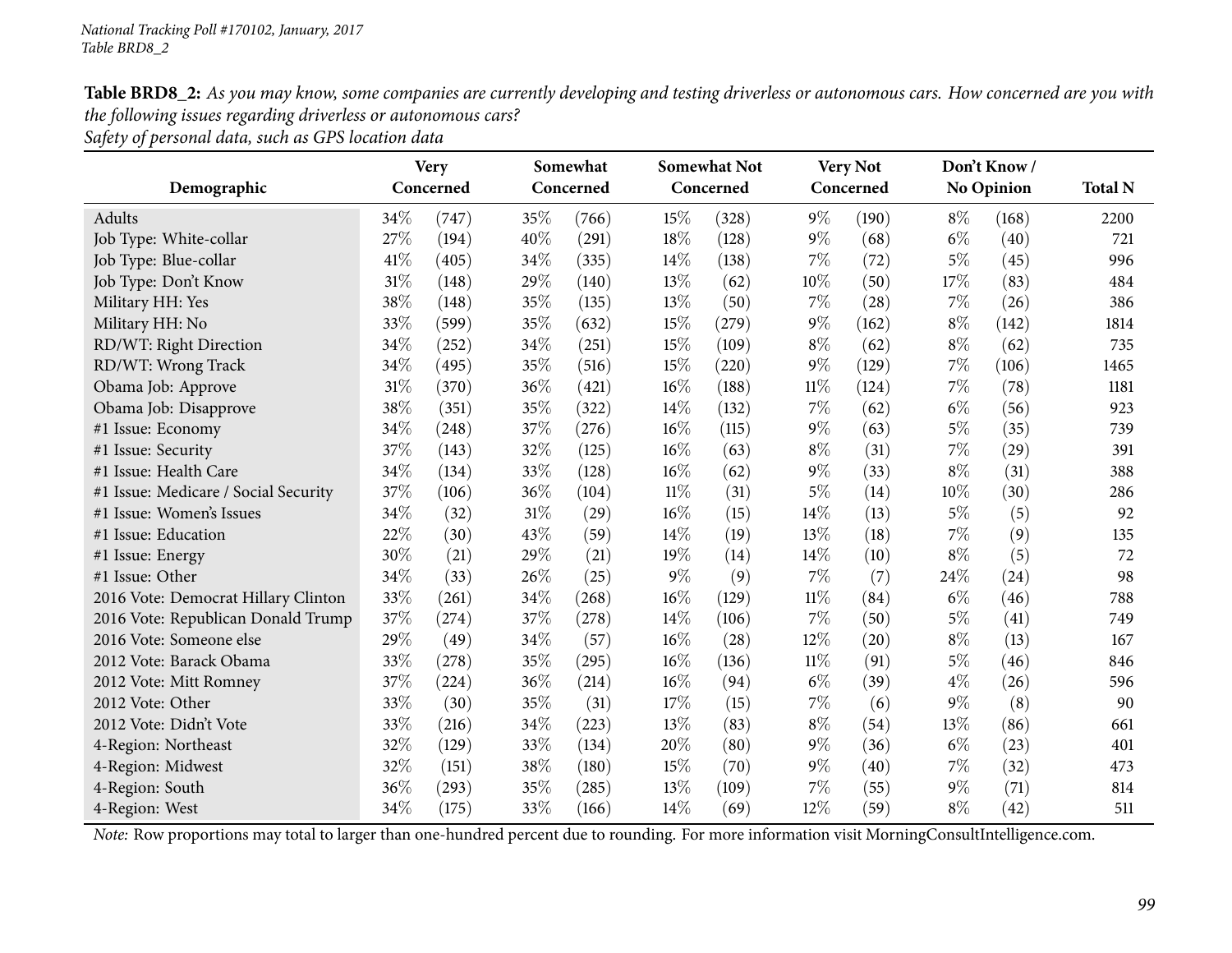Table BRD8\_3: As you may know, some companies are currently developing and testing driverless or autonomous cars. How concerned are you with *the following issues regarding driverless or autonomous cars?*

Glitches or technical errors in driverless cars, such as misidentifying road signs, traffic lights, or people

|                          | Somewhat<br><b>Very</b> |           |        |           | <b>Somewhat Not</b> |                    | Very Not |           | Don't Know/ |                   |                |
|--------------------------|-------------------------|-----------|--------|-----------|---------------------|--------------------|----------|-----------|-------------|-------------------|----------------|
| Demographic              |                         | Concerned |        | Concerned |                     | Concerned          |          | Concerned |             | <b>No Opinion</b> | <b>Total N</b> |
| Adults                   | $58\%$                  | (1285)    | 25%    | (550)     | $6\%$               | (136)              | $3\%$    | (74)      | $7\%$       | (154)             | 2200           |
| Gender: Male             | $52\%$                  | (551)     | $31\%$ | (326)     | $8\%$               | (87)               | $4\%$    | (39)      | $5\%$       | (56)              | 1059           |
| Gender: Female           | 64\%                    | (734)     | 20%    | (225)     | $4\%$               | (49)               | $3\%$    | (35)      | $9\%$       | (98)              | 1141           |
| Age: 18-29               | 54\%                    | (260)     | 25%    | (119)     | $8\%$               | (40)               | $6\%$    | (28)      | $6\%$       | (30)              | 478            |
| Age: 30-44               | 54%                     | (303)     | 26\%   | (145)     | $8\%$               | (47)               | $4\%$    | (21)      | $7\%$       | (41)              | 557            |
| Age: 45-54               | 56%                     | (203)     | 28\%   | (103)     | $4\%$               | (14)               | $4\%$    | (13)      | $9\%$       | (32)              | 364            |
| Age: 55-64               | 64\%                    | (258)     | 24\%   | (97)      | $6\%$               | (23)               | $1\%$    | (3)       | $6\%$       | (22)              | 403            |
| Age: 65+                 | 66%                     | (262)     | 22\%   | (87)      | $3\%$               | (12)               | $2\%$    | (9)       | $7\%$       | (28)              | 398            |
| PID: Dem (no lean)       | 56%                     | (427)     | 27\%   | (206)     | $7\%$               | (51)               | $5\%$    | (36)      | $6\%$       | (44)              | 764            |
| PID: Ind (no lean)       | 56%                     | (400)     | 23%    | (164)     | $8\%$               | (54)               | $3\%$    | (19)      | $11\%$      | (76)              | 713            |
| PID: Rep (no lean)       | 63%                     | (458)     | 25\%   | (181)     | $4\%$               | (31)               | $3\%$    | (19)      | $5\%$       | (34)              | 722            |
| PID/Gender: Dem Men      | 48\%                    | (161)     | 35%    | (119)     | 10%                 | (32)               | $3\%$    | (10)      | $4\%$       | (13)              | 336            |
| PID/Gender: Dem Women    | 62\%                    | (266)     | 20%    | (87)      | $4\%$               | (19)               | $6\%$    | (26)      | $7\%$       | (30)              | 428            |
| PID/Gender: Ind Men      | 50%                     | (177)     | 27\%   | (96)      | $10\%$              | (34)               | $5\%$    | (17)      | $8\%$       | (29)              | 354            |
| PID/Gender: Ind Women    | 62%                     | (223)     | 19%    | (67)      | $6\%$               | $\left( 20\right)$ | $1\%$    | (2)       | 13%         | (47)              | 359            |
| PID/Gender: Rep Men      | 58\%                    | (212)     | 30\%   | (110)     | $6\%$               | (21)               | $3\%$    | (12)      | $4\%$       | (14)              | 369            |
| PID/Gender: Rep Women    | 70%                     | (246)     | 20%    | (70)      | $3\%$               | (10)               | $2\%$    | (7)       | $6\%$       | (21)              | 354            |
| Tea Party: Supporter     | 59%                     | (327)     | 26\%   | (144)     | $6\%$               | (31)               | $4\%$    | (21)      | $5\%$       | (26)              | 549            |
| Tea Party: Not Supporter | 58\%                    | (946)     | 25%    | (403)     | $6\%$               | (105)              | $3\%$    | (53)      | $8\%$       | (126)             | 1633           |
| Ideo: Liberal (1-3)      | 55%                     | (390)     | 28\%   | (198)     | $7\%$               | (52)               | $6\%$    | (40)      | $4\%$       | (30)              | 709            |
| Ideo: Moderate (4)       | 55%                     | (266)     | 29%    | (142)     | $7\%$               | (35)               | $2\%$    | (11)      | $6\%$       | (27)              | 481            |
| Ideo: Conservative (5-7) | 67\%                    | (497)     | 23\%   | (172)     | $5\%$               | (35)               | $2\%$    | (13)      | $4\%$       | (26)              | 743            |
| Educ: < College          | 58\%                    | (912)     | 23\%   | (367)     | $6\%$               | (97)               | $4\%$    | (56)      | $9\%$       | (134)             | 1566           |
| Educ: Bachelors degree   | $61\%$                  | (254)     | 27\%   | (114)     | $5\%$               | $^{(22)}$          | $3\%$    | (13)      | $3\%$       | (13)              | 416            |
| Educ: Post-grad          | 55%                     | (119)     | 32%    | (69)      | $8\%$               | (17)               | $3\%$    | (6)       | $3\%$       | (7)               | 219            |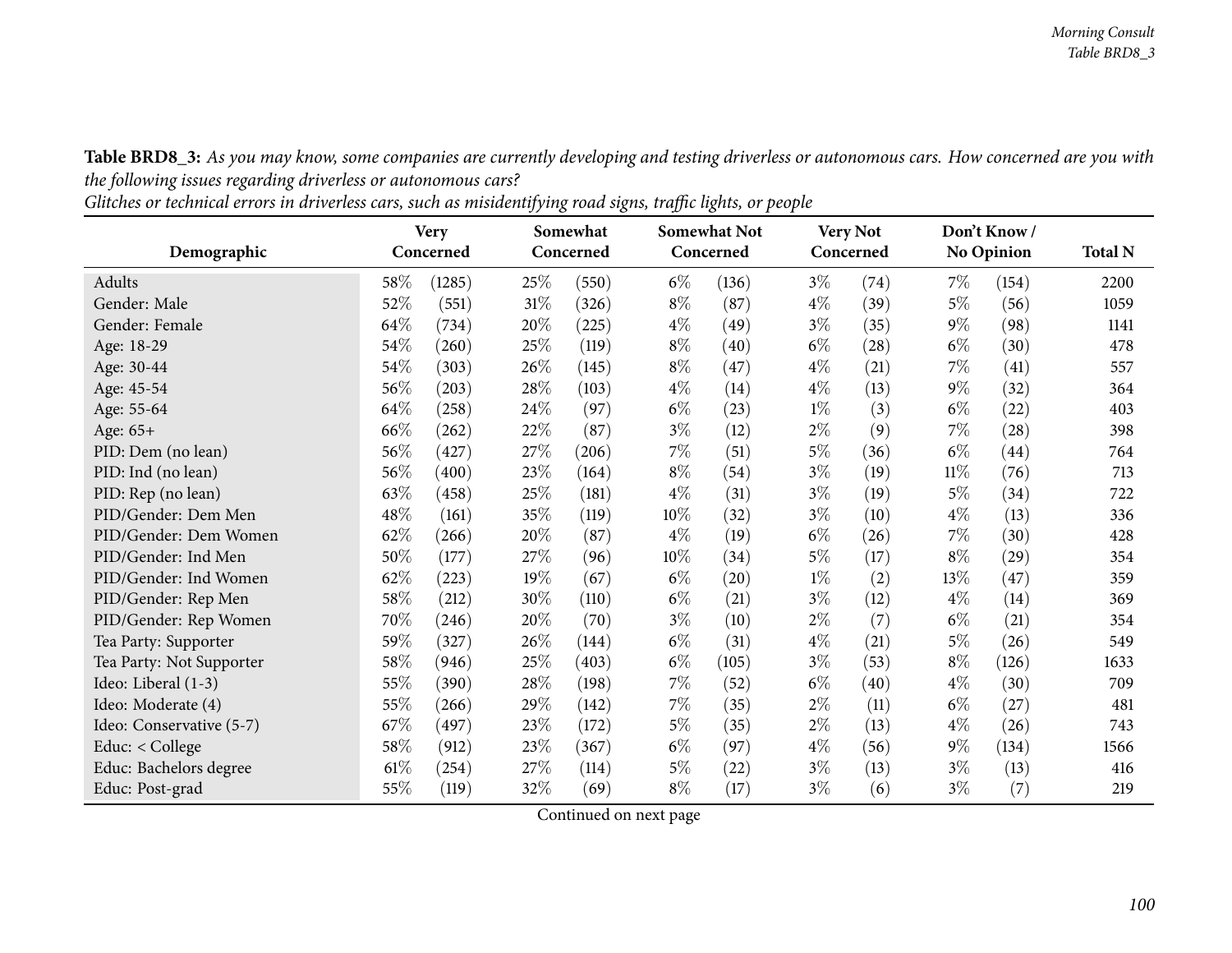Table BRD8\_3: As you may know, some companies are currently developing and testing driverless or autonomous cars. How concerned are you with *the following issues regarding driverless or autonomous cars?*

|                             |      | <b>Very</b> |        | Somewhat  |        | <b>Somewhat Not</b> |       | <b>Very Not</b> |       | Don't Know/ |                |
|-----------------------------|------|-------------|--------|-----------|--------|---------------------|-------|-----------------|-------|-------------|----------------|
| Demographic                 |      | Concerned   |        | Concerned |        | Concerned           |       | Concerned       |       | No Opinion  | <b>Total N</b> |
| Adults                      | 58%  | (1285)      | 25%    | (550)     | $6\%$  | (136)               | $3\%$ | (74)            | $7\%$ | (154)       | 2200           |
| Income: Under 50k           | 57%  | (739)       | 25%    | (322)     | $6\%$  | (84)                | $4\%$ | (46)            | $8\%$ | (110)       | 1301           |
| Income: 50k-100k            | 63%  | (410)       | 23%    | (150)     | $5\%$  | (33)                | $3\%$ | (23)            | $5\%$ | (34)        | 649            |
| Income: 100k+               | 55%  | (136)       | 31%    | (78)      | $8\%$  | (20)                | $2\%$ | (6)             | $4\%$ | (10)        | 250            |
| Ethnicity: White            | 60%  | (1046)      | 25%    | (439)     | $5\%$  | (95)                | $3\%$ | (52)            | $7\%$ | (117)       | 1750           |
| Ethnicity: Hispanic         | 54%  | (176)       | 27\%   | (89)      | $7\%$  | (22)                | $6\%$ | (19)            | $7\%$ | (22)        | 329            |
| Ethnicity: Afr. Am.         | 53%  | (143)       | 22%    | (60)      | $10\%$ | (27)                | $6\%$ | (16)            | $8\%$ | (22)        | 268            |
| Ethnicity: Other            | 52%  | (95)        | 29%    | (52)      | 7%     | (14)                | $4\%$ | (6)             | $8\%$ | (15)        | 182            |
| Relig: Protestant           | 64%  | (344)       | 25%    | (133)     | $5\%$  | (28)                | $1\%$ | (5)             | $6\%$ | (32)        | 540            |
| Relig: Roman Catholic       | 53%  | (244)       | 27%    | (124)     | $7\%$  | (33)                | 7%    | (30)            | $6\%$ | (29)        | 460            |
| Relig: Ath./Agn./None       | 53%  | (321)       | 28%    | (166)     | $7\%$  | (42)                | $3\%$ | (18)            | $9\%$ | (52)        | 600            |
| Relig: Something Else       | 58%  | (193)       | 24%    | (79)      | $6\%$  | (21)                | $5\%$ | (15)            | $8\%$ | (25)        | 333            |
| Relig: Jewish               | 56%  | (28)        | 36%    | (18)      |        | (0)                 | $8\%$ | (4)             |       | (0)         | 51             |
| Relig: Evangelical          | 65%  | (403)       | 22%    | (134)     | $5\%$  | (33)                | $3\%$ | (18)            | $5\%$ | (30)        | 618            |
| Relig: Non-Evang. Catholics | 57%  | (368)       | 26%    | (171)     | $6\%$  | (40)                | $3\%$ | (22)            | $7\%$ | (46)        | 648            |
| Relig: All Christian        | 61\% | (771)       | 24%    | (305)     | $6\%$  | (73)                | $3\%$ | (40)            | $6\%$ | (77)        | 1267           |
| Relig: All Non-Christian    | 55%  | (514)       | $26\%$ | (245)     | $7\%$  | (63)                | $4\%$ | (34)            | $8\%$ | (77)        | 933            |
| Community: Urban            | 53%  | (294)       | 28%    | (156)     | $8\%$  | (43)                | $4\%$ | (24)            | $8\%$ | (42)        | 558            |
| Community: Suburban         | 60%  | (600)       | 24\%   | (244)     | $6\%$  | (59)                | $3\%$ | (28)            | $7\%$ | (69)        | 1001           |
| Community: Rural            | 61%  | (392)       | 23%    | (150)     | $5\%$  | (33)                | $4\%$ | (23)            | $7\%$ | (42)        | 641            |
| Employ: Private Sector      | 58%  | (382)       | 25%    | (167)     | $6\%$  | (36)                | $4\%$ | (28)            | $7\%$ | (43)        | 656            |
| Employ: Government          | 50%  | (80)        | 35%    | (55)      | 10%    | (16)                | $1\%$ | (2)             | $4\%$ | (6)         | 158            |
| Employ: Self-Employed       | 62%  | (107)       | 24%    | (42)      | $7\%$  | (12)                | $1\%$ | (2)             | $6\%$ | (10)        | 173            |
| Employ: Homemaker           | 57%  | (120)       | 20%    | (42)      | 7%     | (14)                | $6\%$ | (12)            | 10%   | (21)        | 209            |
| Employ: Student             | 58%  | (61)        | 29%    | (30)      | $6\%$  | (7)                 | $3\%$ | (3)             | $4\%$ | (5)         | 107            |
| Employ: Retired             | 62%  | (302)       | 25%    | (122)     | $4\%$  | (18)                | $2\%$ | (10)            | $7\%$ | (32)        | 484            |
| Employ: Unemployed          | 57%  | (129)       | 27%    | (62)      | $8\%$  | (18)                | $3\%$ | (6)             | $5\%$ | (11)        | 227            |
| Employ: Other               | 56%  | (105)       | 16%    | (30)      | $8\%$  | (15)                | $6\%$ | (10)            | 13\%  | (25)        | 185            |

Glitches or technical errors in driverless cars, such as misidentifying road signs, traffic lights, or people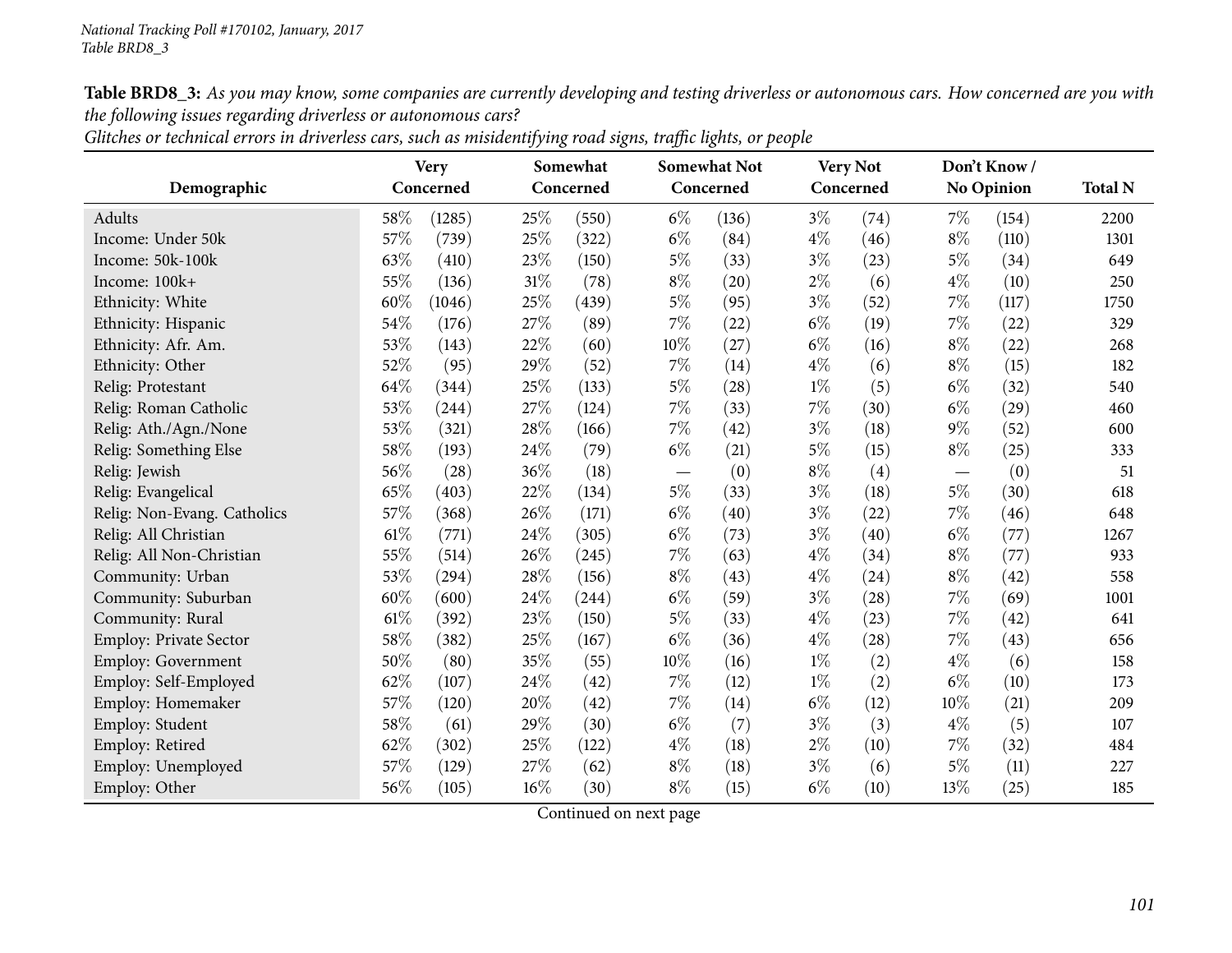Table BRD8\_3: As you may know, some companies are currently developing and testing driverless or autonomous cars. How concerned are you with *the following issues regarding driverless or autonomous cars?*

|                                      | <b>Very</b><br>Concerned |        |      | Somewhat<br>Concerned |       | <b>Somewhat Not</b> |        | <b>Very Not</b> |        | Don't Know/<br><b>No Opinion</b> |                |  |
|--------------------------------------|--------------------------|--------|------|-----------------------|-------|---------------------|--------|-----------------|--------|----------------------------------|----------------|--|
| Demographic                          |                          |        |      |                       |       | Concerned           |        | Concerned       |        |                                  | <b>Total N</b> |  |
| Adults                               | $58\%$                   | (1285) | 25%  | (550)                 | $6\%$ | (136)               | $3\%$  | (74)            | $7\%$  | (154)                            | 2200           |  |
| Job Type: White-collar               | 55%                      | (400)  | 30%  | (220)                 | $6\%$ | (46)                | $3\%$  | (21)            | $5\%$  | (34)                             | 721            |  |
| Job Type: Blue-collar                | 66%                      | (652)  | 23%  | (227)                 | $5\%$ | (54)                | $2\%$  | (21)            | $4\%$  | (41)                             | 996            |  |
| Job Type: Don't Know                 | 48%                      | (233)  | 21\% | (103)                 | $8\%$ | (37)                | $7\%$  | (32)            | $16\%$ | (79)                             | 484            |  |
| Military HH: Yes                     | 64%                      | (245)  | 23%  | (88)                  | $5\%$ | (19)                | $3\%$  | (11)            | $6\%$  | (22)                             | 386            |  |
| Military HH: No                      | 57%                      | (1040) | 25%  | (462)                 | $6\%$ | (117)               | $3\%$  | (63)            | $7\%$  | (131)                            | 1814           |  |
| RD/WT: Right Direction               | 52%                      | (383)  | 29%  | (210)                 | 7%    | (50)                | $5\%$  | (34)            | $8\%$  | (58)                             | 735            |  |
| RD/WT: Wrong Track                   | 62%                      | (903)  | 23%  | (340)                 | $6\%$ | (86)                | $3\%$  | (40)            | 7%     | (96)                             | 1465           |  |
| Obama Job: Approve                   | 55%                      | (652)  | 27%  | (324)                 | 7%    | (81)                | $5\%$  | (55)            | $6\%$  | (68)                             | 1181           |  |
| Obama Job: Disapprove                | 64\%                     | (592)  | 23%  | (213)                 | $5\%$ | (49)                | $2\%$  | (18)            | $5\%$  | (50)                             | 923            |  |
| #1 Issue: Economy                    | 60%                      | (443)  | 26%  | (194)                 | $6\%$ | (48)                | $3\%$  | (21)            | $4\%$  | (32)                             | 739            |  |
| #1 Issue: Security                   | 61\%                     | (238)  | 23%  | (88)                  | $6\%$ | (24)                | $3\%$  | (12)            | $7\%$  | (28)                             | 391            |  |
| #1 Issue: Health Care                | 58%                      | (224)  | 27%  | (103)                 | $6\%$ | (23)                | $3\%$  | (11)            | 7%     | (27)                             | 388            |  |
| #1 Issue: Medicare / Social Security | 60%                      | (171)  | 22%  | (62)                  | $4\%$ | (10)                | $4\%$  | (12)            | 11%    | (31)                             | 286            |  |
| #1 Issue: Women's Issues             | 56%                      | (52)   | 28%  | (26)                  | 7%    | (7)                 | $2\%$  | (2)             | $6\%$  | (6)                              | 92             |  |
| #1 Issue: Education                  | 49%                      | (66)   | 33%  | (44)                  | 7%    | (10)                | 7%     | (9)             | $4\%$  | (5)                              | 135            |  |
| #1 Issue: Energy                     | 53%                      | (38)   | 26%  | (19)                  | 7%    | (5)                 | $10\%$ | (7)             | $4\%$  | (3)                              | 72             |  |
| #1 Issue: Other                      | 54%                      | (53)   | 14%  | (14)                  | $9\%$ | (9)                 |        | (0)             | 22%    | (21)                             | 98             |  |
| 2016 Vote: Democrat Hillary Clinton  | 56%                      | (444)  | 26%  | (206)                 | 7%    | (59)                | $5\%$  | (37)            | $5\%$  | (42)                             | 788            |  |
| 2016 Vote: Republican Donald Trump   | 63%                      | (470)  | 26%  | (192)                 | $4\%$ | (33)                | $2\%$  | (16)            | 5%     | (39)                             | 749            |  |
| 2016 Vote: Someone else              | $61\%$                   | (102)  | 23%  | (38)                  | $9\%$ | (16)                | $1\%$  | (1)             | $6\%$  | (10)                             | 167            |  |
| 2012 Vote: Barack Obama              | 57%                      | (478)  | 28%  | (236)                 | 7%    | (56)                | $4\%$  | (38)            | $5\%$  | (39)                             | 846            |  |
| 2012 Vote: Mitt Romney               | 65%                      | (390)  | 24%  | (143)                 | $5\%$ | (31)                | $2\%$  | (10)            | $4\%$  | (23)                             | 596            |  |
| 2012 Vote: Other                     | 65%                      | (58)   | 19%  | (17)                  | 5%    | (4)                 | $2\%$  | (2)             | $9\%$  | (8)                              | 90             |  |
| 2012 Vote: Didn't Vote               | 54%                      | (358)  | 23%  | (151)                 | 7%    | (45)                | $4\%$  | (25)            | 12%    | (81)                             | 661            |  |
| 4-Region: Northeast                  | 59%                      | (237)  | 26%  | (103)                 | $8\%$ | (30)                | $3\%$  | (10)            | $5\%$  | (20)                             | 401            |  |
| 4-Region: Midwest                    | 62%                      | (292)  | 25%  | (116)                 | $6\%$ | (26)                | $2\%$  | (11)            | $6\%$  | (28)                             | 473            |  |
| 4-Region: South                      | 56%                      | (453)  | 26%  | (213)                 | $6\%$ | (52)                | $4\%$  | (32)            | $8\%$  | (65)                             | 814            |  |
| 4-Region: West                       | 59%                      | (303)  | 23%  | (119)                 | $5\%$ | (28)                | $4\%$  | (21)            | $8\%$  | (40)                             | 511            |  |

Glitches or technical errors in driverless cars, such as misidentifying road signs, traffic lights, or people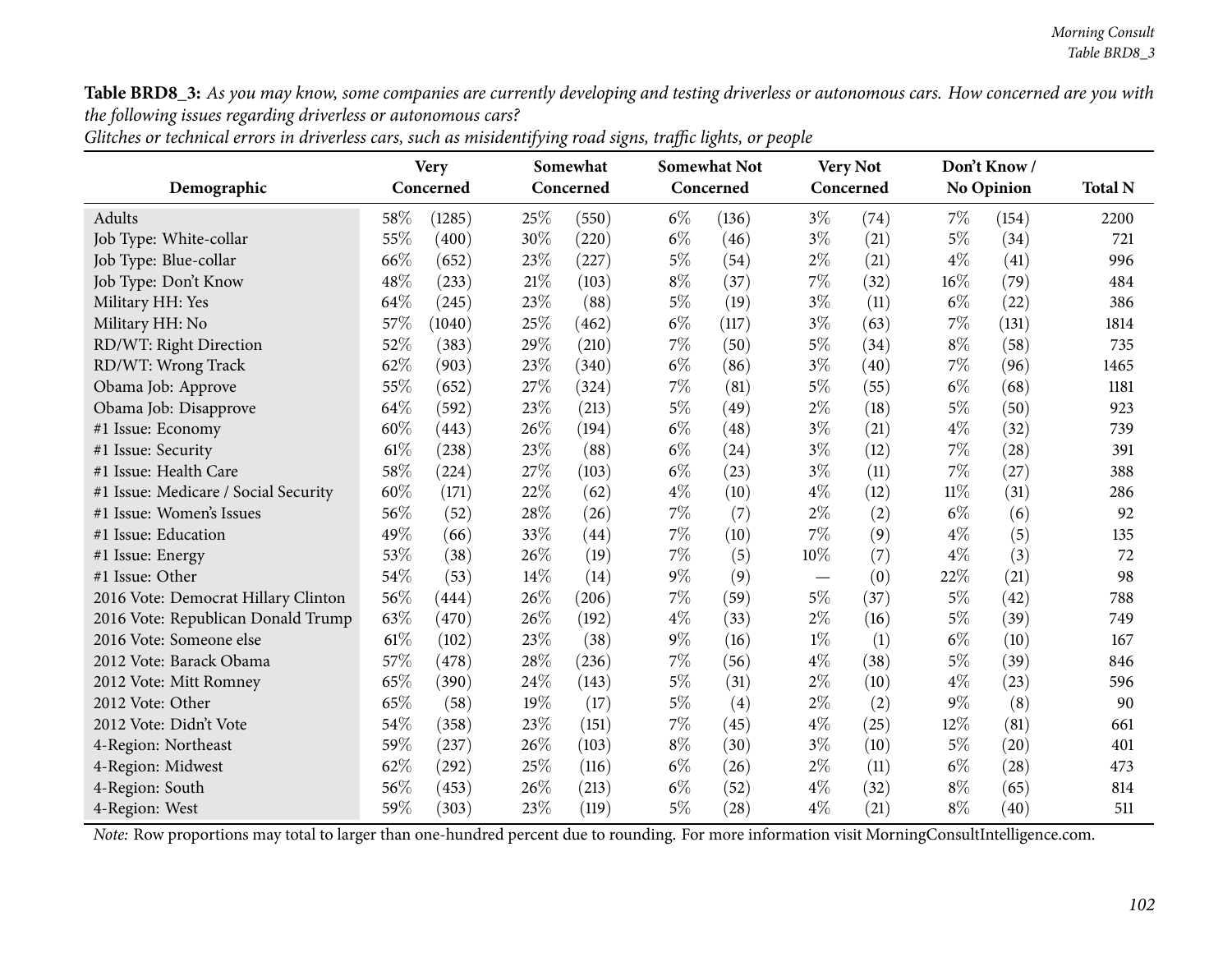Table BRD8\_4: As you may know, some companies are currently developing and testing driverless or autonomous cars. How concerned are you with *the following issues regarding driverless or autonomous cars?*

*Vulnerability to hacking and other cyber attacks*

|                          | <b>Very</b> |       | Concerned |       | Somewhat<br>Concerned |       |       | <b>Somewhat Not</b><br>Concerned |        | <b>Very Not</b><br>Concerned |                | Don't Know<br>No Opinion |  |  |
|--------------------------|-------------|-------|-----------|-------|-----------------------|-------|-------|----------------------------------|--------|------------------------------|----------------|--------------------------|--|--|
| Demographic              |             |       |           |       |                       |       |       |                                  |        |                              | <b>Total N</b> |                          |  |  |
| Adults                   | 45\%        | (999) | 30\%      | (655) | $11\%$                | (233) | $6\%$ | (130)                            | $8\%$  | (182)                        | 2200           |                          |  |  |
| Gender: Male             | 46%         | (491) | 31%       | (326) | $11\%$                | (116) | $5\%$ | (54)                             | $7\%$  | (72)                         | 1059           |                          |  |  |
| Gender: Female           | 45%         | (508) | 29%       | (329) | 10%                   | (117) | $7\%$ | (77)                             | $10\%$ | (110)                        | 1141           |                          |  |  |
| Age: 18-29               | 39%         | (187) | 30%       | (142) | 15%                   | (70)  | $8\%$ | (38)                             | $8\%$  | (41)                         | 478            |                          |  |  |
| Age: 30-44               | 43\%        | (241) | 29\%      | (161) | $12\%$                | (67)  | $7\%$ | (39)                             | $9\%$  | (49)                         | 557            |                          |  |  |
| Age: 45-54               | 44\%        | (159) | 32%       | (117) | $9\%$                 | (31)  | $6\%$ | (21)                             | 10%    | (37)                         | 364            |                          |  |  |
| Age: 55-64               | 54\%        | (219) | 27\%      | (111) | $9\%$                 | (36)  | $5\%$ | (19)                             | $5\%$  | (19)                         | 403            |                          |  |  |
| Age: 65+                 | 49%         | (194) | 31%       | (125) | $7\%$                 | (29)  | $3\%$ | (13)                             | $9\%$  | (37)                         | 398            |                          |  |  |
| PID: Dem (no lean)       | 43%         | (326) | 32%       | (241) | $11\%$                | (86)  | $7\%$ | (57)                             | $7\%$  | (54)                         | 764            |                          |  |  |
| PID: Ind (no lean)       | 45%         | (319) | 27%       | (195) | $11\%$                | (78)  | $5\%$ | (36)                             | $12\%$ | (85)                         | 713            |                          |  |  |
| PID: Rep (no lean)       | 49%         | (354) | 30%       | (219) | 10%                   | (69)  | $5\%$ | (37)                             | $6\%$  | (43)                         | 722            |                          |  |  |
| PID/Gender: Dem Men      | 45%         | (150) | 33%       | (112) | $12\%$                | (39)  | $5\%$ | (17)                             | $5\%$  | (17)                         | 336            |                          |  |  |
| PID/Gender: Dem Women    | 41\%        | (176) | 30%       | (129) | $11\%$                | (47)  | $9\%$ | (40)                             | $9\%$  | (37)                         | 428            |                          |  |  |
| PID/Gender: Ind Men      | 44\%        | (157) | 28%       | (98)  | 13%                   | (45)  | $5\%$ | (18)                             | 10%    | (37)                         | 354            |                          |  |  |
| PID/Gender: Ind Women    | 45%         | (163) | 27\%      | (97)  | $9\%$                 | (33)  | $5\%$ | (18)                             | $14\%$ | (49)                         | 359            |                          |  |  |
| PID/Gender: Rep Men      | $50\%$      | (185) | 31%       | (115) | $9\%$                 | (33)  | $5\%$ | (18)                             | $5\%$  | (18)                         | 369            |                          |  |  |
| PID/Gender: Rep Women    | 48\%        | (170) | 29%       | (104) | $10\%$                | (37)  | $5\%$ | (19)                             | $7\%$  | $^{(24)}$                    | 354            |                          |  |  |
| Tea Party: Supporter     | 45%         | (248) | 31%       | (169) | $11\%$                | (58)  | $7\%$ | (38)                             | $7\%$  | (37)                         | 549            |                          |  |  |
| Tea Party: Not Supporter | 45%         | (743) | 29%       | (480) | $11\%$                | (175) | $6\%$ | (92)                             | $9\%$  | (144)                        | 1633           |                          |  |  |
| Ideo: Liberal (1-3)      | 44%         | (309) | 31%       | (222) | $11\%$                | (79)  | $7\%$ | (47)                             | $7\%$  | (52)                         | 709            |                          |  |  |
| Ideo: Moderate (4)       | 43%         | (208) | 35%       | (167) | $12\%$                | (56)  | $5\%$ | (22)                             | $6\%$  | $\left( 28\right)$           | 481            |                          |  |  |
| Ideo: Conservative (5-7) | 50%         | (373) | 31%       | (232) | $9\%$                 | (70)  | $5\%$ | (38)                             | $4\%$  | (30)                         | 743            |                          |  |  |
| Educ: $<$ College        | 45%         | (709) | 28\%      | (442) | $10\%$                | (159) | $6\%$ | (101)                            | $10\%$ | (155)                        | 1566           |                          |  |  |
| Educ: Bachelors degree   | 46%         | (193) | 34%       | (142) | $11\%$                | (45)  | $5\%$ | (20)                             | $4\%$  | (17)                         | 416            |                          |  |  |
| Educ: Post-grad          | 44\%        | (97)  | 33%       | (72)  | 14\%                  | (30)  | $4\%$ | (9)                              | $5\%$  | (11)                         | 219            |                          |  |  |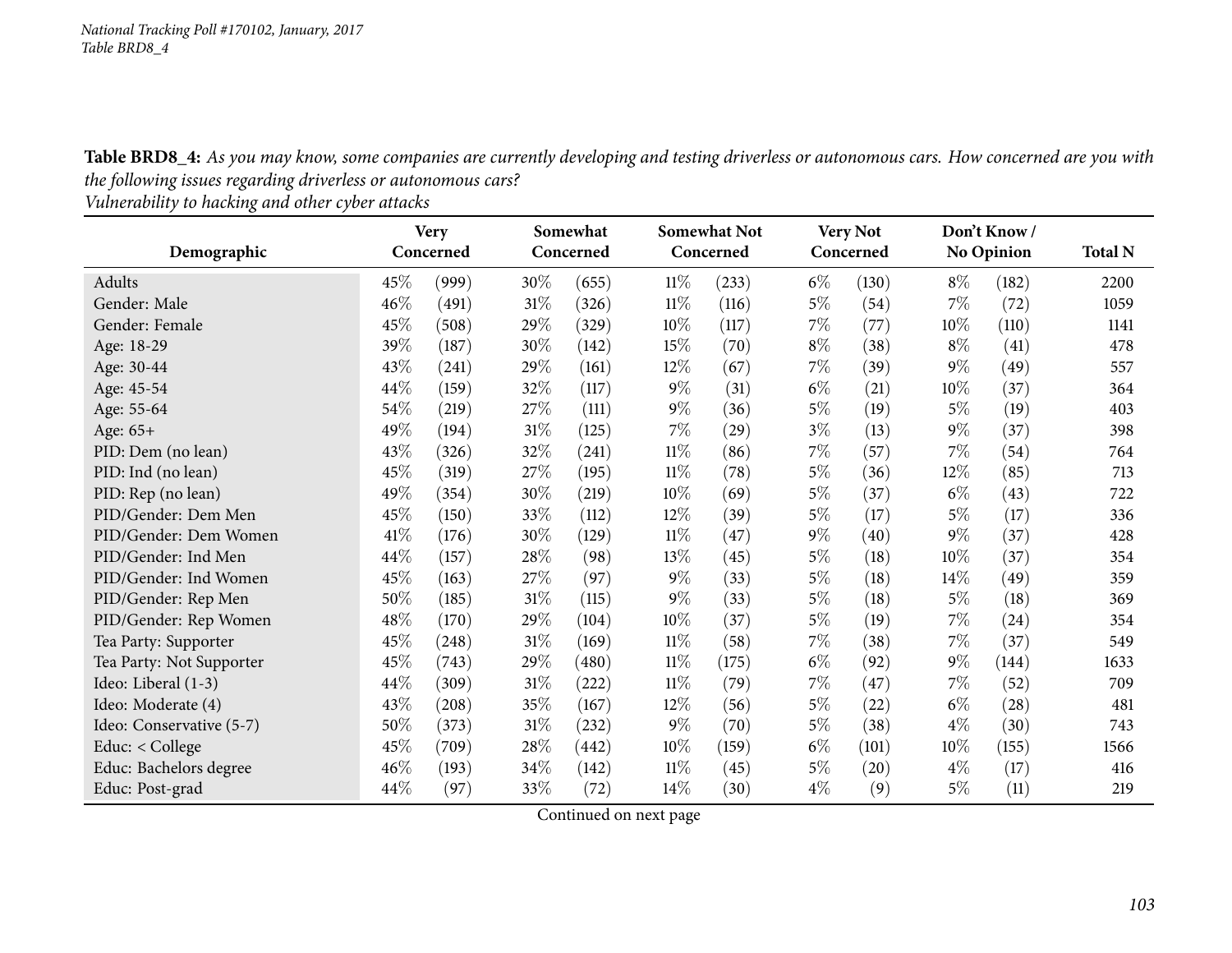Table BRD8\_4: As you may know, some companies are currently developing and testing driverless or autonomous cars. How concerned are you with *the following issues regarding driverless or autonomous cars?*

*Vulnerability to hacking and other cyber attacks*

|                               |      | <b>Very</b> |     | Somewhat  |        | <b>Somewhat Not</b> |        | <b>Very Not</b> |        | Don't Know/       |                |
|-------------------------------|------|-------------|-----|-----------|--------|---------------------|--------|-----------------|--------|-------------------|----------------|
| Demographic                   |      | Concerned   |     | Concerned |        | Concerned           |        | Concerned       |        | <b>No Opinion</b> | <b>Total N</b> |
| <b>Adults</b>                 | 45%  | (999)       | 30% | (655)     | 11%    | (233)               | $6\%$  | (130)           | $8\%$  | (182)             | 2200           |
| Income: Under 50k             | 46%  | (595)       | 29% | (378)     | 9%     | (121)               | $6\%$  | (77)            | $10\%$ | (130)             | 1301           |
| Income: 50k-100k              | 46%  | (301)       | 29% | (191)     | $11\%$ | (73)                | $7\%$  | (42)            | $6\%$  | (42)              | 649            |
| Income: 100k+                 | 42%  | (104)       | 34% | (86)      | 16%    | (39)                | $4\%$  | (11)            | $4\%$  | (10)              | 250            |
| Ethnicity: White              | 45%  | (793)       | 30% | (526)     | $11\%$ | (189)               | $6\%$  | (99)            | $8\%$  | (142)             | 1750           |
| Ethnicity: Hispanic           | 43%  | (142)       | 27% | (90)      | $11\%$ | (38)                | 7%     | (24)            | $11\%$ | (36)              | 329            |
| Ethnicity: Afr. Am.           | 46%  | (123)       | 28% | (75)      | 10%    | (26)                | $9\%$  | (23)            | $8\%$  | (21)              | 268            |
| Ethnicity: Other              | 46%  | (83)        | 30% | (54)      | 10%    | (18)                | $4\%$  | (8)             | $10\%$ | (19)              | 182            |
| Relig: Protestant             | 50%  | (270)       | 31% | (169)     | $7\%$  | (37)                | $4\%$  | (23)            | $8\%$  | (41)              | 540            |
| Relig: Roman Catholic         | 43%  | (196)       | 30% | (136)     | 14\%   | (62)                | $5\%$  | (21)            | $10\%$ | (45)              | 460            |
| Relig: Ath./Agn./None         | 43%  | (259)       | 29% | (176)     | $11\%$ | (65)                | $8\%$  | (46)            | 9%     | (54)              | 600            |
| Relig: Something Else         | 43%  | (144)       | 30% | (101)     | 10%    | (33)                | $9\%$  | (29)            | $8\%$  | (27)              | 333            |
| Relig: Jewish                 | 40%  | (20)        | 34% | (17)      | 9%     | (5)                 | $11\%$ | (5)             | $7\%$  | (3)               | 51             |
| Relig: Evangelical            | 49%  | (305)       | 28% | (175)     | 10%    | (64)                | $5\%$  | (32)            | $7\%$  | (42)              | 618            |
| Relig: Non-Evang. Catholics   | 45%  | (292)       | 31% | (203)     | $11\%$ | (71)                | $4\%$  | (24)            | $9\%$  | (59)              | 648            |
| Relig: All Christian          | 47%  | (597)       | 30% | (378)     | $11\%$ | (135)               | $4\%$  | (56)            | $8\%$  | (101)             | 1267           |
| Relig: All Non-Christian      | 43%  | (402)       | 30% | (277)     | $11\%$ | (98)                | $8\%$  | (74)            | $9\%$  | (81)              | 933            |
| Community: Urban              | 41\% | (231)       | 33% | (182)     | $12\%$ | (64)                | $5\%$  | (29)            | $9\%$  | (52)              | 558            |
| Community: Suburban           | 45%  | (452)       | 30% | (301)     | $11\%$ | (105)               | $6\%$  | (57)            | $9\%$  | (85)              | 1001           |
| Community: Rural              | 49%  | (316)       | 27% | (172)     | 10%    | (63)                | 7%     | (44)            | $7\%$  | (45)              | 641            |
| <b>Employ: Private Sector</b> | 45%  | (292)       | 32% | (209)     | $9\%$  | (62)                | $7\%$  | (43)            | $8\%$  | (51)              | 656            |
| <b>Employ: Government</b>     | 37%  | (59)        | 34% | (55)      | 16%    | (25)                | $6\%$  | (10)            | $6\%$  | (10)              | 158            |
| Employ: Self-Employed         | 52%  | (90)        | 22% | (38)      | 14%    | (24)                | $6\%$  | (11)            | $6\%$  | (11)              | 173            |
| Employ: Homemaker             | 44%  | (91)        | 23% | (48)      | 13%    | (28)                | $5\%$  | (11)            | 15%    | (31)              | 209            |
| Employ: Student               | 40%  | (43)        | 33% | (35)      | 15%    | (16)                | 7%     | (7)             | $5\%$  | (5)               | 107            |
| Employ: Retired               | 48%  | (234)       | 33% | (158)     | 7%     | (36)                | $3\%$  | (16)            | $8\%$  | (40)              | 484            |
| Employ: Unemployed            | 47%  | (107)       | 34% | (77)      | $8\%$  | (18)                | $5\%$  | (12)            | $5\%$  | (12)              | 227            |
| Employ: Other                 | 45%  | (83)        | 19% | (36)      | 13%    | (24)                | $11\%$ | (20)            | 12%    | (23)              | 185            |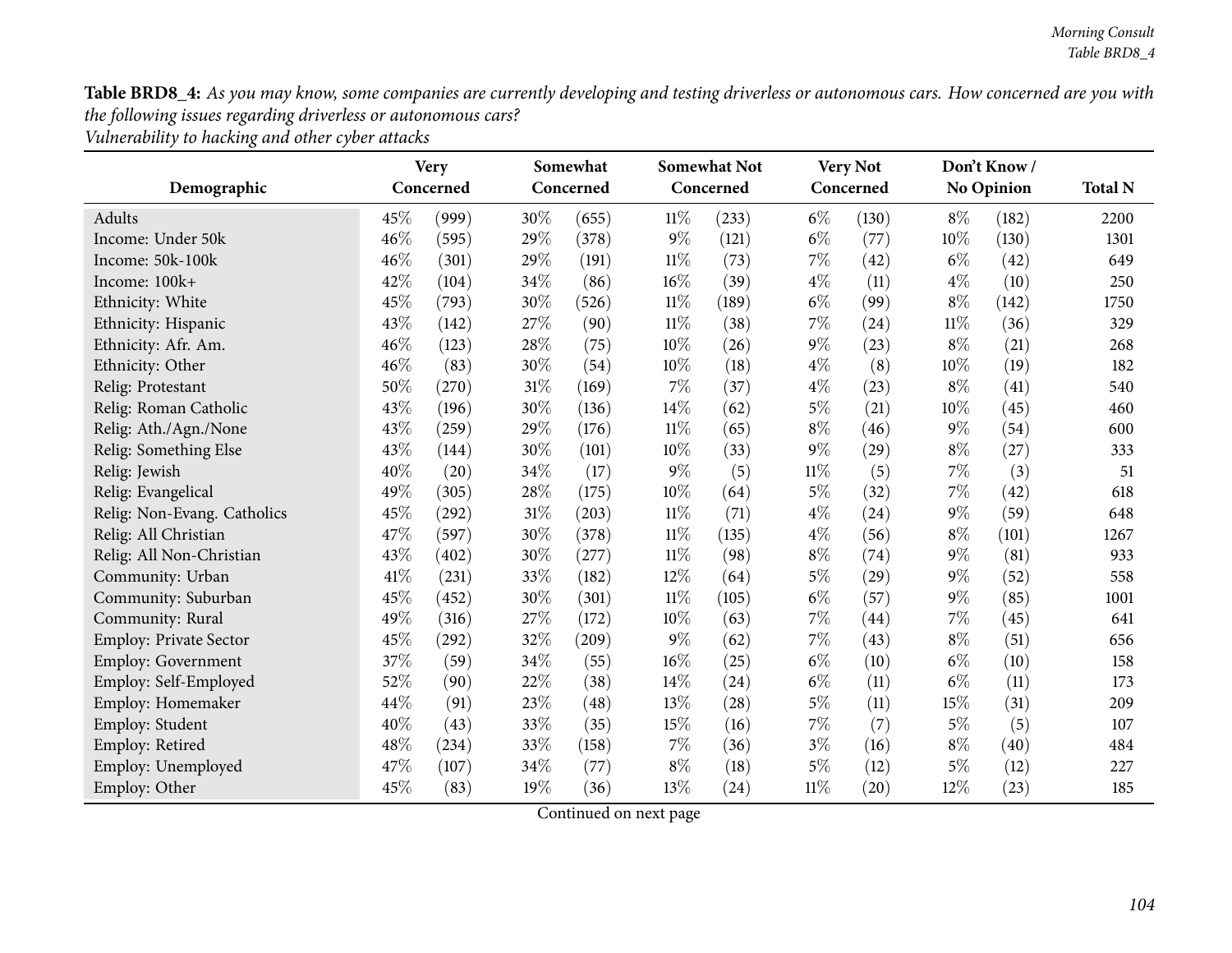Table BRD8\_4: As you may know, some companies are currently developing and testing driverless or autonomous cars. How concerned are you with *the following issues regarding driverless or autonomous cars?*

*Vulnerability to hacking and other cyber attacks*

|                                      |           | <b>Very</b> |      | <b>Somewhat Not</b><br>Somewhat |        | <b>Very Not</b> |        | Don't Know/ |       |                   |      |
|--------------------------------------|-----------|-------------|------|---------------------------------|--------|-----------------|--------|-------------|-------|-------------------|------|
| Demographic                          | Concerned |             |      | Concerned                       |        | Concerned       |        | Concerned   |       | <b>No Opinion</b> |      |
| Adults                               | 45%       | (999)       | 30%  | (655)                           | 11%    | (233)           | $6\%$  | (130)       | $8\%$ | (182)             | 2200 |
| Job Type: White-collar               | 43%       | (308)       | 33%  | (237)                           | 14%    | (99)            | $5\%$  | (37)        | $6\%$ | (40)              | 721  |
| Job Type: Blue-collar                | 51%       | (508)       | 30%  | (297)                           | $9\%$  | (87)            | 5%     | (45)        | $6\%$ | (58)              | 996  |
| Job Type: Don't Know                 | 38%       | (183)       | 25%  | (121)                           | 10%    | (47)            | 10%    | (48)        | 17%   | (84)              | 484  |
| Military HH: Yes                     | 50%       | (194)       | 27%  | (103)                           | 10%    | (37)            | $5\%$  | (17)        | $9\%$ | (36)              | 386  |
| Military HH: No                      | 44%       | (806)       | 30%  | (553)                           | $11\%$ | (196)           | $6\%$  | (113)       | $8\%$ | (147)             | 1814 |
| RD/WT: Right Direction               | 44%       | (324)       | 28%  | (206)                           | 12%    | (91)            | $5\%$  | (37)        | 10%   | (76)              | 735  |
| RD/WT: Wrong Track                   | 46%       | (675)       | 31%  | (449)                           | 10%    | (142)           | $6\%$  | (93)        | 7%    | (106)             | 1465 |
| Obama Job: Approve                   | 42%       | (497)       | 31%  | (364)                           | 12%    | (142)           | $7\%$  | (84)        | $8\%$ | (93)              | 1181 |
| Obama Job: Disapprove                | 51%       | (471)       | 30%  | (275)                           | $9\%$  | (84)            | $4\%$  | (37)        | $6\%$ | (56)              | 923  |
| #1 Issue: Economy                    | 47%       | (345)       | 32%  | (240)                           | 10%    | (72)            | $6\%$  | (43)        | $5\%$ | (39)              | 739  |
| #1 Issue: Security                   | 45%       | (177)       | 29%  | (114)                           | 11%    | (42)            | $4\%$  | (17)        | 10%   | (40)              | 391  |
| #1 Issue: Health Care                | 43%       | (167)       | 31%  | (122)                           | 14%    | (53)            | $5\%$  | (20)        | $7\%$ | (27)              | 388  |
| #1 Issue: Medicare / Social Security | 48%       | (137)       | 28%  | (79)                            | $6\%$  | (17)            | $6\%$  | (16)        | 13%   | (38)              | 286  |
| #1 Issue: Women's Issues             | 43%       | (39)        | 35%  | (32)                            | 10%    | (10)            | $5\%$  | (5)         | $7\%$ | (7)               | 92   |
| #1 Issue: Education                  | 43%       | (58)        | 27%  | (36)                            | 17%    | (23)            | $9\%$  | (13)        | $4\%$ | (6)               | 135  |
| #1 Issue: Energy                     | 44\%      | (32)        | 26%  | (19)                            | 12%    | (8)             | $9\%$  | (7)         | $9\%$ | (6)               | 72   |
| #1 Issue: Other                      | 46%       | (45)        | 15%  | (14)                            | $8\%$  | (8)             | $11\%$ | (11)        | 20%   | (19)              | 98   |
| 2016 Vote: Democrat Hillary Clinton  | 44%       | (348)       | 31\% | (241)                           | 11%    | (86)            | $7\%$  | (55)        | 7%    | (58)              | 788  |
| 2016 Vote: Republican Donald Trump   | 49%       | (366)       | 31%  | (229)                           | 10%    | (74)            | $5\%$  | (35)        | $6\%$ | (45)              | 749  |
| 2016 Vote: Someone else              | 52%       | (87)        | 24%  | (40)                            | 13%    | (21)            | $5\%$  | (8)         | $7\%$ | (11)              | 167  |
| 2012 Vote: Barack Obama              | 46%       | (385)       | 30%  | (256)                           | 10%    | (87)            | $7\%$  | (60)        | 7%    | (58)              | 846  |
| 2012 Vote: Mitt Romney               | 50%       | (300)       | 32%  | (189)                           | $9\%$  | (53)            | $4\%$  | (26)        | $5\%$ | (28)              | 596  |
| 2012 Vote: Other                     | 48\%      | (43)        | 27%  | (24)                            | 11%    | (10)            | $3\%$  | (3)         | 10%   | (9)               | 90   |
| 2012 Vote: Didn't Vote               | 40%       | (267)       | 28%  | (185)                           | 13%    | (83)            | $6\%$  | (40)        | 13%   | (86)              | 661  |
| 4-Region: Northeast                  | 48%       | (191)       | 32%  | (128)                           | 10%    | (38)            | $6\%$  | (23)        | $5\%$ | (21)              | 401  |
| 4-Region: Midwest                    | 43%       | (204)       | 31\% | (147)                           | $11\%$ | (52)            | $8\%$  | (36)        | 7%    | (35)              | 473  |
| 4-Region: South                      | 47%       | (382)       | 27%  | (218)                           | 11%    | (91)            | $6\%$  | (47)        | $9\%$ | (76)              | 814  |
| 4-Region: West                       | 43%       | (222)       | 32%  | (163)                           | 10%    | (52)            | $5\%$  | (24)        | 10%   | (50)              | 511  |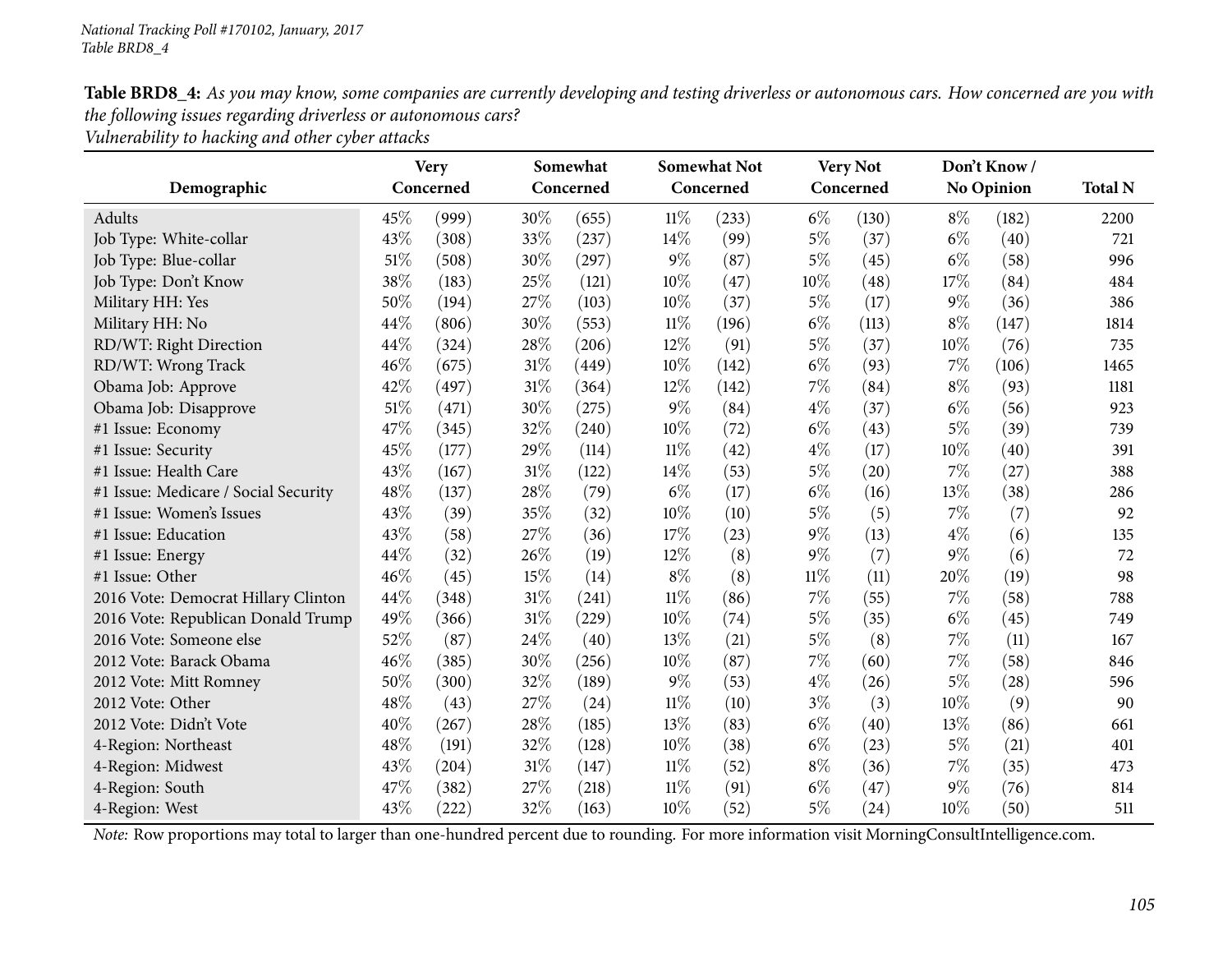Table BRD8\_5: As you may know, some companies are currently developing and testing driverless or autonomous cars. How concerned are you with *the following issues regarding driverless or autonomous cars?*

*The vehicles being able to drive well*

| Demographic              |      | <b>Very</b><br>Concerned | Somewhat<br>Concerned |       |        | <b>Somewhat Not</b><br>Concerned | <b>Very Not</b><br>Concerned |       | Don't Know/<br><b>No Opinion</b> |                    | <b>Total N</b> |
|--------------------------|------|--------------------------|-----------------------|-------|--------|----------------------------------|------------------------------|-------|----------------------------------|--------------------|----------------|
| Adults                   | 42%  | (926)                    | $34\%$                | (751) | $10\%$ | (231)                            | $5\%$                        | (109) | $8\%$                            | (182)              | 2200           |
| Gender: Male             | 39\% | (411)                    | 36%                   | (386) | 13%    | (139)                            | $5\%$                        | (57)  | $6\%$                            | (65)               | 1059           |
| Gender: Female           | 45%  | (515)                    | 32\%                  | (365) | $8\%$  | (92)                             | $5\%$                        | (52)  | 10%                              | (117)              | 1141           |
| Age: 18-29               | 41\% | (195)                    | 29%                   | (140) | 13\%   | (60)                             | $8\%$                        | (39)  | $9\%$                            | (43)               | 478            |
| Age: 30-44               | 41\% | $^{'}227)$               | 33%                   | (187) | $12\%$ | (68)                             | $6\%$                        | (31)  | $8\%$                            | (45)               | 557            |
| Age: 45-54               | 40%  | (147)                    | 35%                   | (129) | $8\%$  | (29)                             | $5\%$                        | (18)  | $11\%$                           | (42)               | 364            |
| Age: 55-64               | 46%  | (186)                    | 36\%                  | (145) | 10%    | (40)                             | $3\%$                        | (11)  | 5%                               | $\left( 20\right)$ | 403            |
| Age: 65+                 | 43%  | (171)                    | 38\%                  | (152) | $8\%$  | (33)                             | $2\%$                        | (10)  | $8\%$                            | (32)               | 398            |
| PID: Dem (no lean)       | 42%  | (318)                    | 34\%                  | (262) | $11\%$ | (82)                             | $6\%$                        | (46)  | 7%                               | (56)               | 764            |
| PID: Ind (no lean)       | 40%  | (287)                    | $31\%$                | (220) | $12\%$ | (87)                             | $5\%$                        | (39)  | $11\%$                           | (81)               | 713            |
| PID: Rep (no lean)       | 44\% | (321)                    | 37%                   | (269) | $9\%$  | (62)                             | $3\%$                        | (24)  | $6\%$                            | (46)               | 722            |
| PID/Gender: Dem Men      | 41\% | (137)                    | 37%                   | (125) | 13%    | (42)                             | $5\%$                        | (17)  | $4\%$                            | (15)               | 336            |
| PID/Gender: Dem Women    | 42%  | (182)                    | 32%                   | (137) | $9\%$  | (40)                             | $7\%$                        | (29)  | 10%                              | (41)               | 428            |
| PID/Gender: Ind Men      | 34%  | (119)                    | 34\%                  | (119) | 17\%   | (59)                             | $7\%$                        | (23)  | 10%                              | $^{(34)}$          | 354            |
| PID/Gender: Ind Women    | 47%  | (168)                    | $28\%$                | (101) | $8\%$  | (29)                             | $4\%$                        | (16)  | 13%                              | (46)               | 359            |
| PID/Gender: Rep Men      | 42%  | (155)                    | 39%                   | (142) | 10%    | (38)                             | $5\%$                        | (17)  | $4\%$                            | (16)               | 369            |
| PID/Gender: Rep Women    | 47\% | (165)                    | 36\%                  | (127) | $7\%$  | (24)                             | $2\%$                        | (8)   | $8\%$                            | (30)               | 354            |
| Tea Party: Supporter     | 45%  | (248)                    | 35%                   | (193) | $10\%$ | (57)                             | $4\%$                        | (20)  | $6\%$                            | (31)               | 549            |
| Tea Party: Not Supporter | 41%  | (671)                    | 34\%                  | (551) | 10%    | (171)                            | $5\%$                        | (89)  | $9\%$                            | (150)              | 1633           |
| Ideo: Liberal (1-3)      | 40\% | (282)                    | 34\%                  | (243) | $12\%$ | (87)                             | $8\%$                        | (56)  | $6\%$                            | (42)               | 709            |
| Ideo: Moderate (4)       | 40%  | (193)                    | 38\%                  | (184) | $11\%$ | (53)                             | $3\%$                        | (17)  | $7\%$                            | (34)               | 481            |
| Ideo: Conservative (5-7) | 46\% | (339)                    | 37\%                  | (278) | $9\%$  | (70)                             | $3\%$                        | (21)  | $5\%$                            | (36)               | 743            |
| Educ: < College          | 44\% | (682)                    | 32%                   | (499) | $10\%$ | (155)                            | $4\%$                        | (70)  | $10\%$                           | (160)              | 1566           |
| Educ: Bachelors degree   | 41\% | (172)                    | 38\%                  | (159) | $12\%$ | $\left( 48\right)$               | $5\%$                        | (22)  | $3\%$                            | (14)               | 416            |
| Educ: Post-grad          | 33%  | (72)                     | 43\%                  | (93)  | 13\%   | (27)                             | $8\%$                        | (17)  | $4\%$                            | (8)                | 219            |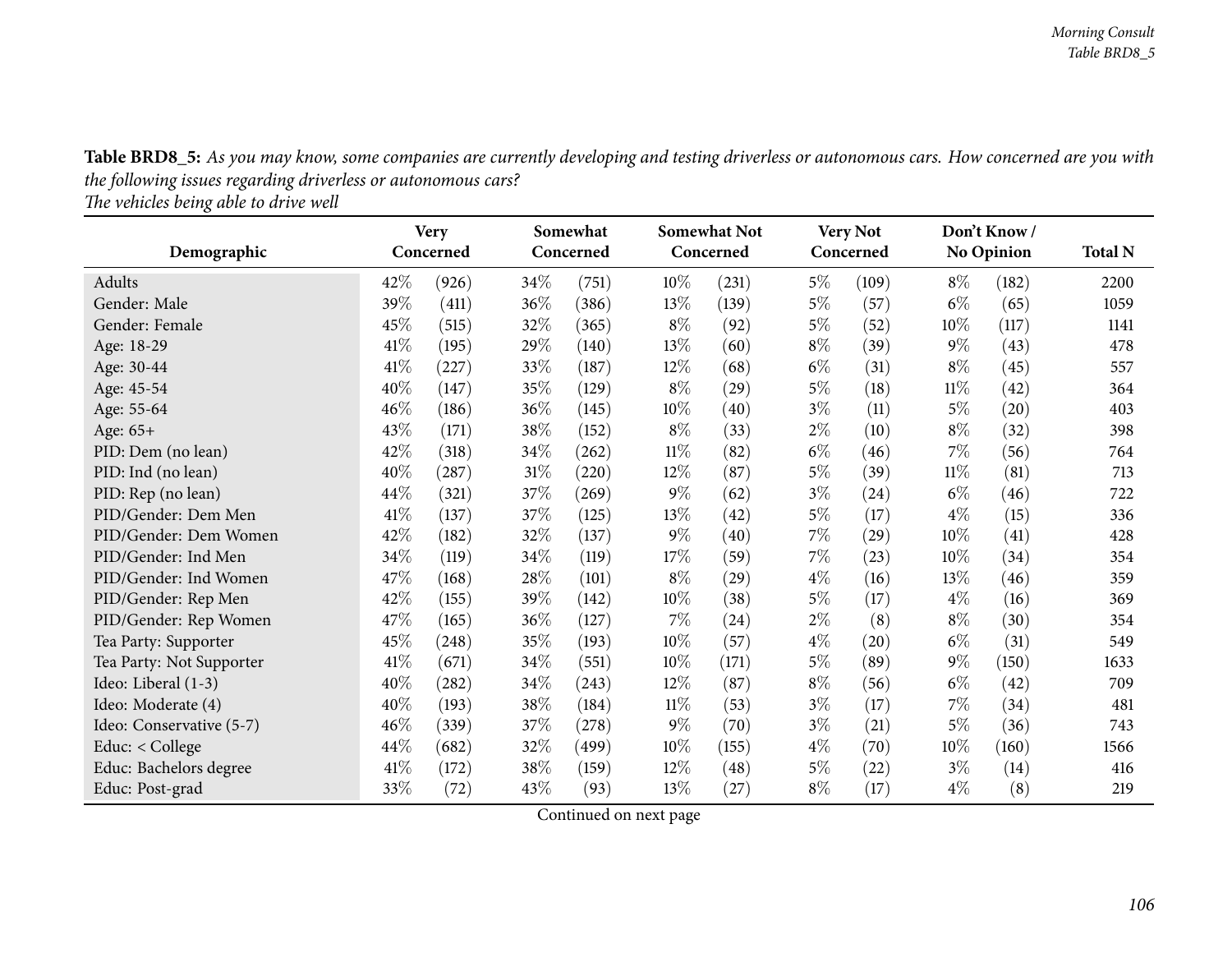Table BRD8\_5: As you may know, some companies are currently developing and testing driverless or autonomous cars. How concerned are you with *the following issues regarding driverless or autonomous cars? The vehicles being able to drive well*

|                               |      | <b>Very</b> | Somewhat |           |        | <b>Somewhat Not</b> | <b>Very Not</b> |           | Don't Know/ |                   | <b>Total N</b> |
|-------------------------------|------|-------------|----------|-----------|--------|---------------------|-----------------|-----------|-------------|-------------------|----------------|
| Demographic                   |      | Concerned   |          | Concerned |        | Concerned           |                 | Concerned |             | <b>No Opinion</b> |                |
| Adults                        | 42%  | (926)       | 34\%     | (751)     | 10%    | (231)               | $5\%$           | (109)     | $8\%$       | (182)             | 2200           |
| Income: Under 50k             | 44%  | (568)       | 31%      | (405)     | $11\%$ | (140)               | $4\%$           | (55)      | 10%         | (133)             | 1301           |
| Income: 50k-100k              | 40%  | (260)       | 38%      | (246)     | 10%    | (63)                | $6\%$           | (41)      | $6\%$       | (40)              | 649            |
| Income: 100k+                 | 40%  | (99)        | 40%      | (100)     | $11\%$ | (27)                | $6\%$           | (14)      | $4\%$       | (9)               | 250            |
| Ethnicity: White              | 42%  | (729)       | 35%      | (612)     | 10%    | (182)               | $4\%$           | (78)      | $9\%$       | (150)             | 1750           |
| Ethnicity: Hispanic           | 40%  | (132)       | 28%      | (91)      | 15%    | (50)                | 7%              | (22)      | 10%         | (34)              | 329            |
| Ethnicity: Afr. Am.           | 45%  | (122)       | 31%      | (82)      | 9%     | (24)                | $9\%$           | (23)      | 7%          | (18)              | 268            |
| Ethnicity: Other              | 42%  | (76)        | 32%      | (57)      | 14%    | (26)                | $5\%$           | (8)       | $8\%$       | (15)              | 182            |
| Relig: Protestant             | 41\% | (224)       | 37%      | (202)     | 10%    | (55)                | $3\%$           | (18)      | $8\%$       | (41)              | 540            |
| Relig: Roman Catholic         | 37%  | (169)       | 37%      | (168)     | 13%    | (62)                | $5\%$           | (23)      | $8\%$       | (38)              | 460            |
| Relig: Ath./Agn./None         | 41\% | (243)       | 35%      | (210)     | 9%     | (53)                | $6\%$           | (35)      | 10%         | (58)              | 600            |
| Relig: Something Else         | 44%  | (148)       | 31%      | (102)     | 12%    | (41)                | $5\%$           | (16)      | $8\%$       | (26)              | 333            |
| Relig: Jewish                 | 36%  | (18)        | 47%      | (24)      | 13%    | (7)                 | $5\%$           | (2)       |             | (0)               | 51             |
| Relig: Evangelical            | 48%  | (297)       | 30%      | (188)     | 9%     | (53)                | $6\%$           | (34)      | $7\%$       | (46)              | 618            |
| Relig: Non-Evang. Catholics   | 37%  | (238)       | 39%      | (250)     | 13%    | (84)                | $4\%$           | (25)      | $8\%$       | (52)              | 648            |
| Relig: All Christian          | 42%  | (535)       | 35%      | (438)     | $11\%$ | (137)               | $5\%$           | (59)      | $8\%$       | (98)              | 1267           |
| Relig: All Non-Christian      | 42%  | (391)       | 34%      | (313)     | 10%    | (94)                | $5\%$           | (51)      | $9\%$       | (84)              | 933            |
| Community: Urban              | 39%  | (219)       | 34%      | (191)     | 12%    | (66)                | $5\%$           | (27)      | 10%         | (55)              | 558            |
| Community: Suburban           | 39%  | (393)       | 37%      | (367)     | $11\%$ | (111)               | $6\%$           | (55)      | $7\%$       | (75)              | 1001           |
| Community: Rural              | 49%  | (314)       | 30%      | (194)     | $8\%$  | (54)                | $4\%$           | (27)      | $8\%$       | (52)              | 641            |
| <b>Employ: Private Sector</b> | 42%  | (273)       | 35%      | (231)     | 10%    | (65)                | $6\%$           | (40)      | $7\%$       | (48)              | 656            |
| Employ: Government            | 35%  | (55)        | 37%      | (58)      | 17%    | (27)                | 7%              | (11)      | $5\%$       | (8)               | 158            |
| Employ: Self-Employed         | 45%  | (79)        | 34%      | (58)      | 12%    | (20)                | $5\%$           | (8)       | $5\%$       | (8)               | 173            |
| Employ: Homemaker             | 41\% | (85)        | 32%      | (67)      | $8\%$  | (16)                | $4\%$           | (7)       | 16%         | (34)              | 209            |
| Employ: Student               | 36%  | (39)        | 40%      | (43)      | 16%    | (17)                | $4\%$           | (4)       | $5\%$       | (5)               | 107            |
| Employ: Retired               | 43%  | (206)       | 39%      | (188)     | $8\%$  | (38)                | $3\%$           | (15)      | $8\%$       | (37)              | 484            |
| Employ: Unemployed            | 46%  | (104)       | 27%      | (62)      | 15%    | (34)                | $5\%$           | (10)      | 7%          | (17)              | 227            |
| Employ: Other                 | 46%  | (86)        | 24%      | (45)      | $8\%$  | (15)                | $8\%$           | (15)      | 14%         | (25)              | 185            |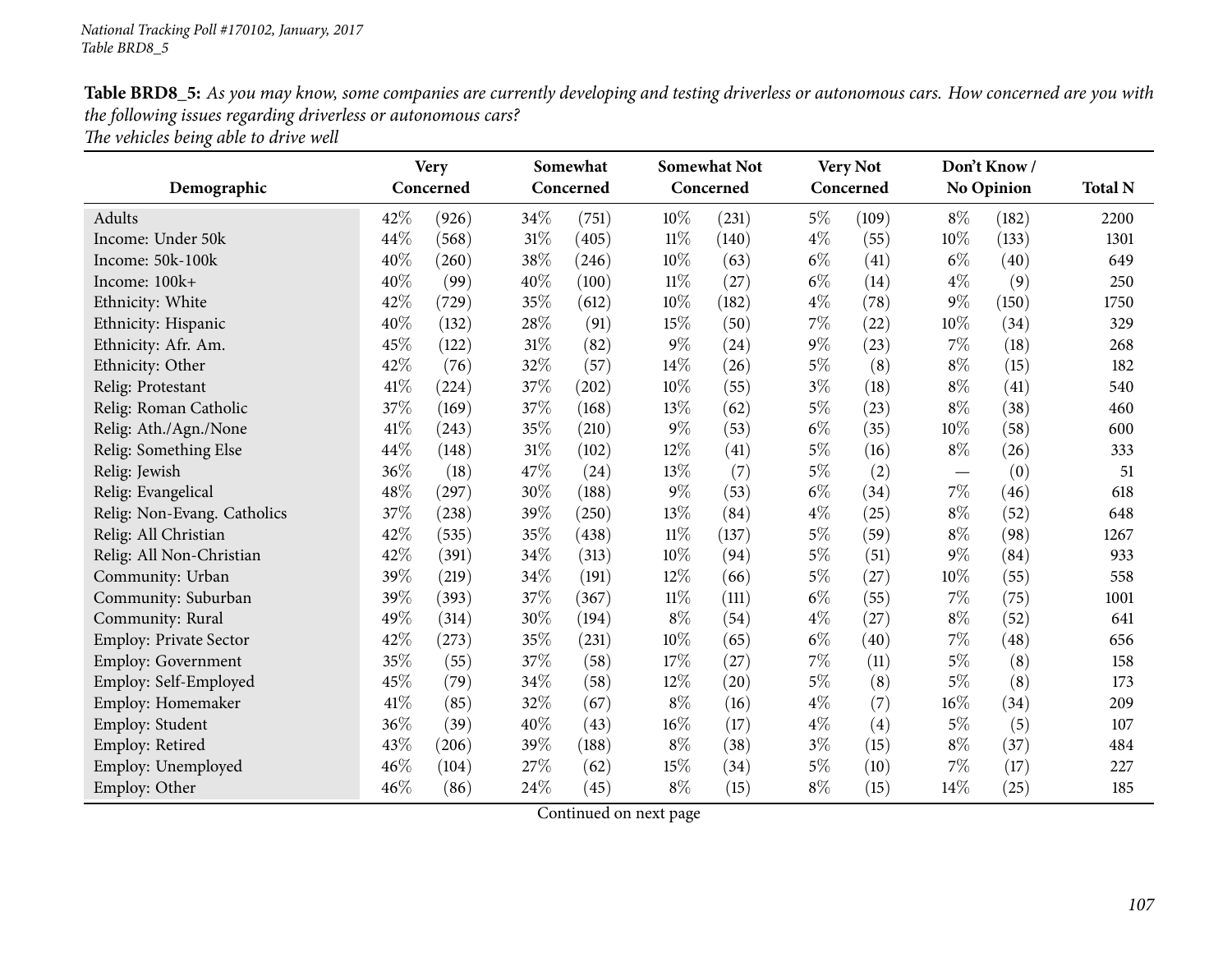Table BRD8\_5: As you may know, some companies are currently developing and testing driverless or autonomous cars. How concerned are you with *the following issues regarding driverless or autonomous cars? The vehicles being able to drive well*

|                                      |      | <b>Very</b> | Somewhat |           |        | <b>Somewhat Not</b> | <b>Very Not</b> |           | Don't Know/ |                   |      |
|--------------------------------------|------|-------------|----------|-----------|--------|---------------------|-----------------|-----------|-------------|-------------------|------|
| Demographic                          |      | Concerned   |          | Concerned |        | Concerned           |                 | Concerned |             | <b>No Opinion</b> |      |
| Adults                               | 42%  | (926)       | 34%      | (751)     | 10%    | (231)               | $5\%$           | (109)     | $8\%$       | (182)             | 2200 |
| Job Type: White-collar               | 35%  | (254)       | 41\%     | (294)     | 12%    | (86)                | $6\%$           | (45)      | $6\%$       | (41)              | 721  |
| Job Type: Blue-collar                | 49%  | (485)       | 32%      | (322)     | 11%    | (105)               | $3\%$           | (30)      | $5\%$       | (54)              | 996  |
| Job Type: Don't Know                 | 39%  | (187)       | 28%      | (135)     | $8\%$  | (40)                | 7%              | (35)      | 18%         | (86)              | 484  |
| Military HH: Yes                     | 44\% | (169)       | 37%      | (143)     | $8\%$  | (32)                | $4\%$           | (14)      | 7%          | (28)              | 386  |
| Military HH: No                      | 42%  | (757)       | 34%      | (608)     | $11\%$ | (199)               | $5\%$           | (95)      | 9%          | (154)             | 1814 |
| RD/WT: Right Direction               | 41\% | (304)       | 35%      | (256)     | 10%    | (72)                | $4\%$           | (31)      | 10%         | (72)              | 735  |
| RD/WT: Wrong Track                   | 42%  | (623)       | 34%      | (495)     | 11%    | (159)               | $5\%$           | (79)      | 7%          | (110)             | 1465 |
| Obama Job: Approve                   | 41%  | (480)       | 34%      | (400)     | 12%    | (143)               | $6\%$           | (70)      | 7%          | (87)              | 1181 |
| Obama Job: Disapprove                | 45%  | (414)       | 36%      | (331)     | $8\%$  | (78)                | $4\%$           | (36)      | 7%          | (64)              | 923  |
| #1 Issue: Economy                    | 44%  | (323)       | 35%      | (259)     | 12%    | (89)                | $4\%$           | (28)      | $5\%$       | (39)              | 739  |
| #1 Issue: Security                   | 46%  | (181)       | 33%      | (130)     | 7%     | (26)                | $3\%$           | (12)      | $11\%$      | (42)              | 391  |
| #1 Issue: Health Care                | 40%  | (155)       | 36%      | (140)     | 13%    | (51)                | $4\%$           | (16)      | 7%          | (27)              | 388  |
| #1 Issue: Medicare / Social Security | 45%  | (129)       | 29%      | (82)      | 10%    | (29)                | $4\%$           | (11)      | 12%         | (35)              | 286  |
| #1 Issue: Women's Issues             | 35%  | (33)        | 34%      | (32)      | 10%    | (9)                 | $11\%$          | (10)      | $9\%$       | (8)               | 92   |
| #1 Issue: Education                  | 34%  | (46)        | 39%      | (52)      | $11\%$ | (15)                | 12%             | (16)      | $4\%$       | (6)               | 135  |
| #1 Issue: Energy                     | 29%  | (21)        | 46%      | (33)      | $11\%$ | (8)                 | 7%              | (5)       | 7%          | (5)               | 72   |
| #1 Issue: Other                      | 38%  | (37)        | 25%      | (25)      | $4\%$  | (4)                 | 12%             | (12)      | 20%         | (20)              | 98   |
| 2016 Vote: Democrat Hillary Clinton  | 42%  | (329)       | 34%      | (267)     | 13%    | (101)               | $6\%$           | (44)      | $6\%$       | (46)              | 788  |
| 2016 Vote: Republican Donald Trump   | 44%  | (332)       | 38%      | (287)     | $8\%$  | (57)                | $3\%$           | (22)      | 7%          | (51)              | 749  |
| 2016 Vote: Someone else              | 42%  | (70)        | 29%      | (48)      | 15%    | (24)                | $8\%$           | (14)      | $6\%$       | (10)              | 167  |
| 2012 Vote: Barack Obama              | 42%  | (359)       | 35%      | (299)     | 12%    | (99)                | $5\%$           | (42)      | $5\%$       | (46)              | 846  |
| 2012 Vote: Mitt Romney               | 42%  | (252)       | 40%      | (240)     | $9\%$  | (51)                | $3\%$           | (18)      | $6\%$       | (36)              | 596  |
| 2012 Vote: Other                     | 48%  | (43)        | 31%      | (28)      | $8\%$  | (7)                 | $5\%$           | (5)       | $8\%$       | (7)               | 90   |
| 2012 Vote: Didn't Vote               | 41%  | (270)       | 28%      | (183)     | $11\%$ | (73)                | 7%              | (45)      | 14%         | (91)              | 661  |
| 4-Region: Northeast                  | 43%  | (174)       | 36%      | (145)     | $9\%$  | (36)                | $5\%$           | (22)      | $6\%$       | (25)              | 401  |
| 4-Region: Midwest                    | 41\% | (195)       | 35%      | (164)     | $11\%$ | (53)                | $5\%$           | (22)      | $8\%$       | (39)              | 473  |
| 4-Region: South                      | 41\% | (338)       | 34\%     | (275)     | 11%    | (90)                | $5\%$           | (38)      | $9\%$       | (73)              | 814  |
| 4-Region: West                       | 43%  | (219)       | 33%      | (168)     | 10%    | (52)                | $5\%$           | (28)      | 9%          | (45)              | 511  |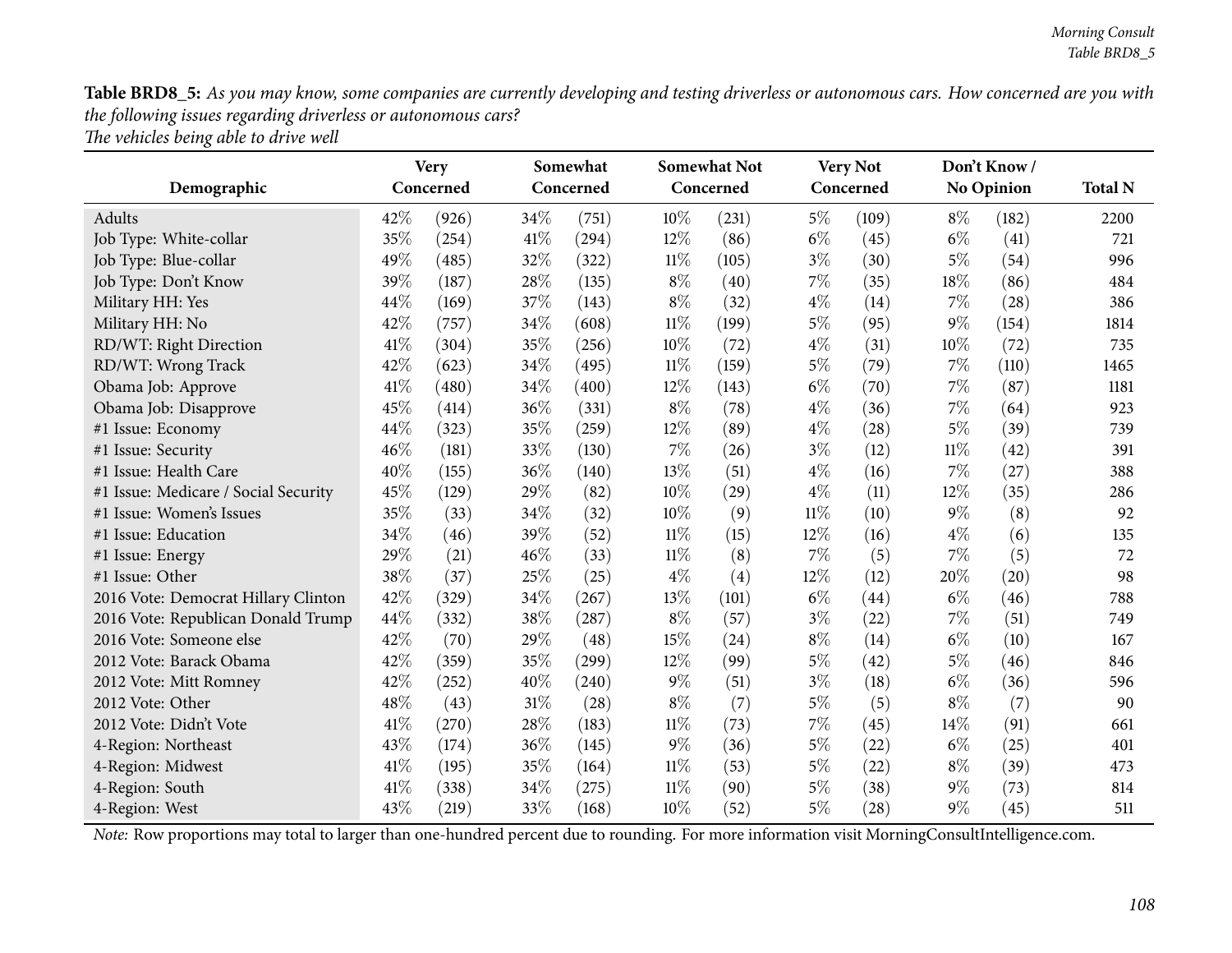|                          |        |            |        | Somewhat |        | Somewhat  |        | <b>Much less</b> |        | No impact on |        | Dont Know/ |                |
|--------------------------|--------|------------|--------|----------|--------|-----------|--------|------------------|--------|--------------|--------|------------|----------------|
| Demographic              |        | Much safer |        | safer    |        | less safe |        | safe             |        | safety       |        | No Opinion | <b>Total N</b> |
| Adults                   | 7%     | (153)      | 20%    | (449)    | 26\%   | (562)     | 21%    | (457)            | 12%    | (266)        | 14%    | (312)      | 2200           |
| Gender: Male             | 9%     | (90)       | 26%    | (271)    | 26%    | (273)     | 18%    | (186)            | 11%    | (117)        | 12%    | (123)      | 1059           |
| Gender: Female           | 5%     | (63)       | 16%    | (178)    | 25%    | (289)     | 24%    | (272)            | 13%    | (150)        | 17%    | (190)      | 1141           |
| Age: 18-29               | 10%    | (48)       | 29%    | (139)    | 28%    | (134)     | 13\%   | (64)             | 10%    | (46)         | 10%    | (47)       | 478            |
| Age: 30-44               | $11\%$ | (62)       | 23%    | (128)    | $21\%$ | (117)     | 18%    | (101)            | 14%    | (75)         | 13%    | (74)       | 557            |
| Age: 45-54               | 5%     | (17)       | 21%    | (75)     | 25%    | (91)      | 22%    | (81)             | 12%    | (44)         | 16%    | (57)       | 364            |
| Age: 55-64               | 5%     | (18)       | 16%    | (63)     | 26%    | (104)     | 25%    | (102)            | 15%    | (59)         | 14%    | (58)       | 403            |
| Age: 65+                 | 2%     | (7)        | $11\%$ | (45)     | 29%    | (117)     | 28%    | (110)            | 11%    | (43)         | 19%    | (76)       | 398            |
| PID: Dem (no lean)       | 10%    | (78)       | 24%    | (182)    | 25%    | (195)     | 15%    | (113)            | 13\%   | (96)         | 13%    | (100)      | 764            |
| PID: Ind (no lean)       | 5%     | (36)       | 19%    | (134)    | 24%    | (168)     | 21%    | (148)            | 14%    | (102)        | 18%    | (126)      | 713            |
| PID: Rep (no lean)       | 5%     | (39)       | 18%    | (133)    | 28%    | (200)     | 27%    | (195)            | $9\%$  | (69)         | 12%    | (87)       | 722            |
| PID/Gender: Dem Men      | 12%    | (41)       | 34%    | (113)    | 22%    | (75)      | $12\%$ | (39)             | $9\%$  | (29)         | 12%    | (40)       | 336            |
| PID/Gender: Dem Women    | 9%     | (37)       | 16%    | (69)     | 28%    | (120)     | 17%    | (75)             | 16%    | (67)         | 14\%   | (60)       | 428            |
| PID/Gender: Ind Men      | $6\%$  | (22)       | 22%    | (79)     | 25%    | (88)      | 17\%   | (62)             | $16\%$ | (57)         | 13%    | (46)       | 354            |
| PID/Gender: Ind Women    | $4\%$  | (14)       | 15%    | (55)     | 22%    | (80)      | 24\%   | (87)             | 13%    | (45)         | 22%    | (79)       | 359            |
| PID/Gender: Rep Men      | 7%     | (27)       | 21%    | (79)     | 30%    | (110)     | 23%    | (85)             | $8\%$  | (31)         | 10%    | (36)       | 369            |
| PID/Gender: Rep Women    | $3\%$  | (12)       | 15%    | (55)     | 25%    | (90)      | 31%    | (110)            | 11%    | (37)         | 14\%   | (50)       | 354            |
| Tea Party: Supporter     | 13%    | (73)       | 24%    | (131)    | 25%    | (138)     | 20%    | (112)            | 7%     | (37)         | 11%    | (58)       | 549            |
| Tea Party: Not Supporter | 5%     | (76)       | 19%    | (318)    | 26%    | (420)     | 21%    | (341)            | 14%    | (225)        | 15%    | (253)      | 1633           |
| Ideo: Liberal (1-3)      | 14%    | (99)       | 24%    | (172)    | 26%    | (186)     | 13\%   | (91)             | 13%    | (91)         | 10%    | (70)       | 709            |
| Ideo: Moderate (4)       | $6\%$  | (29)       | 22%    | (107)    | 27%    | (131)     | 20%    | (94)             | 15%    | (72)         | 10%    | (48)       | 481            |
| Ideo: Conservative (5-7) | $3\%$  | (22)       | 19%    | (140)    | 25%    | (187)     | 31%    | (228)            | $9\%$  | (67)         | 13%    | (100)      | 743            |
| Educ: $<$ College        | $6\%$  | (101)      | 21%    | (323)    | 24%    | (375)     | 22%    | (347)            | 11%    | (175)        | 16%    | (246)      | 1566           |
| Educ: Bachelors degree   | 9%     | (36)       | 20%    | (83)     | 29%    | (121)     | 17%    | (72)             | 14%    | (60)         | 10%    | (43)       | 416            |
| Educ: Post-grad          | 7%     | (16)       | 20%    | (43)     | 30%    | (66)      | 17%    | (38)             | 15%    | (32)         | $11\%$ | (24)       | 219            |
| Income: Under 50k        | 7%     | (90)       | 20%    | (265)    | 25%    | (322)     | 21%    | (271)            | 11%    | (143)        | 16%    | (210)      | 1301           |
| Income: 50k-100k         | $6\%$  | (41)       | 21%    | (135)    | 26%    | (170)     | 22%    | (144)            | 12%    | (79)         | 12%    | (79)       | 649            |
| Income: 100k+            | 9%     | (22)       | 20%    | (49)     | 28%    | (70)      | 17%    | (43)             | 18%    | (44)         | $9\%$  | (22)       | 250            |

Table BRD9: Driverless or autonomous vehicles are now being tested on public roads in a number of cities. Would it make you feel more, or less safe if driverless or autonomous vehicles cars were being tested on the roads in your town, or would it have no impact on your safety?  $\overline{a}$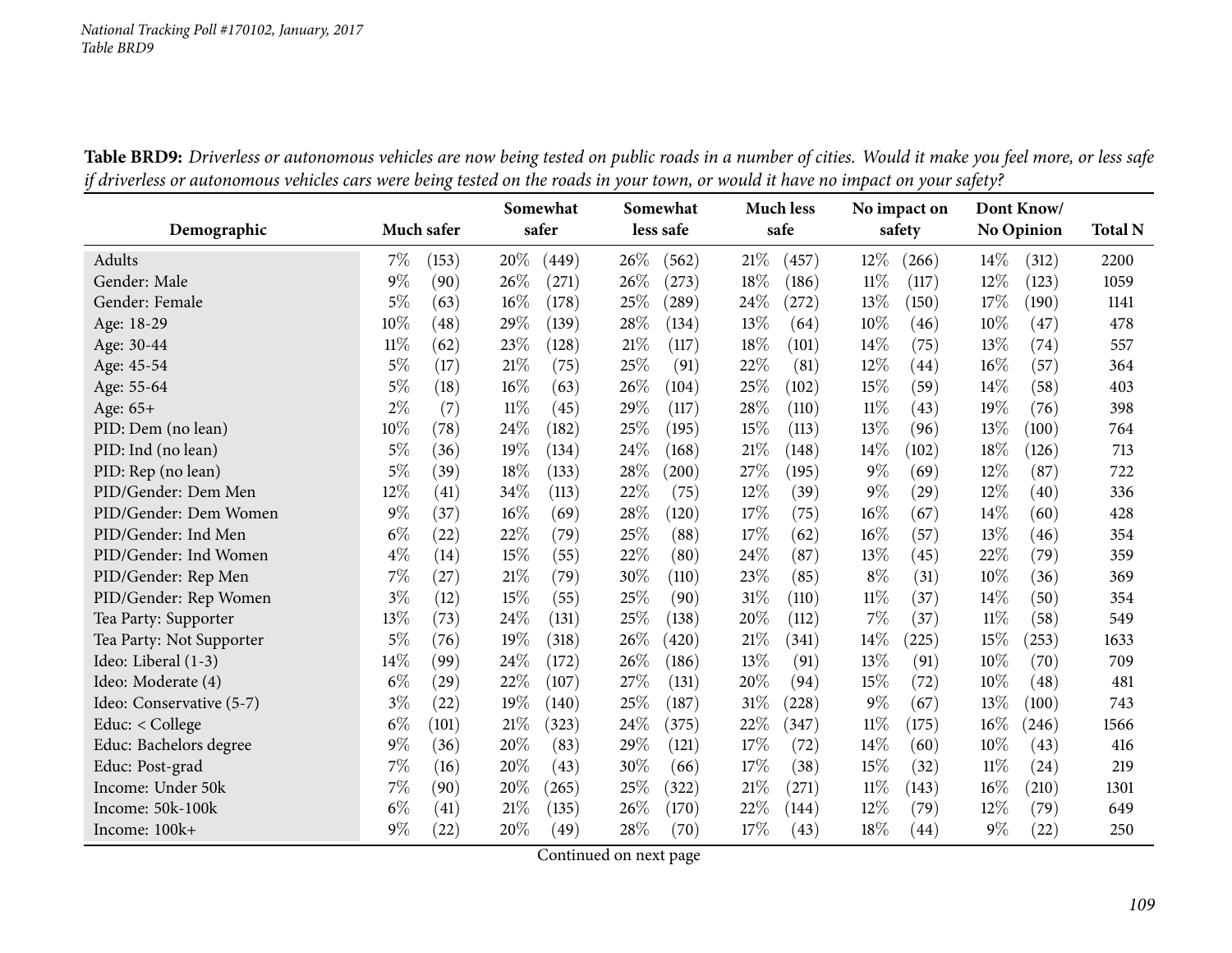*Morning Consult Table BRD9*

Table BRD9: Driverless or autonomous vehicles are now being tested on public roads in a number of cities. Would it make you feel more, or less safe if driverless or autonomous vehicles cars were being tested on the roads in your town, or would it have no impact on your safety?

| Demographic                   | Much safer     | Somewhat<br>safer | Somewhat<br>less safe | <b>Much less</b><br>safe | No impact on<br>safety       | Dont Know/<br><b>No Opinion</b> | <b>Total N</b> |
|-------------------------------|----------------|-------------------|-----------------------|--------------------------|------------------------------|---------------------------------|----------------|
|                               |                |                   |                       |                          |                              |                                 |                |
| Adults                        | $7\%$<br>(153) | 20%<br>(449)      | 26%<br>(562)          | 21%<br>(457)             | $12\%$<br>(266)              | $14\%$<br>(312)                 | 2200           |
| Ethnicity: White              | 5%<br>(95)     | 19%<br>(338)      | 26%<br>(459)          | 23%<br>(399)             | 13%<br>(224)                 | 13%<br>(235)                    | 1750           |
| Ethnicity: Hispanic           | 9%<br>(31)     | 35%<br>(114)      | 25%<br>(81)           | 13%<br>(44)              | $11\%$<br>(37)               | 7%<br>(22)                      | 329            |
| Ethnicity: Afr. Am.           | 14%<br>(38)    | 22%<br>(60)       | 23%<br>(61)           | 13\%<br>(34)             | $8\%$<br>(22)                | 20%<br>(52)                     | 268            |
| Ethnicity: Other              | 11%<br>(19)    | 28%<br>(51)       | 23%<br>(42)           | 13%<br>(24)              | $11\%$<br>$\left( 20\right)$ | 14%<br>(25)                     | 182            |
| Relig: Protestant             | $6\%$<br>(31)  | 19%<br>(104)      | 24\%<br>(128)         | 23%<br>(124)             | 12%<br>(62)                  | 17\%<br>(91)                    | 540            |
| Relig: Roman Catholic         | 9%<br>(40)     | 22%<br>(102)      | 28%<br>(131)          | 19%<br>(88)              | $12\%$<br>(54)               | 10%<br>(46)                     | 460            |
| Relig: Ath./Agn./None         | $6\%$<br>(35)  | 24%<br>(143)      | 25%<br>(147)          | 18%<br>(108)             | 14%<br>(84)                  | 14%<br>(82)                     | 600            |
| Relig: Something Else         | $8\%$<br>(26)  | 17%<br>(56)       | 25%<br>(84)           | 24%<br>(80)              | 14\%<br>(47)                 | 12%<br>(39)                     | 333            |
| Relig: Jewish                 | $8\%$<br>(4)   | 18%<br>(9)        | 28%<br>(14)           | 20%<br>(10)              | $11\%$<br>(6)                | 15%<br>(8)                      | 51             |
| Relig: Evangelical            | 9%<br>(56)     | 20%<br>(125)      | 23%<br>(140)          | 23%<br>(143)             | $8\%$<br>(48)                | 17%<br>(106)                    | 618            |
| Relig: Non-Evang. Catholics   | $5\%$<br>(35)  | 19%<br>(126)      | 29%<br>(191)          | 19%<br>(126)             | 13%<br>(87)                  | 13%<br>(84)                     | 648            |
| Relig: All Christian          | 7%<br>(91)     | 20%<br>(250)      | 26\%<br>(331)         | 21\%<br>(269)            | 11%<br>(135)                 | 15%<br>(190)                    | 1267           |
| Relig: All Non-Christian      | 7%<br>(62)     | 21%<br>(199)      | 25%<br>(231)          | 20%<br>(188)             | 14\%<br>(132)                | 13%<br>(121)                    | 933            |
| Community: Urban              | $8\%$<br>(42)  | 25%<br>(142)      | 23%<br>(128)          | 15%<br>(83)              | 13%<br>(74)                  | 16%<br>(91)                     | 558            |
| Community: Suburban           | $6\%$<br>(63)  | 19%<br>(190)      | 28%<br>(285)          | 22%<br>(217)             | $11\%$<br>(110)              | 14%<br>(136)                    | 1001           |
| Community: Rural              | 7%<br>(48)     | 18%<br>(118)      | 23%<br>(149)          | 25%<br>(158)             | 13\%<br>(82)                 | 13%<br>(86)                     | 641            |
| <b>Employ: Private Sector</b> | 9%<br>(62)     | 23%<br>(150)      | 25%<br>(163)          | 20%<br>(130)             | 12%<br>(80)                  | $11\%$<br>(71)                  | 656            |
| Employ: Government            | 10%<br>(16)    | 25%<br>(40)       | 32%<br>(50)           | 13%<br>(20)              | $9\%$<br>(13)                | 12%<br>(19)                     | 158            |
| Employ: Self-Employed         | 9%<br>(15)     | 21%<br>(36)       | 19%<br>(33)           | 25%<br>(43)              | 16%<br>(28)                  | $11\%$<br>(19)                  | 173            |
| Employ: Homemaker             | $3\%$<br>(6)   | 21%<br>(44)       | $21\%$<br>(44)        | 20%<br>(43)              | 16%<br>(34)                  | 18%<br>(38)                     | 209            |
| Employ: Student               | $6\%$<br>(7)   | 29%<br>(31)       | 29%<br>(31)           | 14%<br>(15)              | 12%<br>(12)                  | 10%<br>(11)                     | 107            |
| Employ: Retired               | $3\%$<br>(14)  | 13%<br>(61)       | 29%<br>(138)          | 26%<br>(128)             | 13%<br>(61)                  | 17%<br>(81)                     | 484            |
| Employ: Unemployed            | $11\%$<br>(26) | 21%<br>(48)       | 25%<br>(56)           | 20%<br>(46)              | 10%<br>(22)                  | 13%<br>(29)                     | 227            |
| Employ: Other                 | $4\%$<br>(8)   | 21%<br>(38)       | 26%<br>(47)           | 18%<br>(33)              | $8\%$<br>(15)                | 24%<br>(44)                     | 185            |
| Job Type: White-collar        | 7%<br>(51)     | 22%<br>(156)      | 27%<br>(196)          | 18%<br>(127)             | 15%<br>(107)                 | 12%<br>(84)                     | 721            |
| Job Type: Blue-collar         | 7%<br>(66)     | 20%<br>(203)      | 25%<br>(252)          | 25%<br>(250)             | $11\%$<br>(111)              | $11\%$<br>(113)                 | 996            |
| Job Type: Don't Know          | 7%<br>(35)     | 19%<br>(90)       | 24\%<br>(115)         | 17%<br>(80)              | 10%<br>(48)                  | 24\%<br>(116)                   | 484            |
| Military HH: Yes              | $6\%$<br>(22)  | 19%<br>(75)       | 26\%<br>(99)          | 24%<br>(91)              | 11%<br>(44)                  | 14%<br>(55)                     | 386            |
| Military HH: No               | 7%<br>(130)    | 21%<br>(375)      | 26\%<br>(463)         | 20%<br>(366)             | 12%<br>(222)                 | 14\%<br>(258)                   | 1814           |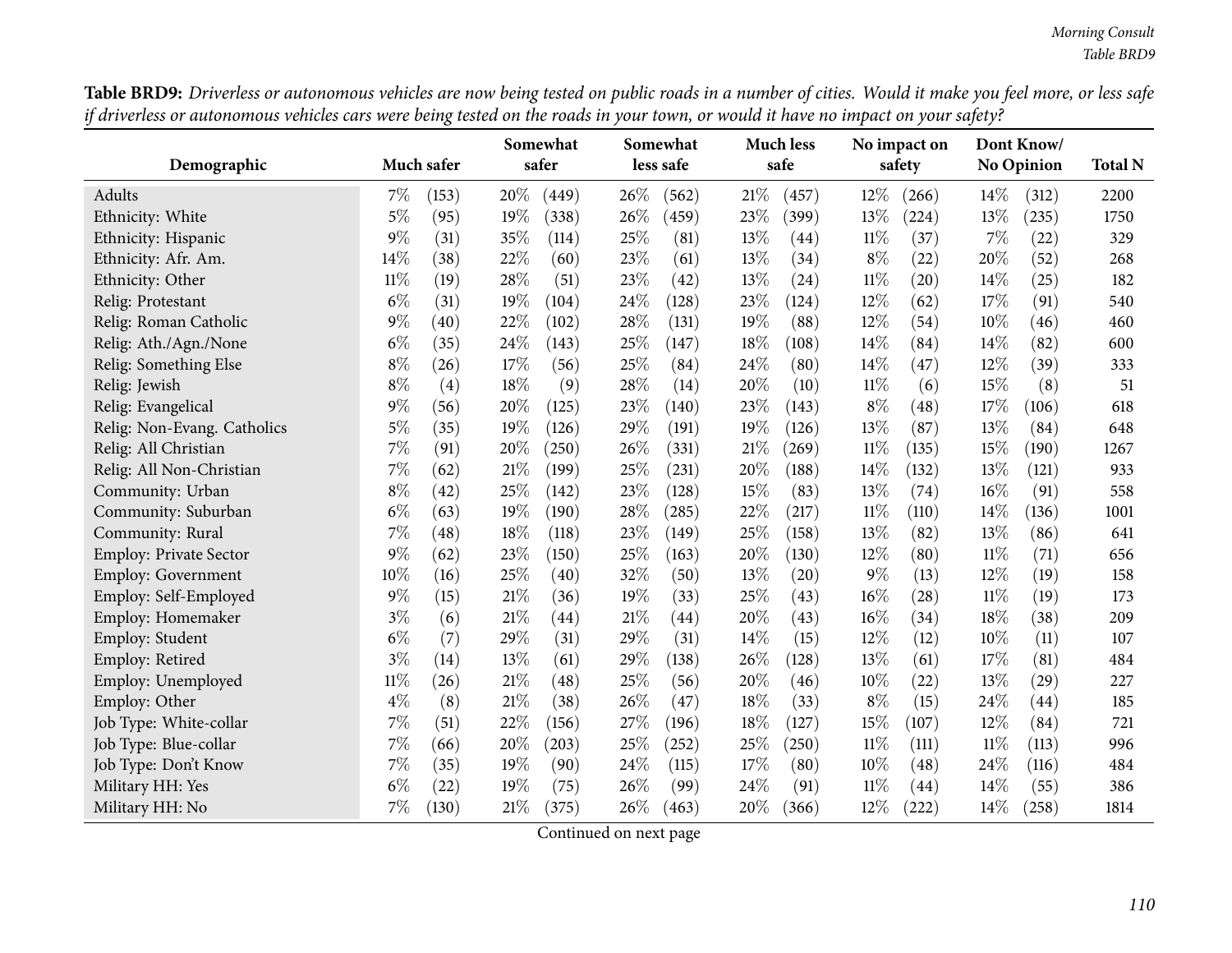| Demographic                          |        | Much safer         |        | Somewhat<br>safer |      | Somewhat<br>less safe |        | <b>Much less</b><br>safe |        | No impact on<br>safety |        | Dont Know/<br><b>No Opinion</b> | <b>Total N</b> |
|--------------------------------------|--------|--------------------|--------|-------------------|------|-----------------------|--------|--------------------------|--------|------------------------|--------|---------------------------------|----------------|
|                                      |        |                    |        |                   |      |                       |        |                          |        |                        |        |                                 |                |
| Adults                               | $7\%$  | (153)              | $20\%$ | (449)             | 26\% | (562)                 | 21%    | (457)                    | $12\%$ | (266)                  | $14\%$ | (312)                           | 2200           |
| RD/WT: Right Direction               | 12\%   | (86)               | $26\%$ | (192)             | 24\% | (175)                 | $16\%$ | (116)                    | $10\%$ | (73)                   | 13\%   | (93)                            | 735            |
| RD/WT: Wrong Track                   | $5\%$  | (67)               | 18%    | (258)             | 26\% | (387)                 | 23%    | (341)                    | 13\%   | (193)                  | 15\%   | (219)                           | 1465           |
| Obama Job: Approve                   | $9\%$  | (108)              | 25%    | (297)             | 26%  | (309)                 | 13%    | (150)                    | 14\%   | (164)                  | 13\%   | (153)                           | 1181           |
| Obama Job: Disapprove                | $5\%$  | (43)               | $16\%$ | (145)             | 25%  | (230)                 | 32\%   | (296)                    | $10\%$ | (96)                   | $12\%$ | (114)                           | 923            |
| #1 Issue: Economy                    | $6\%$  | (47)               | 22%    | (166)             | 26%  | (189)                 | 20%    | (151)                    | 14\%   | (100)                  | 12\%   | (87)                            | 739            |
| #1 Issue: Security                   | 7%     | (28)               | 20%    | (77)              | 26%  | (103)                 | 25\%   | (99)                     | $11\%$ | (42)                   | $11\%$ | (41)                            | 391            |
| #1 Issue: Health Care                | $5\%$  | (21)               | 18%    | (71)              | 28\% | (110)                 | 22\%   | (86)                     | 12\%   | (47)                   | $14\%$ | (53)                            | 388            |
| #1 Issue: Medicare / Social Security | 7%     | $\left( 20\right)$ | 15%    | (42)              | 23\% | (66)                  | 24\%   | (67)                     | 13%    | (36)                   | 19%    | (55)                            | 286            |
| #1 Issue: Women's Issues             | $6\%$  | (6)                | 29%    | (27)              | 27\% | (25)                  | $14\%$ | (13)                     | $9\%$  | (8)                    | 15\%   | (14)                            | 92             |
| #1 Issue: Education                  | $11\%$ | (15)               | 26\%   | (35)              | 26\% | (35)                  | $11\%$ | (15)                     | $10\%$ | (14)                   | $16\%$ | (22)                            | 135            |
| #1 Issue: Energy                     | 15%    | (11)               | 30\%   | (22)              | 22\% | (16)                  | $7\%$  | (5)                      | $14\%$ | (10)                   | $11\%$ | (8)                             | 72             |
| #1 Issue: Other                      | $5\%$  | (5)                | $11\%$ | (10)              | 20%  | (19)                  | 21%    | (20)                     | $9\%$  | (9)                    | 34\%   | (34)                            | 98             |
| 2016 Vote: Democrat Hillary Clinton  | $9\%$  | (69)               | 23\%   | (183)             | 27\% | (216)                 | 15%    | (115)                    | 14\%   | (110)                  | 12\%   | (94)                            | 788            |
| 2016 Vote: Republican Donald Trump   | $7\%$  | (52)               | 18\%   | (134)             | 24\% | (183)                 | 28\%   | $\left( 209\right)$      | $9\%$  | (71)                   | 13\%   | (101)                           | 749            |
| 2016 Vote: Someone else              | $4\%$  | (6)                | 21%    | (35)              | 24\% | (40)                  | 26%    | (44)                     | $14\%$ | (24)                   | $11\%$ | (19)                            | 167            |
| 2012 Vote: Barack Obama              | $10\%$ | (86)               | 20%    | (169)             | 25\% | (211)                 | 17%    | (146)                    | $14\%$ | (116)                  | $14\%$ | (117)                           | 846            |
| 2012 Vote: Mitt Romney               | $5\%$  | (27)               | 18%    | (105)             | 27\% | (160)                 | 28%    | (169)                    | $9\%$  | (55)                   | 13\%   | (80)                            | 596            |
| 2012 Vote: Other                     | $2\%$  | (2)                | 22\%   | (19)              | 25\% | (23)                  | 28\%   | (25)                     | 11%    | (10)                   | 12%    | (11)                            | 90             |
| 2012 Vote: Didn't Vote               | $6\%$  | (37)               | 23\%   | (154)             | 25\% | (168)                 | 17%    | (114)                    | 13\%   | (85)                   | 15\%   | (102)                           | 661            |
| 4-Region: Northeast                  | $9\%$  | (35)               | 18%    | (71)              | 27\% | (107)                 | 21%    | (82)                     | $13\%$ | (53)                   | 13\%   | (53)                            | 401            |
| 4-Region: Midwest                    | $3\%$  | (16)               | 18%    | (85)              | 26\% | (122)                 | 24\%   | (116)                    | 15%    | (70)                   | $14\%$ | (64)                            | 473            |
| 4-Region: South                      | 7%     | (58)               | 22\%   | (179)             | 24\% | (196)                 | 20%    | (159)                    | 11%    | (92)                   | $16\%$ | (130)                           | 814            |
| 4-Region: West                       | $9\%$  | (44)               | 22%    | (114)             | 27%  | (138)                 | 20%    | (100)                    | $10\%$ | (51)                   | 13\%   | (65)                            | 511            |

Table BRD9: Driverless or autonomous vehicles are now being tested on public roads in a number of cities. Would it make you feel more, or less safe if driverless or autonomous vehicles cars were being tested on the roads in your town, or would it have no impact on your safety?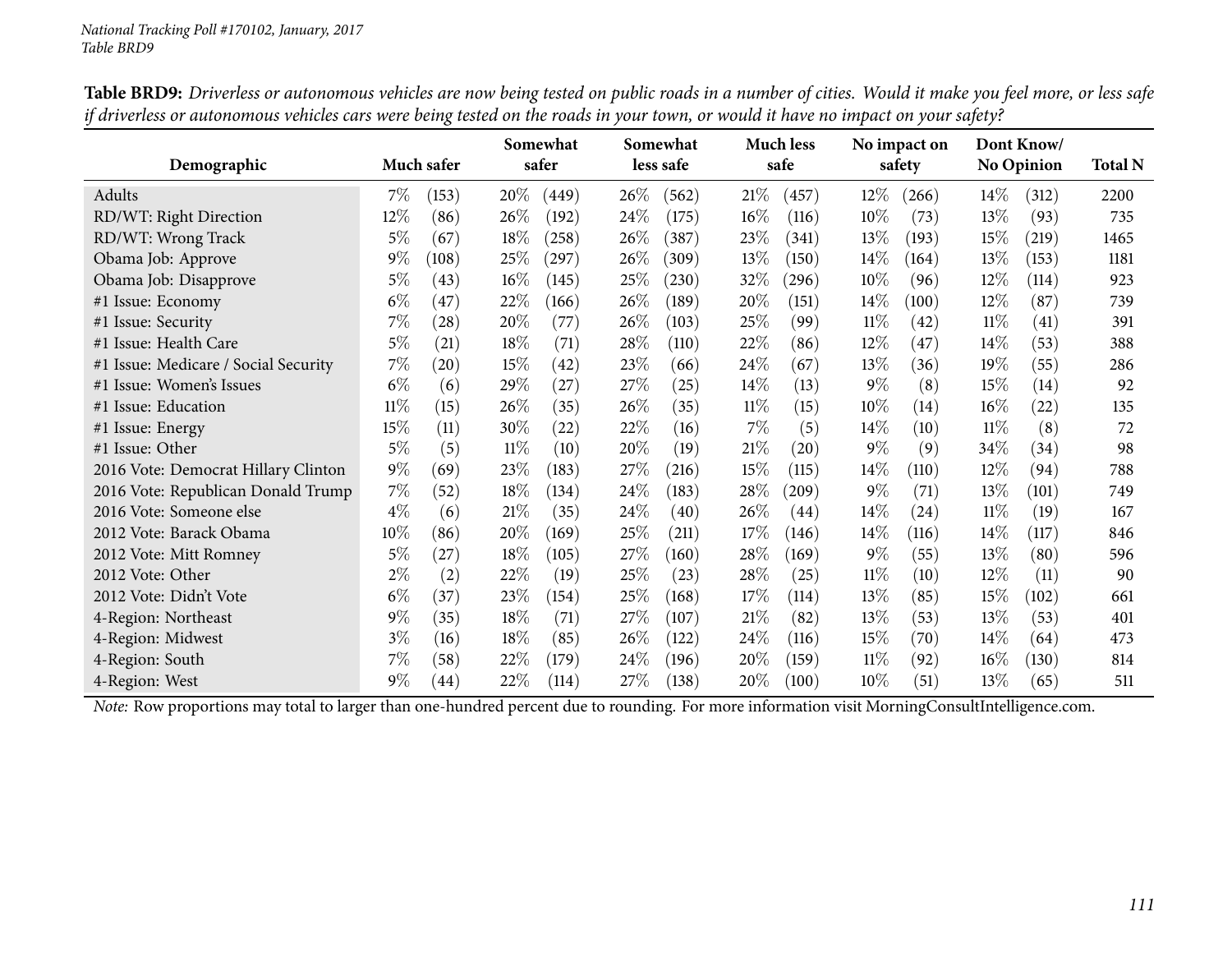|                | Table BRD10: How likely is it that the next car or vehicle you purchase will have some automatic driving features, such as adaptive cruise control and |  |  |
|----------------|--------------------------------------------------------------------------------------------------------------------------------------------------------|--|--|
| lane changing? |                                                                                                                                                        |  |  |

| Demographic              |        | Very likely |     | Somewhat<br>likely |        | Somewhat<br>unlikely |      | Very unlikely |        | Don't Know/<br><b>No Opinion</b> | <b>Total N</b> |
|--------------------------|--------|-------------|-----|--------------------|--------|----------------------|------|---------------|--------|----------------------------------|----------------|
| Adults                   | 10%    | (217)       | 26% | (563)              | 19%    | (429)                | 31%  | (678)         | $14\%$ | (313)                            | 2200           |
| Gender: Male             | 12%    | (128)       | 29% | (305)              | 18%    | (196)                | 29%  | (309)         | 11%    | (121)                            | 1059           |
| Gender: Female           | $8\%$  | (90)        | 23% | (258)              | 20%    | (233)                | 32%  | (369)         | 17%    | (192)                            | 1141           |
| Age: 18-29               | 12%    | (58)        | 30% | (143)              | 19%    | (90)                 | 26%  | (126)         | 13%    | (61)                             | 478            |
| Age: 30-44               | $16\%$ | (89)        | 27% | (149)              | 22%    | (122)                | 23%  | (128)         | 12%    | (69)                             | 557            |
| Age: 45-54               | 5%     | (17)        | 28% | (102)              | 19%    | (69)                 | 33%  | (122)         | 15%    | (54)                             | 364            |
| Age: 55-64               | $9\%$  | (36)        | 22% | (91)               | 16%    | (66)                 | 36%  | (144)         | 17\%   | (67)                             | 403            |
| Age: 65+                 | $5\%$  | (18)        | 20% | (78)               | 20%    | (81)                 | 40%  | (157)         | 16%    | (63)                             | 398            |
| PID: Dem (no lean)       | 14%    | (104)       | 30% | (231)              | 19%    | (143)                | 23%  | (174)         | 15%    | (112)                            | 764            |
| PID: Ind (no lean)       | $9\%$  | (62)        | 21% | (150)              | 20%    | (139)                | 34%  | (239)         | 17%    | (123)                            | 713            |
| PID: Rep (no lean)       | 7%     | (52)        | 25% | (182)              | 20%    | (146)                | 37%  | (264)         | $11\%$ | (79)                             | 722            |
| PID/Gender: Dem Men      | 17%    | (59)        | 35% | (117)              | 13%    | (44)                 | 22%  | (74)          | 12%    | (42)                             | 336            |
| PID/Gender: Dem Women    | $11\%$ | (45)        | 27% | (113)              | 23%    | (99)                 | 23%  | (100)         | 16%    | (70)                             | 428            |
| PID/Gender: Ind Men      | $11\%$ | (39)        | 22% | (77)               | 23%    | (81)                 | 31%  | (108)         | 14\%   | (48)                             | 354            |
| PID/Gender: Ind Women    | $6\%$  | (22)        | 20% | (73)               | 16%    | (58)                 | 36%  | (131)         | 21%    | (74)                             | 359            |
| PID/Gender: Rep Men      | $8\%$  | (30)        | 30% | (111)              | 19%    | (70)                 | 34%  | (126)         | $9\%$  | (32)                             | 369            |
| PID/Gender: Rep Women    | $6\%$  | (22)        | 20% | (71)               | $21\%$ | (75)                 | 39%  | (138)         | 13%    | (47)                             | 354            |
| Tea Party: Supporter     | 15%    | (84)        | 31% | (168)              | 17%    | (92)                 | 29%  | (157)         | $9\%$  | (48)                             | 549            |
| Tea Party: Not Supporter | $8\%$  | (131)       | 24% | (394)              | 21%    | (335)                | 31%  | (512)         | 16%    | (260)                            | 1633           |
| Ideo: Liberal (1-3)      | 15%    | (107)       | 31% | (221)              | 19%    | (135)                | 22%  | (158)         | 12%    | (87)                             | 709            |
| Ideo: Moderate (4)       | $9\%$  | (44)        | 29% | (141)              | 23%    | (109)                | 28%  | (133)         | $11\%$ | (53)                             | 481            |
| Ideo: Conservative (5-7) | $7\%$  | (54)        | 21% | (159)              | 20%    | (147)                | 41\% | (302)         | $11\%$ | (81)                             | 743            |
| Educ: < College          | 9%     | (142)       | 24% | (369)              | 19%    | (292)                | 33%  | (521)         | 16%    | (243)                            | 1566           |
| Educ: Bachelors degree   | 10%    | (40)        | 31% | (128)              | 23%    | (96)                 | 25%  | (104)         | $11\%$ | (47)                             | 416            |
| Educ: Post-grad          | $16\%$ | (36)        | 30% | (66)               | 19%    | (41)                 | 24\% | (53)          | 10%    | (23)                             | 219            |
| Income: Under 50k        | $8\%$  | (111)       | 23% | (298)              | 19%    | (245)                | 33%  | (430)         | 17%    | (217)                            | 1301           |
| Income: 50k-100k         | 12%    | (77)        | 26% | (171)              | 21%    | (140)                | 29%  | (188)         | 12%    | (75)                             | 649            |
| Income: 100k+            | $12\%$ | (30)        | 38% | (95)               | 18%    | (44)                 | 24\% | (60)          | $8\%$  | (21)                             | 250            |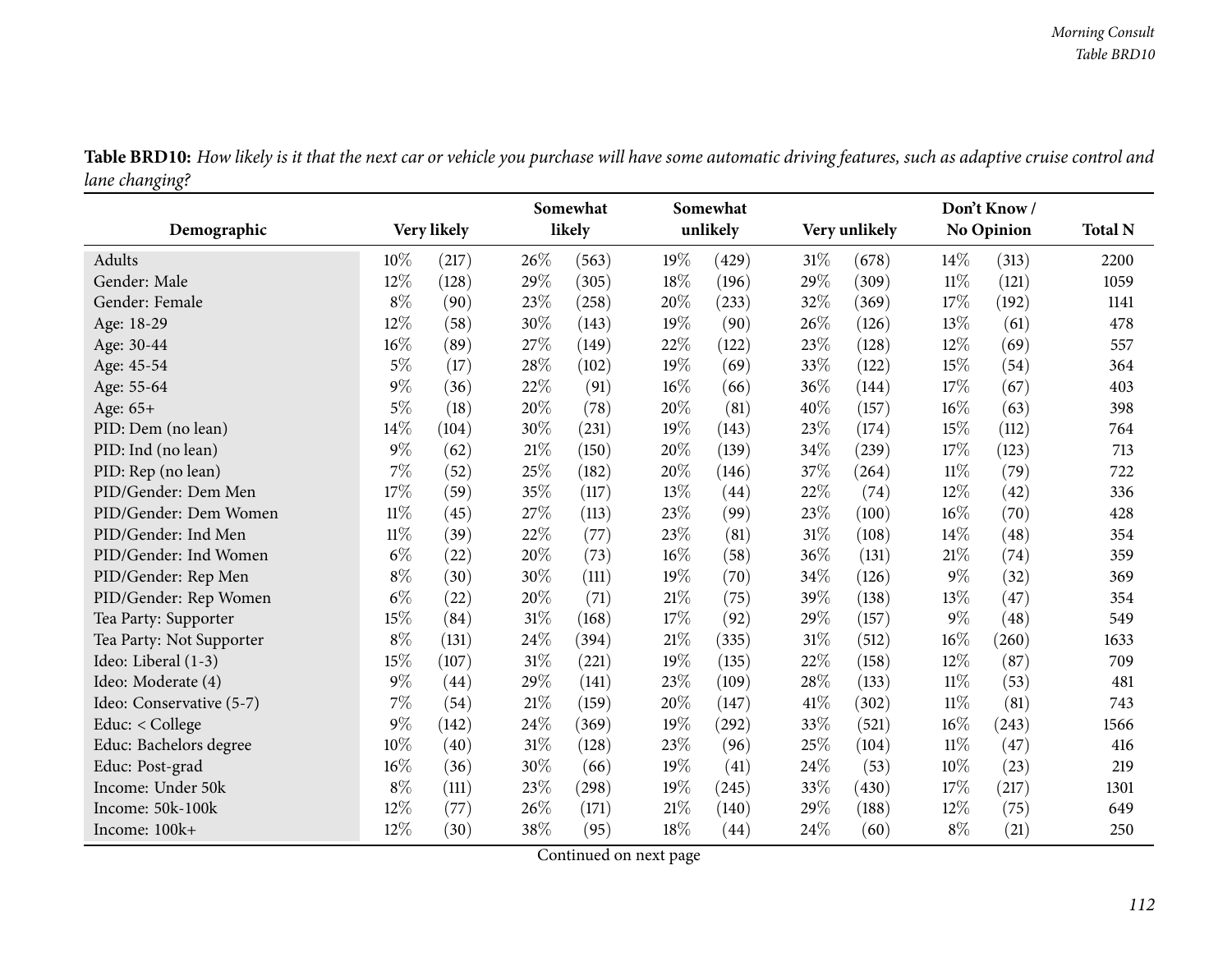Table BRD10: How likely is it that the next car or vehicle you purchase will have some automatic driving features, such as adaptive cruise control and *lane changing?*

|                             |        |             | Somewhat |        | Somewhat |          |        | Don't Know/   |        |            |                |
|-----------------------------|--------|-------------|----------|--------|----------|----------|--------|---------------|--------|------------|----------------|
| Demographic                 |        | Very likely |          | likely |          | unlikely |        | Very unlikely |        | No Opinion | <b>Total N</b> |
| Adults                      | 10%    | (217)       | 26%      | (563)  | $19\%$   | (429)    | 31%    | (678)         | 14\%   | (313)      | 2200           |
| Ethnicity: White            | $8\%$  | (139)       | 24%      | (421)  | 20%      | (356)    | 34%    | (588)         | 14%    | (245)      | 1750           |
| Ethnicity: Hispanic         | 14%    | (46)        | 35%      | (115)  | 23%      | (76)     | $16\%$ | (52)          | 12%    | (40)       | 329            |
| Ethnicity: Afr. Am.         | 19%    | (50)        | 30%      | (82)   | 16%      | (44)     | $21\%$ | (55)          | 14%    | (38)       | 268            |
| Ethnicity: Other            | 15%    | (28)        | 33%      | (61)   | 16%      | (28)     | 19%    | (35)          | 16%    | (30)       | 182            |
| Relig: Protestant           | $8\%$  | (44)        | 23%      | (125)  | 19%      | (101)    | 34%    | (183)         | 16%    | (88)       | 540            |
| Relig: Roman Catholic       | 12%    | (56)        | 29%      | (135)  | 22%      | (101)    | 25%    | (116)         | $11\%$ | (53)       | 460            |
| Relig: Ath./Agn./None       | $8\%$  | (47)        | 28%      | (169)  | 18%      | (108)    | $31\%$ | (187)         | 15%    | (88)       | 600            |
| Relig: Something Else       | 12%    | (39)        | 24%      | (80)   | 23%      | (77)     | $31\%$ | (103)         | 10%    | (33)       | 333            |
| Relig: Jewish               | $7\%$  | (4)         | 42%      | (21)   | $12\%$   | (6)      | 24%    | (12)          | 15%    | (8)        | 51             |
| Relig: Evangelical          | 13%    | (79)        | 22%      | (136)  | 15%      | (95)     | 34\%   | (209)         | 16%    | (99)       | 618            |
| Relig: Non-Evang. Catholics | $8\%$  | (52)        | 27%      | (178)  | 23%      | (148)    | 27%    | (178)         | 14%    | (93)       | 648            |
| Relig: All Christian        | 10%    | (131)       | 25%      | (314)  | 19%      | (243)    | $31\%$ | (387)         | 15%    | (192)      | 1267           |
| Relig: All Non-Christian    | $9\%$  | (87)        | 27%      | (249)  | 20%      | (185)    | 31%    | (291)         | 13%    | (121)      | 933            |
| Community: Urban            | 14%    | (76)        | 30%      | (168)  | 17%      | (93)     | 24%    | (132)         | 16%    | (90)       | 558            |
| Community: Suburban         | $9\%$  | (90)        | 26%      | (261)  | 22%      | (220)    | 30%    | (302)         | 13%    | (128)      | 1001           |
| Community: Rural            | $8\%$  | (50)        | 21%      | (135)  | 18%      | (116)    | 38%    | (244)         | 15%    | (95)       | 641            |
| Employ: Private Sector      | 14%    | (89)        | 29%      | (189)  | 18%      | (119)    | 28%    | (183)         | 12%    | (76)       | 656            |
| Employ: Government          | $8\%$  | (12)        | 38%      | (60)   | 20%      | (32)     | 26%    | (41)          | $8\%$  | (13)       | 158            |
| Employ: Self-Employed       | 15%    | (26)        | 25%      | (43)   | 18%      | (32)     | 32%    | (56)          | $9\%$  | (16)       | 173            |
| Employ: Homemaker           | $4\%$  | (8)         | 25%      | (52)   | 27\%     | (56)     | 28%    | (59)          | 17%    | (35)       | 209            |
| Employ: Student             | $8\%$  | (8)         | 27%      | (29)   | 19%      | (20)     | 32%    | (34)          | 14%    | (15)       | 107            |
| Employ: Retired             | $8\%$  | (39)        | 20%      | (99)   | 20%      | (95)     | 37%    | (178)         | 15%    | (73)       | 484            |
| Employ: Unemployed          | $11\%$ | (24)        | 22%      | (51)   | 18%      | (41)     | 38%    | (87)          | $11\%$ | (24)       | 227            |
| Employ: Other               | $6\%$  | (11)        | 21%      | (40)   | 19%      | (35)     | 22%    | (40)          | 32%    | (60)       | 185            |
| Job Type: White-collar      | $11\%$ | (83)        | 29%      | (209)  | 22%      | (159)    | 25%    | (178)         | 13%    | (91)       | 721            |
| Job Type: Blue-collar       | $9\%$  | (86)        | 26%      | (258)  | 17%      | (172)    | 38%    | (377)         | 10%    | (103)      | 996            |
| Job Type: Don't Know        | 10%    | (48)        | 20%      | (96)   | 20%      | (98)     | 25%    | (122)         | 25%    | (119)      | 484            |
| Military HH: Yes            | 10%    | (40)        | 25%      | (95)   | 22%      | (86)     | 32%    | (123)         | 11%    | (43)       | 386            |
| Military HH: No             | 10%    | (178)       | 26%      | (468)  | 19%      | (342)    | $31\%$ | (555)         | 15%    | (270)      | 1814           |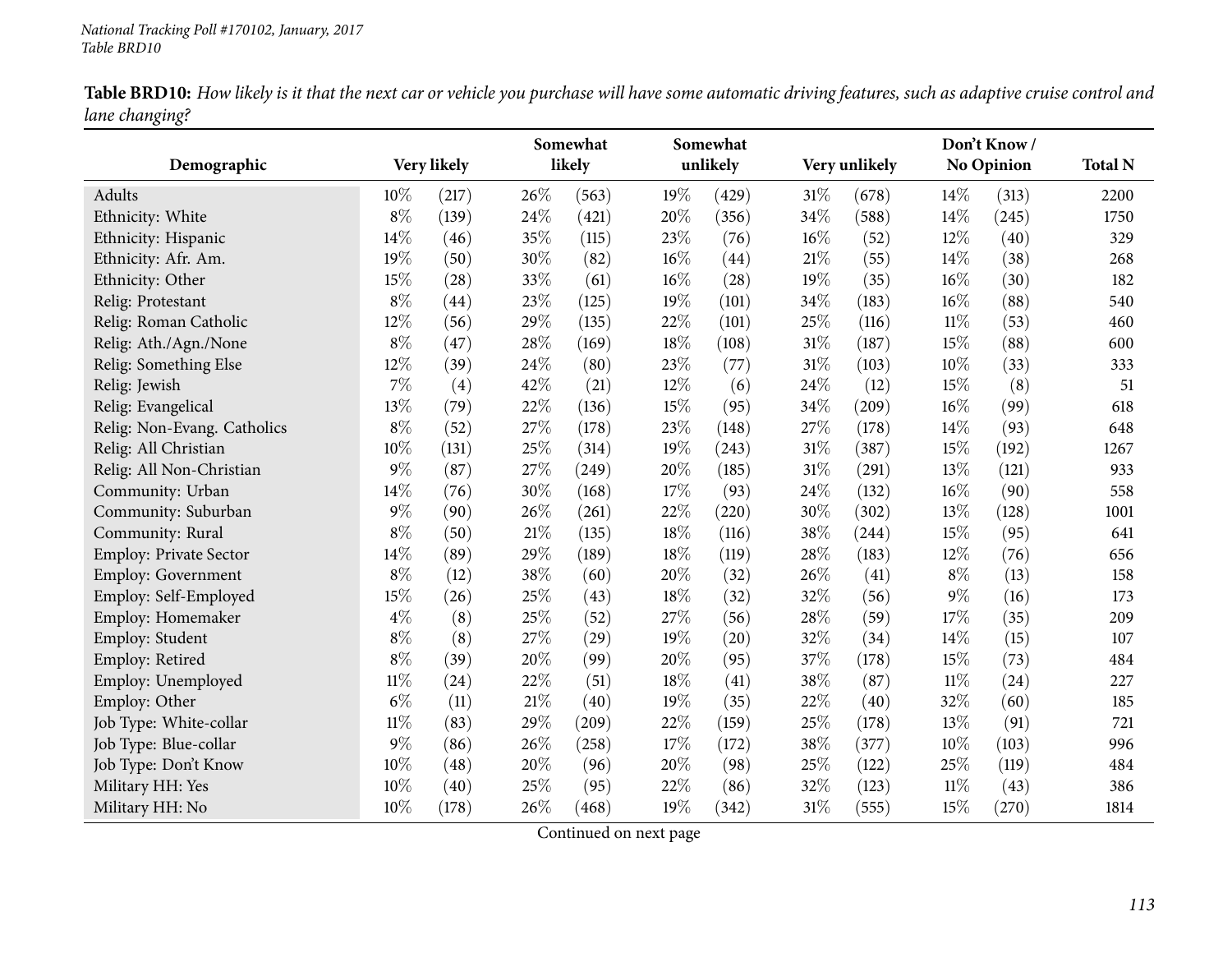Table BRD10: How likely is it that the next car or vehicle you purchase will have some automatic driving features, such as adaptive cruise control and *lane changing?*

|                                      |        |             |      | Somewhat |        | Somewhat |        | Don't Know/        |        |                    |                |
|--------------------------------------|--------|-------------|------|----------|--------|----------|--------|--------------------|--------|--------------------|----------------|
| Demographic                          |        | Very likely |      | likely   |        | unlikely |        | Very unlikely      |        | <b>No Opinion</b>  | <b>Total N</b> |
| Adults                               | 10%    | (217)       | 26\% | (563)    | 19%    | (429)    | $31\%$ | (678)              | $14\%$ | (313)              | 2200           |
| RD/WT: Right Direction               | 14\%   | (105)       | 30%  | (220)    | 18%    | (129)    | 24\%   | (176)              | $14\%$ | (104)              | 735            |
| RD/WT: Wrong Track                   | $8\%$  | (112)       | 23\% | (344)    | 20%    | (300)    | 34\%   | (501)              | $14\%$ | (209)              | 1465           |
| Obama Job: Approve                   | 13%    | (152)       | 29%  | (342)    | 21%    | (247)    | 24\%   | (282)              | 13\%   | (158)              | 1181           |
| Obama Job: Disapprove                | $6\%$  | (60)        | 22%  | (202)    | 19%    | (175)    | 41\%   | (374)              | $12\%$ | (113)              | 923            |
| #1 Issue: Economy                    | $9\%$  | (67)        | 27%  | (197)    | 19%    | (143)    | 34\%   | (250)              | $11\%$ | (81)               | 739            |
| #1 Issue: Security                   | 10%    | (40)        | 23\% | (90)     | 18\%   | (70)     | 37\%   | (146)              | $11\%$ | $\left( 44\right)$ | 391            |
| #1 Issue: Health Care                | $8\%$  | (33)        | 25%  | (97)     | 23%    | (90)     | 28\%   | (110)              | 15%    | (59)               | 388            |
| #1 Issue: Medicare / Social Security | $11\%$ | (32)        | 21%  | (59)     | 18%    | (51)     | 30\%   | (85)               | 20%    | (58)               | 286            |
| #1 Issue: Women's Issues             | $9\%$  | (8)         | 30%  | (28)     | 24\%   | (22)     | 22\%   | (21)               | 15%    | (13)               | 92             |
| #1 Issue: Education                  | 18%    | (24)        | 33%  | (44)     | 19%    | (25)     | $14\%$ | (19)               | 17%    | (23)               | 135            |
| #1 Issue: Energy                     | 14%    | (10)        | 41\% | (29)     | 18%    | (13)     | 18\%   | (13)               | $11\%$ | (8)                | 72             |
| #1 Issue: Other                      | $4\%$  | (4)         | 19%  | (19)     | $16\%$ | (15)     | 35%    | (34)               | 27\%   | (26)               | 98             |
| 2016 Vote: Democrat Hillary Clinton  | 13%    | (101)       | 30%  | (232)    | 20%    | (161)    | 23\%   | (178)              | 15%    | (115)              | 788            |
| 2016 Vote: Republican Donald Trump   | $8\%$  | (58)        | 23\% | (175)    | $19\%$ | (145)    | 38\%   | (282)              | $12\%$ | (90)               | 749            |
| 2016 Vote: Someone else              | $4\%$  | (7)         | 22\% | (37)     | 29%    | (49)     | 33\%   | (54)               | $12\%$ | (20)               | 167            |
| 2012 Vote: Barack Obama              | 12%    | (104)       | 29%  | (245)    | 20%    | (172)    | 25\%   | (214)              | 13%    | (111)              | 846            |
| 2012 Vote: Mitt Romney               | $8\%$  | (46)        | 21%  | (126)    | 21%    | (123)    | 38\%   | (225)              | 13\%   | (76)               | 596            |
| 2012 Vote: Other                     | 7%     | (6)         | 22%  | (20)     | 26\%   | (23)     | 30%    | $\left( 27\right)$ | $16\%$ | (14)               | 90             |
| 2012 Vote: Didn't Vote               | $9\%$  | (61)        | 26\% | (171)    | 17%    | (111)    | 32\%   | (210)              | 16%    | (109)              | 661            |
| 4-Region: Northeast                  | $12\%$ | (47)        | 27%  | (107)    | 19%    | (78)     | 32\%   | (128)              | $10\%$ | (41)               | 401            |
| 4-Region: Midwest                    | $8\%$  | (37)        | 19%  | (92)     | 21%    | (97)     | $36\%$ | (172)              | $16\%$ | (75)               | 473            |
| 4-Region: South                      | $9\%$  | (74)        | 28%  | (225)    | 19%    | (157)    | 28\%   | (231)              | $16\%$ | (127)              | 814            |
| 4-Region: West                       | 12%    | (59)        | 27\% | (140)    | 19%    | (96)     | 29%    | (147)              | 13%    | (69)               | 511            |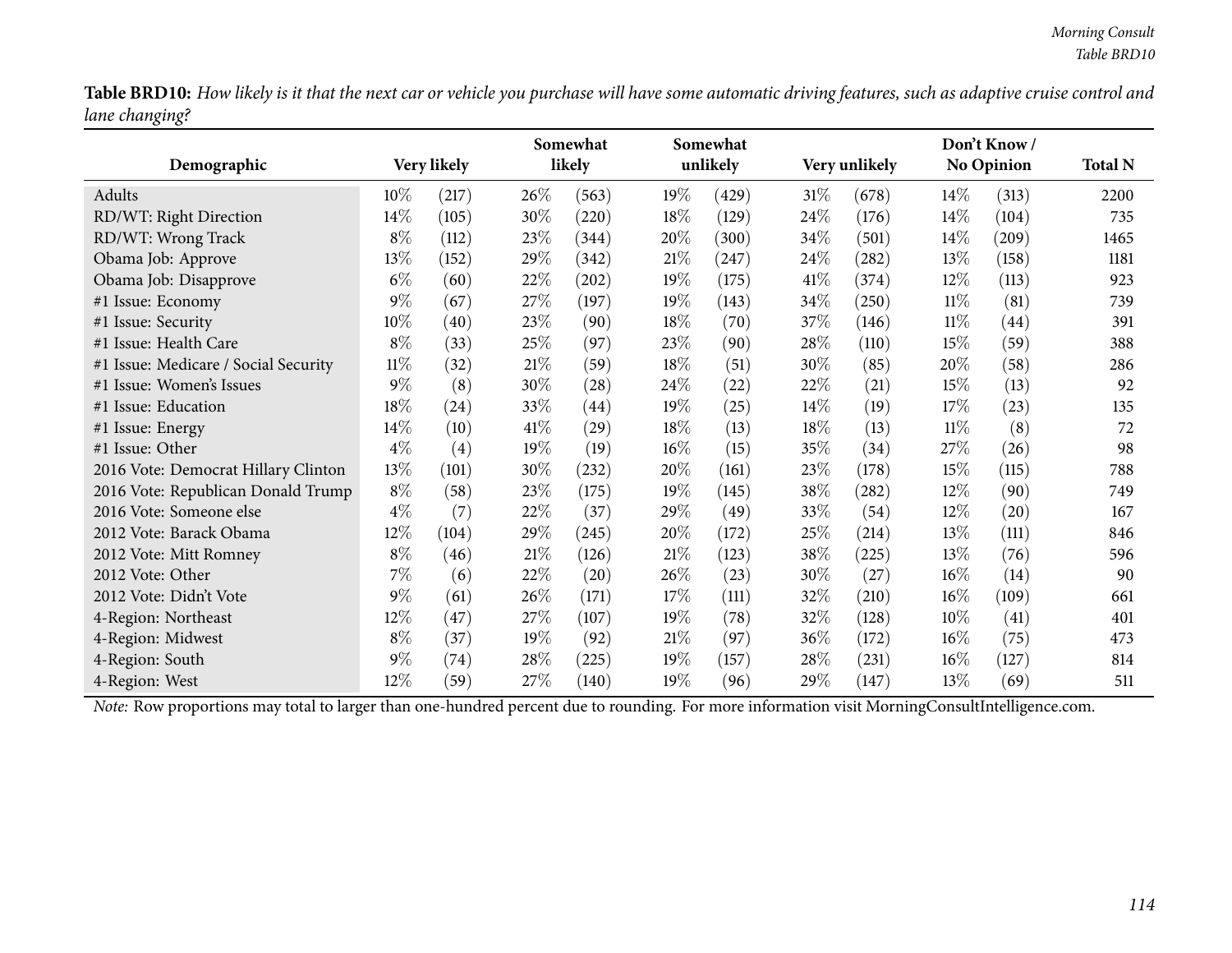| Demographic              |        | Autonomous vehicles<br>should be programmed to<br>always protect the<br>passengers inside the<br>vehicle, even if that means<br>putting pedestrians and<br>passersby at risk. | Autonomous vehicles<br>should be programmed to<br>always minimize the<br>number of casualties,<br>even if that means putting<br>people inside the car at<br>risk. |       |      | Dont Know/No<br>Opinion | <b>Total N</b> |
|--------------------------|--------|-------------------------------------------------------------------------------------------------------------------------------------------------------------------------------|-------------------------------------------------------------------------------------------------------------------------------------------------------------------|-------|------|-------------------------|----------------|
| Adults                   | 18%    | (392)                                                                                                                                                                         | 34%                                                                                                                                                               | (742) | 48%  | (1066)                  | 2200           |
| Gender: Male             | 19%    | (205)                                                                                                                                                                         | 38%                                                                                                                                                               | (400) | 43%  | (454)                   | 1059           |
| Gender: Female           | 16%    | (187)                                                                                                                                                                         | 30%                                                                                                                                                               | (342) | 54%  | (612)                   | 1141           |
| Age: 18-29               | 25%    | (118)                                                                                                                                                                         | 43%                                                                                                                                                               | (204) | 33%  | (156)                   | 478            |
| Age: 30-44               | 22%    | (125)                                                                                                                                                                         | 36%                                                                                                                                                               | (203) | 41\% | (229)                   | 557            |
| Age: 45-54               | 15%    | (55)                                                                                                                                                                          | 32%                                                                                                                                                               | (117) | 53%  | (192)                   | 364            |
| Age: 55-64               | $11\%$ | (45)                                                                                                                                                                          | 33%                                                                                                                                                               | (133) | 56%  | (224)                   | 403            |
| Age: 65+                 | 12%    | (49)                                                                                                                                                                          | 21%                                                                                                                                                               | (84)  | 67%  | (265)                   | 398            |
| PID: Dem (no lean)       | 21%    | (163)                                                                                                                                                                         | 36%                                                                                                                                                               | (273) | 43%  | (328)                   | 764            |
| PID: Ind (no lean)       | 15%    | (105)                                                                                                                                                                         | 31%                                                                                                                                                               | (225) | 54%  | (384)                   | 713            |
| PID: Rep (no lean)       | 17%    | (125)                                                                                                                                                                         | 34%                                                                                                                                                               | (244) | 49%  | (354)                   | 722            |
| PID/Gender: Dem Men      | 25%    | (83)                                                                                                                                                                          | 40\%                                                                                                                                                              | (134) | 35%  | (119)                   | 336            |
| PID/Gender: Dem Women    | 19%    | (80)                                                                                                                                                                          | 32%                                                                                                                                                               | (139) | 49%  | (209)                   | 428            |
| PID/Gender: Ind Men      | 16%    | (58)                                                                                                                                                                          | 37%                                                                                                                                                               | (131) | 47%  | (165)                   | 354            |
| PID/Gender: Ind Women    | 13%    | (47)                                                                                                                                                                          | 26%                                                                                                                                                               | (94)  | 61%  | (219)                   | 359            |
| PID/Gender: Rep Men      | 17%    | (63)                                                                                                                                                                          | 37%                                                                                                                                                               | (135) | 46%  | (170)                   | 369            |
| PID/Gender: Rep Women    | 17%    | (61)                                                                                                                                                                          | 31%                                                                                                                                                               | (109) | 52%  | (184)                   | 354            |
| Tea Party: Supporter     | 24%    | (131)                                                                                                                                                                         | 40\%                                                                                                                                                              | (218) | 36%  | (200)                   | 549            |
| Tea Party: Not Supporter | 16%    | (258)                                                                                                                                                                         | 32%                                                                                                                                                               | (522) | 52%  | (853)                   | 1633           |
| Ideo: Liberal (1-3)      | 25%    | (174)                                                                                                                                                                         | 38%                                                                                                                                                               | (268) | 38%  | (267)                   | 709            |
| Ideo: Moderate (4)       | 15%    | (70)                                                                                                                                                                          | 35%                                                                                                                                                               | (169) | 50%  | (242)                   | 481            |
| Ideo: Conservative (5-7) | 16%    | (118)                                                                                                                                                                         | 35%                                                                                                                                                               | (258) | 49%  | (367)                   | 743            |
| Educ: < College          | 18%    | (276)                                                                                                                                                                         | 32%                                                                                                                                                               | (499) | 50%  | (791)                   | 1566           |
| Educ: Bachelors degree   | 20%    | (81)                                                                                                                                                                          | 36%                                                                                                                                                               | (150) | 44%  | (184)                   | 416            |
| Educ: Post-grad          | 16%    | (35)                                                                                                                                                                          | 42%                                                                                                                                                               | (92)  | 42%  | (91)                    | 219            |

Table BRD11: Which of the following comes closest to your view, even if neither is exactly right?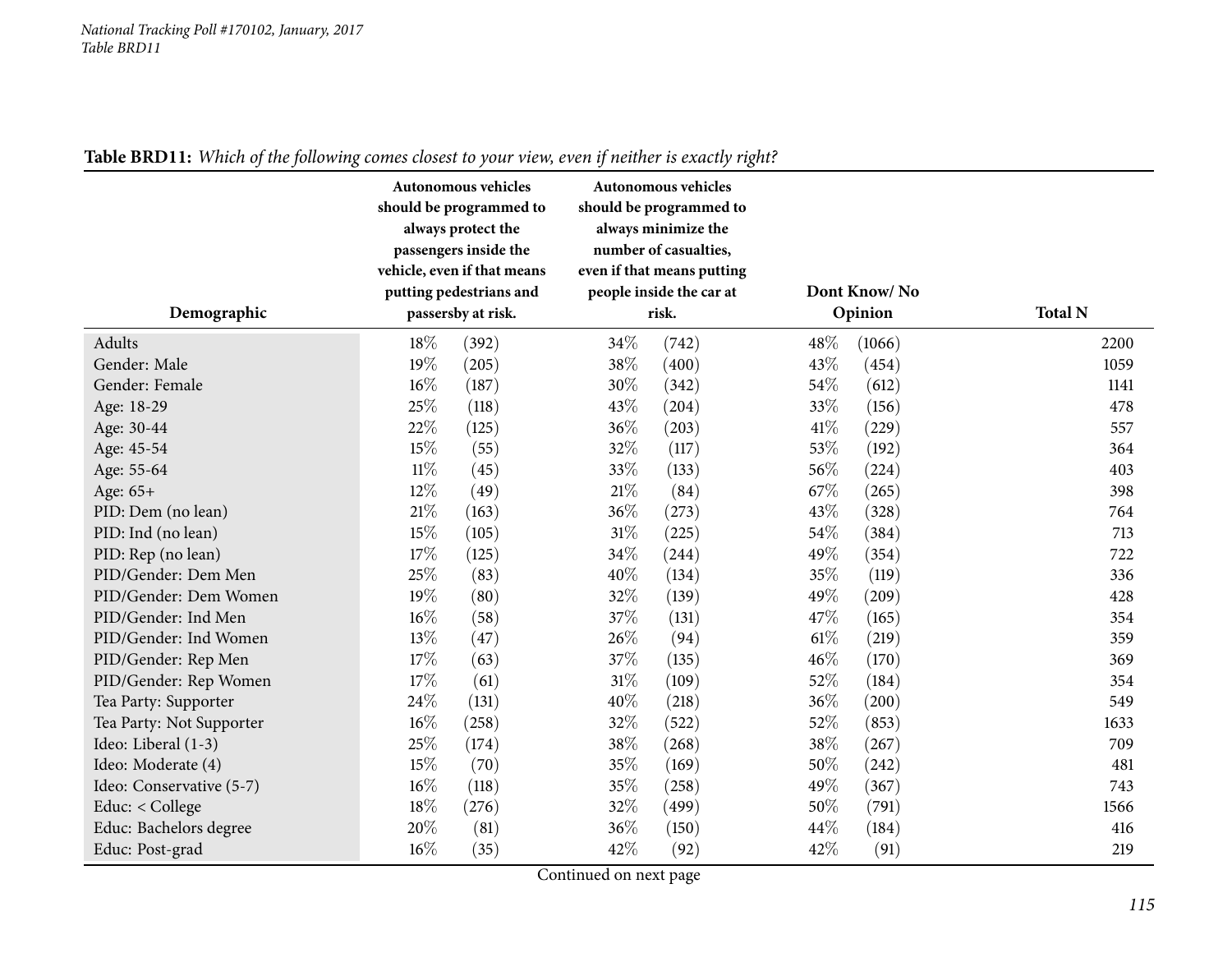| Demographic                 |        | Autonomous vehicles<br>should be programmed to<br>always protect the<br>passengers inside the<br>vehicle, even if that means<br>putting pedestrians and<br>passersby at risk. |        | <b>Autonomous vehicles</b><br>should be programmed to<br>always minimize the<br>number of casualties,<br>even if that means putting<br>people inside the car at<br>risk. |        | Dont Know/No<br>Opinion | <b>Total N</b> |
|-----------------------------|--------|-------------------------------------------------------------------------------------------------------------------------------------------------------------------------------|--------|--------------------------------------------------------------------------------------------------------------------------------------------------------------------------|--------|-------------------------|----------------|
| Adults                      | 18\%   | (392)                                                                                                                                                                         | $34\%$ | (742)                                                                                                                                                                    | 48\%   | (1066)                  | 2200           |
| Income: Under 50k           | $18\%$ | (238)                                                                                                                                                                         | 30\%   | (397)                                                                                                                                                                    | $51\%$ | (666)                   | 1301           |
| Income: 50k-100k            | 17\%   | (113)                                                                                                                                                                         | 37%    | (241)                                                                                                                                                                    | 46%    | (296)                   | 649            |
| Income: 100k+               | 17%    | (41)                                                                                                                                                                          | 42\%   | (104)                                                                                                                                                                    | 42\%   | (104)                   | 250            |
| Ethnicity: White            | 17\%   | (291)                                                                                                                                                                         | 34\%   | (587)                                                                                                                                                                    | 50\%   | (871)                   | 1750           |
| Ethnicity: Hispanic         | 23%    | (76)                                                                                                                                                                          | 37%    | (121)                                                                                                                                                                    | 40%    | (132)                   | 329            |
| Ethnicity: Afr. Am.         | 26%    | (69)                                                                                                                                                                          | 30%    | (81)                                                                                                                                                                     | 44\%   | (119)                   | 268            |
| Ethnicity: Other            | 17\%   | (32)                                                                                                                                                                          | 41\%   | (74)                                                                                                                                                                     | 42\%   | (76)                    | 182            |
| Relig: Protestant           | $14\%$ | (76)                                                                                                                                                                          | 33%    | (176)                                                                                                                                                                    | 53%    | (288)                   | 540            |
| Relig: Roman Catholic       | 18\%   | (85)                                                                                                                                                                          | 34\%   | (158)                                                                                                                                                                    | 47\%   | (217)                   | 460            |
| Relig: Ath./Agn./None       | 22\%   | (133)                                                                                                                                                                         | 35\%   | (213)                                                                                                                                                                    | 42\%   | (254)                   | 600            |
| Relig: Something Else       | 18%    | (58)                                                                                                                                                                          | 33%    | (108)                                                                                                                                                                    | 50%    | (166)                   | 333            |
| Relig: Jewish               | 15\%   | (8)                                                                                                                                                                           | 27%    | (14)                                                                                                                                                                     | 59%    | (30)                    | 51             |
| Relig: Evangelical          | $16\%$ | (102)                                                                                                                                                                         | 32%    | (196)                                                                                                                                                                    | 52\%   | (320)                   | 618            |
| Relig: Non-Evang. Catholics | 15\%   | (99)                                                                                                                                                                          | 35\%   | (225)                                                                                                                                                                    | 50\%   | (325)                   | 648            |
| Relig: All Christian        | $16\%$ | (201)                                                                                                                                                                         | 33%    | (421)                                                                                                                                                                    | 51\%   | (645)                   | 1267           |
| Relig: All Non-Christian    | $21\%$ | (192)                                                                                                                                                                         | $34\%$ | (321)                                                                                                                                                                    | 45%    | (420)                   | 933            |
| Community: Urban            | 22\%   | (125)                                                                                                                                                                         | 37%    | (209)                                                                                                                                                                    | 40%    | (225)                   | 558            |
| Community: Suburban         | $16\%$ | (164)                                                                                                                                                                         | 34\%   | (341)                                                                                                                                                                    | 50\%   | (496)                   | 1001           |
| Community: Rural            | $16\%$ | (104)                                                                                                                                                                         | 30\%   | (192)                                                                                                                                                                    | 54\%   | (345)                   | 641            |

# Table BRD11: Which of the following comes closest to your view, even if neither is exactly right?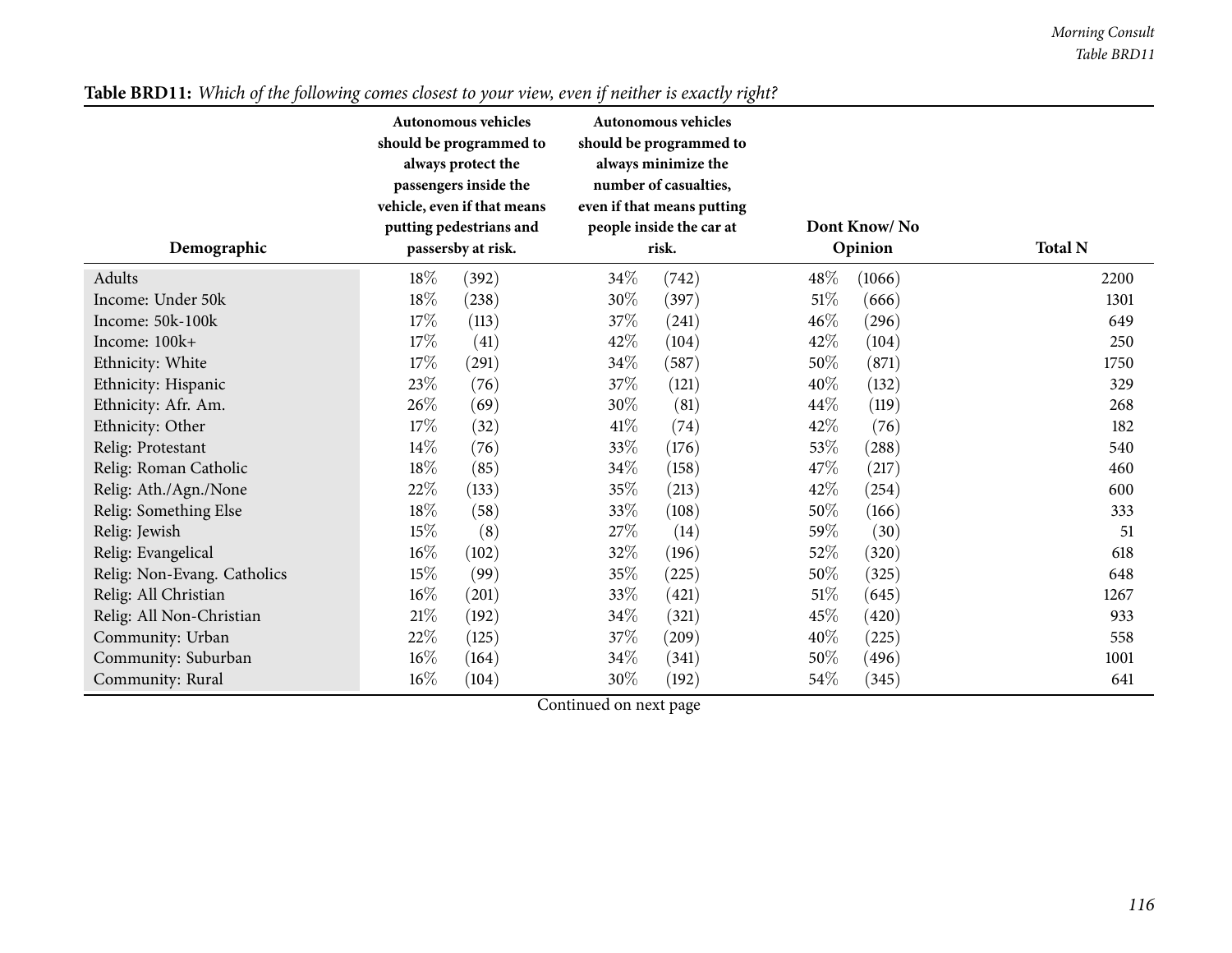| Demographic                          |       | Autonomous vehicles<br>should be programmed to<br>always protect the<br>passengers inside the<br>vehicle, even if that means<br>putting pedestrians and<br>passersby at risk. | Autonomous vehicles<br>should be programmed to<br>always minimize the<br>number of casualties,<br>even if that means putting<br>people inside the car at<br>risk. |       |      | Dont Know/No<br>Opinion | <b>Total N</b> |
|--------------------------------------|-------|-------------------------------------------------------------------------------------------------------------------------------------------------------------------------------|-------------------------------------------------------------------------------------------------------------------------------------------------------------------|-------|------|-------------------------|----------------|
|                                      |       |                                                                                                                                                                               |                                                                                                                                                                   |       |      |                         |                |
| Adults                               | 18%   | (392)                                                                                                                                                                         | 34%                                                                                                                                                               | (742) | 48\% | (1066)                  | 2200           |
| <b>Employ: Private Sector</b>        | 19%   | (127)                                                                                                                                                                         | 38%                                                                                                                                                               | (249) | 43%  | (280)                   | 656            |
| <b>Employ: Government</b>            | 23%   | (37)                                                                                                                                                                          | 40%                                                                                                                                                               | (64)  | 37%  | (58)                    | 158            |
| Employ: Self-Employed                | 14%   | (25)                                                                                                                                                                          | 40%                                                                                                                                                               | (69)  | 46%  | (80)                    | 173            |
| Employ: Homemaker                    | 20%   | (41)                                                                                                                                                                          | 26%                                                                                                                                                               | (55)  | 54%  | (113)                   | 209            |
| Employ: Student                      | 12%   | (13)                                                                                                                                                                          | 61\%                                                                                                                                                              | (65)  | 27%  | (29)                    | 107            |
| Employ: Retired                      | 14\%  | (66)                                                                                                                                                                          | 25%                                                                                                                                                               | (121) | 61%  | (296)                   | 484            |
| Employ: Unemployed                   | 20%   | (46)                                                                                                                                                                          | 32%                                                                                                                                                               | (72)  | 48%  | (109)                   | 227            |
| Employ: Other                        | 20%   | (37)                                                                                                                                                                          | 25%                                                                                                                                                               | (47)  | 55%  | (102)                   | 185            |
| Job Type: White-collar               | 17%   | (126)                                                                                                                                                                         | 40%                                                                                                                                                               | (285) | 43%  | (310)                   | 721            |
| Job Type: Blue-collar                | 18%   | (184)                                                                                                                                                                         | 35%                                                                                                                                                               | (352) | 46%  | (460)                   | 996            |
| Job Type: Don't Know                 | 17%   | (83)                                                                                                                                                                          | 22%                                                                                                                                                               | (105) | 61\% | (296)                   | 484            |
| Military HH: Yes                     | 18%   | (71)                                                                                                                                                                          | 35%                                                                                                                                                               | (134) | 47%  | (181)                   | 386            |
| Military HH: No                      | 18%   | (321)                                                                                                                                                                         | 33%                                                                                                                                                               | (608) | 49%  | (885)                   | 1814           |
| RD/WT: Right Direction               | 22%   | (161)                                                                                                                                                                         | 36%                                                                                                                                                               | (268) | 42%  | (307)                   | 735            |
| RD/WT: Wrong Track                   | 16%   | (232)                                                                                                                                                                         | 32%                                                                                                                                                               | (474) | 52%  | (759)                   | 1465           |
| Obama Job: Approve                   | 20%   | (241)                                                                                                                                                                         | 38%                                                                                                                                                               | (446) | 42%  | (493)                   | 1181           |
| Obama Job: Disapprove                | 16%   | (143)                                                                                                                                                                         | 30%                                                                                                                                                               | (279) | 54%  | (501)                   | 923            |
| #1 Issue: Economy                    | 19%   | (143)                                                                                                                                                                         | 37%                                                                                                                                                               | (276) | 43%  | (320)                   | 739            |
| #1 Issue: Security                   | 17%   | (68)                                                                                                                                                                          | 29%                                                                                                                                                               | (113) | 54%  | $\left( 209\right)$     | 391            |
| #1 Issue: Health Care                | 17%   | (66)                                                                                                                                                                          | 31%                                                                                                                                                               | (121) | 52%  | (202)                   | 388            |
| #1 Issue: Medicare / Social Security | 19%   | (54)                                                                                                                                                                          | 26%                                                                                                                                                               | (75)  | 55%  | (157)                   | 286            |
| #1 Issue: Women's Issues             | 13%   | (12)                                                                                                                                                                          | 49%                                                                                                                                                               | (45)  | 38%  | (35)                    | 92             |
| #1 Issue: Education                  | 22%   | (29)                                                                                                                                                                          | 43%                                                                                                                                                               | (59)  | 35%  | (47)                    | 135            |
| #1 Issue: Energy                     | 24%   | (17)                                                                                                                                                                          | 43%                                                                                                                                                               | (31)  | 34%  | (24)                    | 72             |
| #1 Issue: Other                      | $4\%$ | (4)                                                                                                                                                                           | 23%                                                                                                                                                               | (22)  | 73%  | (71)                    | 98             |

# Table BRD11: Which of the following comes closest to your view, even if neither is exactly right?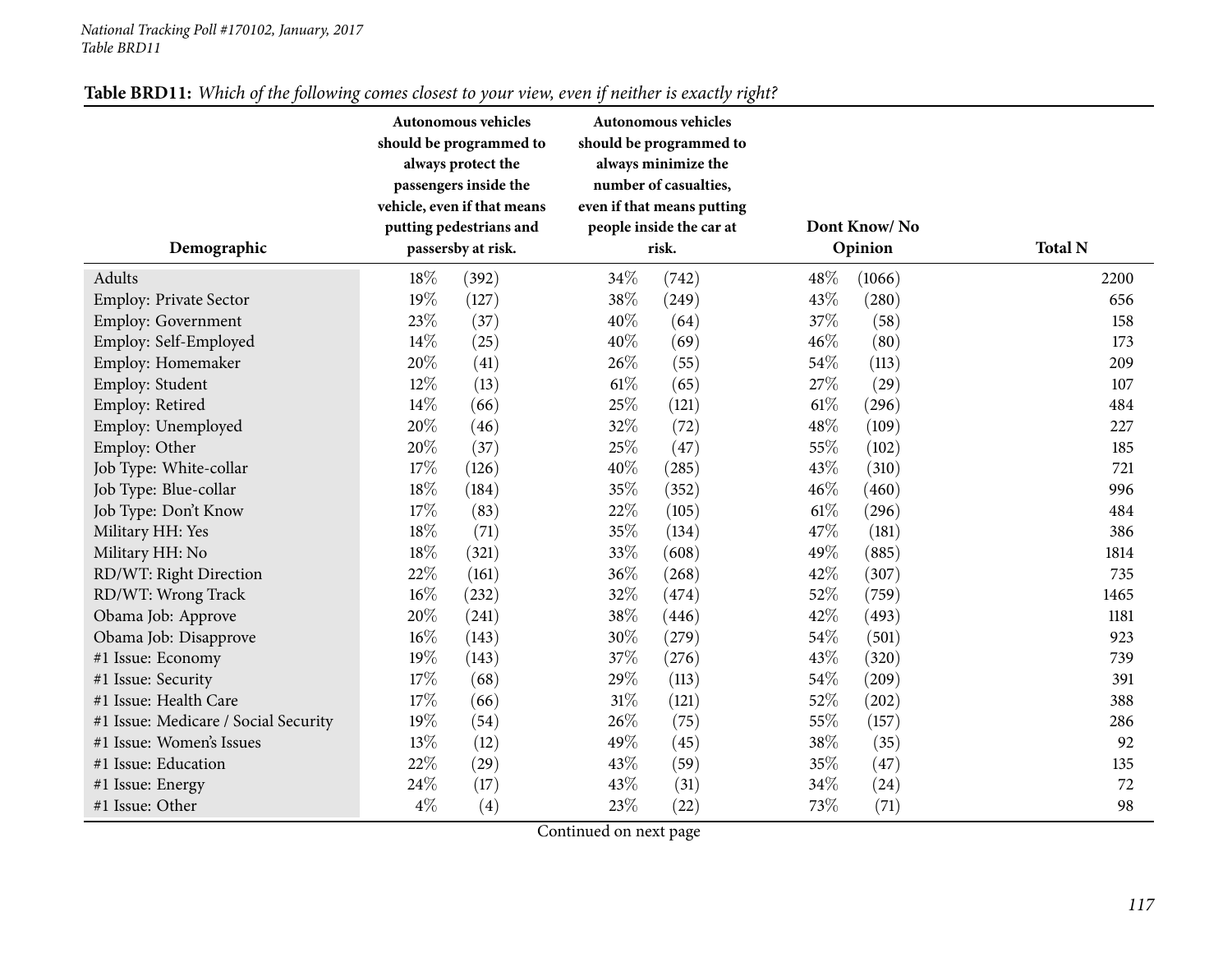| Demographic                         | Autonomous vehicles<br>should be programmed to<br>always protect the<br>passengers inside the<br>vehicle, even if that means<br>putting pedestrians and<br>passersby at risk. |       |        | Autonomous vehicles<br>should be programmed to<br>always minimize the<br>number of casualties,<br>even if that means putting<br>people inside the car at<br>risk. |        | Dont Know/No<br>Opinion | <b>Total N</b> |
|-------------------------------------|-------------------------------------------------------------------------------------------------------------------------------------------------------------------------------|-------|--------|-------------------------------------------------------------------------------------------------------------------------------------------------------------------|--------|-------------------------|----------------|
| Adults                              | 18%                                                                                                                                                                           | (392) | 34\%   | (742)                                                                                                                                                             | 48\%   | (1066)                  | 2200           |
| 2016 Vote: Democrat Hillary Clinton | $19\%$                                                                                                                                                                        | (149) | 37\%   | (291)                                                                                                                                                             | $44\%$ | (348)                   | 788            |
| 2016 Vote: Republican Donald Trump  | $18\%$                                                                                                                                                                        | (133) | $32\%$ | (242)                                                                                                                                                             | 50\%   | (374)                   | 749            |
| 2016 Vote: Someone else             | $15\%$                                                                                                                                                                        | (24)  | $36\%$ | (61)                                                                                                                                                              | 49\%   | (82)                    | 167            |
| 2012 Vote: Barack Obama             | $19\%$                                                                                                                                                                        | (165) | $34\%$ | (286)                                                                                                                                                             | 47\%   | (394)                   | 846            |
| 2012 Vote: Mitt Romney              | $16\%$                                                                                                                                                                        | (94)  | 32\%   | (188)                                                                                                                                                             | 53\%   | (314)                   | 596            |
| 2012 Vote: Other                    | 17%                                                                                                                                                                           | (15)  | 26\%   | (24)                                                                                                                                                              | 57\%   | (51)                    | 90             |
| 2012 Vote: Didn't Vote              | $18\%$                                                                                                                                                                        | (117) | 37\%   | (243)                                                                                                                                                             | $46\%$ | (301)                   | 661            |
| 4-Region: Northeast                 | $19\%$                                                                                                                                                                        | (76)  | $31\%$ | (123)                                                                                                                                                             | 51%    | (203)                   | 401            |
| 4-Region: Midwest                   | $16\%$                                                                                                                                                                        | (78)  | 33\%   | (157)                                                                                                                                                             | 50%    | (239)                   | 473            |
| 4-Region: South                     | $19\%$                                                                                                                                                                        | (157) | 32\%   | (264)                                                                                                                                                             | 48\%   | (393)                   | 814            |
| 4-Region: West                      | $16\%$                                                                                                                                                                        | (82)  | $39\%$ | (198)                                                                                                                                                             | $45\%$ | (231)                   | 511            |

# Table BRD11: Which of the following comes closest to your view, even if neither is exactly right?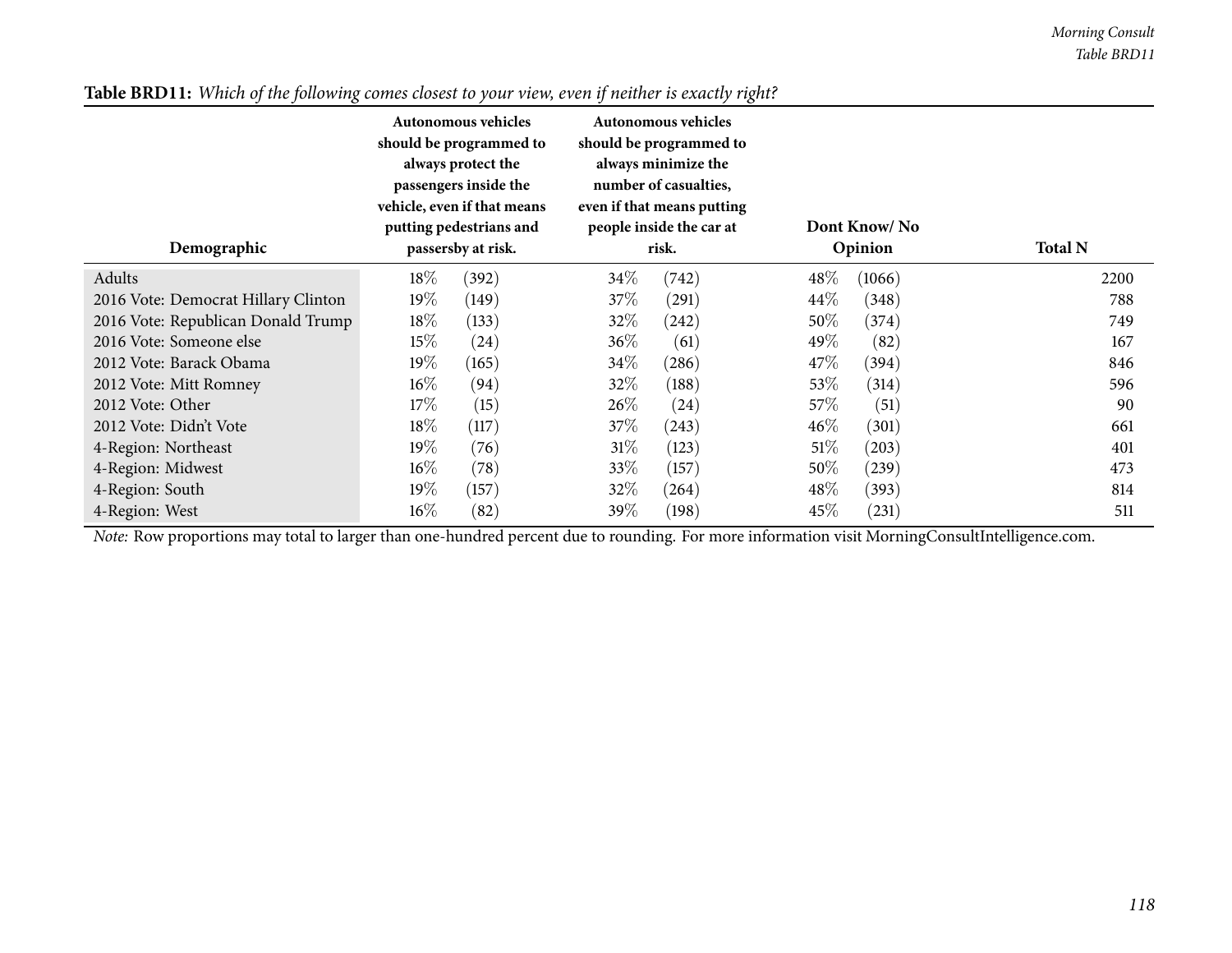| Demographic              | o<br>Car should be<br>programmed to save<br>the passenger(s) | Car should be<br>programmed to save<br>the pedestrian(s) | Dont Know/No<br>Opinion | <b>Total N</b> |
|--------------------------|--------------------------------------------------------------|----------------------------------------------------------|-------------------------|----------------|
| Adults                   | $31\%$<br>(222)                                              | 27\%<br>(196)                                            | 42%<br>(305)            | 723            |
| Gender: Male             | 35%<br>(126)                                                 | 32%<br>(116)                                             | 34%<br>(123)            | 364            |
| Gender: Female           | 27%<br>(96)                                                  | $22\%$<br>(81)                                           | 51%<br>(182)            | 359            |
| Age: 18-29               | 44%<br>(70)                                                  | 28%<br>(45)                                              | 29%<br>(46)             | 161            |
| Age: 30-44               | 35%<br>(67)                                                  | 29%<br>(56)                                              | 36%<br>(70)             | 193            |
| Age: 45-54               | 29%<br>(32)                                                  | 31\%<br>(34)                                             | 39%<br>(43)             | 109            |
| Age: 55-64               | 16%<br>(20)                                                  | 22%<br>(29)                                              | 62%<br>(80)             | 129            |
| Age: 65+                 | 25%<br>(33)                                                  | 25%<br>(32)                                              | 50%<br>(66)             | 131            |
| PID: Dem (no lean)       | 35%<br>(84)                                                  | 26%<br>(62)                                              | 39%<br>(94)             | 240            |
| PID: Ind (no lean)       | 30%<br>(72)                                                  | 26\%<br>(61)                                             | 44\%<br>(105)           | 237            |
| PID: Rep (no lean)       | 27%<br>(66)                                                  | 30%<br>(74)                                              | 43%<br>(106)            | 246            |
| PID/Gender: Dem Men      | 41\%<br>(44)                                                 | 28\%<br>(30)                                             | 31%<br>(34)             | 108            |
| PID/Gender: Dem Women    | 30%<br>(40)                                                  | 24%<br>(32)                                              | 46%<br>(60)             | 132            |
| PID/Gender: Ind Men      | 36\%<br>(44)                                                 | 34\%<br>(41)                                             | 30%<br>(37)             | 122            |
| PID/Gender: Ind Women    | 24%<br>(27)                                                  | 17\%<br>(20)                                             | 59%<br>(68)             | 115            |
| PID/Gender: Rep Men      | 28%<br>(38)                                                  | 33%<br>(45)                                              | 39%<br>(52)             | 134            |
| PID/Gender: Rep Women    | 25%<br>(28)                                                  | 26%<br>(29)                                              | 48%<br>(54)             | 112            |
| Tea Party: Supporter     | 27\%<br>(47)                                                 | 40%<br>(70)                                              | 32%<br>(56)             | 173            |
| Tea Party: Not Supporter | 32%<br>(175)                                                 | 23%<br>(126)                                             | 45%<br>(243)            | 544            |
| Ideo: Liberal (1-3)      | 33%<br>(75)                                                  | 30%<br>(69)                                              | 36%<br>(83)             | 227            |
| Ideo: Moderate (4)       | 35%<br>(55)                                                  | 25%<br>(40)                                              | 40%<br>(64)             | 159            |
| Ideo: Conservative (5-7) | 29%<br>(72)                                                  | $31\%$<br>(77)                                           | 40%<br>(98)             | 247            |
| Educ: < College          | 30%<br>(156)                                                 | 27%<br>(142)                                             | 44\%<br>(231)           | 530            |
| Educ: Bachelors degree   | 33%<br>(43)                                                  | 25%<br>(33)                                              | 42%<br>(54)             | 130            |
| Educ: Post-grad          | 35%<br>(22)                                                  | 35%<br>(22)                                              | 30%<br>(19)             | 63             |
| Income: Under 50k        | 29%<br>(123)                                                 | 29%<br>(124)                                             | 43%<br>(184)            | 431            |
| Income: 50k-100k         | 33%<br>(66)                                                  | 26\%<br>(52)                                             | 41\%<br>(84)            | 202            |
| Income: 100k+            | 36%<br>(32)                                                  | 23%<br>(20)                                              | 42%<br>(37)             | 89             |
| Ethnicity: White         | 30%<br>(178)                                                 | 28%<br>(162)                                             | 42%<br>(246)            | 586            |

Table BRD12: There is 1 pedestrian and you are riding in the autonomous vehicle.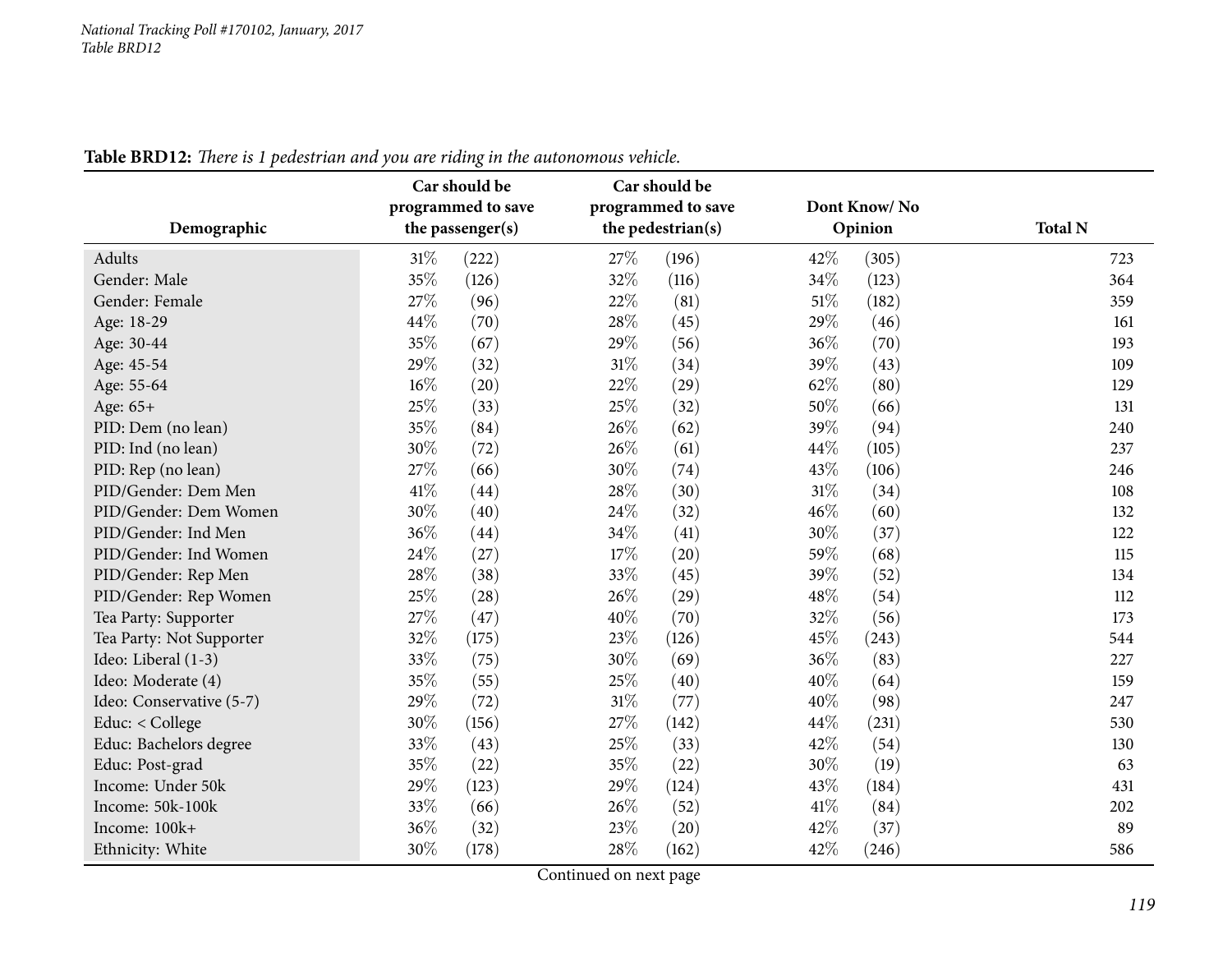|                             | Car should be      | Car should be      |              |                |  |
|-----------------------------|--------------------|--------------------|--------------|----------------|--|
|                             | programmed to save | programmed to save | Dont Know/No |                |  |
| Demographic                 | the passenger(s)   | the pedestrian(s)  | Opinion      | <b>Total N</b> |  |
| Adults                      | $31\%$<br>(222)    | 27\%<br>(196)      | 42%<br>(305) | 723            |  |
| Ethnicity: Hispanic         | 40%<br>(42)        | 34\%<br>(36)       | 26%<br>(27)  | 105            |  |
| Ethnicity: Afr. Am.         | 27%<br>(23)        | 23%<br>(20)        | 51%<br>(44)  | 86             |  |
| Ethnicity: Other            | 41%<br>(21)        | 29%<br>(15)        | 30%<br>(15)  | 51             |  |
| Relig: Protestant           | 31%<br>(57)        | 29%<br>(54)        | 40%<br>(73)  | 184            |  |
| Relig: Roman Catholic       | 33%<br>(49)        | 27%<br>(39)        | 40%<br>(59)  | 148            |  |
| Relig: Ath./Agn./None       | $34\%$<br>(73)     | 27\%<br>(58)       | 39%<br>(83)  | 214            |  |
| Relig: Something Else       | 29%<br>(24)        | 24\%<br>(20)       | 48%<br>(40)  | 84             |  |
| Relig: Evangelical          | 26%<br>(56)        | 25%<br>(53)        | 49%<br>(104) | 214            |  |
| Relig: Non-Evang. Catholics | 32%<br>(68)        | 31%<br>(66)        | 37%<br>(78)  | 211            |  |
| Relig: All Christian        | 29%<br>(124)       | 28%<br>(119)       | 43%<br>(182) | 425            |  |
| Relig: All Non-Christian    | 33%<br>(98)        | 26%<br>(78)        | 41%<br>(123) | 298            |  |
| Community: Urban            | 35%<br>(60)        | 27\%<br>(45)       | 38%<br>(65)  | 170            |  |
| Community: Suburban         | 30%<br>(101)       | 28\%<br>(97)       | 42%<br>(144) | 342            |  |
| Community: Rural            | 29%<br>(61)        | 26\%<br>(54)       | 45%<br>(96)  | 211            |  |
| Employ: Private Sector      | 34\%<br>(72)       | 32\%<br>(67)       | 35%<br>(73)  | 212            |  |
| <b>Employ: Government</b>   | 46%<br>(29)        | 18%<br>(11)        | 36%<br>(23)  | 63             |  |
| Employ: Self-Employed       | 33%<br>(18)        | $31\%$<br>(18)     | 36%<br>(20)  | 56             |  |
| Employ: Homemaker           | $21\%$<br>(13)     | 25%<br>(17)        | 54%<br>(35)  | 65             |  |
| Employ: Retired             | 23%<br>(34)        | 27%<br>(40)        | 51%<br>(76)  | 150            |  |
| Employ: Unemployed          | 36%<br>(28)        | 22%<br>(17)        | 41%<br>(31)  | 76             |  |
| Employ: Other               | 25%<br>(15)        | 15%<br>(9)         | 60%<br>(36)  | 60             |  |
| Job Type: White-collar      | 30%<br>(69)        | 27%<br>(61)        | 43%<br>(96)  | 226            |  |
| Job Type: Blue-collar       | 33%<br>(111)       | 31%<br>(104)       | 36%<br>(121) | 336            |  |
| Job Type: Don't Know        | 26%<br>(42)        | 20%<br>(32)        | 54%<br>(88)  | 162            |  |
| Military HH: Yes            | 35%<br>(45)        | 28%<br>(36)        | 38%<br>(49)  | 129            |  |
| Military HH: No             | 30%<br>(177)       | 27%<br>(161)       | 43%<br>(257) | 594            |  |
| RD/WT: Right Direction      | 34%<br>(79)        | 26\%<br>(61)       | 39%<br>(91)  | 232            |  |
| RD/WT: Wrong Track          | 29%<br>(143)       | 27\%<br>(135)      | 43%<br>(214) | 491            |  |
| Obama Job: Approve          | 33%<br>(123)       | 28%<br>(103)       | 39%<br>(144) | 370            |  |
| Obama Job: Disapprove       | 29%<br>(91)        | 27\%<br>(84)       | 43%<br>(134) | 309            |  |

Table BRD12: There is 1 pedestrian and you are riding in the autonomous vehicle.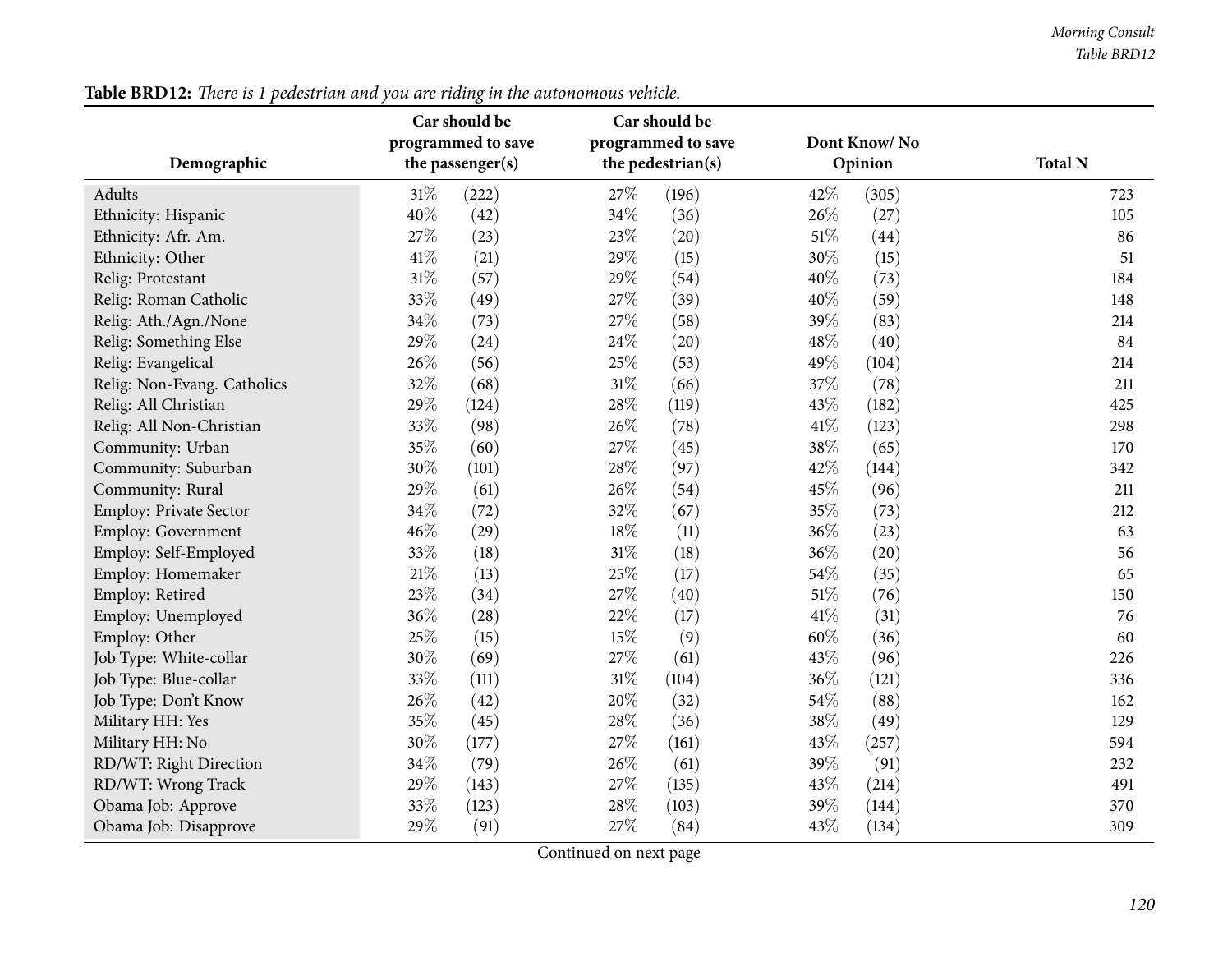| Demographic                          |        | Car should be<br>programmed to save<br>the passenger(s) |        | Car should be<br>programmed to save<br>the pedestrian(s) |        | Dont Know/No<br>Opinion | <b>Total N</b> |  |
|--------------------------------------|--------|---------------------------------------------------------|--------|----------------------------------------------------------|--------|-------------------------|----------------|--|
| Adults                               | $31\%$ | (222)                                                   | 27\%   | (196)                                                    | 42%    | (305)                   | 723            |  |
| #1 Issue: Economy                    | 42\%   | (107)                                                   | 28\%   | (71)                                                     | 30%    | (77)                    | 256            |  |
| #1 Issue: Security                   | 27\%   | (31)                                                    | 28\%   | (33)                                                     | 44%    | (51)                    | 115            |  |
| #1 Issue: Health Care                | 26\%   | (30)                                                    | 22\%   | (25)                                                     | 52%    | (60)                    | 115            |  |
| #1 Issue: Medicare / Social Security | 21%    | (20)                                                    | $31\%$ | (29)                                                     | 48%    | (45)                    | 94             |  |
| 2016 Vote: Democrat Hillary Clinton  | 28\%   | (70)                                                    | 28\%   | (70)                                                     | 43\%   | (107)                   | 248            |  |
| 2016 Vote: Republican Donald Trump   | $30\%$ | (71)                                                    | $30\%$ | (72)                                                     | $40\%$ | (95)                    | 237            |  |
| 2016 Vote: Someone else              | 28\%   | (17)                                                    | 33\%   | (20)                                                     | 39\%   | (24)                    | 61             |  |
| 2012 Vote: Barack Obama              | 29\%   | (82)                                                    | 30\%   | (84)                                                     | 41\%   | (116)                   | 281            |  |
| 2012 Vote: Mitt Romney               | 27\%   | (52)                                                    | 27\%   | (53)                                                     | $46\%$ | (88)                    | 193            |  |
| 2012 Vote: Didn't Vote               | $34\%$ | (73)                                                    | 25\%   | (53)                                                     | 41%    | (87)                    | 212            |  |
| 4-Region: Northeast                  | 35\%   | (46)                                                    | 23\%   | (29)                                                     | 42\%   | (55)                    | 130            |  |
| 4-Region: Midwest                    | $25\%$ | (37)                                                    | 29\%   | (43)                                                     | 47\%   | (71)                    | 152            |  |
| 4-Region: South                      | $29\%$ | (79)                                                    | 27%    | (76)                                                     | 44%    | (122)                   | 277            |  |
| 4-Region: West                       | 36\%   | (60)                                                    | 29\%   | (48)                                                     | 35%    | (57)                    | 164            |  |

# Table BRD12: There is 1 pedestrian and you are riding in the autonomous vehicle.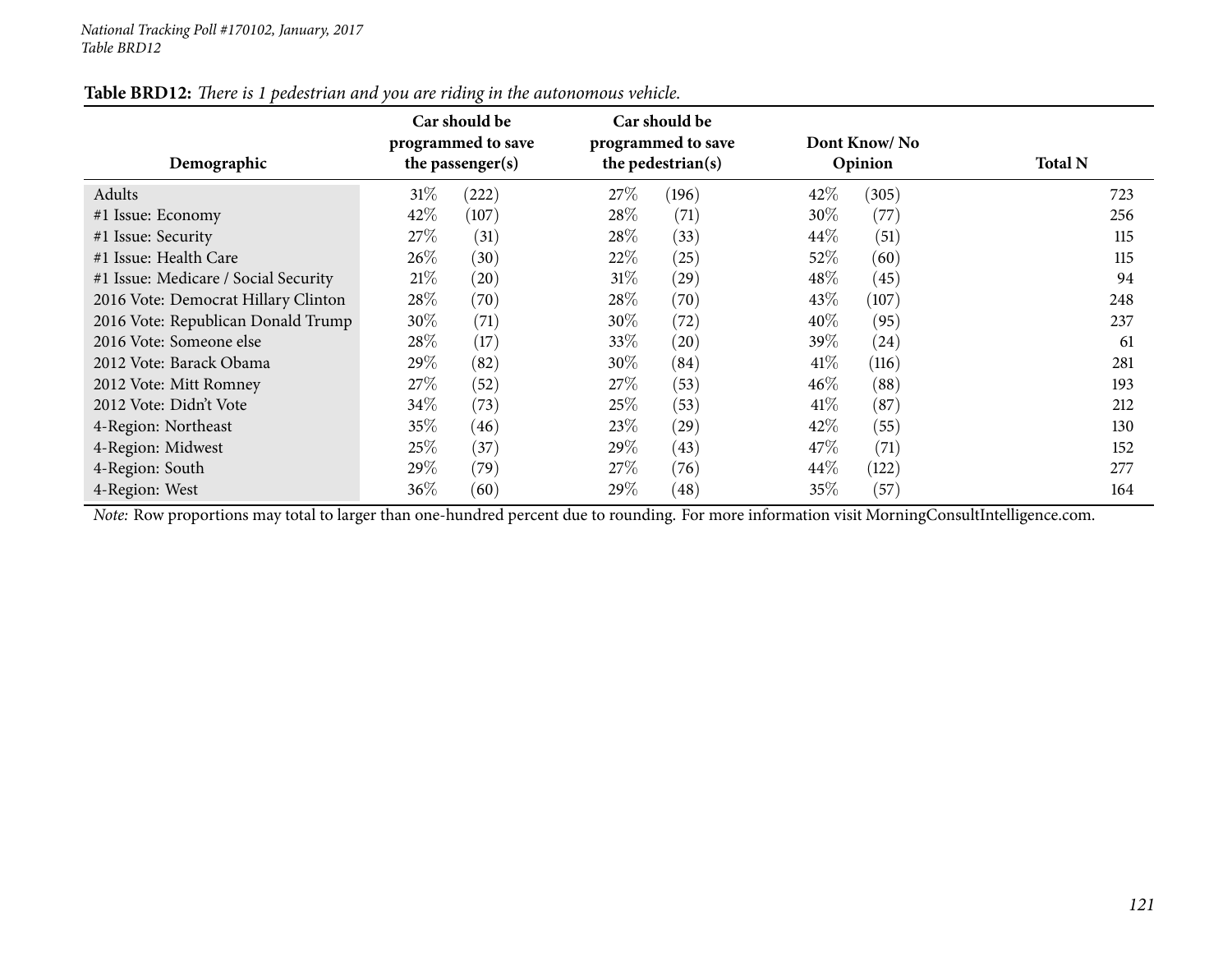| Demographic              | o<br>Car should be<br>programmed to save<br>the passenger(s) | Car should be<br>programmed to save<br>the pedestrian(s) | Dont Know/No<br>Opinion | <b>Total N</b> |
|--------------------------|--------------------------------------------------------------|----------------------------------------------------------|-------------------------|----------------|
| Adults                   | 19%<br>(139)                                                 | $41\%$<br>(299)                                          | 40%<br>(286)            | 723            |
| Gender: Male             | 23%<br>(84)                                                  | 46%<br>(167)                                             | 31%<br>(113)            | 364            |
| Gender: Female           | 15%<br>(55)                                                  | 37%<br>(131)                                             | 48%<br>(173)            | 359            |
| Age: 18-29               | $21\%$<br>(34)                                               | 53%<br>(85)                                              | 26%<br>(43)             | 161            |
| Age: 30-44               | 27%<br>(51)                                                  | 37%<br>(72)                                              | 36%<br>(70)             | 193            |
| Age: 45-54               | 19%<br>(20)                                                  | 45%<br>(49)                                              | 36%<br>(40)             | 109            |
| Age: 55-64               | 12%<br>(15)                                                  | 33%<br>(43)                                              | 55%<br>(71)             | 129            |
| Age: 65+                 | 14%<br>(18)                                                  | 38%<br>(50)                                              | 48%<br>(63)             | 131            |
| PID: Dem (no lean)       | 19%<br>(46)                                                  | 47%<br>(112)                                             | 34%<br>(82)             | 240            |
| PID: Ind (no lean)       | 23%<br>(55)                                                  | 34\%<br>(80)                                             | 43%<br>(102)            | 237            |
| PID: Rep (no lean)       | 16%<br>(38)                                                  | 43%<br>(107)                                             | 41\%<br>(101)           | 246            |
| PID/Gender: Dem Men      | 26%<br>(28)                                                  | 49%<br>(52)                                              | 26%<br>(28)             | 108            |
| PID/Gender: Dem Women    | 14%<br>(18)                                                  | 45%<br>(60)                                              | 41%<br>(55)             | 132            |
| PID/Gender: Ind Men      | 28\%<br>(35)                                                 | $42\%$<br>(51)                                           | 30%<br>(37)             | 122            |
| PID/Gender: Ind Women    | 18%<br>(20)                                                  | 25%<br>(29)                                              | 57%<br>(66)             | 115            |
| PID/Gender: Rep Men      | 16%<br>(22)                                                  | 48%<br>(64)                                              | 36%<br>(49)             | 134            |
| PID/Gender: Rep Women    | 15%<br>(17)                                                  | 38%<br>(43)                                              | 47%<br>(52)             | 112            |
| Tea Party: Supporter     | 22%<br>(38)                                                  | 44%<br>(77)                                              | 33%<br>(58)             | 173            |
| Tea Party: Not Supporter | 18%<br>(100)                                                 | 41\%<br>(222)                                            | 41\%<br>(222)           | 544            |
| Ideo: Liberal (1-3)      | 22%<br>(50)                                                  | 43%<br>(97)                                              | 35%<br>(80)             | 227            |
| Ideo: Moderate (4)       | 22%<br>(34)                                                  | 40%<br>(63)                                              | 39%<br>(61)             | 159            |
| Ideo: Conservative (5-7) | 17%<br>(43)                                                  | 47%<br>(117)                                             | 35%<br>(87)             | 247            |
| Educ: < College          | 18%<br>(94)                                                  | 41\%<br>(215)                                            | 42%<br>(220)            | 530            |
| Educ: Bachelors degree   | 23%<br>(30)                                                  | 40%<br>(52)                                              | 37%<br>(48)             | 130            |
| Educ: Post-grad          | 23%<br>(14)                                                  | 49%<br>(31)                                              | 28%<br>(18)             | 63             |
| Income: Under 50k        | 18%<br>(76)                                                  | 41\%<br>(179)                                            | 41\%<br>(176)           | 431            |
| Income: 50k-100k         | 22%<br>(44)                                                  | 39%<br>(79)                                              | 39%<br>(80)             | 202            |
| Income: 100k+            | 21%<br>(18)                                                  | 46%<br>(41)                                              | 33%<br>(30)             | 89             |
| Ethnicity: White         | 19%<br>(111)                                                 | 41\%<br>(240)                                            | 40%<br>(234)            | 586            |

Table BRD13: There are 5 pedestrians and you are riding in the autonomous vehicle.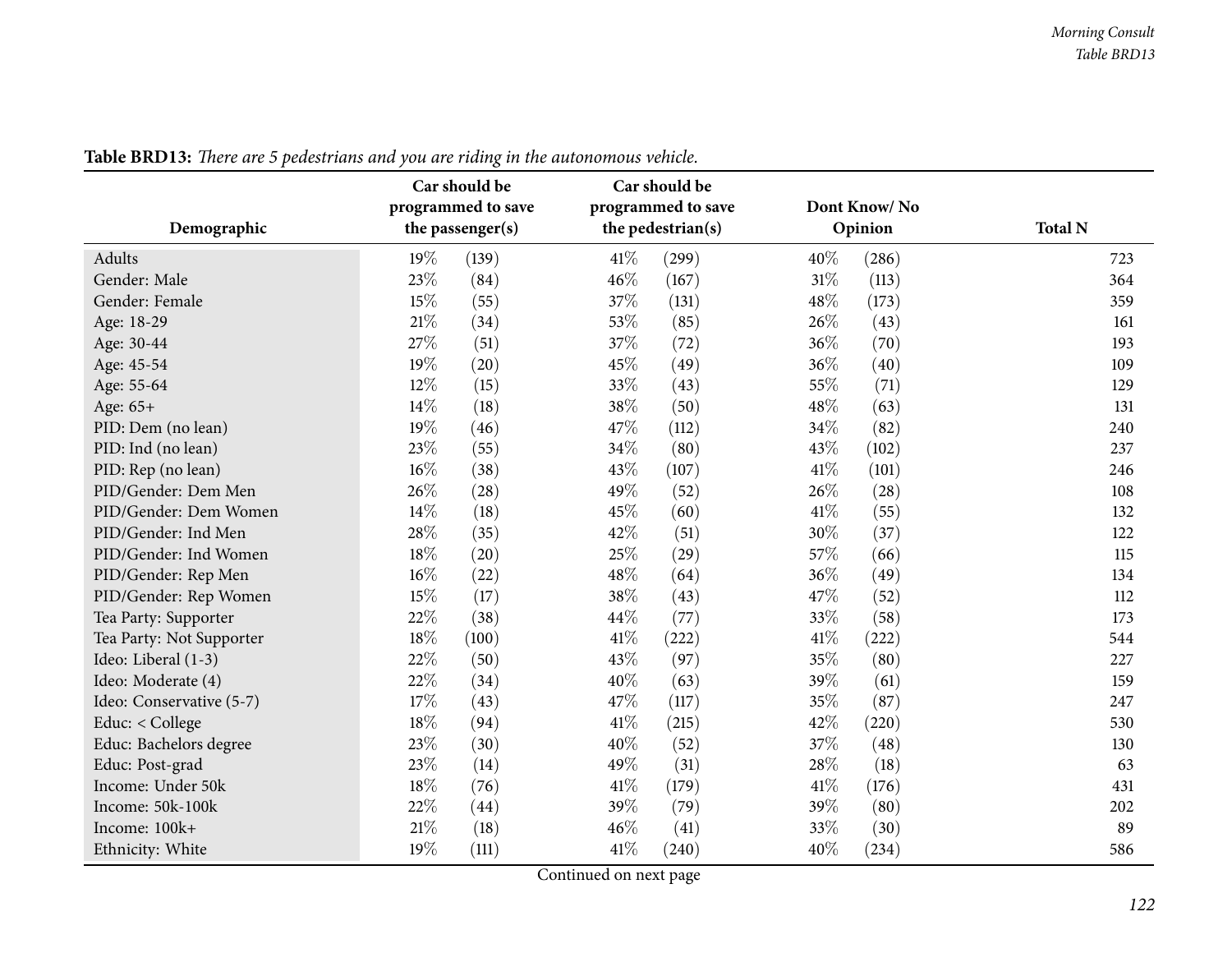| Demographic                 | Car should be<br>programmed to save<br>the passenger(s) |       |      | Car should be<br>programmed to save<br>the pedestrian(s) |      | Dont Know/No<br>Opinion | <b>Total N</b> |  |
|-----------------------------|---------------------------------------------------------|-------|------|----------------------------------------------------------|------|-------------------------|----------------|--|
| Adults                      | 19%                                                     | (139) | 41\% | (299)                                                    | 40%  | (286)                   | 723            |  |
| Ethnicity: Hispanic         | 26%                                                     | (28)  | 46%  | (48)                                                     | 28%  | (29)                    | 105            |  |
| Ethnicity: Afr. Am.         | 14\%                                                    | (12)  | 44%  | (38)                                                     | 42%  | (36)                    | 86             |  |
| Ethnicity: Other            | 30%                                                     | (16)  | 40%  | (21)                                                     | 30%  | (15)                    | 51             |  |
| Relig: Protestant           | 19%                                                     | (35)  | 45%  | (82)                                                     | 36%  | (67)                    | 184            |  |
| Relig: Roman Catholic       | 27%                                                     | (40)  | 32%  | (47)                                                     | 41\% | (60)                    | 148            |  |
| Relig: Ath./Agn./None       | 19%                                                     | (40)  | 44%  | (94)                                                     | 37%  | (80)                    | 214            |  |
| Relig: Something Else       | 16%                                                     | (13)  | 44%  | (37)                                                     | 41%  | (34)                    | 84             |  |
| Relig: Evangelical          | 19%                                                     | (41)  | 35%  | (74)                                                     | 46%  | (98)                    | 214            |  |
| Relig: Non-Evang. Catholics | $21\%$                                                  | (44)  | 44%  | (94)                                                     | 35%  | (73)                    | 211            |  |
| Relig: All Christian        | 20%                                                     | (86)  | 39%  | (168)                                                    | 40%  | (172)                   | 425            |  |
| Relig: All Non-Christian    | 18%                                                     | (53)  | 44%  | (131)                                                    | 38%  | (114)                   | 298            |  |
| Community: Urban            | 20%                                                     | (33)  | 46%  | (79)                                                     | 34%  | (58)                    | 170            |  |
| Community: Suburban         | $21\%$                                                  | (73)  | 39%  | (135)                                                    | 39%  | (134)                   | 342            |  |
| Community: Rural            | 16%                                                     | (33)  | 40%  | (85)                                                     | 44%  | (93)                    | 211            |  |
| Employ: Private Sector      | 26\%                                                    | (55)  | 42%  | (89)                                                     | 32%  | (69)                    | 212            |  |
| Employ: Government          | 19%                                                     | (12)  | 56%  | (35)                                                     | 25%  | (16)                    | 63             |  |
| Employ: Self-Employed       | 24\%                                                    | (14)  | 46%  | (26)                                                     | 30%  | (17)                    | 56             |  |
| Employ: Homemaker           | 16%                                                     | (11)  | 24%  | (16)                                                     | 60%  | (39)                    | 65             |  |
| Employ: Retired             | 14\%                                                    | (21)  | 40%  | (60)                                                     | 46%  | (69)                    | 150            |  |
| Employ: Unemployed          | 17%                                                     | (13)  | 40%  | (31)                                                     | 42%  | (32)                    | 76             |  |
| Employ: Other               | 14%                                                     | (9)   | 24%  | (14)                                                     | 62%  | (37)                    | 60             |  |
| Job Type: White-collar      | 19%                                                     | (43)  | 41%  | (93)                                                     | 40%  | (89)                    | 226            |  |
| Job Type: Blue-collar       | 20%                                                     | (68)  | 44%  | (147)                                                    | 36%  | (121)                   | 336            |  |
| Job Type: Don't Know        | 17%                                                     | (27)  | 36%  | (58)                                                     | 47%  | (76)                    | 162            |  |
| Military HH: Yes            | 15%                                                     | (20)  | 54%  | (70)                                                     | 30%  | (39)                    | 129            |  |
| Military HH: No             | 20%                                                     | (119) | 38%  | (228)                                                    | 42%  | (247)                   | 594            |  |
| RD/WT: Right Direction      | 23%                                                     | (53)  | 38%  | (87)                                                     | 39%  | (91)                    | 232            |  |
| RD/WT: Wrong Track          | 17%                                                     | (86)  | 43%  | (211)                                                    | 40%  | (195)                   | 491            |  |
| Obama Job: Approve          | 19%                                                     | (70)  | 45%  | (165)                                                    | 36%  | (134)                   | 370            |  |
| Obama Job: Disapprove       | $21\%$                                                  | (64)  | 39%  | (120)                                                    | 40%  | (125)                   | 309            |  |

Table BRD13: There are 5 pedestrians and you are riding in the autonomous vehicle.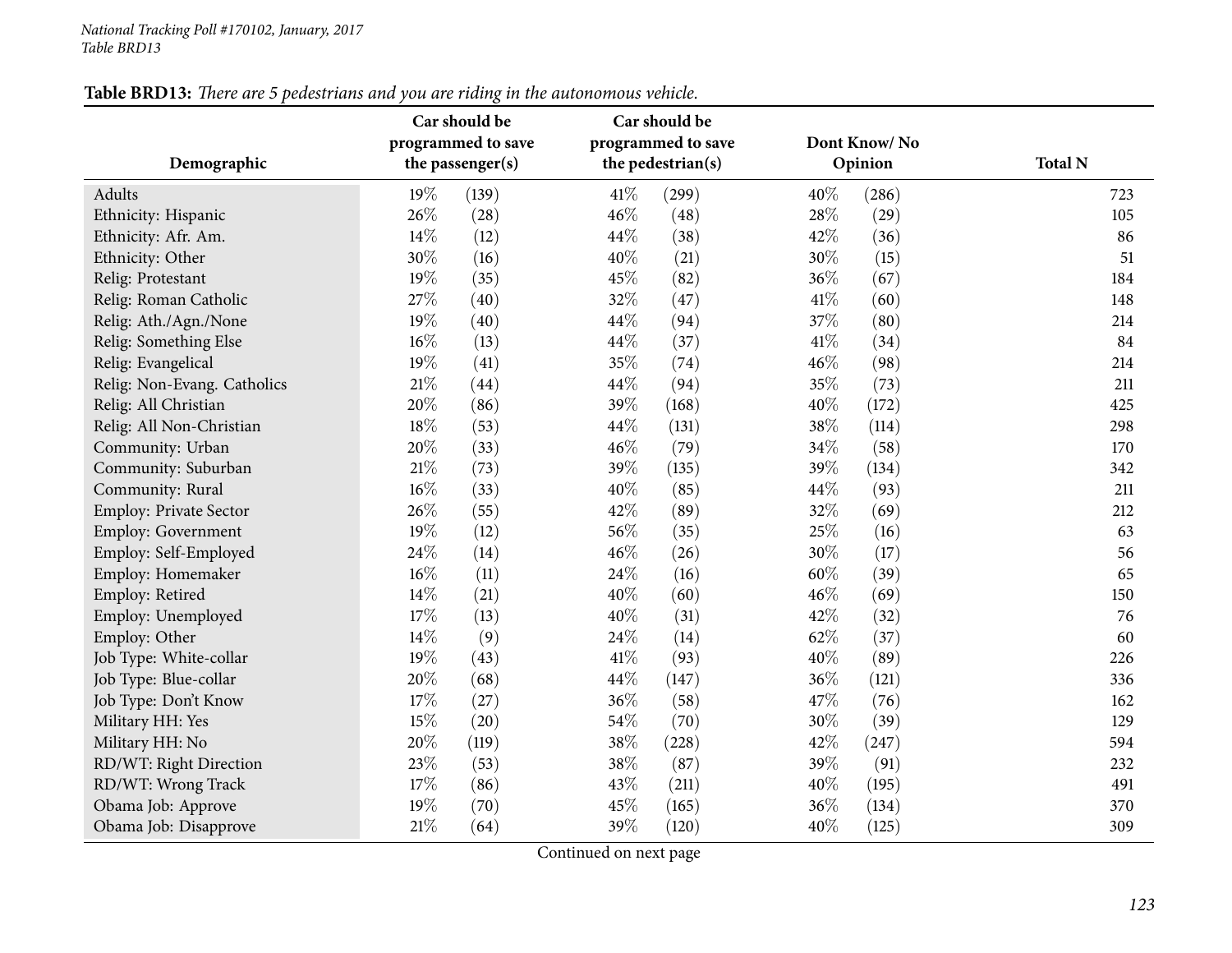| Demographic                          |        | Car should be<br>programmed to save<br>the passenger(s) |        | Car should be<br>programmed to save<br>the pedestrian(s) |        | Dont Know/No<br>Opinion | <b>Total N</b> |     |
|--------------------------------------|--------|---------------------------------------------------------|--------|----------------------------------------------------------|--------|-------------------------|----------------|-----|
| Adults                               | $19\%$ | (139)                                                   | 41\%   | (299)                                                    | $40\%$ | (286)                   |                | 723 |
| #1 Issue: Economy                    | 25%    | (63)                                                    | 50%    | (127)                                                    | 26\%   | (65)                    |                | 256 |
| #1 Issue: Security                   | 18%    | (21)                                                    | 37\%   | (43)                                                     | 45\%   | (51)                    |                | 115 |
| #1 Issue: Health Care                | $18\%$ | (21)                                                    | 35\%   | (41)                                                     | $46\%$ | (53)                    |                | 115 |
| #1 Issue: Medicare / Social Security | $9\%$  | (9)                                                     | $39\%$ | (36)                                                     | $52\%$ | (49)                    |                | 94  |
| 2016 Vote: Democrat Hillary Clinton  | 15%    | (38)                                                    | $46\%$ | (115)                                                    | 38\%   | (95)                    |                | 248 |
| 2016 Vote: Republican Donald Trump   | $20\%$ | (47)                                                    | 42\%   | (100)                                                    | 38\%   | (91)                    |                | 237 |
| 2016 Vote: Someone else              | 23%    | (14)                                                    | 43\%   | (26)                                                     | 34\%   | (21)                    |                | 61  |
| 2012 Vote: Barack Obama              | $19\%$ | (54)                                                    | 42\%   | (118)                                                    | $39\%$ | (109)                   |                | 281 |
| 2012 Vote: Mitt Romney               | 18%    | (34)                                                    | 41\%   | (79)                                                     | 41\%   | (80)                    |                | 193 |
| 2012 Vote: Didn't Vote               | 21%    | (44)                                                    | 42\%   | (89)                                                     | 38\%   | (80)                    |                | 212 |
| 4-Region: Northeast                  | $16\%$ | (21)                                                    | $46\%$ | (60)                                                     | 38\%   | (49)                    |                | 130 |
| 4-Region: Midwest                    | $20\%$ | (30)                                                    | $32\%$ | (48)                                                     | 49\%   | (74)                    |                | 152 |
| 4-Region: South                      | 17%    | $\left( 48\right)$                                      | 45\%   | (125)                                                    | 38%    | (105)                   |                | 277 |
| 4-Region: West                       | $24\%$ | (40)                                                    | 40\%   | (66)                                                     | 35%    | (58)                    |                | 164 |

Table BRD13: There are 5 pedestrians and you are riding in the autonomous vehicle.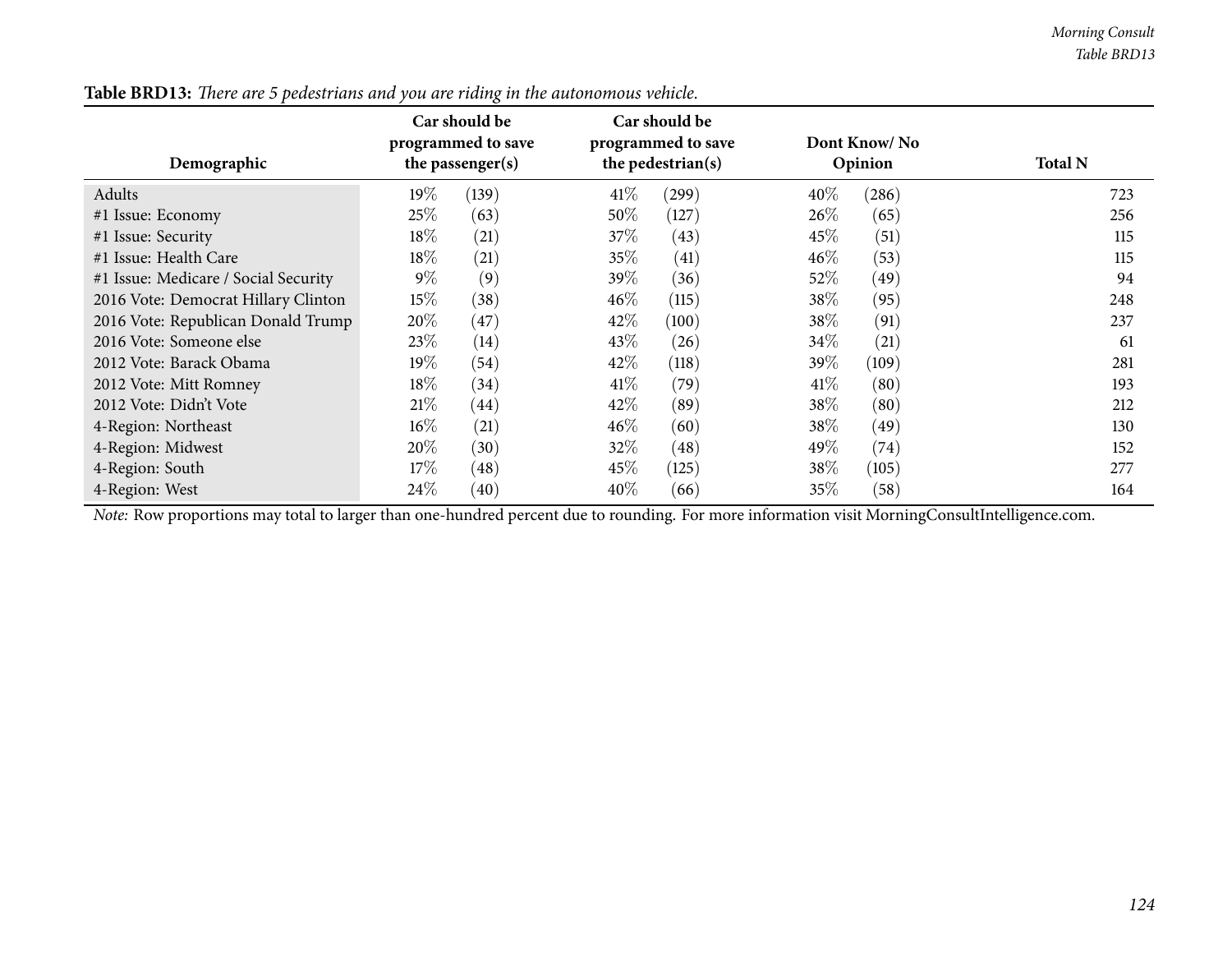| Demographic              | $\circ$<br>Car should be<br>programmed to save<br>the passenger(s) | Car should be<br>programmed to save<br>the pedestrian(s) | Dont Know/No<br>Opinion | <b>Total N</b> |
|--------------------------|--------------------------------------------------------------------|----------------------------------------------------------|-------------------------|----------------|
| Adults                   | 18%<br>(127)                                                       | 44\%<br>(315)                                            | 39%<br>(281)            | 723            |
| Gender: Male             | 23%<br>(82)                                                        | 48\%<br>(173)                                            | 30%<br>(109)            | 364            |
| Gender: Female           | 12%<br>(45)                                                        | 40%<br>(142)                                             | 48%<br>(173)            | 359            |
| Age: 18-29               | 22%<br>(35)                                                        | 53%<br>(85)                                              | 26%<br>(42)             | 161            |
| Age: 30-44               | 22%<br>(42)                                                        | 41\%<br>(79)                                             | 37%<br>(72)             | 193            |
| Age: 45-54               | 18%<br>(20)                                                        | 45%<br>(49)                                              | 36%<br>(39)             | 109            |
| Age: 55-64               | $11\%$<br>(15)                                                     | 35%<br>(46)                                              | 53%<br>(69)             | 129            |
| Age: 65+                 | 12%<br>(15)                                                        | 42%<br>(55)                                              | 46%<br>(60)             | 131            |
| PID: Dem (no lean)       | 20%<br>(49)                                                        | 45%<br>(108)                                             | 35%<br>(83)             | 240            |
| PID: Ind (no lean)       | 19%<br>(44)                                                        | 36%<br>(86)                                              | 45%<br>(107)            | 237            |
| PID: Rep (no lean)       | 14\%<br>(34)                                                       | 49%<br>(121)                                             | 37%<br>(91)             | 246            |
| PID/Gender: Dem Men      | 32%<br>(34)                                                        | 41\%<br>(44)                                             | 27%<br>(30)             | 108            |
| PID/Gender: Dem Women    | $11\%$<br>(15)                                                     | 48%<br>(64)                                              | 40%<br>(53)             | 132            |
| PID/Gender: Ind Men      | 22%<br>(27)                                                        | 47\%<br>(58)                                             | 30%<br>(37)             | 122            |
| PID/Gender: Ind Women    | $14\%$<br>(17)                                                     | 24\%<br>(28)                                             | 61%<br>(70)             | 115            |
| PID/Gender: Rep Men      | 15%<br>(21)                                                        | 53%<br>(71)                                              | 32%<br>(42)             | 134            |
| PID/Gender: Rep Women    | 12%<br>(13)                                                        | 44%<br>(50)                                              | 44%<br>(49)             | 112            |
| Tea Party: Supporter     | 23%<br>(40)                                                        | 48%<br>(83)                                              | 29%<br>(50)             | 173            |
| Tea Party: Not Supporter | $16\%$<br>(87)                                                     | 43%<br>(232)                                             | 41\%<br>(226)           | 544            |
| Ideo: Liberal (1-3)      | 20%<br>(45)                                                        | 45%<br>(103)                                             | 35%<br>(79)             | 227            |
| Ideo: Moderate (4)       | 17%<br>(27)                                                        | 45%<br>(71)                                              | 38%<br>(61)             | 159            |
| Ideo: Conservative (5-7) | $17\%$<br>(42)                                                     | 49%<br>(120)                                             | 34%<br>(85)             | 247            |
| Educ: < College          | 17%<br>(88)                                                        | 42%<br>(225)                                             | 41\%<br>(217)           | 530            |
| Educ: Bachelors degree   | 18%<br>(24)                                                        | 45%<br>(59)                                              | 37%<br>(48)             | 130            |
| Educ: Post-grad          | 24%<br>(15)                                                        | 50%<br>(32)                                              | 26%<br>(17)             | 63             |
| Income: Under 50k        | $16\%$<br>(71)                                                     | 44%<br>(191)                                             | 39%<br>(170)            | 431            |
| Income: 50k-100k         | 18%<br>(37)                                                        | 42%<br>(85)                                              | 40%<br>(81)             | 202            |
| Income: 100k+            | 21\%<br>(19)                                                       | 44%<br>(40)                                              | 34%<br>(31)             | 89             |
| Ethnicity: White         | 16%<br>(91)                                                        | 45%<br>(265)                                             | 39%<br>(229)            | 586            |

Table BRD14: There are 10 pedestrians and you are riding in the autonomous vehicle.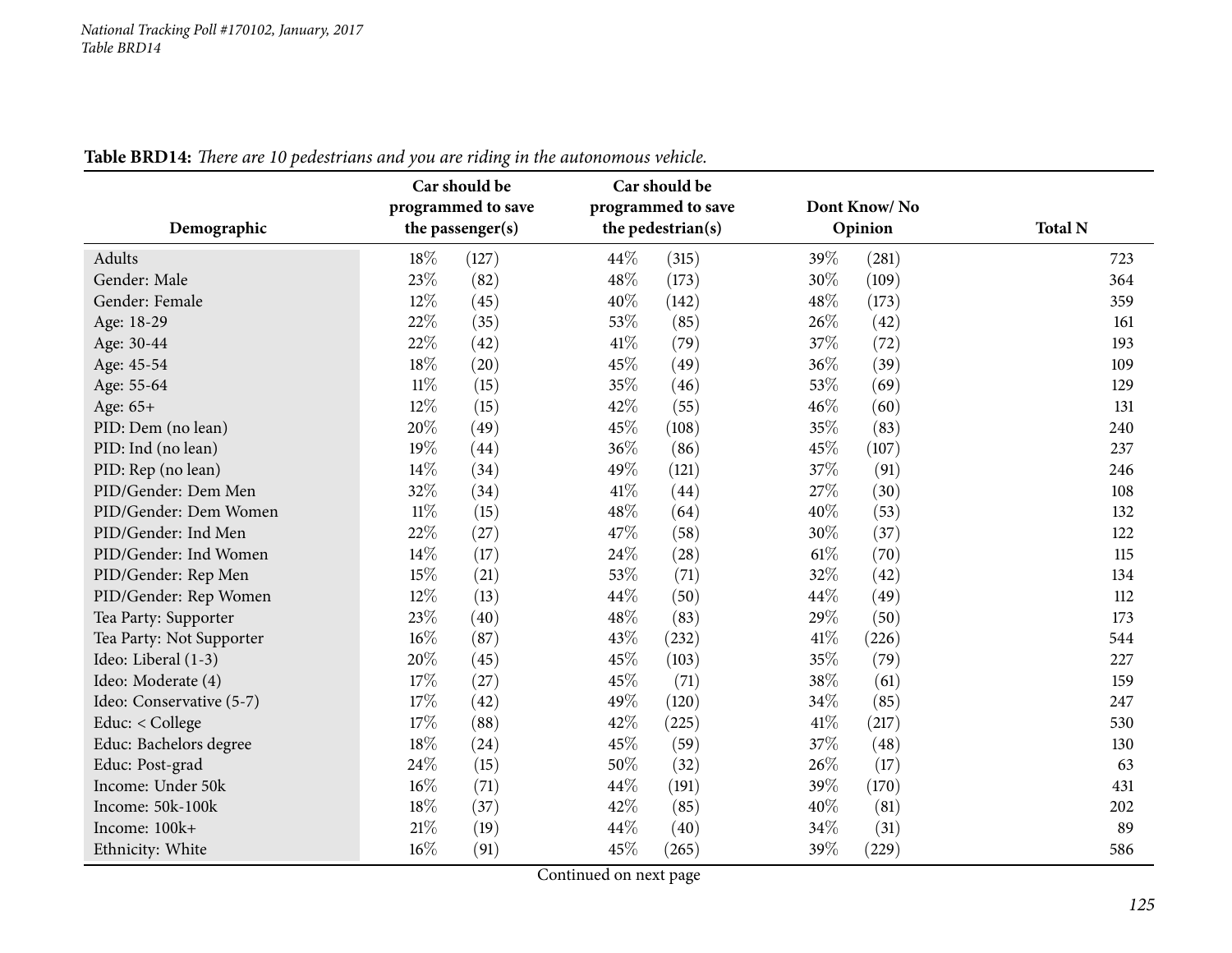| Table BRD14: There are 10 pedestrians and you are riding in the autonomous vehicle. |
|-------------------------------------------------------------------------------------|
|-------------------------------------------------------------------------------------|

| Demographic                 | Car should be<br>programmed to save<br>the passenger(s) |       |        | Car should be<br>programmed to save<br>the pedestrian(s) |        | Dont Know/No<br>Opinion | <b>Total N</b> |
|-----------------------------|---------------------------------------------------------|-------|--------|----------------------------------------------------------|--------|-------------------------|----------------|
| Adults                      | 18%                                                     | (127) | 44\%   | (315)                                                    | 39%    | (281)                   | 723            |
| Ethnicity: Hispanic         | 30%                                                     | (31)  | 44\%   | (46)                                                     | 27%    | (28)                    | 105            |
| Ethnicity: Afr. Am.         | 21%                                                     | (18)  | 37%    | (32)                                                     | 42%    | (36)                    | 86             |
| Ethnicity: Other            | 33%                                                     | (17)  | 36%    | (18)                                                     | 32%    | (16)                    | 51             |
| Relig: Protestant           | $20\%$                                                  | (37)  | 44\%   | (81)                                                     | 36%    | (66)                    | 184            |
| Relig: Roman Catholic       | 25%                                                     | (36)  | $36\%$ | (54)                                                     | 39%    | (57)                    | 148            |
| Relig: Ath./Agn./None       | 15%                                                     | (32)  | 46%    | (99)                                                     | 38%    | (82)                    | 214            |
| Relig: Something Else       | 14%                                                     | (12)  | 45%    | (38)                                                     | 41\%   | (34)                    | 84             |
| Relig: Evangelical          | 16%                                                     | (35)  | 40%    | (84)                                                     | 44%    | (94)                    | 214            |
| Relig: Non-Evang. Catholics | 23%                                                     | (48)  | 44\%   | (93)                                                     | 33%    | (71)                    | 211            |
| Relig: All Christian        | 19%                                                     | (83)  | 42%    | (177)                                                    | 39%    | (165)                   | 425            |
| Relig: All Non-Christian    | 15%                                                     | (44)  | 46\%   | (138)                                                    | 39%    | (117)                   | 298            |
| Community: Urban            | 14%                                                     | (24)  | 48%    | (82)                                                     | 37%    | (64)                    | 170            |
| Community: Suburban         | 20%                                                     | (67)  | 41\%   | (140)                                                    | 39%    | (134)                   | 342            |
| Community: Rural            | 17%                                                     | (35)  | 44\%   | (92)                                                     | 40%    | (84)                    | 211            |
| Employ: Private Sector      | 21%                                                     | (44)  | 47%    | (99)                                                     | 33%    | (69)                    | 212            |
| Employ: Government          | 20%                                                     | (13)  | 55%    | (35)                                                     | 25%    | (16)                    | 63             |
| Employ: Self-Employed       | 19%                                                     | (11)  | 47\%   | (26)                                                     | 34%    | (19)                    | 56             |
| Employ: Homemaker           | 19%                                                     | (12)  | 26%    | (17)                                                     | 55%    | (36)                    | 65             |
| Employ: Retired             | $11\%$                                                  | (16)  | 46%    | (68)                                                     | 44%    | (65)                    | 150            |
| Employ: Unemployed          | 24%                                                     | (18)  | 38%    | (29)                                                     | 38%    | (29)                    | 76             |
| Employ: Other               | 17%                                                     | (10)  | 19%    | (12)                                                     | 64%    | (38)                    | 60             |
| Job Type: White-collar      | 18%                                                     | (41)  | 43%    | (98)                                                     | 38%    | (87)                    | 226            |
| Job Type: Blue-collar       | 17%                                                     | (57)  | 48%    | (163)                                                    | 35%    | (116)                   | 336            |
| Job Type: Don't Know        | 17%                                                     | (28)  | $34\%$ | (55)                                                     | 49%    | (79)                    | 162            |
| Military HH: Yes            | 17%                                                     | (23)  | 52%    | (67)                                                     | $31\%$ | (40)                    | 129            |
| Military HH: No             | 18%                                                     | (104) | 42%    | (248)                                                    | 41\%   | (242)                   | 594            |
| RD/WT: Right Direction      | 18%                                                     | (41)  | 44\%   | (101)                                                    | 38%    | (89)                    | 232            |
| RD/WT: Wrong Track          | 17%                                                     | (85)  | 44%    | (214)                                                    | 39%    | (192)                   | 491            |
| Obama Job: Approve          | 18%                                                     | (68)  | 46%    | (169)                                                    | 36%    | (133)                   | 370            |
| Obama Job: Disapprove       | 18%                                                     | (56)  | 43%    | (133)                                                    | 39%    | (120)                   | 309            |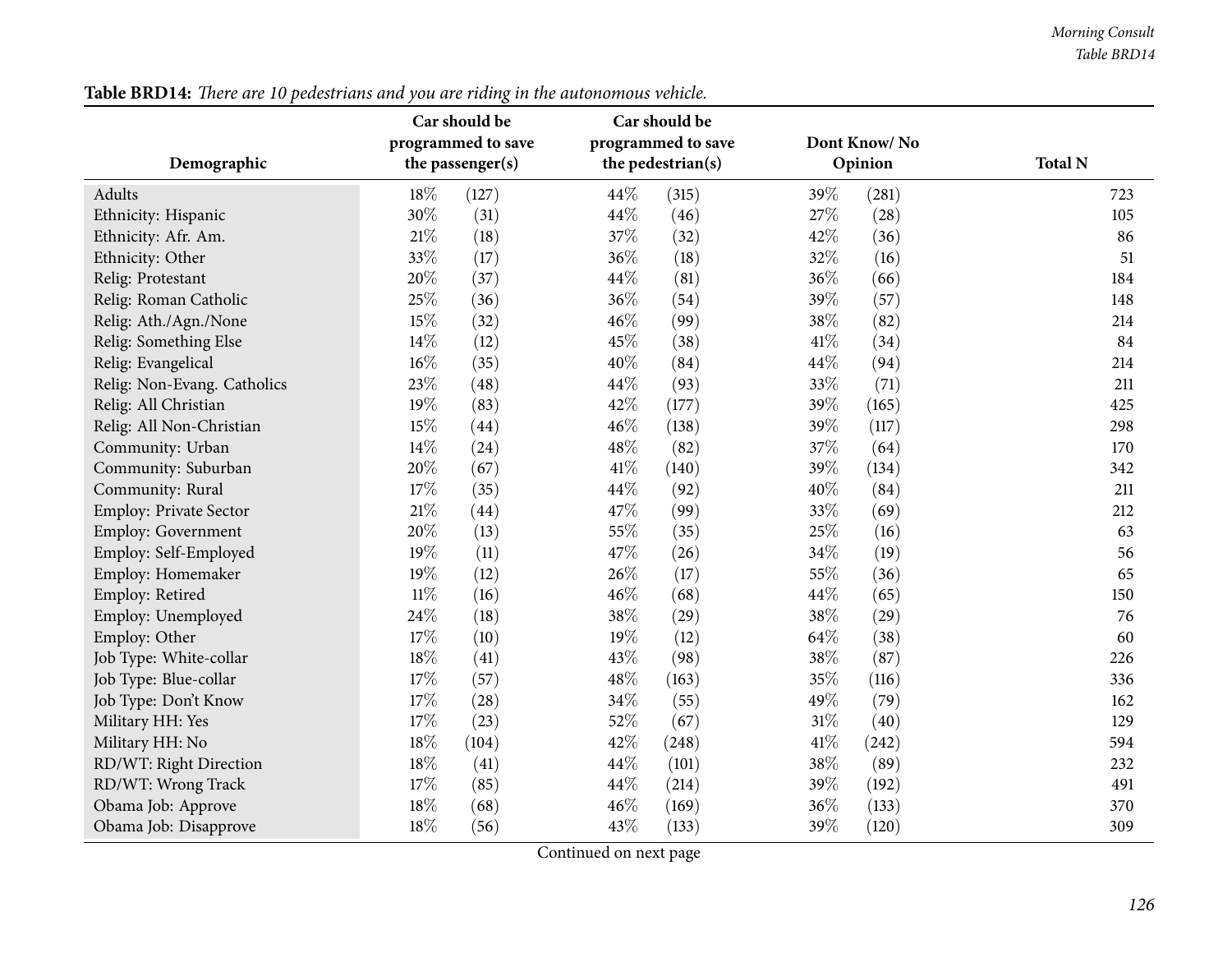| Demographic                          |        | Car should be<br>programmed to save<br>the passenger(s) |        | Car should be<br>programmed to save<br>the pedestrian(s) |        | Dont Know/No<br>Opinion | <b>Total N</b> |     |
|--------------------------------------|--------|---------------------------------------------------------|--------|----------------------------------------------------------|--------|-------------------------|----------------|-----|
| Adults                               | 18%    | (127)                                                   | 44\%   | (315)                                                    | 39\%   | (281)                   |                | 723 |
| #1 Issue: Economy                    | 22%    | (57)                                                    | $52\%$ | (132)                                                    | $26\%$ | (68)                    |                | 256 |
| #1 Issue: Security                   | $16\%$ | (18)                                                    | $40\%$ | (46)                                                     | 44\%   | (51)                    |                | 115 |
| #1 Issue: Health Care                | 18%    | $\left( 20\right)$                                      | 36\%   | (41)                                                     | 46%    | (53)                    |                | 115 |
| #1 Issue: Medicare / Social Security | $11\%$ | (10)                                                    | 43\%   | (41)                                                     | 45\%   | (43)                    |                | 94  |
| 2016 Vote: Democrat Hillary Clinton  | 17%    | $\left( 42\right)$                                      | $46\%$ | (115)                                                    | 37\%   | (91)                    |                | 248 |
| 2016 Vote: Republican Donald Trump   | 18%    | (42)                                                    | 45\%   | (107)                                                    | 37\%   | (89)                    |                | 237 |
| 2016 Vote: Someone else              | $17\%$ | (10)                                                    | 49%    | (30)                                                     | 34\%   | (21)                    |                | 61  |
| 2012 Vote: Barack Obama              | 22\%   | (61)                                                    | 42\%   | (118)                                                    | 36\%   | (102)                   |                | 281 |
| 2012 Vote: Mitt Romney               | $15\%$ | $\left( 28\right)$                                      | $46\%$ | (89)                                                     | 40%    | (76)                    |                | 193 |
| 2012 Vote: Didn't Vote               | $14\%$ | $\left( 29\right)$                                      | 45\%   | (95)                                                     | 42%    | (88)                    |                | 212 |
| 4-Region: Northeast                  | $14\%$ | (18)                                                    | 47\%   | (61)                                                     | 39\%   | (51)                    |                | 130 |
| 4-Region: Midwest                    | $19\%$ | $\left( 29\right)$                                      | 33\%   | (51)                                                     | 48\%   | (72)                    |                | 152 |
| 4-Region: South                      | $18\%$ | (49)                                                    | $46\%$ | (127)                                                    | $36\%$ | (101)                   |                | 277 |
| 4-Region: West                       | $19\%$ | (31)                                                    | $46\%$ | (76)                                                     | 35%    | (57)                    |                | 164 |

Table BRD14: There are 10 pedestrians and you are riding in the autonomous vehicle.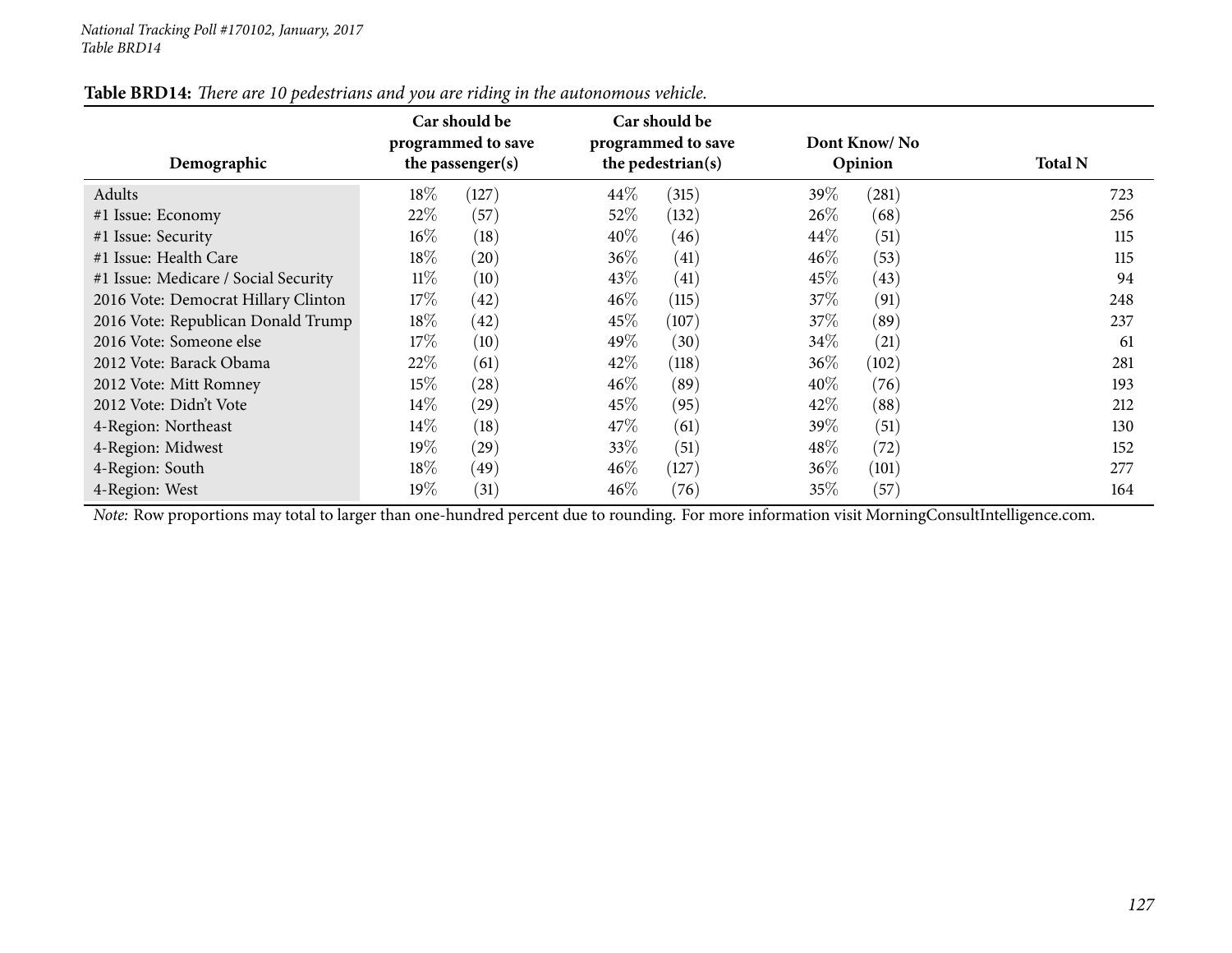| Demographic              | Car should be<br>programmed to save<br>the passenger(s) | Car should be<br>programmed to save<br>the pedestrian(s) | Dont Know/No<br>Opinion | <b>Total N</b> |
|--------------------------|---------------------------------------------------------|----------------------------------------------------------|-------------------------|----------------|
| Adults                   | 18%<br>(133)                                            | 44\%<br>(321)                                            | 37%<br>(270)            | 723            |
| Gender: Male             | 23%<br>(83)                                             | 47\%<br>(171)                                            | 30%<br>(110)            | 364            |
| Gender: Female           | 14\%<br>(49)                                            | 42%<br>(150)                                             | 44%<br>(159)            | 359            |
| Age: 18-29               | 25%<br>(40)                                             | 48\%<br>(77)                                             | 28%<br>(45)             | 161            |
| Age: 30-44               | 22%<br>(42)                                             | 44%<br>(85)                                              | 34%<br>(66)             | 193            |
| Age: 45-54               | $21\%$<br>(23)                                          | 46%<br>(50)                                              | 33%<br>(36)             | 109            |
| Age: 55-64               | 10%<br>(13)                                             | 37%<br>(47)                                              | 53%<br>(69)             | 129            |
| Age: 65+                 | $11\%$<br>(15)                                          | 47%<br>(61)                                              | 42%<br>(54)             | 131            |
| PID: Dem (no lean)       | 18%<br>(43)                                             | 46%<br>(110)                                             | 36%<br>(87)             | 240            |
| PID: Ind (no lean)       | 18%<br>(42)                                             | 39%<br>(92)                                              | 43%<br>(103)            | 237            |
| PID: Rep (no lean)       | 19%<br>(47)                                             | 48%<br>(119)                                             | 33%<br>(80)             | 246            |
| PID/Gender: Dem Men      | 26%<br>(28)                                             | 43%<br>(46)                                              | 31%<br>(34)             | 108            |
| PID/Gender: Dem Women    | 12%<br>(15)                                             | 48%<br>(64)                                              | 40%<br>(53)             | 132            |
| PID/Gender: Ind Men      | 19%<br>(24)                                             | 50%<br>(61)                                              | 31%<br>(38)             | 122            |
| PID/Gender: Ind Women    | 16%<br>(19)                                             | 27%<br>(31)                                              | 56%<br>(65)             | 115            |
| PID/Gender: Rep Men      | 24%<br>(32)                                             | 47%<br>(64)                                              | 29%<br>(38)             | 134            |
| PID/Gender: Rep Women    | 14%<br>(15)                                             | 49%<br>(55)                                              | 37%<br>(42)             | 112            |
| Tea Party: Supporter     | 27%<br>(47)                                             | 48%<br>(83)                                              | 24%<br>(42)             | 173            |
| Tea Party: Not Supporter | 16%<br>(85)                                             | 43%<br>(235)                                             | 41\%<br>(224)           | 544            |
| Ideo: Liberal (1-3)      | 21%<br>(48)                                             | 43%<br>(98)                                              | 36%<br>(81)             | 227            |
| Ideo: Moderate (4)       | 21%<br>(33)                                             | 42%<br>(67)                                              | 37%<br>(60)             | 159            |
| Ideo: Conservative (5-7) | 16%<br>(38)                                             | 53%<br>(131)                                             | 31%<br>(77)             | 247            |
| Educ: < College          | 18%<br>(97)                                             | 42%<br>(221)                                             | 40%<br>(212)            | 530            |
| Educ: Bachelors degree   | 18%<br>(24)                                             | 50%<br>(65)                                              | 32%<br>(42)             | 130            |
| Educ: Post-grad          | 19%<br>(12)                                             | 56%<br>(35)                                              | 25%<br>(16)             | 63             |
| Income: Under 50k        | 18%<br>(79)                                             | 44%<br>(189)                                             | 38%<br>(163)            | 431            |
| Income: 50k-100k         | 19%<br>(38)                                             | 42%<br>(86)                                              | 39%<br>(79)             | 202            |
| Income: 100k+            | 17%<br>(15)                                             | 52%<br>(47)                                              | 30%<br>(27)             | 89             |
| Ethnicity: White         | 17%<br>(99)                                             | 46%<br>(271)                                             | 37%<br>(216)            | 586            |

Table BRD15: There are 25 pedestrians and you are riding in the autonomous vehicle.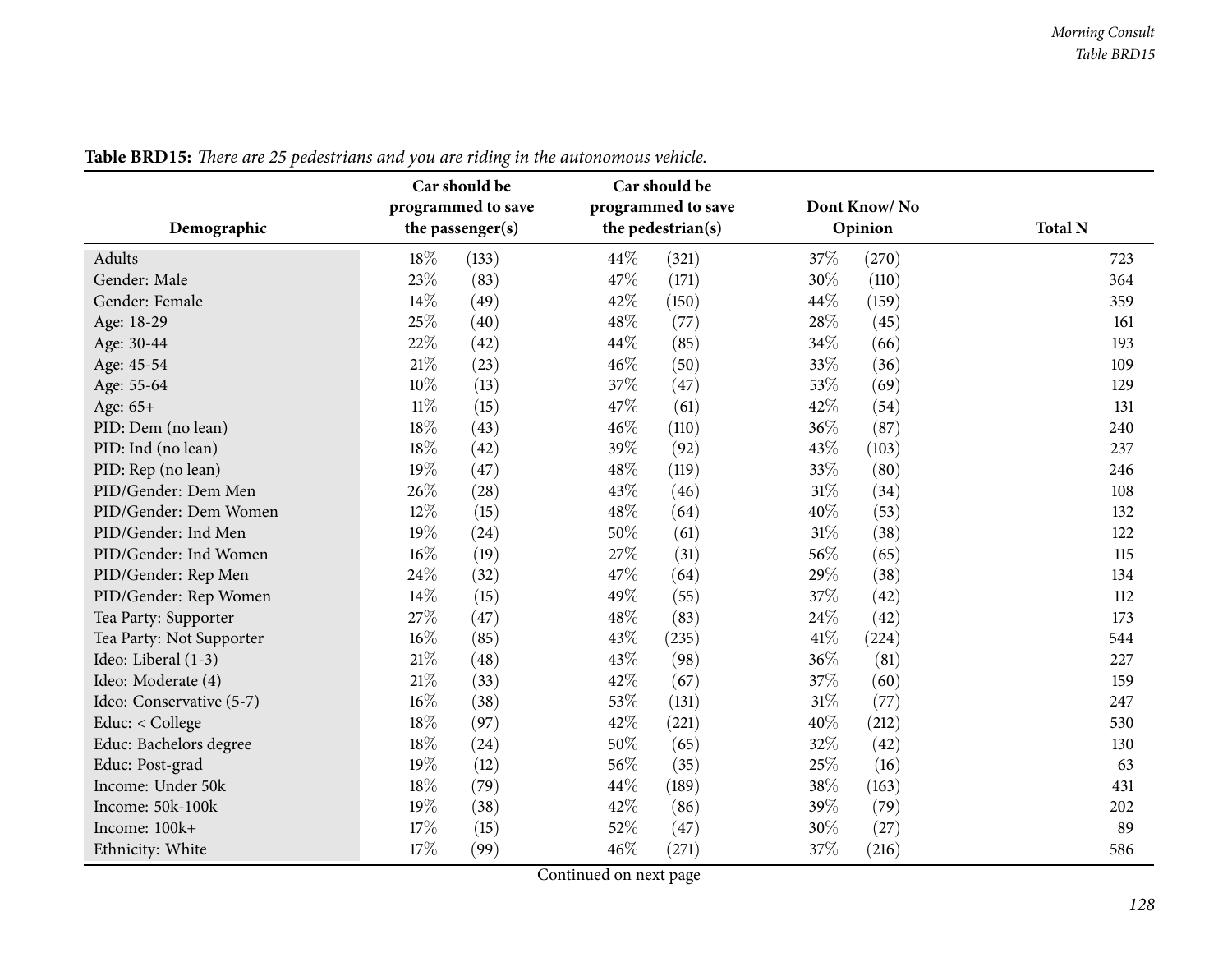Military HH: Yes

Military HH: No

RD/WT: Right Direction

RD/WT: Wrong Track

Obama Job: Disapprove

| Demographic                 | Car should be<br>programmed to save<br>the passenger(s) | Car should be<br>programmed to save<br>the pedestrian(s) | Dont Know/No<br>Opinion | <b>Total N</b> |
|-----------------------------|---------------------------------------------------------|----------------------------------------------------------|-------------------------|----------------|
|                             |                                                         |                                                          |                         |                |
| Adults                      | $18\%$<br>(133)                                         | 44\%<br>(321)                                            | 37%<br>(270)            | 723            |
| Ethnicity: Hispanic         | 27%<br>(29)                                             | 42%<br>(44)                                              | 31%<br>(32)             | 105            |
| Ethnicity: Afr. Am.         | 20%<br>(18)                                             | 34\%<br>(29)                                             | 46\%<br>(40)            | 86             |
| Ethnicity: Other            | 31%<br>(16)                                             | $41\%$<br>(21)                                           | 28%<br>(14)             | 51             |
| Relig: Protestant           | 16%<br>(30)                                             | 50%<br>(91)                                              | 34\%<br>(63)            | 184            |
| Relig: Roman Catholic       | 22%<br>(32)                                             | 43\%<br>(63)                                             | (53)<br>36%             | 148            |
| Relig: Ath./Agn./None       | 20%<br>(42)                                             | 44\%<br>(93)                                             | 37%<br>(79)             | 214            |
| Relig: Something Else       | 25%<br>(21)                                             | 36\%<br>(30)                                             | (33)<br>39\%            | 84             |
| Relig: Evangelical          | 16%<br>(35)                                             | 40\%<br>(86)                                             | 43%<br>(92)             | 214            |
| Relig: Non-Evang. Catholics | 17%<br>(35)                                             | 52\%<br>(111)                                            | 31%<br>(65)             | 211            |
| Relig: All Christian        | 16%<br>(70)                                             | $46\%$<br>(197)                                          | 37%<br>(158)            | 425            |
| Relig: All Non-Christian    | 21%<br>(63)                                             | 42\%<br>(124)                                            | 37%<br>(112)            | 298            |
| Community: Urban            | 18%<br>(31)                                             | 45\%<br>(77)                                             | 36\%<br>(62)            | 170            |
| Community: Suburban         | 19%<br>(64)                                             | 45%<br>(154)                                             | 36%<br>(124)            | 342            |
| Community: Rural            | 17%<br>(37)                                             | 43\%<br>(90)                                             | 40%<br>(84)             | 211            |
| Employ: Private Sector      | 23%<br>(49)                                             | 46\%<br>(98)                                             | 31%<br>(66)             | 212            |
| <b>Employ: Government</b>   | 30%<br>(19)                                             | 51\%<br>(32)                                             | 19%<br>(12)             | 63             |
| Employ: Self-Employed       | 31%<br>(18)                                             | 37%<br>(21)                                              | (18)<br>32%             | 56             |
| Employ: Homemaker           | $11\%$<br>(7)                                           | 38\%<br>(25)                                             | 51\%<br>(33)            | 65             |
| Employ: Retired             | 12%<br>(18)                                             | 46\%<br>(69)                                             | 42\%<br>(63)            | 150            |
| Employ: Unemployed          | 12%<br>(9)                                              | 53%<br>(40)                                              | 36%<br>(27)             | 76             |
| Employ: Other               | (7)<br>$11\%$                                           | 23\%<br>(14)                                             | (39)<br>65\%            | 60             |
| Job Type: White-collar      | 19%<br>(42)                                             | 48\%<br>(109)                                            | 33%<br>(75)             | 226            |
| Job Type: Blue-collar       | 18%<br>(59)                                             | $48\%$<br>(160)                                          | 35%<br>(116)            | 336            |
| Job Type: Don't Know        | 19%<br>(31)                                             | 32\%<br>(52)                                             | 49%<br>(79)             | 162            |
|                             |                                                         | $\sim$                                                   |                         |                |

Table BRD15: There are 25 pedestrians and you are riding in the autonomous vehicle.

Continued on next page

Obama Job: Approve 19% (70)  $45\%$  (167)  $36\%$  (132) 370<br>
Obama Job: Disapprove 19% (59)  $44\%$  (137)  $37\%$  (113) 379 (113) 309

Military HH: Yes 23<sup>%</sup> (29) 44<sup>%</sup> (58) 33<sup>%</sup> (43) 29

 $17\%$  (103)  $44\%$  (264)  $38\%$  (227) 594

n 25% (58)  $41\%$  (95)  $34\%$  (78) 232

k  $15\%$  (74)  $46\%$  (226)  $39\%$  (191)  $491$ 

105

51

148

84

214

211

226

336

162

594

309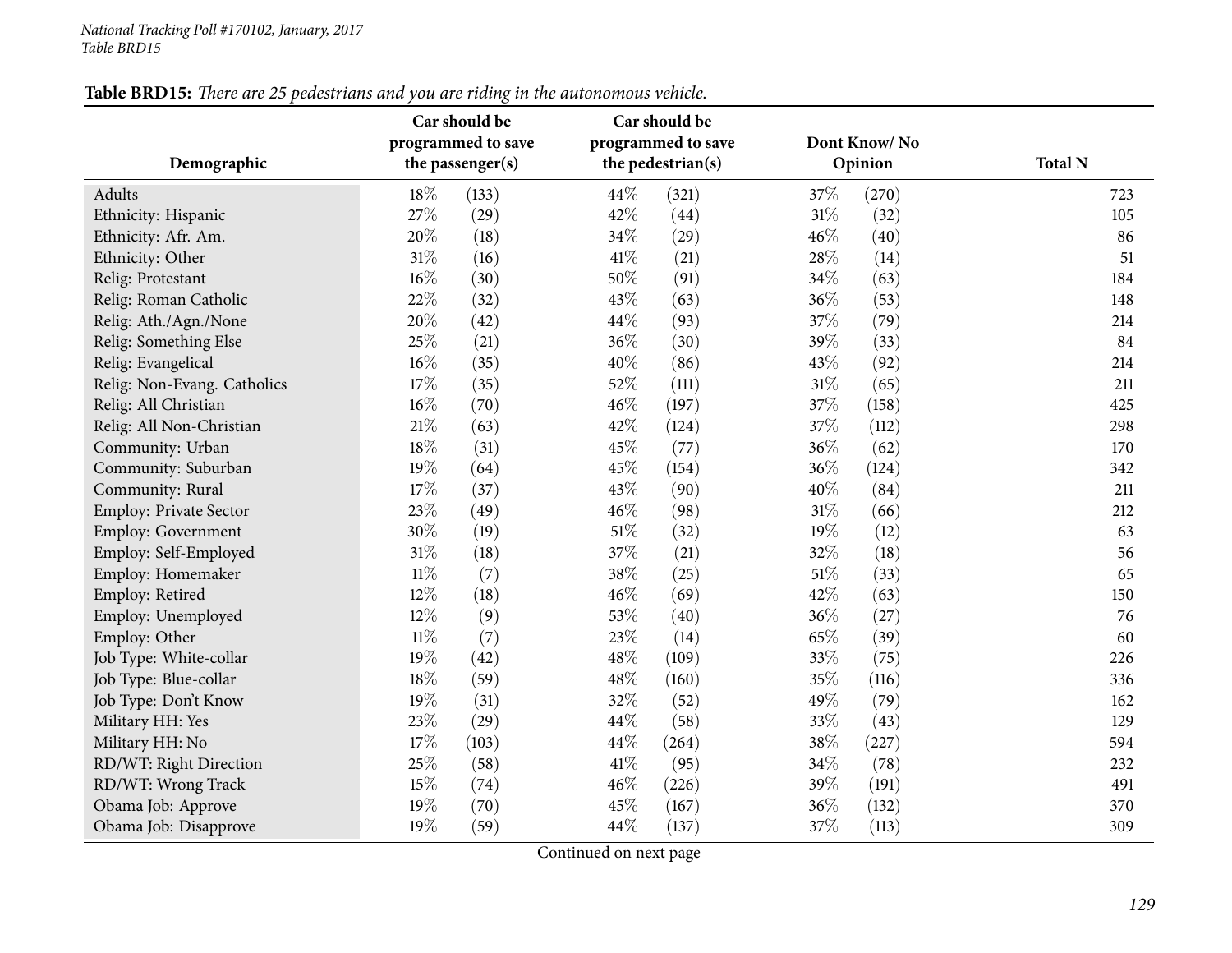| Demographic                          |        | Car should be<br>programmed to save<br>the passenger(s) |        | Car should be<br>programmed to save<br>the pedestrian(s) |        | Dont Know/No<br>Opinion | <b>Total N</b>                                                                                                                                                                                                                                                                                                                     |     |
|--------------------------------------|--------|---------------------------------------------------------|--------|----------------------------------------------------------|--------|-------------------------|------------------------------------------------------------------------------------------------------------------------------------------------------------------------------------------------------------------------------------------------------------------------------------------------------------------------------------|-----|
| Adults                               | 18%    | (133)                                                   | $44\%$ | (321)                                                    | 37%    | (270)                   |                                                                                                                                                                                                                                                                                                                                    | 723 |
| #1 Issue: Economy                    | 24\%   | (60)                                                    | 50%    | (127)                                                    | 27%    | (69)                    |                                                                                                                                                                                                                                                                                                                                    | 256 |
| #1 Issue: Security                   | 21%    | (24)                                                    | 37\%   | (43)                                                     | 42\%   | (48)                    |                                                                                                                                                                                                                                                                                                                                    | 115 |
| #1 Issue: Health Care                | $18\%$ | (21)                                                    | $41\%$ | (47)                                                     | 41\%   | $\left(47\right)$       |                                                                                                                                                                                                                                                                                                                                    | 115 |
| #1 Issue: Medicare / Social Security | $7\%$  | (6)                                                     | 53\%   | (49)                                                     | 41\%   | (38)                    |                                                                                                                                                                                                                                                                                                                                    | 94  |
| 2016 Vote: Democrat Hillary Clinton  | $16\%$ | (40)                                                    | 47\%   | (115)                                                    | 37\%   | (93)                    |                                                                                                                                                                                                                                                                                                                                    | 248 |
| 2016 Vote: Republican Donald Trump   | 22%    | (51)                                                    | 45\%   | (106)                                                    | $34\%$ | (80)                    |                                                                                                                                                                                                                                                                                                                                    | 237 |
| 2016 Vote: Someone else              | 22%    | (13)                                                    | 47\%   | $\left( 29\right)$                                       | 31%    | (19)                    |                                                                                                                                                                                                                                                                                                                                    | 61  |
| 2012 Vote: Barack Obama              | 20%    | (56)                                                    | 43\%   | (121)                                                    | 37%    | (103)                   |                                                                                                                                                                                                                                                                                                                                    | 281 |
| 2012 Vote: Mitt Romney               | 17%    | (33)                                                    | $51\%$ | (98)                                                     | 32\%   | (63)                    |                                                                                                                                                                                                                                                                                                                                    | 193 |
| 2012 Vote: Didn't Vote               | 17%    | (35)                                                    | 42%    | (89)                                                     | 41\%   | (87)                    |                                                                                                                                                                                                                                                                                                                                    | 212 |
| 4-Region: Northeast                  | $11\%$ | (14)                                                    | 49\%   | (63)                                                     | $40\%$ | (52)                    |                                                                                                                                                                                                                                                                                                                                    | 130 |
| 4-Region: Midwest                    | 19%    | $\left( 29\right)$                                      | 37%    | (57)                                                     | 44%    | (67)                    |                                                                                                                                                                                                                                                                                                                                    | 152 |
| 4-Region: South                      | 18%    | (50)                                                    | $45\%$ | (125)                                                    | 37\%   | (102)                   |                                                                                                                                                                                                                                                                                                                                    | 277 |
| 4-Region: West<br>$\sim$ $\sim$      | $24\%$ | (39)                                                    | 47\%   | (76)<br>$\sim$ $\sim$                                    | 29\%   | (48)                    | $\mathbf{v}$ $\mathbf{v}$ $\mathbf{v}$ $\mathbf{v}$ $\mathbf{v}$ $\mathbf{v}$ $\mathbf{v}$ $\mathbf{v}$ $\mathbf{v}$ $\mathbf{v}$ $\mathbf{v}$ $\mathbf{v}$ $\mathbf{v}$ $\mathbf{v}$ $\mathbf{v}$ $\mathbf{v}$ $\mathbf{v}$ $\mathbf{v}$ $\mathbf{v}$ $\mathbf{v}$ $\mathbf{v}$ $\mathbf{v}$ $\mathbf{v}$ $\mathbf{v}$ $\mathbf{$ | 164 |

Table BRD15: There are 25 pedestrians and you are riding in the autonomous vehicle.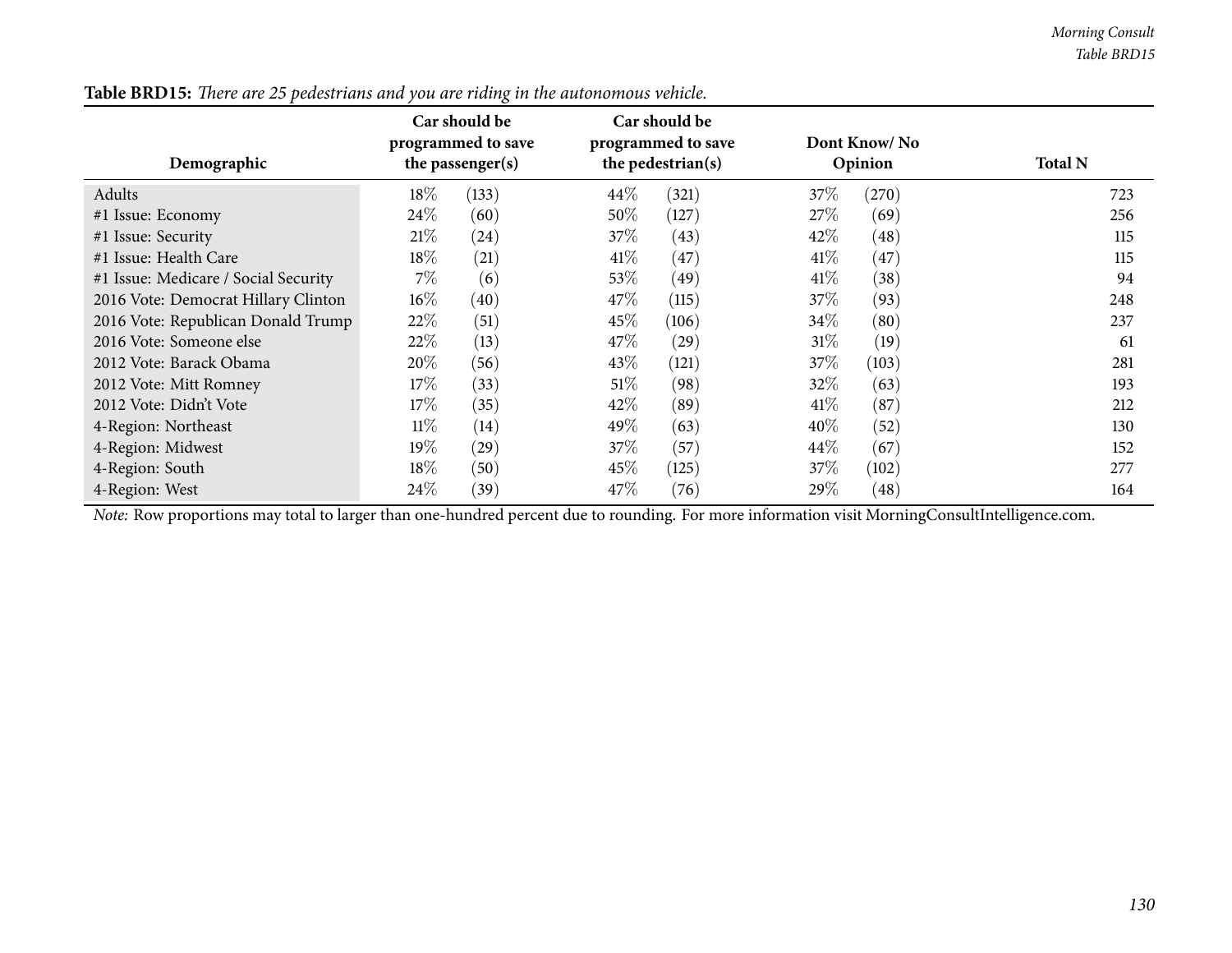| Demographic              | Car should be<br>programmed to save<br>the passenger(s) | Car should be<br>programmed to save<br>the pedestrian(s) | Dont Know/No<br>Opinion | <b>Total N</b> |
|--------------------------|---------------------------------------------------------|----------------------------------------------------------|-------------------------|----------------|
| Adults                   | 36%<br>(274)                                            | 25%<br>(186)                                             | 39%<br>(298)            | 759            |
| Gender: Male             | 37%<br>(132)                                            | 25%<br>(88)                                              | 38%<br>(136)            | 356            |
| Gender: Female           | 35%<br>(142)                                            | 24%<br>(98)                                              | 40%<br>(163)            | 403            |
| Age: 18-29               | 48%<br>(82)                                             | 28%<br>(48)                                              | 24%<br>(42)             | 171            |
| Age: 30-44               | 40%<br>(68)                                             | 22%<br>(38)                                              | 38%<br>(66)             | 171            |
| Age: 45-54               | $40\%$<br>(54)                                          | 24\%<br>(33)                                             | 35%<br>(47)             | 134            |
| Age: 55-64               | 25%<br>(35)                                             | 24\%<br>(34)                                             | 51\%<br>(70)            | 139            |
| Age: 65+                 | 26%<br>(37)                                             | 23%<br>(34)                                              | 51%<br>(73)             | 144            |
| PID: Dem (no lean)       | 36%<br>(86)                                             | 29%<br>(68)                                              | 35%<br>(84)             | 237            |
| PID: Ind (no lean)       | 33%<br>(86)                                             | 22%<br>(58)                                              | 45%<br>(120)            | 264            |
| PID: Rep (no lean)       | 40%<br>(103)                                            | 23%<br>(60)                                              | 37%<br>(95)             | 257            |
| PID/Gender: Dem Men      | 36%<br>(39)                                             | 27%<br>(29)                                              | 36%<br>(39)             | 106            |
| PID/Gender: Dem Women    | 36%<br>(47)                                             | 30%<br>(39)                                              | 35%<br>(45)             | 131            |
| PID/Gender: Ind Men      | 33%<br>(41)                                             | 25%<br>(30)                                              | 42%<br>(51)             | 122            |
| PID/Gender: Ind Women    | 32%<br>(45)                                             | 20%<br>(28)                                              | 48%<br>(69)             | 142            |
| PID/Gender: Rep Men      | 41%<br>(53)                                             | 22%<br>(28)                                              | 36%<br>(46)             | 127            |
| PID/Gender: Rep Women    | 38%<br>(50)                                             | 24%<br>(31)                                              | 38%<br>(49)             | 130            |
| Tea Party: Supporter     | 47%<br>(89)                                             | 22%<br>(42)                                              | 30%<br>(57)             | 188            |
| Tea Party: Not Supporter | 32%<br>(183)                                            | 25%<br>(143)                                             | 42%<br>(240)            | 566            |
| Ideo: Liberal (1-3)      | 41%<br>(99)                                             | 28%<br>(69)                                              | 31%<br>(75)             | 243            |
| Ideo: Moderate (4)       | 36%<br>(61)                                             | 25%<br>(42)                                              | 39%<br>(67)             | 170            |
| Ideo: Conservative (5-7) | 35%<br>(90)                                             | 24\%<br>(62)                                             | 41\%<br>(108)           | 261            |
| Educ: < College          | 35%<br>(183)                                            | 25%<br>(129)                                             | 40%<br>(207)            | 520            |
| Educ: Bachelors degree   | 38%<br>(59)                                             | 25%<br>(40)                                              | 37%<br>(58)             | 157            |
| Educ: Post-grad          | 39%<br>(32)                                             | 21\%<br>(17)                                             | 41%<br>(33)             | 82             |
| Income: Under 50k        | 34%<br>(158)                                            | 24%<br>(110)                                             | 42%<br>(191)            | 459            |
| Income: 50k-100k         | 37%<br>(79)                                             | 26%<br>(57)                                              | 37%<br>(79)             | 215            |
| Income: 100k+            | 44%<br>(37)                                             | 23%<br>(19)                                              | 33%<br>(28)             | 85             |
| Ethnicity: White         | 36%<br>(225)                                            | 25%<br>(153)                                             | 39%<br>(241)            | 619            |

Table BRD16: There is 1 pedestrian and you and 1 passenger are riding in the autonomous vehicle.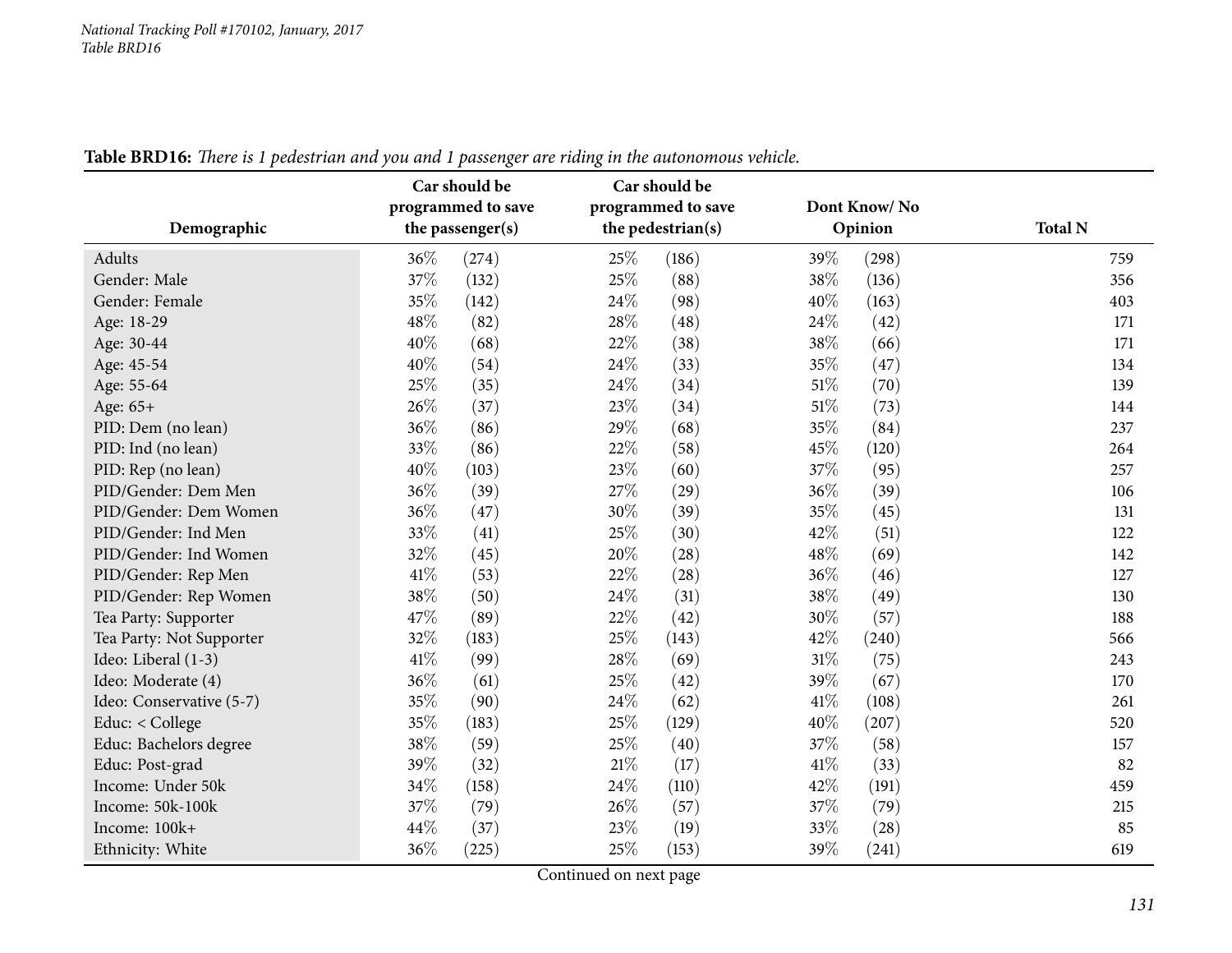|                               | Car should be |                                          | Car should be |                   |         |       |                |
|-------------------------------|---------------|------------------------------------------|---------------|-------------------|---------|-------|----------------|
|                               |               | programmed to save<br>programmed to save |               | Dont Know/No      |         |       |                |
| Demographic                   |               | the passenger(s)                         |               | the pedestrian(s) | Opinion |       | <b>Total N</b> |
| Adults                        | 36%           | (274)                                    | 25%           | (186)             | 39%     | (298) | 759            |
| Ethnicity: Hispanic           | 48%           | (54)                                     | 26%           | (30)              | 26%     | (29)  | 112            |
| Ethnicity: Afr. Am.           | $31\%$        | (24)                                     | 24%           | (19)              | 45%     | (35)  | 78             |
| Ethnicity: Other              | 41\%          | (25)                                     | 23%           | (14)              | 36%     | (23)  | 62             |
| Relig: Protestant             | $28\%$        | (52)                                     | 27\%          | (49)              | 44%     | (81)  | 183            |
| Relig: Roman Catholic         | 37%           | (63)                                     | 26%           | (43)              | 37%     | (62)  | 168            |
| Relig: Ath./Agn./None         | 38%           | (79)                                     | 28%           | (58)              | 34%     | (69)  | 206            |
| Relig: Something Else         | 37%           | (45)                                     | 13%           | (16)              | 50%     | (62)  | 122            |
| Relig: Evangelical            | 38%           | (75)                                     | 24%           | (47)              | 38%     | (74)  | 196            |
| Relig: Non-Evang. Catholics   | 32%           | (75)                                     | 28%           | (65)              | 40%     | (94)  | 234            |
| Relig: All Christian          | 35%           | (150)                                    | 26%           | (113)             | 39%     | (168) | 430            |
| Relig: All Non-Christian      | 38%           | (124)                                    | $22\%$        | (73)              | 40%     | (131) | 328            |
| Community: Urban              | 37%           | (69)                                     | 32%           | (60)              | 31%     | (59)  | 188            |
| Community: Suburban           | 38%           | (139)                                    | 20%           | (73)              | 42%     | (154) | 366            |
| Community: Rural              | 32%           | (66)                                     | 26%           | (54)              | 42%     | (86)  | 205            |
| <b>Employ: Private Sector</b> | 44%           | (96)                                     | 23%           | (51)              | 33%     | (73)  | 220            |
| Employ: Self-Employed         | 47%           | (33)                                     | 26%           | (18)              | 27%     | (19)  | 71             |
| Employ: Homemaker             | 44%           | (28)                                     | 18%           | (12)              | 38%     | (24)  | 64             |
| Employ: Retired               | 22%           | (40)                                     | 24%           | (45)              | 54%     | (101) | 186            |
| Employ: Unemployed            | 28%           | (20)                                     | 30%           | (21)              | 42%     | (29)  | 69             |
| Employ: Other                 | 37%           | (22)                                     | 29%           | (17)              | 33%     | (20)  | 59             |
| Job Type: White-collar        | 39%           | (99)                                     | 24%           | (60)              | 37%     | (92)  | 251            |
| Job Type: Blue-collar         | 34%           | (118)                                    | 29%           | (99)              | 37%     | (128) | 345            |
| Job Type: Don't Know          | 36%           | (58)                                     | 16%           | (27)              | 48%     | (78)  | 163            |
| Military HH: Yes              | 39%           | (56)                                     | $22\%$        | (32)              | 39%     | (56)  | 143            |
| Military HH: No               | 36%           | (218)                                    | 25%           | (154)             | 39%     | (243) | 615            |
| RD/WT: Right Direction        | 46%           | (125)                                    | 25%           | (67)              | 29%     | (79)  | 271            |
| RD/WT: Wrong Track            | $31\%$        | (150)                                    | 24%           | (119)             | 45%     | (219) | 488            |
| Obama Job: Approve            | 37%           | (154)                                    | 28%           | (113)             | 35%     | (144) | 411            |
| Obama Job: Disapprove         | 37%           | (118)                                    | 22%           | (70)              | 41\%    | (132) | 320            |

Table BRD16: There is 1 pedestrian and you and 1 passenger are riding in the autonomous vehicle.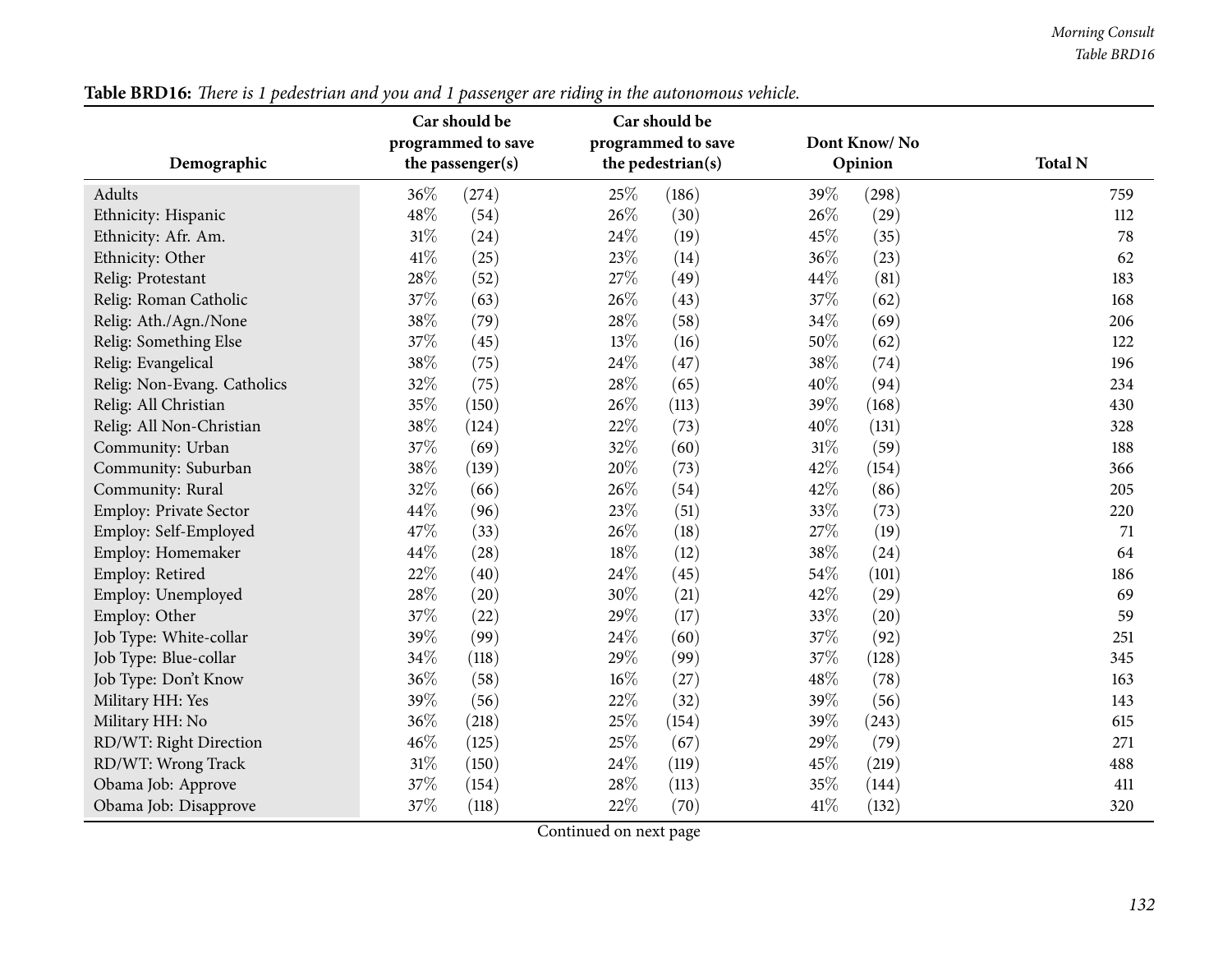| Demographic                          | Car should be<br>programmed to save<br>the passenger(s) |       |        | Car should be<br>programmed to save<br>the pedestrian(s) |        | Dont Know/No<br>Opinion | <b>Total N</b> |
|--------------------------------------|---------------------------------------------------------|-------|--------|----------------------------------------------------------|--------|-------------------------|----------------|
| Adults                               | $36\%$                                                  | (274) | 25\%   | (186)                                                    | 39\%   | (298)                   | 759            |
| #1 Issue: Economy                    | $35\%$                                                  | (86)  | 29%    | (70)                                                     | 36%    | (87)                    | 243            |
| #1 Issue: Security                   | $30\%$                                                  | (41)  | 24\%   | (33)                                                     | $46\%$ | (62)                    | 135            |
| #1 Issue: Health Care                | 42\%                                                    | (64)  | 23\%   | (35)                                                     | 34%    | (52)                    | 151            |
| #1 Issue: Medicare / Social Security | $24\%$                                                  | (24)  | 26\%   | (25)                                                     | 49\%   | (48)                    | 97             |
| 2016 Vote: Democrat Hillary Clinton  | $33\%$                                                  | (87)  | 28\%   | (74)                                                     | $40\%$ | (105)                   | 266            |
| 2016 Vote: Republican Donald Trump   | 38\%                                                    | (105) | 24\%   | (65)                                                     | 38\%   | (105)                   | 274            |
| 2016 Vote: Someone else              | 33\%                                                    | (20)  | 30\%   | (18)                                                     | 37\%   | (22)                    | 60             |
| 2012 Vote: Barack Obama              | 32\%                                                    | (93)  | $30\%$ | (86)                                                     | 38\%   | (108)                   | 287            |
| 2012 Vote: Mitt Romney               | 41\%                                                    | (85)  | 22\%   | (46)                                                     | 38\%   | (79)                    | 210            |
| 2012 Vote: Didn't Vote               | $36\%$                                                  | (84)  | 22\%   | (52)                                                     | 42%    | (97)                    | 233            |
| 4-Region: Northeast                  | 38\%                                                    | (56)  | 18%    | (27)                                                     | $44\%$ | (65)                    | 148            |
| 4-Region: Midwest                    | $40\%$                                                  | (60)  | 24\%   | (36)                                                     | 37%    | (56)                    | 152            |
| 4-Region: South                      | $34\%$                                                  | (95)  | 24\%   | (67)                                                     | $41\%$ | (114)                   | 275            |
| 4-Region: West                       | 35%                                                     | (64)  | 31%    | (57)                                                     | 35%    | (64)                    | 184            |

# Table BRD16: There is 1 pedestrian and you and 1 passenger are riding in the autonomous vehicle.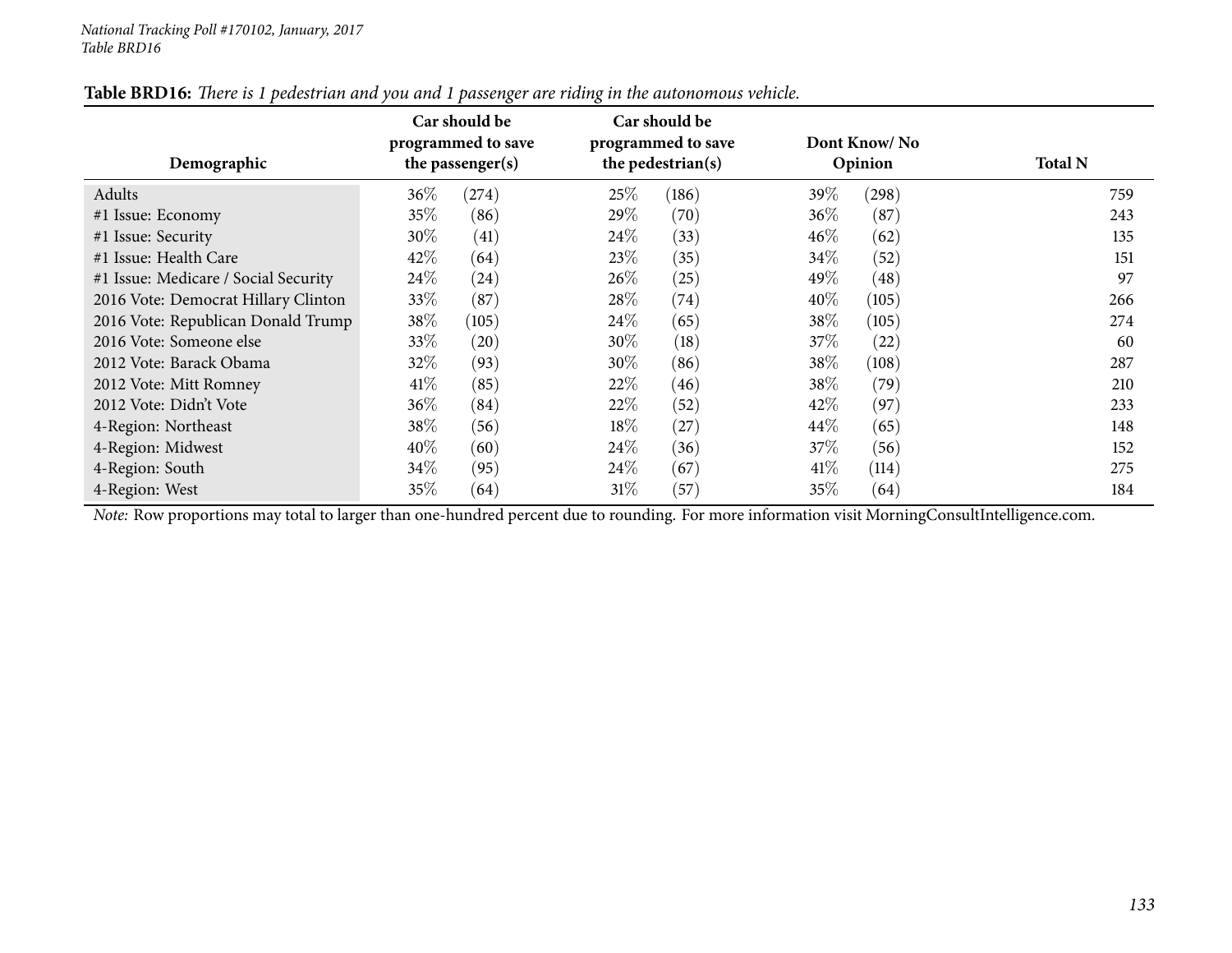| Demographic              | Car should be<br>programmed to save<br>the passenger(s) | Car should be<br>programmed to save<br>the pedestrian(s) | Dont Know/No<br>Opinion | <b>Total N</b> |
|--------------------------|---------------------------------------------------------|----------------------------------------------------------|-------------------------|----------------|
| Adults                   | 22%<br>(169)                                            | 43%<br>(323)                                             | 35%<br>(266)            | 759            |
| Gender: Male             | 24%<br>(85)                                             | 43%<br>(152)                                             | 33%<br>(119)            | 356            |
| Gender: Female           | 21%<br>(84)                                             | 42%<br>(171)                                             | 37%<br>(148)            | 403            |
| Age: 18-29               | 27%<br>(46)                                             | 53%<br>(90)                                              | 21\%<br>(35)            | 171            |
| Age: 30-44               | 27%<br>(46)                                             | 41\%<br>(71)                                             | 32%<br>(54)             | 171            |
| Age: 45-54               | 25%<br>(34)                                             | 39%<br>(52)                                              | 36%<br>(48)             | 134            |
| Age: 55-64               | 16%<br>(22)                                             | 37%<br>(52)                                              | 47%<br>(65)             | 139            |
| Age: 65+                 | 15%<br>(21)                                             | 41\%<br>(58)                                             | 45%<br>(64)             | 144            |
| PID: Dem (no lean)       | 22%<br>(52)                                             | 47%<br>(111)                                             | 31%<br>(74)             | 237            |
| PID: Ind (no lean)       | 19%<br>(50)                                             | 43%<br>(114)                                             | 38%<br>(100)            | 264            |
| PID: Rep (no lean)       | 26%<br>(67)                                             | 38%<br>(99)                                              | 36%<br>(92)             | 257            |
| PID/Gender: Dem Men      | 23%<br>(24)                                             | 47%<br>(50)                                              | 30%<br>(32)             | 106            |
| PID/Gender: Dem Women    | 21%<br>(28)                                             | 46%<br>(61)                                              | 32%<br>(42)             | 131            |
| PID/Gender: Ind Men      | 22%<br>(27)                                             | 44%<br>(54)                                              | 34%<br>(42)             | 122            |
| PID/Gender: Ind Women    | 16%<br>(23)                                             | 43%<br>(60)                                              | 41\%<br>(58)            | 142            |
| PID/Gender: Rep Men      | 27%<br>(34)                                             | 38%<br>(48)                                              | 35%<br>(45)             | 127            |
| PID/Gender: Rep Women    | 25%<br>(33)                                             | 39%<br>(50)                                              | 36%<br>(47)             | 130            |
| Tea Party: Supporter     | 34%<br>(64)                                             | 36%<br>(69)                                              | 30%<br>(56)             | 188            |
| Tea Party: Not Supporter | 18%<br>(103)                                            | 45%<br>(254)                                             | 37%<br>(210)            | 566            |
| Ideo: Liberal (1-3)      | 25%<br>(62)                                             | 48%<br>(117)                                             | 26%<br>(64)             | 243            |
| Ideo: Moderate (4)       | 18%<br>(31)                                             | 48%<br>(81)                                              | 34%<br>(58)             | 170            |
| Ideo: Conservative (5-7) | 24%<br>(63)                                             | 37%<br>(97)                                              | 39%<br>(101)            | 261            |
| Educ: < College          | 21\%<br>(111)                                           | 43%<br>(224)                                             | 36%<br>(184)            | 520            |
| Educ: Bachelors degree   | 23%<br>(37)                                             | 42\%<br>(66)                                             | 34%<br>(54)             | 157            |
| Educ: Post-grad          | 27%<br>(22)                                             | 39%<br>(32)                                              | 34\%<br>(28)            | 82             |
| Income: Under 50k        | 20%<br>(93)                                             | 42%<br>(194)                                             | 37%<br>(171)            | 459            |
| Income: 50k-100k         | 24%<br>(53)                                             | 43%<br>(93)                                              | 32%<br>(70)             | 215            |
| Income: 100k+            | 28%<br>(23)                                             | 42%<br>(36)                                              | 30%<br>(26)             | 85             |
| Ethnicity: White         | 22%<br>(136)                                            | 44\%<br>(275)                                            | 34%<br>(208)            | 619            |

Table BRD17: There are 5 pedestrians and you and 1 passenger are riding in the autonomous vehicle.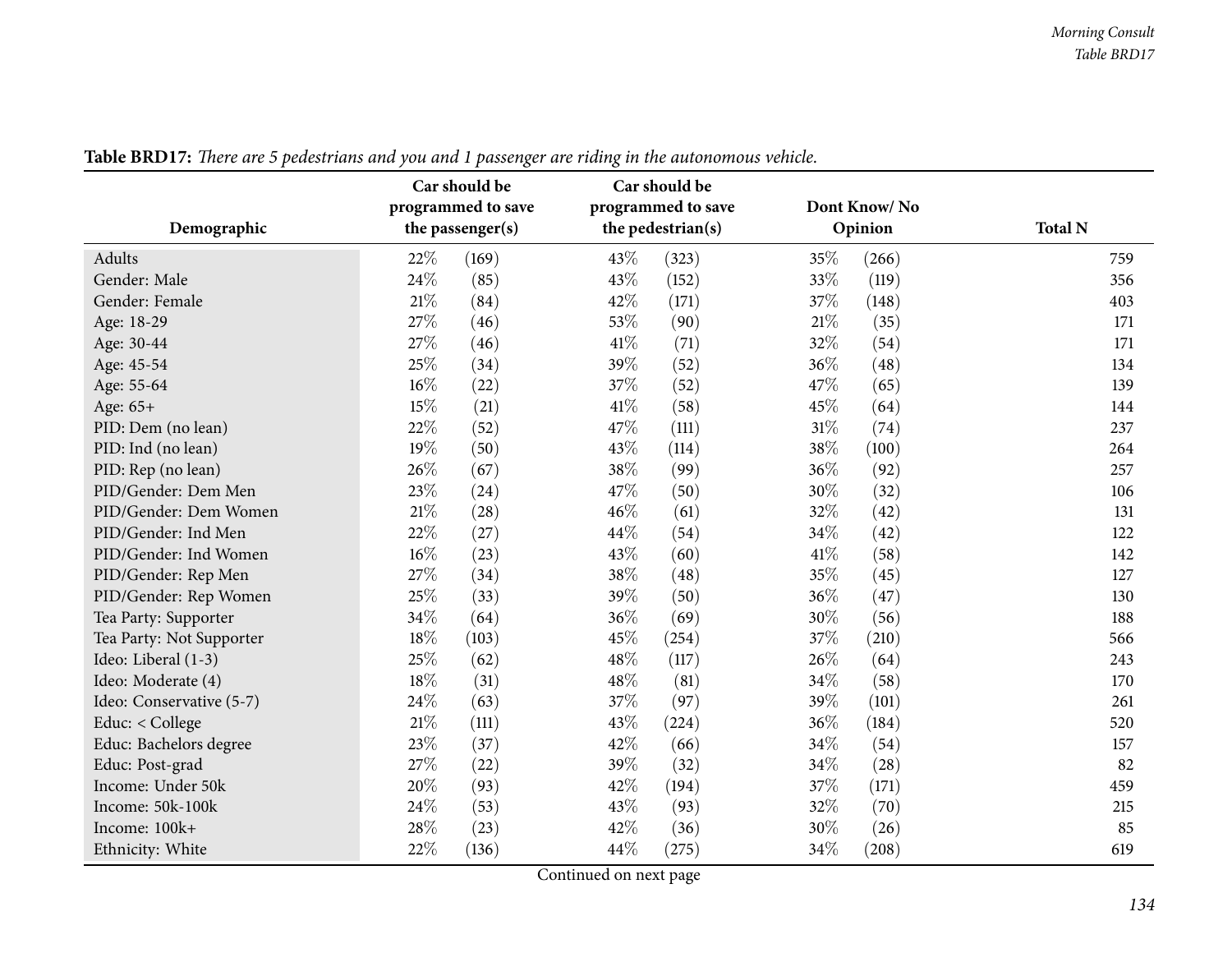|                             | Car should be      | Car should be      |              |                |  |
|-----------------------------|--------------------|--------------------|--------------|----------------|--|
|                             | programmed to save | programmed to save | Dont Know/No |                |  |
| Demographic                 | the passenger(s)   | the pedestrian(s)  | Opinion      | <b>Total N</b> |  |
| Adults                      | 22%<br>(169)       | 43%<br>(323)       | 35%<br>(266) | 759            |  |
| Ethnicity: Hispanic         | 32%<br>(36)        | 39%<br>(44)        | 29%<br>(32)  | 112            |  |
| Ethnicity: Afr. Am.         | 23%<br>(18)        | 30%<br>(23)        | 48%<br>(37)  | 78             |  |
| Ethnicity: Other            | 25%<br>(16)        | 40%<br>(25)        | 35%<br>(21)  | 62             |  |
| Relig: Protestant           | 18%<br>(32)        | 46%<br>(84)        | 36%<br>(67)  | 183            |  |
| Relig: Roman Catholic       | 28%<br>(47)        | 39%<br>(65)        | 33%<br>(56)  | 168            |  |
| Relig: Ath./Agn./None       | 24\%<br>(49)       | 44%<br>(91)        | 32%<br>(66)  | 206            |  |
| Relig: Something Else       | 17%<br>(21)        | 39%<br>(48)        | 43%<br>(53)  | 122            |  |
| Relig: Evangelical          | 27%<br>(52)        | 41%<br>(81)        | 32%<br>(63)  | 196            |  |
| Relig: Non-Evang. Catholics | 20%<br>(47)        | 44%<br>(103)       | 36%<br>(84)  | 234            |  |
| Relig: All Christian        | 23%<br>(99)        | 43%<br>(184)       | 34%<br>(147) | 430            |  |
| Relig: All Non-Christian    | $21\%$<br>(70)     | 42%<br>(139)       | 36%<br>(119) | 328            |  |
| Community: Urban            | 23%<br>(43)        | 48%<br>(90)        | 29%<br>(55)  | 188            |  |
| Community: Suburban         | 23%<br>(84)        | 40%<br>(147)       | 37%<br>(135) | 366            |  |
| Community: Rural            | $21\%$<br>(42)     | 42%<br>(86)        | 37%<br>(77)  | 205            |  |
| Employ: Private Sector      | 30%<br>(65)        | 45%<br>(98)        | 26%<br>(57)  | 220            |  |
| Employ: Self-Employed       | 33%<br>(23)        | 35%<br>(25)        | 33%<br>(23)  | 71             |  |
| Employ: Homemaker           | $21\%$<br>(13)     | 37%<br>(24)        | 42%<br>(27)  | 64             |  |
| Employ: Retired             | 13%<br>(24)        | 38%<br>(70)        | 49%<br>(92)  | 186            |  |
| Employ: Unemployed          | 23%<br>(16)        | 43%<br>(30)        | 33%<br>(23)  | 69             |  |
| Employ: Other               | 22%<br>(13)        | 43%<br>(26)        | 35%<br>(21)  | 59             |  |
| Job Type: White-collar      | 24\%<br>(60)       | 43%<br>(107)       | 33%<br>(83)  | 251            |  |
| Job Type: Blue-collar       | $21\%$<br>(71)     | 49%<br>(168)       | 31%<br>(106) | 345            |  |
| Job Type: Don't Know        | 23%<br>(38)        | 29%<br>(48)        | 47%<br>(77)  | 163            |  |
| Military HH: Yes            | 25%<br>(37)        | 37%<br>(53)        | 37%<br>(53)  | 143            |  |
| Military HH: No             | 22%<br>(133)       | 44%<br>(270)       | 35%<br>(213) | 615            |  |
| RD/WT: Right Direction      | 30%<br>(82)        | 46%<br>(124)       | 24%<br>(65)  | 271            |  |
| RD/WT: Wrong Track          | 18%<br>(87)        | 41\%<br>(199)      | 41%<br>(202) | 488            |  |
| Obama Job: Approve          | 22%<br>(92)        | 46%<br>(188)       | 32%<br>(132) | 411            |  |
| Obama Job: Disapprove       | 24%<br>(76)        | 41\%<br>(132)      | 35%<br>(112) | 320            |  |

Table BRD17: There are 5 pedestrians and you and 1 passenger are riding in the autonomous vehicle.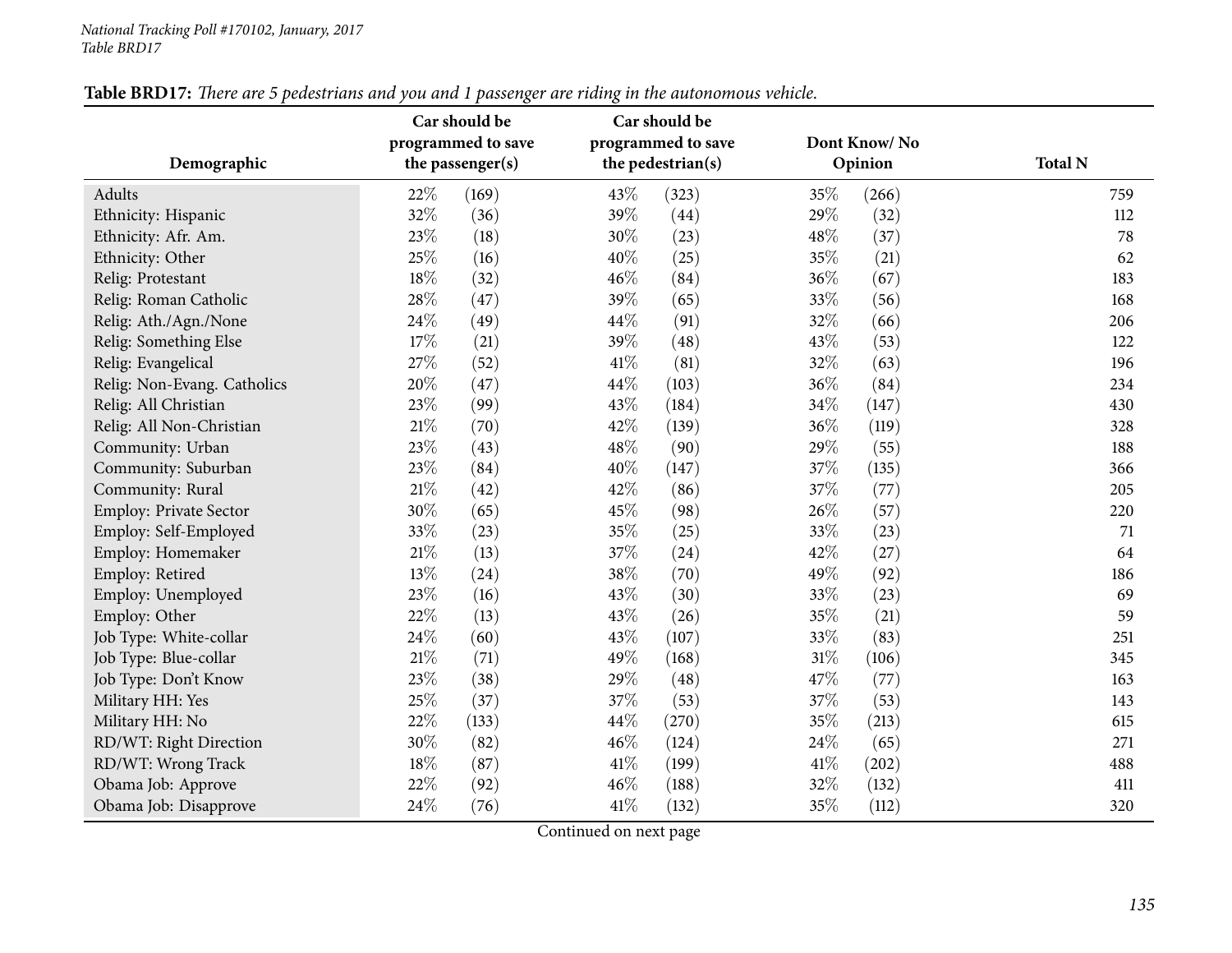| Demographic                          | Car should be<br>programmed to save<br>the passenger(s) |                    | Car should be<br>programmed to save<br>the pedestrian(s) |           | Dont Know/No<br>Opinion |       | <b>Total N</b> |  |
|--------------------------------------|---------------------------------------------------------|--------------------|----------------------------------------------------------|-----------|-------------------------|-------|----------------|--|
| Adults                               | 22\%                                                    | (169)              | 43\%                                                     | (323)     | 35%                     | (266) | 759            |  |
| #1 Issue: Economy                    | $20\%$                                                  | (47)               | 48\%                                                     | (117)     | 32\%                    | (78)  | 243            |  |
| #1 Issue: Security                   | 29\%                                                    | (40)               | 37\%                                                     | (50)      | 34%                     | (46)  | 135            |  |
| #1 Issue: Health Care                | 22\%                                                    | (33)               | 43\%                                                     | (65)      | 35%                     | (54)  | 151            |  |
| #1 Issue: Medicare / Social Security | 21%                                                     | $\left( 20\right)$ | $30\%$                                                   | $^{(29)}$ | 49%                     | (47)  | 97             |  |
| 2016 Vote: Democrat Hillary Clinton  | $20\%$                                                  | (54)               | $46\%$                                                   | (122)     | $34\%$                  | (90)  | 266            |  |
| 2016 Vote: Republican Donald Trump   | $24\%$                                                  | (67)               | 40%                                                      | (110)     | 36\%                    | (97)  | 274            |  |
| 2016 Vote: Someone else              | $15\%$                                                  | (9)                | 55%                                                      | (33)      | $30\%$                  | (18)  | 60             |  |
| 2012 Vote: Barack Obama              | 23\%                                                    | (65)               | $46\%$                                                   | (132)     | 31%                     | (90)  | 287            |  |
| 2012 Vote: Mitt Romney               | $26\%$                                                  | (54)               | 39\%                                                     | (81)      | $36\%$                  | (74)  | 210            |  |
| 2012 Vote: Didn't Vote               | $20\%$                                                  | (46)               | 45\%                                                     | (105)     | 35%                     | (81)  | 233            |  |
| 4-Region: Northeast                  | 22%                                                     | (33)               | 35%                                                      | (51)      | 43%                     | (64)  | 148            |  |
| 4-Region: Midwest                    | 27\%                                                    | (40)               | 47\%                                                     | (71)      | 27\%                    | (40)  | 152            |  |
| 4-Region: South                      | 20%                                                     | (55)               | 43\%                                                     | (117)     | 37\%                    | (103) | 275            |  |
| 4-Region: West                       | 22\%                                                    | $\left( 41\right)$ | 45\%                                                     | (83)      | 32\%                    | (60)  | 184            |  |

Table BRD17: There are 5 pedestrians and you and 1 passenger are riding in the autonomous vehicle.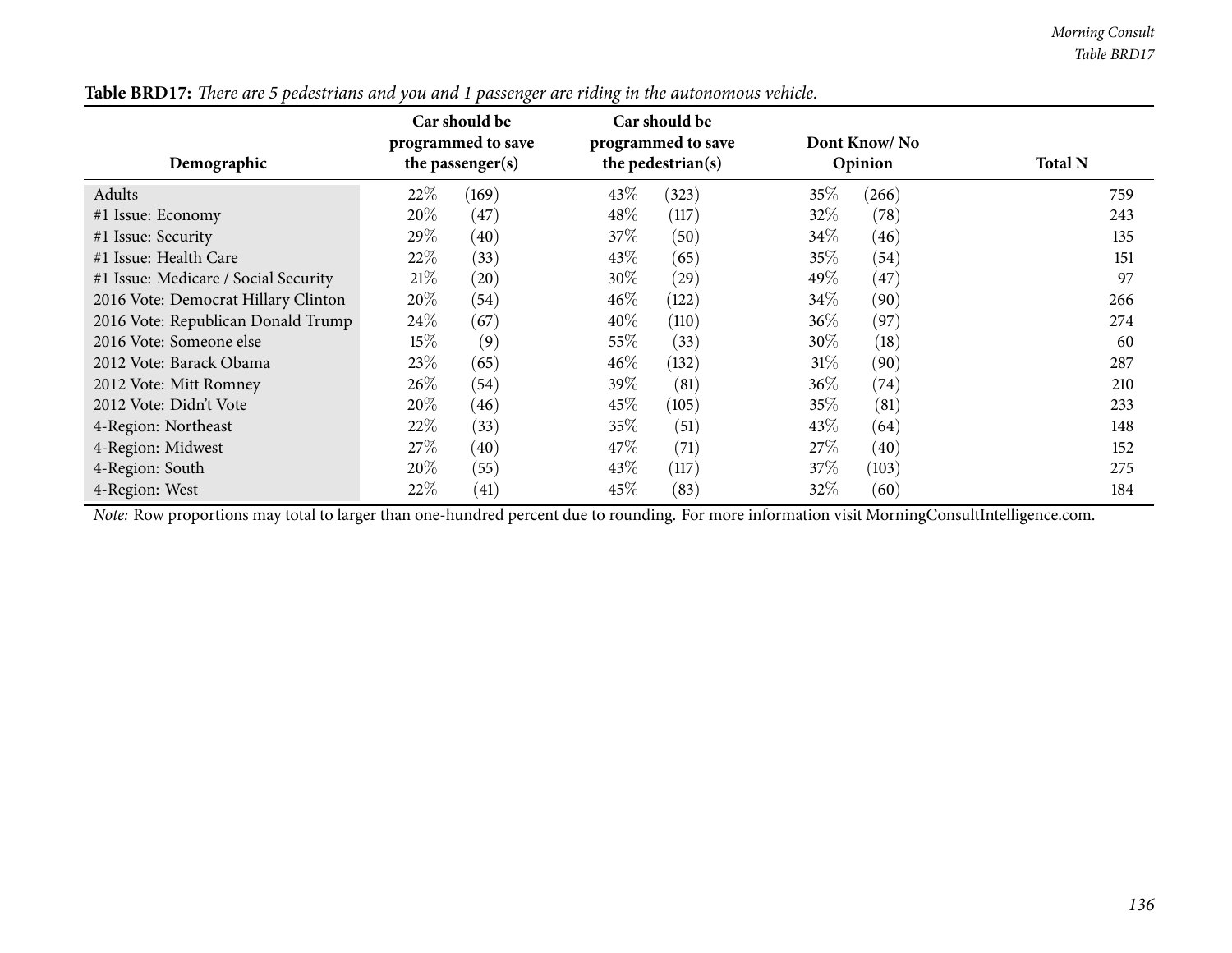| Demographic              | ပ<br>Car should be<br>programmed to save<br>the passenger(s) | Car should be<br>programmed to save<br>the pedestrian(s) | Dont Know/No<br>Opinion | <b>Total N</b> |
|--------------------------|--------------------------------------------------------------|----------------------------------------------------------|-------------------------|----------------|
| Adults                   | 20%<br>(154)                                                 | 45%<br>(338)                                             | 35%<br>(267)            | 759            |
| Gender: Male             | 22%<br>(80)                                                  | 44%<br>(156)                                             | 34%<br>(120)            | 356            |
| Gender: Female           | 18%<br>(74)                                                  | 45%<br>(181)                                             | 37%<br>(147)            | 403            |
| Age: 18-29               | 24%<br>(40)                                                  | 52%<br>(90)                                              | 24\%<br>(41)            | 171            |
| Age: 30-44               | 24%<br>(41)                                                  | 46%<br>(78)                                              | 30%<br>(52)             | 171            |
| Age: 45-54               | 21\%<br>(28)                                                 | 41\%<br>(55)                                             | 38%<br>(50)             | 134            |
| Age: 55-64               | 17%<br>(24)                                                  | 38%<br>(53)                                              | 44%<br>(62)             | 139            |
| Age: 65+                 | 14%<br>(20)                                                  | 43%<br>(62)                                              | 43%<br>(62)             | 144            |
| PID: Dem (no lean)       | 21%<br>(50)                                                  | 48%<br>(115)                                             | 31%<br>(73)             | 237            |
| PID: Ind (no lean)       | 17%<br>(44)                                                  | 46%<br>(121)                                             | 38%<br>(99)             | 264            |
| PID: Rep (no lean)       | 23%<br>(60)                                                  | 40%<br>(102)                                             | 37%<br>(96)             | 257            |
| PID/Gender: Dem Men      | 22%<br>(23)                                                  | 48%<br>(52)                                              | 30%<br>(32)             | 106            |
| PID/Gender: Dem Women    | 21%<br>(27)                                                  | 48%<br>(63)                                              | 31%<br>(41)             | 131            |
| PID/Gender: Ind Men      | 22%<br>(27)                                                  | 44\%<br>(54)                                             | 34\%<br>(41)            | 122            |
| PID/Gender: Ind Women    | 12%<br>(17)                                                  | 47%<br>(67)                                              | 41\%<br>(58)            | 142            |
| PID/Gender: Rep Men      | 23%<br>(30)                                                  | 40%<br>(50)                                              | 37%<br>(47)             | 127            |
| PID/Gender: Rep Women    | 23%<br>(30)                                                  | 40%<br>(52)                                              | 37%<br>(49)             | 130            |
| Tea Party: Supporter     | 29%<br>(55)                                                  | 39%<br>(74)                                              | 31%<br>(59)             | 188            |
| Tea Party: Not Supporter | 17%<br>(96)                                                  | 46%<br>(263)                                             | 37%<br>(208)            | 566            |
| Ideo: Liberal (1-3)      | 24\%<br>(59)                                                 | 50%<br>(121)                                             | 26%<br>(63)             | 243            |
| Ideo: Moderate (4)       | 17%<br>(29)                                                  | 46%<br>(78)                                              | 37%<br>(64)             | 170            |
| Ideo: Conservative (5-7) | 20%<br>(53)                                                  | 42%<br>(109)                                             | 38%<br>(99)             | 261            |
| Educ: < College          | 20%<br>(105)                                                 | 43%<br>(225)                                             | 37%<br>(190)            | 520            |
| Educ: Bachelors degree   | 19%<br>(30)                                                  | 49%<br>(77)                                              | 32%<br>(51)             | 157            |
| Educ: Post-grad          | 23%<br>(19)                                                  | 44%<br>(36)                                              | 33%<br>(27)             | 82             |
| Income: Under 50k        | 19%<br>(88)                                                  | 42%<br>(194)                                             | 38%<br>(177)            | 459            |
| Income: 50k-100k         | 22%<br>(47)                                                  | 47%<br>(100)                                             | 32%<br>(68)             | 215            |
| Income: 100k+            | 22%<br>(18)                                                  | $51\%$<br>(43)                                           | 27%<br>(23)             | 85             |
| Ethnicity: White         | 20%<br>(127)                                                 | 47%<br>(288)                                             | 33%<br>(204)            | 619            |

Table BRD18: There are 10 pedestrians and you and 1 passenger are riding in the autonomous vehicle.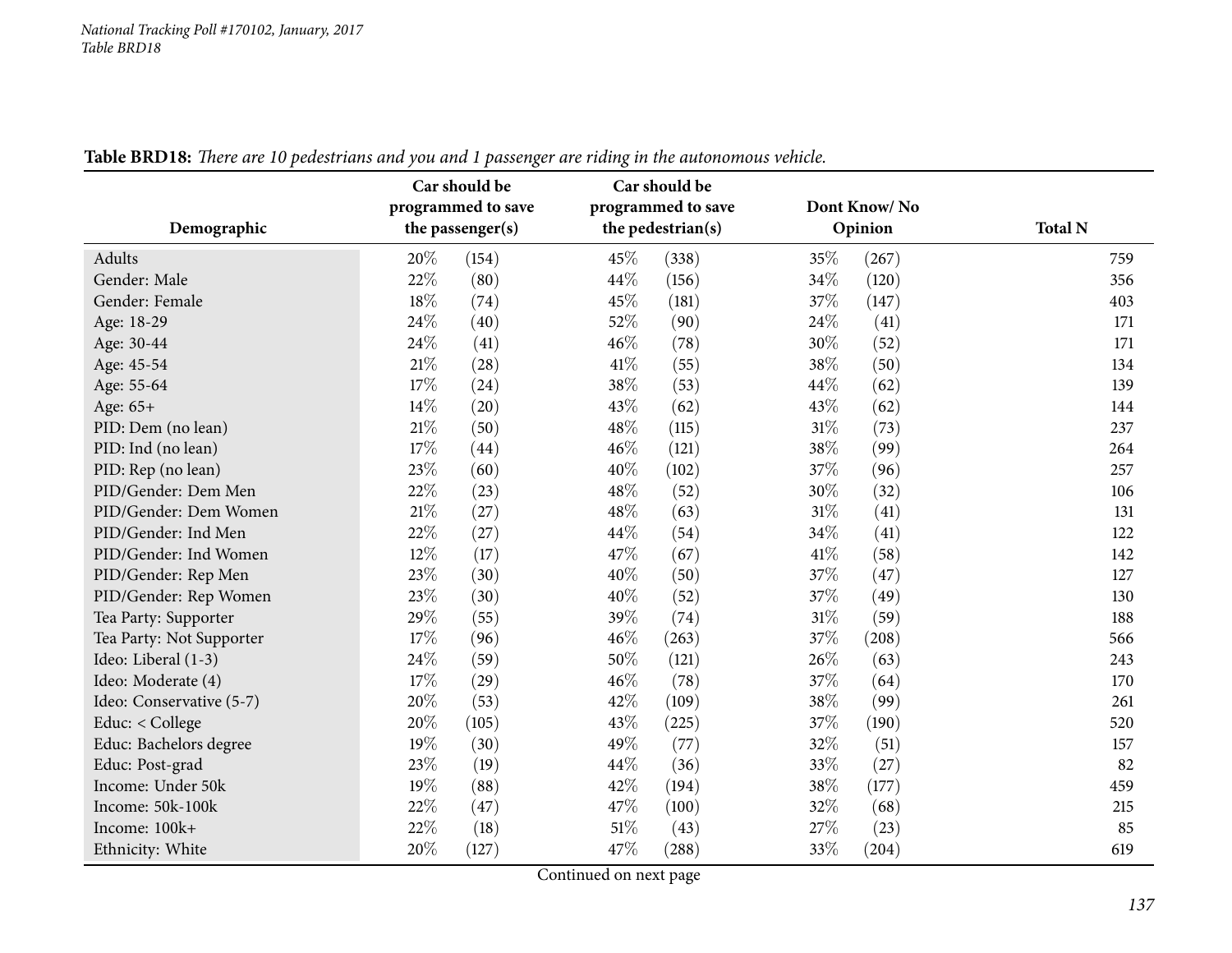|                             | Car should be    |                    | Car should be |                    |              |         |                |
|-----------------------------|------------------|--------------------|---------------|--------------------|--------------|---------|----------------|
|                             |                  | programmed to save |               | programmed to save | Dont Know/No |         |                |
| Demographic                 | the passenger(s) |                    |               | the pedestrian(s)  |              | Opinion | <b>Total N</b> |
| <b>Adults</b>               | 20%              | (154)              | 45%           | (338)              | 35%          | (267)   | 759            |
| Ethnicity: Hispanic         | 24%              | (27)               | 47\%          | (52)               | 29%          | (33)    | 112            |
| Ethnicity: Afr. Am.         | $21\%$           | (16)               | 26%           | (20)               | 53%          | (41)    | 78             |
| Ethnicity: Other            | 17%              | (11)               | 48%           | (29)               | 35%          | (22)    | 62             |
| Relig: Protestant           | $16\%$           | (28)               | 48%           | (88)               | 36%          | (66)    | 183            |
| Relig: Roman Catholic       | 25%              | (43)               | 42%           | (71)               | 33%          | (55)    | 168            |
| Relig: Ath./Agn./None       | 23%              | (47)               | 45%           | (93)               | 32%          | (65)    | 206            |
| Relig: Something Else       | 17%              | (21)               | 38%           | (47)               | 45%          | (55)    | 122            |
| Relig: Evangelical          | 23%              | (45)               | 43%           | (85)               | 34%          | (66)    | 196            |
| Relig: Non-Evang. Catholics | 17%              | (41)               | 48%           | (113)              | 34%          | (80)    | 234            |
| Relig: All Christian        | 20%              | (86)               | 46%           | (198)              | 34%          | (146)   | 430            |
| Relig: All Non-Christian    | $21\%$           | (68)               | 43%           | (140)              | 37%          | (120)   | 328            |
| Community: Urban            | $21\%$           | (39)               | 49%           | (92)               | 30%          | (57)    | 188            |
| Community: Suburban         | 22%              | (81)               | 41\%          | (149)              | 37%          | (137)   | 366            |
| Community: Rural            | 16%              | (34)               | 48%           | (98)               | 36%          | (74)    | 205            |
| Employ: Private Sector      | 27%              | (59)               | 45%           | (98)               | 29%          | (63)    | 220            |
| Employ: Self-Employed       | 32%              | (22)               | 34%           | (24)               | 35%          | (24)    | 71             |
| Employ: Homemaker           | $11\%$           | (7)                | 49%           | (32)               | 40%          | (26)    | 64             |
| Employ: Retired             | 13%              | (25)               | 41\%          | (77)               | 46%          | (85)    | 186            |
| Employ: Unemployed          | $21\%$           | (15)               | 48%           | (33)               | $31\%$       | (21)    | 69             |
| Employ: Other               | 16%              | (10)               | 37%           | (22)               | 46%          | (28)    | 59             |
| Job Type: White-collar      | 21%              | (52)               | 45%           | (113)              | 34%          | (86)    | 251            |
| Job Type: Blue-collar       | 21%              | (71)               | 50%           | (171)              | 30%          | (103)   | 345            |
| Job Type: Don't Know        | 19%              | (31)               | 33%           | (53)               | 48\%         | (78)    | 163            |
| Military HH: Yes            | 23%              | (32)               | 42%           | (60)               | 36%          | (51)    | 143            |
| Military HH: No             | 20%              | (121)              | 45%           | (278)              | 35%          | (216)   | 615            |
| RD/WT: Right Direction      | 28%              | (76)               | 47%           | (128)              | 25%          | (67)    | 271            |
| RD/WT: Wrong Track          | 16%              | (78)               | 43%           | (210)              | 41\%         | (201)   | 488            |
| Obama Job: Approve          | 21%              | (88)               | 47%           | (194)              | 31%          | (129)   | 411            |
| Obama Job: Disapprove       | 20%              | (65)               | 44%           | (140)              | 36%          | (115)   | 320            |

Table BRD18: There are 10 pedestrians and you and 1 passenger are riding in the autonomous vehicle.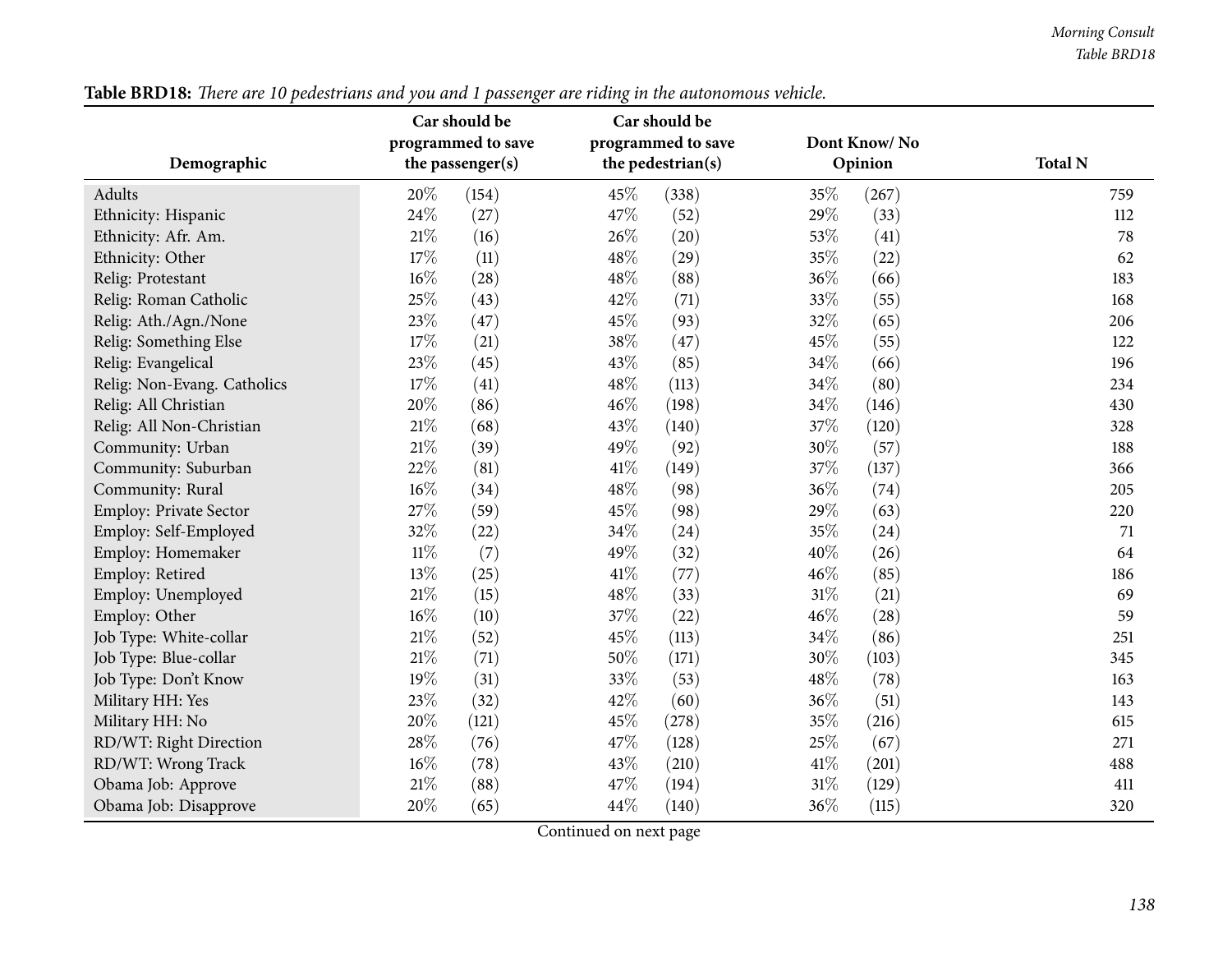| Demographic                          |        | Car should be<br>programmed to save<br>the passenger(s) | Car should be<br>programmed to save<br>the pedestrian(s) |       | Dont Know/No<br>Opinion |       | <b>Total N</b> |
|--------------------------------------|--------|---------------------------------------------------------|----------------------------------------------------------|-------|-------------------------|-------|----------------|
| Adults                               | $20\%$ | (154)                                                   | 45\%                                                     | (338) | 35%                     | (267) | 759            |
| #1 Issue: Economy                    | $20\%$ | (48)                                                    | $51\%$                                                   | (125) | 29\%                    | (70)  | 243            |
| #1 Issue: Security                   | 21%    | (29)                                                    | 38\%                                                     | (51)  | 41\%                    | (56)  | 135            |
| #1 Issue: Health Care                | $26\%$ | (40)                                                    | $40\%$                                                   | (60)  | 34\%                    | (51)  | 151            |
| #1 Issue: Medicare / Social Security | $15\%$ | (14)                                                    | $36\%$                                                   | (35)  | 49\%                    | (47)  | 97             |
| 2016 Vote: Democrat Hillary Clinton  | $19\%$ | (50)                                                    | 47\%                                                     | (124) | 35%                     | (92)  | 266            |
| 2016 Vote: Republican Donald Trump   | 22\%   | (59)                                                    | 42\%                                                     | (117) | 36\%                    | (99)  | 274            |
| 2016 Vote: Someone else              | 18\%   | (11)                                                    | 47\%                                                     | (28)  | 35%                     | (21)  | 60             |
| 2012 Vote: Barack Obama              | $20\%$ | (57)                                                    | 47\%                                                     | (135) | 33\%                    | (95)  | 287            |
| 2012 Vote: Mitt Romney               | 23\%   | (49)                                                    | 42\%                                                     | (88)  | 35%                     | (73)  | 210            |
| 2012 Vote: Didn't Vote               | 18\%   | (42)                                                    | $46\%$                                                   | (108) | $36\%$                  | (83)  | 233            |
| 4-Region: Northeast                  | $22\%$ | (33)                                                    | 36\%                                                     | (53)  | 42\%                    | (62)  | 148            |
| 4-Region: Midwest                    | 23\%   | (34)                                                    | 47\%                                                     | (71)  | $30\%$                  | (46)  | 152            |
| 4-Region: South                      | 18\%   | (49)                                                    | 44\%                                                     | (121) | 38\%                    | (105) | 275            |
| 4-Region: West                       | 21%    | (38)                                                    | $50\%$                                                   | (92)  | 29\%                    | (54)  | 184            |

Table BRD18: There are 10 pedestrians and you and 1 passenger are riding in the autonomous vehicle.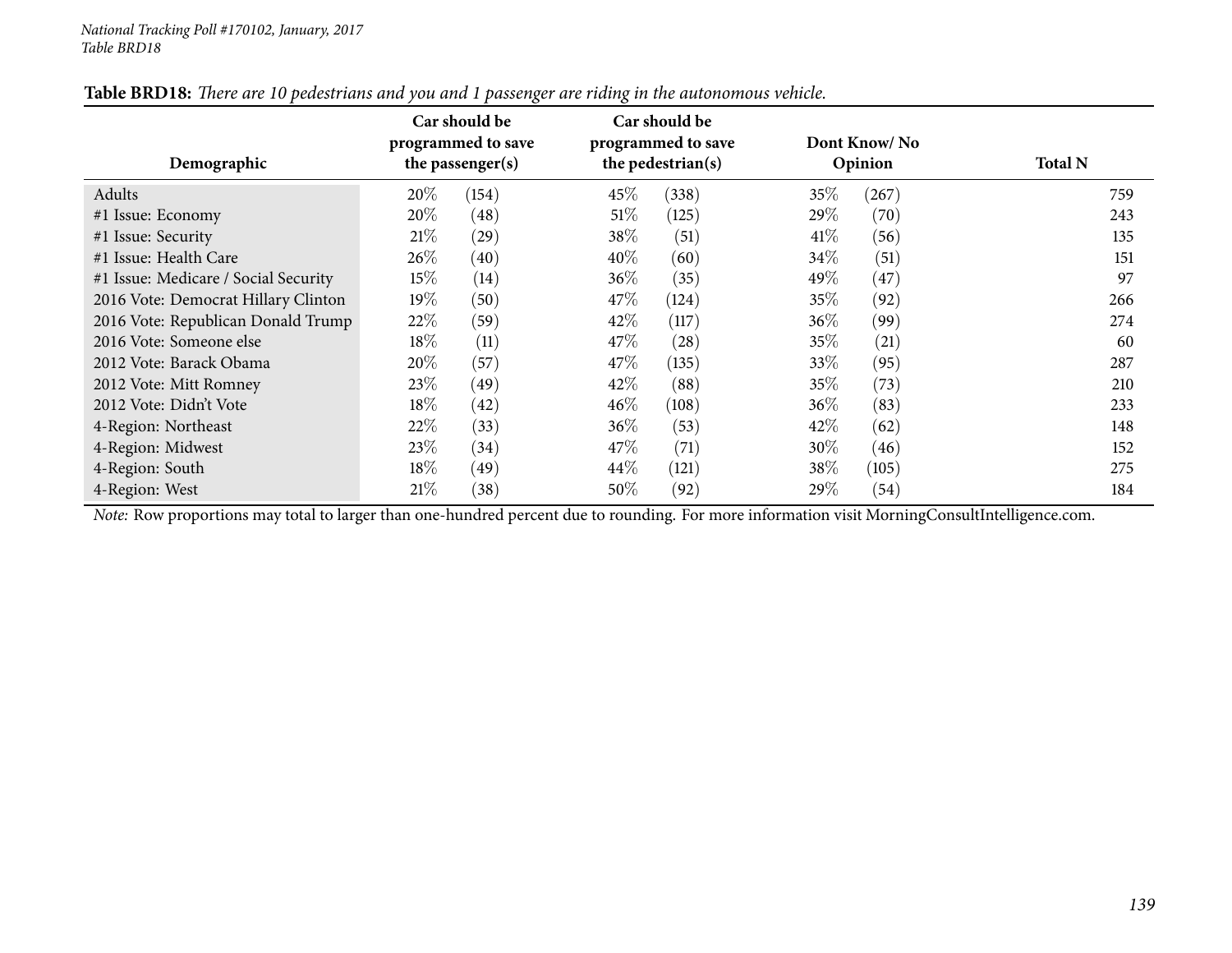|                          | Car should be<br>programmed to save | Car should be<br>programmed to save | Dont Know/No    | <b>Total N</b> |  |
|--------------------------|-------------------------------------|-------------------------------------|-----------------|----------------|--|
| Demographic              | the passenger(s)                    | the pedestrian(s)                   | Opinion         |                |  |
| Adults                   | 20%<br>(152)                        | 47\%<br>(357)                       | 33%<br>(249)    | 759            |  |
| Gender: Male             | 23%<br>(81)                         | 47%<br>(168)                        | 30%<br>(107)    | 356            |  |
| Gender: Female           | 18%<br>(72)                         | 47%<br>(189)                        | 35%<br>(142)    | 403            |  |
| Age: 18-29               | 24%<br>(41)                         | 59%<br>(102)                        | 17%<br>(28)     | 171            |  |
| Age: 30-44               | 24%<br>(41)                         | 48%<br>(82)                         | 28%<br>(49)     | 171            |  |
| Age: 45-54               | 23%<br>(31)                         | 39%<br>(52)                         | 38%<br>(50)     | 134            |  |
| Age: 55-64               | 14%<br>(19)                         | 45%<br>(63)                         | 41\%<br>(57)    | 139            |  |
| Age: 65+                 | 14%<br>(20)                         | 41\%<br>(59)                        | 45\%<br>(65)    | 144            |  |
| PID: Dem (no lean)       | 21%<br>(50)                         | 50%<br>(120)                        | 29%<br>(68)     | 237            |  |
| PID: Ind (no lean)       | 16%<br>(43)                         | 48%<br>(128)                        | 35%<br>(93)     | 264            |  |
| PID: Rep (no lean)       | 23%<br>(59)                         | 43%<br>(110)                        | 34%<br>(88)     | 257            |  |
| PID/Gender: Dem Men      | 23%<br>(25)                         | 52%<br>(55)                         | 25%<br>(27)     | 106            |  |
| PID/Gender: Dem Women    | 19%<br>(25)                         | 49%<br>(65)                         | 31%<br>(41)     | 131            |  |
| PID/Gender: Ind Men      | 20%<br>(24)                         | 50%<br>(61)                         | 30%<br>(37)     | 122            |  |
| PID/Gender: Ind Women    | 13%<br>(19)                         | 47%<br>(67)                         | 40%<br>(56)     | 142            |  |
| PID/Gender: Rep Men      | 25%<br>(32)                         | 41\%<br>(52)                        | 34\%<br>(44)    | 127            |  |
| PID/Gender: Rep Women    | 21%<br>(28)                         | 44%<br>(58)                         | 34%<br>(45)     | 130            |  |
| Tea Party: Supporter     | 30%<br>(56)                         | 43%<br>(80)                         | 27%<br>(52)     | 188            |  |
| Tea Party: Not Supporter | 16%<br>(93)                         | 49%<br>(277)                        | 35%<br>(197)    | 566            |  |
| Ideo: Liberal (1-3)      | 23%<br>(55)                         | 54%<br>(131)                        | 23%<br>(57)     | 243            |  |
| Ideo: Moderate (4)       | 20%<br>(34)                         | 49%<br>(84)                         | 30%<br>(52)     | 170            |  |
| Ideo: Conservative (5-7) | 19%<br>(50)                         | 44%<br>(114)                        | 37%<br>(96)     | 261            |  |
| Educ: < College          | 21%<br>(109)                        | 45%<br>(236)                        | 34%<br>(175)    | 520            |  |
| Educ: Bachelors degree   | 18%<br>(28)                         | 53%<br>(83)                         | 30%<br>(47)     | 157            |  |
| Educ: Post-grad          | 20%<br>(16)                         | 47%<br>(38)                         | 33%<br>(27)     | 82             |  |
| Income: Under 50k        | 20%<br>(93)                         | 45%<br>(206)                        | 35%<br>(160)    | 459            |  |
| Income: 50k-100k         | 19%<br>(41)                         | 51\%<br>(109)                       | 31%<br>(66)     | 215            |  |
| Income: 100k+            | 22%<br>(19)                         | $51\%$<br>(43)                      | 27%<br>(23)     | 85             |  |
| Ethnicity: White         | 20%<br>(123)                        | 49%<br>(304)                        | $31\%$<br>(193) | 619            |  |

Table BRD19: There are 25 pedestrians and you and 1 passenger are riding in the autonomous vehicle.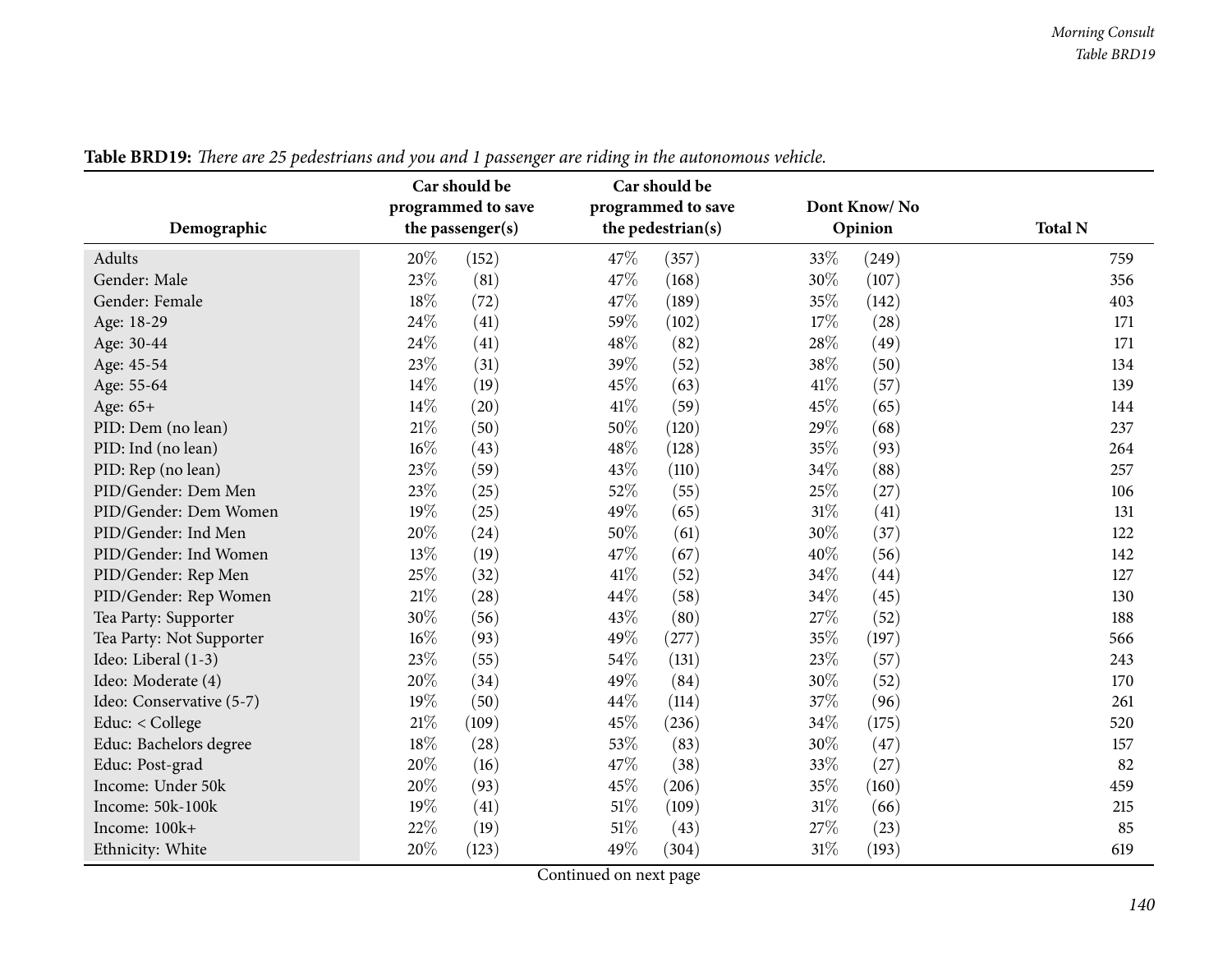|                             | Car should be<br>Car should be         |       |      |                                         |        |              |                |
|-----------------------------|----------------------------------------|-------|------|-----------------------------------------|--------|--------------|----------------|
|                             | programmed to save<br>the passenger(s) |       |      | programmed to save<br>the pedestrian(s) |        | Dont Know/No |                |
| Demographic                 |                                        |       |      |                                         |        | Opinion      | <b>Total N</b> |
| Adults                      | 20%                                    | (152) | 47%  | (357)                                   | 33%    | (249)        | 759            |
| Ethnicity: Hispanic         | 37%                                    | (41)  | 44%  | (49)                                    | 20%    | (22)         | 112            |
| Ethnicity: Afr. Am.         | $21\%$                                 | (16)  | 31%  | (24)                                    | 48%    | (38)         | 78             |
| Ethnicity: Other            | 22%                                    | (13)  | 48%  | (30)                                    | 30%    | (19)         | 62             |
| Relig: Protestant           | 17%                                    | (31)  | 48%  | (87)                                    | 35%    | (64)         | 183            |
| Relig: Roman Catholic       | 22%                                    | (37)  | 48%  | (81)                                    | $30\%$ | (50)         | 168            |
| Relig: Ath./Agn./None       | 23%                                    | (48)  | 49%  | (100)                                   | 28%    | (57)         | 206            |
| Relig: Something Else       | 15%                                    | (18)  | 40%  | (48)                                    | 45%    | (56)         | 122            |
| Relig: Evangelical          | 23%                                    | (46)  | 46%  | (89)                                    | 31%    | (61)         | 196            |
| Relig: Non-Evang. Catholics | 17%                                    | (40)  | 51%  | (119)                                   | 32%    | (74)         | 234            |
| Relig: All Christian        | 20%                                    | (86)  | 49%  | (209)                                   | 31%    | (135)        | 430            |
| Relig: All Non-Christian    | 20%                                    | (66)  | 45%  | (149)                                   | 34%    | (113)        | 328            |
| Community: Urban            | 19%                                    | (35)  | 52%  | (98)                                    | 29%    | (55)         | 188            |
| Community: Suburban         | $21\%$                                 | (76)  | 43%  | (159)                                   | 36%    | (131)        | 366            |
| Community: Rural            | 20%                                    | (41)  | 49%  | (101)                                   | $31\%$ | (63)         | 205            |
| Employ: Private Sector      | 25%                                    | (56)  | 50%  | (110)                                   | 25%    | (54)         | 220            |
| Employ: Self-Employed       | 29%                                    | (20)  | 46%  | (33)                                    | 25%    | (18)         | 71             |
| Employ: Homemaker           | 18%                                    | (12)  | 44%  | (29)                                    | 37%    | (24)         | 64             |
| Employ: Retired             | 13%                                    | (24)  | 41\% | (75)                                    | 46%    | (86)         | 186            |
| Employ: Unemployed          | 18%                                    | (12)  | 48%  | (33)                                    | 35%    | (24)         | 69             |
| Employ: Other               | 22%                                    | (13)  | 48%  | (28)                                    | 30%    | (18)         | 59             |
| Job Type: White-collar      | $21\%$                                 | (53)  | 49%  | (122)                                   | 31%    | (77)         | 251            |
| Job Type: Blue-collar       | 18%                                    | (62)  | 52%  | (179)                                   | 30%    | (104)        | 345            |
| Job Type: Don't Know        | 23%                                    | (38)  | 35%  | (57)                                    | 42%    | (68)         | 163            |
| Military HH: Yes            | 23%                                    | (34)  | 42%  | (60)                                    | 35%    | (50)         | 143            |
| Military HH: No             | 19%                                    | (119) | 48%  | (298)                                   | 32%    | (199)        | 615            |
| RD/WT: Right Direction      | 29%                                    | (80)  | 46%  | (125)                                   | 24%    | (65)         | 271            |
| RD/WT: Wrong Track          | 15%                                    | (73)  | 48%  | (232)                                   | 38%    | (183)        | 488            |
| Obama Job: Approve          | 22%                                    | (91)  | 49%  | (203)                                   | 29%    | (118)        | 411            |
| Obama Job: Disapprove       | 19%                                    | (62)  | 46%  | (148)                                   | 35%    | (110)        | 320            |

Table BRD19: There are 25 pedestrians and you and 1 passenger are riding in the autonomous vehicle.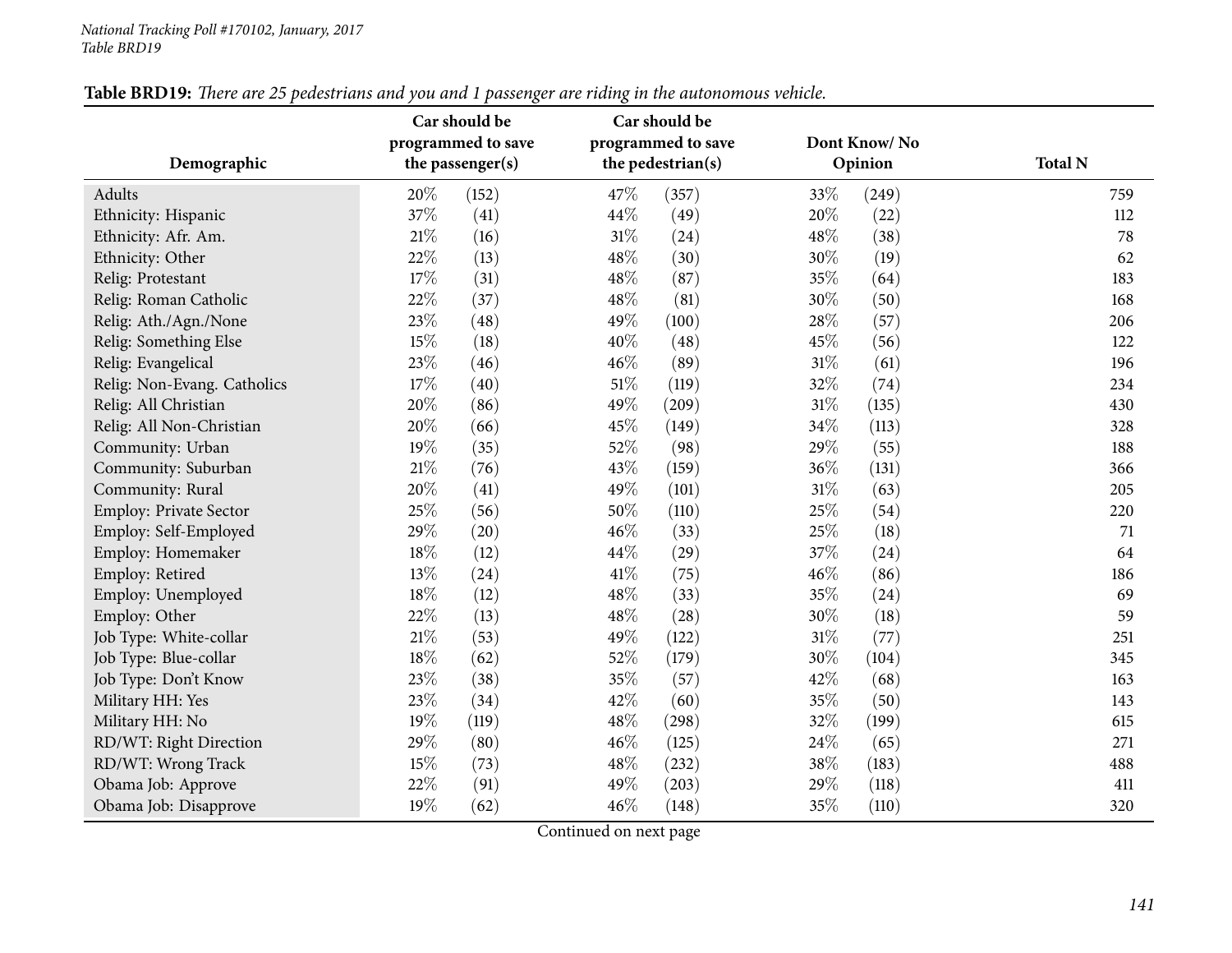| Demographic                          | Car should be<br>Car should be<br>programmed to save<br>programmed to save<br>the pedestrian(s)<br>the passenger $(s)$ |                    | Dont Know/No<br>Opinion |                                  | <b>Total N</b> |                    |                  |  |
|--------------------------------------|------------------------------------------------------------------------------------------------------------------------|--------------------|-------------------------|----------------------------------|----------------|--------------------|------------------|--|
| Adults                               | $20\%$                                                                                                                 | (152)              | 47\%                    | (357)                            | 33%            | (249)              | 759              |  |
| #1 Issue: Economy                    | $20\%$                                                                                                                 | $\left( 48\right)$ | $53\%$                  | (128)                            | 28\%           | (67)               | 243              |  |
| #1 Issue: Security                   | 25%                                                                                                                    | $^{(34)}$          | 39\%                    | (52)                             | 36\%           | (49)               | 135              |  |
| #1 Issue: Health Care                | 22\%                                                                                                                   | (33)               | 45\%                    | (68)                             | 33%            | (50)               | 151              |  |
| #1 Issue: Medicare / Social Security | $16\%$                                                                                                                 | (15)               | 41\%                    | (40)                             | 43\%           | $\left( 42\right)$ | 97               |  |
| 2016 Vote: Democrat Hillary Clinton  | 17%                                                                                                                    | (46)               | $50\%$                  | (133)                            | 33\%           | (88)               | 266              |  |
| 2016 Vote: Republican Donald Trump   | 22\%                                                                                                                   | (60)               | 45\%                    | (124)                            | 33\%           | (90)               | 274              |  |
| 2016 Vote: Someone else              | $19\%$                                                                                                                 | (11)               | 54\%                    | (33)                             | 27%            | (16)               | 60               |  |
| 2012 Vote: Barack Obama              | $19\%$                                                                                                                 | (54)               | $50\%$                  | (143)                            | 32\%           | (91)               | 287              |  |
| 2012 Vote: Mitt Romney               | 23%                                                                                                                    | (48)               | $44\%$                  | (93)                             | 33\%           | (68)               | 210              |  |
| 2012 Vote: Didn't Vote               | $19\%$                                                                                                                 | (45)               | 49\%                    | (115)                            | 31%            | (73)               | 233              |  |
| 4-Region: Northeast                  | 20%                                                                                                                    | $\left( 29\right)$ | $40\%$                  | (59)                             | $40\%$         | (60)               | 148              |  |
| 4-Region: Midwest                    | 21%                                                                                                                    | (32)               | 48\%                    | (73)                             | $31\%$         | (47)               | 152              |  |
| 4-Region: South                      | 19 $\%$                                                                                                                | (52)               | $48\%$                  | (131)                            | 33\%           | (91)               | 275              |  |
| 4-Region: West<br>$-1 - 1$           | 21%                                                                                                                    | (39)               | 51%<br>$\sim$ 1<br>п.   | (94)<br>$\cdot$ $\sim$<br>$\sim$ | 27%            | (50)               | 184<br>1.7.7.114 |  |

Table BRD19: There are 25 pedestrians and you and 1 passenger are riding in the autonomous vehicle.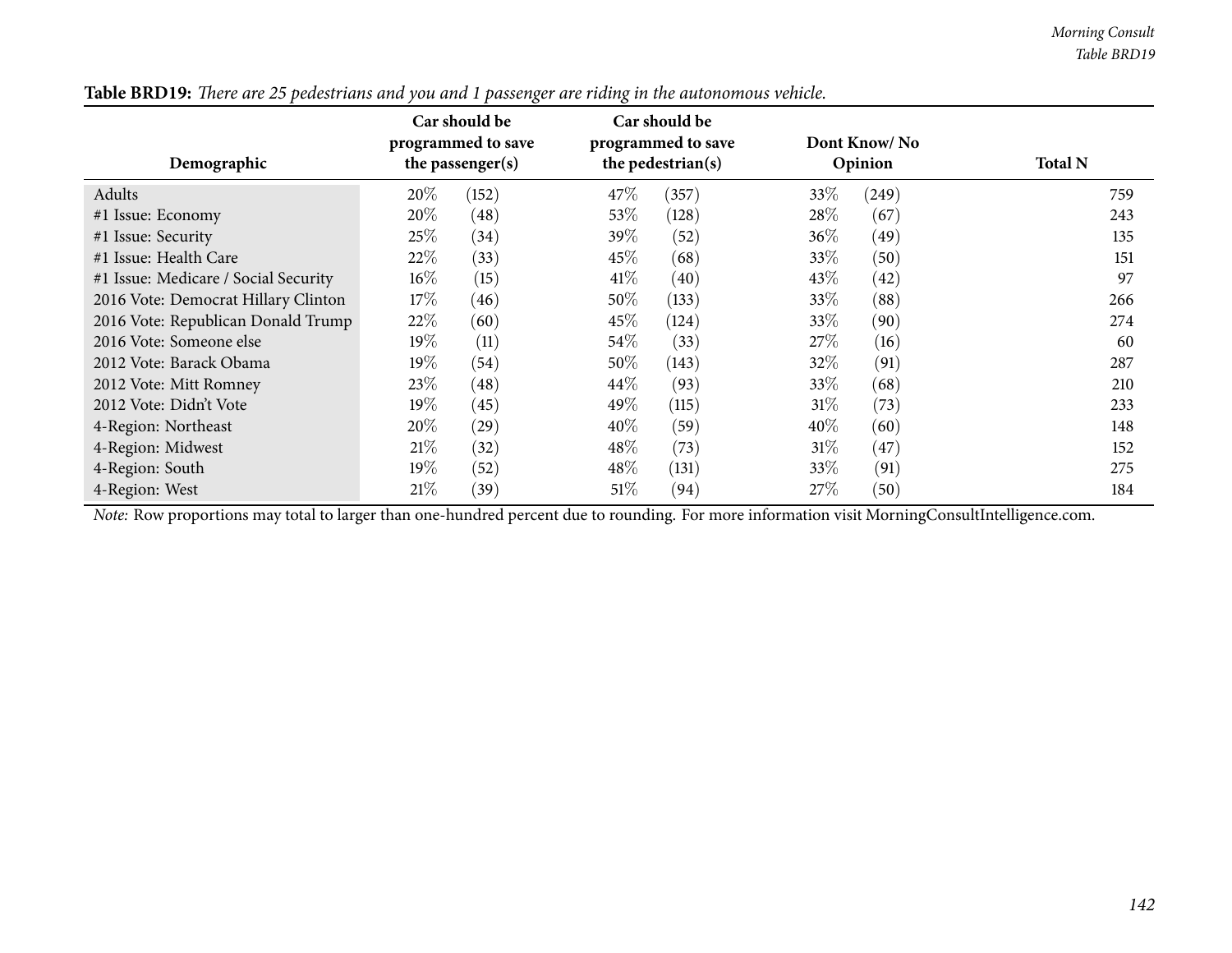| Demographic              | Car should be<br>programmed to save<br>the passenger(s) | Car should be<br>programmed to save<br>the pedestrian(s) | Dont Know/No<br>Opinion | <b>Total N</b> |
|--------------------------|---------------------------------------------------------|----------------------------------------------------------|-------------------------|----------------|
| Adults                   | 42%<br>(299)                                            | 19%<br>(136)                                             | 39%<br>(283)            | 718            |
| Gender: Male             | 45%<br>(152)                                            | 23%<br>(78)                                              | $32\%$<br>(108)         | 339            |
| Gender: Female           | 39%<br>(147)                                            | 15%<br>(58)                                              | 46%<br>(175)            | 379            |
| Age: 18-29               | 47%<br>(68)                                             | 24\%<br>(35)                                             | 29%<br>(42)             | 145            |
| Age: 30-44               | 48%<br>(93)                                             | 17%<br>(33)                                              | 35%<br>(67)             | 193            |
| Age: 45-54               | 35%<br>(42)                                             | 20%<br>(25)                                              | 45%<br>(55)             | 122            |
| Age: 55-64               | $39\%$<br>(53)                                          | 19%<br>(26)                                              | 41%<br>(56)             | 135            |
| Age: 65+                 | 35%<br>(43)                                             | 14\%<br>(18)                                             | 51%<br>(63)             | 123            |
| PID: Dem (no lean)       | 45%<br>(130)                                            | 16%<br>(47)                                              | 38%<br>(110)            | 287            |
| PID: Ind (no lean)       | 38%<br>(81)                                             | $21\%$<br>(45)                                           | 40%<br>(86)             | 212            |
| PID: Rep (no lean)       | 40%<br>(88)                                             | 20%<br>(43)                                              | 40%<br>(88)             | 219            |
| PID/Gender: Dem Men      | 56%<br>(69)                                             | 18%<br>(21)                                              | 26%<br>(32)             | 122            |
| PID/Gender: Dem Women    | 37%<br>(61)                                             | $16\%$<br>(26)                                           | 47%<br>(78)             | 165            |
| PID/Gender: Ind Men      | 39%<br>(42)                                             | 28\%<br>(31)                                             | 33%<br>(36)             | 110            |
| PID/Gender: Ind Women    | 38%<br>(39)                                             | 14\%<br>(14)                                             | 48%<br>(50)             | 103            |
| PID/Gender: Rep Men      | 38%<br>(41)                                             | 24%<br>(26)                                              | 38%<br>(40)             | 107            |
| PID/Gender: Rep Women    | 42%<br>(47)                                             | $16\%$<br>(18)                                           | 42%<br>(47)             | 112            |
| Tea Party: Supporter     | 42%<br>(80)                                             | 27%<br>(51)                                              | 31%<br>(58)             | 188            |
| Tea Party: Not Supporter | 41\%<br>(215)                                           | $16\%$<br>(85)                                           | 43%<br>(223)            | 522            |
| Ideo: Liberal (1-3)      | 47%<br>(111)                                            | 20%<br>(49)                                              | 33%<br>(79)             | 239            |
| Ideo: Moderate (4)       | 41\%<br>(62)                                            | 19%<br>(29)                                              | 40%<br>(61)             | 152            |
| Ideo: Conservative (5-7) | 44%<br>(103)                                            | 19%<br>(45)                                              | 37%<br>(87)             | 236            |
| Educ: < College          | 40%<br>(207)                                            | 19%<br>(99)                                              | 41%<br>(211)            | 517            |
| Educ: Bachelors degree   | 48%<br>(62)                                             | 17%<br>(22)                                              | 34%<br>(44)             | 128            |
| Educ: Post-grad          | 41\%<br>(30)                                            | $21\%$<br>(15)                                           | 38%<br>(28)             | 73             |
| Income: Under 50k        | 41\%<br>(169)                                           | 17%<br>(71)                                              | 42%<br>(171)            | 411            |
| Income: 50k-100k         | 41\%<br>(95)                                            | $21\%$<br>(48)                                           | 38%<br>(89)             | 232            |
| Income: 100k+            | 46%<br>(35)                                             | 22%<br>(17)                                              | 32%<br>(24)             | 76             |
| Ethnicity: White         | 41\%<br>(223)                                           | 18%<br>(100)                                             | 41\%<br>(222)           | 545            |

Table BRD20: There is 1 pedestrian and you and 1 family member are riding in the autonomous vehicle.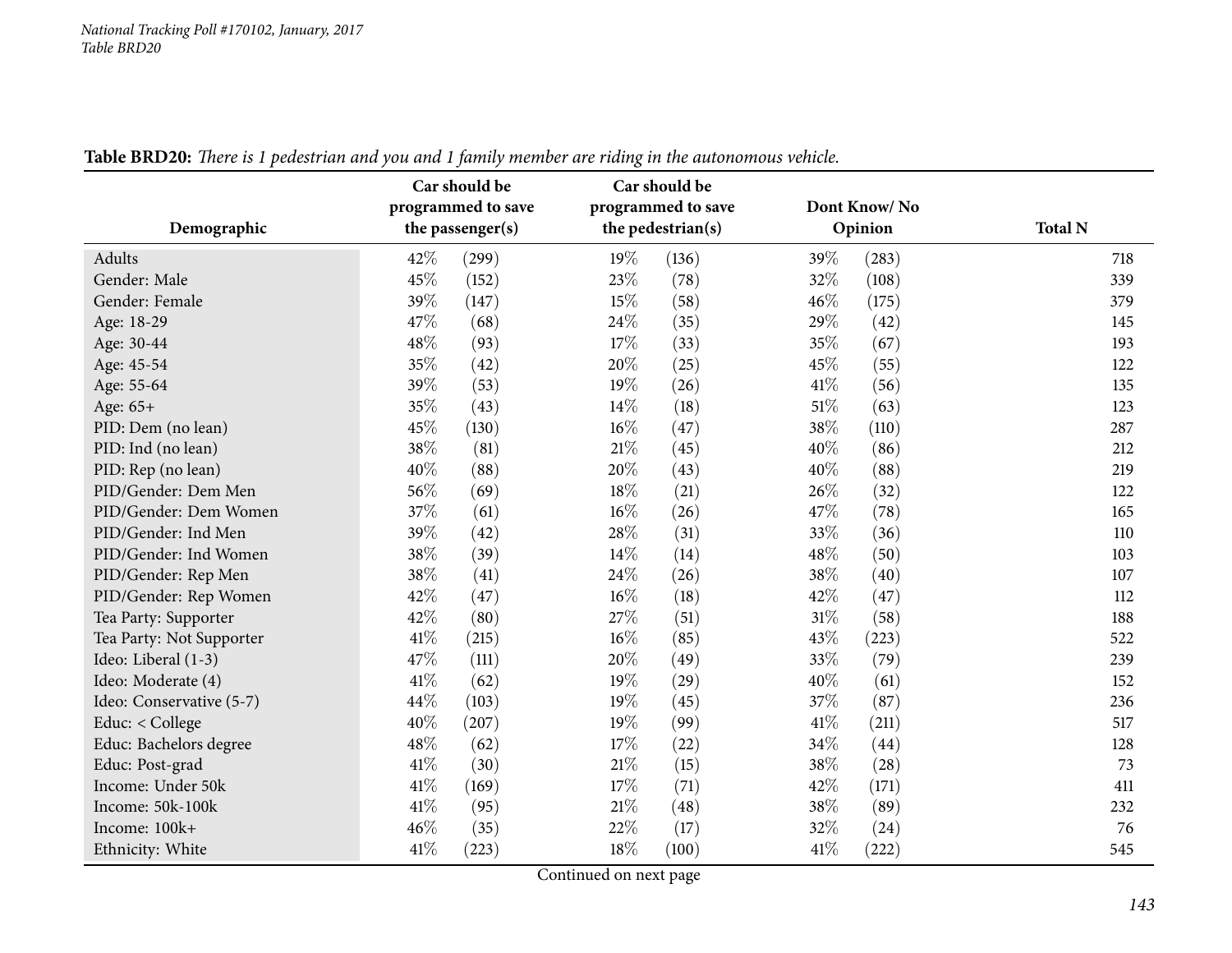|                               |                    | Car should be | Car should be     |                    |         |              |                |
|-------------------------------|--------------------|---------------|-------------------|--------------------|---------|--------------|----------------|
|                               | programmed to save |               |                   | programmed to save |         | Dont Know/No |                |
| Demographic                   | the passenger(s)   |               | the pedestrian(s) |                    | Opinion |              | <b>Total N</b> |
| Adults                        | 42%                | (299)         | 19%               | (136)              | 39%     | (283)        | 718            |
| Ethnicity: Hispanic           | 49%                | (55)          | 15%               | (16)               | 37%     | (41)         | 112            |
| Ethnicity: Afr. Am.           | 44%                | (46)          | 20%               | (20)               | 36%     | (38)         | 104            |
| Ethnicity: Other              | 44%                | (30)          | 22%               | (15)               | 34%     | (23)         | 69             |
| Relig: Protestant             | 35%                | (61)          | 19%               | (33)               | 46%     | (79)         | 173            |
| Relig: Roman Catholic         | 42%                | (61)          | 21%               | (31)               | 36%     | (52)         | 144            |
| Relig: Ath./Agn./None         | 41\%               | (74)          | 19%               | (34)               | 40%     | (71)         | 180            |
| Relig: Something Else         | 45%                | (57)          | 17%               | (22)               | 38%     | (48)         | 127            |
| Relig: Evangelical            | 43%                | (91)          | 17%               | (37)               | 39%     | (82)         | 209            |
| Relig: Non-Evang. Catholics   | 38%                | (77)          | 22%               | (44)               | 41\%    | (82)         | 203            |
| Relig: All Christian          | 41\%               | (167)         | 19%               | (80)               | 40%     | (164)        | 412            |
| Relig: All Non-Christian      | 43%                | (131)         | 18%               | (56)               | 39%     | (119)        | 306            |
| Community: Urban              | 39%                | (79)          | 23%               | (46)               | 38%     | (76)         | 200            |
| Community: Suburban           | 43%                | (125)         | 21%               | (61)               | 37%     | (107)        | 293            |
| Community: Rural              | 43%                | (96)          | 13%               | (29)               | 45%     | (100)        | 225            |
| <b>Employ: Private Sector</b> | 42%                | (94)          | 22%               | (50)               | 36%     | (80)         | 224            |
| Employ: Homemaker             | 35%                | (28)          | 19%               | (15)               | 46%     | (37)         | 80             |
| Employ: Retired               | 40%                | (60)          | 17%               | (25)               | 43%     | (63)         | 148            |
| Employ: Unemployed            | 39%                | (32)          | 18%               | (15)               | 43%     | (35)         | 82             |
| Employ: Other                 | 46%                | (30)          | 10%               | (6)                | 44%     | (29)         | 66             |
| Job Type: White-collar        | 41%                | (101)         | 23%               | (57)               | 35%     | (86)         | 244            |
| Job Type: Blue-collar         | 43%                | (135)         | 20%               | (64)               | 37%     | (116)        | 315            |
| Job Type: Don't Know          | 39%                | (62)          | $9\%$             | (15)               | $51\%$  | (82)         | 159            |
| Military HH: Yes              | 42%                | (47)          | 24%               | (27)               | 35%     | (39)         | 114            |
| Military HH: No               | 42%                | (252)         | 18%               | (109)              | 40%     | (244)        | 605            |
| RD/WT: Right Direction        | 41\%               | (95)          | 24%               | (55)               | 35%     | (82)         | 232            |
| RD/WT: Wrong Track            | 42%                | (204)         | 17%               | (81)               | 41\%    | (201)        | 486            |
| Obama Job: Approve            | 43%                | (172)         | $21\%$            | (82)               | 36%     | (145)        | 400            |
| Obama Job: Disapprove         | 41\%               | (119)         | 18%               | (52)               | 42%     | (123)        | 294            |

Table BRD20: There is 1 pedestrian and you and 1 family member are riding in the autonomous vehicle.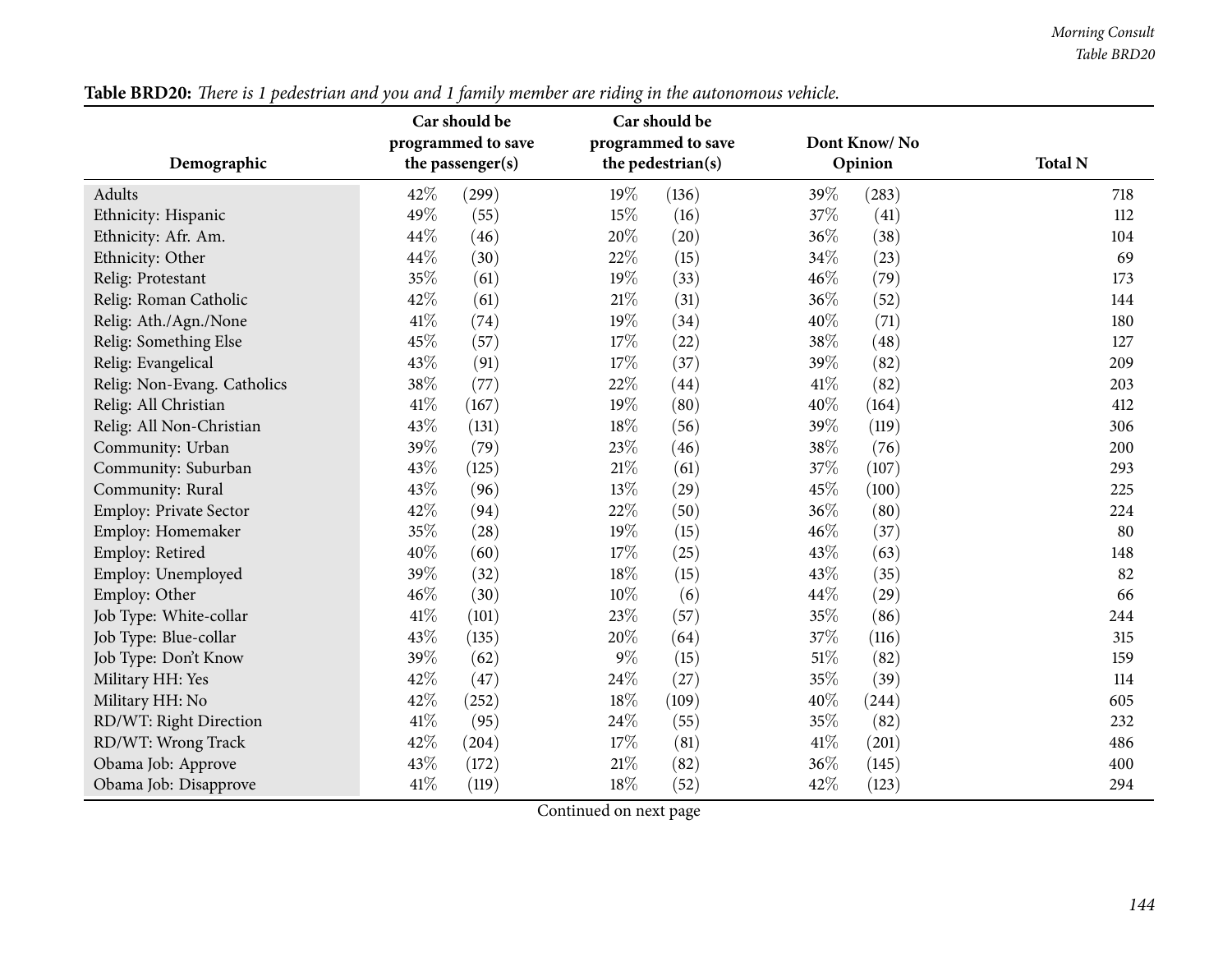| Demographic                          | Car should be<br>Car should be<br>programmed to save<br>programmed to save<br>the pedestrian(s)<br>the passenger $(s)$ |                           | Dont Know/No<br>Opinion | <b>Total N</b> |  |
|--------------------------------------|------------------------------------------------------------------------------------------------------------------------|---------------------------|-------------------------|----------------|--|
| Adults                               | 42\%<br>(299)                                                                                                          | $19\%$<br>(136)           | 39\%<br>(283)           | 718            |  |
| #1 Issue: Economy                    | 43\%<br>(103)                                                                                                          | 24\%<br>(56)              | 33\%<br>(80)            | 240            |  |
| #1 Issue: Security                   | 38\%<br>(53)                                                                                                           | 20%<br>$\left( 28\right)$ | 42\%<br>(60)            | 140            |  |
| #1 Issue: Health Care                | 41\%<br>(50)                                                                                                           | $16\%$<br>(19)            | 43\%<br>(53)            | 122            |  |
| #1 Issue: Medicare / Social Security | 38\%<br>(36)                                                                                                           | 18\%<br>(17)              | 44\%<br>(42)            | 95             |  |
| 2016 Vote: Democrat Hillary Clinton  | 43%<br>(117)                                                                                                           | $19\%$<br>(53)            | 38\%<br>(103)           | 273            |  |
| 2016 Vote: Republican Donald Trump   | $42\%$<br>(99)                                                                                                         | $16\%$<br>(38)            | 42%<br>(101)            | 237            |  |
| 2012 Vote: Barack Obama              | $46\%$<br>(129)                                                                                                        | 17%<br>(46)               | 37\%<br>(103)           | 278            |  |
| 2012 Vote: Mitt Romney               | $42\%$<br>(82)                                                                                                         | $16\%$<br>(32)            | 41\%<br>(80)            | 194            |  |
| 2012 Vote: Didn't Vote               | $36\%$<br>(79)                                                                                                         | 25\%<br>(54)              | 38\%<br>(83)            | 216            |  |
| 4-Region: Northeast                  | 49\%<br>(61)                                                                                                           | $14\%$<br>(17)            | 37%<br>(45)             | 123            |  |
| 4-Region: Midwest                    | $36\%$<br>(60)                                                                                                         | $19\%$<br>(32)            | $46\%$<br>(78)          | 170            |  |
| 4-Region: South                      | 41\%<br>(108)                                                                                                          | $19\%$<br>(49)            | 40\%<br>(105)           | 262            |  |
| 4-Region: West                       | 43\%<br>(70)                                                                                                           | 23\%<br>(38)              | 34\%<br>(56)            | 163            |  |

#### Table BRD20: There is 1 pedestrian and you and 1 family member are riding in the autonomous vehicle.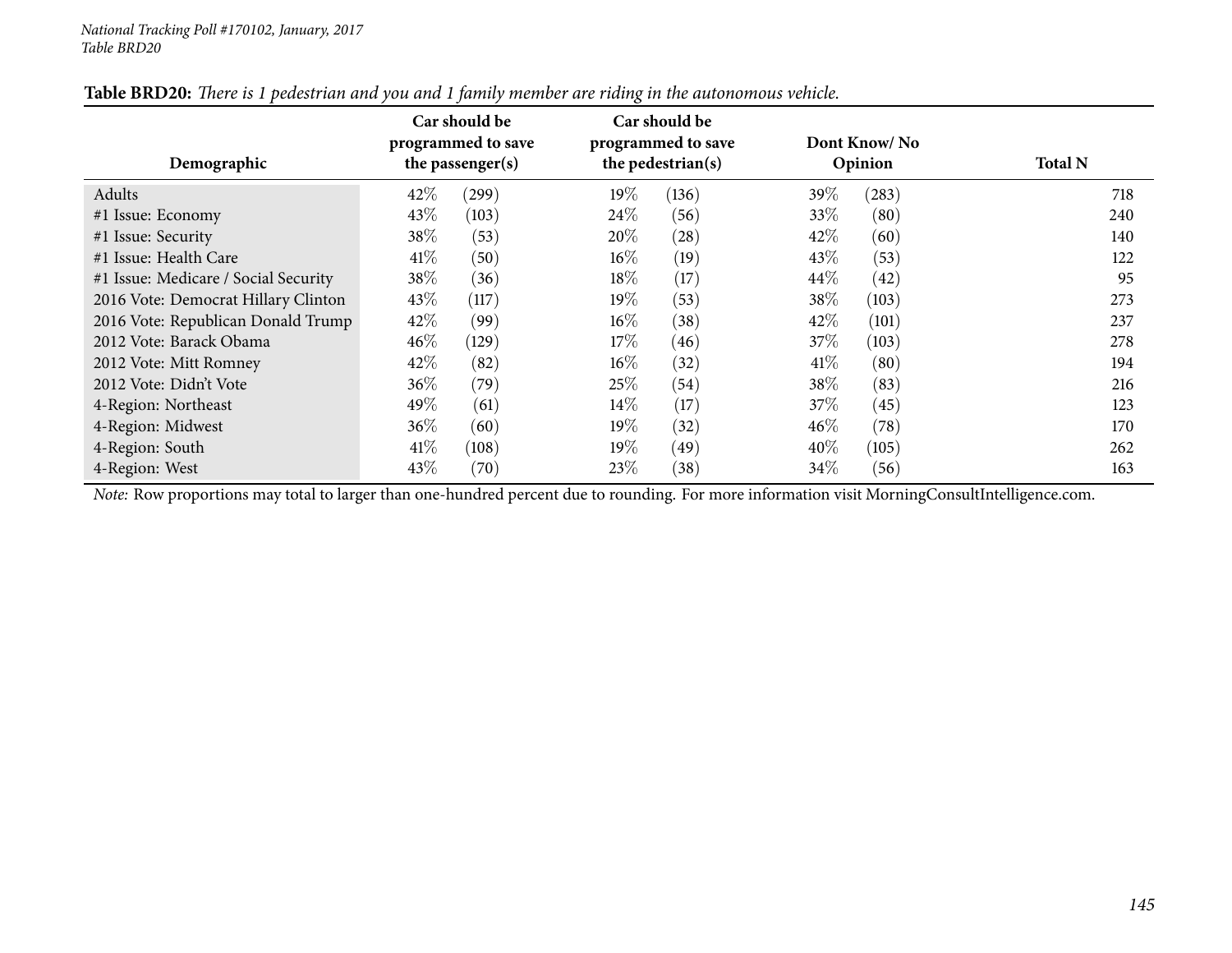|                          | Car should be<br>programmed to save | Car should be<br>programmed to save | Dont Know/No  |                |
|--------------------------|-------------------------------------|-------------------------------------|---------------|----------------|
| Demographic              | the passenger(s)                    | the pedestrian(s)                   | Opinion       | <b>Total N</b> |
| Adults                   | 28%<br>(198)                        | 32%<br>(232)                        | 40%<br>(288)  | 718            |
| Gender: Male             | 30%<br>(101)                        | 38%<br>(127)                        | 33%<br>(110)  | 339            |
| Gender: Female           | 25%<br>(96)                         | 28%<br>(105)                        | 47%<br>(178)  | 379            |
| Age: 18-29               | 31%<br>(44)                         | 41\%<br>(60)                        | 28%<br>(40)   | 145            |
| Age: 30-44               | 35%<br>(68)                         | 29%<br>(57)                         | 35%<br>(68)   | 193            |
| Age: 45-54               | 23%<br>(28)                         | 32%<br>(39)                         | 45%<br>(55)   | 122            |
| Age: 55-64               | 24%<br>(32)                         | 28%<br>(38)                         | 48%<br>(65)   | 135            |
| Age: 65+                 | 20%<br>(25)                         | 31%<br>(38)                         | 49%<br>(60)   | 123            |
| PID: Dem (no lean)       | 32%<br>(92)                         | 29%<br>(85)                         | 38%<br>(110)  | 287            |
| PID: Ind (no lean)       | 25%<br>(52)                         | 33%<br>(71)                         | 42%<br>(89)   | 212            |
| PID: Rep (no lean)       | 24%<br>(53)                         | 35%<br>(76)                         | 41\%<br>(89)  | 219            |
| PID/Gender: Dem Men      | 40%<br>(49)                         | 33%<br>(40)                         | 27%<br>(33)   | 122            |
| PID/Gender: Dem Women    | 26%<br>(43)                         | 27%<br>(44)                         | 47%<br>(77)   | 165            |
| PID/Gender: Ind Men      | 26%<br>(29)                         | 39%<br>(42)                         | 35%<br>(39)   | 110            |
| PID/Gender: Ind Women    | 23%<br>(24)                         | 28%<br>(29)                         | 49%<br>(50)   | 103            |
| PID/Gender: Rep Men      | 22%<br>(24)                         | 41\%<br>(44)                        | 36%<br>(39)   | 107            |
| PID/Gender: Rep Women    | 26%<br>(29)                         | 28%<br>(32)                         | 45%<br>(51)   | 112            |
| Tea Party: Supporter     | 35%<br>(67)                         | 35%<br>(67)                         | 29%<br>(55)   | 188            |
| Tea Party: Not Supporter | 25%<br>(129)                        | 31%<br>(163)                        | 44%<br>(231)  | 522            |
| Ideo: Liberal (1-3)      | 34%<br>(82)                         | 35%<br>(84)                         | 31%<br>(73)   | 239            |
| Ideo: Moderate (4)       | 25%<br>(38)                         | 35%<br>(53)                         | 40%<br>(61)   | 152            |
| Ideo: Conservative (5-7) | 25%<br>(60)                         | 33%<br>(77)                         | 42%<br>(99)   | 236            |
| Educ: < College          | 28%<br>(147)                        | 30%<br>(154)                        | 42%<br>(216)  | 517            |
| Educ: Bachelors degree   | 27%<br>(35)                         | 37%<br>(47)                         | 36%<br>(46)   | 128            |
| Educ: Post-grad          | 22%<br>(16)                         | 42%<br>(31)                         | 37%<br>(27)   | 73             |
| Income: Under 50k        | 29%<br>(119)                        | 28%<br>(113)                        | 43%<br>(178)  | 411            |
| Income: 50k-100k         | 25%<br>(58)                         | 38%<br>(89)                         | 37%<br>(85)   | 232            |
| Income: 100k+            | 27%<br>(20)                         | 40%<br>(30)                         | 34%<br>(26)   | 76             |
| Ethnicity: White         | 25%<br>(137)                        | 34\%<br>(184)                       | 41\%<br>(224) | 545            |

Table BRD21: There are 5 pedestrians and you and 1 family member are riding in the autonomous vehicle.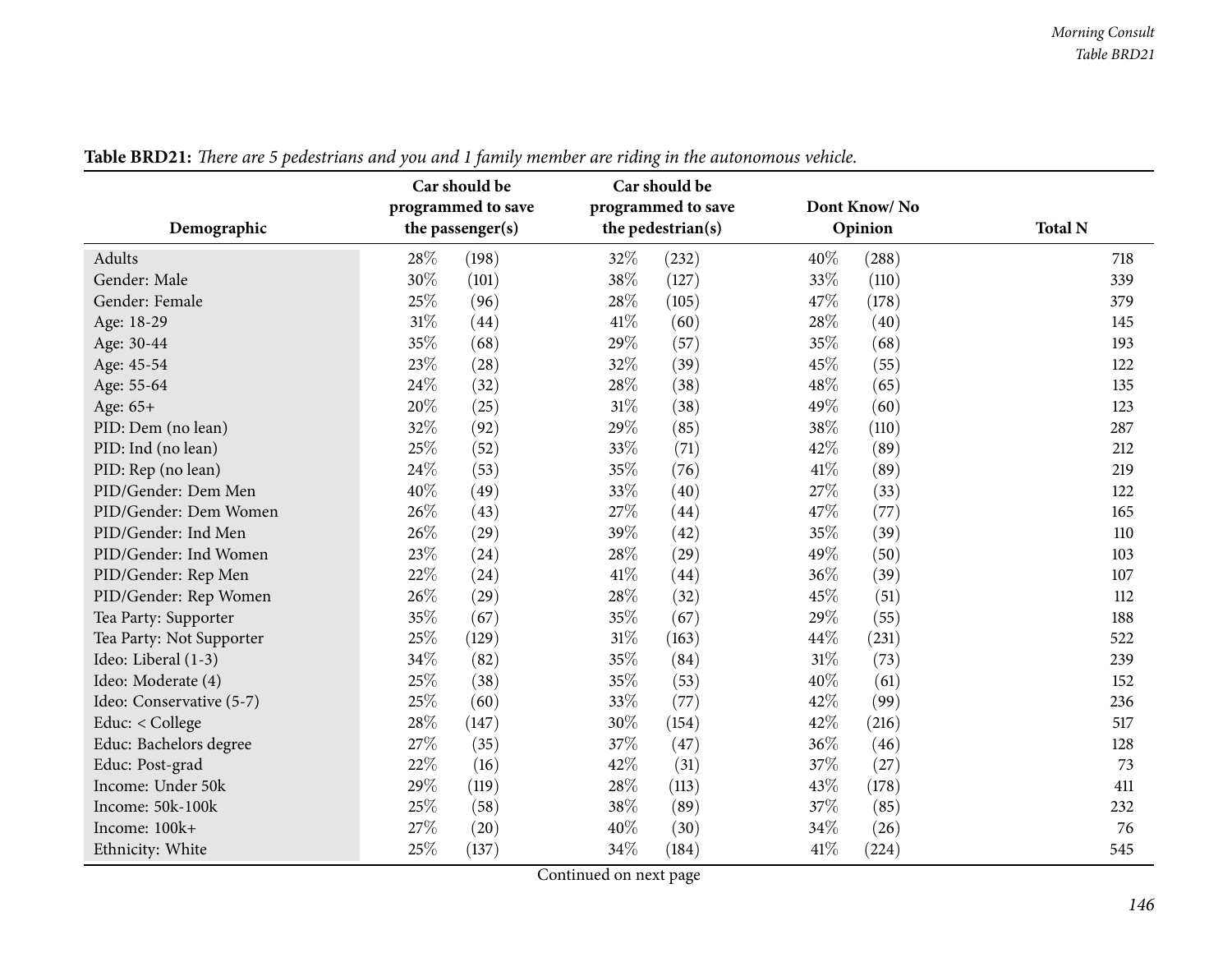|                             |        | Car should be      |        | Car should be      |     |              |                |
|-----------------------------|--------|--------------------|--------|--------------------|-----|--------------|----------------|
|                             |        | programmed to save |        | programmed to save |     | Dont Know/No |                |
| Demographic                 |        | the passenger(s)   |        | the pedestrian(s)  |     | Opinion      | <b>Total N</b> |
| Adults                      | 28%    | (198)              | 32%    | (232)              | 40% | (288)        | 718            |
| Ethnicity: Hispanic         | 40%    | (45)               | 27%    | (30)               | 33% | (37)         | 112            |
| Ethnicity: Afr. Am.         | 33%    | (34)               | 28%    | (30)               | 39% | (40)         | 104            |
| Ethnicity: Other            | 39%    | (27)               | 26%    | (18)               | 34% | (24)         | 69             |
| Relig: Protestant           | $21\%$ | (37)               | 32%    | (56)               | 46% | (81)         | 173            |
| Relig: Roman Catholic       | 33%    | (48)               | 32%    | (46)               | 35% | (51)         | 144            |
| Relig: Ath./Agn./None       | 22%    | (40)               | 35%    | (63)               | 43% | (77)         | 180            |
| Relig: Something Else       | 29%    | (36)               | 38%    | (48)               | 33% | (42)         | 127            |
| Relig: Evangelical          | 34%    | (71)               | 26%    | (54)               | 40% | (83)         | 209            |
| Relig: Non-Evang. Catholics | 25%    | (51)               | 33%    | (66)               | 42% | (86)         | 203            |
| Relig: All Christian        | 30%    | (122)              | 29%    | (121)              | 41% | (169)        | 412            |
| Relig: All Non-Christian    | 25%    | (76)               | 36%    | (111)              | 39% | (119)        | 306            |
| Community: Urban            | 29%    | (58)               | 35%    | (70)               | 36% | (72)         | 200            |
| Community: Suburban         | 24%    | (72)               | 34%    | (100)              | 41% | (121)        | 293            |
| Community: Rural            | 30%    | (68)               | 27%    | (62)               | 42% | (95)         | 225            |
| Employ: Private Sector      | 26%    | (58)               | 38%    | (86)               | 36% | (80)         | 224            |
| Employ: Homemaker           | 25%    | (20)               | 27\%   | (22)               | 47% | (38)         | 80             |
| Employ: Retired             | 27%    | (39)               | 32%    | (47)               | 42% | (62)         | 148            |
| Employ: Unemployed          | 26%    | (21)               | 29%    | (24)               | 45% | (36)         | 82             |
| Employ: Other               | 35%    | (23)               | $11\%$ | (7)                | 54% | (35)         | 66             |
| Job Type: White-collar      | 27%    | (66)               | 37%    | (90)               | 36% | (88)         | 244            |
| Job Type: Blue-collar       | 30%    | (94)               | 34%    | (106)              | 37% | (115)        | 315            |
| Job Type: Don't Know        | 24%    | (38)               | 23%    | (36)               | 54% | (85)         | 159            |
| Military HH: Yes            | 27%    | (31)               | 36%    | (40)               | 37% | (42)         | 114            |
| Military HH: No             | 28%    | (167)              | 32%    | (192)              | 41% | (246)        | 605            |
| RD/WT: Right Direction      | 29%    | (67)               | 35%    | (82)               | 36% | (84)         | 232            |
| RD/WT: Wrong Track          | 27%    | (131)              | $31\%$ | (150)              | 42% | (205)        | 486            |
| Obama Job: Approve          | 29%    | (116)              | 33%    | (132)              | 38% | (151)        | 400            |
| Obama Job: Disapprove       | 26%    | (76)               | 33%    | (96)               | 42% | (122)        | 294            |

Table BRD21: There are 5 pedestrians and you and 1 family member are riding in the autonomous vehicle.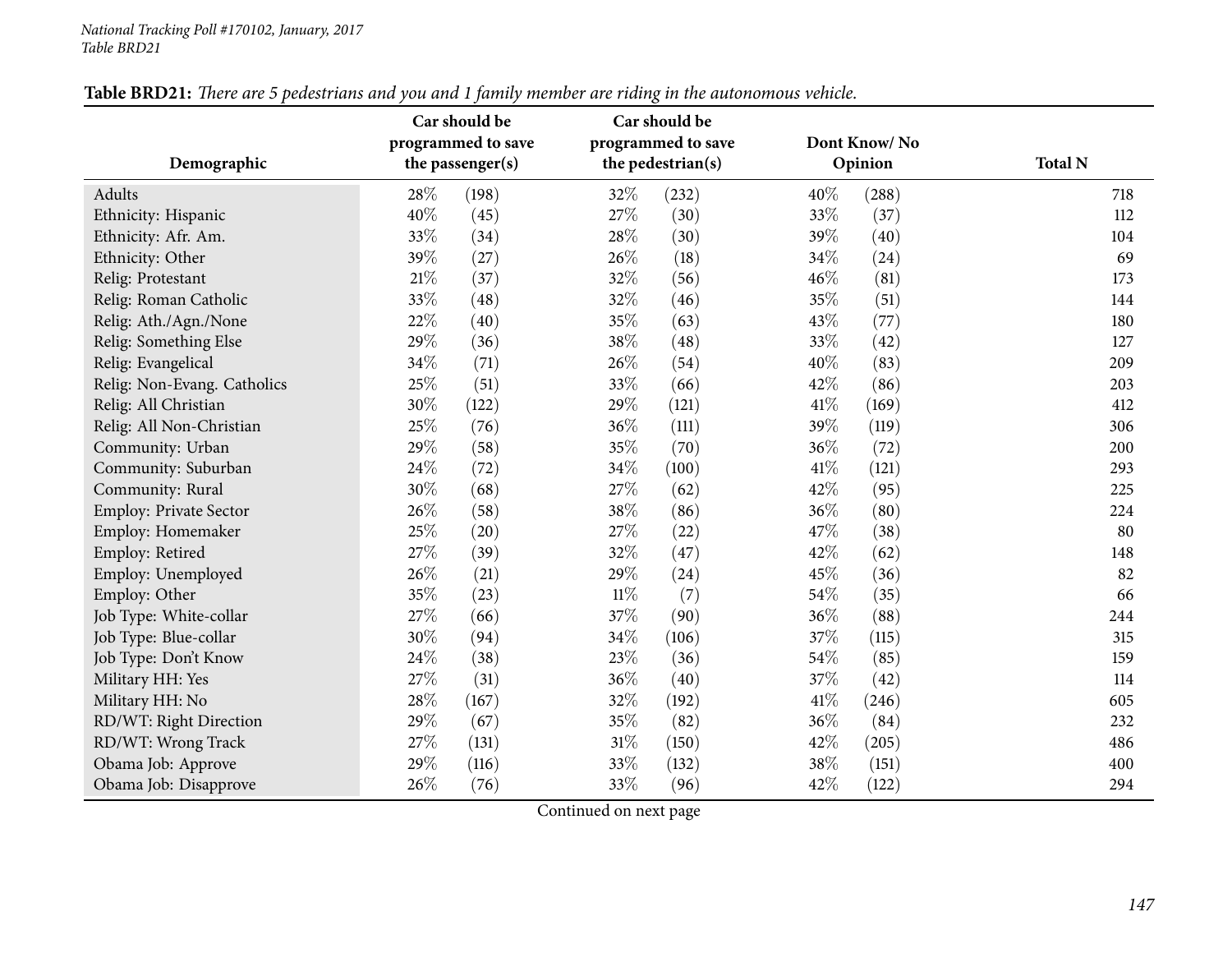| Demographic                          |        | Car should be<br>programmed to save<br>the passenger(s) |        | Car should be<br>programmed to save<br>the pedestrian(s) |        | Dont Know/No<br>Opinion | <b>Total N</b> |
|--------------------------------------|--------|---------------------------------------------------------|--------|----------------------------------------------------------|--------|-------------------------|----------------|
| Adults                               | 28\%   | (198)                                                   | 32\%   | (232)                                                    | 40%    | (288)                   | 718            |
| #1 Issue: Economy                    | 28\%   | (67)                                                    | 39\%   | (93)                                                     | 33\%   | (80)                    | 240            |
| #1 Issue: Security                   | $32\%$ | (45)                                                    | 25%    | (34)                                                     | 44\%   | (61)                    | 140            |
| #1 Issue: Health Care                | $20\%$ | $^{(24)}$                                               | 34\%   | (42)                                                     | $46\%$ | (56)                    | 122            |
| #1 Issue: Medicare / Social Security | 24\%   | (23)                                                    | 29\%   | (28)                                                     | $46\%$ | (44)                    | 95             |
| 2016 Vote: Democrat Hillary Clinton  | 29\%   | (80)                                                    | 34%    | (93)                                                     | 37\%   | (101)                   | 273            |
| 2016 Vote: Republican Donald Trump   | $26\%$ | (62)                                                    | 30\%   | (72)                                                     | 43\%   | (103)                   | 237            |
| 2012 Vote: Barack Obama              | 32\%   | (90)                                                    | $31\%$ | (85)                                                     | 37\%   | (102)                   | 278            |
| 2012 Vote: Mitt Romney               | 27%    | (51)                                                    | 29\%   | (57)                                                     | 44\%   | (86)                    | 194            |
| 2012 Vote: Didn't Vote               | 23\%   | (50)                                                    | 38\%   | (83)                                                     | 38%    | (83)                    | 216            |
| 4-Region: Northeast                  | 34\%   | (43)                                                    | 30\%   | (37)                                                     | 36\%   | (44)                    | 123            |
| 4-Region: Midwest                    | $18\%$ | (30)                                                    | $35\%$ | (59)                                                     | 48\%   | (81)                    | 170            |
| 4-Region: South                      | $28\%$ | (72)                                                    | 31%    | (80)                                                     | 42\%   | (109)                   | 262            |
| 4-Region: West                       | 33\%   | (53)                                                    | $34\%$ | (56)                                                     | 33\%   | (55)                    | 163            |

Table BRD21: There are 5 pedestrians and you and 1 family member are riding in the autonomous vehicle.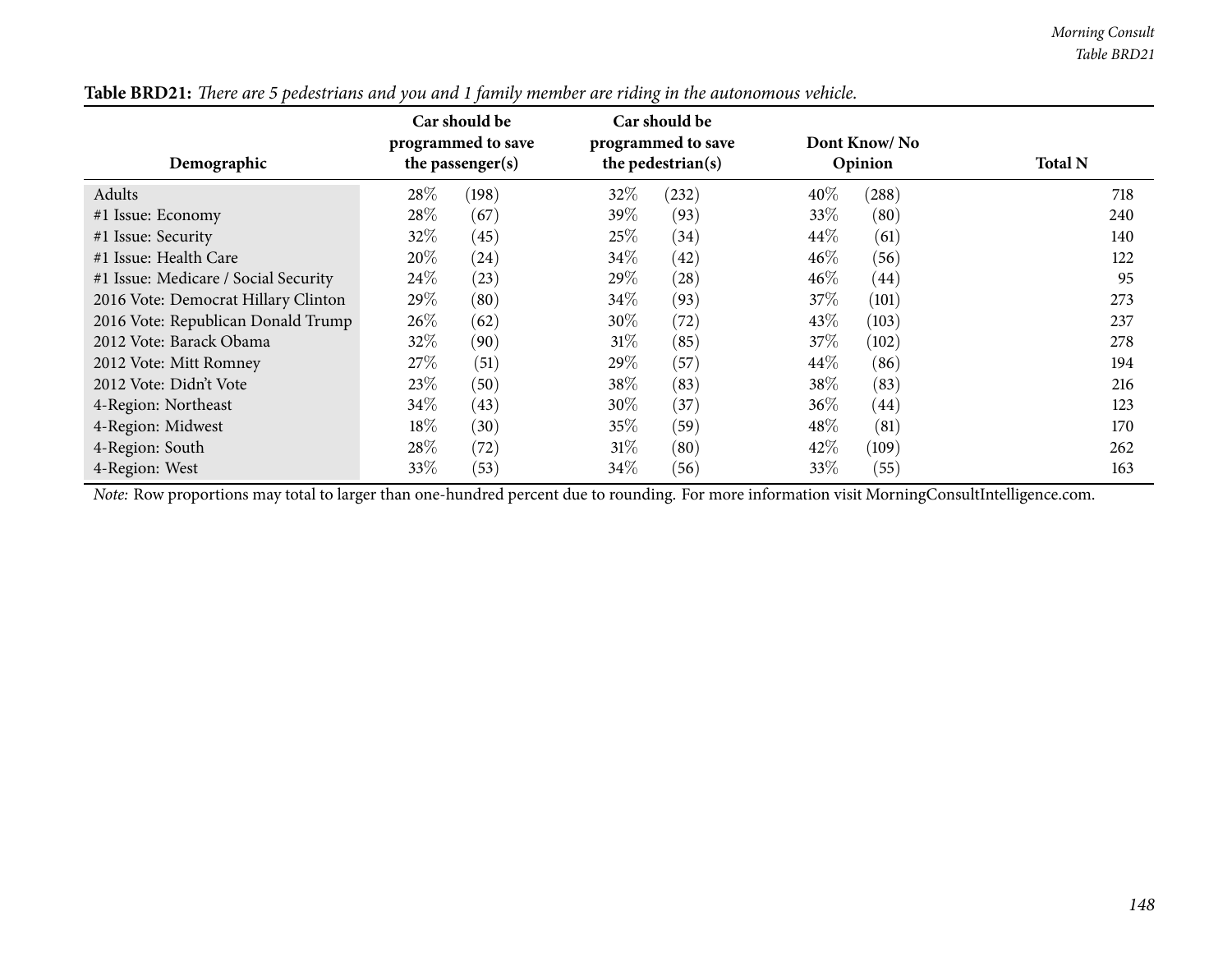| Demographic              | Car should be<br>programmed to save<br>the passenger(s) | Car should be<br>programmed to save<br>the pedestrian(s) | Dont Know/No<br>Opinion | <b>Total N</b> |
|--------------------------|---------------------------------------------------------|----------------------------------------------------------|-------------------------|----------------|
| Adults                   | 26%<br>(186)                                            | 36%<br>(260)                                             | 38%<br>(272)            | 718            |
| Gender: Male             | 28\%<br>(95)                                            | 42%<br>(141)                                             | 30%<br>(103)            | 339            |
| Gender: Female           | 24\%<br>(91)                                            | $31\%$<br>(119)                                          | 45%<br>(169)            | 379            |
| Age: 18-29               | 36%<br>(52)                                             | 41\%<br>(59)                                             | 23%<br>(34)             | 145            |
| Age: 30-44               | 32%<br>(62)                                             | 32%<br>(62)                                              | 36%<br>(69)             | 193            |
| Age: 45-54               | 17%<br>(21)                                             | 43%<br>(53)                                              | 40%<br>(48)             | 122            |
| Age: 55-64               | 20%<br>(27)                                             | 38%<br>(51)                                              | 42%<br>(57)             | 135            |
| Age: 65+                 | 19%<br>(24)                                             | 28%<br>(35)                                              | 52%<br>(64)             | 123            |
| PID: Dem (no lean)       | $31\%$<br>(88)                                          | $31\%$<br>(90)                                           | 38%<br>(108)            | 287            |
| PID: Ind (no lean)       | $21\%$<br>(45)                                          | 40%<br>(85)                                              | 39%<br>(82)             | 212            |
| PID: Rep (no lean)       | 24\%<br>(52)                                            | 39%<br>(84)                                              | 38%<br>(82)             | 219            |
| PID/Gender: Dem Men      | 37%<br>(45)                                             | 38%<br>(46)                                              | 25%<br>(31)             | 122            |
| PID/Gender: Dem Women    | 27%<br>(44)                                             | 27%<br>(44)                                              | 47%<br>(77)             | 165            |
| PID/Gender: Ind Men      | 22%<br>(24)                                             | 45%<br>(49)                                              | 33%<br>(36)             | 110            |
| PID/Gender: Ind Women    | 20%<br>(21)                                             | 35%<br>(36)                                              | 45%<br>(46)             | 103            |
| PID/Gender: Rep Men      | 24%<br>(26)                                             | 42%<br>(46)                                              | 33%<br>(36)             | 107            |
| PID/Gender: Rep Women    | 24%<br>(26)                                             | 35%<br>(39)                                              | 42%<br>(46)             | 112            |
| Tea Party: Supporter     | 33%<br>(63)                                             | 38%<br>(72)                                              | 28%<br>(53)             | 188            |
| Tea Party: Not Supporter | 23%<br>(118)                                            | 36%<br>(188)                                             | 41%<br>(216)            | 522            |
| Ideo: Liberal (1-3)      | 35%<br>(85)                                             | 35%<br>(82)                                              | 30%<br>(72)             | 239            |
| Ideo: Moderate (4)       | 21%<br>(31)                                             | 43%<br>(66)                                              | 36%<br>(55)             | 152            |
| Ideo: Conservative (5-7) | 23%<br>(55)                                             | 38%<br>(90)                                              | 38%<br>(91)             | 236            |
| Educ: < College          | 27%<br>(140)                                            | 34%<br>(178)                                             | 39%<br>(199)            | 517            |
| Educ: Bachelors degree   | 25%<br>(32)                                             | 40%<br>(52)                                              | 35%<br>(44)             | 128            |
| Educ: Post-grad          | 18%<br>(14)                                             | 42%<br>(31)                                              | 40%<br>(29)             | 73             |
| Income: Under 50k        | 27%<br>(110)                                            | 33%<br>(136)                                             | 40%<br>(164)            | 411            |
| Income: 50k-100k         | 25%<br>(57)                                             | 40%<br>(92)                                              | 36%<br>(83)             | 232            |
| Income: 100k+            | 24%<br>(18)                                             | 42%<br>(32)                                              | 34%<br>(25)             | 76             |
| Ethnicity: White         | 23%<br>(126)                                            | 38%<br>(208)                                             | 39%<br>(211)            | 545            |

Table BRD22: There are 10 pedestrians and you and 1 family member are riding in the autonomous vehicle.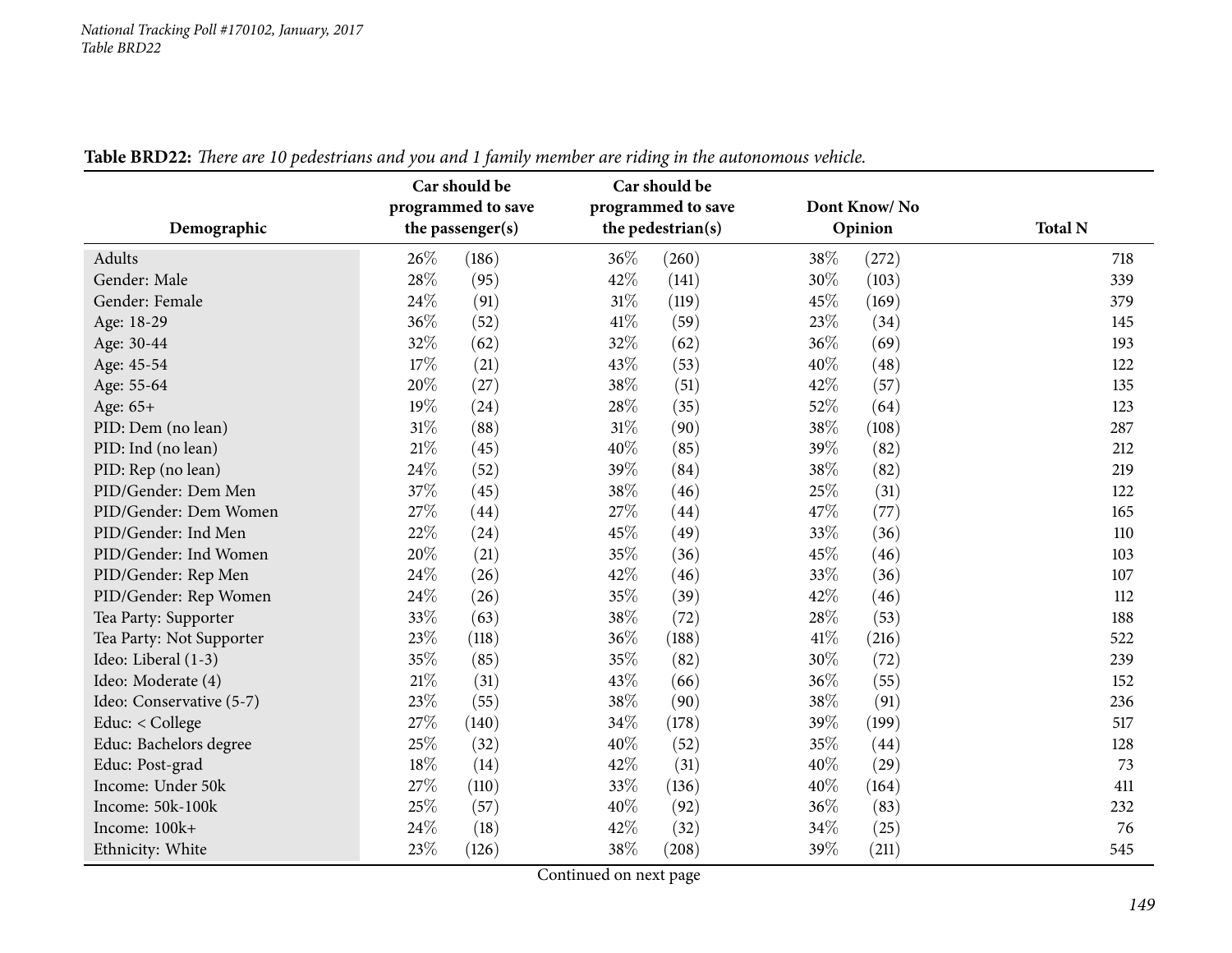|                               | Car should be      | Car should be      |              |                |
|-------------------------------|--------------------|--------------------|--------------|----------------|
|                               | programmed to save | programmed to save | Dont Know/No |                |
| Demographic                   | the passenger(s)   | the pedestrian(s)  | Opinion      | <b>Total N</b> |
| Adults                        | 26%<br>(186)       | 36\%<br>(260)      | 38%<br>(272) | 718            |
| Ethnicity: Hispanic           | 43%<br>(48)        | 20%<br>(22)        | 38%<br>(42)  | 112            |
| Ethnicity: Afr. Am.           | 29%<br>(30)        | 35%<br>(36)        | 37%<br>(38)  | 104            |
| Ethnicity: Other              | 44%<br>(30)        | 23%<br>(16)        | 33%<br>(23)  | 69             |
| Relig: Protestant             | 20%<br>(35)        | 38%<br>(65)        | 42%<br>(73)  | 173            |
| Relig: Roman Catholic         | 30%<br>(43)        | 34%<br>(49)        | 36%<br>(52)  | 144            |
| Relig: Ath./Agn./None         | 22%<br>(39)        | 39%<br>(70)        | 39%<br>(70)  | 180            |
| Relig: Something Else         | 30%<br>(38)        | 39%<br>(49)        | 32%<br>(40)  | 127            |
| Relig: Evangelical            | 31%<br>(64)        | 31%<br>(65)        | 38%<br>(79)  | 209            |
| Relig: Non-Evang. Catholics   | 22%<br>(45)        | 37%<br>(75)        | 41\%<br>(82) | 203            |
| Relig: All Christian          | 27%<br>(109)       | 34%<br>(141)       | 39%<br>(162) | 412            |
| Relig: All Non-Christian      | 25%<br>(76)        | 39%<br>(119)       | 36%<br>(111) | 306            |
| Community: Urban              | 27%<br>(53)        | 39%<br>(78)        | 34\%<br>(69) | 200            |
| Community: Suburban           | 24%<br>(69)        | 37%<br>(107)       | 40%<br>(116) | 293            |
| Community: Rural              | 28%<br>(63)        | 33%<br>(74)        | 39%<br>(87)  | 225            |
| <b>Employ: Private Sector</b> | 26%<br>(58)        | 41\%<br>(92)       | 33%<br>(74)  | 224            |
| Employ: Homemaker             | 26%<br>(21)        | 25%<br>(20)        | 49%<br>(39)  | 80             |
| Employ: Retired               | 22%<br>(32)        | 36%<br>(54)        | 42%<br>(63)  | 148            |
| Employ: Unemployed            | 26%<br>(21)        | 35%<br>(29)        | 39%<br>(32)  | 82             |
| Employ: Other                 | 28%<br>(19)        | 25%<br>(16)        | 47\%<br>(31) | 66             |
| Job Type: White-collar        | 24%<br>(57)        | 43%<br>(104)       | 34%<br>(82)  | 244            |
| Job Type: Blue-collar         | 28%<br>(89)        | 37%<br>(115)       | 35%<br>(111) | 315            |
| Job Type: Don't Know          | 25%<br>(39)        | 26%<br>(41)        | 50%<br>(79)  | 159            |
| Military HH: Yes              | 29%<br>(33)        | 38%<br>(43)        | 33%<br>(38)  | 114            |
| Military HH: No               | 25%<br>(153)       | 36%<br>(217)       | 39%<br>(234) | 605            |
| RD/WT: Right Direction        | 29%<br>(67)        | 35%<br>(82)        | 36%<br>(84)  | 232            |
| RD/WT: Wrong Track            | 25%<br>(119)       | 37%<br>(178)       | 39%<br>(189) | 486            |
| Obama Job: Approve            | 29%<br>(114)       | 35%<br>(141)       | 36%<br>(144) | 400            |
| Obama Job: Disapprove         | 23%<br>(68)        | 39%<br>(115)       | 38%<br>(112) | 294            |

Table BRD22: There are 10 pedestrians and you and 1 family member are riding in the autonomous vehicle.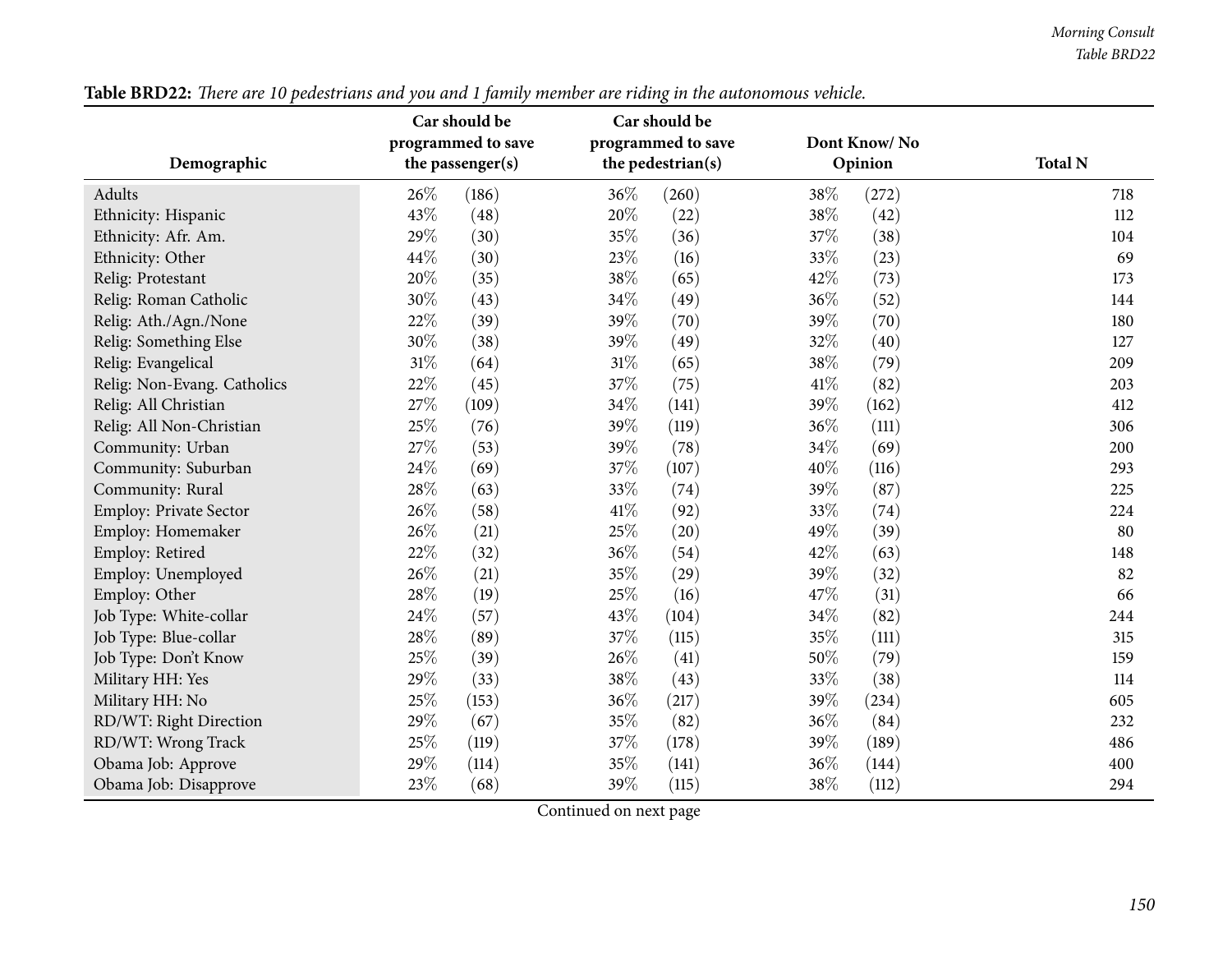| Demographic                          | Car should be<br>Car should be<br>programmed to save<br>programmed to save<br>the pedestrian(s)<br>the passenger(s) |                | Dont Know/No<br>Opinion | <b>Total N</b> |
|--------------------------------------|---------------------------------------------------------------------------------------------------------------------|----------------|-------------------------|----------------|
| Adults                               | $26\%$<br>(186)                                                                                                     | 36\%<br>(260)  | 38\%<br>(272)           | 718            |
| #1 Issue: Economy                    | $26\%$<br>(62)                                                                                                      | 42\%<br>(101)  | 32\%<br>(76)            | 240            |
| #1 Issue: Security                   | 27\%<br>(38)                                                                                                        | $34\%$<br>(48) | 39\%<br>(55)            | 140            |
| #1 Issue: Health Care                | 22\%<br>(27)                                                                                                        | 33\%<br>(41)   | $44\%$<br>(54)          | 122            |
| #1 Issue: Medicare / Social Security | $24\%$<br>(23)                                                                                                      | 29\%<br>(27)   | 48%<br>(45)             | 95             |
| 2016 Vote: Democrat Hillary Clinton  | $28\%$<br>(77)                                                                                                      | $34\%$<br>(93) | 38\%<br>(104)           | 273            |
| 2016 Vote: Republican Donald Trump   | 27%<br>(63)                                                                                                         | $34\%$<br>(80) | 40\%<br>(94)            | 237            |
| 2012 Vote: Barack Obama              | $28\%$<br>(78)                                                                                                      | 34\%<br>(93)   | 38\%<br>(106)           | 278            |
| 2012 Vote: Mitt Romney               | 27%<br>(53)                                                                                                         | $34\%$<br>(65) | 39\%<br>(76)            | 194            |
| 2012 Vote: Didn't Vote               | 23%<br>(50)                                                                                                         | 42\%<br>(91)   | 35%<br>(75)             | 216            |
| 4-Region: Northeast                  | 33\%<br>(41)                                                                                                        | 35%<br>(43)    | $32\%$<br>(40)          | 123            |
| 4-Region: Midwest                    | $14\%$<br>(24)                                                                                                      | 42\%<br>(71)   | $44\%$<br>(75)          | 170            |
| 4-Region: South                      | 27%<br>(70)                                                                                                         | $34\%$<br>(89) | 39\%<br>(103)           | 262            |
| 4-Region: West                       | 32\%<br>(52)                                                                                                        | 35\%<br>(57)   | 33\%<br>(55)            | 163            |

#### Table BRD22: There are 10 pedestrians and you and 1 family member are riding in the autonomous vehicle.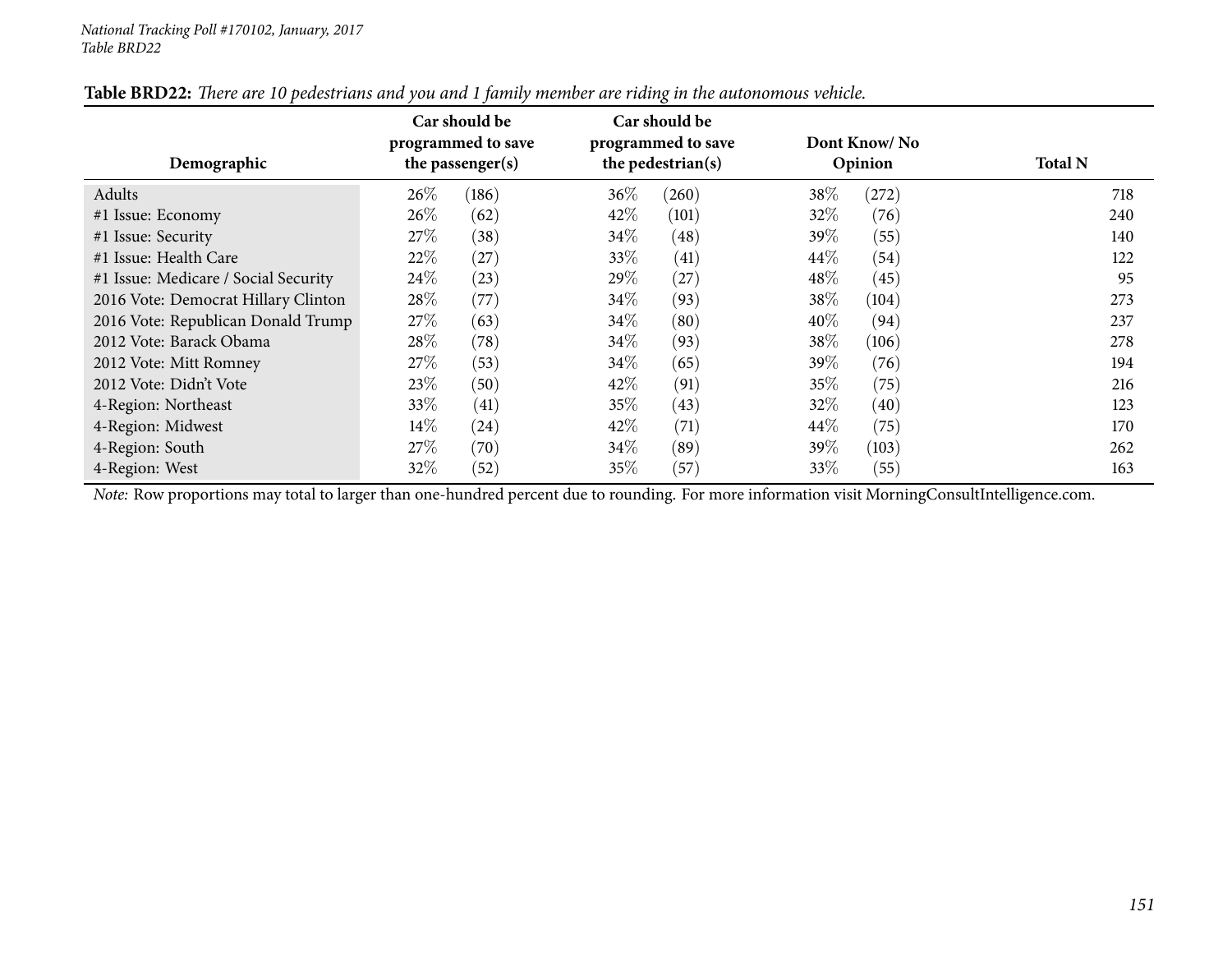|                          | Car should be<br>programmed to save | Car should be<br>programmed to save | Dont Know/No  |                |
|--------------------------|-------------------------------------|-------------------------------------|---------------|----------------|
| Demographic              | the passenger(s)                    | the pedestrian(s)                   | Opinion       | <b>Total N</b> |
| Adults                   | 25%<br>(183)                        | 37%<br>(269)                        | 37%<br>(266)  | 718            |
| Gender: Male             | 27%<br>(91)                         | 43%<br>(146)                        | 30%<br>(102)  | 339            |
| Gender: Female           | 24%<br>(92)                         | 33%<br>(123)                        | 43%<br>(164)  | 379            |
| Age: 18-29               | 35%<br>(51)                         | 44%<br>(64)                         | 21\%<br>(30)  | 145            |
| Age: 30-44               | 28%<br>(54)                         | 39%<br>(76)                         | 33%<br>(63)   | 193            |
| Age: 45-54               | 21%<br>(26)                         | 38%<br>(46)                         | 41\%<br>(50)  | 122            |
| Age: 55-64               | 21%<br>(28)                         | 34%<br>(46)                         | 46%<br>(62)   | 135            |
| Age: 65+                 | 20%<br>(24)                         | 30%<br>(37)                         | 50%<br>(62)   | 123            |
| PID: Dem (no lean)       | 28%<br>(81)                         | 35%<br>(100)                        | 37%<br>(106)  | 287            |
| PID: Ind (no lean)       | 22%<br>(47)                         | 39%<br>(83)                         | 39%<br>(82)   | 212            |
| PID: Rep (no lean)       | 25%<br>(55)                         | 39%<br>(86)                         | 36%<br>(78)   | 219            |
| PID/Gender: Dem Men      | 33%<br>(40)                         | 44%<br>(53)                         | 23\%<br>(28)  | 122            |
| PID/Gender: Dem Women    | 25%<br>(41)                         | 28%<br>(46)                         | 47%<br>(78)   | 165            |
| PID/Gender: Ind Men      | 22%<br>(24)                         | 44\%<br>(48)                        | 34%<br>(37)   | 110            |
| PID/Gender: Ind Women    | 22%<br>(23)                         | 34%<br>(35)                         | 44%<br>(45)   | 103            |
| PID/Gender: Rep Men      | 25%<br>(27)                         | 41%<br>(44)                         | 34%<br>(36)   | 107            |
| PID/Gender: Rep Women    | 25%<br>(28)                         | 38%<br>(42)                         | 37%<br>(42)   | 112            |
| Tea Party: Supporter     | 34%<br>(64)                         | 39%<br>(74)                         | 27%<br>(50)   | 188            |
| Tea Party: Not Supporter | 22%<br>(116)                        | 37%<br>(193)                        | 41\%<br>(213) | 522            |
| Ideo: Liberal (1-3)      | 32%<br>(77)                         | 39%<br>(93)                         | 29%<br>(69)   | 239            |
| Ideo: Moderate (4)       | 22%<br>(33)                         | 45%<br>(68)                         | 34%<br>(51)   | 152            |
| Ideo: Conservative (5-7) | 24%<br>(57)                         | 37%<br>(87)                         | 39%<br>(92)   | 236            |
| Educ: < College          | 26%<br>(136)                        | 35%<br>(182)                        | 38%<br>(199)  | 517            |
| Educ: Bachelors degree   | 26%<br>(33)                         | 44%<br>(57)                         | 30%<br>(39)   | 128            |
| Educ: Post-grad          | 19%<br>(14)                         | 42%<br>(31)                         | 39%<br>(29)   | 73             |
| Income: Under 50k        | 27%<br>(109)                        | 33%<br>(135)                        | 40%<br>(166)  | 411            |
| Income: 50k-100k         | 25%<br>(57)                         | 43%<br>(100)                        | 32%<br>(75)   | 232            |
| Income: 100k+            | $22\%$<br>(17)                      | 44\%<br>(34)                        | 33%<br>(25)   | 76             |
| Ethnicity: White         | 23%<br>(126)                        | 40%<br>(219)                        | 37%<br>(200)  | 545            |

Table BRD23: There are 25 pedestrians and you and 1 family member are riding in the autonomous vehicle.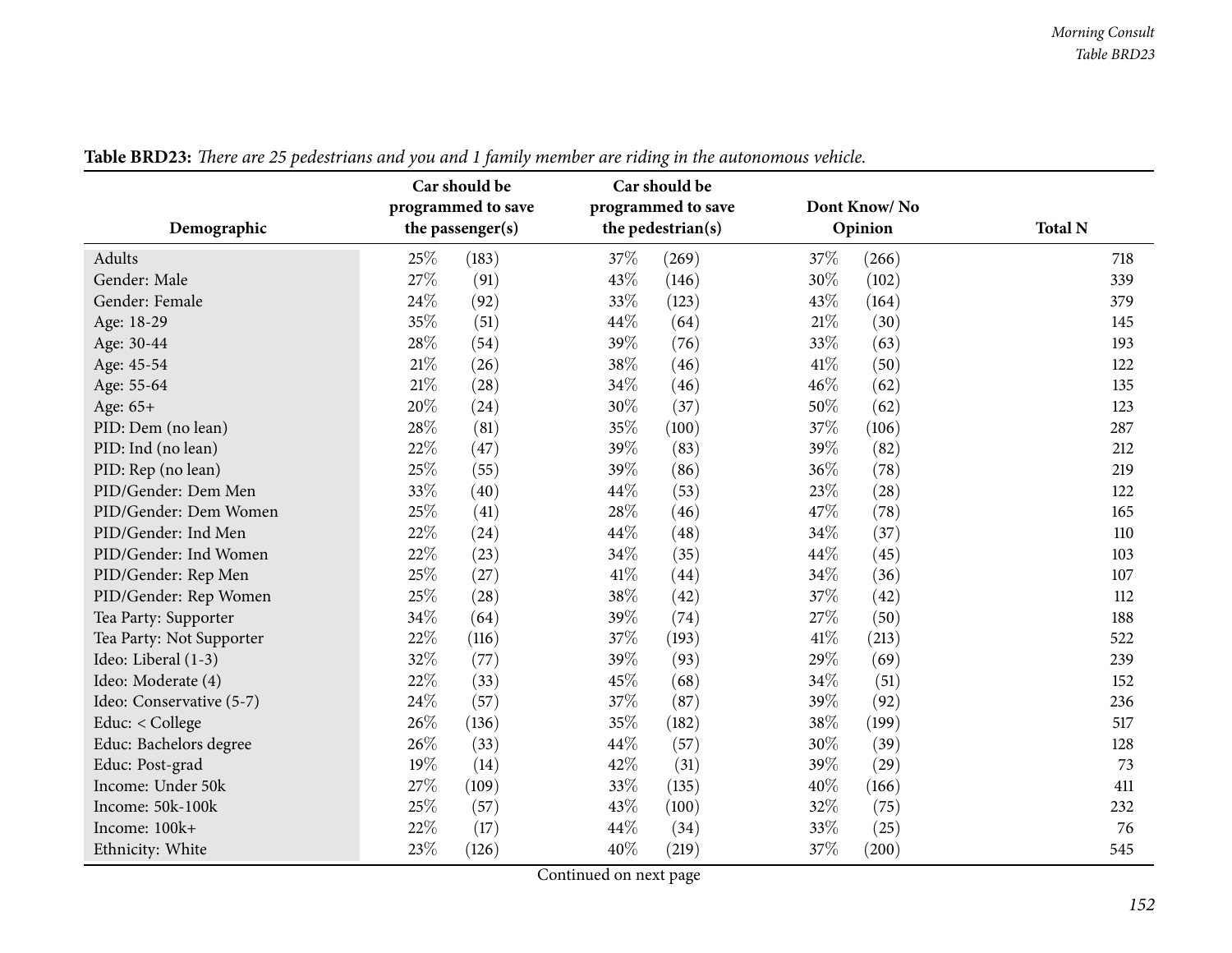|                             |        | Car should be      |     | Car should be      |     |              |                |
|-----------------------------|--------|--------------------|-----|--------------------|-----|--------------|----------------|
|                             |        | programmed to save |     | programmed to save |     | Dont Know/No |                |
| Demographic                 |        | the passenger(s)   |     | the pedestrian(s)  |     | Opinion      | <b>Total N</b> |
| Adults                      | $25\%$ | (183)              | 37% | (269)              | 37% | (266)        | 718            |
| Ethnicity: Hispanic         | 42%    | (47)               | 27% | (31)               | 31% | (35)         | 112            |
| Ethnicity: Afr. Am.         | 27%    | (28)               | 31% | (32)               | 42% | (43)         | 104            |
| Ethnicity: Other            | 42%    | (29)               | 25% | (17)               | 33% | (23)         | 69             |
| Relig: Protestant           | 20%    | (35)               | 36% | (63)               | 44% | (76)         | 173            |
| Relig: Roman Catholic       | 34%    | (49)               | 34% | (49)               | 32% | (47)         | 144            |
| Relig: Ath./Agn./None       | 19%    | (34)               | 44% | (80)               | 37% | (66)         | 180            |
| Relig: Something Else       | 29%    | (37)               | 39% | (50)               | 32% | (40)         | 127            |
| Relig: Evangelical          | 30%    | (63)               | 32% | (67)               | 38% | (79)         | 209            |
| Relig: Non-Evang. Catholics | 24%    | (49)               | 36% | (73)               | 40% | (81)         | 203            |
| Relig: All Christian        | 27%    | (112)              | 34% | (140)              | 39% | (160)        | 412            |
| Relig: All Non-Christian    | 23%    | (71)               | 42% | (129)              | 35% | (106)        | 306            |
| Community: Urban            | $28\%$ | (56)               | 39% | (77)               | 34% | (68)         | 200            |
| Community: Suburban         | 24%    | (71)               | 40% | (118)              | 36% | (105)        | 293            |
| Community: Rural            | 25%    | (57)               | 33% | (74)               | 42% | (94)         | 225            |
| Employ: Private Sector      | 26%    | (57)               | 42% | (94)               | 32% | (72)         | 224            |
| Employ: Homemaker           | 24\%   | (19)               | 40% | (32)               | 37% | (29)         | 80             |
| Employ: Retired             | 25%    | (37)               | 32% | (47)               | 43% | (64)         | 148            |
| Employ: Unemployed          | 16%    | (13)               | 46% | (37)               | 38% | (31)         | 82             |
| Employ: Other               | 33%    | (22)               | 13% | (9)                | 54% | (36)         | 66             |
| Job Type: White-collar      | 27%    | (67)               | 40% | (99)               | 32% | (79)         | 244            |
| Job Type: Blue-collar       | 24%    | (77)               | 42% | (133)              | 33% | (105)        | 315            |
| Job Type: Don't Know        | 25%    | (39)               | 24% | (38)               | 52% | (82)         | 159            |
| Military HH: Yes            | 27%    | (31)               | 40% | (46)               | 33% | (37)         | 114            |
| Military HH: No             | 25%    | (152)              | 37% | (223)              | 38% | (229)        | 605            |
| RD/WT: Right Direction      | 30%    | (70)               | 34% | (79)               | 36% | (83)         | 232            |
| RD/WT: Wrong Track          | $23\%$ | (113)              | 39% | (190)              | 38% | (183)        | 486            |
| Obama Job: Approve          | 27%    | (107)              | 38% | (151)              | 35% | (142)        | 400            |
| Obama Job: Disapprove       | 24%    | (72)               | 38% | (113)              | 37% | (110)        | 294            |

# Table BRD23: There are 25 pedestrians and you and 1 family member are riding in the autonomous vehicle.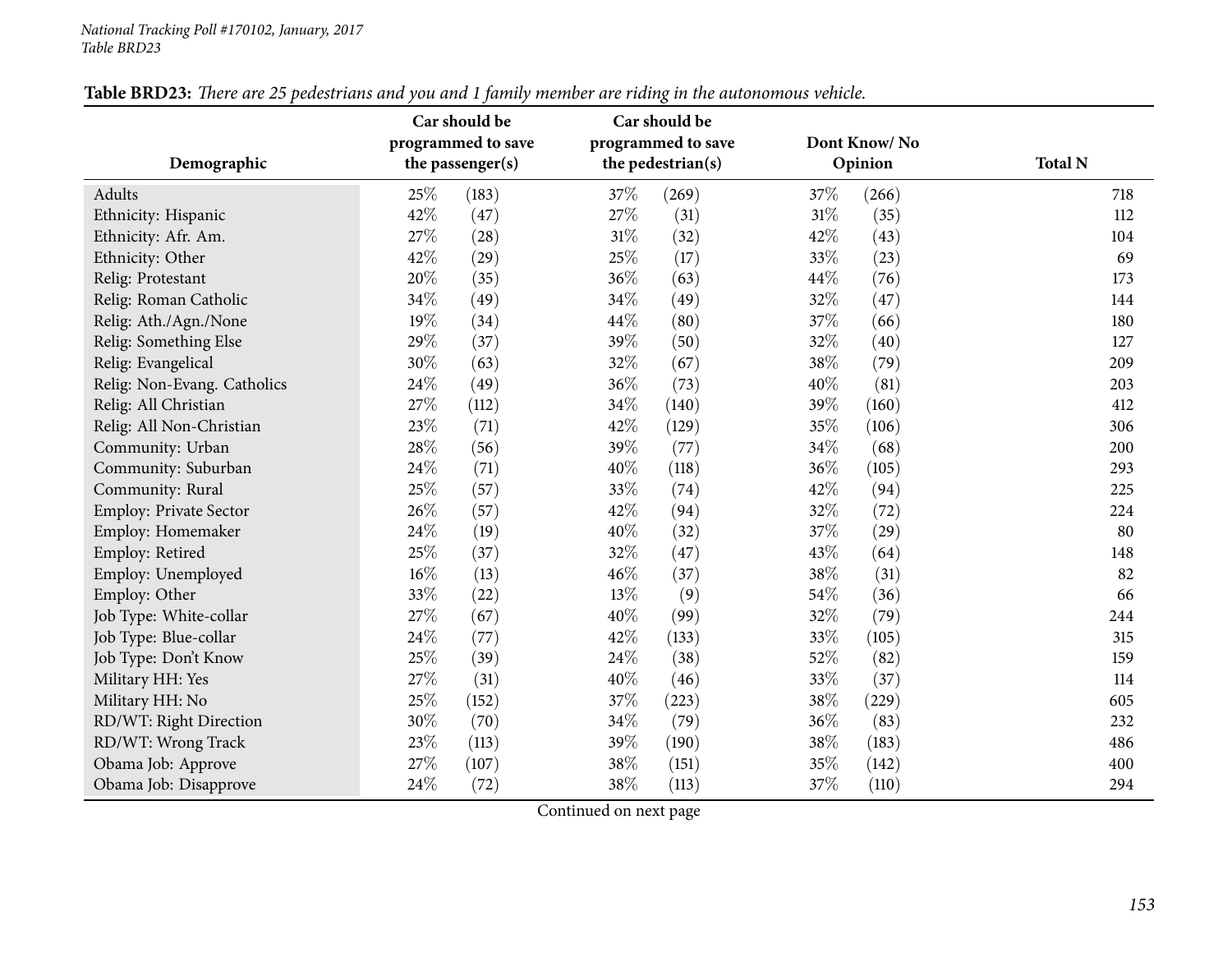| Demographic                          |        | Car should be<br>programmed to save<br>the passenger(s) |        | Car should be<br>programmed to save<br>the pedestrian(s) |        | Dont Know/No<br>Opinion | <b>Total N</b> |
|--------------------------------------|--------|---------------------------------------------------------|--------|----------------------------------------------------------|--------|-------------------------|----------------|
| Adults                               | 25%    | (183)                                                   | 37%    | (269)                                                    | 37\%   | (266)                   | 718            |
| #1 Issue: Economy                    | 24%    | (57)                                                    | 45\%   | (108)                                                    | 31%    | $\left( 74\right)$      | 240            |
| #1 Issue: Security                   | $30\%$ | (43)                                                    | 31%    | (43)                                                     | $39\%$ | (54)                    | 140            |
| #1 Issue: Health Care                | $19\%$ | (23)                                                    | 41\%   | (50)                                                     | 40%    | (49)                    | 122            |
| #1 Issue: Medicare / Social Security | 25%    | (23)                                                    | 25%    | $\left( 24\right)$                                       | $50\%$ | (48)                    | 95             |
| 2016 Vote: Democrat Hillary Clinton  | 25%    | (67)                                                    | 39\%   | (108)                                                    | $36\%$ | (98)                    | 273            |
| 2016 Vote: Republican Donald Trump   | 27%    | (63)                                                    | $34\%$ | (80)                                                     | 40%    | (94)                    | 237            |
| 2012 Vote: Barack Obama              | 27%    | (75)                                                    | $35\%$ | (98)                                                     | 38\%   | (105)                   | 278            |
| 2012 Vote: Mitt Romney               | 27\%   | (53)                                                    | 33\%   | (64)                                                     | 39\%   | (76)                    | 194            |
| 2012 Vote: Didn't Vote               | 22\%   | $\left( 48\right)$                                      | 44\%   | (94)                                                     | 34\%   | (74)                    | 216            |
| 4-Region: Northeast                  | 32\%   | (39)                                                    | 36\%   | $\left( 44\right)$                                       | 32%    | (40)                    | 123            |
| 4-Region: Midwest                    | $12\%$ | (21)                                                    | 42\%   | (71)                                                     | $46\%$ | (78)                    | 170            |
| 4-Region: South                      | 27%    | (70)                                                    | $35\%$ | (91)                                                     | 38%    | (100)                   | 262            |
| 4-Region: West                       | $32\%$ | (53)                                                    | $38\%$ | (63)                                                     | 29%    | (48)                    | 163            |

Table BRD23: There are 25 pedestrians and you and 1 family member are riding in the autonomous vehicle.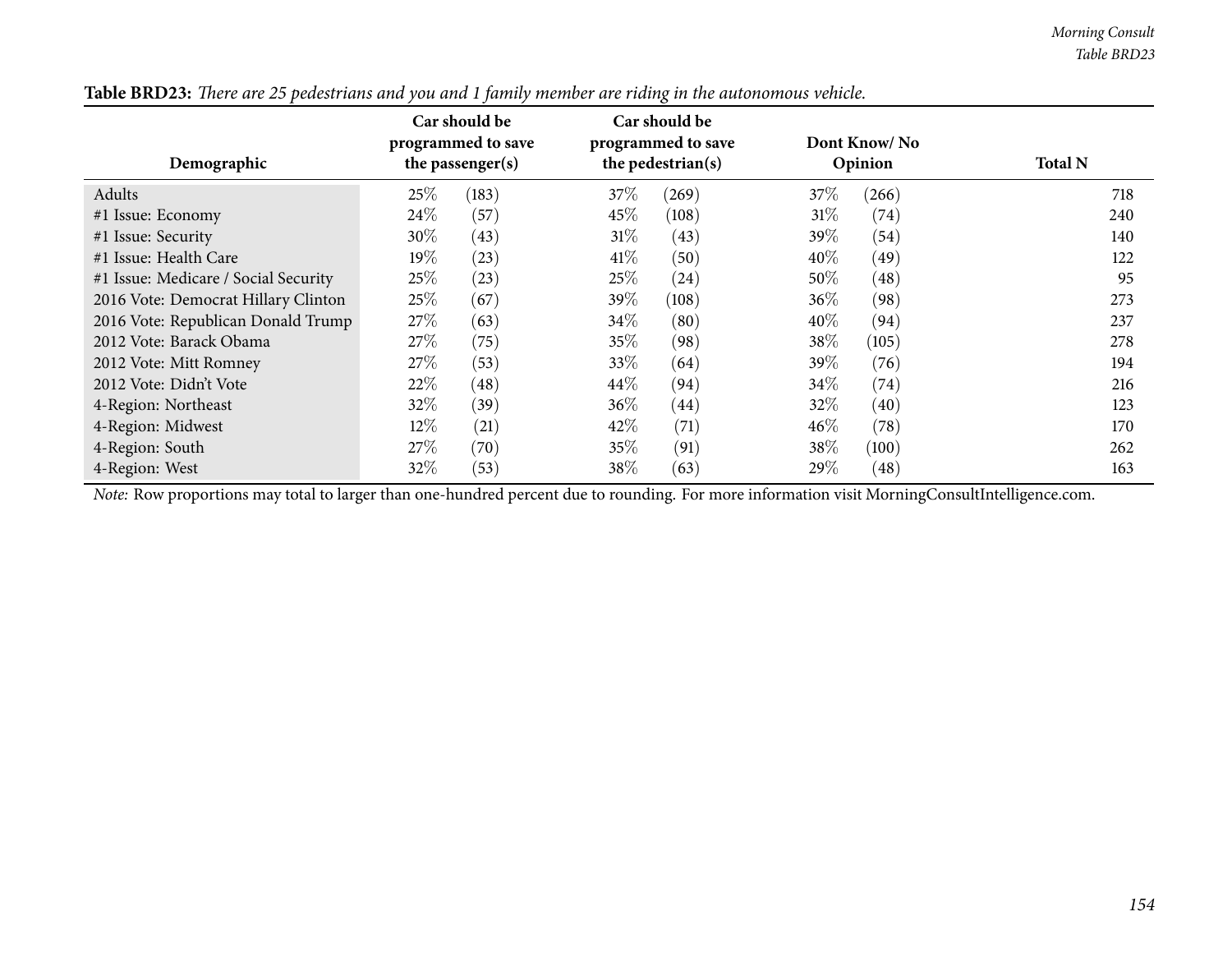| Table BRD24: How much have you seen, read or heard recently about Taco Bells announcement they will offer a fried chicken taco shell at all of their |  |
|------------------------------------------------------------------------------------------------------------------------------------------------------|--|
| U.S. locations, starting later this month?                                                                                                           |  |
|                                                                                                                                                      |  |

| Demographic              |        | A lot     |        | Some  |        | Not much |      | Nothing at all | <b>Total N</b> |
|--------------------------|--------|-----------|--------|-------|--------|----------|------|----------------|----------------|
| Adults                   | $6\%$  | (133)     | 20%    | (439) | 18%    | (388)    | 56\% | (1240)         | 2200           |
| Gender: Male             | $8\%$  | (80)      | 24\%   | (250) | 18%    | (194)    | 51\% | (535)          | 1059           |
| Gender: Female           | $5\%$  | (53)      | 17%    | (189) | 17%    | (194)    | 62%  | (705)          | 1141           |
| Age: 18-29               | 10%    | (46)      | 22%    | (103) | 18%    | (87)     | 50%  | (241)          | 478            |
| Age: 30-44               | $8\%$  | (47)      | 23%    | (127) | 18%    | (103)    | 50%  | (280)          | 557            |
| Age: 45-54               | $5\%$  | (18)      | 20%    | (72)  | 13%    | (47)     | 62%  | (227)          | 364            |
| Age: 55-64               | $3\%$  | (14)      | 20%    | (79)  | 17%    | (69)     | 60%  | (242)          | 403            |
| Age: 65+                 | $2\%$  | (8)       | 14%    | (57)  | 21%    | (83)     | 63%  | (250)          | 398            |
| PID: Dem (no lean)       | $8\%$  | (59)      | $21\%$ | (158) | 16%    | (122)    | 56\% | (426)          | 764            |
| PID: Ind (no lean)       | $5\%$  | (38)      | 18%    | (130) | 19%    | (136)    | 57%  | (409)          | 713            |
| PID: Rep (no lean)       | $5\%$  | (36)      | $21\%$ | (151) | 18%    | (131)    | 56%  | (405)          | 722            |
| PID/Gender: Dem Men      | $11\%$ | (36)      | 26%    | (87)  | 14\%   | (47)     | 49%  | (165)          | 336            |
| PID/Gender: Dem Women    | $5\%$  | (22)      | 16%    | (71)  | 17%    | (75)     | 61\% | (261)          | 428            |
| PID/Gender: Ind Men      | $4\%$  | (16)      | 20%    | (70)  | 22\%   | (80)     | 53%  | (189)          | 354            |
| PID/Gender: Ind Women    | $6\%$  | $^{(22)}$ | 17%    | (60)  | 16%    | (56)     | 61\% | (220)          | 359            |
| PID/Gender: Rep Men      | $8\%$  | (28)      | 25%    | (93)  | 18%    | (67)     | 49%  | (181)          | 369            |
| PID/Gender: Rep Women    | $2\%$  | (8)       | $16\%$ | (58)  | 18%    | (63)     | 63%  | (225)          | 354            |
| Tea Party: Supporter     | $11\%$ | (60)      | 26%    | (141) | $16\%$ | (90)     | 47%  | (258)          | 549            |
| Tea Party: Not Supporter | $4\%$  | (71)      | 18%    | (291) | 18%    | (298)    | 60%  | (973)          | 1633           |
| Ideo: Liberal (1-3)      | 10%    | (70)      | 23%    | (165) | 17%    | (120)    | 50%  | (355)          | 709            |
| Ideo: Moderate (4)       | $4\%$  | (20)      | 24%    | (114) | 17%    | (82)     | 55%  | (264)          | 481            |
| Ideo: Conservative (5-7) | $4\%$  | (29)      | 18%    | (135) | 20%    | (148)    | 58\% | (432)          | 743            |
| Educ: < College          | $5\%$  | (86)      | 19%    | (303) | 18%    | (279)    | 57%  | (898)          | 1566           |
| Educ: Bachelors degree   | 7%     | (31)      | $21\%$ | (88)  | 18%    | (76)     | 53%  | (221)          | 416            |
| Educ: Post-grad          | 7%     | (16)      | 22%    | (48)  | 15%    | (33)     | 55%  | (121)          | 219            |
| Income: Under 50k        | $6\%$  | (76)      | 20%    | (257) | 19%    | (253)    | 55%  | (716)          | 1301           |
| Income: 50k-100k         | $6\%$  | (37)      | 20%    | (132) | 15%    | (97)     | 59%  | (383)          | 649            |
| Income: 100k+            | $8\%$  | (20)      | 20%    | (49)  | 15%    | (39)     | 57%  | (142)          | 250            |
| Ethnicity: White         | $5\%$  | (95)      | 19%    | (341) | 18%    | (309)    | 57\% | (1005)         | 1750           |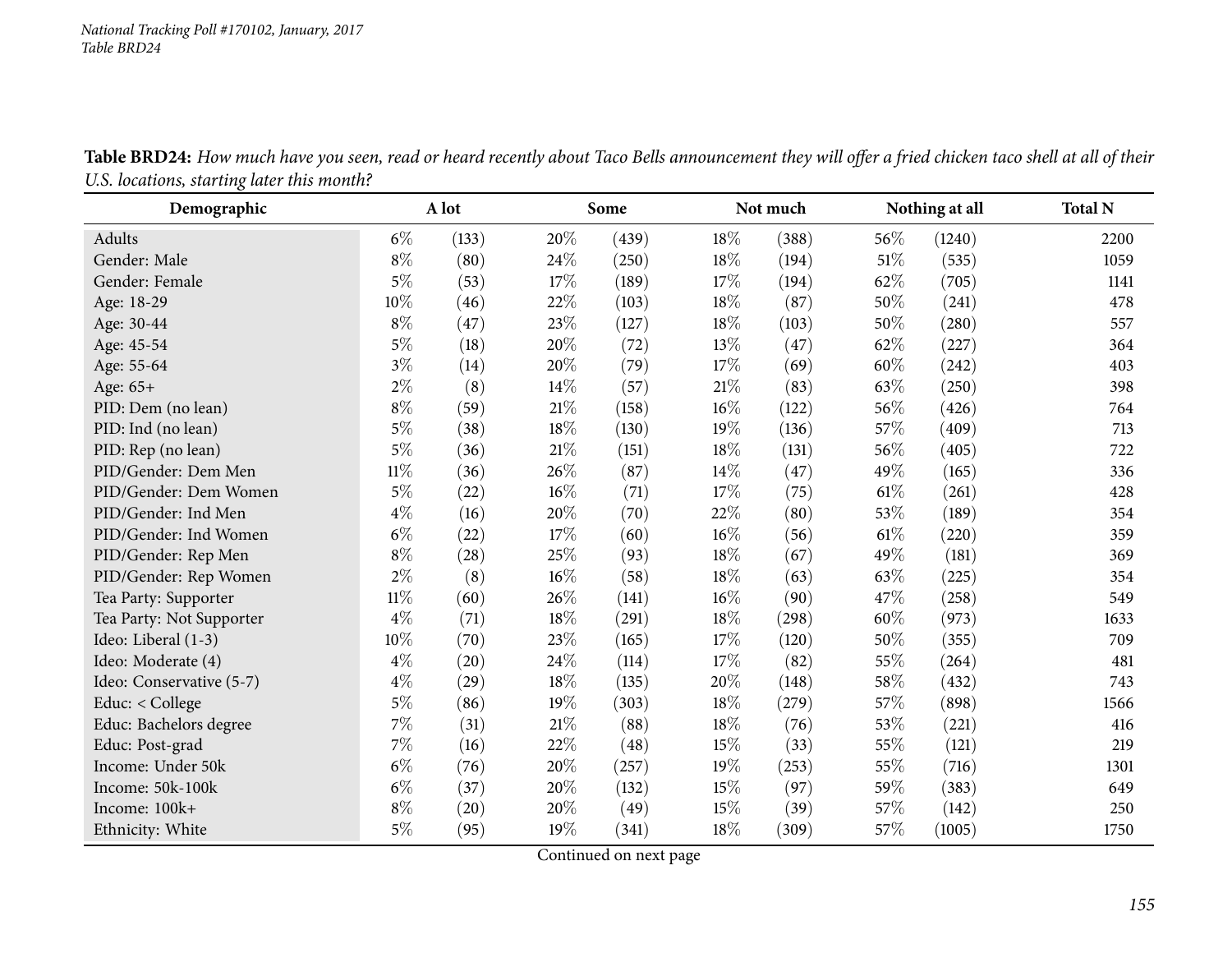| <b>Table BRD24:</b> How much have you seen, read or heard recently about Taco Bells announcement they will offer a fried chicken taco shell at all of their |  |  |
|-------------------------------------------------------------------------------------------------------------------------------------------------------------|--|--|
| U.S. locations, starting later this month?                                                                                                                  |  |  |

| Demographic                 |        | A lot |        | Some  |       | Not much |      | Nothing at all | <b>Total N</b> |
|-----------------------------|--------|-------|--------|-------|-------|----------|------|----------------|----------------|
| Adults                      | $6\%$  | (133) | 20%    | (439) | 18\%  | (388)    | 56%  | (1240)         | 2200           |
| Ethnicity: Hispanic         | 10%    | (32)  | 26%    | (86)  | 16%   | (54)     | 48%  | (157)          | 329            |
| Ethnicity: Afr. Am.         | $7\%$  | (19)  | 22%    | (60)  | 19%   | (52)     | 51\% | (138)          | 268            |
| Ethnicity: Other            | 10%    | (19)  | $21\%$ | (38)  | 15%   | (28)     | 53%  | (97)           | 182            |
| Relig: Protestant           | $5\%$  | (26)  | 18%    | (99)  | 20%   | (107)    | 57%  | (309)          | 540            |
| Relig: Roman Catholic       | $9\%$  | (43)  | 24\%   | (112) | 18%   | (85)     | 48%  | (220)          | 460            |
| Relig: Ath./Agn./None       | $4\%$  | (27)  | 19%    | (116) | 18%   | (109)    | 58%  | (349)          | 600            |
| Relig: Something Else       | 7%     | (24)  | $21\%$ | (70)  | 14%   | (47)     | 57%  | (191)          | 333            |
| Relig: Jewish               | $9\%$  | (4)   | 22%    | (11)  | $9\%$ | (4)      | 60%  | (31)           | 51             |
| Relig: Evangelical          | 7%     | (42)  | 20%    | (124) | 18%   | (111)    | 55%  | (342)          | 618            |
| Relig: Non-Evang. Catholics | $6\%$  | (40)  | 20%    | (128) | 19%   | (122)    | 55%  | (358)          | 648            |
| Relig: All Christian        | $6\%$  | (82)  | 20%    | (252) | 18%   | (232)    | 55%  | (700)          | 1267           |
| Relig: All Non-Christian    | $5\%$  | (51)  | 20%    | (186) | 17%   | (156)    | 58%  | (540)          | 933            |
| Community: Urban            | $8\%$  | (45)  | 22%    | (125) | 18%   | (98)     | 52%  | (290)          | 558            |
| Community: Suburban         | $5\%$  | (50)  | 18%    | (183) | 18%   | (180)    | 59%  | (588)          | 1001           |
| Community: Rural            | $6\%$  | (38)  | 20%    | (131) | 17%   | (110)    | 56%  | (362)          | 641            |
| Employ: Private Sector      | $9\%$  | (59)  | 23%    | (148) | 14%   | (93)     | 54%  | (355)          | 656            |
| <b>Employ: Government</b>   | $10\%$ | (16)  | 29%    | (46)  | 21\%  | (33)     | 40%  | (64)           | 158            |
| Employ: Self-Employed       | $7\%$  | (12)  | 22%    | (37)  | 18%   | (31)     | 53%  | (93)           | 173            |
| Employ: Homemaker           | $1\%$  | (1)   | 22%    | (47)  | 19%   | (40)     | 58%  | (121)          | 209            |
| Employ: Student             | $8\%$  | (8)   | $14\%$ | (15)  | 14%   | (15)     | 64%  | (69)           | 107            |
| Employ: Retired             | $3\%$  | (14)  | 17%    | (82)  | 20%   | (96)     | 60%  | (292)          | 484            |
| Employ: Unemployed          | $6\%$  | (14)  | 19%    | (44)  | 19%   | (44)     | 55%  | (125)          | 227            |
| Employ: Other               | $4\%$  | (7)   | $11\%$ | (20)  | 20%   | (36)     | 66%  | (122)          | 185            |
| Job Type: White-collar      | 7%     | (49)  | 22%    | (155) | 17%   | (119)    | 55%  | (397)          | 721            |
| Job Type: Blue-collar       | $6\%$  | (62)  | 20%    | (202) | 18%   | (183)    | 55%  | (548)          | 996            |
| Job Type: Don't Know        | $4\%$  | (21)  | 17%    | (81)  | 18%   | (86)     | 61\% | (295)          | 484            |
| Military HH: Yes            | 7%     | (29)  | 18%    | (70)  | 16%   | (63)     | 58%  | (224)          | 386            |
| Military HH: No             | $6\%$  | (104) | 20%    | (368) | 18%   | (325)    | 56%  | (1016)         | 1814           |
| RD/WT: Right Direction      | $9\%$  | (65)  | 25%    | (181) | 17%   | (129)    | 49%  | (360)          | 735            |
| RD/WT: Wrong Track          | $5\%$  | (67)  | 18%    | (258) | 18%   | (260)    | 60%  | (880)          | 1465           |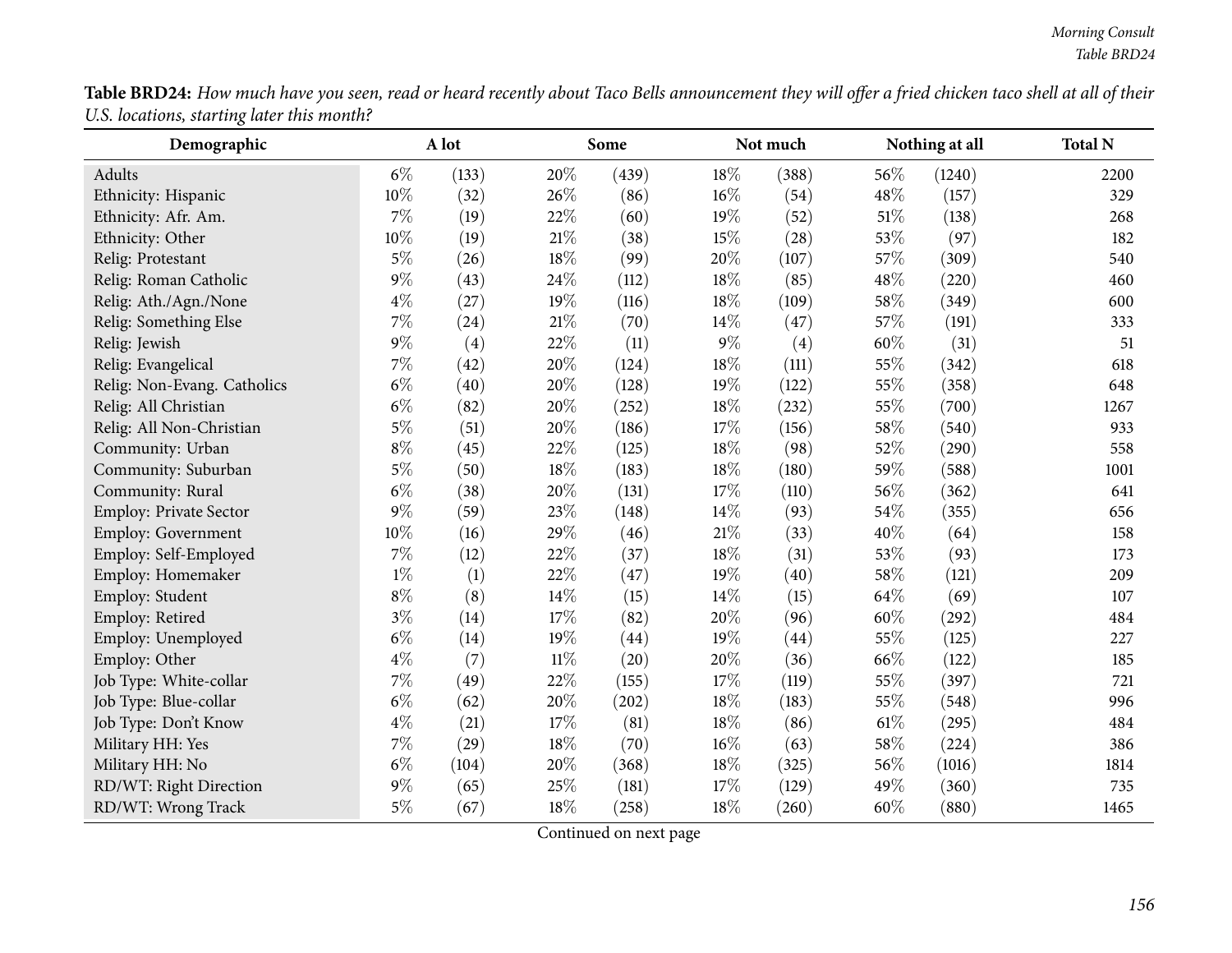| Demographic                          |        | A lot              |        | Some  |        | Not much  |        | Nothing at all      | <b>Total N</b> |
|--------------------------------------|--------|--------------------|--------|-------|--------|-----------|--------|---------------------|----------------|
| Adults                               | $6\%$  | (133)              | 20%    | (439) | $18\%$ | (388)     | $56\%$ | (1240)              | 2200           |
| Obama Job: Approve                   | $8\%$  | (98)               | 22\%   | (258) | $17\%$ | (203)     | 53\%   | (621)               | 1181           |
| Obama Job: Disapprove                | $3\%$  | (32)               | 18%    | (168) | 19%    | (175)     | 59\%   | (548)               | 923            |
| #1 Issue: Economy                    | 7%     | (48)               | $19\%$ | (142) | 17%    | (127)     | 57\%   | (421)               | 739            |
| #1 Issue: Security                   | $4\%$  | $\left(14\right)$  | 22\%   | (86)  | 20%    | (79)      | $54\%$ | (212)               | 391            |
| #1 Issue: Health Care                | $6\%$  | $^{(24)}$          | 20%    | (79)  | $19\%$ | (75)      | $54\%$ | (211)               | 388            |
| #1 Issue: Medicare / Social Security | 7%     | (21)               | $16\%$ | (45)  | 17%    | (49)      | 60%    | (170)               | 286            |
| #1 Issue: Women's Issues             | $6\%$  | (5)                | 22\%   | (21)  | 20\%   | (18)      | 52\%   | (48)                | 92             |
| #1 Issue: Education                  | $11\%$ | (14)               | 28\%   | (37)  | $14\%$ | (19)      | 47\%   | (63)                | 135            |
| #1 Issue: Energy                     | $8\%$  | (6)                | 18\%   | (13)  | $16\%$ | (12)      | 58\%   | (42)                | 72             |
| #1 Issue: Other                      |        | (0)                | $16\%$ | (16)  | $10\%$ | (10)      | 74\%   | (72)                | 98             |
| 2016 Vote: Democrat Hillary Clinton  | $7\%$  | (52)               | 22\%   | (170) | $16\%$ | (125)     | 56\%   | (440)               | 788            |
| 2016 Vote: Republican Donald Trump   | $6\%$  | (42)               | 22\%   | (163) | 21%    | (158)     | 52\%   | (386)               | 749            |
| 2016 Vote: Someone else              | $5\%$  | (9)                | $19\%$ | (32)  | $17\%$ | (29)      | 58\%   | (97)                | 167            |
| 2012 Vote: Barack Obama              | $8\%$  | (66)               | 21%    | (178) | 17%    | (144)     | $54\%$ | (458)               | 846            |
| 2012 Vote: Mitt Romney               | $5\%$  | $\left( 28\right)$ | 20%    | (121) | 21%    | (125)     | 54\%   | (322)               | 596            |
| 2012 Vote: Other                     | $2\%$  | (2)                | $11\%$ | (10)  | $18\%$ | (16)      | 70%    | (62)                | 90             |
| 2012 Vote: Didn't Vote               | $6\%$  | (37)               | $19\%$ | (127) | $16\%$ | (104)     | $60\%$ | (394)               | 661            |
| 4-Region: Northeast                  | $8\%$  | (30)               | $19\%$ | (76)  | $18\%$ | (70)      | 56\%   | (225)               | 401            |
| 4-Region: Midwest                    | $4\%$  | $\left( 20\right)$ | 18\%   | (86)  | $19\%$ | (89)      | 59%    | (278)               | 473            |
| 4-Region: South                      | $6\%$  | (51)               | 20%    | (164) | 19%    | (155)     | $55\%$ | (444)               | 814            |
| 4-Region: West                       | $6\%$  | (31)               | 22\%   | (113) | $14\%$ | $^{(74)}$ | 57%    | $\left( 294\right)$ | 511            |

Table BRD24: How much have you seen, read or heard recently about Taco Bells announcement they will offer a fried chicken taco shell at all of their *U.S. locations, starting later this month?*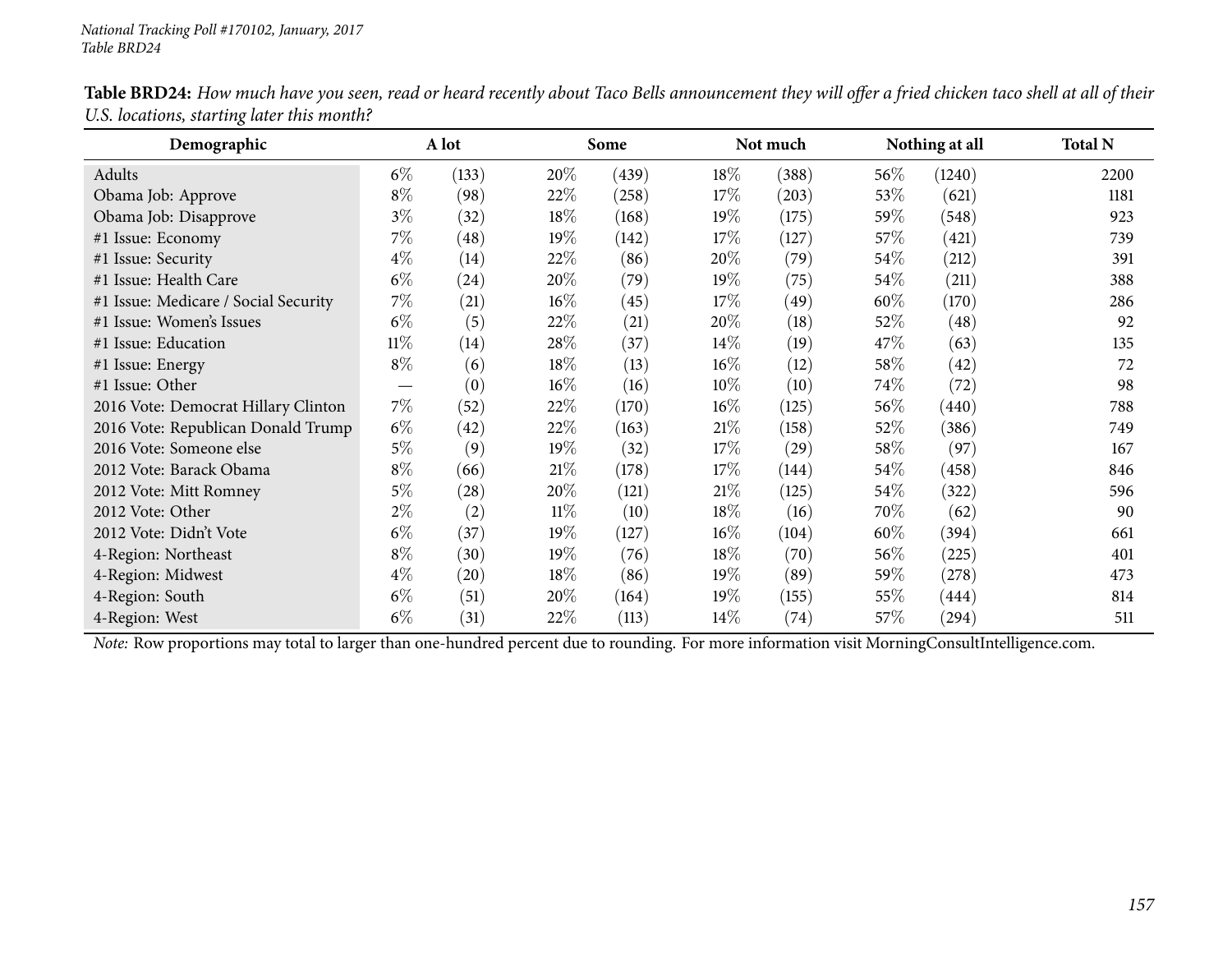Table BRD25: As you may know, Taco Bell recently announced they will be offering a fried chicken taco shell at all of their U.S. locations, beginning later this month. The shell will be made of all-white, seasoned chicken and called the Naked Chicken Chalupa. Does this announcement make you more or less likely to visit a local Taco Bell in the next three months, or does it make no difference either way?

|                          | Much more                 | Somewhat<br>more likely | Somewhat<br>less likely to  | <b>Much less</b>            | Makes no<br>difference     | Don't Know/    |                |
|--------------------------|---------------------------|-------------------------|-----------------------------|-----------------------------|----------------------------|----------------|----------------|
| Demographic              | likely to visit           | to visit                | visit                       | likely to visit             | either way                 | No Opinion     | <b>Total N</b> |
| Adults                   | $10\%$<br>(211)           | 21%<br>(457)            | $5\%$<br>(119)              | $5\%$<br>(112)              | $52\%$<br>(1148)           | $7\%$<br>(153) | 2200           |
| Gender: Male             | 10%<br>(104)              | 25%<br>(263)            | $7\%$<br>(69)               | $5\%$<br>(48)               | 48\%<br>(504)              | 7%<br>(70)     | 1059           |
| Gender: Female           | 9%<br>(106)               | $17\%$<br>(194)         | $4\%$<br>(50)               | $6\%$<br>(64)               | 56%<br>(644)               | 7%<br>(83)     | 1141           |
| Age: 18-29               | 13%<br>(64)               | 30%<br>(145)            | $7\%$<br>(36)               | $4\%$<br>(19)               | 37%<br>(177)               | $8\%$<br>(37)  | 478            |
| Age: 30-44               | 15%<br>(83)               | 21%<br>(119)            | $8\%$<br>(43)               | $4\%$<br>(22)               | 45%<br>$\left( 249\right)$ | $8\%$<br>(42)  | 557            |
| Age: 45-54               | $8\%$<br>(30)             | 20%<br>(73)             | $4\%$<br>(14)               | $6\%$<br>(22)               | 56%<br>(204)               | $6\%$<br>(21)  | 364            |
| Age: 55-64               | $6\%$<br>(24)             | 17%<br>(70)             | $3\%$<br>(14)               | $6\%$<br>(23)               | 62%<br>$\left( 249\right)$ | $6\%$<br>(24)  | 403            |
| Age: 65+                 | $3\%$<br>(10)             | 13%<br>(52)             | $3\%$<br>(13)               | $6\%$<br>(25)               | 68\%<br>(269)              | 7%<br>(28)     | 398            |
| PID: Dem (no lean)       | 10%<br>(76)               | 24\%<br>(183)           | $5\%$<br>(41)               | 7%<br>(50)                  | 47%<br>(361)               | 7%<br>(54)     | 764            |
| PID: Ind (no lean)       | $8\%$<br>(61)             | 18%<br>(127)            | $6\%$<br>$\left( 42\right)$ | $3\%$<br>$\left( 22\right)$ | 56%<br>(399)               | $9\%$<br>(63)  | 713            |
| PID: Rep (no lean)       | 10%<br>(75)               | 20%<br>(148)            | $5\%$<br>(36)               | $6\%$<br>(40)               | $54\%$<br>(388)            | $5\%$<br>(37)  | 722            |
| PID/Gender: Dem Men      | 13%<br>$\left( 44\right)$ | 29%<br>(99)             | $6\%$<br>(19)               | $5\%$<br>(18)               | 39%<br>(133)               | 7%<br>(23)     | 336            |
| PID/Gender: Dem Women    | 7%<br>(32)                | 20%<br>(84)             | $5\%$<br>(22)               | 7%<br>(32)                  | 53%<br>(228)               | 7%<br>(31)     | 428            |
| PID/Gender: Ind Men      | 5%<br>(18)                | 22%<br>(76)             | $7\%$<br>(26)               | $3\%$<br>(10)               | 54\%<br>(190)              | $9\%$<br>(33)  | 354            |
| PID/Gender: Ind Women    | 12%<br>(42)               | 14%<br>(51)             | $4\%$<br>(16)               | $4\%$<br>(13)               | 58%<br>(209)               | $8\%$<br>(29)  | 359            |
| PID/Gender: Rep Men      | $11\%$<br>(42)            | 24%<br>(88)             | $6\%$<br>(23)               | $5\%$<br>(20)               | 49%<br>(181)               | $4\%$<br>(14)  | 369            |
| PID/Gender: Rep Women    | 9%<br>(33)                | 17%<br>(59)             | $4\%$<br>(13)               | $6\%$<br>(20)               | 58%<br>(207)               | $6\%$<br>(23)  | 354            |
| Tea Party: Supporter     | 17%<br>(93)               | 28\%<br>(154)           | $5\%$<br>(27)               | $4\%$<br>$\left( 20\right)$ | 42%<br>(230)               | $5\%$<br>(25)  | 549            |
| Tea Party: Not Supporter | 7%<br>(116)               | 19%<br>(303)            | $5\%$<br>(90)               | $6\%$<br>(90)               | 56\%<br>(907)              | $8\%$<br>(128) | 1633           |
| Ideo: Liberal (1-3)      | 12%<br>(88)               | 26%<br>(188)            | $6\%$<br>(46)               | $6\%$<br>(43)               | 43%<br>(307)               | $5\%$<br>(38)  | 709            |
| Ideo: Moderate (4)       | $8\%$<br>(40)             | 20%<br>(95)             | $6\%$<br>(31)               | $5\%$<br>(26)               | 53%<br>(253)               | $8\%$<br>(36)  | 481            |
| Ideo: Conservative (5-7) | $8\%$<br>(56)             | 19%<br>(141)            | $4\%$<br>(33)               | $4\%$<br>(32)               | 60%<br>(448)               | $4\%$<br>(32)  | 743            |
| Educ: < College          | 10%<br>(157)              | 21%<br>(333)            | $5\%$<br>(84)               | $6\%$<br>(87)               | 49\%<br>(773)              | $8\%$<br>(131) | 1566           |
| Educ: Bachelors degree   | 9%<br>(38)                | 20%<br>(84)             | $5\%$<br>$\left( 20\right)$ | $4\%$<br>(16)               | 59%<br>(245)               | $3\%$<br>(13)  | 416            |
| Educ: Post-grad          | 7%<br>(16)                | 19%<br>(41)             | 7%<br>(14)                  | $4\%$<br>(10)               | $59\%$<br>(129)            | $4\%$<br>(9)   | 219            |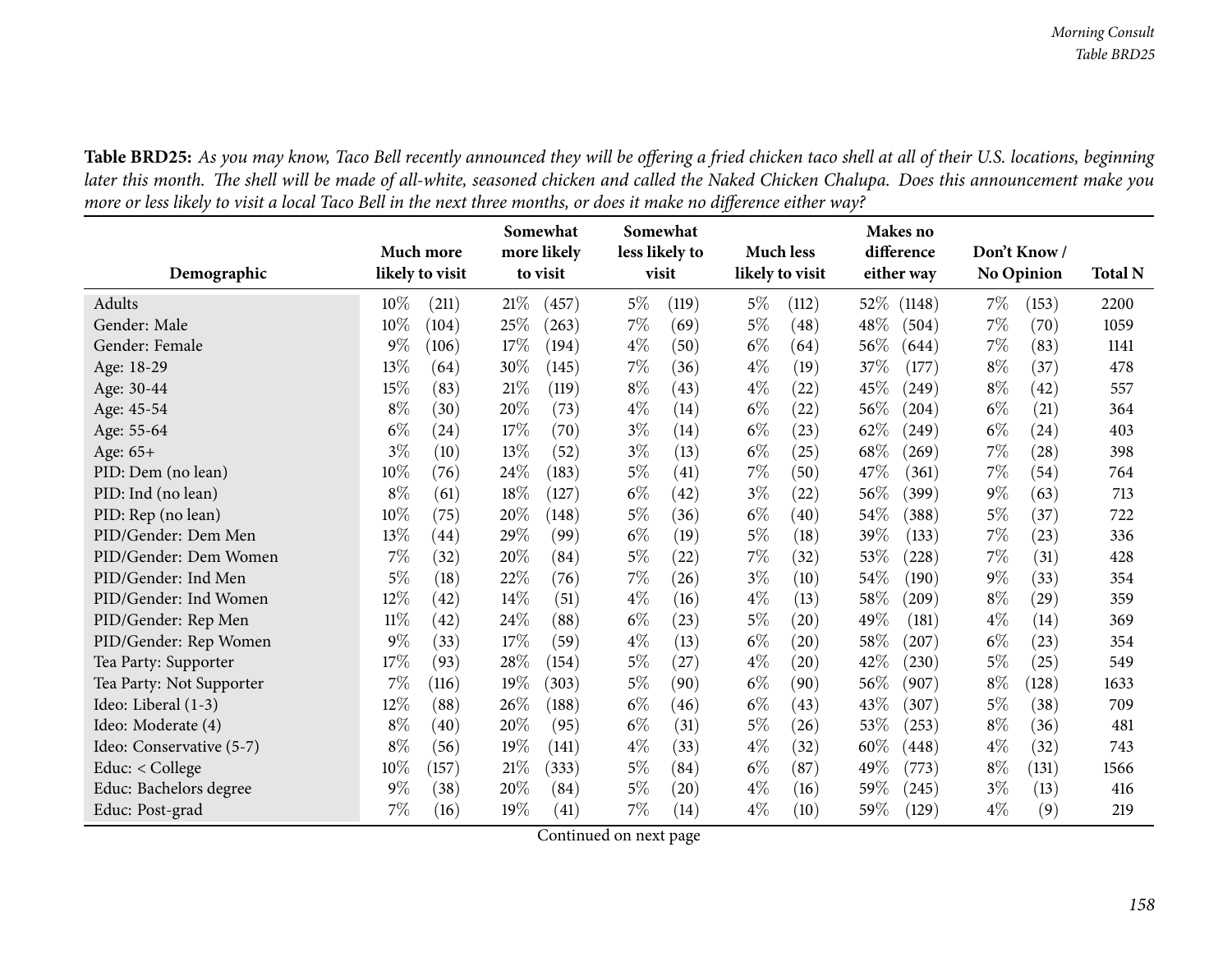Table BRD25: As you may know, Taco Bell recently announced they will be offering a fried chicken taco shell at all of their U.S. locations, beginning later this month. The shell will be made of all-white, seasoned chicken and called the Naked Chicken Chalupa. Does this announcement make you more or less likely to visit a local Taco Bell in the next three months, or does it make no difference either way?

|                             | Much more                   | Somewhat<br>more likely | Somewhat<br>less likely to | <b>Much less</b>            | Makes no<br>difference | Don't Know/       |                |
|-----------------------------|-----------------------------|-------------------------|----------------------------|-----------------------------|------------------------|-------------------|----------------|
| Demographic                 | likely to visit             | to visit                | visit                      | likely to visit             | either way             | <b>No Opinion</b> | <b>Total N</b> |
| Adults                      | 10%<br>(211)                | 21%<br>(457)            | $5\%$<br>(119)             | $5\%$<br>(112)              | 52\%<br>(1148)         | $7\%$<br>(153)    | 2200           |
| Income: Under 50k           | 10%<br>(135)                | 21%<br>(274)            | $6\%$<br>(73)              | $6\%$<br>(74)               | 50%<br>(644)           | $8\%$<br>(100)    | 1301           |
| Income: 50k-100k            | $9\%$<br>(57)               | 21\%<br>(135)           | $5\%$<br>(34)              | $4\%$<br>(26)               | 55%<br>(358)           | $6\%$<br>(39)     | 649            |
| Income: 100k+               | $8\%$<br>(19)               | 19%<br>(47)             | $5\%$<br>(12)              | $5\%$<br>(12)               | 58%<br>(146)           | $6\%$<br>(14)     | 250            |
| Ethnicity: White            | $9\%$<br>(156)              | 19%<br>(336)            | 5%<br>(90)                 | $5\%$<br>(90)               | 56%<br>(978)           | $6\%$<br>(99)     | 1750           |
| Ethnicity: Hispanic         | 16%<br>(52)                 | 30%<br>(100)            | $8\%$<br>(27)              | 7%<br>(22)                  | 33%<br>(109)           | $6\%$<br>(19)     | 329            |
| Ethnicity: Afr. Am.         | 10%<br>(27)                 | 27%<br>(74)             | $6\%$<br>(15)              | $4\%$<br>(11)               | 39%<br>(105)           | 13%<br>(36)       | 268            |
| Ethnicity: Other            | 15%<br>(28)                 | 26%<br>(47)             | 7%<br>(13)                 | $6\%$<br>(11)               | 36%<br>(65)            | 10%<br>(18)       | 182            |
| Relig: Protestant           | $8\%$<br>$\left( 44\right)$ | 17%<br>(93)             | $4\%$<br>(20)              | $5\%$<br>(26)               | 61\%<br>(331)          | $5\%$<br>(26)     | 540            |
| Relig: Roman Catholic       | $11\%$<br>(52)              | 25%<br>(116)            | 7%<br>(32)                 | $4\%$<br>$\left( 20\right)$ | 47%<br>(215)           | $6\%$<br>(26)     | 460            |
| Relig: Ath./Agn./None       | $8\%$<br>(48)               | 22%<br>(131)            | $5\%$<br>(31)              | $5\%$<br>(31)               | 52%<br>(311)           | $8\%$<br>(48)     | 600            |
| Relig: Something Else       | $9\%$<br>(31)               | 18%<br>(60)             | $9\%$<br>(30)              | $6\%$<br>$\left( 20\right)$ | 49%<br>(163)           | $8\%$<br>(28)     | 333            |
| Relig: Jewish               | $8\%$<br>(4)                | 17%<br>(8)              | $2\%$<br>(1)               | $5\%$<br>(2)                | 61%<br>(31)            | $8\%$<br>(4)      | 51             |
| Relig: Evangelical          | 13%<br>(80)                 | 22%<br>(137)            | $4\%$<br>(22)              | $5\%$<br>(34)               | 50%<br>(309)           | $6\%$<br>(36)     | 618            |
| Relig: Non-Evang. Catholics | $8\%$<br>(51)               | 20%<br>(129)            | $5\%$<br>(36)              | $4\%$<br>(28)               | 56%<br>(364)           | $6\%$<br>(41)     | 648            |
| Relig: All Christian        | 10%<br>(131)                | 21%<br>(266)            | $5\%$<br>(58)              | $5\%$<br>(62)               | 53%<br>(673)           | $6\%$<br>(77)     | 1267           |
| Relig: All Non-Christian    | $9\%$<br>(80)               | 20%<br>(191)            | 7%<br>(61)                 | 5%<br>(50)                  | 51%<br>(474)           | $8\%$<br>(76)     | 933            |
| Community: Urban            | $11\%$<br>(64)              | 24%<br>(135)            | $5\%$<br>(26)              | $5\%$<br>(30)               | 46%<br>(254)           | $9\%$<br>(50)     | 558            |
| Community: Suburban         | $9\%$<br>(90)               | 19%<br>(192)            | $6\%$<br>(59)              | 5%<br>(49)                  | 56%<br>(557)           | $5\%$<br>(54)     | 1001           |
| Community: Rural            | $9\%$<br>(58)               | 20%<br>(129)            | $5\%$<br>(34)              | $5\%$<br>(33)               | 53%<br>(337)           | $8\%$<br>(50)     | 641            |
| Employ: Private Sector      | 13%<br>(88)                 | 22%<br>(145)            | $5\%$<br>(34)              | $4\%$<br>(25)               | 51%<br>(337)           | $4\%$<br>(28)     | 656            |
| Employ: Government          | $9\%$<br>(15)               | 28%<br>(45)             | $12\%$<br>(19)             | $2\%$<br>(3)                | 45%<br>(72)            | $4\%$<br>(6)      | 158            |
| Employ: Self-Employed       | $11\%$<br>(19)              | 27%<br>(46)             | $6\%$<br>(10)              | $6\%$<br>(11)               | 43%<br>(75)            | 7%<br>(13)        | 173            |
| Employ: Homemaker           | $8\%$<br>(17)               | 20%<br>(43)             | $4\%$<br>(9)               | $9\%$<br>(19)               | $51\%$<br>(106)        | 7%<br>(15)        | 209            |
| Employ: Student             | 10%<br>(11)                 | 28%<br>(29)             | $3\%$<br>(3)               | $3\%$<br>(3)                | 47%<br>(50)            | $9\%$<br>(10)     | 107            |
| Employ: Retired             | $4\%$<br>(19)               | 14%<br>(70)             | $4\%$<br>(22)              | $6\%$<br>(29)               | 66%<br>(320)           | $5\%$<br>(25)     | 484            |
| Employ: Unemployed          | $9\%$<br>(19)               | 23%<br>(52)             | $7\%$<br>(16)              | $3\%$<br>(7)                | 49%<br>(111)           | $9\%$<br>(21)     | 227            |
| Employ: Other               | 13%<br>(23)                 | 15%<br>(27)             | $4\%$<br>(7)               | $9\%$<br>(16)               | 41\%<br>(77)           | 19%<br>(35)       | 185            |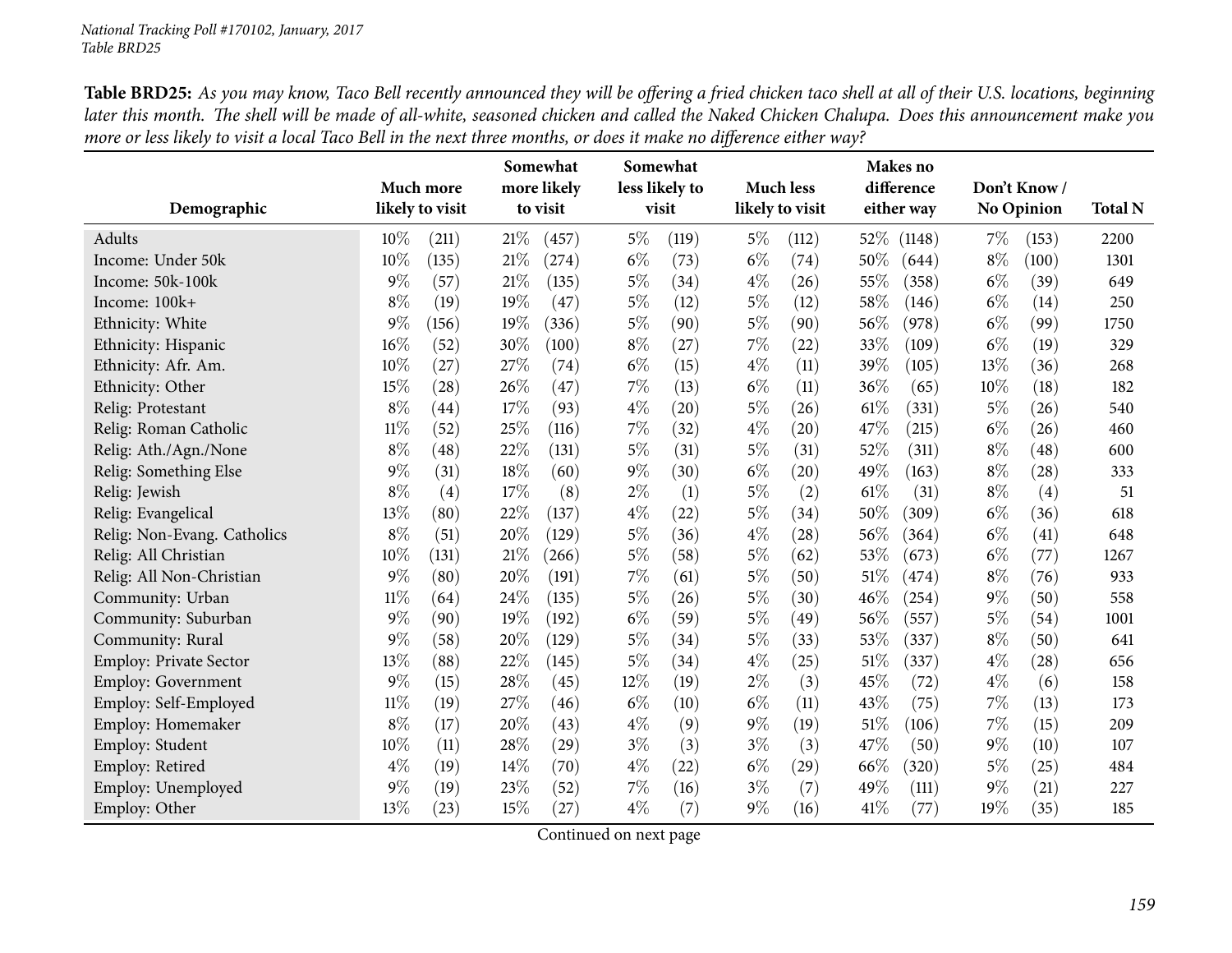Table BRD25: As you may know, Taco Bell recently announced they will be offering a fried chicken taco shell at all of their U.S. locations, beginning later this month. The shell will be made of all-white, seasoned chicken and called the Naked Chicken Chalupa. Does this announcement make you more or less likely to visit a local Taco Bell in the next three months, or does it make no difference either way?

| Demographic                          |        | Much more<br>likely to visit |        | Somewhat<br>more likely<br>to visit |        | Somewhat<br>less likely to<br>visit |       | <b>Much less</b><br>likely to visit |        | Makes no<br>difference<br>either way |        | Don't Know/<br><b>No Opinion</b> | <b>Total N</b> |
|--------------------------------------|--------|------------------------------|--------|-------------------------------------|--------|-------------------------------------|-------|-------------------------------------|--------|--------------------------------------|--------|----------------------------------|----------------|
| Adults                               | $10\%$ | (211)                        | 21%    | (457)                               | $5\%$  | (119)                               | $5\%$ | (112)                               | $52\%$ | (1148)                               | 7%     | (153)                            | 2200           |
| Job Type: White-collar               | $8\%$  | (57)                         | 19%    | (136)                               | 7%     | (49)                                | $6\%$ | (41)                                | 56%    | (406)                                | $4\%$  | (30)                             | 721            |
| Job Type: Blue-collar                | $11\%$ | (107)                        | 22%    | (223)                               | $5\%$  | (45)                                | $5\%$ | (48)                                | 52%    | (520)                                | $5\%$  | (52)                             | 996            |
| Job Type: Don't Know                 | 10%    | (46)                         | 20%    | (97)                                | $5\%$  | (24)                                | $5\%$ | (23)                                | 46%    | (222)                                | 15%    | (71)                             | 484            |
| Military HH: Yes                     | 10%    | (38)                         | 23%    | (87)                                | $5\%$  | (19)                                | $3\%$ | (13)                                | 54%    | (210)                                | $5\%$  | (19)                             | 386            |
| Military HH: No                      | 10%    | (173)                        | 20%    | (370)                               | $6\%$  | (100)                               | $5\%$ | (100)                               | 52%    | (938)                                | 7%     | (134)                            | 1814           |
| RD/WT: Right Direction               | 15%    | (110)                        | 26%    | (193)                               | 7%     | (52)                                | $4\%$ | (32)                                | 39%    | (288)                                | $8\%$  | (59)                             | 735            |
| RD/WT: Wrong Track                   | 7%     | (101)                        | 18%    | (264)                               | $5\%$  | (67)                                | $5\%$ | (80)                                | 59%    | (859)                                | $6\%$  | (94)                             | 1465           |
| Obama Job: Approve                   | 12%    | (140)                        | 24%    | (282)                               | $6\%$  | (67)                                | $6\%$ | (73)                                | 46%    | (540)                                | 7%     | (78)                             | 1181           |
| Obama Job: Disapprove                | 7%     | (62)                         | 18%    | (167)                               | $5\%$  | (49)                                | $4\%$ | (38)                                | 60%    | (555)                                | $6\%$  | (52)                             | 923            |
| #1 Issue: Economy                    | 10%    | (75)                         | 21%    | (153)                               | $4\%$  | (32)                                | $4\%$ | (27)                                | 56%    | (416)                                | $5\%$  | (34)                             | 739            |
| #1 Issue: Security                   | 7%     | (27)                         | 22%    | (86)                                | $5\%$  | (20)                                | 7%    | (29)                                | 51\%   | (200)                                | $7\%$  | (29)                             | 391            |
| #1 Issue: Health Care                | $11\%$ | (43)                         | 21%    | (82)                                | $9\%$  | (36)                                | $4\%$ | (14)                                | 50%    | (194)                                | $5\%$  | (19)                             | 388            |
| #1 Issue: Medicare / Social Security | 9%     | (25)                         | 21%    | (59)                                | $2\%$  | (5)                                 | $9\%$ | (26)                                | 52%    | (150)                                | 7%     | (21)                             | 286            |
| #1 Issue: Women's Issues             | 14%    | (13)                         | 19%    | (18)                                | 7%     | (7)                                 | $2\%$ | (2)                                 | 52%    | (48)                                 | $5\%$  | (5)                              | 92             |
| #1 Issue: Education                  | 14%    | (19)                         | 20%    | (26)                                | $11\%$ | (15)                                | $3\%$ | (4)                                 | 39%    | (53)                                 | 13%    | (17)                             | 135            |
| #1 Issue: Energy                     | $8\%$  | (6)                          | 29%    | (21)                                | $4\%$  | (3)                                 | $3\%$ | (2)                                 | 46%    | (33)                                 | $10\%$ | (7)                              | 72             |
| #1 Issue: Other                      | $2\%$  | (2)                          | $11\%$ | (11)                                | $2\%$  | (1)                                 | $8\%$ | (8)                                 | 56%    | (55)                                 | 21%    | (20)                             | 98             |
| 2016 Vote: Democrat Hillary Clinton  | 9%     | (75)                         | 22%    | (177)                               | $6\%$  | (45)                                | $5\%$ | (42)                                | 51\%   | (405)                                | $6\%$  | (43)                             | 788            |
| 2016 Vote: Republican Donald Trump   | 10%    | (77)                         | 19%    | (144)                               | $5\%$  | (40)                                | $5\%$ | (39)                                | 55%    | (411)                                | $5\%$  | (38)                             | 749            |
| 2016 Vote: Someone else              | $9\%$  | (15)                         | 17%    | (28)                                | $9\%$  | (15)                                | $6\%$ | (10)                                | 53%    | (89)                                 | $7\%$  | (11)                             | 167            |
| 2012 Vote: Barack Obama              | $11\%$ | (91)                         | 22%    | (183)                               | $5\%$  | (40)                                | $6\%$ | (53)                                | 51%    | (433)                                | $5\%$  | (46)                             | 846            |
| 2012 Vote: Mitt Romney               | $8\%$  | (50)                         | 18%    | (109)                               | 5%     | (30)                                | $5\%$ | $^{(29)}$                           | 58%    | (345)                                | $6\%$  | (33)                             | 596            |
| 2012 Vote: Other                     | $5\%$  | (5)                          | 14%    | (13)                                | $6\%$  | (5)                                 | $6\%$ | (6)                                 | 59%    | (53)                                 | 10%    | (9)                              | 90             |
| 2012 Vote: Didn't Vote               | 10%    | (63)                         | 23%    | (149)                               | 7%     | (44)                                | $4\%$ | (24)                                | 48%    | (316)                                | 10%    | (65)                             | 661            |
| 4-Region: Northeast                  | $9\%$  | (37)                         | 19%    | (76)                                | $4\%$  | (15)                                | 7%    | $^{(29)}$                           | 56%    | (223)                                | $5\%$  | (22)                             | 401            |
| 4-Region: Midwest                    | $8\%$  | (39)                         | 17%    | (81)                                | $5\%$  | (24)                                | $4\%$ | (19)                                | 60%    | (286)                                | $5\%$  | (24)                             | 473            |
| 4-Region: South                      | $9\%$  | (76)                         | 23%    | (188)                               | 7%     | (57)                                | $6\%$ | (45)                                | 46%    | (371)                                | 10%    | (78)                             | 814            |
| 4-Region: West                       | 12%    | (59)                         | 22%    | (112)                               | $4\%$  | (23)                                | $4\%$ | (19)                                | 52%    | (268)                                | $6\%$  | (30)                             | 511            |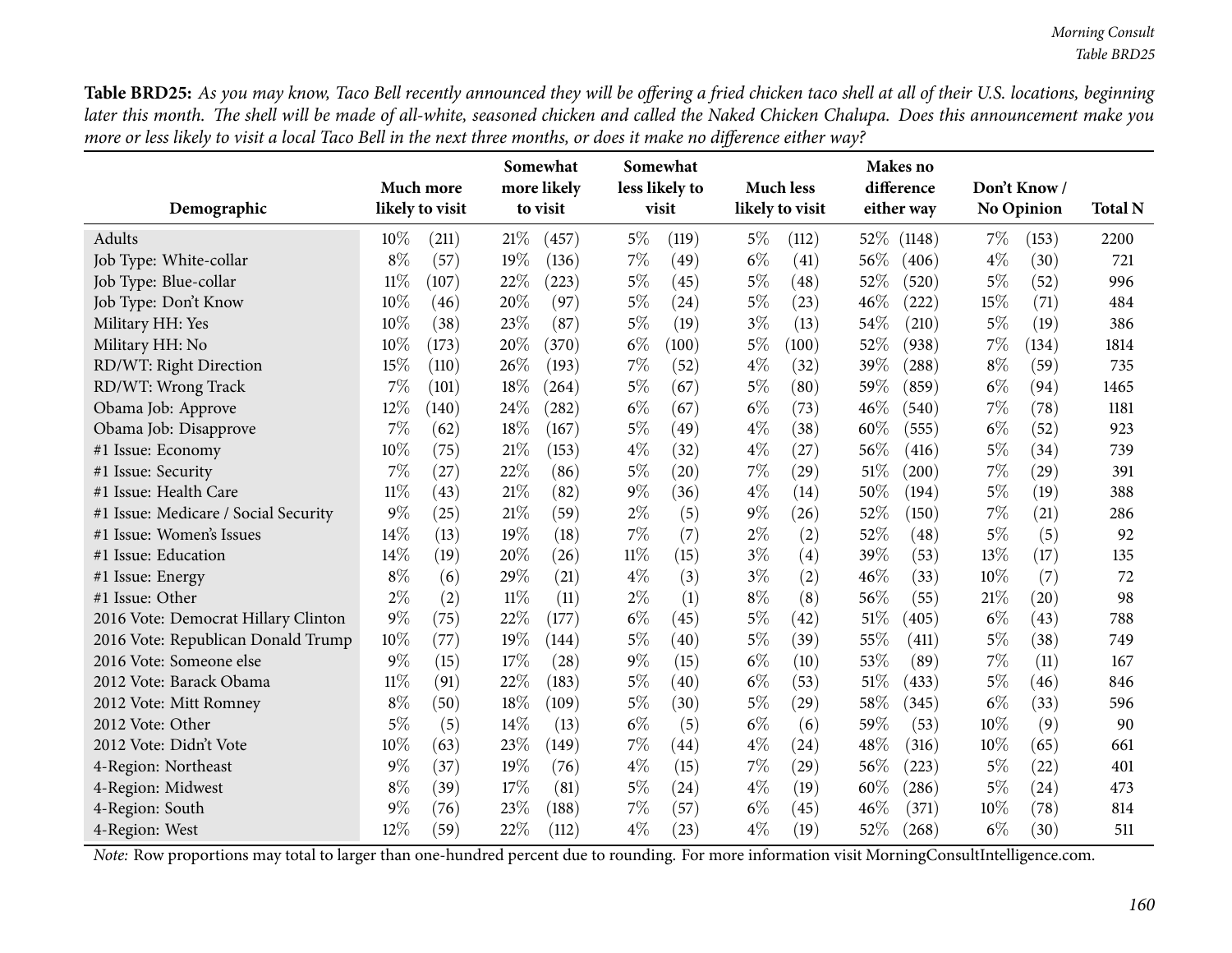# **Respondent Demographics Summary**

| Demographic | Group                                                                                                                                                            | Frequency                                      | Percentage                                   |
|-------------|------------------------------------------------------------------------------------------------------------------------------------------------------------------|------------------------------------------------|----------------------------------------------|
| xdemAll     | Adults                                                                                                                                                           | 2200                                           | $100\%$                                      |
| xdemGender  | Gender: Male<br>Gender: Female<br>$\boldsymbol{N}$                                                                                                               | 1059<br>1141<br>2200                           | 48\%<br>52%                                  |
| age5        | Age: 18-29<br>Age: 30-44<br>Age: 45-54<br>Age: 55-64<br>Age: 65+<br>$\boldsymbol{N}$                                                                             | 478<br>557<br>364<br>403<br>398<br>2200        | 22%<br>25%<br>17%<br>18%<br>18%              |
| xpid3       | PID: Dem (no lean)<br>PID: Ind (no lean)<br>PID: Rep (no lean)<br>$\boldsymbol{N}$                                                                               | 764<br>713<br>722<br>2200                      | 35%<br>32%<br>33\%                           |
| xpidGender  | PID/Gender: Dem Men<br>PID/Gender: Dem Women<br>PID/Gender: Ind Men<br>PID/Gender: Ind Women<br>PID/Gender: Rep Men<br>PID/Gender: Rep Women<br>$\boldsymbol{N}$ | 336<br>428<br>354<br>359<br>369<br>354<br>2200 | 15%<br>19%<br>$16\%$<br>16%<br>17%<br>$16\%$ |
| xdemTea     | Tea Party: Supporter<br>Tea Party: Not Supporter<br>$\boldsymbol{N}$                                                                                             | 549<br>1633<br>2182                            | 25%<br>74%                                   |
| xdemIdeo3   | Ideo: Liberal (1-3)<br>Ideo: Moderate (4)<br>Ideo: Conservative (5-7)<br>$\boldsymbol{N}$                                                                        | 709<br>481<br>743<br>1933                      | 32%<br>22\%<br>34%                           |
| xeduc3      | Educ: < College<br>Educ: Bachelors degree<br>Educ: Post-grad<br>$\boldsymbol{N}$                                                                                 | 1566<br>416<br>219<br>2200                     | 71\%<br>19%<br>10%                           |
| xdemInc3    | Income: Under 50k<br>Income: 50k-100k<br>Income: 100k+<br>$\boldsymbol{N}$                                                                                       | 1301<br>649<br>250<br>2200                     | 59\%<br>30%<br>11%                           |

#### **Summary Statistics of Survey Respondent Demographics**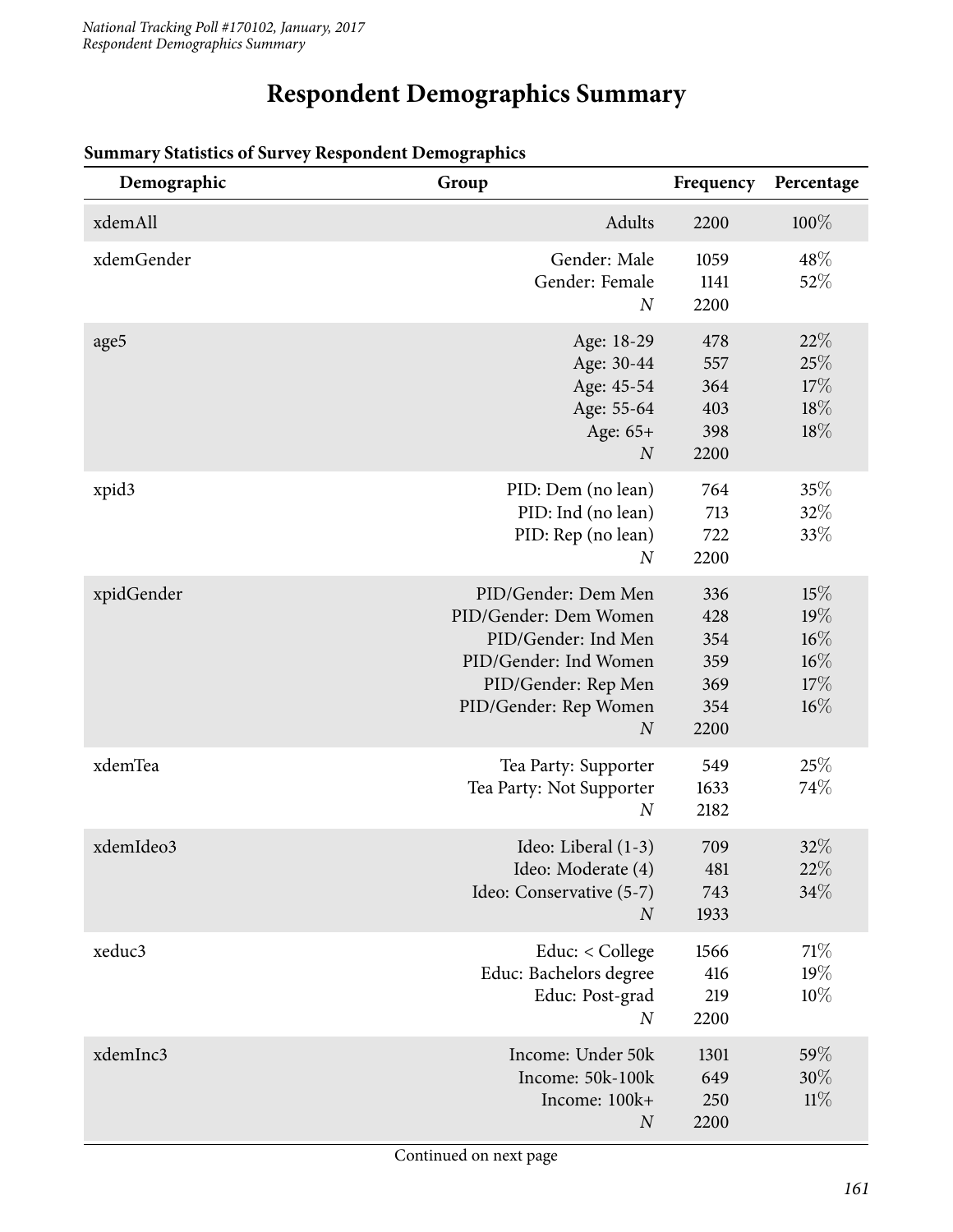| Demographic   | U<br>$\overline{\phantom{a}}$<br>Group                                                                                                                                                                    | Frequency                                                    | Percentage                                                   |
|---------------|-----------------------------------------------------------------------------------------------------------------------------------------------------------------------------------------------------------|--------------------------------------------------------------|--------------------------------------------------------------|
| xdemWhite     | Ethnicity: White                                                                                                                                                                                          | 1750                                                         | $80\%$                                                       |
| xdemHispBin   | Ethnicity: Hispanic                                                                                                                                                                                       | 329                                                          | 15%                                                          |
| demBlackBin   | Ethnicity: Afr. Am.                                                                                                                                                                                       | 268                                                          | $12\%$                                                       |
| demRaceOther  | Ethnicity: Other                                                                                                                                                                                          | 182                                                          | $8\%$                                                        |
| xrelNet       | Relig: Protestant<br>Relig: Roman Catholic<br>Relig: Ath./Agn./None<br>Relig: Something Else<br>$\cal N$                                                                                                  | 540<br>460<br>600<br>333<br>1933                             | 25%<br>21%<br>27\%<br>15%                                    |
| xreligion1    | Relig: Jewish                                                                                                                                                                                             | 51                                                           | $2\%$                                                        |
| xreligion2    | Relig: Evangelical<br>Relig: Non-Evang. Catholics<br>$\boldsymbol{N}$                                                                                                                                     | 618<br>648<br>1267                                           | 28%<br>29%                                                   |
| xreligion3    | Relig: All Christian<br>Relig: All Non-Christian<br>$\boldsymbol{N}$                                                                                                                                      | 1267<br>933<br>2199                                          | 58%<br>42%                                                   |
| xdemUsr       | Community: Urban<br>Community: Suburban<br>Community: Rural<br>$\boldsymbol{N}$                                                                                                                           | 558<br>1001<br>641<br>2200                                   | 25%<br>45%<br>29%                                            |
| xdemEmploy    | <b>Employ: Private Sector</b><br><b>Employ: Government</b><br>Employ: Self-Employed<br>Employ: Homemaker<br>Employ: Student<br>Employ: Retired<br>Employ: Unemployed<br>Employ: Other<br>$\boldsymbol{N}$ | 656<br>158<br>173<br>209<br>107<br>484<br>227<br>185<br>2200 | 30%<br>7%<br>$8\%$<br>$10\%$<br>$5\%$<br>22%<br>10%<br>$8\%$ |
| xdemJobStatus | Job Type: White-collar<br>Job Type: Blue-collar<br>Job Type: Don't Know<br>$\boldsymbol{N}$                                                                                                               | 721<br>996<br>484<br>2200                                    | 33%<br>45%<br>22%                                            |
| xdemMilHH1    | Military HH: Yes<br>Military HH: No<br>$\boldsymbol{N}$                                                                                                                                                   | 386<br>1814<br>2200                                          | 18%<br>82%                                                   |

## **Summary Statistics of Survey Respondent Demographics**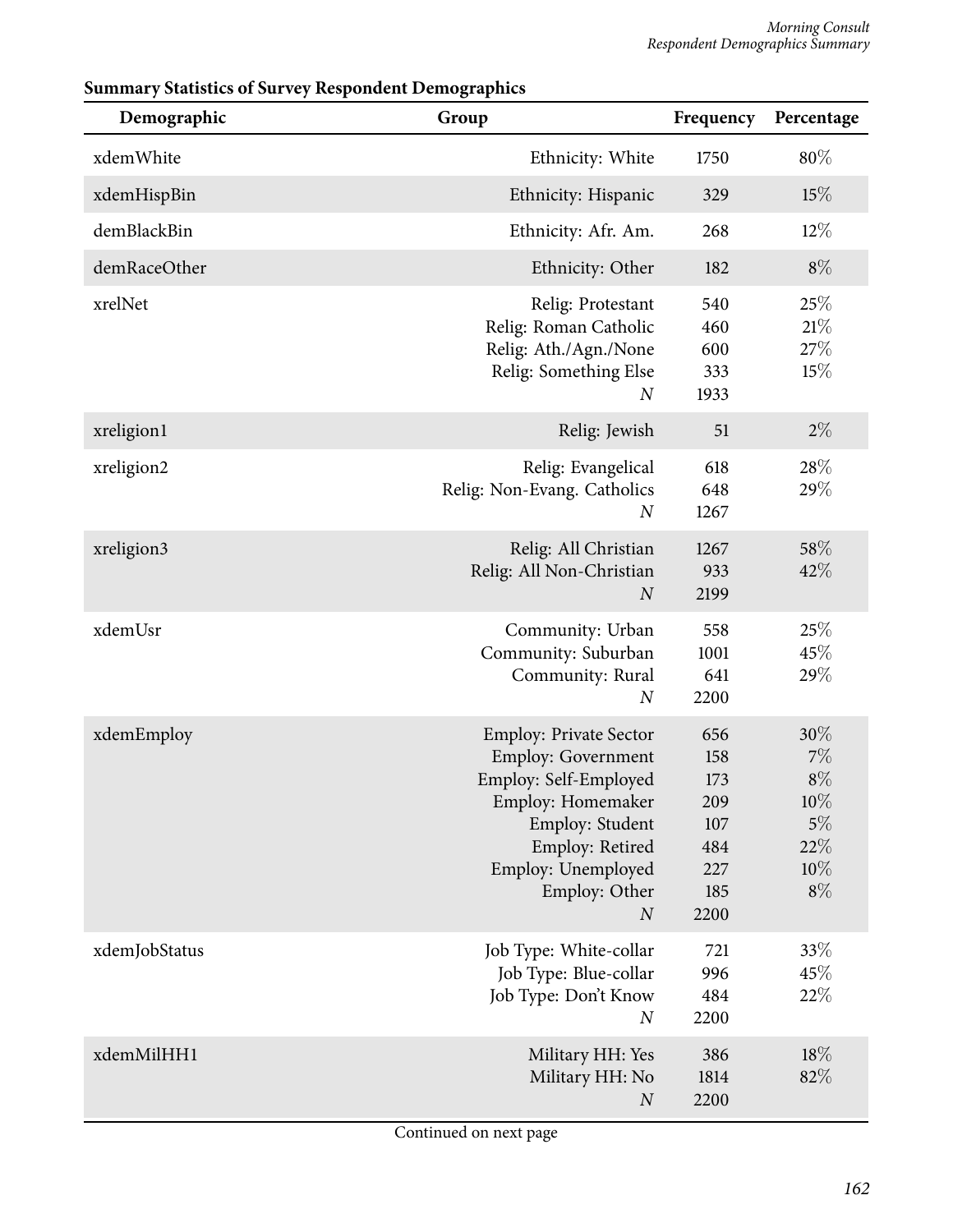| Demographic | Group                                                                                                                                                                                                                | Frequency                                                 | Percentage                                                         |
|-------------|----------------------------------------------------------------------------------------------------------------------------------------------------------------------------------------------------------------------|-----------------------------------------------------------|--------------------------------------------------------------------|
| xnrl        | RD/WT: Right Direction<br>RD/WT: Wrong Track<br>$\overline{N}$                                                                                                                                                       | 735<br>1465<br>2200                                       | 33%<br>67%                                                         |
| xnr2Bin     | Obama Job: Approve<br>Obama Job: Disapprove<br>$\boldsymbol{N}$                                                                                                                                                      | 1181<br>923<br>2104                                       | 54%<br>42%                                                         |
| xnr3        | #1 Issue: Economy<br>#1 Issue: Security<br>#1 Issue: Health Care<br>#1 Issue: Medicare / Social Security<br>#1 Issue: Women's Issues<br>#1 Issue: Education<br>#1 Issue: Energy<br>#1 Issue: Other<br>$\overline{N}$ | 739<br>391<br>388<br>286<br>92<br>135<br>72<br>98<br>2200 | 34%<br>$18\%$<br>$18\%$<br>13%<br>$4\%$<br>$6\%$<br>$3\%$<br>$4\%$ |
| xsubVote16O | 2016 Vote: Democrat Hillary Clinton<br>2016 Vote: Republican Donald Trump<br>2016 Vote: Someone else<br>$\overline{N}$                                                                                               | 788<br>749<br>167<br>1704                                 | 36%<br>34%<br>$8\%$                                                |
| xsubVote12O | 2012 Vote: Barack Obama<br>2012 Vote: Mitt Romney<br>2012 Vote: Other<br>2012 Vote: Didn't Vote<br>$\overline{N}$                                                                                                    | 846<br>596<br>90<br>661<br>2193                           | 38%<br>27%<br>$4\%$<br>30%                                         |
| xreg4       | 4-Region: Northeast<br>4-Region: Midwest<br>4-Region: South<br>4-Region: West<br>$\boldsymbol{N}$                                                                                                                    | 401<br>473<br>814<br>511<br>2200                          | 18%<br>22%<br>37%<br>23%                                           |

### **Summary Statistics of Survey Respondent Demographics**

*Note:* Group proportions may total to larger than one-hundred percent due to rounding. All statistics are calculated with demographic post-stratification weights applied.